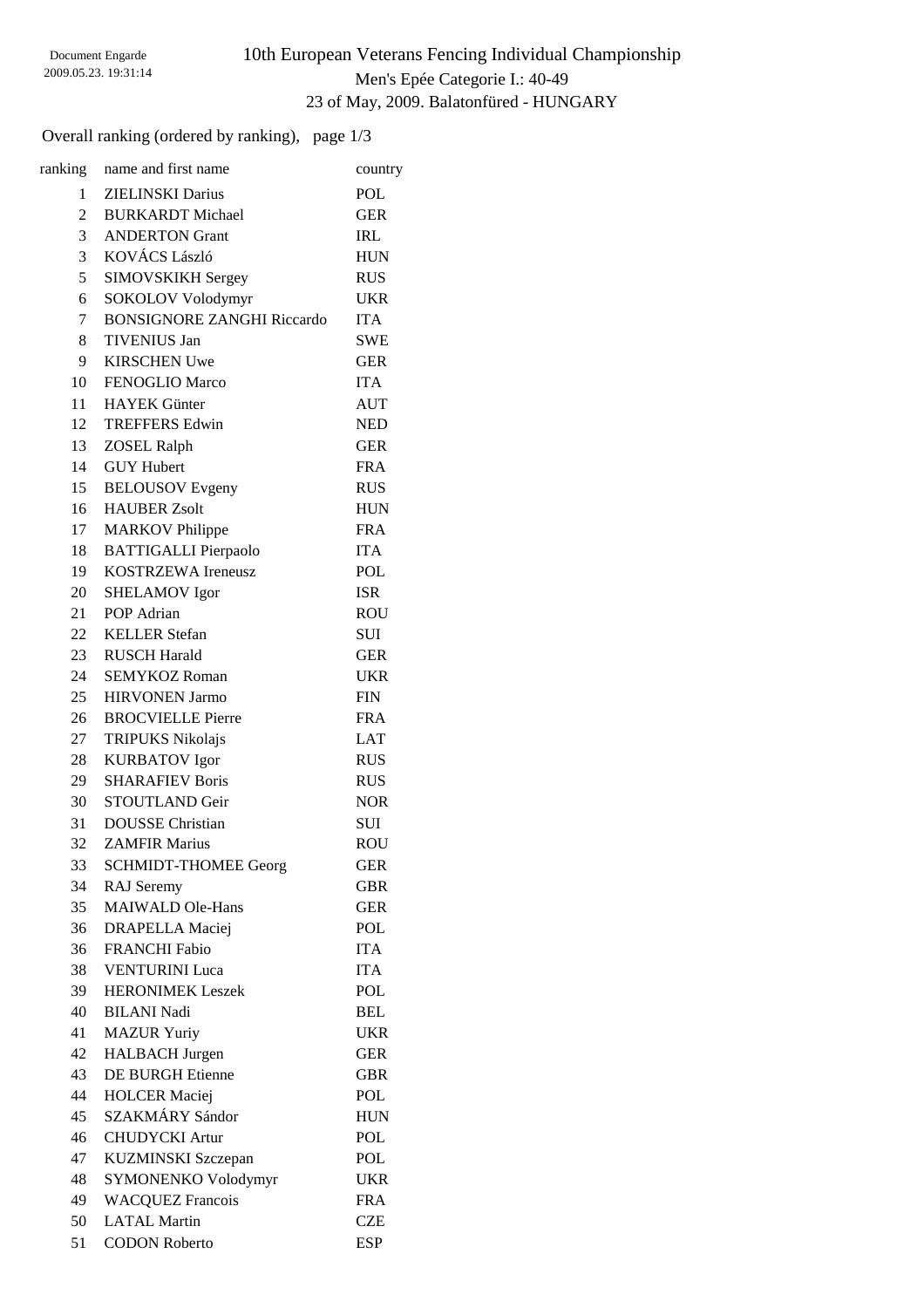Men's Epée Cat I. - 10th European Veterans Fencing Individual Championship - 23'05'2009' Overall ranking (ordered by ranking), page 2/3

| ranking | name and first name                     | country    |
|---------|-----------------------------------------|------------|
|         | 52 ZIEGLER Udo                          | <b>GER</b> |
|         | 53 BOREL Laurent                        | <b>FRA</b> |
| 54      | <b>SODOMKA Walter</b>                   | <b>CZE</b> |
| 55      | <b>BORSODI</b> András                   | <b>NOR</b> |
| 56      | <b>FRITZLAR Uwe</b>                     | <b>GER</b> |
|         | 57 CALDERON Juan                        | <b>ESP</b> |
|         | 58 HADALIN Gábor                        | <b>HUN</b> |
|         | 59 KALNINS Normunds                     | <b>LAT</b> |
|         | 60 IANNUZZI Cesare                      | <b>ITA</b> |
| 61      | <b>WOITAS Ulf</b>                       | <b>GER</b> |
| 62      | <b>STEINBERG</b> Stephen                | <b>GBR</b> |
| 63      | <b>WENUSCH Michail</b>                  | <b>AUT</b> |
| 64      | <b>BORRIONE Marco</b>                   | <b>ITA</b> |
| 65      | <b>DI LORETO Marco</b>                  | <b>ITA</b> |
|         | 66 NEILANDS Juris                       |            |
|         |                                         | LAT        |
|         | 67 LATHAN Thomas<br>68 SZILÁGYI Szilárd | <b>GER</b> |
|         |                                         | <b>HUN</b> |
| 69      | <b>BESCANSA</b> Santiago                | <b>ESP</b> |
| 70      | <b>KOTZYBA</b> Peter                    | <b>GER</b> |
| 71      | <b>SOMERS Jan</b>                       | <b>NED</b> |
| 72      | <b>SURMONT Jean-Jacques</b>             | <b>BEL</b> |
| 73      | <b>BOUTIN Thierry</b>                   | <b>FRA</b> |
| 74      | LEONCINI BARTOLI Luigi                  | <b>ITA</b> |
|         | 75 VALKOVIC Martin                      | <b>CZE</b> |
| 76      | <b>MARTIN FERNANDEZ Julian</b>          | <b>ESP</b> |
| 76      | <b>MOROZOV</b> Pavel                    | <b>RUS</b> |
| 78      | <b>RAB</b> Attila                       | <b>HUN</b> |
| 79      | SZÁSZ Attila                            | <b>HUN</b> |
| 80      | <b>BUCHS</b> Daniel                     | SUI        |
|         | 81 GARZOLA Mauro                        | <b>ITA</b> |
|         | 82 CATTANEO Filippo                     | <b>ITA</b> |
| 83      | <b>CWIORO Kryzysztof</b>                | POL        |
| 84      | FOGTA Gábor                             | <b>HUN</b> |
| 85      | <b>SZALAY Károly</b>                    | <b>HUN</b> |
| 86      | GYURKÓ Zoltán                           | <b>HUN</b> |
| 87      | <b>SALETIS Viktoras</b>                 | <b>LTU</b> |
| 88      | <b>BASH-SHITI Kay</b>                   | <b>GER</b> |
| 89      | <b>DERMITCHEV Leonid</b>                | <b>GER</b> |
| 90      | <b>EJEMYR</b> Peter                     | <b>SWE</b> |
| 90      | <b>FORMENTI Stefano</b>                 | <b>ITA</b> |
| 92      | <b>BORGIOLI</b> Giampaolo               | <b>ITA</b> |
| 93      | <b>BORDÁS Róbert</b>                    | <b>HUN</b> |
| 94      | POPRAWA Mariusz                         | <b>POL</b> |
| 95      | <b>KOIVUNEN Pasi</b>                    | <b>FIN</b> |
| 96      | <b>BALTAY</b> Levente                   | <b>HUN</b> |
| 97      | FELLMANN Steffen                        | <b>GER</b> |
| 98      | <b>JARSETZ Jens</b>                     | <b>GER</b> |
| 99      | <b>MEUSNIER Thierry</b>                 | <b>FRA</b> |
| 100     | DALLA GIOVANNA Gianni                   | <b>ITA</b> |
| 101     | <b>SUROWIEC Tomasz</b>                  | POL        |
| 102     | <b>KHOZIKOV Yury</b>                    | <b>RUS</b> |
| 103     | <b>COOPER Paul</b>                      | <b>GBR</b> |
| 104     | KYRYTCHENKO Levgen                      | <b>UKR</b> |
| 104     | SPATENKA Petr                           | <b>CZE</b> |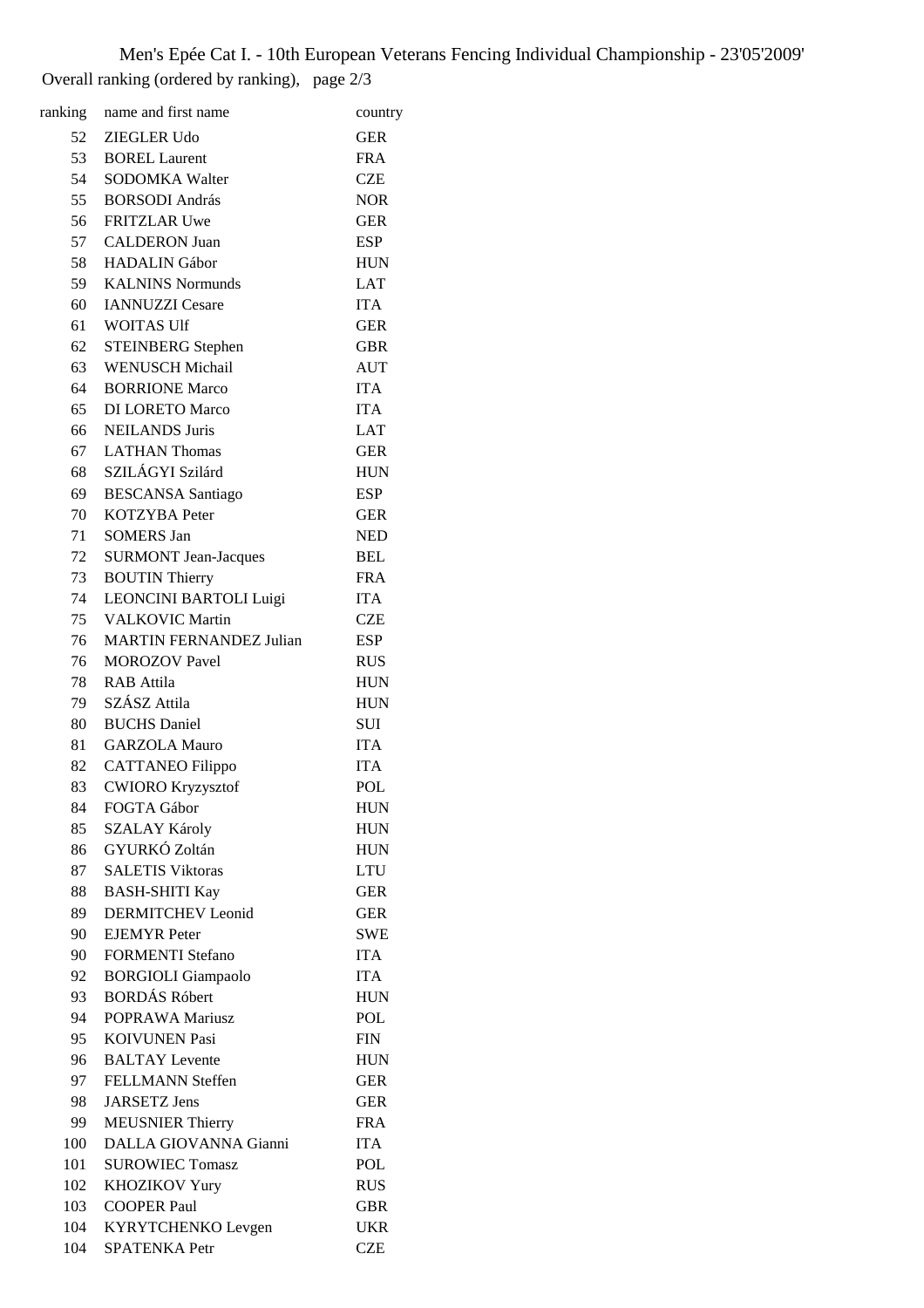Men's Epée Cat I. - 10th European Veterans Fencing Individual Championship - 23'05'2009' Overall ranking (ordered by ranking), page 3/3

| ranking | name and first name       | country    |
|---------|---------------------------|------------|
| 106     | <b>BÖJTE Attila</b>       | <b>HUN</b> |
| 106     | <b>SZAMALOVITS Tibor</b>  | <b>HUN</b> |
| 108     | <b>SCIARRETTA Massimo</b> | <b>ITA</b> |
| 109     | <b>ROSALES Carlos</b>     | <b>ESP</b> |
| 110     | WINGERTER Yvan            | <b>FRA</b> |
| 111     | <b>MOLET</b> Christophe   | <b>FRA</b> |
| 112     | <b>RESTIVO</b> Angelo     | <b>ITA</b> |
| 113     | <b>DECSEI</b> Paul        | <b>ROU</b> |
| 114     | <b>BENDIKSEN Claes</b>    | <b>NOR</b> |
| 115     | <b>SVOBODA</b> Tomas      | <b>CZE</b> |
| 116     | <b>CHIKIN Vlamidir</b>    | <b>RUS</b> |
| 117     | <b>DOBBELAAR</b> Eric     | <b>NED</b> |
| 117     | MUSTACCIUOLI Aurelio      | <b>ITA</b> |
| 119     | ROGALSKI Wojciech         | <b>POL</b> |
| 120     | <b>FRANCESCHINI Marco</b> | <b>ITA</b> |
| 121     | <b>AULISI</b> Luca        | <b>ITA</b> |
| 121     | <b>MIHAILESCU Florin</b>  | <b>ROU</b> |
| 123     | MÉSZÁROS Zoltán           | <b>GER</b> |
| 124     | <b>SKORYNIN</b> Igor      | <b>BLR</b> |
| 125     | <b>UNGUREANU Cristian</b> | <b>ROU</b> |
| 126     | NICCOLINI SERRAGLI Piero  | <b>ITA</b> |
| 127     | <b>RODARY Emmanuel</b>    | <b>FRA</b> |

İ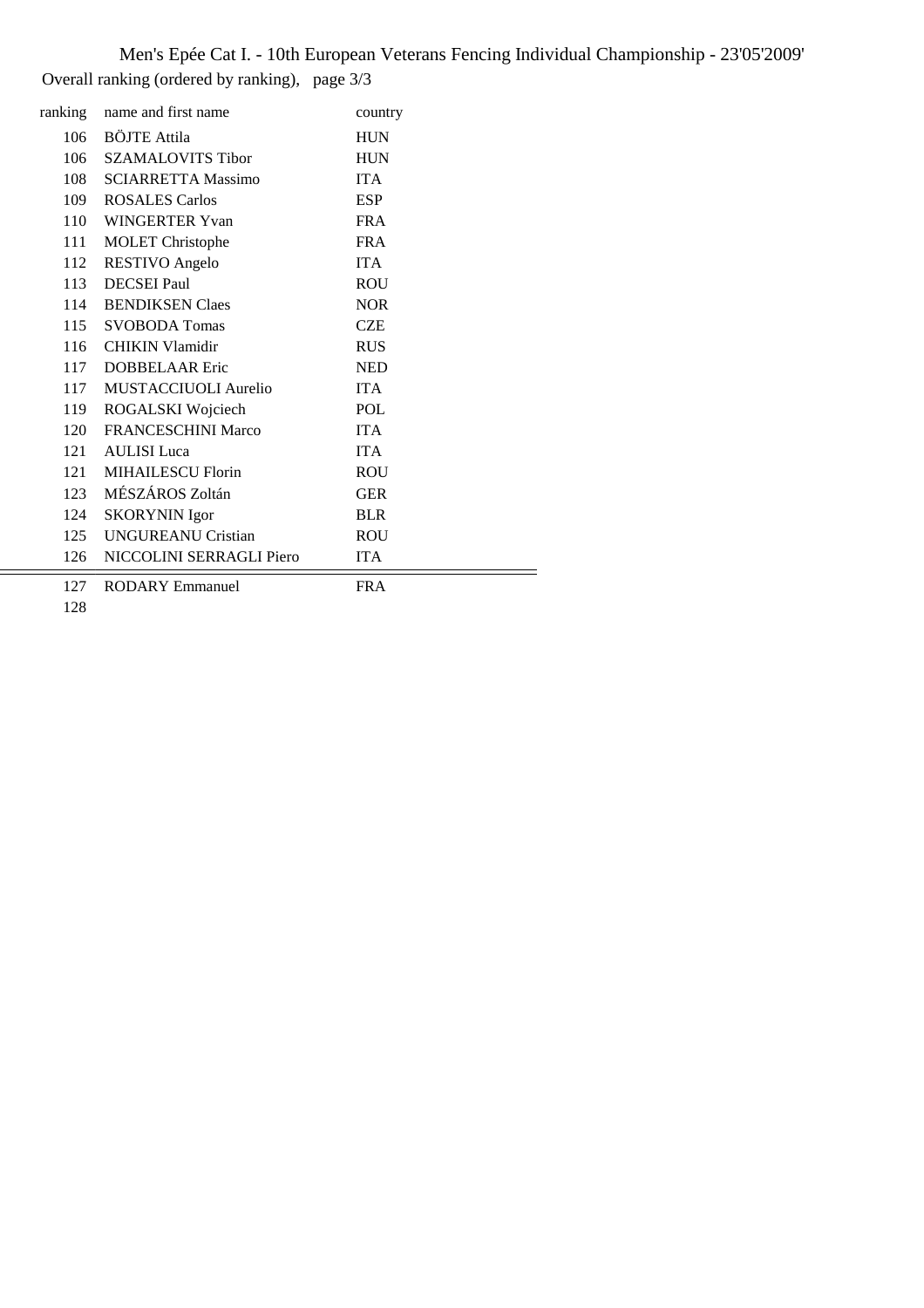### 10th European Veterans Fencing Individual Championship Men's Epée Categorie I.: 40-49 23 of May, 2009. Balatonfüred - HUNGARY

#### Poules, round no 1, page 1/4

#### Poule no 1 0:00 piste No 1

|                         |            |   |          |   |    |    |          |   | V/M | indicator | HS | ranking        |
|-------------------------|------------|---|----------|---|----|----|----------|---|-----|-----------|----|----------------|
| <b>SKORYNIN</b> Igor    | <b>BLR</b> |   |          |   |    | 2  | $\Omega$ |   | 0/6 | -19       |    | 7              |
| <b>BURKARDT</b> Michael | GER        | V |          |   |    | V  |          | v | 6/6 | 20        | 30 |                |
| POPRAWA Mariusz         | <b>POL</b> | V | 3        |   |    | V  |          |   | 2/6 | $\theta$  | 21 | 5              |
| <b>GARZOLA Mauro</b>    | <b>ITA</b> | V | $\Omega$ | V |    | V4 |          |   | 3/6 | -5        |    | 4              |
| <b>KOIVUNEN Pasi</b>    | <b>FIN</b> | V |          | 0 |    |    | 0        | V | 2/6 | -11       | 14 | 6              |
| <b>TREFFERS Edwin</b>   | <b>NED</b> | V | റ        |   |    | V  |          | V | 5/6 | 14        | 27 | $\overline{2}$ |
| SZÁSZ Attila            | <b>HUN</b> | V | 3        |   | V3 | 4  | 4        |   | 3/6 |           | 24 | 3              |
|                         |            |   |          |   |    |    |          |   |     |           |    |                |

#### Poule no 2 0:00 piste No 2

|                       |            |                |    |   |  |     |       |    | J              |
|-----------------------|------------|----------------|----|---|--|-----|-------|----|----------------|
| <b>BASH-SHITI Kay</b> | GER        |                |    |   |  | 2/5 | $-3$  | 15 |                |
| FOGTA Gábor           | <b>HUN</b> | V <sub>2</sub> |    |   |  | 2/5 |       | 12 | $\overline{4}$ |
| <b>MOROZOV</b> Pavel  | <b>RUS</b> | ◠<br>∠         | V2 |   |  | 3/5 |       |    | 3              |
| <b>BORRIONE Marco</b> | UТА        | 4              |    | ∠ |  | 0/5 | $-12$ | 13 | 6              |
| SOKOLOV Volodymyr     | UKR        | ۲.             |    |   |  | 5/5 |       | 25 |                |
| <b>LATAL Martin</b>   | CZE        | $\bf{V}$       | V2 | Δ |  | 3/5 |       |    | $\overline{2}$ |
|                       |            |                |    |   |  |     |       |    |                |

#### Poule no 3 0:00 piste No 3

| LEONCINI BARTOLI Luigi      | UТА        |   |  |  |   | 3/5 |        |    |               |
|-----------------------------|------------|---|--|--|---|-----|--------|----|---------------|
| DOBBELAAR Eric              | NED        | 4 |  |  |   | 0/5 | $-12.$ | 13 |               |
| KYRYTCHENKO Levgen          | UKR        |   |  |  | ∠ | 1/5 | -11    |    |               |
| <b>ZIELINSKI</b> Darius     | <b>POL</b> |   |  |  |   | 3/5 |        | 22 | $\mathcal{D}$ |
| <b>SCHMIDT-THOMEE Georg</b> | GER        |   |  |  |   | 5/5 |        |    |               |
| <b>SURMONT Jean-Jacques</b> | <b>BEL</b> |   |  |  |   | 3/5 |        |    | $\mathcal{R}$ |

#### Poule no 4 0:00 piste No 4

| <b>LATHAN Thomas</b>      | GER        |    |   |  | 4/5 |       | 23 |                |
|---------------------------|------------|----|---|--|-----|-------|----|----------------|
| GYURKÓ Zoltán             | <b>HUN</b> |    |   |  | 2/5 | - 1   |    | 4              |
| <b>BILANI Nadi</b>        | <b>BEL</b> |    |   |  | 4/5 |       | 21 | 3              |
| <b>SHELAMOV</b> Igor      | ISR        | V4 | 4 |  | 4/5 |       | 23 | $\overline{2}$ |
| WINGERTER Yvan            | FRA        |    |   |  | 1/5 | $-13$ | 10 |                |
| <b>FRANCESCHINI Marco</b> | 'TA        |    |   |  | 0/5 | -14   |    |                |

#### Poule no 5 0:00 piste No 5

| NICCOLINI SERRAGLI Pier | <b>ITA</b> |    |  |  | 0/5 | -19 |               |
|-------------------------|------------|----|--|--|-----|-----|---------------|
| DRAPELLA Maciej         | <b>POL</b> |    |  |  | 4/5 |     |               |
| <b>SHARAFIEV Boris</b>  | <b>RUS</b> | V4 |  |  | 2/5 |     | 4             |
| SZAKMÁRY Sándor         | <b>HUN</b> |    |  |  | 3/5 |     | 3             |
| POP Adrian              | <b>ROU</b> |    |  |  | 4/5 |     | $\mathcal{D}$ |
| DERMITCHEV Leonid       | GER        |    |  |  | 2/5 |     |               |

#### Poule no 6 0:00 piste No 6

| <b>TIVENIUS Jan</b>     | <b>SWE</b> |   |  |              | 5/5 |       |    |                |
|-------------------------|------------|---|--|--------------|-----|-------|----|----------------|
| MÉSZÁROS Zoltán         | GER        | 4 |  |              | 0/5 | $-16$ |    |                |
| <b>FORMENTI Stefano</b> | ITA        | ⌒ |  |              | 2/5 | -h    |    | 4              |
| <b>COOPER Paul</b>      | <b>GBR</b> |   |  |              | 1/5 | -8    |    | 5              |
| <b>HOLCER Maciej</b>    | <b>POL</b> | 4 |  |              | 3/5 | 10    | 23 | 3              |
| <b>KOVÁCS László</b>    | HUN        | 4 |  | $\mathbf{V}$ |     |       | 24 | $\overline{2}$ |

| 2/6 | -11          | 14        | 6              |
|-----|--------------|-----------|----------------|
| 5/6 | 14           | 27        | $\mathfrak{2}$ |
| 3/6 | 1            | 24        | 3              |
|     |              |           |                |
| V/M | indicator    | <b>HS</b> | ranking        |
| 2/5 | $-3$         | 15        | 5              |
| 2/5 | $\mathbf{0}$ | 12        | 4              |
| 3/5 | $\theta$     | 17        | $\sqrt{3}$     |
| 0/5 | $-12$        | 13        | 6              |
| 5/5 | 13           | 25        | 1              |

| V/M | indicator | HS. | ranking |
|-----|-----------|-----|---------|
| 3/5 |           | 20  |         |
| 0/5 | $-12$     | 13  | 6       |
| 1/5 | -11       | 12  | 5       |
| 3/5 | 6         | 22  | 2       |
| 5/5 | 12        | 25  |         |
| 3/5 |           | 20  | 3       |

| V/M | indicator | <b>HS</b> | ranking        |
|-----|-----------|-----------|----------------|
| 4/5 | 13        | 23        |                |
| 2/5 | $-1$      | 17        | 4              |
| 4/5 | 6         | 21        | 3              |
| 4/5 | 9         | 23        | $\overline{2}$ |
| 1/5 | -13       | 10        | 5              |
| 0/5 | -14       | 11        | 6              |

| V/M | indicator | HS | ranking |
|-----|-----------|----|---------|
| 0/5 | $-19$     | 5  | 6       |
| 4/5 | 10        | 23 | 1       |
| 2/5 | $-2$      | 17 | 4       |
| 3/5 | 8         | 23 | 3       |
| 4/5 | 8         | 23 | 2       |
| 2/5 | -5        | 16 | 5       |

| V/M | indicator | HS | ranking |
|-----|-----------|----|---------|
| 5/5 | 9         | 25 |         |
| 0/5 | $-16$     | 9  | 6       |
| 2/5 | -6        | 15 | 4       |
| 1/5 | -8        | 13 | 5       |
| 3/5 | 10        | 23 | 3       |
| 4/5 | 11        | 24 | 2       |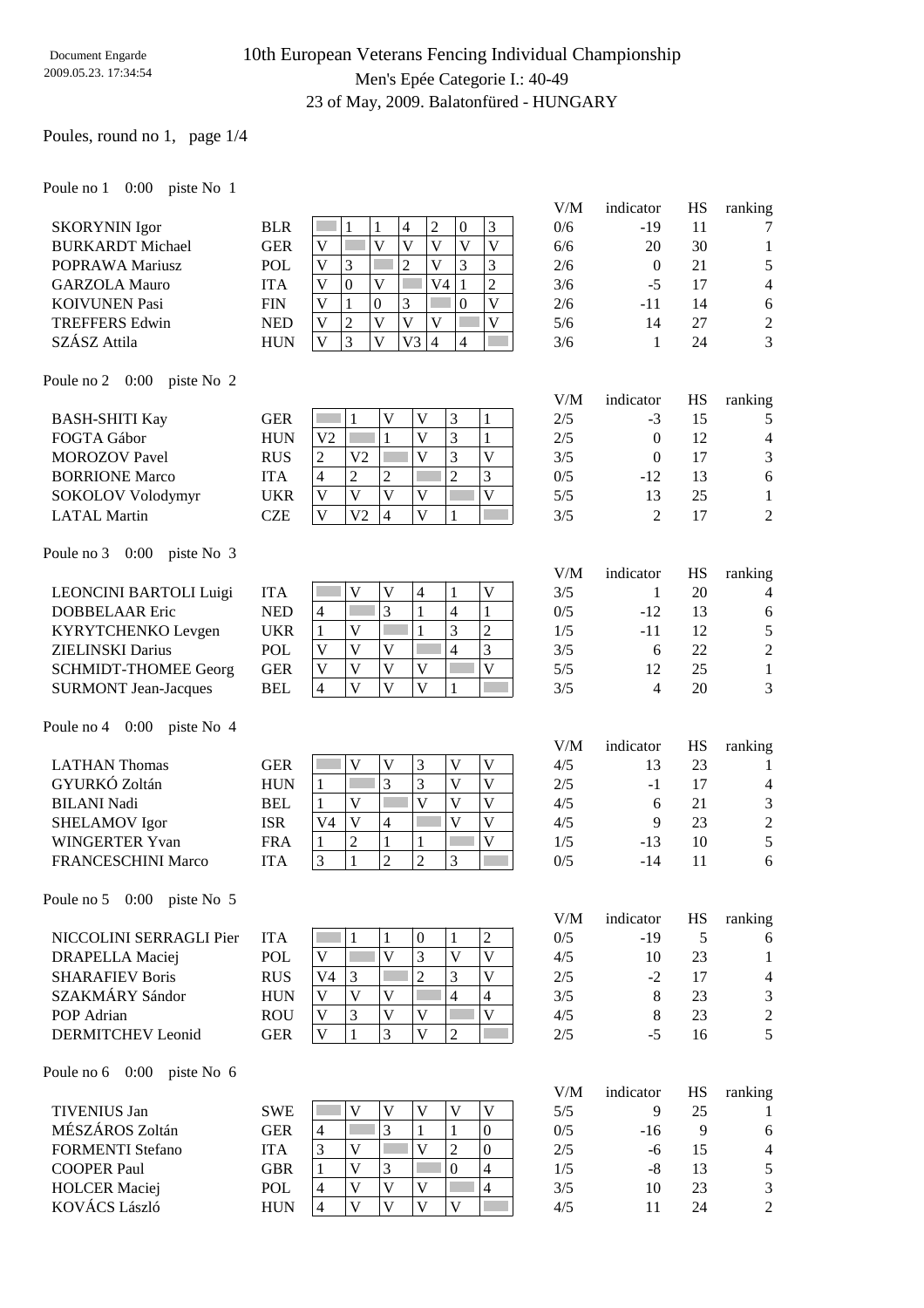## Men's Epée Cat I. - 10th European Veterans Fencing Individual Championship - 23'05'2009' Poules, round no 1, page 2/4

Poule no 7 0:00 piste No 7

| $1 \text{ O}$ $\mu$ $\mu$ $\sigma$ $\mu$ $\sigma$ $\sigma$ $\sigma$ |            |                                                                                                                          | V/M       |                   |           |                              |
|---------------------------------------------------------------------|------------|--------------------------------------------------------------------------------------------------------------------------|-----------|-------------------|-----------|------------------------------|
|                                                                     | <b>FRA</b> | $\overline{c}$<br>$\overline{V}$<br>$\overline{V}$<br>$\mathbf{V}$<br>$\boldsymbol{0}$                                   | 3/5       | indicator<br>3    | HS<br>17  | ranking                      |
| <b>BOUTIN Thierry</b><br><b>SALETIS Viktoras</b>                    | <b>LTU</b> | $\overline{2}$<br>$\overline{\mathsf{V}}$<br>3<br>V <sub>2</sub>                                                         | 2/5       | $-2$              | 13        | 2                            |
| <b>SUROWIEC Tomasz</b>                                              | POL        | 1<br>$\overline{0}$<br>$\overline{2}$<br>$\mathbf{1}$<br>V<br>1                                                          | 1/5       | $-7$              | 9         | $\overline{4}$<br>$\sqrt{5}$ |
|                                                                     |            | $\overline{V}$<br>$\overline{V}$<br>V <sub>3</sub><br>V <sub>2</sub>                                                     |           |                   |           |                              |
| <b>BONSIGNORE ZANGHI Ric</b>                                        | <b>ITA</b> | V<br>$\overline{4}$<br>$\overline{V}$<br>$\overline{c}$                                                                  | 5/5       | 13                | 20        | $\mathbf{1}$                 |
| <b>KHOZIKOV Yury</b>                                                | <b>RUS</b> | $\sqrt{2}$<br>$\mathbf{1}$<br>3<br>$\overline{\mathbf{V}}$<br>$\overline{V}$                                             | 1/5       | $-8$              | 14        | $\sqrt{6}$<br>3              |
| <b>ZIEGLER Udo</b>                                                  | <b>GER</b> | $\mathbf V$<br>$\mathbf{1}$                                                                                              | 3/5       | 1                 | 19        |                              |
| Poule no $8$ 0:00<br>piste No 8                                     |            |                                                                                                                          | V/M       | indicator         | <b>HS</b> | ranking                      |
| <b>DECSEI</b> Paul                                                  | <b>ROU</b> | 3<br>3<br>H.<br>$\mathbf X$<br>$\overline{\mathcal{A}}$<br>$\overline{4}$                                                | 0/4       | -6                | 14        | 5                            |
| FELLMANN Steffen                                                    | <b>GER</b> | $\overline{2}$<br>X<br>$\overline{4}$<br>$\mathbf{1}$<br>V                                                               | 1/4       | $-6$              | 12        | $\overline{4}$               |
| <b>SEMYKOZ Roman</b>                                                | <b>UKR</b> | $\overline{\mathsf{V}}$<br>$\overline{2}$<br>$\mathbf V$<br>V<br>$\mathbf X$                                             | 3/4       | 3                 | 17        | $\boldsymbol{2}$             |
| <b>HADALIN</b> Gábor                                                | <b>HUN</b> | X<br>$\overline{\mathbf{V}}$<br>$\overline{2}$<br>$\mathbf V$<br>4                                                       | 2/4       | $-2$              | 16        | $\mathfrak{Z}$               |
| <b>NORDLANDER Gardar</b>                                            | <b>SWE</b> | E<br>${\bf E}$<br>${\bf E}$<br>Г<br>${\bf E}$<br>E                                                                       | exclus    |                   |           | $\sqrt{6}$                   |
| <b>BATTIGALLI Pierpaolo</b>                                         | <b>ITA</b> | $\overline{V}$<br>$\overline{V}$<br>$\overline{V}$<br>$\mathbf{V}$<br>$\mathbf X$                                        | 4/4       | 11                | 20        | $\mathbf{1}$                 |
|                                                                     |            |                                                                                                                          |           |                   |           |                              |
| Poule no $9 \quad 0:00$<br>piste No 9                               |            |                                                                                                                          | V/M       |                   | <b>HS</b> |                              |
| <b>KALNINS Normunds</b>                                             | <b>LAT</b> | X<br>$\ensuremath{\mathbf{V}}$<br>$\mathbf V$<br>$\boldsymbol{0}$<br>$\boldsymbol{0}$                                    | 2/4       | indicator<br>$-7$ | 10        | ranking                      |
|                                                                     | <b>CZE</b> | $\overline{X}$<br>3<br>$\overline{4}$<br>3<br>$\,1\,$                                                                    |           |                   |           | 3                            |
| <b>SVOBODA Tomas</b>                                                |            | $\mathbf{1}$<br>X<br>$\overline{\mathsf{V}}$<br>V <sub>2</sub><br>$\mathbf V$                                            | 0/4       | $-9$              | 11        | $\sqrt{5}$                   |
| <b>HALBACH</b> Jurgen                                               | <b>GER</b> | X<br>$\overline{\mathbf{V}}$<br>Г                                                                                        | 3/4       | $\overline{2}$    | 13        | $\sqrt{2}$                   |
| FENOGLIO Marco                                                      | <b>ITA</b> | V<br>$\bar{V}$<br>V                                                                                                      | 4/4       | 14                | 20        | $\mathbf{1}$                 |
| <b>RODARY Emmanuel</b>                                              | <b>FRA</b> | $\overline{A}$<br>$\overline{A}$<br>A<br>$\mathbf{A}$<br>A<br>$\overline{\mathbf{V}}$<br>$\overline{4}$                  | aband     |                   |           | 6<br>$\overline{4}$          |
| <b>BALTAY</b> Levente                                               | <b>HUN</b> | $\overline{c}$<br>X<br>$\overline{4}$                                                                                    | 1/4       | $\boldsymbol{0}$  | 15        |                              |
| Poule no 10 0:00 piste No 10                                        |            |                                                                                                                          |           |                   |           |                              |
|                                                                     |            |                                                                                                                          | V/M       | indicator         | HS        | ranking                      |
| SYMONENKO Volodymyr                                                 | <b>UKR</b> | $\mathbf V$<br>$\mathbf V$<br>$\mathbf V$<br>$\mathbf{1}$<br>$\overline{4}$                                              | 3/5       | 4                 | 20        | 3                            |
| ROGALSKI Wojciech                                                   | <b>POL</b> | 3<br>$\overline{2}$<br>$\overline{2}$<br>$\mathbf{1}$<br>4                                                               | 0/5       | $-13$             | 12        | $\sqrt{6}$                   |
| <b>ZOSEL Ralph</b>                                                  | <b>GER</b> | $\overline{\mathsf{V}}$<br>$\overline{\mathbf{V}}$<br>$\overline{\mathsf{V}}$<br>V<br>$\overline{4}$                     | 4/5       | 11                | 24        | $\mathbf{1}$                 |
| <b>VENTURINI Luca</b>                                               | <b>ITA</b> | $\overline{\mathsf{V}}$<br>$\overline{V}$<br>Г<br>$\overline{V}$<br>$\mathbf V$<br>$\overline{4}$                        | 4/5       | 9                 | 24        | $\sqrt{2}$                   |
| SODOMKA Walter                                                      | <b>CZE</b> | $\overline{\mathsf{V}}$<br>$\overline{\mathsf{V}}$<br>$\overline{\mathsf{V}}$<br>$\overline{c}$<br>$\boldsymbol{0}$<br>Г | 3/5       | $\mathbf{0}$      | 17        | $\overline{\mathbf{4}}$      |
| <b>BÖJTE</b> Attila                                                 | <b>HUN</b> | 3<br>$\overline{\mathbf{V}}$<br>$\overline{2}$<br>$\boldsymbol{0}$<br>$\mathbf{1}$                                       | 1/5       | $-11$             | 11        | 5                            |
| Poule no $11 \quad 0:00$<br>piste No 11                             |            |                                                                                                                          |           |                   |           |                              |
|                                                                     |            |                                                                                                                          | $V\!/\!M$ | indicator         | HS        | ranking                      |
| <b>KIRSCHEN Uwe</b>                                                 | <b>GER</b> | $\mathbf V$<br>$\overline{\mathsf{V}}$<br>V <sub>4</sub><br>$\mathbf V$<br>V                                             | 5/5       | 17                | 24        | 1                            |
| <b>ROSALES Carlos</b>                                               | <b>ESP</b> | $\overline{2}$<br>$\overline{\mathsf{V}}$<br>3<br>$\mathbf{0}$<br>1                                                      | 1/5       | $-13$             | 11        | $\mathfrak{S}$               |
| <b>CWIORO Kryzysztof</b>                                            | <b>POL</b> | $\overline{\mathsf{V}}$<br>3<br>3<br>3<br>$\mathbf V$                                                                    | 2/5       | $\boldsymbol{0}$  | 19        | $\overline{4}$               |
| MUSTACCIUOLI Aurelio                                                | <b>ITA</b> | 3<br>$\overline{c}$<br>$\overline{c}$<br>$\overline{c}$<br>$\overline{4}$                                                | 0/5       | $-12$             | 13        | $\sqrt{6}$                   |
| <b>VALKOVIC Martin</b>                                              | <b>CZE</b> | $\overline{4}$<br>$\mathbf V$<br>$\bar{V}$<br>$\mathbf V$<br>$\boldsymbol{0}$                                            | 3/5       | 1                 | 19        | 3                            |
| SZILÁGYI Szilárd                                                    | <b>HUN</b> | $\mathbf V$<br>$\mathbf V$<br>V<br>$\mathbf V$<br>$\mathbf{1}$                                                           | 4/5       | $\tau$            | 21        | $\overline{2}$               |
| Poule no 12 0:00 piste No 12                                        |            |                                                                                                                          |           |                   |           |                              |
|                                                                     |            |                                                                                                                          | V/M       | indicator         | HS        | ranking                      |
| <b>TRIPUKS Nikolajs</b>                                             | <b>LAT</b> | V<br>$\mathbf V$<br>$\mathbf V$<br>3<br>$\overline{4}$                                                                   | 3/5       | $\mathfrak{2}$    | 22        | 3                            |
| WOITAS Ulf                                                          | <b>GER</b> | 3<br>$\overline{\mathsf{V}}$<br>$\overline{4}$<br>$\ensuremath{\mathsf{V}}$<br>$\mathbf{1}$                              | 2/5       | $-4$              | 18        | $\sqrt{5}$                   |
| <b>HIRVONEN Jarmo</b>                                               | <b>FIN</b> | $\overline{\mathsf{V}}$<br>$\overline{4}$<br>$\overline{V}$<br>$\overline{4}$<br>$\mathbf V$                             | 3/5       | 9                 | 23        | $\sqrt{2}$                   |
| <b>AULISI</b> Luca                                                  | <b>ITA</b> | $\mathfrak{2}$<br>$\overline{4}$<br>$\overline{4}$<br>$\boldsymbol{0}$<br>$\boldsymbol{0}$                               | 0/5       | $-15$             | 10        | $\sqrt{6}$                   |
| <b>RAJ</b> Seremy                                                   | <b>GBR</b> | $\overline{\mathsf{V}}$<br>$\overline{\mathsf{V}}$<br>$\mathbf V$<br>$\mathbf V$<br>$\mathbf V$                          | 5/5       | $\,8\,$           | 25        | $\mathbf{1}$                 |
| <b>KURBATOV</b> Igor                                                | <b>RUS</b> | $\overline{V}$<br>3<br>$\overline{\mathsf{V}}$<br>$\overline{2}$<br>$\overline{4}$                                       | $2/5$     | $\boldsymbol{0}$  | 19        | $\overline{4}$               |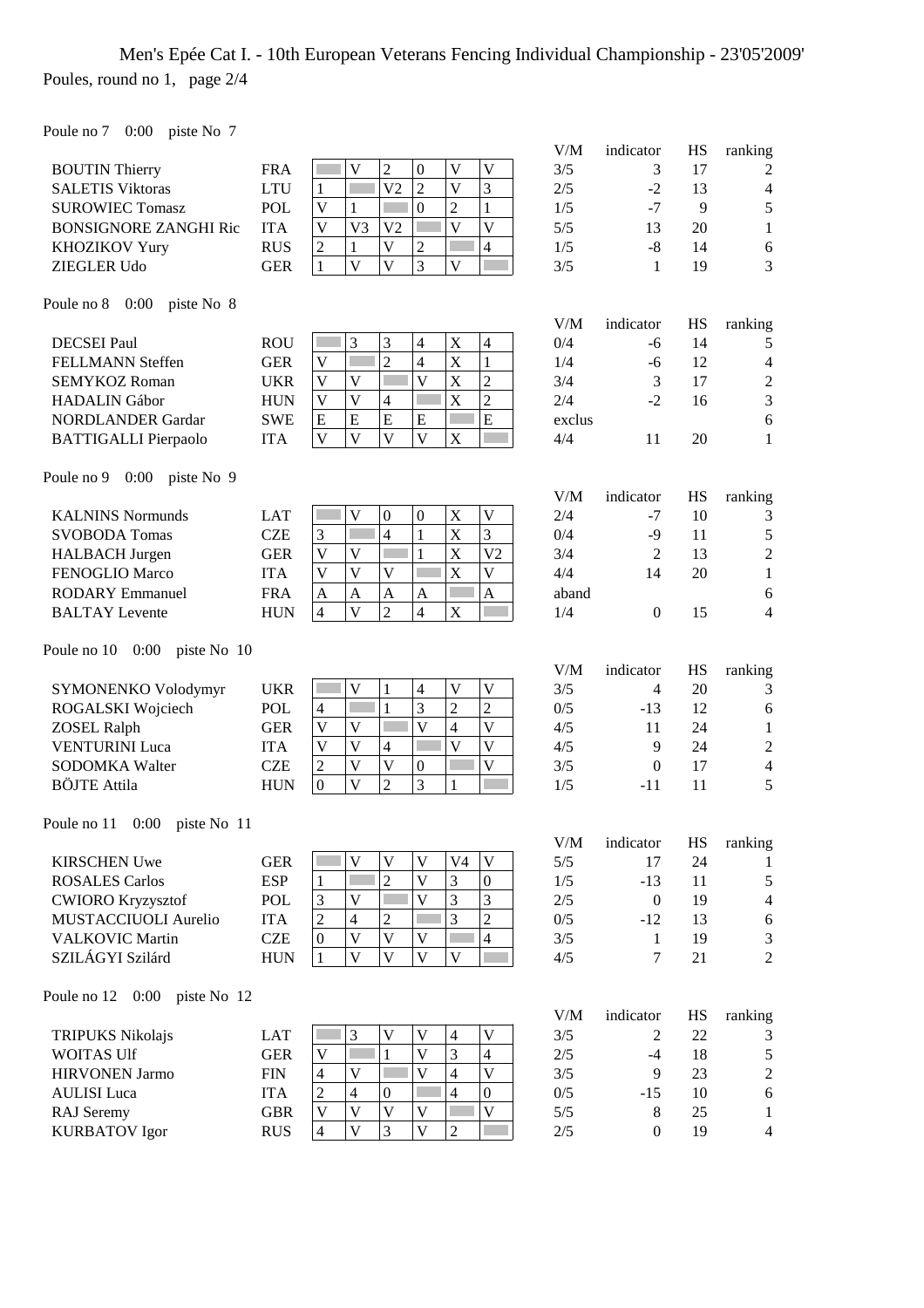# Men's Epée Cat I. - 10th European Veterans Fencing Individual Championship - 23'05'2009' Poules, round no 1, page 3/4

Poule no 13 0:00 piste No 13

| $1 \text{ our time}$ $10 \text{ V}$ |            |                                                                                                                                                        | V/M | indicator                | HS        | ranking          |
|-------------------------------------|------------|--------------------------------------------------------------------------------------------------------------------------------------------------------|-----|--------------------------|-----------|------------------|
| <b>BUCHS</b> Daniel                 | <b>SUI</b> | $\overline{\mathsf{V}}$<br>$\overline{c}$<br>3<br>$\overline{\mathsf{V}}$<br>$\overline{c}$<br>$\overline{\mathsf{V}}$                                 | 3/6 | $-2$                     | 22        | 5                |
| <b>MOLET</b> Christophe             | <b>FRA</b> | 3<br>$\overline{\mathsf{V}}$<br>$\overline{2}$<br>$\overline{4}$<br><b>Side</b><br>1<br>4                                                              | 1/6 | $-9$                     | 19        | $\boldsymbol{6}$ |
| <b>DE BURGH Etienne</b>             | <b>GBR</b> | $\overline{\mathsf{V}}$<br>$\overline{V}$<br>$\overline{\mathsf{V}}$<br>$\boldsymbol{0}$<br>$\overline{\mathsf{V}}$<br>$\overline{c}$                  | 4/6 | $-1$                     | 22        | $\mathfrak{Z}$   |
| KOTZYBA Peter                       | <b>GER</b> | $\overline{\mathsf{V}}$<br>$\overline{\mathsf{V}}$<br>$\overline{2}$<br>$\overline{\mathsf{V}}$<br>$\overline{\mathsf{V}}$<br>$\overline{4}$           | 4/6 | 9                        | 26        | $\sqrt{2}$       |
| <b>RESTIVO</b> Angelo               | <b>ITA</b> | 3<br>$\overline{\mathsf{V}}$<br>$\overline{4}$<br>$\overline{2}$<br>$\mathbf{1}$<br>$\mathbf{1}$                                                       | 1/6 | $-12$                    | 16        | $\tau$           |
| <b>NEILANDS Juris</b>               | <b>LAT</b> | $\overline{V}$<br>$\overline{\mathsf{V}}$<br>$\overline{\mathbf{V}}$<br>$\mathfrak{Z}$<br>$\mathbf V$<br>V <sub>3</sub>                                | 5/6 | 15                       | 26        | $\mathbf{1}$     |
| <b>CALDERON</b> Juan                | <b>ESP</b> | $\overline{V}$<br>$\overline{\mathsf{V}}$<br>$\overline{2}$<br>$\overline{2}$<br>$\overline{\mathsf{V}}$<br>1                                          | 3/6 | $\mathbf{0}$             | 20        | $\overline{4}$   |
| Poule no $14$ 0:00<br>piste No 14   |            |                                                                                                                                                        |     |                          |           |                  |
|                                     |            |                                                                                                                                                        | V/M | indicator                | HS        | ranking          |
| <b>BORDÁS Róbert</b>                | <b>HUN</b> | 3<br>$\mathbf V$<br>$\mathbf{V}$<br>$\mathbf{1}$<br>1                                                                                                  | 2/5 | -7                       | 15        | 4                |
| <b>MARKOV</b> Philippe              | <b>FRA</b> | V <sub>4</sub><br>V <sub>3</sub><br>$\overline{\mathsf{V}}$<br>$\mathbf V$<br>V                                                                        | 5/5 | 12                       | 22        | $\mathbf{1}$     |
| STOUTLAND Geir                      | <b>NOR</b> | 3<br>$\mathbf V$<br>$\overline{2}$<br>3<br>$\overline{4}$                                                                                              | 1/5 | $-5$                     | 17        | $\sqrt{5}$       |
| <b>ZAMFIR Marius</b>                | <b>ROU</b> | $\overline{c}$<br>3<br>$\overline{4}$<br>$\overline{4}$<br>$\mathbf{1}$                                                                                | 0/5 | $-9$                     | 14        | $\sqrt{6}$       |
| <b>FRITZLAR Uwe</b>                 | <b>GER</b> | $\overline{\mathsf{V}}$<br>$\overline{2}$<br>$\mathbf V$<br>$\mathbf{1}$<br>$\mathbf V$                                                                | 3/5 | $-1$                     | 18        | $\mathfrak{Z}$   |
| <b>FRANCHI Fabio</b>                | <b>ITA</b> | $\overline{\mathsf{V}}$<br>3<br>$\overline{V}$<br>$\overline{\mathbf{V}}$<br>$\overline{\mathsf{V}}$                                                   | 4/5 | 10                       | 23        | $\overline{c}$   |
| Poule no 15<br>0:00<br>piste No 15  |            |                                                                                                                                                        |     |                          |           |                  |
|                                     |            |                                                                                                                                                        | V/M | indicator                | <b>HS</b> | ranking          |
| <b>ANDERTON Grant</b>               | <b>IRL</b> | $\overline{\mathsf{V}}$<br>$\overline{\mathsf{V}}$<br>$\overline{\mathsf{V}}$<br>V<br>$\overline{\mathsf{V}}$<br>3<br>$\overline{4}$<br>$\overline{V}$ | 5/5 | 16                       | 25        | 1                |
| <b>JARSETZ Jens</b>                 | <b>GER</b> | 3<br>$\overline{4}$<br>$\overline{V}$                                                                                                                  | 1/5 | $-2$                     | 19        | $\sqrt{5}$       |
| <b>BOREL Laurent</b>                | <b>FRA</b> | $\overline{2}$<br>$\overline{\mathsf{V}}$<br>$\boldsymbol{0}$<br>$\mathbf V$                                                                           | 3/5 | 1                        | 17        | 3                |
| <b>KELLER Stefan</b>                | <b>SUI</b> | $\overline{\mathsf{V}}$<br>$\overline{\mathsf{V}}$<br>$\overline{\mathbf{V}}$<br>$\overline{2}$<br>V <sub>4</sub>                                      | 4/5 | 7                        | 21        | $\overline{c}$   |
| <b>UNGUREANU Cristian</b>           | <b>ROU</b> | 3<br>$\mathbf{1}$<br>$\mathbf{1}$<br>$\boldsymbol{0}$<br>$\mathbf{1}$                                                                                  | 0/5 | $-19$                    | 6         | 6                |
| <b>IANNUZZI Cesare</b>              | <b>ITA</b> | 3<br>$\overline{\mathsf{V}}$<br>3<br>$\mathbf{1}$<br>$\overline{\mathsf{V}}$                                                                           | 2/5 | $-3$                     | 17        | $\overline{4}$   |
| $0:00$ piste No 16<br>Poule no 16   |            |                                                                                                                                                        | V/M | indicator                | HS        | ranking          |
| <b>SZAMALOVITS Tibor</b>            | <b>HUN</b> | 3<br>$\mathbf V$<br>$\boldsymbol{0}$<br>$\overline{2}$<br>$\mathbf{1}$                                                                                 | 1/5 | $-11$                    | 11        | 5                |
| <b>BORGIOLI</b> Giampaolo           | <b>ITA</b> | $\overline{c}$<br>$\overline{\mathsf{V}}$<br>3<br>V <sub>4</sub><br>$\boldsymbol{0}$                                                                   | 2/5 | $-6$                     | 14        | $\overline{4}$   |
| <b>MIHAILESCU Florin</b>            | <b>ROU</b> | 3<br>$\overline{2}$<br>$\overline{2}$<br>Г<br>$\overline{0}$<br>3                                                                                      | 0/5 | $-15$                    | 10        | $\sqrt{6}$       |
| SIMOVSKIKH Sergey                   | <b>RUS</b> | $\overline{\mathsf{V}}$<br>$\mathbf V$<br>$\overline{\mathsf{V}}$<br>$\mathbf{V}$<br>V                                                                 | 5/5 | 20                       | 25        | $\mathbf{1}$     |
| <b>BESCANSA</b> Santiago            | <b>ESP</b> | $\overline{\mathsf{V}}$<br>$\overline{2}$<br>$\mathbf{V}$<br>$\mathbf V$<br>$\mathbf{V}$                                                               | 4/5 | 5                        | 22        | $\boldsymbol{2}$ |
| <b>GUY Hubert</b>                   | <b>FRA</b> | $\overline{V}$<br>$\overline{\mathsf{V}}$<br>$\overline{V}$<br>$\mathbf{1}$<br>4                                                                       | 3/5 | 7                        | 20        | 3                |
|                                     |            |                                                                                                                                                        |     |                          |           |                  |
| Poule no 17 0:00 piste No 17        |            |                                                                                                                                                        | V/M | indicator                | HS        | ranking          |
| <b>DOUSSE</b> Christian             | <b>SUI</b> | 3<br>$\overline{c}$<br>$\mathfrak{Z}$<br>V<br>1                                                                                                        | 1/5 | $-8$                     | 14        | 5                |
| <b>BELOUSOV</b> Evgeny              | <b>RUS</b> | $\overline{\mathsf{V}}$<br>$\overline{\mathsf{V}}$<br>3<br>$\overline{\mathsf{V}}$<br>$\boldsymbol{2}$                                                 | 3/5 | 5                        | 20        | $\sqrt{2}$       |
| <b>CODON Roberto</b>                | <b>ESP</b> | 3<br>$\overline{\mathsf{V}}$<br>$\overline{\mathbf{V}}$<br>$\mathbf V$<br>$\boldsymbol{2}$                                                             | 3/5 | 1                        | 20        | $\overline{3}$   |
| <b>HAYEK</b> Günter                 | <b>AUT</b> | $\overline{\mathsf{V}}$<br>V<br>$\mathbf V$<br>V <sub>4</sub><br>V                                                                                     | 5/5 | 13                       | 24        | $\mathbf{1}$     |
| SZALAY Károly                       | <b>HUN</b> | $\boldsymbol{2}$<br>$\boldsymbol{\mathrm{V}}$<br>$\overline{c}$<br>$\mathbf V$<br>$\overline{4}$                                                       | 2/5 | $-1$                     | 18        | $\overline{4}$   |
| <b>STEINBERG</b> Stephen            | <b>GBR</b> | $\overline{2}$<br>$\overline{c}$<br>$\overline{c}$<br>V<br>1                                                                                           | 1/5 | $-10$                    | 12        | 6                |
| Poule no 18<br>$0:00$ piste No 18   |            |                                                                                                                                                        |     |                          |           |                  |
|                                     |            |                                                                                                                                                        | V/M | indicator                | HS        | ranking          |
| <b>DI LORETO Marco</b>              | <b>ITA</b> | $\mathbf V$<br>$\overline{\mathsf{V}}$<br>$\mathbf V$<br>V<br>$\ensuremath{\mathsf{V}}$                                                                | 5/5 | 8                        | 25        | 1                |
| <b>MEUSNIER Thierry</b>             | <b>FRA</b> | $\overline{\mathsf{V}}$<br>$\mathfrak{Z}$<br>3<br>$\overline{4}$<br>3                                                                                  | 1/5 | $-6$                     | 18        | $\mathfrak s$    |
| <b>BENDIKSEN Claes</b>              | <b>NOR</b> | 3<br>$\overline{4}$<br>3<br>3<br>$\overline{4}$                                                                                                        | 0/5 | $-8$                     | 17        | $\sqrt{6}$       |
| <b>SOMERS Jan</b>                   | <b>NED</b> | $\overline{\mathsf{V}}$<br>$\overline{2}$<br>$\mathbf V$<br>4<br>V                                                                                     | 3/5 | $\overline{\mathcal{A}}$ | 21        | $\mathfrak{Z}$   |
| <b>RAB</b> Attila                   | <b>HUN</b> | $\mathbf V$<br>V<br>V<br>$\overline{4}$<br>$\mathbf{1}$                                                                                                | 3/5 | $-2$                     | 20        | $\overline{4}$   |
| <b>CHUDYCKI</b> Artur               | POL        | $\overline{\mathsf{V}}$<br>3<br>$\overline{V}$<br>$\mathbf{V}$<br>4                                                                                    | 3/5 | $\overline{4}$           | 22        | $\overline{2}$   |
|                                     |            |                                                                                                                                                        |     |                          |           |                  |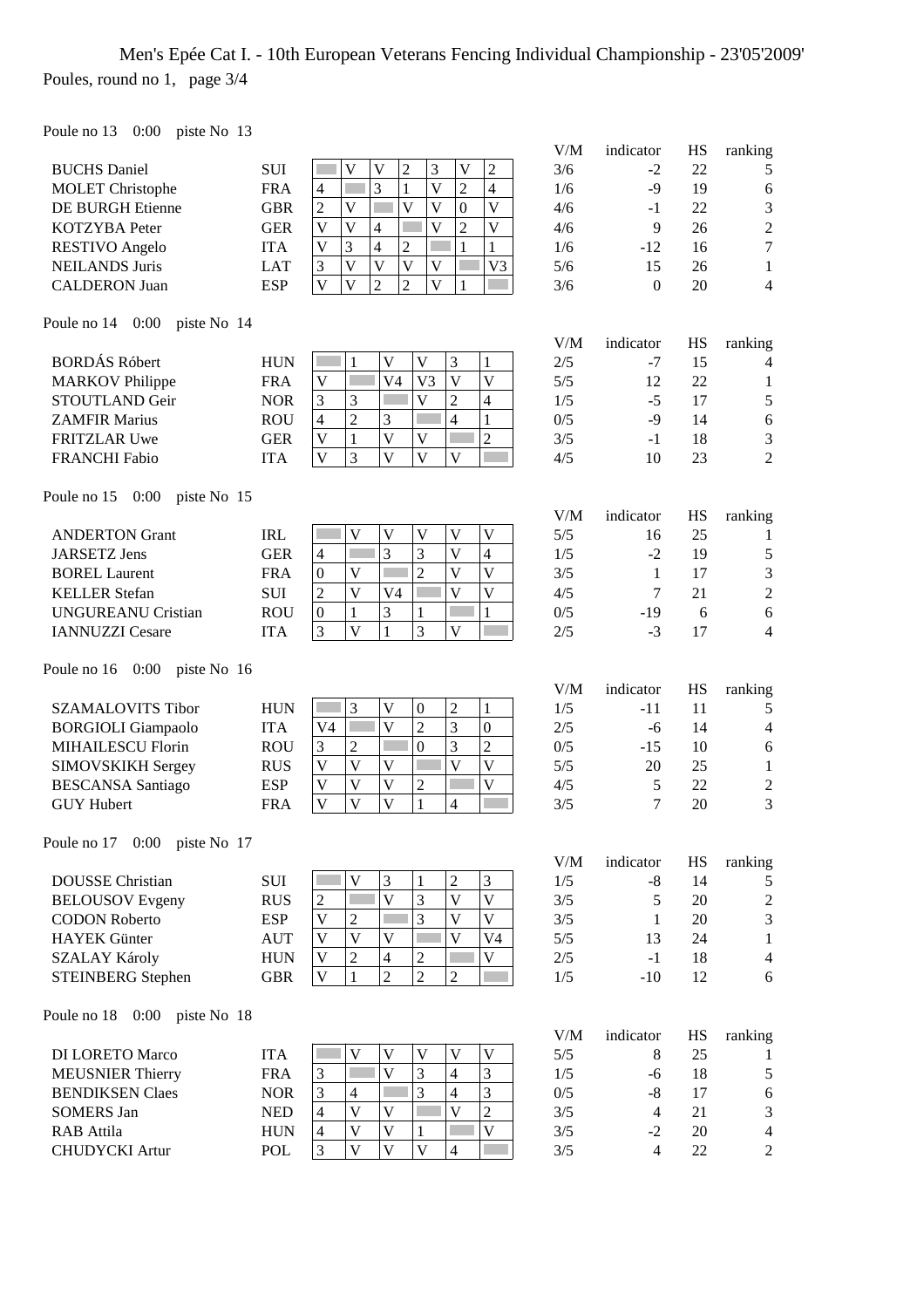### Men's Epée Cat I. - 10th European Veterans Fencing Individual Championship - 23'05'2009' Poules, round no 1, page 4/4

Poule no 19 0:00 piste No 1

|                                       |            |                |                |                |                  |                |                | V/M | indicator | HS        | ranking        |
|---------------------------------------|------------|----------------|----------------|----------------|------------------|----------------|----------------|-----|-----------|-----------|----------------|
| <b>HERONIMEK Leszek</b>               | POL        |                | 4              | V              | V                | V              | V              | 4/5 | 8         | 24        |                |
| <b>RUSCH Harald</b>                   | <b>GER</b> | V              |                | 3              | V                | V              | V              | 4/5 | 6         | 23        | 2              |
| <b>HAUBER Zsolt</b>                   | <b>HUN</b> | 2              | V              |                | 4                | $\mathbf{V}$   | V              | 3/5 | 3         | 21        | 4              |
| <b>BROCVIELLE Pierre</b>              | <b>FRA</b> | $\overline{4}$ | 3              | V              |                  | V              | V              | 3/5 | 4         | 22        | 3              |
| <b>WENUSCH Michail</b>                | <b>AUT</b> | $\overline{4}$ | 3              | $\overline{4}$ | 4                |                | $\Omega$       | 0/5 | $-10$     | 15        | 6              |
| <b>SCIARRETTA Massimo</b>             | <b>ITA</b> | $\mathbf{1}$   | $\overline{2}$ | 1              | $\boldsymbol{0}$ | V              |                | 1/5 | $-11$     | 9         | 5              |
| Poule no $20 \quad 0:00$ piste No $2$ |            |                |                |                |                  |                |                | V/M | indicator | <b>HS</b> | ranking        |
| KUZMINSKI Szczepan                    | POL        |                | $\overline{c}$ | 4              | V                | V              | V              | 3/5 | 4         | 21        | 2              |
| <b>MAIWALD Ole-Hans</b>               | <b>GER</b> | V              |                | V              | V                | $\mathbf{V}$   | 4              | 4/5 | 11        | 24        | 1              |
| <b>MARTIN FERNANDEZ Julia</b>         | <b>ESP</b> | V              | 3              |                | V                | V <sub>2</sub> | $\overline{c}$ | 3/5 | $\Omega$  | 17        | 3              |
| <b>SPATENKA Petr</b>                  | <b>CZE</b> | $\sqrt{2}$     | $\Omega$       | 3              |                  | $\overline{c}$ | V              | 1/5 | -11       | 12        | 6              |
| <b>CATTANEO</b> Filippo               | <b>ITA</b> | $\overline{4}$ | 3              |                | V                |                | V              | 2/5 | 2         | 18        | $\overline{4}$ |
| <b>EJEMYR</b> Peter                   | <b>SWE</b> | 1              | V              | V4             | 3                | $\overline{2}$ |                | 2/5 | -6        | 15        | 5              |
| $0:00$ piste No 3<br>Poule no 21      |            |                |                |                |                  |                |                |     |           |           |                |
|                                       |            |                |                |                |                  |                |                | V/M | indicator | <b>HS</b> | ranking        |
| <b>BORSODI</b> András                 | <b>NOR</b> |                | V              | V              | 3                | 1              | V              | 3/5 | $-1$      | 19        | 4              |
|                                       |            |                |                |                |                  |                |                |     |           |           |                |

| DUNJULI AIIUI 45          | IVUN       |    |   |  |    | ر رد | - 1   | $\mathbf{1}$ | ∸            |
|---------------------------|------------|----|---|--|----|------|-------|--------------|--------------|
| <b>CHIKIN Vlamidir</b>    | <b>RUS</b> |    | ∠ |  |    | 0/5  | $-10$ |              | <sub>6</sub> |
| <b>WACQUEZ Francois</b>   | FRA        | V3 |   |  |    | 3/5  |       |              |              |
| <b>MAZUR Yuriy</b>        | UKR        | V4 |   |  | V4 | 4/5  |       |              |              |
| <b>KOSTRZEWA</b> Ireneusz | <b>POL</b> |    |   |  |    | 4/5  |       | 19           |              |
| DALLA GIOVANNA Gianni     | ITA        |    |   |  |    |      | ۰.    |              |              |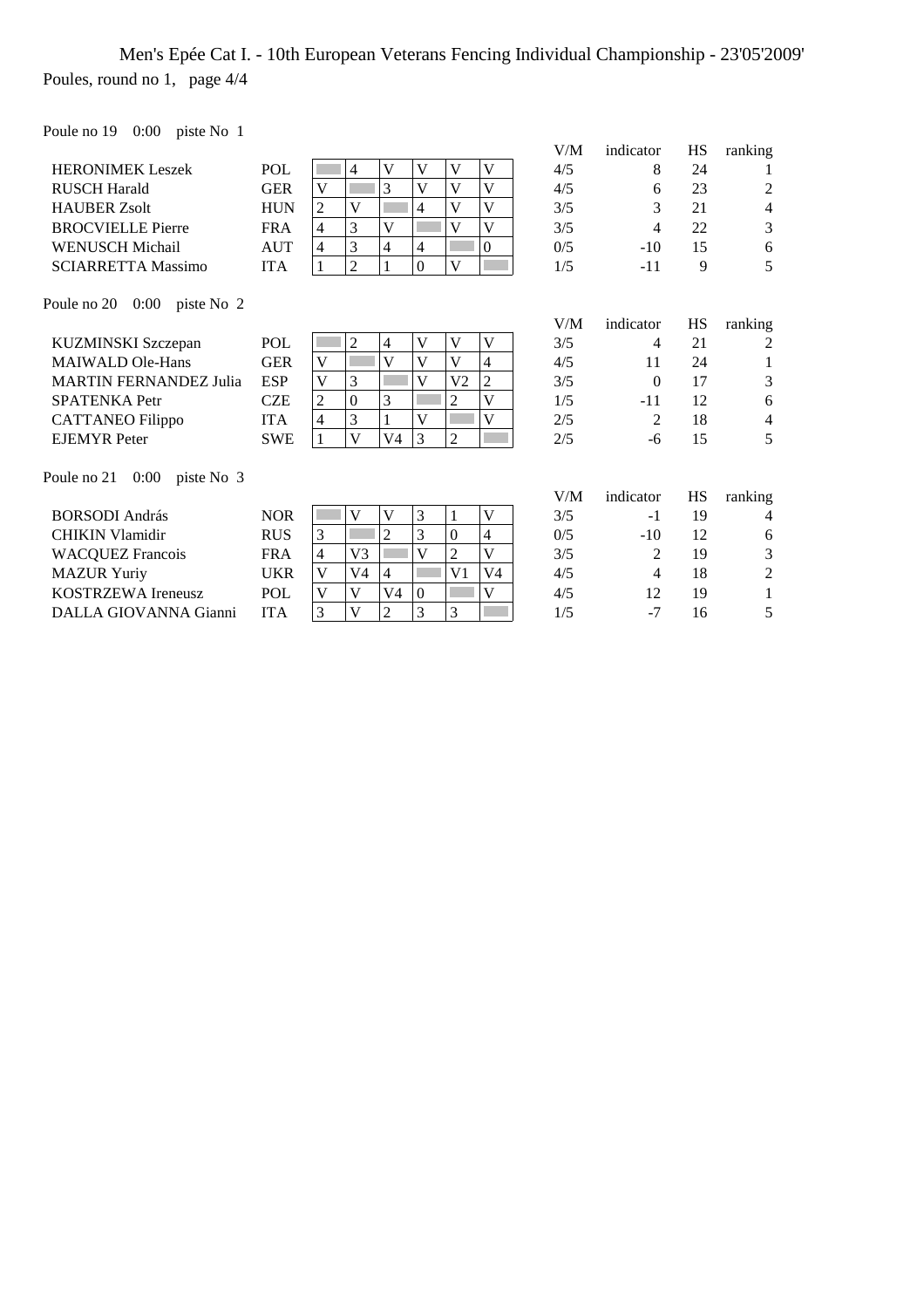### 10th European Veterans Fencing Individual Championship Men's Epée Categorie I.: 40-49 23 of May, 2009. Balatonfüred - HUNGARY

### Ranking, round no 1 (ordered by ranking), page 1/3

| ranking                  | name and first name               | country    | V/M   | indicator                | HS | group     |
|--------------------------|-----------------------------------|------------|-------|--------------------------|----|-----------|
| 1                        | <b>BURKARDT</b> Michael           | <b>GER</b> | 1.000 | 20                       | 30 | qualifier |
| $\overline{c}$           | SIMOVSKIKH Sergey                 | <b>RUS</b> | 1.000 | 20                       | 25 | qualifier |
| 3                        | <b>KIRSCHEN Uwe</b>               | <b>GER</b> | 1.000 | 17                       | 24 | qualifier |
| $\overline{\mathcal{L}}$ | <b>ANDERTON Grant</b>             | <b>IRL</b> | 1.000 | 16                       | 25 | qualifier |
| 5                        | FENOGLIO Marco                    | <b>ITA</b> | 1.000 | 14                       | 20 | qualifier |
| 6                        | SOKOLOV Volodymyr                 | <b>UKR</b> | 1.000 | 13                       | 25 | qualifier |
| 7                        | <b>HAYEK</b> Günter               | <b>AUT</b> | 1.000 | 13                       | 24 | qualifier |
| 8                        | <b>BONSIGNORE ZANGHI Riccardo</b> | <b>ITA</b> | 1.000 | 13                       | 20 | qualifier |
| 9                        | <b>SCHMIDT-THOMEE Georg</b>       | <b>GER</b> | 1.000 | 12                       | 25 | qualifier |
| 10                       | <b>MARKOV</b> Philippe            | <b>FRA</b> | 1.000 | 12                       | 22 | qualifier |
| 11                       | <b>BATTIGALLI Pierpaolo</b>       | <b>ITA</b> | 1.000 | 11                       | 20 | qualifier |
| 12                       | <b>TIVENIUS Jan</b>               | <b>SWE</b> | 1.000 | 9                        | 25 | qualifier |
| 13                       | <b>DI LORETO Marco</b>            | <b>ITA</b> | 1.000 | 8                        | 25 | qualifier |
| 13                       | RAJ Seremy                        | <b>GBR</b> | 1.000 | 8                        | 25 | qualifier |
| 15                       | <b>NEILANDS Juris</b>             | <b>LAT</b> | 0.833 | 15                       | 26 | qualifier |
| 16                       | <b>TREFFERS Edwin</b>             | <b>NED</b> | 0.833 | 14                       | 27 | qualifier |
| 17                       | <b>LATHAN Thomas</b>              | <b>GER</b> | 0.800 | 13                       | 23 | qualifier |
| 18                       | KOSTRZEWA Ireneusz                | POL        | 0.800 | 12                       | 19 | qualifier |
| 19                       | KOVÁCS László                     | <b>HUN</b> | 0.800 | 11                       | 24 | qualifier |
| 19                       | <b>MAIWALD Ole-Hans</b>           | <b>GER</b> | 0.800 | 11                       | 24 | qualifier |
| 19                       | <b>ZOSEL Ralph</b>                | <b>GER</b> | 0.800 | 11                       | 24 | qualifier |
| 22                       | <b>DRAPELLA</b> Maciej            | POL        | 0.800 | 10                       | 23 | qualifier |
| 22                       | <b>FRANCHI Fabio</b>              | <b>ITA</b> | 0.800 | 10                       | 23 | qualifier |
| 24                       | <b>VENTURINI Luca</b>             | <b>ITA</b> | 0.800 | 9                        | 24 | qualifier |
| 25                       | <b>SHELAMOV</b> Igor              | <b>ISR</b> | 0.800 | 9                        | 23 | qualifier |
| 26                       | <b>HERONIMEK Leszek</b>           | POL        | 0.800 | 8                        | 24 | qualifier |
| 27                       | POP Adrian                        | <b>ROU</b> | 0.800 | 8                        | 23 | qualifier |
| 28                       | <b>KELLER</b> Stefan              | SUI        | 0.800 | 7                        | 21 | qualifier |
| 28                       | SZILÁGYI Szilárd                  | <b>HUN</b> | 0.800 | 7                        | 21 | qualifier |
| 30                       | <b>RUSCH Harald</b>               | <b>GER</b> | 0.800 | 6                        | 23 | qualifier |
| 31                       | <b>BILANI Nadi</b>                | <b>BEL</b> | 0.800 | 6                        | 21 | qualifier |
| 32                       | <b>BESCANSA</b> Santiago          | <b>ESP</b> | 0.800 | 5                        | 22 | qualifier |
| 33                       | <b>MAZUR Yuriy</b>                | <b>UKR</b> | 0.800 | $\overline{\mathcal{A}}$ | 18 | qualifier |
| 34                       | <b>SEMYKOZ Roman</b>              | <b>UKR</b> | 0.750 | 3                        | 17 | qualifier |
| 35                       | <b>HALBACH</b> Jurgen             | <b>GER</b> | 0.750 | $\overline{c}$           | 13 | qualifier |
| 36                       | KOTZYBA Peter                     | <b>GER</b> | 0.667 | 9                        | 26 | qualifier |
| 37                       | DE BURGH Etienne                  | <b>GBR</b> | 0.667 | $-1$                     | 22 | qualifier |
| 38                       | <b>HOLCER</b> Maciej              | POL        | 0.600 | 10                       | 23 | qualifier |
| 39                       | <b>HIRVONEN Jarmo</b>             | <b>FIN</b> | 0.600 | 9                        | 23 | qualifier |
| 40                       | SZAKMÁRY Sándor                   | <b>HUN</b> | 0.600 | 8                        | 23 | qualifier |
| 41                       | <b>GUY Hubert</b>                 | <b>FRA</b> | 0.600 | 7                        | 20 | qualifier |
| 42                       | <b>ZIELINSKI</b> Darius           | POL        | 0.600 | 6                        | 22 | qualifier |
| 43                       | <b>BELOUSOV</b> Evgeny            | <b>RUS</b> | 0.600 | 5                        | 20 | qualifier |
| 44                       | <b>BROCVIELLE Pierre</b>          | <b>FRA</b> | 0.600 | 4                        | 22 | qualifier |
| 44                       | <b>CHUDYCKI</b> Artur             | POL        | 0.600 | 4                        | 22 | qualifier |
| 46                       | KUZMINSKI Szczepan                | POL        | 0.600 | $\overline{4}$           | 21 | qualifier |
| 46                       | <b>SOMERS Jan</b>                 | <b>NED</b> | 0.600 | $\overline{\mathcal{A}}$ | 21 | qualifier |
| 48                       | <b>SURMONT Jean-Jacques</b>       | <b>BEL</b> | 0.600 | 4                        | 20 | qualifier |
| 48                       | SYMONENKO Volodymyr               | <b>UKR</b> | 0.600 | $\overline{4}$           | 20 | qualifier |
| 50                       | <b>HAUBER Zsolt</b>               | <b>HUN</b> | 0.600 | 3                        | 21 | qualifier |
| 51                       | <b>BOUTIN Thierry</b>             | <b>FRA</b> | 0.600 | 3                        | 17 | qualifier |
|                          |                                   |            |       |                          |    |           |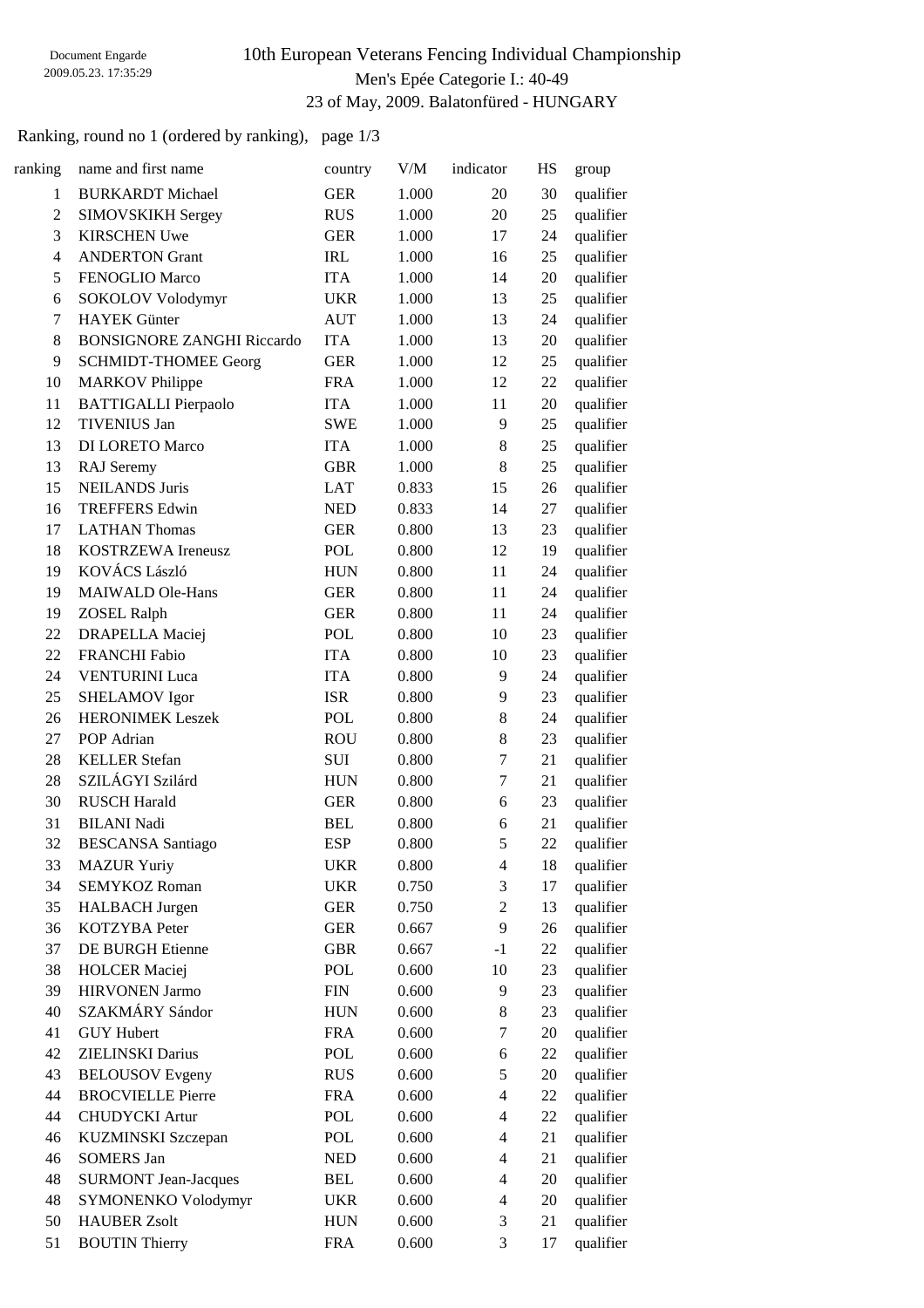# Men's Epée Cat I. - 10th European Veterans Fencing Individual Championship - 23'05'2009'

Ranking, round no 1 (ordered by ranking), page 2/3

| ranking | name and first name            | country    | V/M   | indicator        | HS | group     |
|---------|--------------------------------|------------|-------|------------------|----|-----------|
| 52      | <b>TRIPUKS Nikolajs</b>        | <b>LAT</b> | 0.600 | $\overline{2}$   | 22 | qualifier |
| 53      | <b>WACQUEZ Francois</b>        | <b>FRA</b> | 0.600 | $\overline{2}$   | 19 | qualifier |
| 54      | <b>LATAL Martin</b>            | <b>CZE</b> | 0.600 | $\overline{2}$   | 17 | qualifier |
| 55      | <b>CODON Roberto</b>           | <b>ESP</b> | 0.600 | 1                | 20 | qualifier |
| 55      | LEONCINI BARTOLI Luigi         | <b>ITA</b> | 0.600 | $\,1$            | 20 | qualifier |
| 57      | <b>VALKOVIC Martin</b>         | <b>CZE</b> | 0.600 | $\mathbf{1}$     | 19 | qualifier |
| 57      | <b>ZIEGLER Udo</b>             | <b>GER</b> | 0.600 | $\mathbf{1}$     | 19 | qualifier |
| 59      | <b>BOREL Laurent</b>           | <b>FRA</b> | 0.600 | $\mathbf{1}$     | 17 | qualifier |
| 60      | <b>MARTIN FERNANDEZ Julian</b> | <b>ESP</b> | 0.600 | $\boldsymbol{0}$ | 17 | qualifier |
| 60      | <b>MOROZOV Pavel</b>           | <b>RUS</b> | 0.600 | $\boldsymbol{0}$ | 17 | qualifier |
| 60      | SODOMKA Walter                 | <b>CZE</b> | 0.600 | $\boldsymbol{0}$ | 17 | qualifier |
| 63      | <b>BORSODI</b> András          | <b>NOR</b> | 0.600 | $-1$             | 19 | qualifier |
| 64      | FRITZLAR Uwe                   | <b>GER</b> | 0.600 | $-1$             | 18 | qualifier |
| 65      | RAB Attila                     | <b>HUN</b> | 0.600 | $-2$             | 20 | qualifier |
| 66      | SZÁSZ Attila                   | <b>HUN</b> | 0.500 | $\mathbf{1}$     | 24 | qualifier |
| 67      | <b>CALDERON Juan</b>           | <b>ESP</b> | 0.500 | $\boldsymbol{0}$ | 20 | qualifier |
| 68      | <b>BUCHS</b> Daniel            | SUI        | 0.500 | $-2$             | 22 | qualifier |
| 69      | <b>HADALIN</b> Gábor           | <b>HUN</b> | 0.500 | $-2$             | 16 | qualifier |
| 70      | <b>GARZOLA Mauro</b>           | <b>ITA</b> | 0.500 | $-5$             | 17 | qualifier |
| 71      | <b>KALNINS Normunds</b>        | <b>LAT</b> | 0.500 | $-7$             | 10 | qualifier |
| 72      | <b>CATTANEO Filippo</b>        | <b>ITA</b> | 0.400 | $\boldsymbol{2}$ | 18 | qualifier |
| 73      | <b>CWIORO Kryzysztof</b>       | <b>POL</b> | 0.400 | $\boldsymbol{0}$ | 19 | qualifier |
| 73      | <b>KURBATOV</b> Igor           | <b>RUS</b> | 0.400 | $\boldsymbol{0}$ | 19 | qualifier |
| 75      | FOGTA Gábor                    | <b>HUN</b> | 0.400 | $\boldsymbol{0}$ | 12 |           |
|         |                                |            |       |                  |    | qualifier |
| 76      | <b>SZALAY Károly</b>           | <b>HUN</b> | 0.400 | $-1$             | 18 | qualifier |
| 77      | GYURKÓ Zoltán                  | <b>HUN</b> | 0.400 | $-1$             | 17 | qualifier |
| 78      | <b>SHARAFIEV Boris</b>         | <b>RUS</b> | 0.400 | $-2$             | 17 | qualifier |
| 79      | <b>SALETIS Viktoras</b>        | <b>LTU</b> | 0.400 | $-2$             | 13 | qualifier |
| 80      | <b>IANNUZZI Cesare</b>         | <b>ITA</b> | 0.400 | $-3$             | 17 | qualifier |
| 81      | <b>BASH-SHITI Kay</b>          | <b>GER</b> | 0.400 | $-3$             | 15 | qualifier |
| 82      | <b>WOITAS Ulf</b>              | <b>GER</b> | 0.400 | $-4$             | 18 | qualifier |
| 83      | <b>DERMITCHEV Leonid</b>       | <b>GER</b> | 0.400 | $-5$             | 16 | qualifier |
| 84      | <b>EJEMYR</b> Peter            | <b>SWE</b> | 0.400 | $-6$             | 15 | qualifier |
| 84      | <b>FORMENTI</b> Stefano        | <b>ITA</b> | 0.400 | $-6$             | 15 | qualifier |
| 86      | <b>BORGIOLI</b> Giampaolo      | <b>ITA</b> | 0.400 | $-6$             | 14 | qualifier |
| 87      | <b>BORDÁS Róbert</b>           | <b>HUN</b> | 0.400 | $-7$             | 15 | qualifier |
| 88      | POPRAWA Mariusz                | POL        | 0.333 | $\boldsymbol{0}$ | 21 | qualifier |
| 89      | <b>KOIVUNEN Pasi</b>           | <b>FIN</b> | 0.333 | $-11$            | 14 | qualifier |
| 90      | <b>BALTAY</b> Levente          | <b>HUN</b> | 0.250 | $\boldsymbol{0}$ | 15 | qualifier |
| 91      | FELLMANN Steffen               | <b>GER</b> | 0.250 | $-6$             | 12 | qualifier |
| 92      | <b>JARSETZ Jens</b>            | <b>GER</b> | 0.200 | $-2$             | 19 | qualifier |
| 93      | STOUTLAND Geir                 | <b>NOR</b> | 0.200 | $-5$             | 17 | qualifier |
| 94      | <b>MEUSNIER Thierry</b>        | <b>FRA</b> | 0.200 | $-6$             | 18 | qualifier |
| 95      | DALLA GIOVANNA Gianni          | <b>ITA</b> | 0.200 | $-7$             | 16 | qualifier |
| 96      | <b>SUROWIEC Tomasz</b>         | POL        | 0.200 | $-7$             | 9  | qualifier |
| 97      | <b>DOUSSE</b> Christian        | SUI        | 0.200 | $-8$             | 14 | qualifier |
| 97      | KHOZIKOV Yury                  | <b>RUS</b> | 0.200 | $-8$             | 14 | qualifier |
| 99      | <b>COOPER Paul</b>             | <b>GBR</b> | 0.200 | $-8$             | 13 | qualifier |
| 100     | STEINBERG Stephen              | <b>GBR</b> | 0.200 | $-10$            | 12 | qualifier |
| 101     | KYRYTCHENKO Levgen             | <b>UKR</b> | 0.200 | $-11$            | 12 | qualifier |
| 101     | SPATENKA Petr                  | <b>CZE</b> | 0.200 | $-11$            | 12 | qualifier |
| 103     | <b>BÖJTE Attila</b>            | <b>HUN</b> | 0.200 | $-11$            | 11 | qualifier |
| 103     | <b>SZAMALOVITS Tibor</b>       | <b>HUN</b> | 0.200 | $-11$            | 11 | qualifier |
| 105     | <b>SCIARRETTA Massimo</b>      | <b>ITA</b> | 0.200 | $-11$            | 9  | qualifier |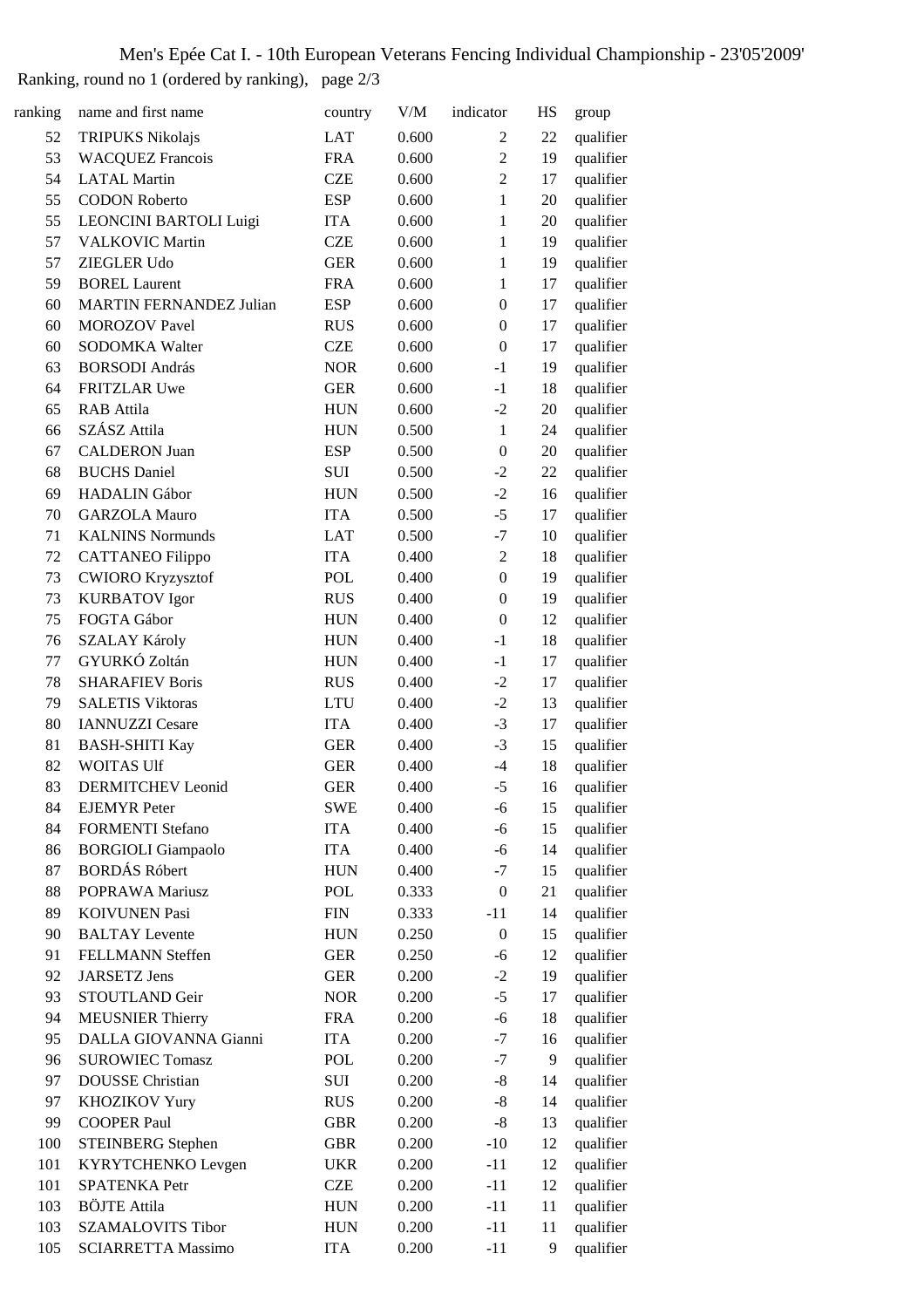### Men's Epée Cat I. - 10th European Veterans Fencing Individual Championship - 23'05'2009' Ranking, round no 1 (ordered by ranking), page 3/3

| ranking | name and first name       | country    | V/M    | indicator | HS | group       |
|---------|---------------------------|------------|--------|-----------|----|-------------|
| 106     | <b>ROSALES Carlos</b>     | <b>ESP</b> | 0.200  | $-13$     | 11 | qualifier   |
| 107     | <b>WINGERTER Yvan</b>     | <b>FRA</b> | 0.200  | $-13$     | 10 | qualifier   |
| 108     | <b>MOLET</b> Christophe   | <b>FRA</b> | 0.167  | -9        | 19 | qualifier   |
| 109     | <b>RESTIVO</b> Angelo     | <b>ITA</b> | 0.167  | $-12$     | 16 | qualifier   |
| 110     | <b>DECSEI</b> Paul        | <b>ROU</b> | 0.000  | -6        | 14 | qualifier   |
| 111     | <b>BENDIKSEN Claes</b>    | <b>NOR</b> | 0.000  | -8        | 17 | qualifier   |
| 112     | <b>ZAMFIR Marius</b>      | <b>ROU</b> | 0.000  | $-9$      | 14 | qualifier   |
| 113     | <b>SVOBODA Tomas</b>      | <b>CZE</b> | 0.000  | $-9$      | 11 | qualifier   |
| 114     | <b>WENUSCH Michail</b>    | <b>AUT</b> | 0.000  | $-10$     | 15 | qualifier   |
| 115     | <b>CHIKIN Vlamidir</b>    | <b>RUS</b> | 0.000  | $-10$     | 12 | qualifier   |
| 116     | <b>BORRIONE Marco</b>     | <b>ITA</b> | 0.000  | $-12$     | 13 | qualifier   |
| 116     | <b>DOBBELAAR Eric</b>     | <b>NED</b> | 0.000  | $-12$     | 13 | qualifier   |
| 116     | MUSTACCIUOLI Aurelio      | <b>ITA</b> | 0.000  | $-12$     | 13 | qualifier   |
| 119     | ROGALSKI Wojciech         | POL        | 0.000  | $-13$     | 12 | qualifier   |
| 120     | FRANCESCHINI Marco        | <b>ITA</b> | 0.000  | $-14$     | 11 | qualifier   |
| 121     | <b>AULISI</b> Luca        | <b>ITA</b> | 0.000  | $-15$     | 10 | qualifier   |
| 121     | <b>MIHAILESCU Florin</b>  | <b>ROU</b> | 0.000  | $-15$     | 10 | qualifier   |
| 123     | MÉSZÁROS Zoltán           | <b>GER</b> | 0.000  | $-16$     | 9  | qualifier   |
| 124     | <b>SKORYNIN</b> Igor      | <b>BLR</b> | 0.000  | $-19$     | 11 | qualifier   |
| 125     | <b>UNGUREANU Cristian</b> | <b>ROU</b> | 0.000  | $-19$     | 6  | qualifier   |
| 126     | NICCOLINI SERRAGLI Piero  | <b>ITA</b> | 0.000  | $-19$     | 5  | qualifier   |
| 127     | <b>RODARY Emmanuel</b>    | <b>FRA</b> | aband  |           |    | abandonment |
| 128     | <b>NORDLANDER Gardar</b>  | <b>SWE</b> | exclus |           |    | exclusion   |
|         |                           |            |        |           |    |             |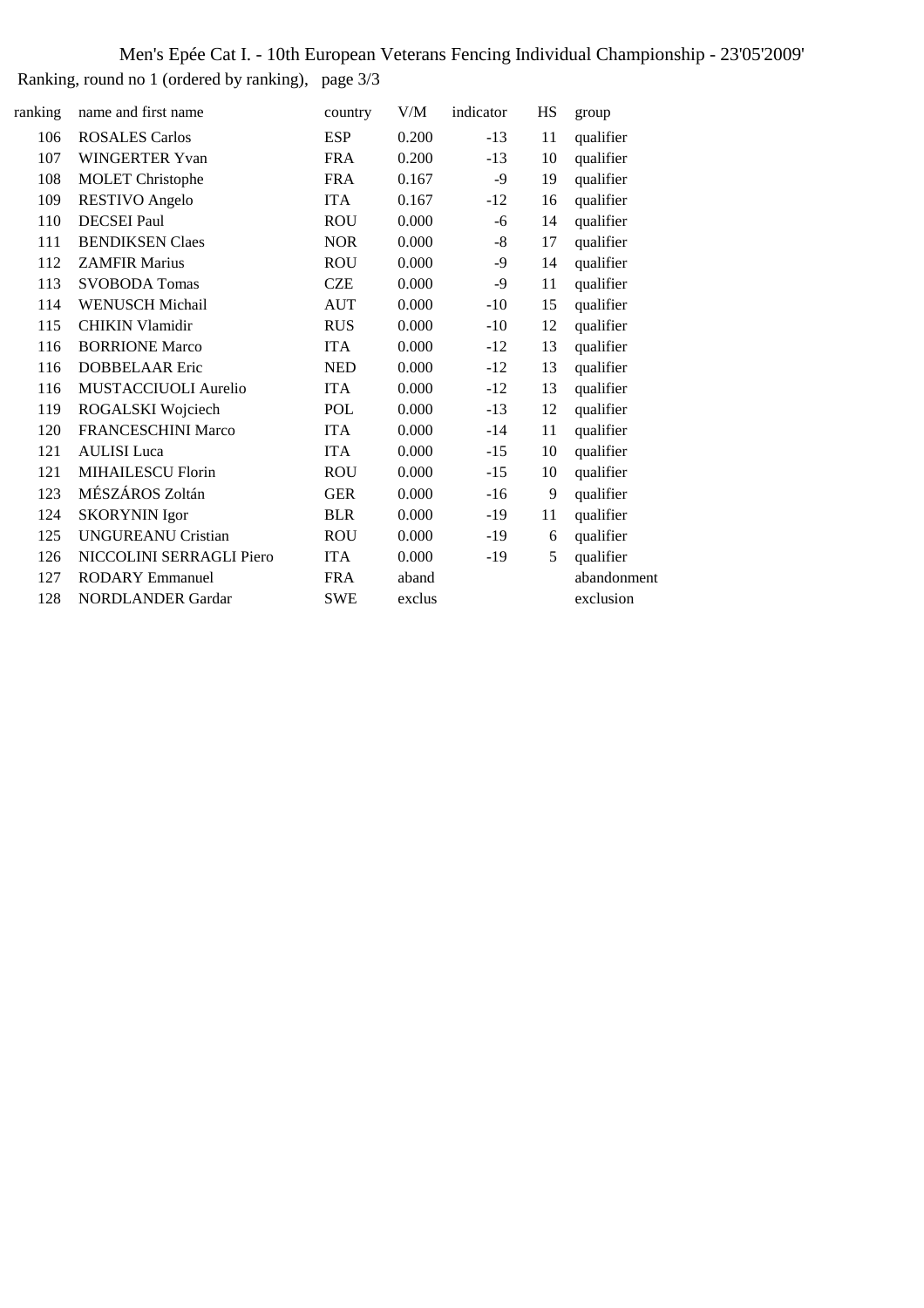10th European Veterans Fencing Individual Championship

Men's Epée Categorie I.: 40-49

23 of May, 2009. Balatonfüred - HUNGARY

Tableau of 128, page 1/8

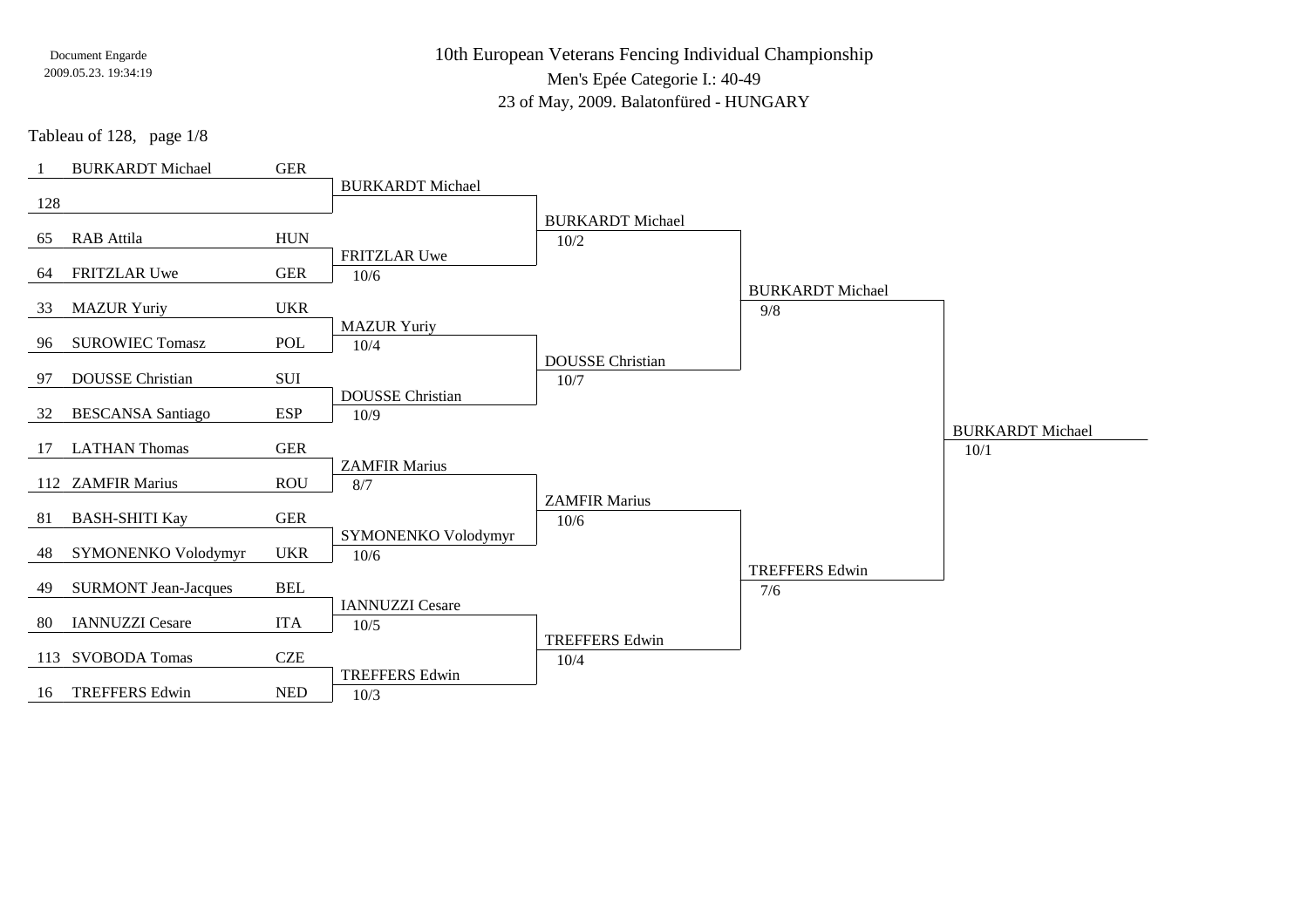10th European Veterans Fencing Individual ChampionshipMen's Epée Categorie I.: 40-49

23 of May, 2009. Balatonfüred - HUNGARY

Tableau of 128, page 2/8

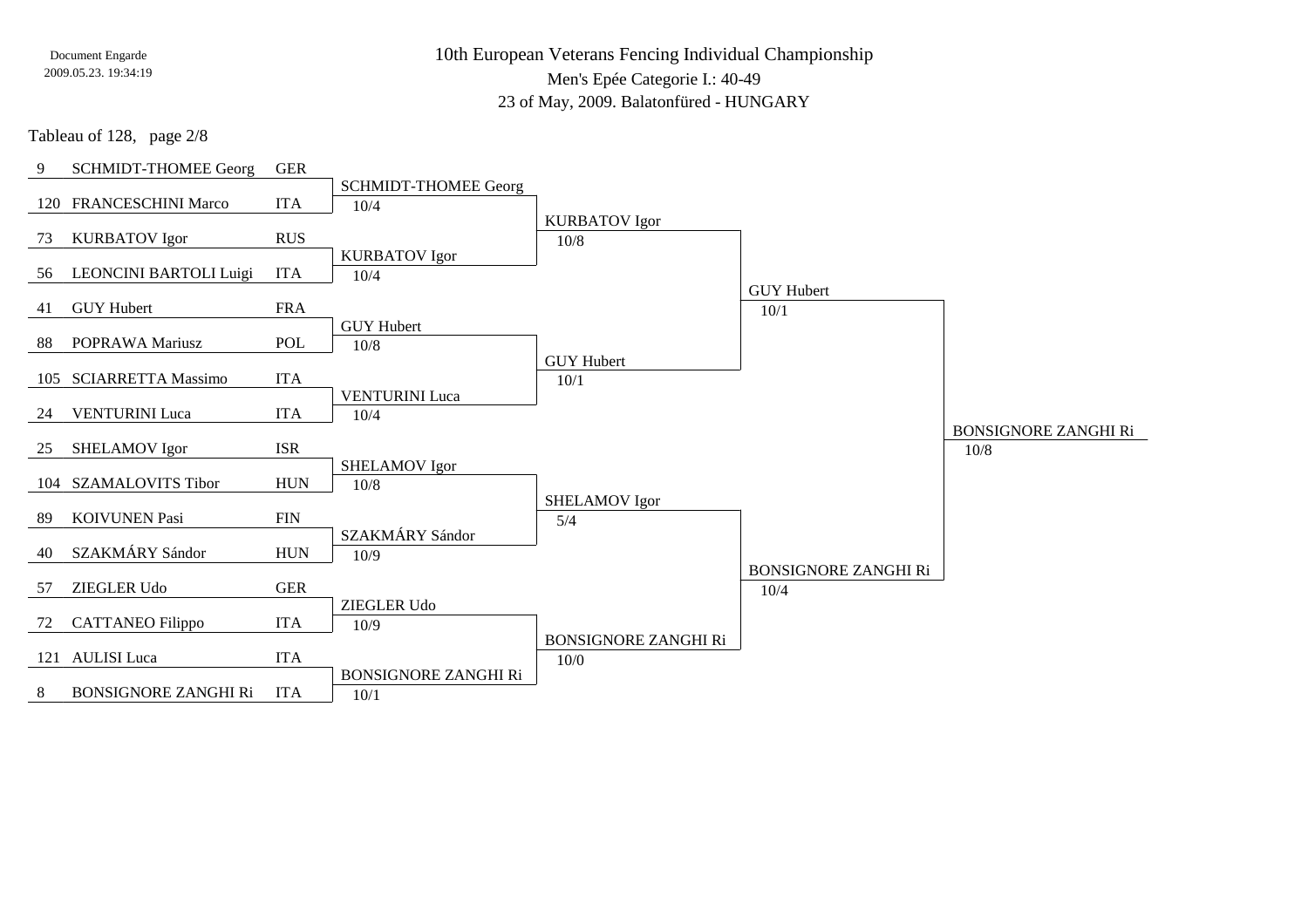10th European Veterans Fencing Individual Championship

Men's Epée Categorie I.: 40-49

23 of May, 2009. Balatonfüred - HUNGARY

Tableau of 128, page 3/8

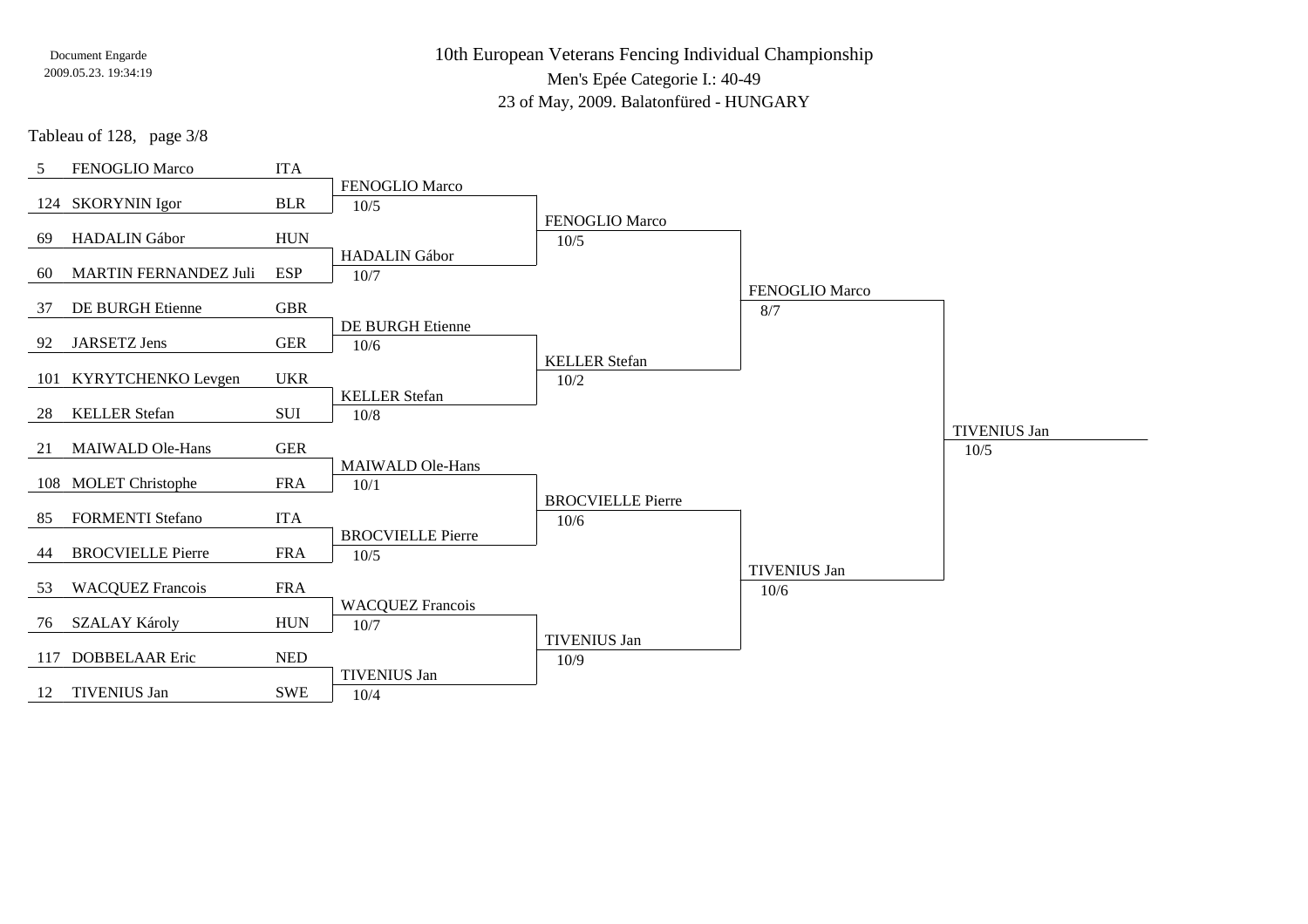10th European Veterans Fencing Individual ChampionshipMen's Epée Categorie I.: 40-49

23 of May, 2009. Balatonfüred - HUNGARY

Tableau of 128, page 4/8

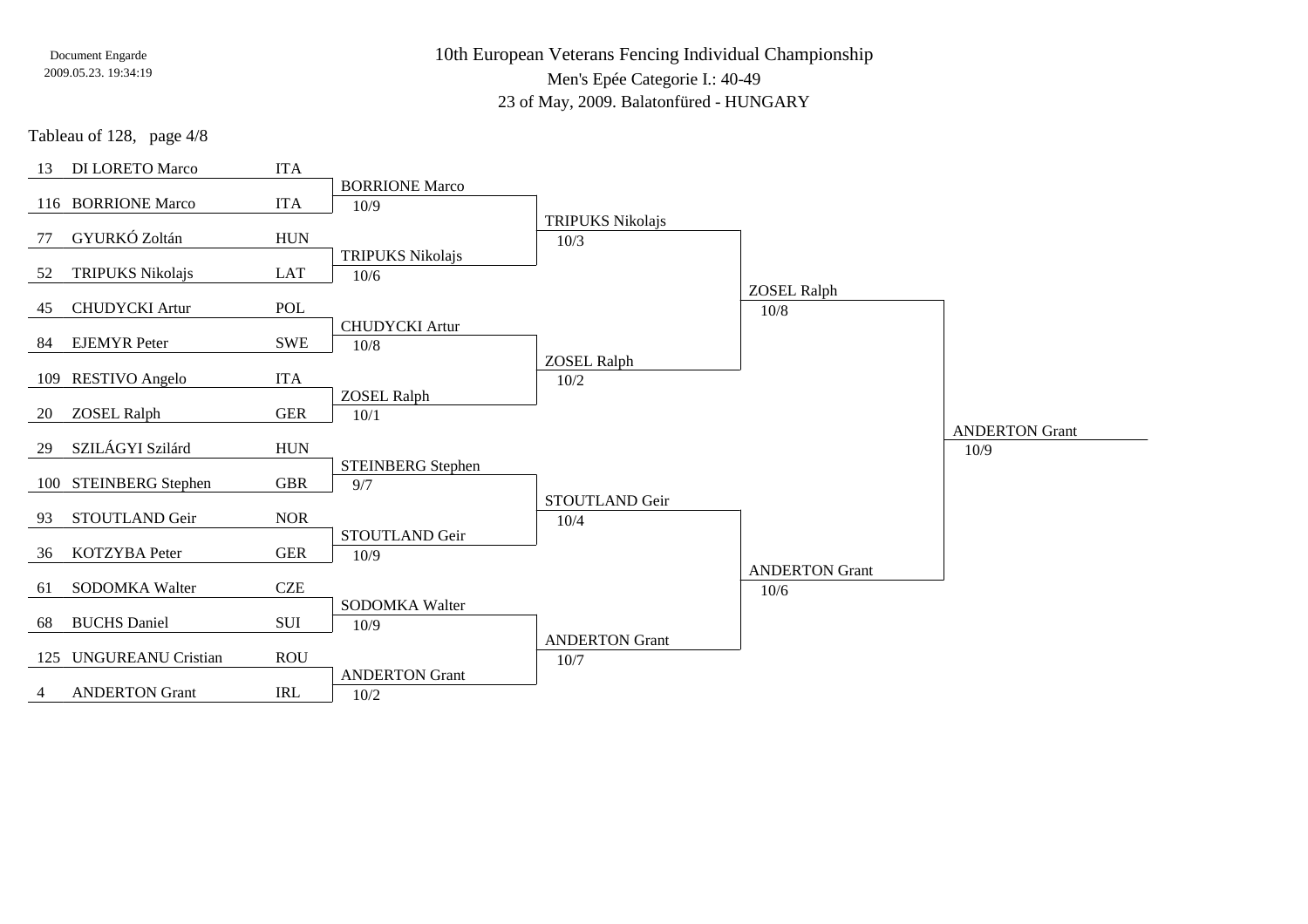10th European Veterans Fencing Individual ChampionshipMen's Epée Categorie I.: 40-49

23 of May, 2009. Balatonfüred - HUNGARY

Tableau of 128, page 5/8

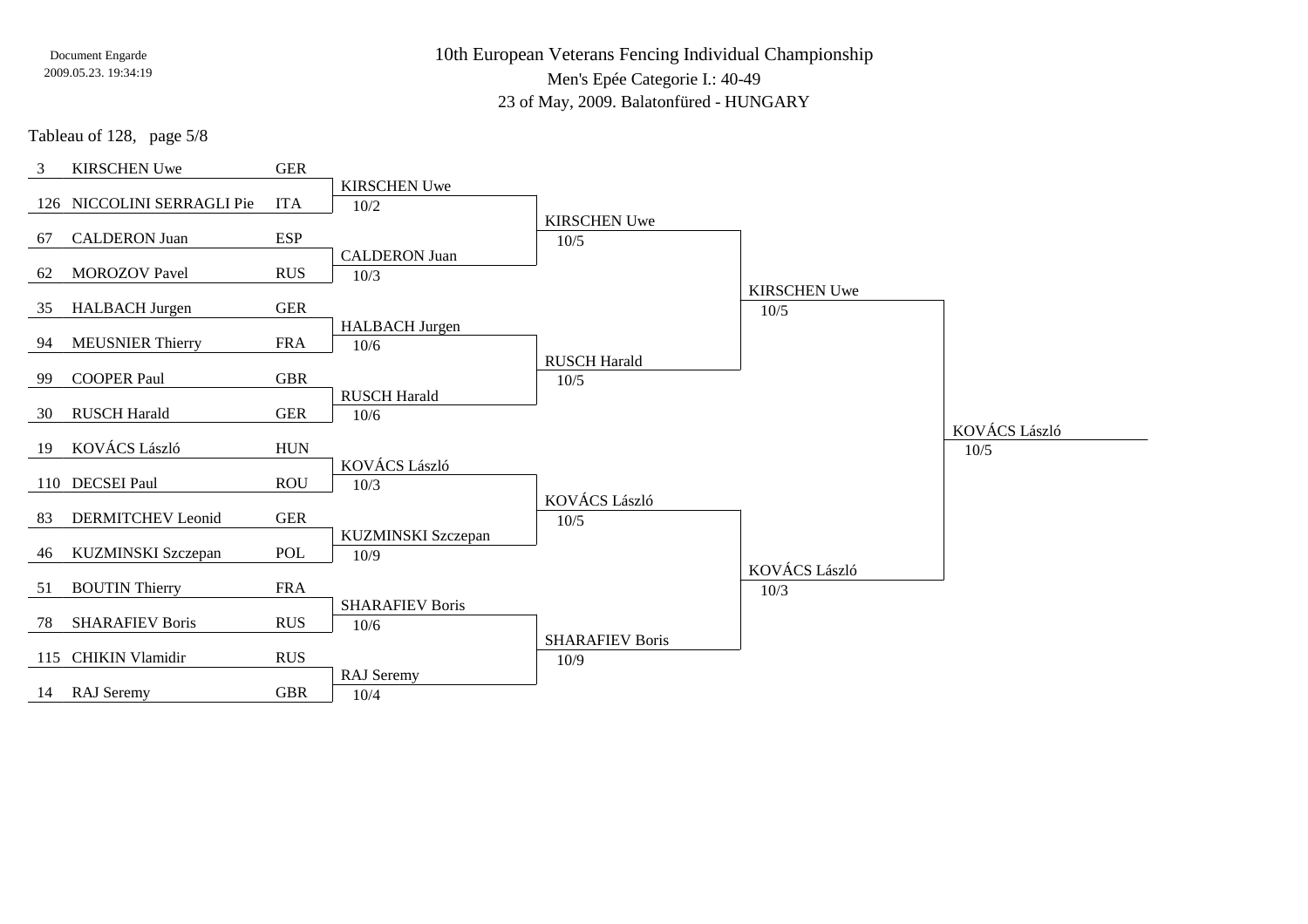10th European Veterans Fencing Individual ChampionshipMen's Epée Categorie I.: 40-49

23 of May, 2009. Balatonfüred - HUNGARY

Tableau of 128, page 6/8

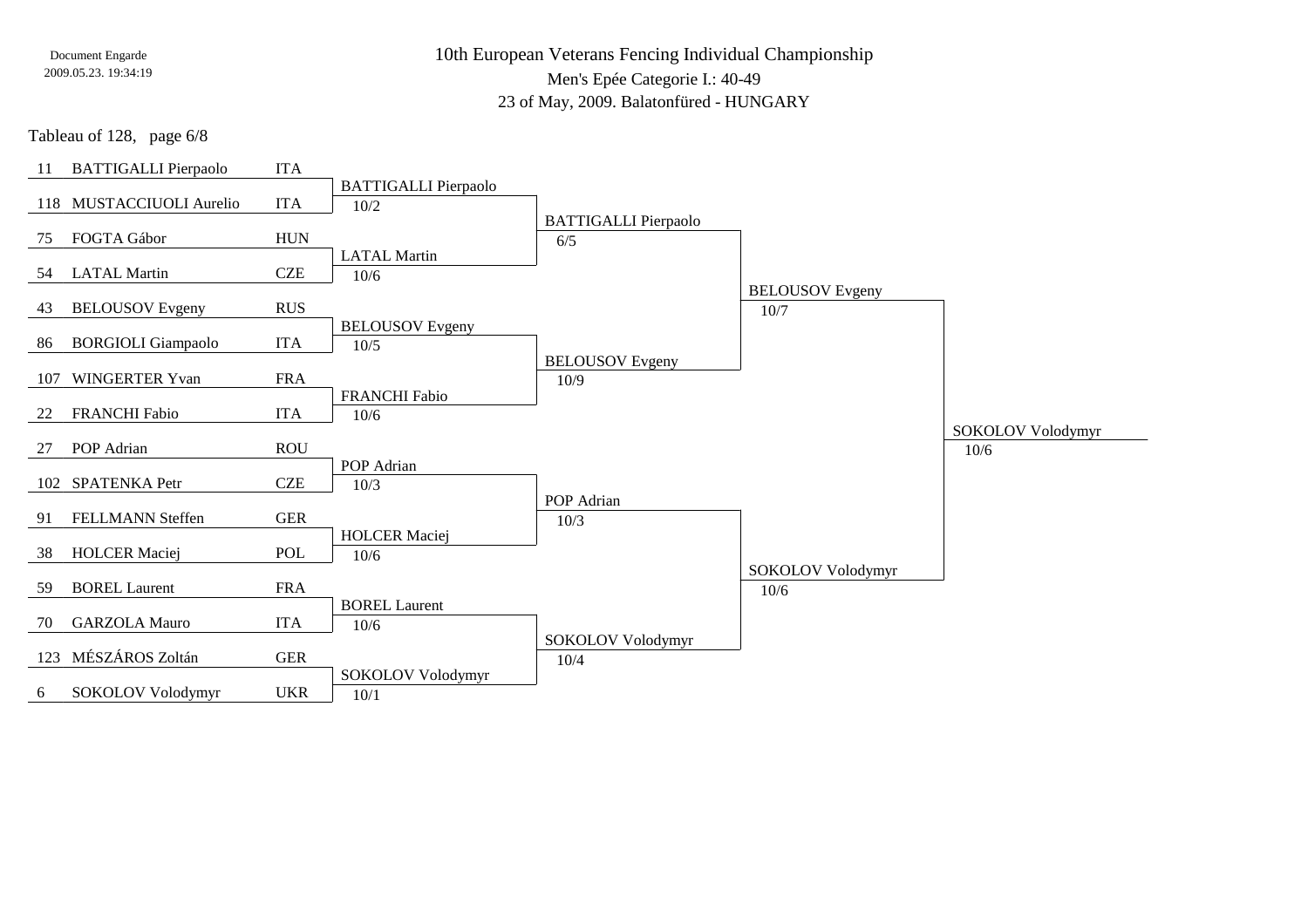10th European Veterans Fencing Individual ChampionshipMen's Epée Categorie I.: 40-49

23 of May, 2009. Balatonfüred - HUNGARY

Tableau of 128, page 7/8

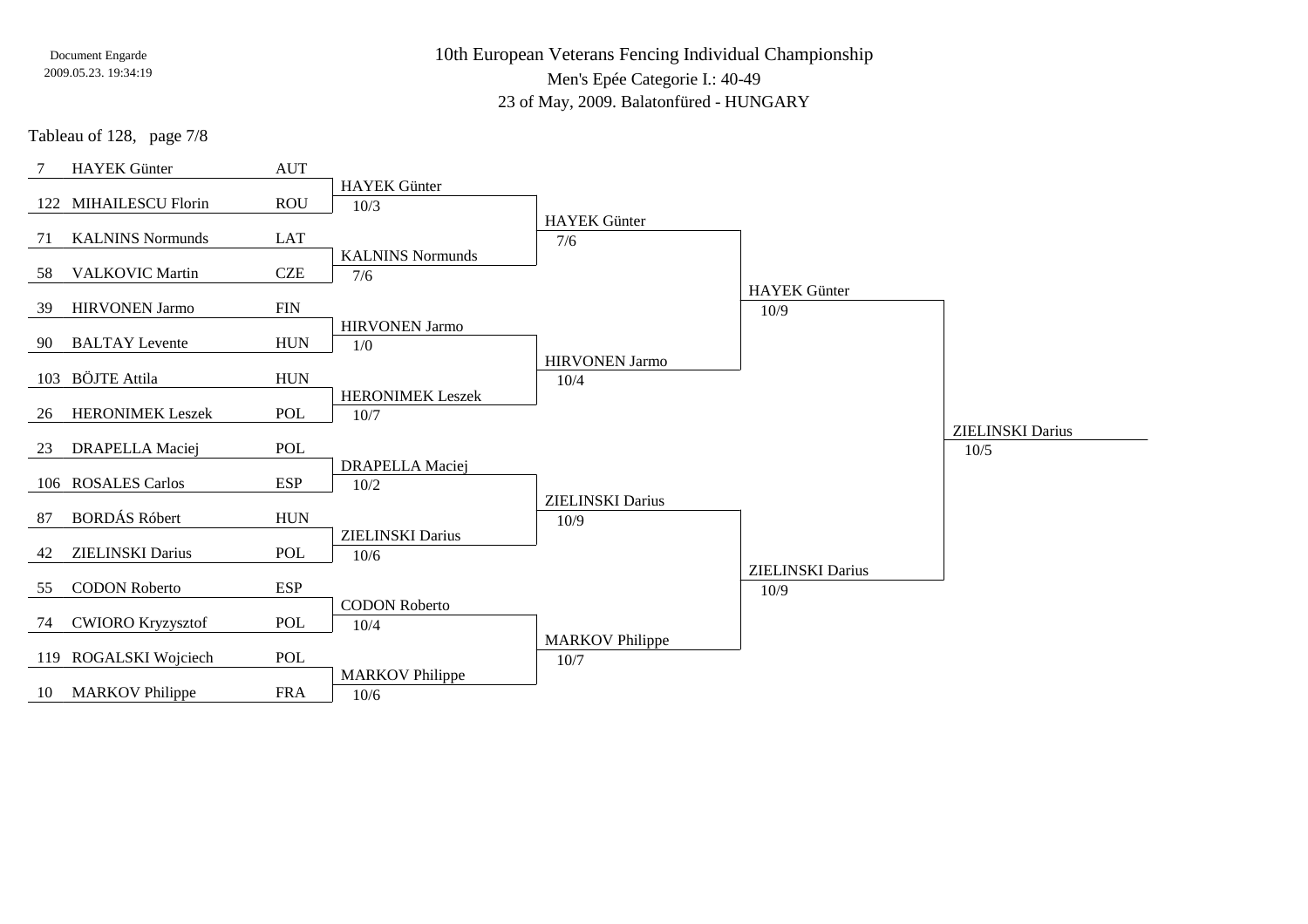10th European Veterans Fencing Individual ChampionshipMen's Epée Categorie I.: 40-49

23 of May, 2009. Balatonfüred - HUNGARY

Tableau of 128, page 8/8

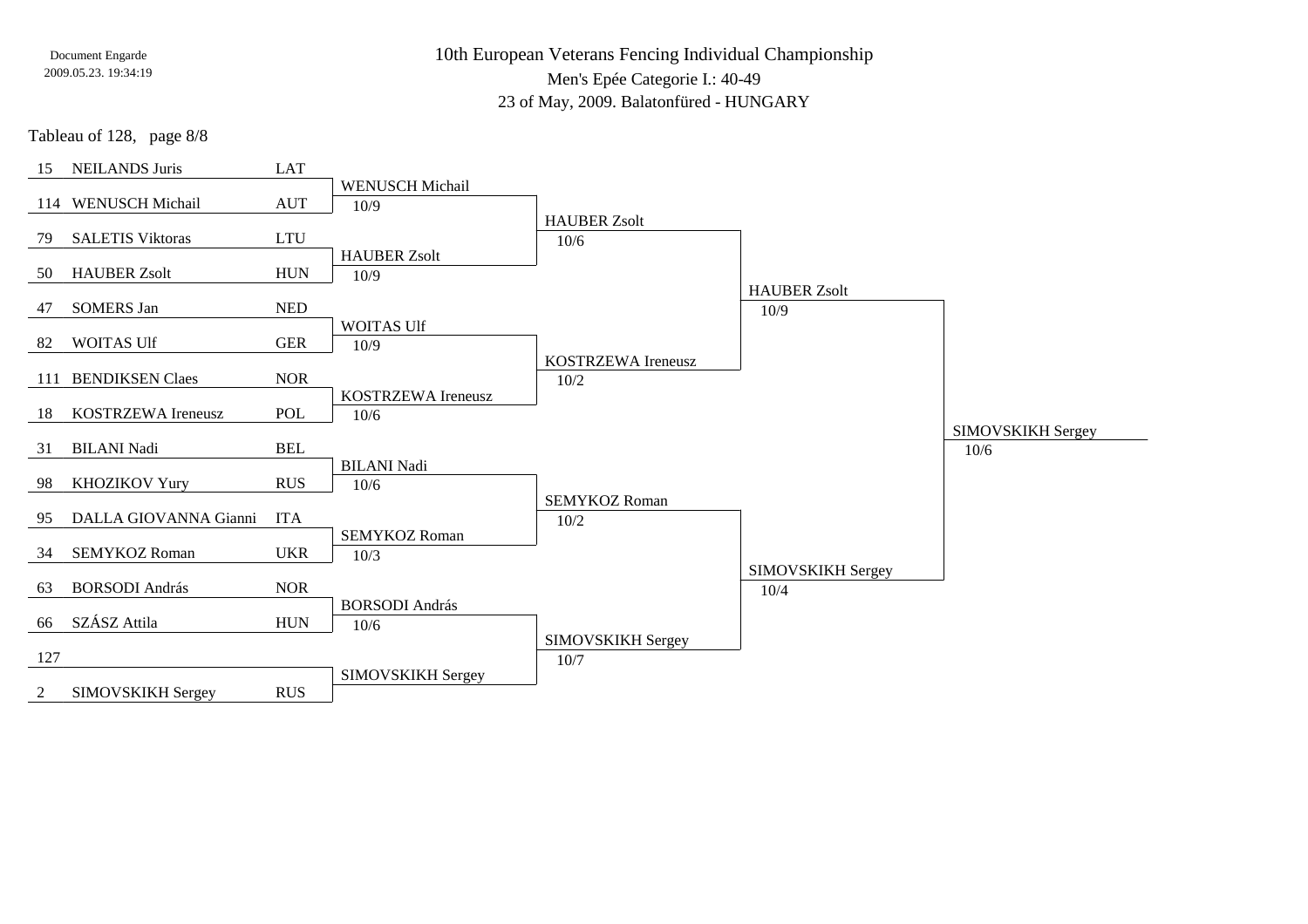10th European Veterans Fencing Individual ChampionshipMen's Epée Categorie I.: 40-49

23 of May, 2009. Balatonfüred - HUNGARY

Tableau of 16

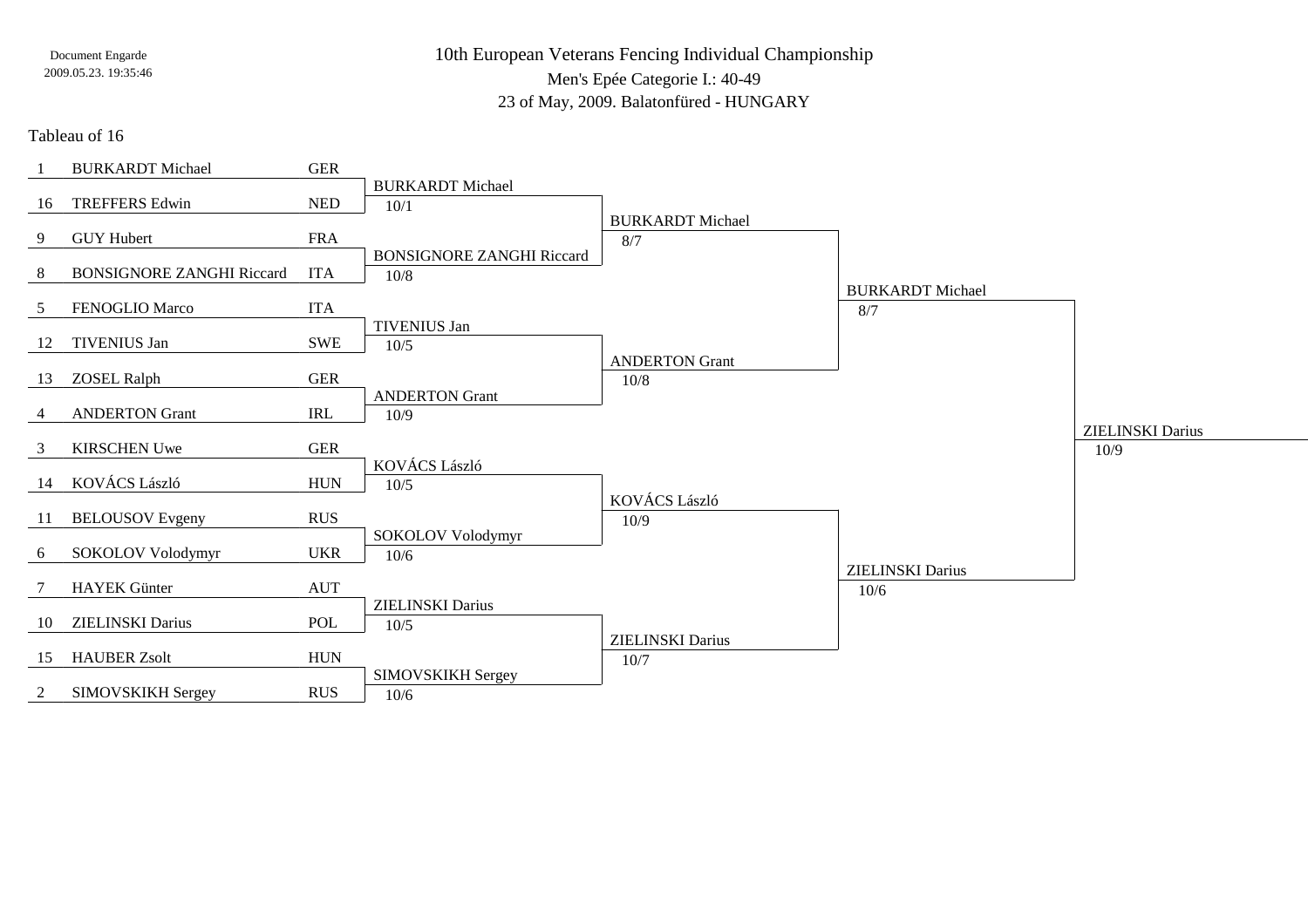### 10th European Veterans Fencing Individual Championship Men's Epée Categorie II.: 50-59 24 of May, 2009. Balatonfüred - HUNGARY

Overall ranking (ordered by ranking), page 1/2

| ranking        | name and first name         | country    |
|----------------|-----------------------------|------------|
| 1              | <b>BIELER</b> Thomas        | <b>GER</b> |
| $\overline{2}$ | <b>SYROVATKO Stanislav</b>  | <b>UKR</b> |
| 3 <sup>7</sup> | <b>RANUZZI Alessandro</b>   | <b>ITA</b> |
| $\overline{3}$ | <b>ZAYTSEV</b> Alexander    | <b>RUS</b> |
| 5              | <b>FISCHER Volker</b>       | <b>GER</b> |
| 6              | <b>SOKOLOV Viktor</b>       | <b>UKR</b> |
| $7\degree$     | <b>ROBERT</b> Jean Francois | <b>FRA</b> |
| 8              | <b>RINGEISSEN Francois</b>  | <b>FRA</b> |
| 9              | PIANCA Giuliano             | <b>ITA</b> |
| 10             | ZAGORULKO Alexandr          | <b>RUS</b> |
| 11             | <b>DELACOUR Patrick</b>     | <b>FRA</b> |
| 12             | <b>RIFFONNEAU Guy</b>       | <b>FRA</b> |
|                | 13 BADE Jan                 | <b>FIN</b> |
|                | 14 MAHLER Michael           | <b>GER</b> |
|                | 15 LE LOUARN Serge          | <b>FRA</b> |
|                | 16 NITULESCU Ion            | <b>ROU</b> |
|                | 17 BARVESTAD Peter          | <b>SWE</b> |
|                | 18 PORA Valentin            | <b>ITA</b> |
|                | 19 FABIANO Leonardo         | <b>ITA</b> |
| 20             | <b>HUGI Urs</b>             | <b>SUI</b> |
|                | 21 FANTONI Adolfo           | <b>ITA</b> |
|                | 22 KITTLER Rolf             | <b>GER</b> |
|                | 23 POLYKARPOV Olexiy        | <b>UKR</b> |
| 24             | DOROSENKO Andrejs           | LAT        |
| 25             | <b>IMREH László</b>         | <b>HUN</b> |
|                | 26 WIKSTRÖM Ulf             | <b>SWE</b> |
| 27             | <b>VERYZER Hugo</b>         | <b>GBR</b> |
| 28             | POLLARD Anton               | <b>GBR</b> |
| 29             | <b>PRATER Ralph</b>         | <b>GER</b> |
| 30             | <b>JINDRA Jan</b>           | <b>CZE</b> |
| 31             | DI MATTEO Roberto           | <b>ITA</b> |
| 32             | <b>KLUGE Rainer</b>         | <b>GER</b> |
| 33             | <b>HAJTMAN János</b>        | <b>HUN</b> |
| 34             | <b>STOLZE Hans</b>          | <b>GER</b> |
| 35             | <b>BETOUT</b> Jacques       | <b>FRA</b> |
| 36             | VÁRNAY Ernő                 | <b>HUN</b> |
| 37             | <b>BEAUMES</b> Petrick      | <b>FRA</b> |
| 38             | <b>BOTTINO</b> Giovanni     | <b>ITA</b> |
| 39             | POKRZYWA Mariusz            | <b>POL</b> |
| 40             | ADAMCZEWSKI Wojciech        | <b>POL</b> |
| 41             | <b>BERGMANN Dieter</b>      | <b>GER</b> |
| 42             | <b>SCANDELLA Michel</b>     | <b>FRA</b> |
| 43             | <b>PERONDI</b> Giuliano     | <b>ITA</b> |
| 44             | PATTI Leonardo              | <b>ITA</b> |
| 45             | <b>DUNAEVSKY Dmitri</b>     | <b>ISR</b> |
| 46             | <b>EMMENEGGER Jurgen</b>    | <b>ITA</b> |
| 47             | PFULG Philippe              | SUI        |
| 48             | <b>MORRIS John</b>          | <b>GBR</b> |
| 49             | <b>STRAUPMANIS Paul</b>     | <b>GBR</b> |
| 50             | <b>RAFFY Marc</b>           | <b>FRA</b> |
| 51             | <b>MERKY</b> Thomas         | SUI        |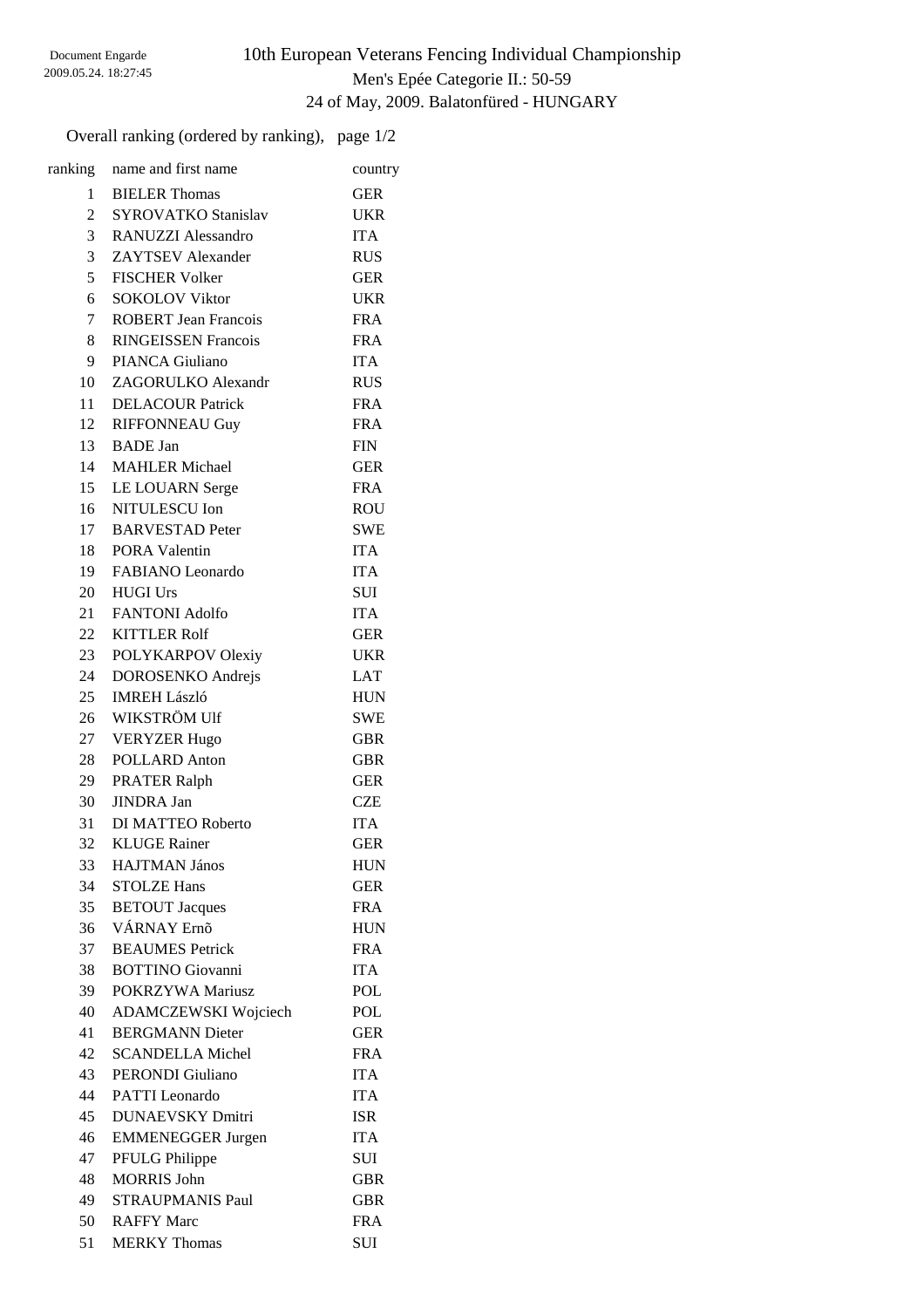Men's Epée Cat II. - 10th European Veterans Fencing Individual Championship - 24'05'2009' Overall ranking (ordered by ranking), page 2/2

|    | ranking name and first name  | country    |
|----|------------------------------|------------|
| 52 | <b>MARINO</b> Giuseppe       | <b>ITA</b> |
| 53 | DIMA Ion                     | <b>ROU</b> |
|    | 54 ALABUZHIN Petr            | <b>RUS</b> |
|    | 55 ENGSTRÖM Urban            | <b>SWE</b> |
| 56 | <b>BALKO</b> Stefan          | <b>CZE</b> |
|    | 57 LÜDERS Harald             | <b>GER</b> |
| 58 | <b>STRUK Ryszard</b>         | POL        |
| 59 | <b>BENSON</b> Lennart        | <b>SWE</b> |
| 60 | <b>MION</b> Jean Pierre      | <b>FRA</b> |
| 61 | <b>FESS Norbert</b>          | <b>GER</b> |
| 62 | <b>HALMOS András</b>         | <b>HUN</b> |
| 63 | DE CONTI Stefano             | <b>ITA</b> |
| 64 | <b>KOZLOV Yury</b>           | <b>RUS</b> |
| 65 | <b>RAUST</b> Jean Pierre     | <b>FRA</b> |
| 66 | <b>RATOV Konstantin</b>      | <b>RUS</b> |
| 67 | WEINBERGER Willhelm          | AUT        |
|    | 68 VAN DER GRINTEN Toon      | <b>NED</b> |
|    | 69 ALLTON Malcolm            | <b>GBR</b> |
| 70 | <b>CRISTOBAL Garcia</b>      | <b>ESP</b> |
| 71 | <b>AMAGLIANI</b> Gaspare     | <b>ITA</b> |
| 72 | <b>MARINO</b> Isidro         | <b>ESP</b> |
|    | 73 RETTENSTEINER Joannes     | <b>AUT</b> |
|    | 74 DE CICCO Elia             | <b>ITA</b> |
| 75 | <b>BODO</b> Jiri             | <b>CZE</b> |
| 76 | <b>VAROTTO</b> Lorenzo       | <b>ITA</b> |
| 77 | <b>LEVANTIDIS Alexandros</b> | <b>GRE</b> |
| 78 | <b>SALIN Matteo</b>          | <b>ITA</b> |
| 79 | <b>MASSONI</b> Michel        | <b>FRA</b> |
|    | 80 DANCS László              | <b>ROU</b> |
| 81 | <b>CALITERNA</b> Piero       | <b>ITA</b> |
|    | 82 ERDÕS Csaba               | <b>HUN</b> |
| 83 | KATONA Jenõ                  | <b>HUN</b> |
| 83 | KÉSMÁRKI Ferenc              | <b>GER</b> |
| 85 | <b>MARTIN Vincent</b>        | <b>FRA</b> |
| 86 | ZOVATO Piergiorgo            | <b>ITA</b> |
| 87 | STRELETSKI Didier            | <b>FRA</b> |
| 88 | <b>CLAIRET Yvan</b>          | <b>FRA</b> |
| 89 | <b>FILKOV</b> Goce           | <b>MAC</b> |
| 90 | <b>ROSETTI Alessandro</b>    | <b>ITA</b> |
| 91 | <b>BONA</b> Gledis           | <b>ITA</b> |
| 92 | <b>MARKOVICS György</b>      | <b>HUN</b> |
|    |                              |            |

93 ALEKANDROVSKI Marjan MAC

÷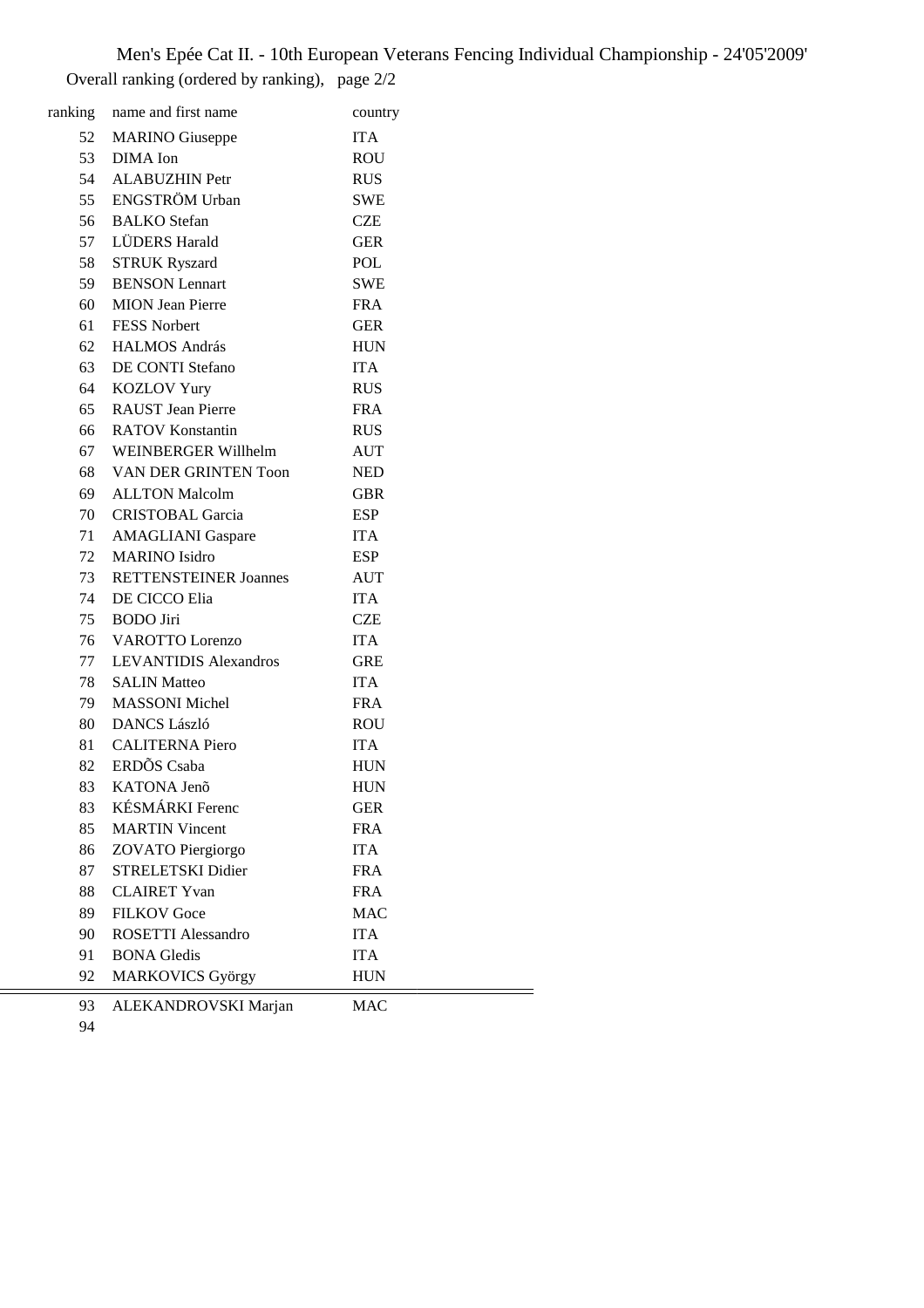### 10th European Veterans Fencing Individual Championship Men's Epée Categorie II.: 50-59 24 of May, 2009. Balatonfüred - HUNGARY

### Poules, round no 1, page 1/3

Poule no 1 0:00

| t vuiv ilv t             |            |   |                |   |    |                |   |          |     |           |    |                |
|--------------------------|------------|---|----------------|---|----|----------------|---|----------|-----|-----------|----|----------------|
|                          |            |   |                |   |    |                |   |          | V/M | indicator | НS | ranking        |
| DE CONTI Stefano         | <b>ITA</b> |   |                | 3 |    | V              | 4 |          | 1/6 | $-12$     | 16 | 6              |
| POLYKARPOV Olexiy        | <b>UKR</b> | V |                | V | V3 | V              | V | ∍        | 5/6 |           | 25 | $\overline{2}$ |
| <b>RAUST</b> Jean Pierre | <b>FRA</b> | V | 4              |   |    |                | V |          | 3/6 | 0         | 21 | 4              |
| <b>EMMENEGGER Jurgen</b> | <b>ITA</b> | V | $\overline{ }$ | V |    |                | V | 4        | 3/6 |           | 24 | 3              |
| <b>MARINO</b> Isidro     | <b>ESP</b> | 3 |                |   |    |                |   | $\theta$ | 2/6 | -8        | 17 | 5              |
| <b>DANCS László</b>      | <b>ROU</b> | V | 3              | 2 |    | $\overline{2}$ |   | 2        | 1/6 | $-14$     | 15 | 7              |
| <b>BARVESTAD</b> Peter   | <b>SWE</b> | V | V              | V |    | V              |   |          | 6/6 | 20        | 30 |                |
|                          |            |   |                |   |    |                |   |          |     |           |    |                |

#### Poule no 2 9:00 piste No 2

|                            |            |                |   |    |   | V/M | indicator | НS | ranking        |
|----------------------------|------------|----------------|---|----|---|-----|-----------|----|----------------|
| <b>MARINO</b> Giuseppe     | <b>ITA</b> |                |   |    |   | 2/5 |           | 15 | 4              |
| RANUZZI Alessandro         | <b>ITA</b> |                |   | V) |   | 4/5 | 10        | 23 | $\overline{2}$ |
| <b>KOZLOV Yury</b>         | <b>RUS</b> |                | ∠ | 4  | ∠ | 0/5 | $-13$     | 12 | 6              |
| <b>MASSONI</b> Michel      | <b>FRA</b> |                | 0 |    | ∍ | 1/5 | $-13$     | Q  | 5              |
| <b>FISCHER Volker</b>      | GER        | V <sub>2</sub> | V | V3 |   | 5/5 |           | 20 |                |
| <b>SYROVATKO Stanislav</b> | <b>UKR</b> | V2             |   |    |   | 3/5 |           | 16 | 3              |

#### Poule no 3 9:00 piste No 3

|                         |            |   |  |              |    | V/M | indicator | НS | ranking        |
|-------------------------|------------|---|--|--------------|----|-----|-----------|----|----------------|
| PIANCA Giuliano         | <b>ITA</b> |   |  |              | V3 | 5/5 |           | 23 |                |
| ZOVATO Piergiorgo       | <b>ITA</b> | 3 |  | ↵            |    | 0/5 | $-13$     | 12 | 6              |
| <b>BEAUMES</b> Petrick  | <b>FRA</b> | 3 |  |              |    | 4/5 |           | 23 | $\overline{2}$ |
| <b>BODO</b> Jiri        | CZE        | 3 |  |              |    | 1/5 | -7        | 15 | 5              |
| <b>DUNAEVSKY Dmitri</b> | <b>ISR</b> |   |  | V            |    | 3/5 |           | 18 | 3              |
| <b>ALABUZHIN Petr</b>   | <b>RUS</b> |   |  | $\mathbf{V}$ |    | 2/5 | - 1       | 20 | 4              |

#### Poule no 4 9:00 piste No 4

|                             |            |   |   |          |                |    |        | V/M | indicator | НS | ranking        |
|-----------------------------|------------|---|---|----------|----------------|----|--------|-----|-----------|----|----------------|
| <b>CALITERNA Piero</b>      | <b>ITA</b> |   |   |          | 0              | ി  |        | 1/6 | $-14$     | 14 | $\tau$         |
| <b>KITTLER Rolf</b>         | <b>GER</b> | V |   |          | V              |    | ာ<br>∠ | 5/6 | 10        | 27 | 2              |
| <b>HUGI Urs</b>             | <b>SUI</b> |   | 4 |          | V4             |    |        | 5/6 | 15        | 28 |                |
| PERONDI Giuliano            | <b>ITA</b> |   | 0 | ∠        |                | V4 |        | 4/6 | h         | 21 | 3              |
| <b>MION</b> Jean Pierre     | <b>FRA</b> |   |   | 3        |                | V  | 3      | 2/6 | -ი        | 17 | 5              |
| <b>CRISTOBAL Garcia</b>     | <b>ESP</b> |   | 4 | $\Omega$ | $\overline{4}$ |    |        | 2/6 | $-2$      | 21 | $\overline{4}$ |
| <b>RETTENSTEINER Joanne</b> | AUT        |   |   |          | V              |    |        | 2/6 | -9        | 16 | 6              |

#### Poule no 5 9:00 piste No 5

|                          |            |              |     |    |                |   |   | V/M | indicator | НS | ranking |
|--------------------------|------------|--------------|-----|----|----------------|---|---|-----|-----------|----|---------|
| <b>BONA</b> Gledis       | <b>ITA</b> |              |     |    |                | っ |   | 0/6 | $-18$     | 12 | 7       |
| <b>ZAYTSEV</b> Alexander | <b>RUS</b> | V            |     | v  |                |   |   | 5/6 | 11        | 28 | 2       |
| <b>PRATER Ralph</b>      | GER        | $\mathbf{V}$ | 3   |    |                | V | 3 | 3/6 | 4         | 25 | 3       |
| <b>AMAGLIANI</b> Gaspare | ITA        | V            |     |    |                | 3 |   | 2/6 | -6        | 19 | 6       |
| <b>STRAUPMANIS Paul</b>  | GBR        | v            |     | 4  | V4             |   | ↑ | 3/6 | $-2$      | 22 | 4       |
| <b>STRUK Ryszard</b>     | POL        | V            |     | V  | $\overline{4}$ | 4 | 3 | 2/6 | - 1       | 24 | 5       |
| <b>BETOUT Jacques</b>    | <b>FRA</b> |              | V4. | V4 |                |   |   | 6/6 | 12        | 28 |         |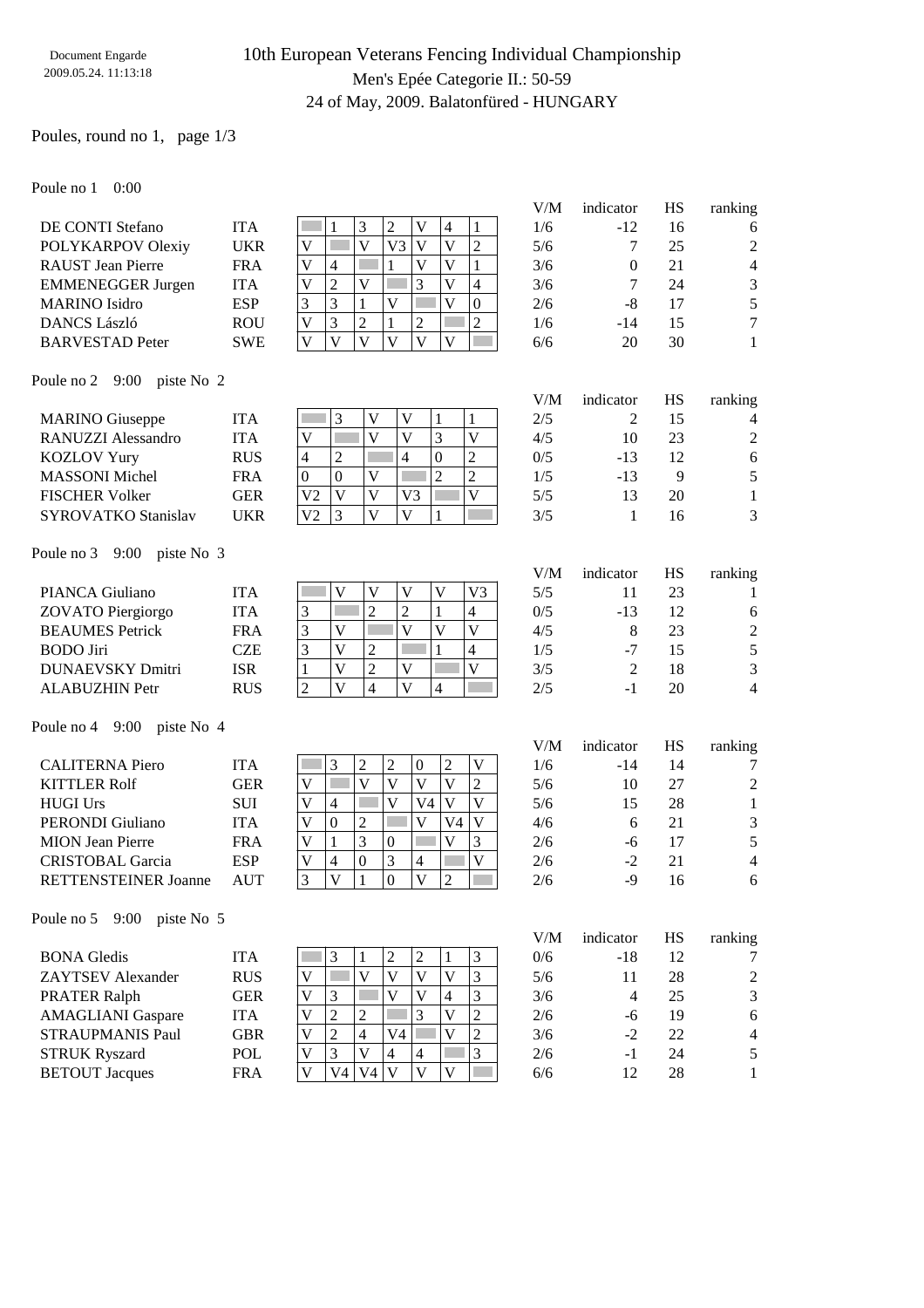## Men's Epée Cat II. - 10th European Veterans Fencing Individual Championship - 24'05'2009' Poules, round no 1, page 2/3

Poule no 6 9:00 piste No 6

|                                                     |                          |                                                                                                                                                                  | V/M        | indicator      | HS       | ranking             |
|-----------------------------------------------------|--------------------------|------------------------------------------------------------------------------------------------------------------------------------------------------------------|------------|----------------|----------|---------------------|
| DI MATTEO Roberto                                   | <b>ITA</b>               | $\boldsymbol{0}$<br>$\mathbf V$<br>V<br>$\overline{4}$<br>$\mathbf{1}$<br>3                                                                                      | 2/6        | $-3$           | 18       | 5                   |
| <b>BENSON</b> Lennart                               | <b>SWE</b>               | $\overline{2}$<br>$\overline{3}$<br>$\overline{\mathsf{V}}$<br>$\overline{2}$<br>V<br>4                                                                          | 2/6        | $-4$           | 21       | 6                   |
| VÁRNAY Ernő                                         | <b>HUN</b>               | V <sub>2</sub><br>$\overline{4}$<br>$\overline{\mathsf{V}}$<br>$\overline{V}$<br>V <sub>3</sub><br>V4                                                            | 5/6        | 6              | 23       | $\overline{c}$      |
| <b>FANTONI Adolfo</b>                               | <b>ITA</b>               | $\overline{V}$<br>$\overline{V}$<br>V<br>$\mathbf{V}$<br>V <sub>3</sub><br>1                                                                                     | 5/6        | 13             | 24       | 1                   |
| <b>MAHLER Michael</b>                               | <b>GER</b>               | $\overline{\mathsf{V}}$<br>$\overline{\mathsf{V}}$<br>3<br>$\mathbf{V}$<br>V<br>$\overline{4}$                                                                   | 4/6        | $\overline{4}$ | 27       | 3                   |
| STRELETSKI Didier                                   | <b>FRA</b>               | $\overline{2}$<br>$\overline{c}$<br>3<br>$\overline{4}$<br>$\overline{c}$<br>$\overline{c}$                                                                      | 0/6        | $-15$          | 15       | $\overline{7}$      |
| PFULG Philippe                                      | <b>SUI</b>               | $\overline{\mathbf{V}}$<br>$\overline{\mathbf{V}}$<br>$\overline{c}$<br>$\overline{4}$<br>$\overline{0}$<br>V                                                    | 3/6        | $-1$           | 21       | $\overline{4}$      |
| Poule no 7 9:00 piste No 7                          |                          |                                                                                                                                                                  |            |                |          |                     |
|                                                     |                          |                                                                                                                                                                  | V/M        | indicator      | HS       | ranking             |
| DIMA Ion                                            | <b>ROU</b>               | $\mathbf V$<br>V<br>$\overline{2}$<br>$\overline{4}$<br>3<br>V <sub>4</sub><br>П                                                                                 | 2/5        | $\Omega$       | 19       | 4                   |
| <b>HALMOS András</b>                                | <b>HUN</b>               | $\overline{2}$<br>3<br>$\boldsymbol{0}$<br>1<br>$\overline{\mathsf{V}}$<br>$\overline{\mathsf{V}}$<br>$\mathbf{V}$<br>$\mathbf V$<br>3                           | 1/5        | -13            | 10       | 6                   |
| <b>ROBERT</b> Jean Francois<br><b>POLLARD Anton</b> | <b>FRA</b><br><b>GBR</b> | $\overline{V}$<br>$\overline{\mathbf{V}}$<br>$\mathbf V$<br>$\,1$<br>$\overline{4}$                                                                              | 4/5<br>3/5 | 12<br>3        | 23<br>20 | 1                   |
| <b>BOTTINO</b> Giovanni                             | <b>ITA</b>               | $\overline{4}$<br>$\mathbf{V}$<br>$\mathbf V$<br>V<br>$\mathbf V$                                                                                                | 4/5        | 6              | 24       | 3<br>$\overline{2}$ |
| FESS Norbert                                        | <b>GER</b>               | $\overline{V}$<br>3<br>$\mathbf{0}$<br>3<br>3                                                                                                                    | 1/5        | $-8$           | 14       | 5                   |
|                                                     |                          |                                                                                                                                                                  |            |                |          |                     |
| Poule no 8<br>9:00 piste No $8$                     |                          |                                                                                                                                                                  | V/M        | indicator      | HS       | ranking             |
| <b>SCANDELLA Michel</b>                             | <b>FRA</b>               | V<br>V<br>$\overline{c}$<br>V<br>$\mathbf X$                                                                                                                     | 3/4        | 5              | 17       | $\overline{c}$      |
| KÉSMÁRKI Ferenc                                     | <b>GER</b>               | $\mathbf{1}$<br>X<br>$\overline{4}$<br>$\overline{4}$<br>$\mathbf{1}$                                                                                            | 0/4        | $-10$          | 10       | 5                   |
| <b>HAJTMAN János</b>                                | <b>HUN</b>               | $\overline{\mathsf{V}}$<br>X<br>$\overline{\mathbf{V}}$<br>$\mathbf V$<br>$\mathbf V$                                                                            | 4/4        | 14             | 20       | $\mathbf{1}$        |
| <b>MORRIS John</b>                                  | <b>GBR</b>               | $\overline{2}$<br>X<br>V<br>V<br>3                                                                                                                               | 2/4        | $-1$           | 15       | 3                   |
| ALEKANDROVSKI Marja                                 | <b>MAC</b>               | $\boldsymbol{A}$<br>$\mathbf{A}$<br>$\mathbf{A}$<br>$\mathbf{A}$<br>A                                                                                            | aband      |                |          | 6                   |
| DE CICCO Elia                                       | <b>ITA</b>               | $\overline{2}$<br>3<br>V<br>$\mathbf{1}$<br>$\mathbf X$                                                                                                          | 1/4        | $-8$           | 11       | 4                   |
| Poule no $9 \quad 9:00$<br>piste No 9               |                          |                                                                                                                                                                  |            |                |          |                     |
|                                                     |                          |                                                                                                                                                                  | V/M        | indicator      | HS       | ranking             |
| <b>RAFFY Marc</b>                                   | <b>FRA</b>               | 3<br>$\mathbf V$<br>$\overline{2}$<br>$\mathbf V$<br>$\mathbf X$                                                                                                 | 2/4        | $-3$           | 15       | 3                   |
| ZAGORULKO Alexandr                                  | <b>RUS</b>               | X<br>П<br>$\mathbf{V}$<br>V <sub>4</sub><br>$\overline{\mathbf{V}}$<br>$\ensuremath{\mathsf{V}}$                                                                 | 4/4        | 11             | 19       | 1                   |
| NITULESCU Ion                                       | <b>ROU</b>               | $\overline{V}$<br>$\mathbf X$<br>3<br>$\overline{4}$<br>1                                                                                                        | 1/4        | $-5$           | 13       | 4                   |
| <b>BERGMANN Dieter</b>                              | <b>GER</b>               | $\overline{\mathsf{V}}$<br>$\mathbf X$<br>$\ensuremath{\mathsf{V}}$<br>$1\,$<br>$\mathbf V$                                                                      | 3/4        | $\overline{7}$ | 16       | $\overline{2}$      |
| KATONA Jenõ                                         | <b>HUN</b>               | 3<br>$\mathbf X$<br>$\mathbf{1}$<br>$\overline{2}$<br>$\overline{4}$                                                                                             | 0/4        | $-10$          | 10       | 5                   |
| <b>FERRARIO Davide</b>                              | <b>ITA</b>               | E<br>E<br>E<br>E<br>E                                                                                                                                            | exclus     |                |          | 6                   |
| Poule no 10 9:00 piste No 10                        |                          |                                                                                                                                                                  |            |                |          |                     |
|                                                     |                          |                                                                                                                                                                  | V/M        | indicator      | HS       | ranking             |
| ERDÕS Csaba                                         | <b>HUN</b>               | $\boldsymbol{2}$<br>3<br>$\overline{4}$<br>4<br>$\overline{4}$                                                                                                   | 0/5        | $-5$           | 17       | 6                   |
| FABIANO Leonardo                                    | <b>ITA</b>               | $\overline{V}$<br>$\overline{\mathsf{V}}$<br>V<br>V <sub>3</sub><br>V <sub>4</sub>                                                                               | 5/5        | 11             | 22       | 1                   |
| <b>LEVANTIDIS Alexandros</b>                        | <b>GRE</b>               | $\mathbf V$<br>$\overline{4}$<br>$\overline{4}$<br>1<br>1                                                                                                        | 1/5        | $-9$           | 15       | 5                   |
| <b>BIELER Thomas</b>                                | <b>GER</b>               | 3<br>$\overline{\mathsf{V}}$<br>3<br>V<br>V4                                                                                                                     | 3/5        | $\overline{c}$ | 20       | 3                   |
| <b>RIFFONNEAU Guy</b>                               | <b>FRA</b>               | 3<br>$\mathbf V$<br>$\mathbf V$<br>$\mathbf V$<br>$\mathbf V$                                                                                                    | 4/5        | 9              | 23       | $\overline{c}$      |
| <b>ALLTON Malcolm</b>                               | <b>GBR</b>               | $\overline{2}$<br>$\mathbf V$<br>$\mathbf V$<br>$\overline{2}$<br>$\mathbf{1}$                                                                                   | $2/5$      | $-8$           | 15       | 4                   |
| 9:00<br>Poule no 11<br>piste No 11                  |                          |                                                                                                                                                                  |            |                |          |                     |
|                                                     |                          |                                                                                                                                                                  | V/M        | indicator      | HS       | ranking             |
| <b>JINDRA Jan</b><br>LÜDERS Harald                  | <b>CZE</b>               | $\mathbf V$<br>$\overline{\mathsf{V}}$<br>$\overline{4}$<br>$\overline{4}$<br>$\overline{4}$<br>$\overline{0}$<br>$\overline{2}$<br>3<br>$\overline{\mathsf{V}}$ | 2/5        | 2              | 22       | 3                   |
| PORA Valentin                                       | <b>GER</b><br><b>ITA</b> | $\mathbf V$<br>$\overline{\mathsf{V}}$<br>$\mathbf{V}$<br>$\mathbf V$<br>$\overline{\mathsf{V}}$<br>$\mathbf V$                                                  | 2/5<br>5/5 | $-8$<br>15     | 15<br>25 | 5<br>1              |
| ENGSTRÖM Urban                                      | <b>SWE</b>               | $\overline{\mathbf{V}}$<br>$\overline{4}$<br>$\overline{\mathcal{L}}$<br>V<br>$\mathbf{1}$                                                                       | 2/5        | $-2$           | 19       | 4                   |
| <b>MARTIN Vincent</b>                               |                          |                                                                                                                                                                  |            |                |          |                     |
|                                                     |                          |                                                                                                                                                                  |            |                |          |                     |
| ADAMCZEWSKI Wojciec                                 | <b>FRA</b><br>POL        | $\overline{4}$<br>$\overline{4}$<br>$\mathbf{1}$<br>3<br>1<br>$\overline{V}$<br>$\overline{4}$<br>$\overline{V}$<br>$\mathbf V$<br>$\mathbf V$                   | 0/5<br>4/5 | $-12$<br>5     | 13<br>24 | 6<br>$\mathfrak{2}$ |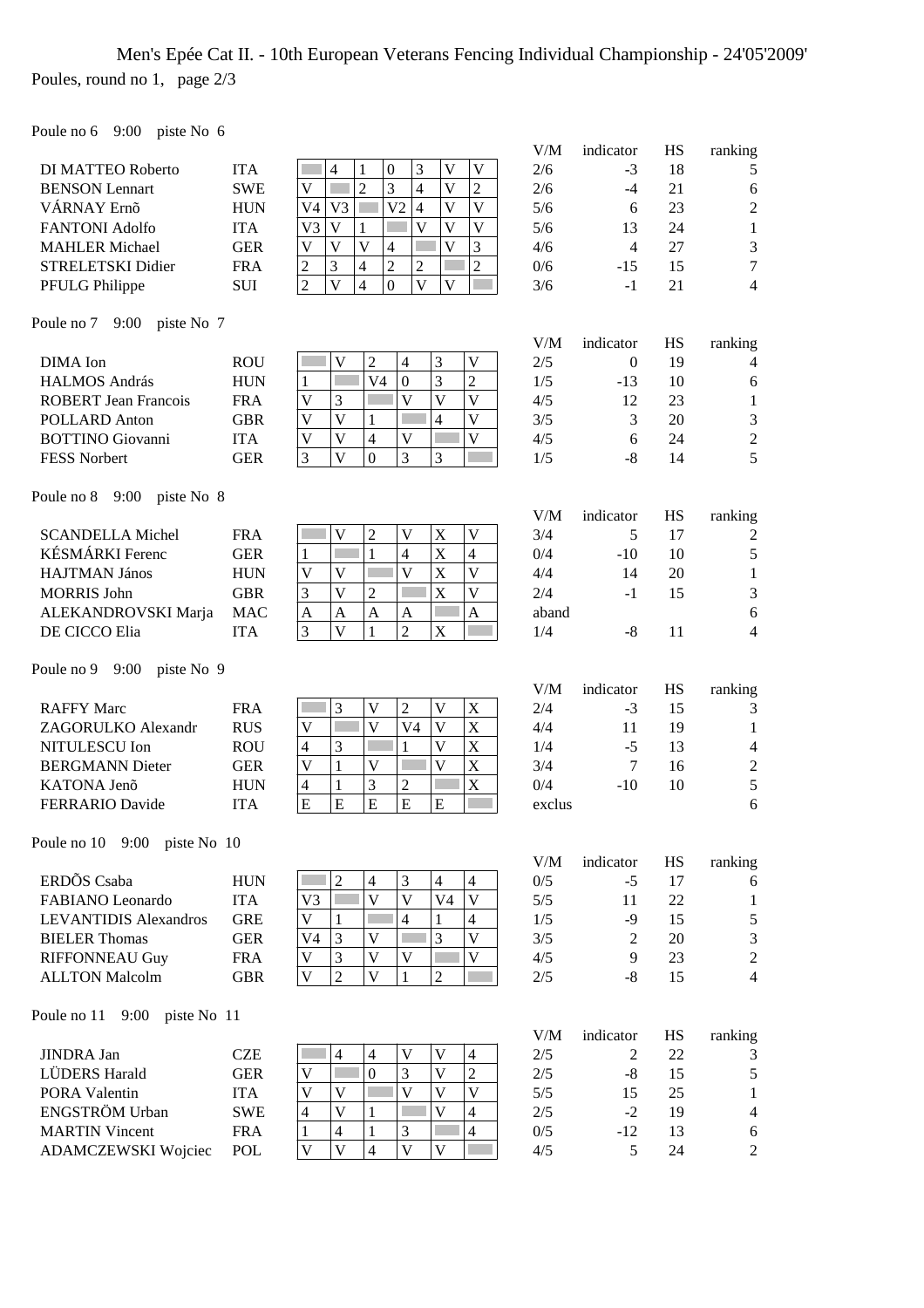### Men's Epée Cat II. - 10th European Veterans Fencing Individual Championship - 24'05'2009' Poules, round no 1, page 3/3

Poule no 12 9:00 piste No 12

| $1 \text{ value in } 12 \dots$          |            |                                                                                                                         |     |                |                |                |
|-----------------------------------------|------------|-------------------------------------------------------------------------------------------------------------------------|-----|----------------|----------------|----------------|
|                                         |            |                                                                                                                         | V/M | indicator      | <b>HS</b>      | ranking        |
| <b>MERKY Thomas</b>                     | <b>SUI</b> | V<br>$\mathbf{V}$<br>$\overline{4}$<br>$\overline{4}$<br>$\overline{4}$                                                 | 2/5 | 2              | 22             | $\overline{4}$ |
| <b>CLAIRET Yvan</b>                     | <b>FRA</b> | $\overline{3}$<br>$\overline{0}$<br>$\overline{4}$<br>$\overline{0}$<br>$\overline{c}$                                  | 0/5 | $-15$          | 9              | 6              |
| <b>VERYZER Hugo</b>                     | <b>GBR</b> | $\overline{\mathsf{V}}$<br>$\overline{\mathsf{V}}$<br>$\mathbf{1}$<br>V<br>V                                            | 4/5 | 6              | 21             | $\overline{2}$ |
| WEINBERGER Willhelm                     | <b>AUT</b> | 3<br>$\overline{V}$<br>$\overline{\mathsf{V}}$<br>$\overline{4}$<br>$\overline{4}$                                      | 2/5 | $-1$           | 21             | 5              |
| PATTI Leonardo                          | <b>ITA</b> | $\overline{2}$<br>3<br>$\overline{V}$<br>$\overline{\mathsf{V}}$<br>$\overline{\mathsf{V}}$                             | 3/5 | $\overline{2}$ | 20             | 3              |
| POKRZYWA Mariusz                        | POL        | $\overline{\mathsf{V}}$<br>$\overline{\mathbf{V}}$<br>$\bar{V}$<br>V <sub>4</sub><br>4                                  | 4/5 | 6              | 23             | 1              |
| Poule no $13 \quad 9:00$<br>piste No 13 |            |                                                                                                                         |     |                |                |                |
|                                         |            |                                                                                                                         | V/M | indicator      | HS             | ranking        |
| <b>DELACOUR Patrick</b>                 | <b>FRA</b> | V <sub>4</sub><br>V<br>$\mathbf V$<br>V<br>$\overline{4}$                                                               | 4/5 | 10             | 23             | 1              |
| <b>MARKOVICS György</b>                 | <b>HUN</b> | $\overline{2}$<br>$\mathbf{1}$<br>$\mathbf{0}$<br>$\boldsymbol{0}$<br>$\mathbf{1}$                                      | 0/5 | $-21$          | $\overline{4}$ | 6              |
| <b>VAROTTO Lorenzo</b>                  | <b>ITA</b> | $\overline{2}$<br>$\overline{V}$<br>3<br>$\overline{0}$<br>$\overline{c}$                                               | 1/5 | -8             | 12             | 5              |
| DOROSENKO Andrejs                       | <b>LAT</b> | $\overline{2}$<br>$\overline{V}$<br>$\overline{\mathsf{V}}$<br>$\overline{\mathsf{V}}$<br>$\overline{\mathsf{V}}$       | 4/5 | 10             | 22             | $\sqrt{2}$     |
| <b>BADE</b> Jan                         | <b>FIN</b> | $\overline{\mathsf{V}}$<br>3<br>V<br>V<br>V                                                                             | 4/5 | 8              | 23             | $\overline{3}$ |
| <b>RATOV Konstantin</b>                 | <b>RUS</b> | $\overline{3}$<br>$\overline{V}$<br>$\overline{\mathsf{V}}$<br>$\mathbf{1}$<br>$\overline{4}$                           | 2/5 | $\mathbf{1}$   | 18             | $\overline{4}$ |
| Poule no $14$ 9:00<br>piste No 14       |            |                                                                                                                         |     |                |                |                |
|                                         |            |                                                                                                                         | V/M | indicator      | <b>HS</b>      | ranking        |
| <b>LE LOUARN Serge</b>                  | <b>FRA</b> | $\mathbf V$<br>$\mathbf{V}$<br>$\mathbf V$<br>4<br>1                                                                    | 3/5 | 8              | 20             | 3              |
| WIKSTRÖM Ulf                            | <b>SWE</b> | $\overline{\mathsf{V}}$<br>$\overline{V}$<br>$\overline{\mathsf{V}}$<br>$\overline{4}$<br>$\overline{\mathsf{V}}$       | 4/5 | 6              | 24             | $\overline{2}$ |
| <b>FILKOV</b> Goce                      | <b>MAC</b> | $\mathbf{1}$<br>$\overline{3}$<br>$\overline{\mathbf{4}}$<br>$\mathbf{0}$<br>$\mathbf{1}$                               | 0/5 | $-16$          | 9              | 6              |
| <b>STOLZE Hans</b>                      | <b>GER</b> | $\overline{\mathbf{V}}$<br>$\overline{\mathsf{V}}$<br>$\overline{\mathsf{V}}$<br>V<br>V                                 | 5/5 | 13             | 25             | $\mathbf{1}$   |
| <b>BALKO</b> Stefan                     | <b>CZE</b> | $\overline{\mathsf{V}}$<br>$\overline{\mathbf{V}}$<br>$\overline{4}$<br>$\boldsymbol{0}$<br>$\overline{4}$              | 2/5 | $-2$           | 18             | $\overline{4}$ |
| <b>SALIN Matteo</b>                     | <b>ITA</b> | $\overline{2}$<br>$\overline{\mathsf{V}}$<br>$\overline{c}$<br>$\overline{4}$<br>1                                      | 1/5 | $-9$           | 14             | 5              |
| Poule no $15$ 9:00<br>piste No 15       |            |                                                                                                                         |     |                |                |                |
|                                         |            |                                                                                                                         | V/M | indicator      | HS             | ranking        |
| VAN DER GRINTEN Too                     | <b>NED</b> | 3<br>$\overline{c}$<br>$\overline{2}$<br>$\mathbf V$<br>$\overline{\mathsf{V}}$                                         | 2/5 | $-5$           | 17             | 4              |
| <b>SOKOLOV Viktor</b>                   | <b>UKR</b> | $\overline{\mathbf{v}}$<br>$\overline{\mathbf{v}}$<br>$\overline{\mathsf{V}}$<br>$\overline{\mathsf{V}}$<br>$\mathbf V$ | 5/5 | 10             | 25             | 1              |
| <b>IMREH László</b>                     | <b>HUN</b> | $\overline{\mathsf{V}}$<br>$\overline{V}$<br>$\overline{\mathsf{V}}$<br>V<br>$\overline{4}$                             | 4/5 | $\tau$         | 24             | $\overline{2}$ |
| <b>ROSETTI Alessandro</b>               | <b>ITA</b> | $\overline{2}$<br>$\overline{\mathbf{4}}$<br>$\overline{0}$<br>$\mathbf{1}$<br>$\mathbf{1}$                             | 0/5 | $-17$          | 8              | $\sqrt{6}$     |
| <b>KLUGE Rainer</b>                     | <b>GER</b> | $\overline{3}$<br>$\overline{\mathbf{4}}$<br>3<br>$\overline{4}$<br>$\overline{\mathsf{V}}$                             | 1/5 | $-1$           | 19             | 5              |
| <b>RINGEISSEN Francois</b>              | <b>FRA</b> | $\overline{\mathsf{V}}$<br>3<br>$\overline{\mathsf{V}}$<br>$\overline{4}$<br>$\overline{\mathbf{V}}$                    | 3/5 | 6              | 22             | 3              |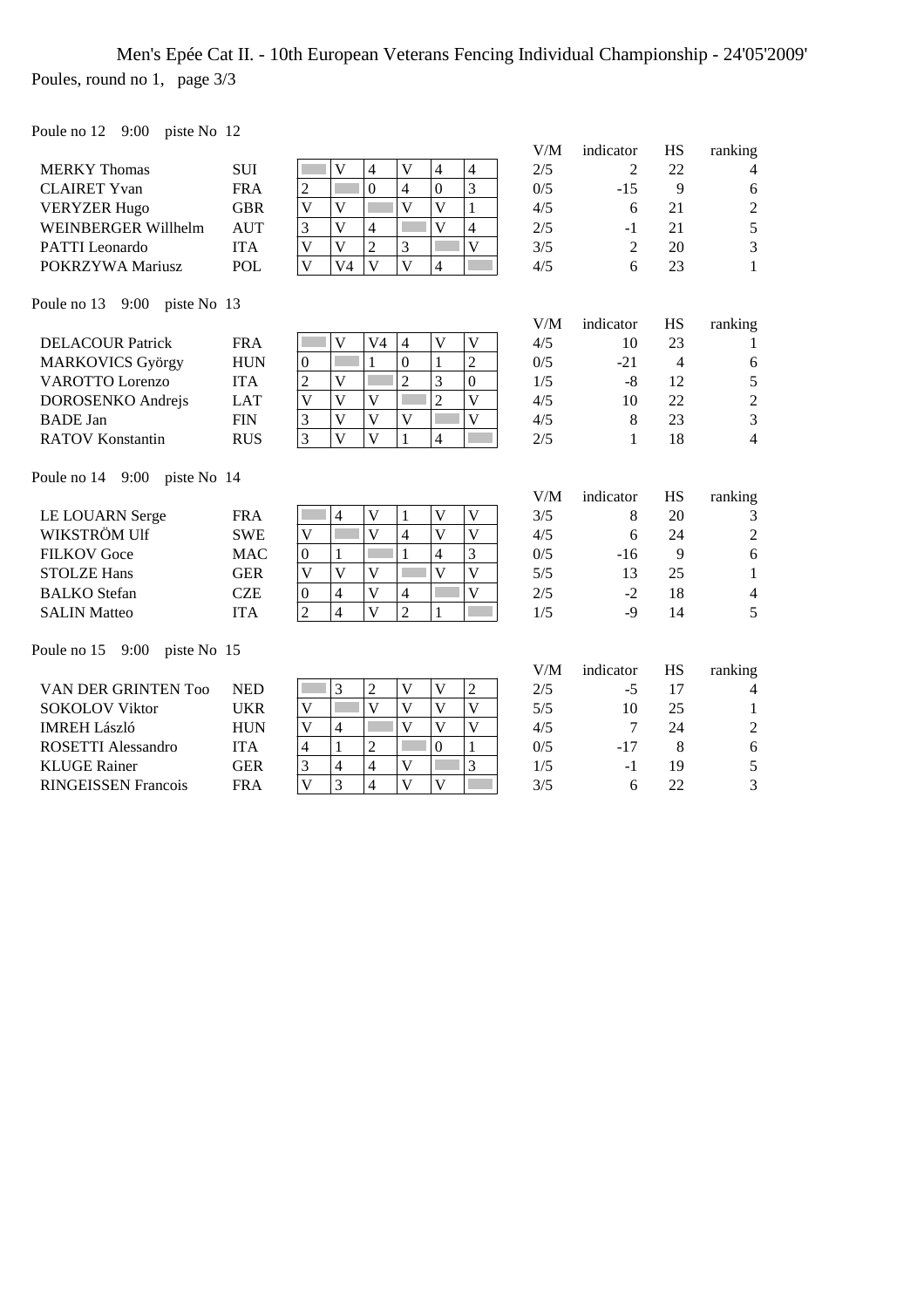### 10th European Veterans Fencing Individual Championship Men's Epée Categorie II.: 50-59 24 of May, 2009. Balatonfüred - HUNGARY

Ranking, round no 1 (ordered by ranking), page 1/2

| ranking        | name and first name         | country     | victory/match | indicator                | HS | group     |
|----------------|-----------------------------|-------------|---------------|--------------------------|----|-----------|
| $\mathbf{1}$   | <b>BARVESTAD Peter</b>      | <b>SWE</b>  | 1,000         | 20                       | 30 | qualifier |
| $\overline{c}$ | <b>PORA Valentin</b>        | <b>ITA</b>  | 1,000         | 15                       | 25 | qualifier |
| 3              | HAJTMAN János               | <b>HUN</b>  | 1,000         | 14                       | 20 | qualifier |
| $\overline{4}$ | <b>STOLZE Hans</b>          | <b>GER</b>  | 1,000         | 13                       | 25 | qualifier |
| 5              | <b>FISCHER Volker</b>       | <b>GER</b>  | 1,000         | 13                       | 20 | qualifier |
| 6              | <b>BETOUT Jacques</b>       | <b>FRA</b>  | 1,000         | 12                       | 28 | qualifier |
| 7              | PIANCA Giuliano             | <b>ITA</b>  | 1,000         | 11                       | 23 | qualifier |
| 8              | FABIANO Leonardo            | <b>ITA</b>  | 1,000         | 11                       | 22 | qualifier |
| 9              | ZAGORULKO Alexandr          | <b>RUS</b>  | 1,000         | 11                       | 19 | qualifier |
| 10             | <b>SOKOLOV Viktor</b>       | <b>UKR</b>  | 1,000         | 10                       | 25 | qualifier |
| 11             | <b>HUGI Urs</b>             | SUI         | 0,833         | 15                       | 28 | qualifier |
| 12             | <b>FANTONI Adolfo</b>       | <b>ITA</b>  | 0,833         | 13                       | 24 | qualifier |
| 13             | <b>ZAYTSEV</b> Alexander    | <b>RUS</b>  | 0,833         | 11                       | 28 | qualifier |
| 14             | <b>KITTLER Rolf</b>         | <b>GER</b>  | 0,833         | 10                       | 27 | qualifier |
| 15             | POLYKARPOV Olexiy           | <b>UKR</b>  | 0,833         | $\tau$                   | 25 | qualifier |
| 16             | VÁRNAY Ernő                 | <b>HUN</b>  | 0,833         | 6                        | 23 | qualifier |
| 17             | <b>ROBERT</b> Jean Francois | <b>FRA</b>  | 0,800         | 12                       | 23 | qualifier |
| 18             | <b>DELACOUR Patrick</b>     | <b>FRA</b>  | 0,800         | 10                       | 23 | qualifier |
| 18             | RANUZZI Alessandro          | <b>ITA</b>  | 0,800         | 10                       | 23 | qualifier |
| 20             | DOROSENKO Andrejs           | <b>LAT</b>  | 0,800         | 10                       | 22 | qualifier |
| 21             | <b>RIFFONNEAU Guy</b>       | <b>FRA</b>  | 0,800         | 9                        | 23 | qualifier |
| 22             | <b>BADE</b> Jan             | ${\rm FIN}$ | 0,800         | 8                        | 23 | qualifier |
| 22             | <b>BEAUMES</b> Petrick      | <b>FRA</b>  | 0,800         | 8                        | 23 | qualifier |
| 24             | <b>IMREH László</b>         | <b>HUN</b>  | 0,800         | $\boldsymbol{7}$         | 24 | qualifier |
| 25             | <b>BOTTINO</b> Giovanni     | <b>ITA</b>  | 0,800         | 6                        | 24 | qualifier |
| 25             | WIKSTRÖM Ulf                | <b>SWE</b>  | 0,800         | 6                        | 24 | qualifier |
| 27             | POKRZYWA Mariusz            | POL         | 0,800         | 6                        | 23 | qualifier |
| 28             | <b>VERYZER Hugo</b>         | <b>GBR</b>  | 0,800         | 6                        | 21 | qualifier |
| 29             | ADAMCZEWSKI Wojciech        | POL         | 0,800         | 5                        | 24 | qualifier |
| 30             | <b>BERGMANN Dieter</b>      | <b>GER</b>  | 0,750         | $\tau$                   | 16 | qualifier |
| 31             | <b>SCANDELLA Michel</b>     | <b>FRA</b>  | 0,750         | $\sqrt{5}$               | 17 | qualifier |
| 32             | PERONDI Giuliano            | <b>ITA</b>  | 0,667         | 6                        | 21 | qualifier |
| 33             | <b>MAHLER Michael</b>       | <b>GER</b>  | 0,667         | $\overline{\mathcal{A}}$ | 27 | qualifier |
| 34             | LE LOUARN Serge             | <b>FRA</b>  | 0,600         | 8                        | 20 | qualifier |
| 35             | <b>RINGEISSEN Francois</b>  | <b>FRA</b>  | 0,600         | 6                        | 22 | qualifier |
| 36             | POLLARD Anton               | <b>GBR</b>  | 0,600         | 3                        | 20 | qualifier |
| 37             | <b>BIELER Thomas</b>        | <b>GER</b>  | 0,600         | $\boldsymbol{2}$         | 20 | qualifier |
| 37             | PATTI Leonardo              | <b>ITA</b>  | 0,600         | $\mathbf{2}$             | 20 | qualifier |
| 39             | <b>DUNAEVSKY Dmitri</b>     | <b>ISR</b>  | 0,600         | $\mathfrak{2}$           | 18 | qualifier |
| 40             | SYROVATKO Stanislav         | <b>UKR</b>  | 0,600         | $\mathbf{1}$             | 16 | qualifier |
| 41             | <b>EMMENEGGER Jurgen</b>    | <b>ITA</b>  | 0,500         | 7                        | 24 | qualifier |
| 42             | <b>PRATER Ralph</b>         | <b>GER</b>  | 0,500         | $\overline{\mathcal{A}}$ | 25 | qualifier |
| 43             | RAUST Jean Pierre           | <b>FRA</b>  | 0,500         | $\boldsymbol{0}$         | 21 | qualifier |
| 44             | PFULG Philippe              | SUI         | 0,500         | $-1$                     | 21 | qualifier |
| 45             | <b>MORRIS John</b>          | <b>GBR</b>  | 0,500         | $-1$                     | 15 | qualifier |
| 46             | STRAUPMANIS Paul            | <b>GBR</b>  | 0,500         | $-2$                     | 22 | qualifier |
| 47             | <b>RAFFY Marc</b>           | <b>FRA</b>  | 0,500         | $-3$                     | 15 | qualifier |
| 48             | JINDRA Jan                  | <b>CZE</b>  | 0,400         | $\boldsymbol{2}$         | 22 | qualifier |
| 48             | <b>MERKY</b> Thomas         | SUI         | 0,400         | $\boldsymbol{2}$         | 22 | qualifier |
| 50             | <b>MARINO</b> Giuseppe      | <b>ITA</b>  | 0,400         | $\mathfrak{2}$           | 15 | qualifier |
| 51             | <b>RATOV Konstantin</b>     | <b>RUS</b>  | 0,400         | $\mathbf{1}$             | 18 | qualifier |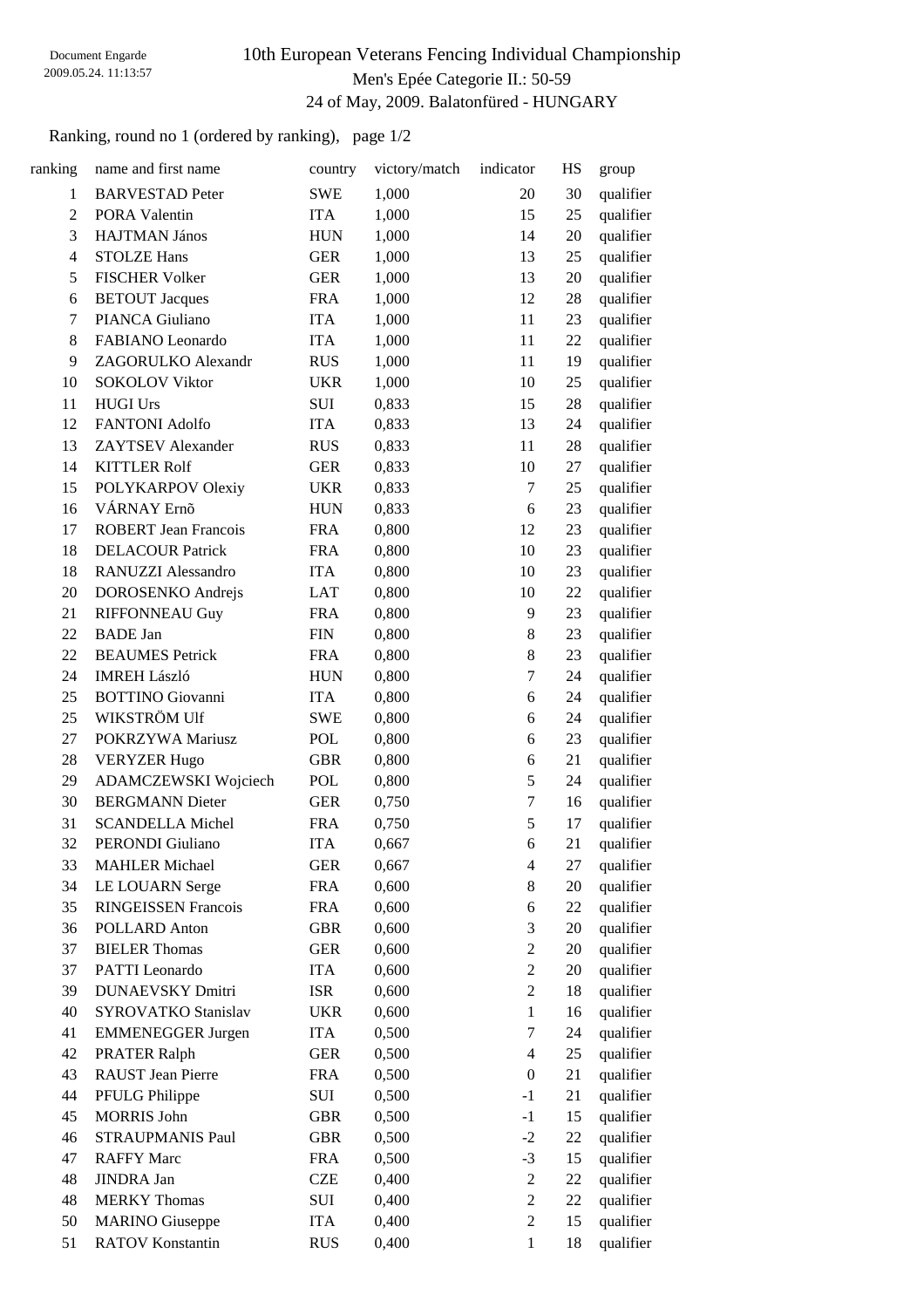Men's Epée Cat II. - 10th European Veterans Fencing Individual Championship - 24'05'2009' Ranking, round no 1 (ordered by ranking), page 2/2

| ranking | name and first name          | country    | victory/match | indicator        | HS                       | group       |
|---------|------------------------------|------------|---------------|------------------|--------------------------|-------------|
| 52      | DIMA Ion                     | <b>ROU</b> | 0,400         | $\boldsymbol{0}$ | 19                       | qualifier   |
| 53      | <b>WEINBERGER Willhelm</b>   | <b>AUT</b> | 0,400         | $-1$             | 21                       | qualifier   |
| 54      | <b>ALABUZHIN Petr</b>        | <b>RUS</b> | 0,400         | $-1$             | 20                       | qualifier   |
| 55      | ENGSTRÖM Urban               | <b>SWE</b> | 0,400         | $-2$             | 19                       | qualifier   |
| 56      | <b>BALKO</b> Stefan          | <b>CZE</b> | 0,400         | $-2$             | 18                       | qualifier   |
| 57      | VAN DER GRINTEN Toon         | <b>NED</b> | 0,400         | $-5$             | 17                       | qualifier   |
| 58      | <b>ALLTON Malcolm</b>        | <b>GBR</b> | 0,400         | $-8$             | 15                       | qualifier   |
| 58      | <b>LÜDERS Harald</b>         | <b>GER</b> | 0,400         | $-8$             | 15                       | qualifier   |
| 60      | <b>STRUK Ryszard</b>         | <b>POL</b> | 0,333         | $-1$             | 24                       | qualifier   |
| 61      | <b>CRISTOBAL Garcia</b>      | <b>ESP</b> | 0,333         | $-2$             | 21                       | qualifier   |
| 62      | DI MATTEO Roberto            | <b>ITA</b> | 0,333         | $-3$             | 18                       | qualifier   |
| 63      | <b>BENSON</b> Lennart        | <b>SWE</b> | 0,333         | $-4$             | 21                       | qualifier   |
| 64      | <b>AMAGLIANI</b> Gaspare     | <b>ITA</b> | 0,333         | $-6$             | 19                       | qualifier   |
| 65      | <b>MION</b> Jean Pierre      | <b>FRA</b> | 0,333         | $-6$             | 17                       | qualifier   |
| 66      | <b>MARINO</b> Isidro         | <b>ESP</b> | 0,333         | $-8$             | 17                       | qualifier   |
| 67      | <b>RETTENSTEINER Joannes</b> | <b>AUT</b> | 0,333         | $-9$             | 16                       | qualifier   |
| 68      | NITULESCU Ion                | <b>ROU</b> | 0,250         | $-5$             | 13                       | qualifier   |
| 69      | DE CICCO Elia                | <b>ITA</b> | 0,250         | $-8$             | 11                       | qualifier   |
| 70      | <b>KLUGE Rainer</b>          | <b>GER</b> | 0,200         | $-1$             | 19                       | qualifier   |
| 71      | <b>BODO</b> Jiri             | <b>CZE</b> | 0,200         | $-7$             | 15                       | qualifier   |
| 72      | FESS Norbert                 | <b>GER</b> | 0,200         | $-8$             | 14                       | qualifier   |
| 73      | <b>VAROTTO</b> Lorenzo       | <b>ITA</b> | 0,200         | $-8$             | 12                       | qualifier   |
| 74      | <b>LEVANTIDIS Alexandros</b> | <b>GRE</b> | 0,200         | $-9$             | 15                       | qualifier   |
| 75      | <b>SALIN Matteo</b>          | <b>ITA</b> | 0,200         | $-9$             | 14                       | qualifier   |
| 76      | HALMOS András                | <b>HUN</b> | 0,200         | $-13$            | 10                       | qualifier   |
| 77      | <b>MASSONI</b> Michel        | <b>FRA</b> | 0,200         | $-13$            | 9                        | qualifier   |
| 78      | DE CONTI Stefano             | <b>ITA</b> | 0,167         | $-12$            | 16                       | qualifier   |
| 79      | <b>DANCS László</b>          | <b>ROU</b> | 0,167         | $-14$            | 15                       | qualifier   |
| 80      | <b>CALITERNA Piero</b>       | <b>ITA</b> | 0,167         | $-14$            | 14                       | qualifier   |
| 81      | ERDÕS Csaba                  | <b>HUN</b> | 0,000         | $-5$             | 17                       | qualifier   |
| 82      | KATONA Jenõ                  | <b>HUN</b> | 0,000         | $-10$            | 10                       | qualifier   |
| 82      | KÉSMÁRKI Ferenc              | <b>GER</b> | 0,000         | $-10$            | 10                       | qualifier   |
| 84      | <b>MARTIN Vincent</b>        | <b>FRA</b> | 0,000         | $-12$            | 13                       | qualifier   |
| 85      | <b>KOZLOV Yury</b>           | <b>RUS</b> | 0,000         | $-13$            | 12                       | qualifier   |
| 85      | ZOVATO Piergiorgo            | <b>ITA</b> | 0,000         | $-13$            | 12                       | qualifier   |
| 87      | STRELETSKI Didier            | <b>FRA</b> | 0,000         | $-15$            | 15                       | qualifier   |
| 88      | <b>CLAIRET Yvan</b>          | <b>FRA</b> | 0,000         | $-15$            | 9                        | qualifier   |
| 89      | <b>FILKOV</b> Goce           | <b>MAC</b> | 0,000         | $-16$            | 9                        | qualifier   |
| 90      | ROSETTI Alessandro           | <b>ITA</b> | 0,000         | $-17$            | 8                        | qualifier   |
| 91      | <b>BONA</b> Gledis           | <b>ITA</b> | 0,000         | $-18$            | 12                       | qualifier   |
| 92      | <b>MARKOVICS György</b>      | <b>HUN</b> | 0,000         | $-21$            | $\overline{\mathcal{A}}$ | qualifier   |
| 93      | ALEKANDROVSKI Marjan         | MAC        | abandon1      |                  |                          | abandonment |
| 94      | FERRARIO Davide              | <b>ITA</b> | exclusion1    |                  |                          | exclusion   |
|         |                              |            |               |                  |                          |             |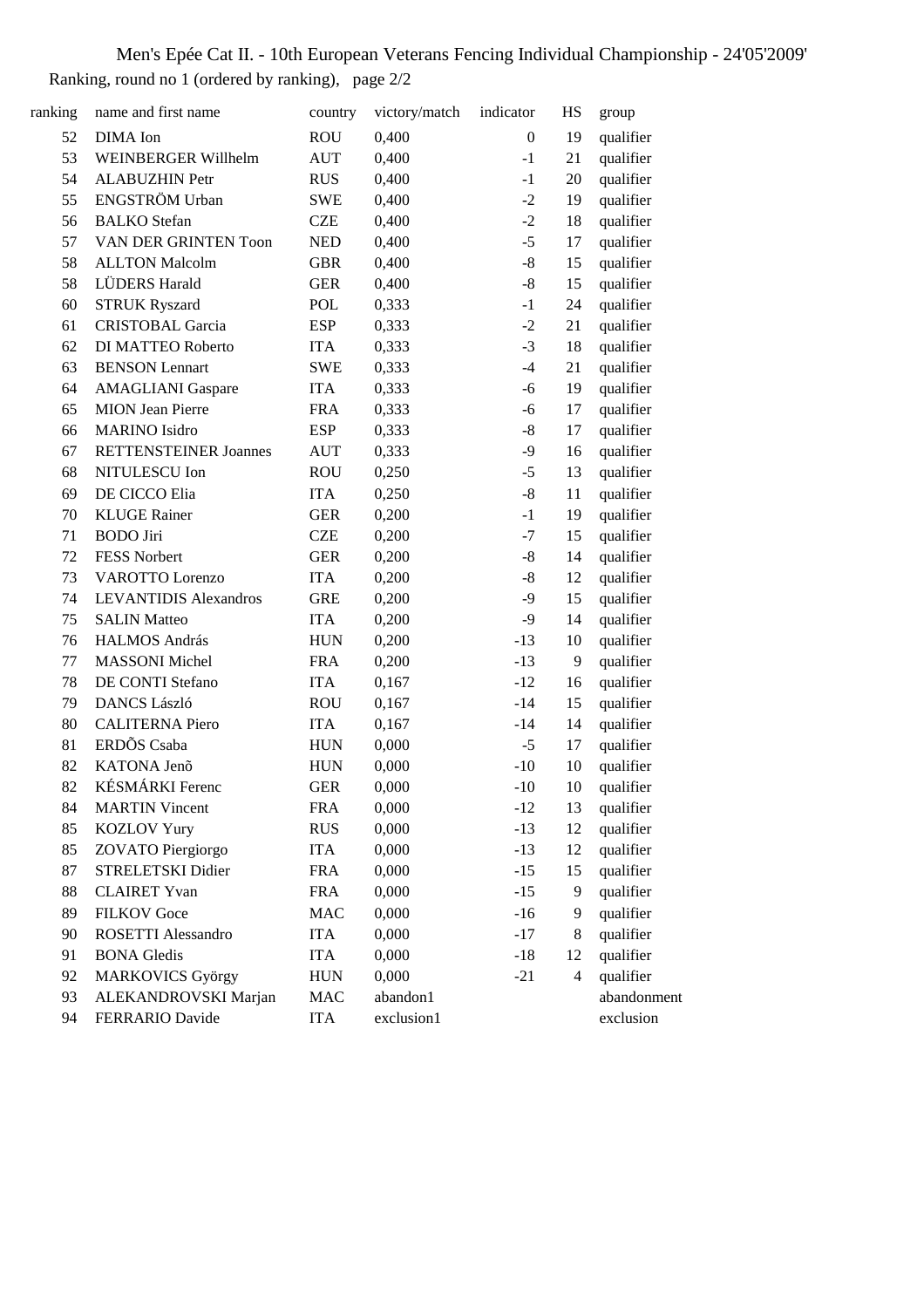10th European Veterans Fencing Individual ChampionshipMen's Epée Categorie II.: 50-59

24 of May, 2009. Balatonfüred - HUNGARY

Tableau of 128, page 1/8

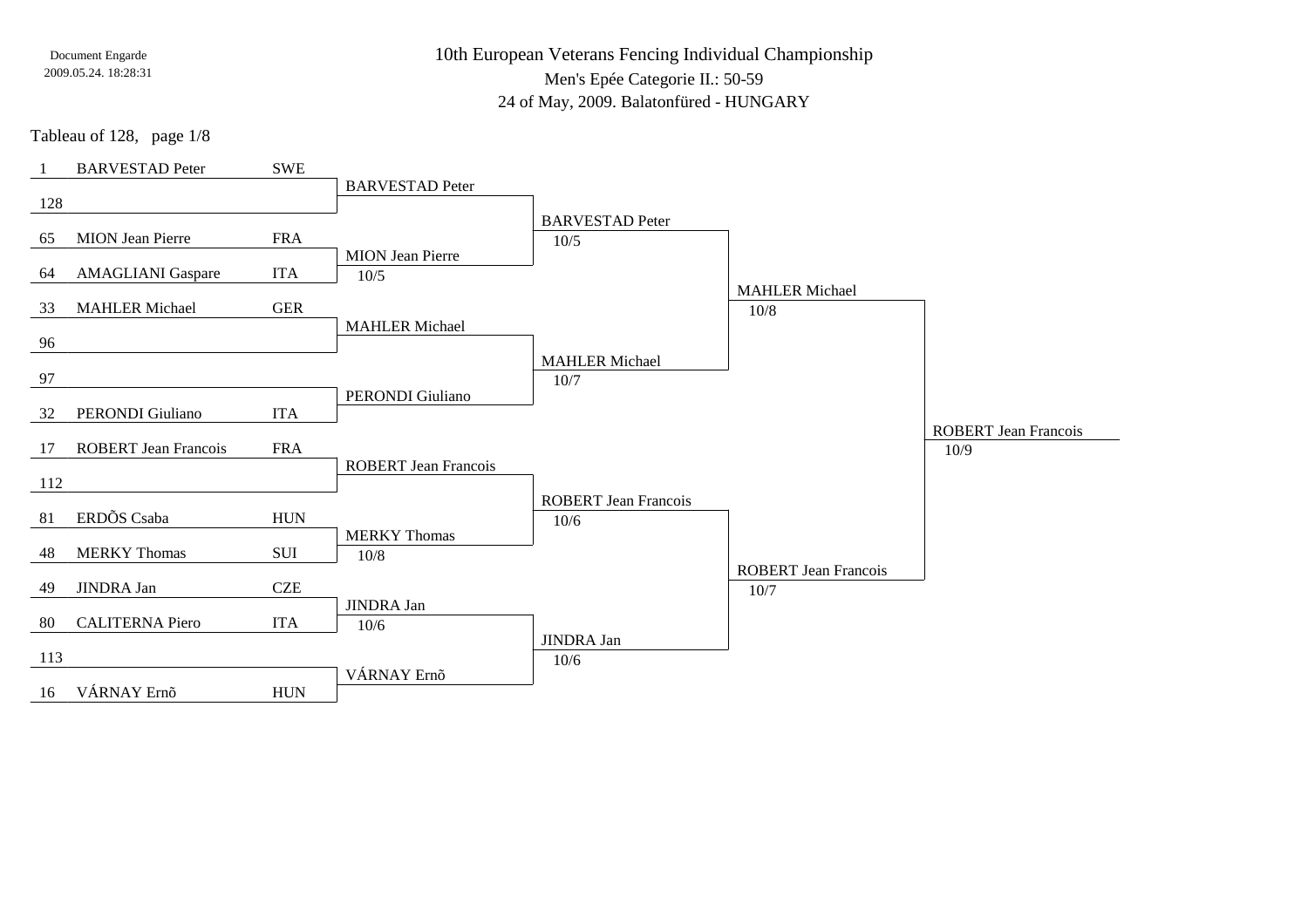10th European Veterans Fencing Individual ChampionshipMen's Epée Categorie II.: 50-59

24 of May, 2009. Balatonfüred - HUNGARY

Tableau of 128, page 2/8

| 9   | ZAGORULKO Alexandr         | <b>RUS</b>                  |                            |                            |                            |                            |
|-----|----------------------------|-----------------------------|----------------------------|----------------------------|----------------------------|----------------------------|
|     |                            |                             | ZAGORULKO Alexandr         |                            |                            |                            |
| 120 |                            |                             |                            | ZAGORULKO Alexandr         |                            |                            |
| 73  | VAROTTO Lorenzo            | <b>ITA</b>                  |                            | 10/3                       |                            |                            |
|     |                            |                             | <b>BALKO</b> Stefan        |                            |                            |                            |
| 56  | <b>BALKO</b> Stefan        | <b>CZE</b>                  | 10/7                       |                            |                            |                            |
| 41  | <b>EMMENEGGER Jurgen</b>   | <b>ITA</b>                  |                            |                            | ZAGORULKO Alexandr<br>10/9 |                            |
|     |                            |                             | <b>EMMENEGGER Jurgen</b>   |                            |                            |                            |
| 88  | <b>CLAIRET Yvan</b>        | <b>FRA</b>                  | 10/6                       |                            |                            |                            |
| 105 |                            |                             |                            | <b>IMREH László</b>        |                            |                            |
|     |                            |                             | <b>IMREH László</b>        | 10/9                       |                            |                            |
| 24  | <b>IMREH László</b>        | <b>HUN</b>                  |                            |                            |                            |                            |
|     |                            |                             |                            |                            |                            | <b>SYROVATKO Stanislav</b> |
| 25  | <b>BOTTINO</b> Giovanni    | <b>ITA</b>                  | <b>BOTTINO</b> Giovanni    |                            |                            | 9/7                        |
| 104 |                            |                             |                            |                            |                            |                            |
|     |                            |                             |                            | <b>SYROVATKO Stanislav</b> |                            |                            |
| 89  | <b>FILKOV</b> Goce         | <b>MAC</b>                  |                            | 10/7                       |                            |                            |
| 40  | <b>SYROVATKO Stanislav</b> | <b>UKR</b>                  | <b>SYROVATKO Stanislav</b> |                            |                            |                            |
|     |                            |                             | 10/2                       |                            | SYROVATKO Stanislav        |                            |
| 57  | VAN DER GRINTEN Toon       | $\ensuremath{\mathsf{NED}}$ |                            |                            | 6/5                        |                            |
|     |                            |                             | FESS Norbert               |                            |                            |                            |
| 72  | FESS Norbert               | <b>GER</b>                  | $10/8$                     | FABIANO Leonardo           |                            |                            |
| 121 |                            |                             |                            | $10/2$                     |                            |                            |
|     |                            |                             | FABIANO Leonardo           |                            |                            |                            |
| 8   | FABIANO Leonardo           | <b>ITA</b>                  |                            |                            |                            |                            |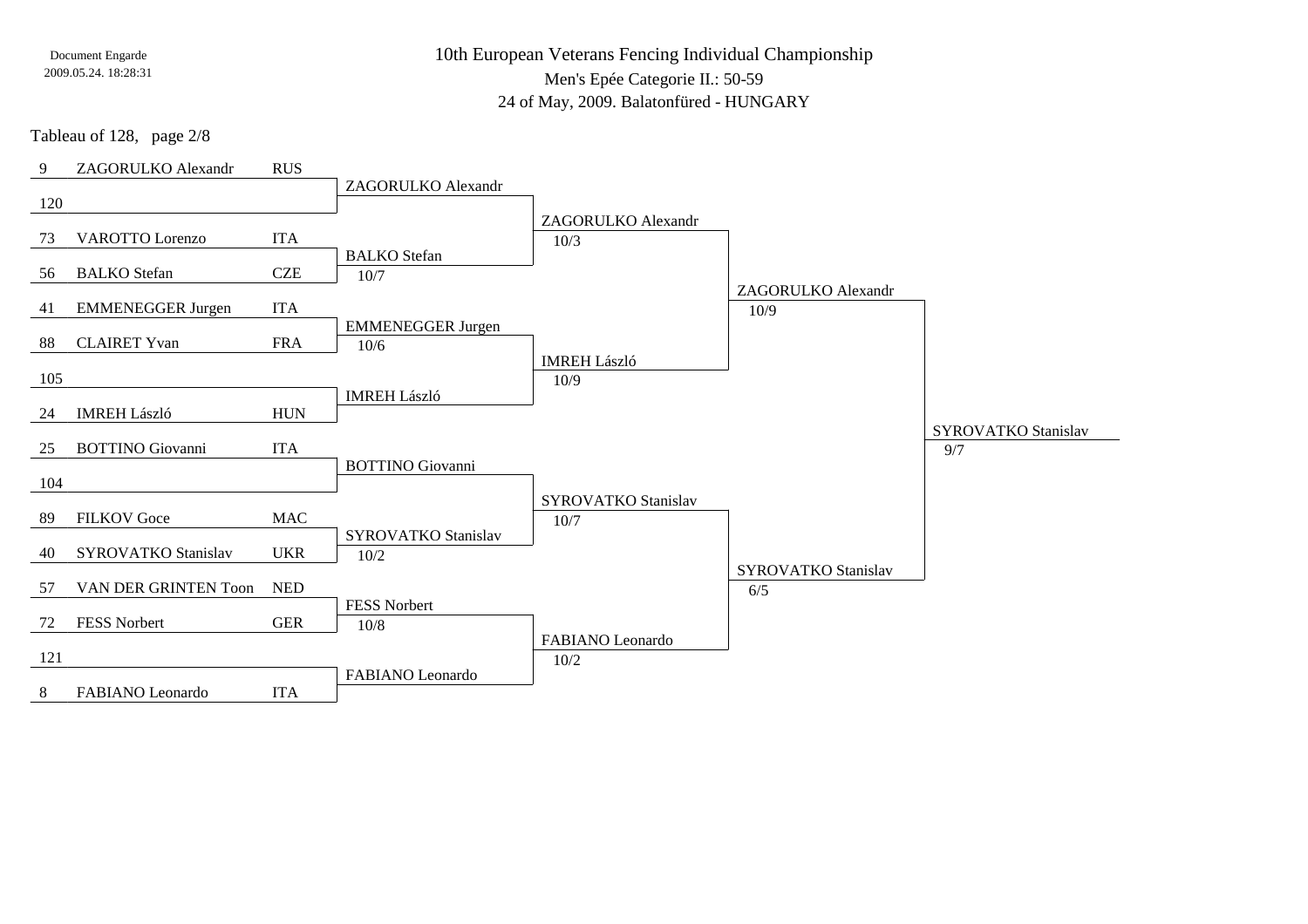10th European Veterans Fencing Individual ChampionshipMen's Epée Categorie II.: 50-59

24 of May, 2009. Balatonfüred - HUNGARY

Tableau of 128, page 3/8

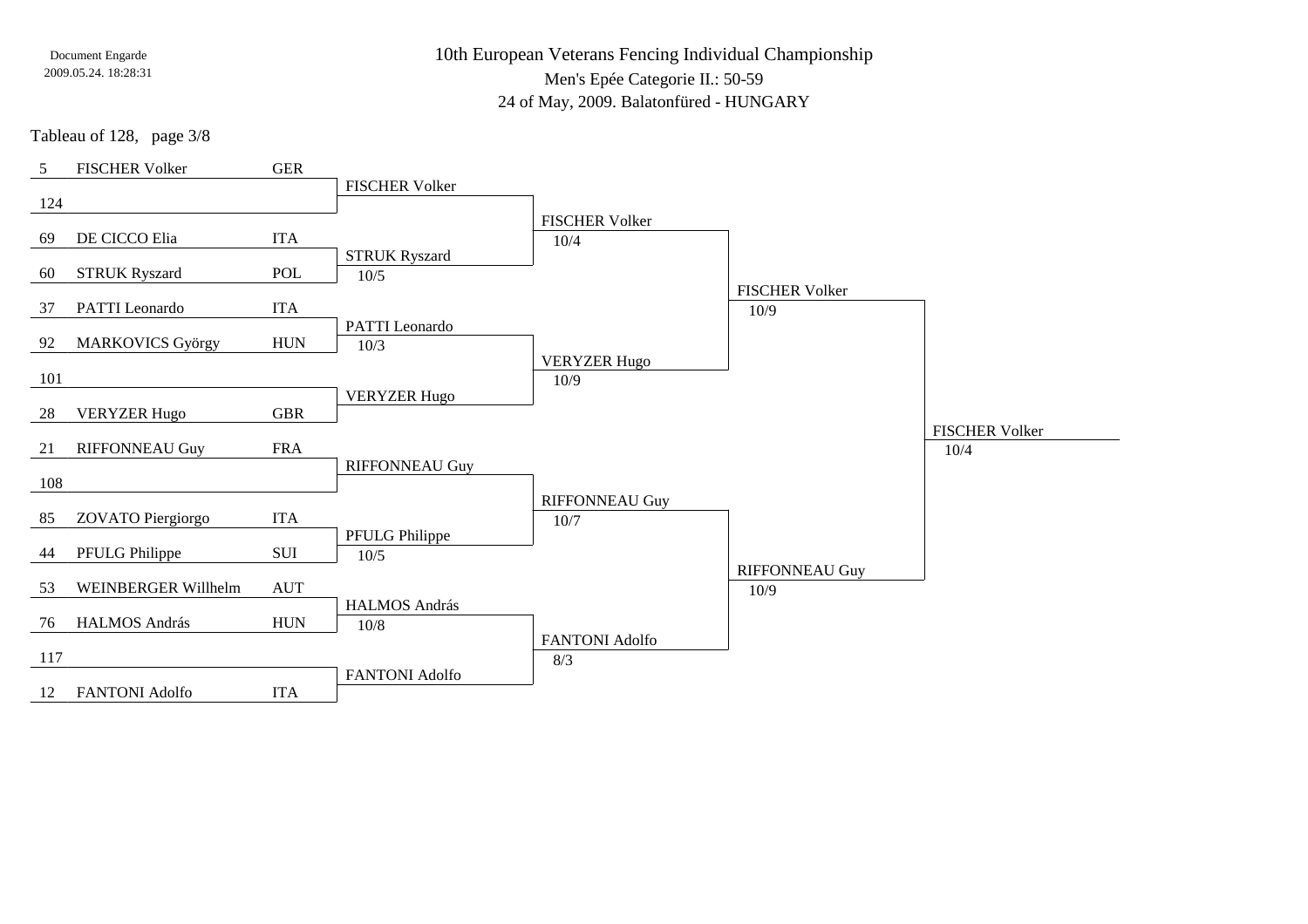10th European Veterans Fencing Individual ChampionshipMen's Epée Categorie II.: 50-59

24 of May, 2009. Balatonfüred - HUNGARY

Tableau of 128, page 4/8

| 13  | <b>ZAYTSEV</b> Alexander | RUS        |                          |                          |                          |                          |
|-----|--------------------------|------------|--------------------------|--------------------------|--------------------------|--------------------------|
|     |                          |            | <b>ZAYTSEV</b> Alexander |                          |                          |                          |
| 116 |                          |            |                          | <b>ZAYTSEV</b> Alexander |                          |                          |
| 77  | <b>MASSONI</b> Michel    | <b>FRA</b> |                          | 3/2                      |                          |                          |
|     |                          |            | DIMA Ion                 |                          |                          |                          |
| 52  | DIMA Ion                 | <b>ROU</b> | 5/4                      |                          |                          |                          |
|     |                          |            |                          |                          | <b>ZAYTSEV</b> Alexander |                          |
| 45  | <b>MORRIS John</b>       | <b>GBR</b> | <b>MORRIS John</b>       |                          | 10/9                     |                          |
| 84  | <b>MARTIN Vincent</b>    | <b>FRA</b> | 10/5                     |                          |                          |                          |
|     |                          |            |                          | DOROSENKO Andrejs        |                          |                          |
| 109 |                          |            |                          | $10/8$                   |                          |                          |
|     |                          |            | DOROSENKO Andrejs        |                          |                          |                          |
| 20  | DOROSENKO Andrejs        | LAT        |                          |                          |                          | <b>ZAYTSEV</b> Alexander |
| 29  | ADAMCZEWSKI Wojciec      | POL        |                          |                          |                          | 6/5                      |
|     |                          |            | ADAMCZEWSKI Wojciec      |                          |                          |                          |
| 100 |                          |            |                          |                          |                          |                          |
| 93  |                          |            |                          | <b>POLLARD Anton</b>     |                          |                          |
|     |                          |            | POLLARD Anton            | 10/5                     |                          |                          |
| 36  | POLLARD Anton            | <b>GBR</b> |                          |                          |                          |                          |
|     |                          |            |                          |                          | NITULESCU Ion            |                          |
| 61  | <b>CRISTOBAL Garcia</b>  | <b>ESP</b> |                          |                          | 10/6                     |                          |
| 68  | NITULESCU Ion            | <b>ROU</b> | NITULESCU Ion            |                          |                          |                          |
|     |                          |            | $10/5$                   | NITULESCU Ion            |                          |                          |
| 125 |                          |            |                          | $10/8$                   |                          |                          |
|     |                          |            | <b>STOLZE Hans</b>       |                          |                          |                          |
| 4   | <b>STOLZE Hans</b>       | <b>GER</b> |                          |                          |                          |                          |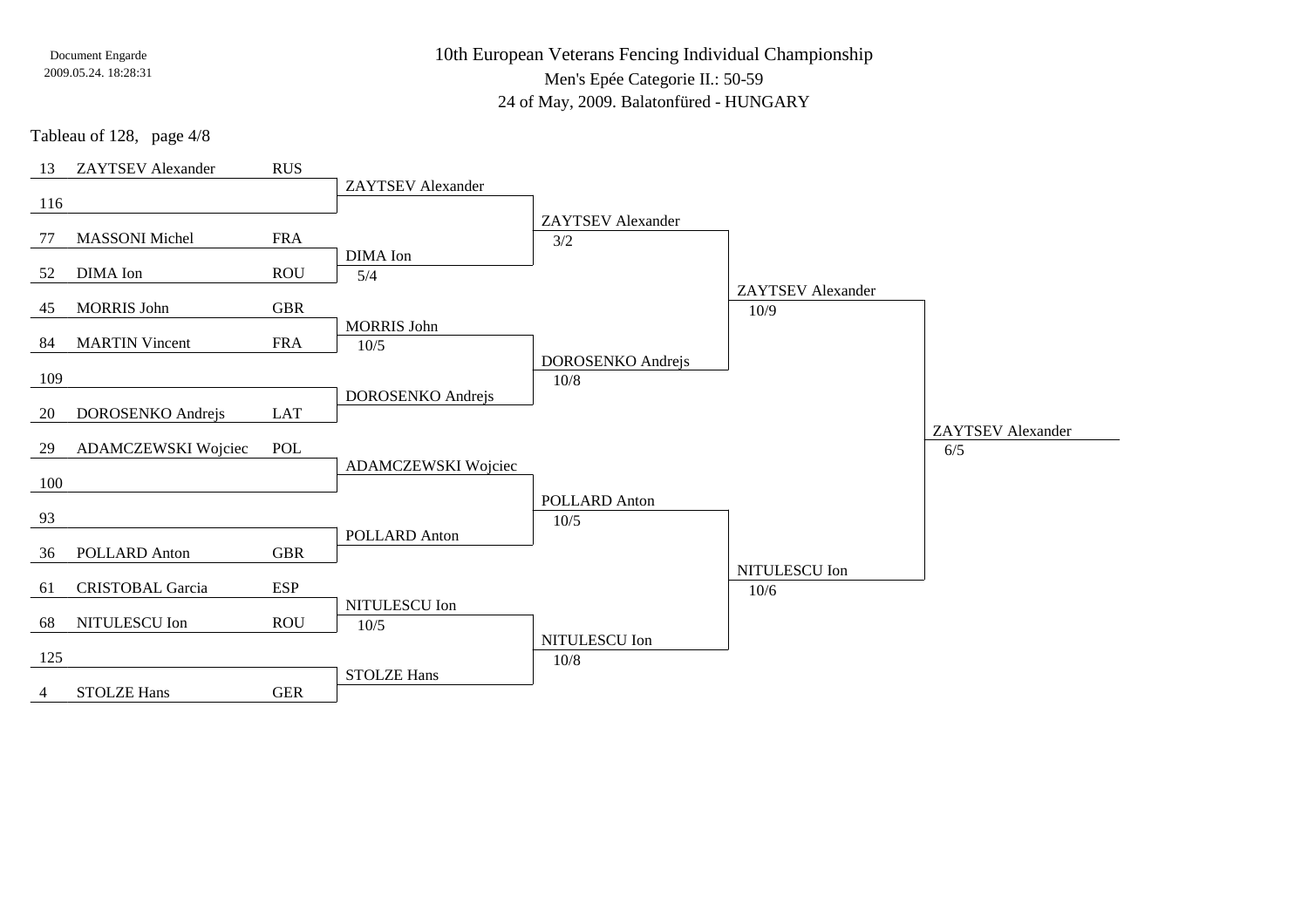10th European Veterans Fencing Individual ChampionshipMen's Epée Categorie II.: 50-59

24 of May, 2009. Balatonfüred - HUNGARY

Tableau of 128, page 5/8

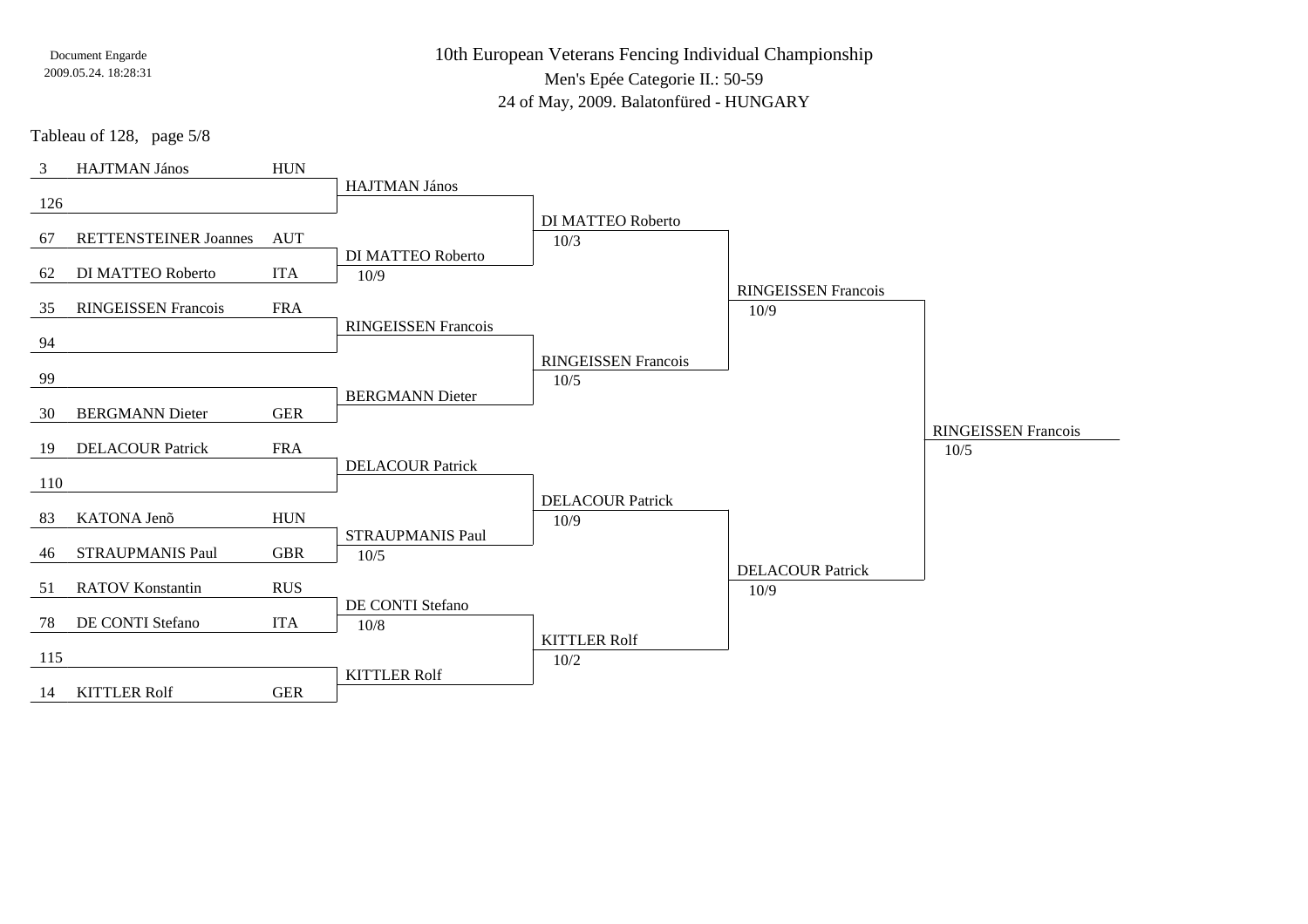10th European Veterans Fencing Individual Championship

Men's Epée Categorie II.: 50-59

24 of May, 2009. Balatonfüred - HUNGARY

Tableau of 128, page 6/8

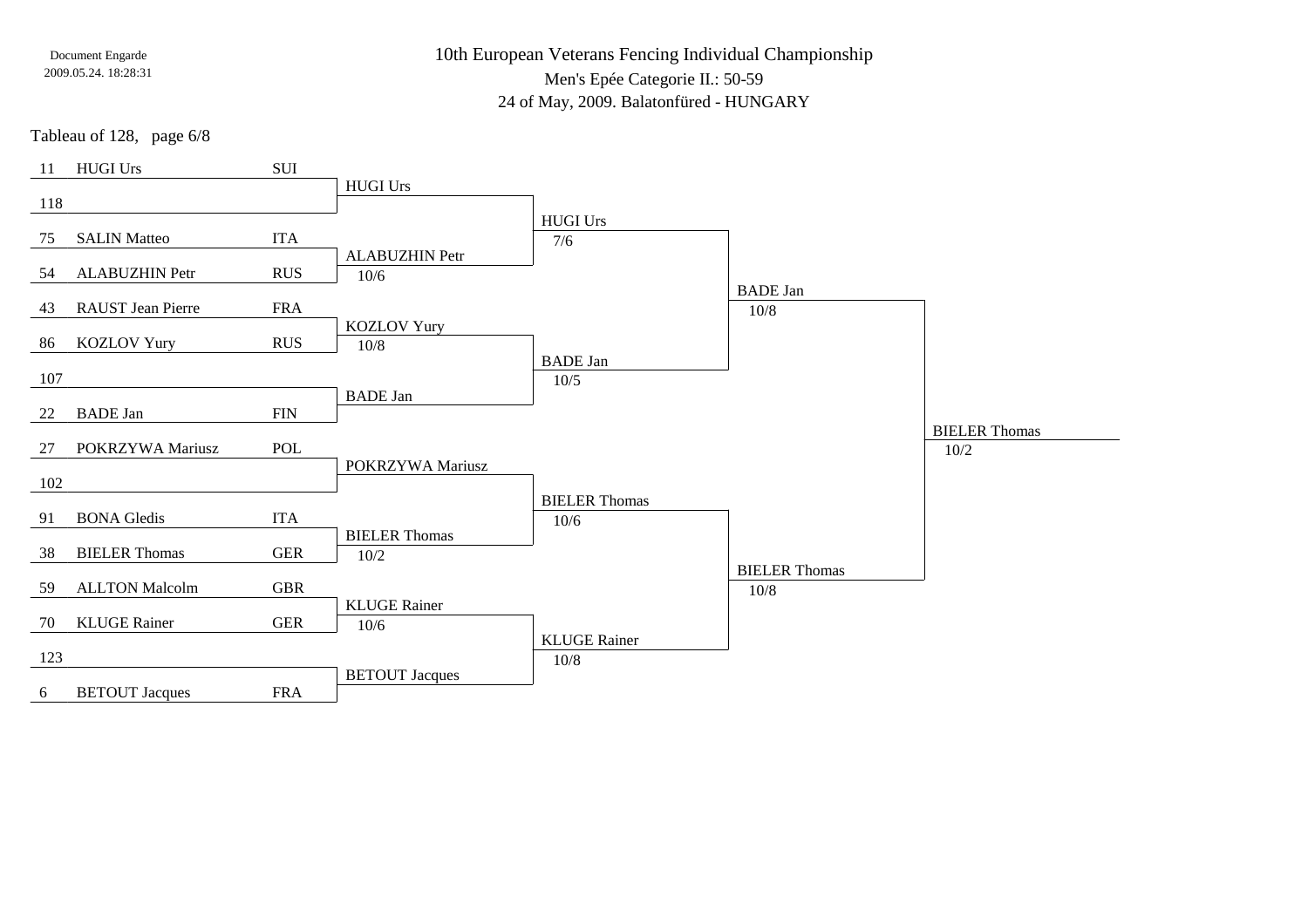10th European Veterans Fencing Individual ChampionshipMen's Epée Categorie II.: 50-59

24 of May, 2009. Balatonfüred - HUNGARY

Tableau of 128, page 7/8

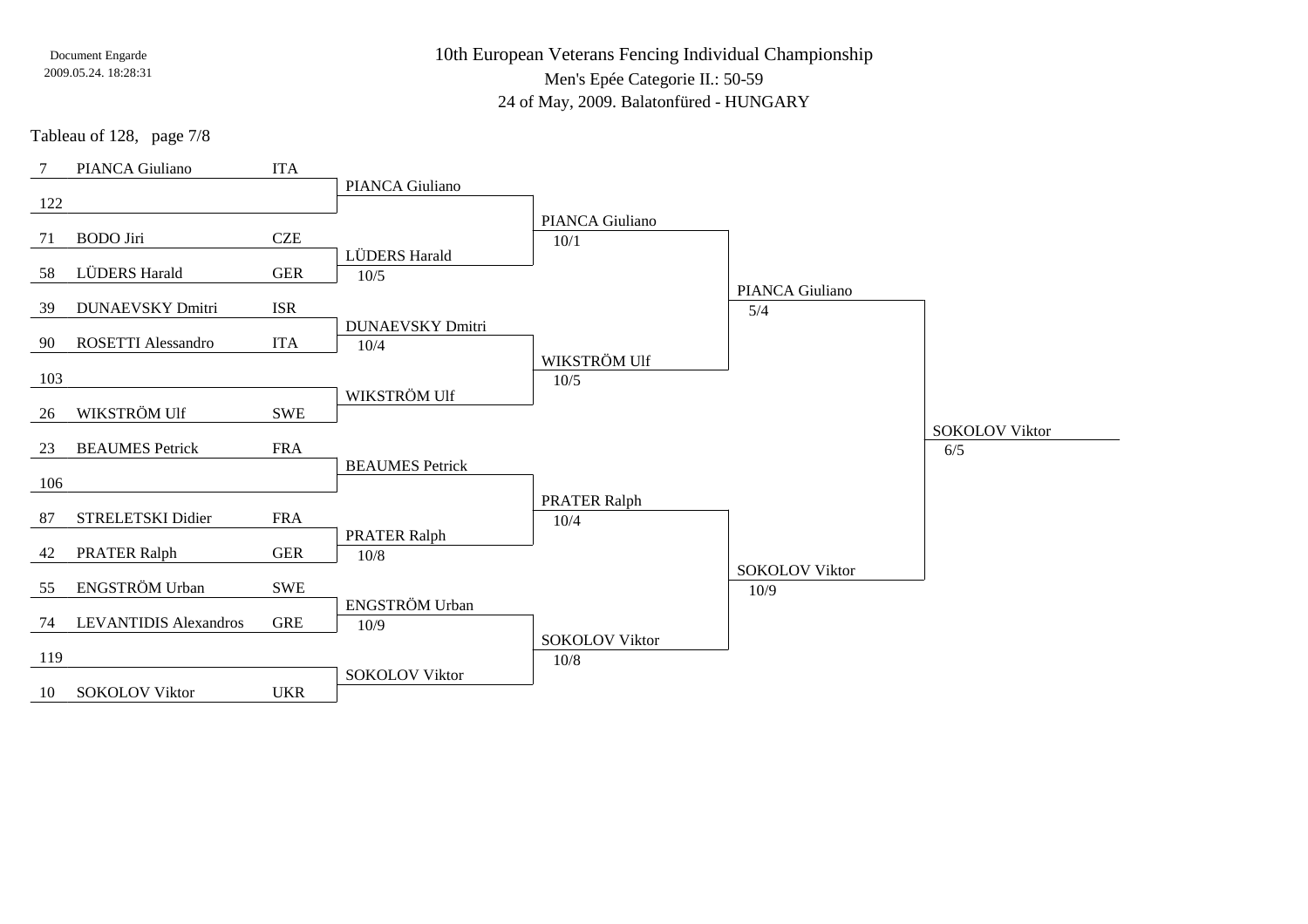10th European Veterans Fencing Individual ChampionshipMen's Epée Categorie II.: 50-59

24 of May, 2009. Balatonfüred - HUNGARY

Tableau of 128, page 8/8

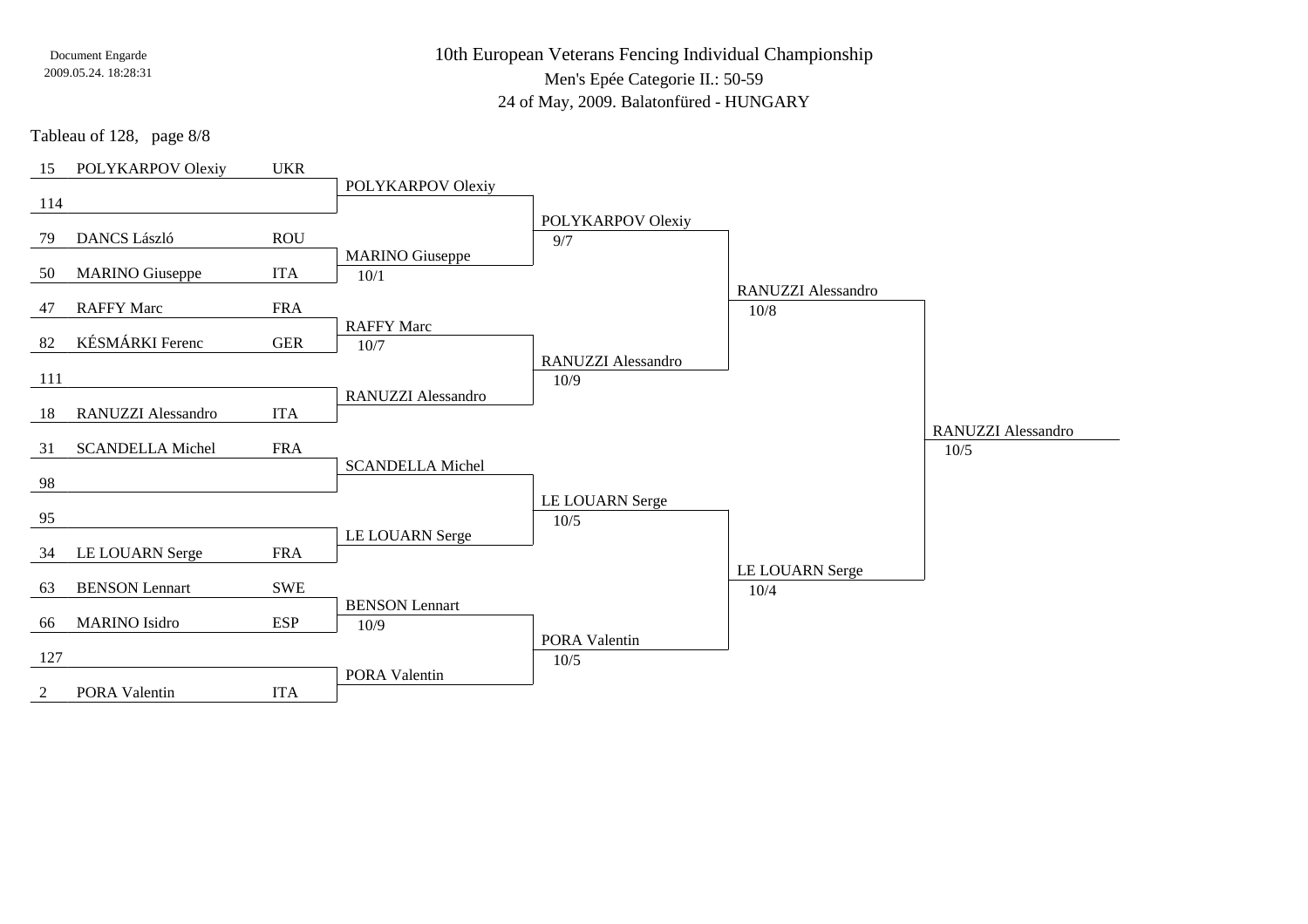10th European Veterans Fencing Individual ChampionshipMen's Epée Categorie II.: 50-5924 of May, 2009. Balatonfüred - HUNGARY

#### Tableau of 16

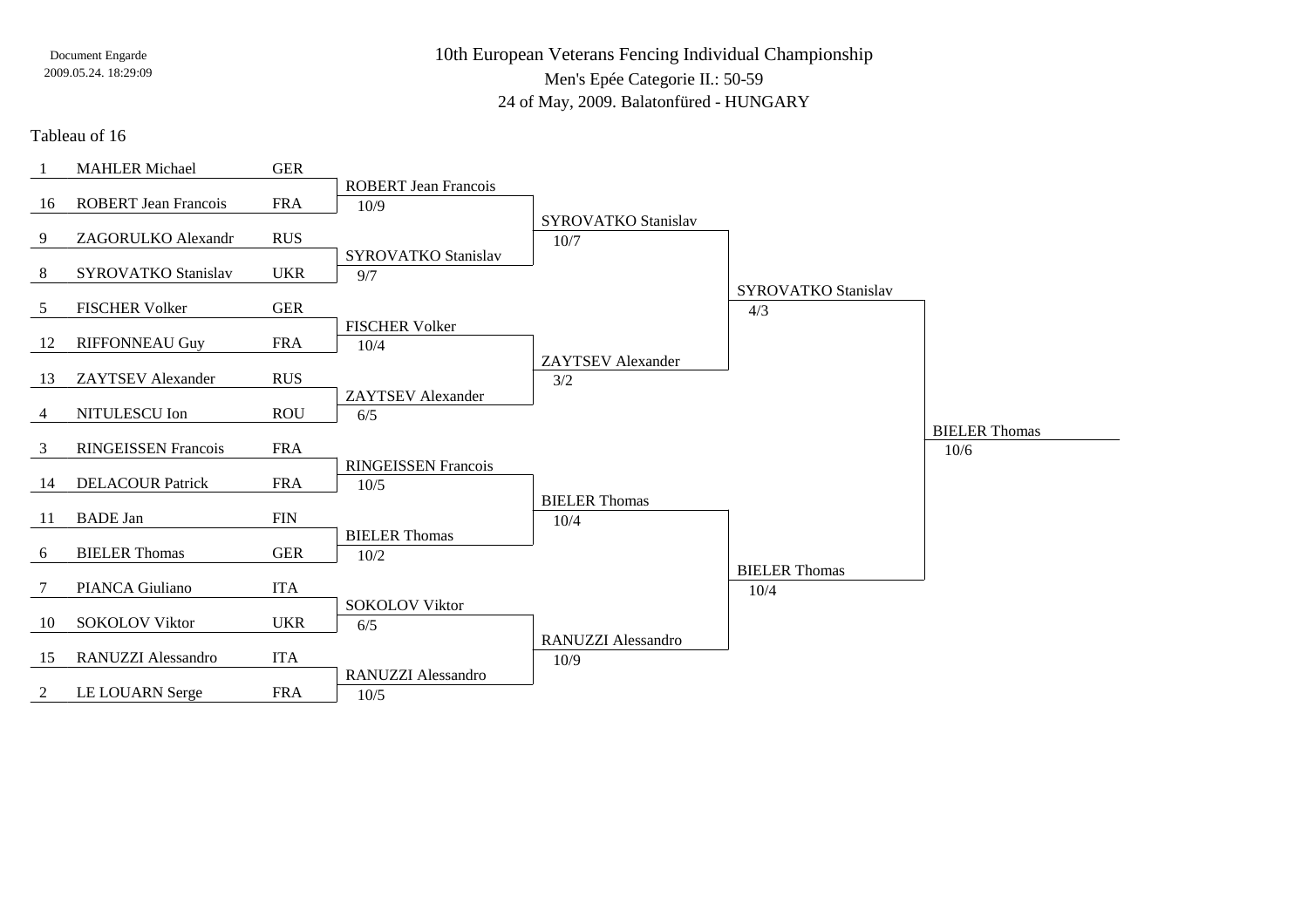### 10th European Veterans Fencing Individual Championship Men's Epée Categorie III.: 60-69 24 of May, 2009. Balatonfüred - HUNGARY

Overall ranking (ordered by ranking), page 1/2

| ranking        | name and first name              | country    |
|----------------|----------------------------------|------------|
| 1              | <b>SCHARPFF Lars</b>             | <b>SWE</b> |
| 2              | <b>CASSAGO</b> Ermes             | <b>ITA</b> |
| 3 <sup>7</sup> | <b>BEEKHUIZEN Gerrit</b>         | <b>NED</b> |
| 3              | <b>DAMAS</b> Fernando            | <b>ESP</b> |
| 5              | <b>SEPPANEN Likka</b>            | <b>FIN</b> |
| 6              | <b>SCHIEL Robert</b>             | <b>LUX</b> |
| $7\degree$     | PASMANS Leopold                  | <b>BEL</b> |
| 8              | <b>STEFFEN Burkhard</b>          | <b>GER</b> |
| 9              | <b>JOHNSON Ralph</b>             | GBR        |
| 10             | <b>HERBST Volkhard</b>           | <b>GER</b> |
| 11             | <b>BERTOLINI Marco</b>           | <b>ITA</b> |
|                | 12 ANASTASOV Aleksandar          | <b>MAC</b> |
| 13             | <b>COUTROT</b> Dominique         | <b>FRA</b> |
| 14             | <b>JORFALD Knut</b>              | <b>NOR</b> |
|                | 15 LAUHIO Seppo                  | <b>FIN</b> |
|                | 16 CHABOISSEAU Andre             | <b>FRA</b> |
| 17             | FEDOROV Nikolai                  | <b>RUS</b> |
| 18             | <b>RICHTER Michael</b>           | <b>GER</b> |
| 19             | <b>PEZONE Salvatore</b>          | <b>ITA</b> |
| 20             | <b>BEONIO BROCCHIERI Alberto</b> | <b>ITA</b> |
| 21             | <b>MENCK Roger</b>               | <b>GER</b> |
| 22             | <b>RYAN</b> Michael              | <b>IRL</b> |
| 23             | <b>LASETZKY Frigyes</b>          | <b>HUN</b> |
| 24             | <b>BOSCHETTO Roberto</b>         | <b>ITA</b> |
| 25             | <b>GILMET</b> Fernando           | <b>ESP</b> |
| 26             | <b>BENEDEK</b> Dezsõ             | <b>HUN</b> |
| 27             | <b>MARTIN Michel</b>             | <b>FRA</b> |
| 28             | <b>FRIIS Peter</b>               | <b>DEN</b> |
| 29             | SANTAMARIA Angel                 | ESP        |
| 30             | <b>BOS</b> Pierre                | <b>FRA</b> |
| 31             | <b>STRUTZ Per</b>                | <b>NOR</b> |
| 32             | <b>MARTENSSON</b> Torbjörn       | <b>SWE</b> |
| 33             | <b>KABASHOV Valery</b>           | <b>RUS</b> |
| 34             | <b>ALLKAMPER Dieter</b>          | <b>GER</b> |
| 35             | <b>PARDUCCI</b> Andrea           | <b>ITA</b> |
| 36             | <b>SUCHY Jiri</b>                | <b>CZE</b> |
| 37             | PINTÉR Tibor                     | <b>AUT</b> |
| 38             | <b>JAROSZEWICZ Romuald</b>       | <b>POL</b> |
| 39             | <b>HEMPELMANN Lothar</b>         | <b>GER</b> |
| 40             | <b>SOMFAI Péter</b>              | <b>HUN</b> |
| 41             | <b>MARTIN Jean-Claude</b>        | <b>FRA</b> |
| 42             | <b>KÜNSTLER Rudolf</b>           | <b>GER</b> |
| 43             | <b>SAARINEN Ilari</b>            | <b>FIN</b> |
| 44             | <b>BRAHLER Günter</b>            | <b>GER</b> |
| 45             | <b>FEIERTAG Eduard</b>           | <b>AUT</b> |
| 46             | <b>KELLERHALS Markus</b>         | SUI        |
| 47             | <b>KOCK Jorgen</b>               | <b>DEN</b> |
| 48             | <b>COLOMBO</b> Giovanni          | <b>ITA</b> |
| 49             | <b>ALLONGE Raymond</b>           | <b>FRA</b> |
| 50             | <b>WEBER Eduárd</b>              | <b>HUN</b> |
| 51             | <b>ENDERS Bernhard</b>           | <b>GBR</b> |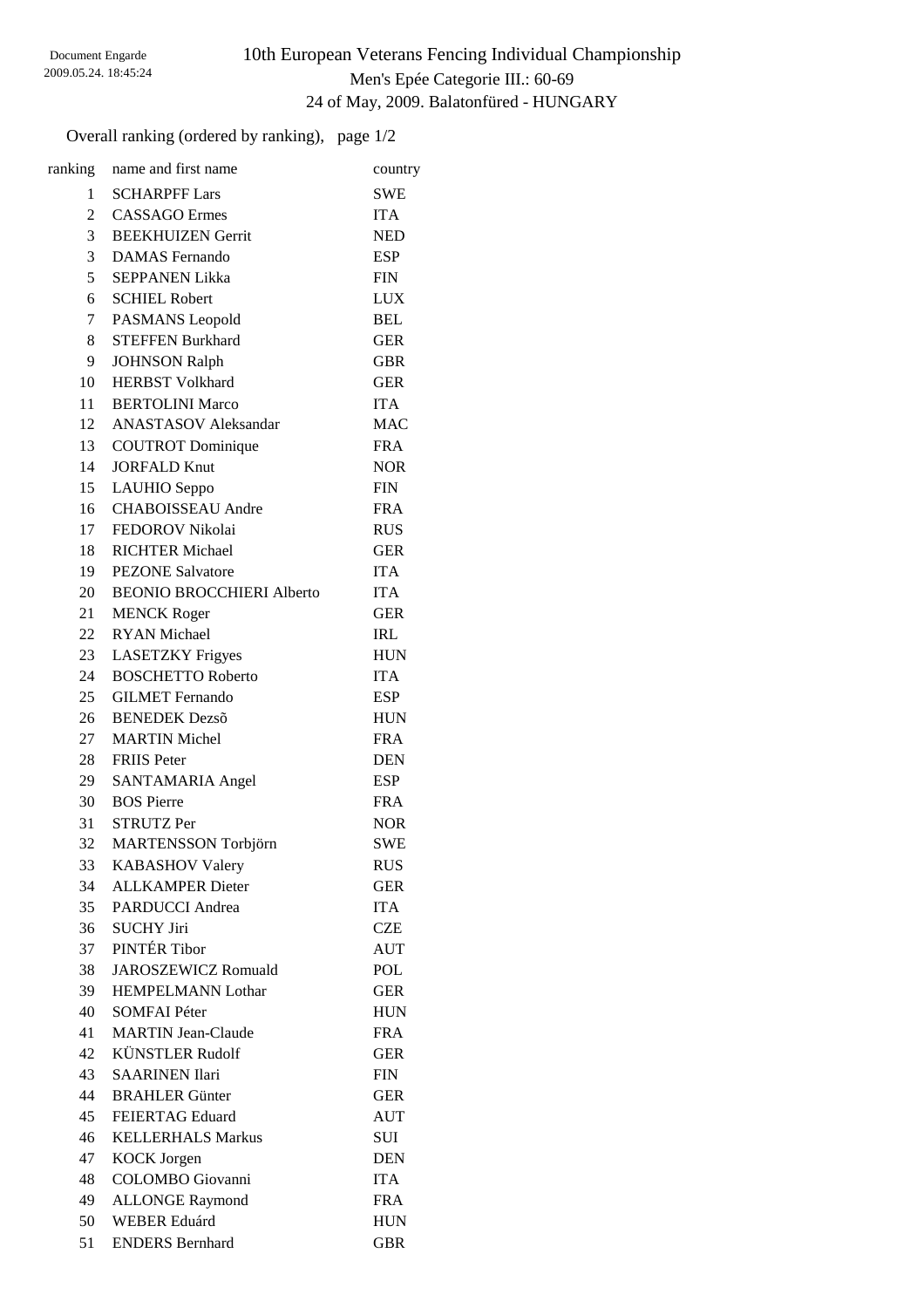Men's Epée Cat III. - 10th European Veterans Fencing Individual Championship - 24'05'2009' Overall ranking (ordered by ranking), page 2/2

| ranking | name and first name          | country    |
|---------|------------------------------|------------|
| 52      | <b>SCHIAVI</b> Angelo        | <b>ITA</b> |
| 53      | <b>FRIEBE</b> Dieter         | <b>GER</b> |
| 54      | <b>ILLÉS KREUTZER Attila</b> | <b>HUN</b> |
| 55      | <b>BANETH</b> Johann         | <b>GER</b> |
| 56      | <b>STANGELAND Eyvind</b>     | <b>NOR</b> |
| 57      | <b>HIRSCHI</b> Jürg          | SUI        |
| 58      | <b>BONNEFOI Philippe</b>     | <b>FRA</b> |
| 59.     | <b>RAFTER Tom</b>            | <b>IRL</b> |
| 60      | <b>JULIEN</b> Luc            | <b>FRA</b> |
| 61      | <b>KONNES</b> Manfred        | <b>GER</b> |
| 62      | NÉMETH Árpád                 | <b>HUN</b> |
| 63      | GASECA Slobodan              | <b>CRO</b> |
| 64      | <b>GURÁTH Béla</b>           | ROU        |
| 64      | <b>HAMMERSBER Elemér</b>     | <b>HUN</b> |
|         |                              |            |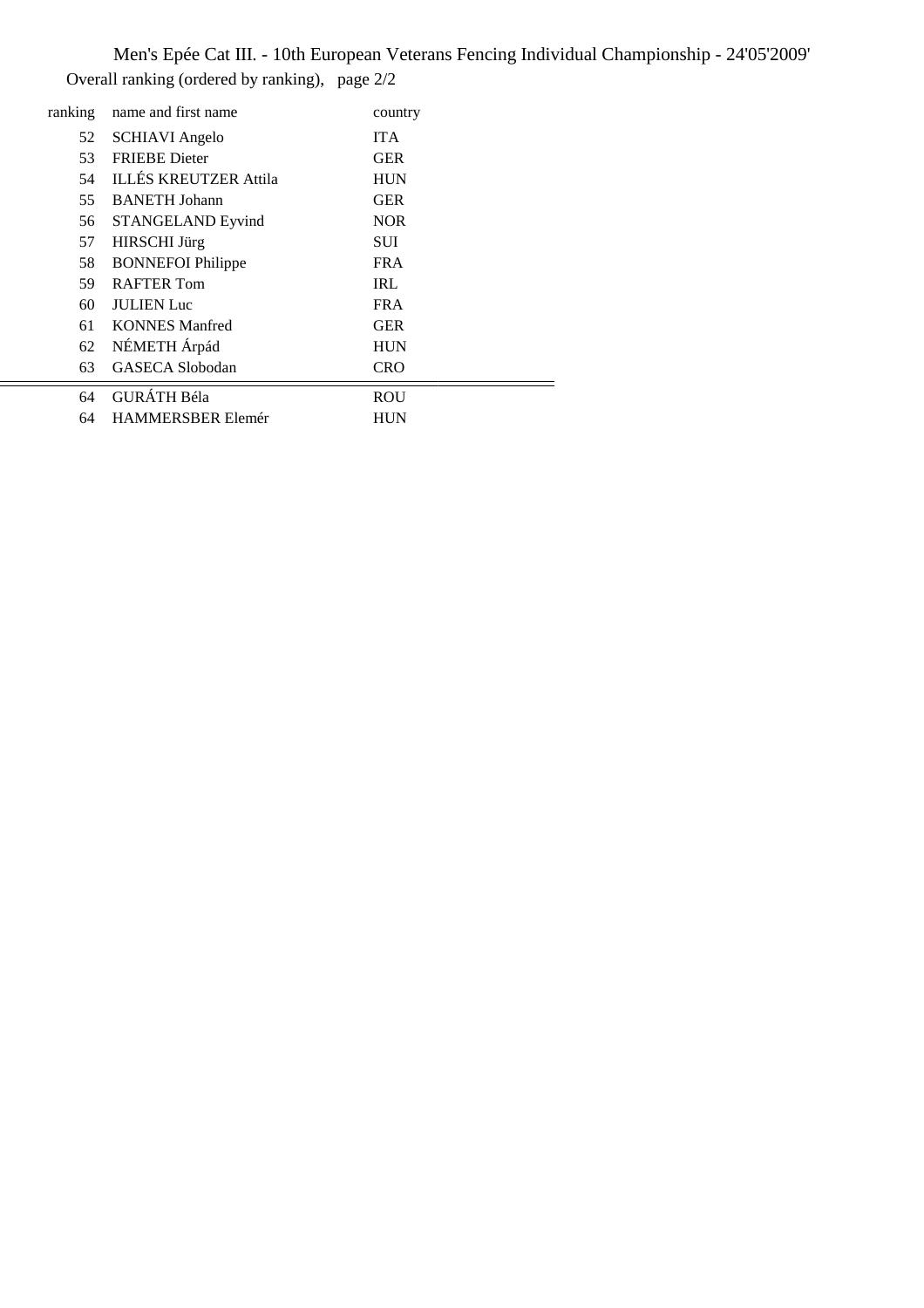## 10th European Veterans Fencing Individual Championship Men's Epée Categorie III.: 60-69 24 of May, 2009. Balatonfüred - HUNGARY

V/M indicator HS ranking

V/M indicator HS ranking

V/M indicator HS ranking

### Poules, round no 1, page 1/2

#### Poule no 1 0:00 piste No 2

|                         |            |              |   |    |   |   |    |   | V/M | indicator | HS | ranking        |
|-------------------------|------------|--------------|---|----|---|---|----|---|-----|-----------|----|----------------|
| <b>LASETZKY</b> Frigyes | <b>HUN</b> |              |   |    |   |   | V) | 4 | 4/6 | 11        | 27 | 2              |
| <b>SAARINEN Ilari</b>   | <b>FIN</b> | 3            |   |    |   | V |    |   | 2/6 | $-7$      |    | 5              |
| HIRSCHI Jürg            | <b>SUI</b> | 2            |   |    | 4 | 3 |    | 2 | 1/6 | -9        | 18 | 6              |
| <b>PEZONE</b> Salvatore | <b>ITA</b> | V            | 3 | V  |   |   | V  | V | 5/6 | h         | 28 |                |
| <b>JULIEN</b> Luc       | <b>FRA</b> | $\theta$     |   | V) | 4 |   |    |   | 1/6 | -16       | 12 | 7              |
| <b>JORFALD Knut</b>     | <b>NOR</b> |              |   | V) | 4 | V |    | V | 4/6 |           | 25 | 3              |
| <b>STEFFEN Burkhard</b> | <b>GER</b> | $\mathbf{V}$ |   |    |   |   |    |   | 4/6 |           | 25 | $\overline{4}$ |

#### Poule no 2 0:00 piste No 3

| <b>GILMET</b> Fernando | <b>ESP</b> |                         |                |   |    |                 | $\Omega$ | 4            | 4/6 |       | 24 | $\overline{c}$ |
|------------------------|------------|-------------------------|----------------|---|----|-----------------|----------|--------------|-----|-------|----|----------------|
| <b>RAFTER Tom</b>      | <b>IRL</b> |                         |                |   |    |                 |          |              | 1/6 | $-15$ |    | 7              |
| <b>BOS</b> Pierre      | <b>FRA</b> | $\mathbf{\overline{3}}$ |                |   |    |                 |          |              | 3/6 |       | 25 | 4              |
| <b>STRUTZ Per</b>      | NOR        | 3                       | $\overline{4}$ | V |    |                 |          | $\mathbf{V}$ | 3/6 |       | 23 | 5              |
| <b>BENEDEK</b> Dezsõ   | <b>HUN</b> | ⌒                       |                | V |    |                 |          | $\mathbf{V}$ | 4/6 |       | 26 | 3              |
| LAUHIO Seppo           | FIN        |                         | V2             |   | V4 | $\overline{14}$ |          |              | 4/6 |       |    |                |
| <b>BRAHLER Günter</b>  | GER        |                         |                |   |    |                 |          |              | 2/6 | -8    |    |                |

#### Poule no 3 0:00 piste No 4

| <b>ALLKAMPER Dieter</b>    | GER        |              |   |              | V4l |   |   | 3/6 | - 1   | 20 | 4              |
|----------------------------|------------|--------------|---|--------------|-----|---|---|-----|-------|----|----------------|
| <b>STANGELAND Eyvind</b>   | <b>NOR</b> | ∸            |   |              | 4   |   | 4 | 1/6 | -8    |    |                |
| <b>JOHNSON Ralph</b>       | GBR        | $\mathbf{V}$ |   |              | V)  | V |   | 5/6 |       | 29 |                |
| <b>HERBST Volkhard</b>     | GER        |              | 4 | $\mathbf{V}$ |     |   |   | 5/6 | 10    | 29 | $\overline{2}$ |
| <b>MARTENSSON Torbjörn</b> | <b>SWE</b> |              |   |              |     |   |   | 2/6 | -9    |    |                |
| <b>BOSCHETTO Roberto</b>   | ITA        |              |   | 4            | v   |   |   | 4/6 |       | 27 | 3              |
| <b>BONNEFOI Philippe</b>   | <b>FRA</b> |              |   | ↑            | 3   |   |   | 1/6 | $-12$ |    | 7              |
|                            |            |              |   |              |     |   |   |     |       |    |                |

#### Poule no 4 0:00 piste No 5

|                          |            |              |    |   |              |    |   |              | V/M     | indicator | <b>HS</b> | ranking        |
|--------------------------|------------|--------------|----|---|--------------|----|---|--------------|---------|-----------|-----------|----------------|
| SANTAMARIA Angel         | <b>ESP</b> |              | V4 | X | V            | 3  |   |              | 3/5     |           | 18        | 3              |
| <b>COLOMBO</b> Giovanni  | ITA        | 3            |    | X | V            | 4  | 4 |              | 1/5     | -5        |           | 5              |
| <b>HAMMERSBER Elemér</b> | <b>HUN</b> | А            | A  |   | A            | A  | A | $\mathsf{A}$ | abandon |           |           | $\tau$         |
| GASECA Slobodan          | CRO        |              | 3  | X |              |    |   |              | 0/5     | $-17$     | 8         | 6              |
| <b>MENCK Roger</b>       | GER        | V            |    | X | V            |    | V |              | 4/5     |           | 23        | $\overline{2}$ |
| <b>SCHIEL Robert</b>     | LUX        | $\mathbf{V}$ | V  | X | $\mathbf{V}$ | 4  |   |              | 4/5     | 11        | 24        |                |
| <b>SCHARPFF Lars</b>     | <b>SWE</b> |              |    | X |              | V4 | 2 |              | 3/5     |           |           | $\overline{4}$ |
|                          |            |              |    |   |              |    |   |              |         |           |           |                |

#### Poule no 5 0:00 piste No 6

| <b>SCHIAVI</b> Angelo        | ITA        |                |   |    |                | 1/5 | $-10^{-}$ | $\overline{4}$ |   |
|------------------------------|------------|----------------|---|----|----------------|-----|-----------|----------------|---|
| <b>CHABOISSEAU</b> Andre     | <b>FRA</b> | $\overline{4}$ |   |    | V <sub>1</sub> | 3/5 |           | 19             | 2 |
| <b>RICHTER Michael</b>       | GER        | v              |   |    | V4             | 5/5 |           | 24             |   |
| <b>ILLÉS KREUTZER Attila</b> | <b>HUN</b> |                |   |    | $\overline{0}$ | 1/5 | -12       |                | 6 |
| <b>FRIIS</b> Peter           | DEN        | V              | ∸ | ٦Z | V              | 3/5 |           | 19             | 3 |
| <b>SUCHY Jiri</b>            | CZE        |                |   |    |                | 2/5 |           |                | 4 |
|                              |            |                |   |    |                |     |           |                |   |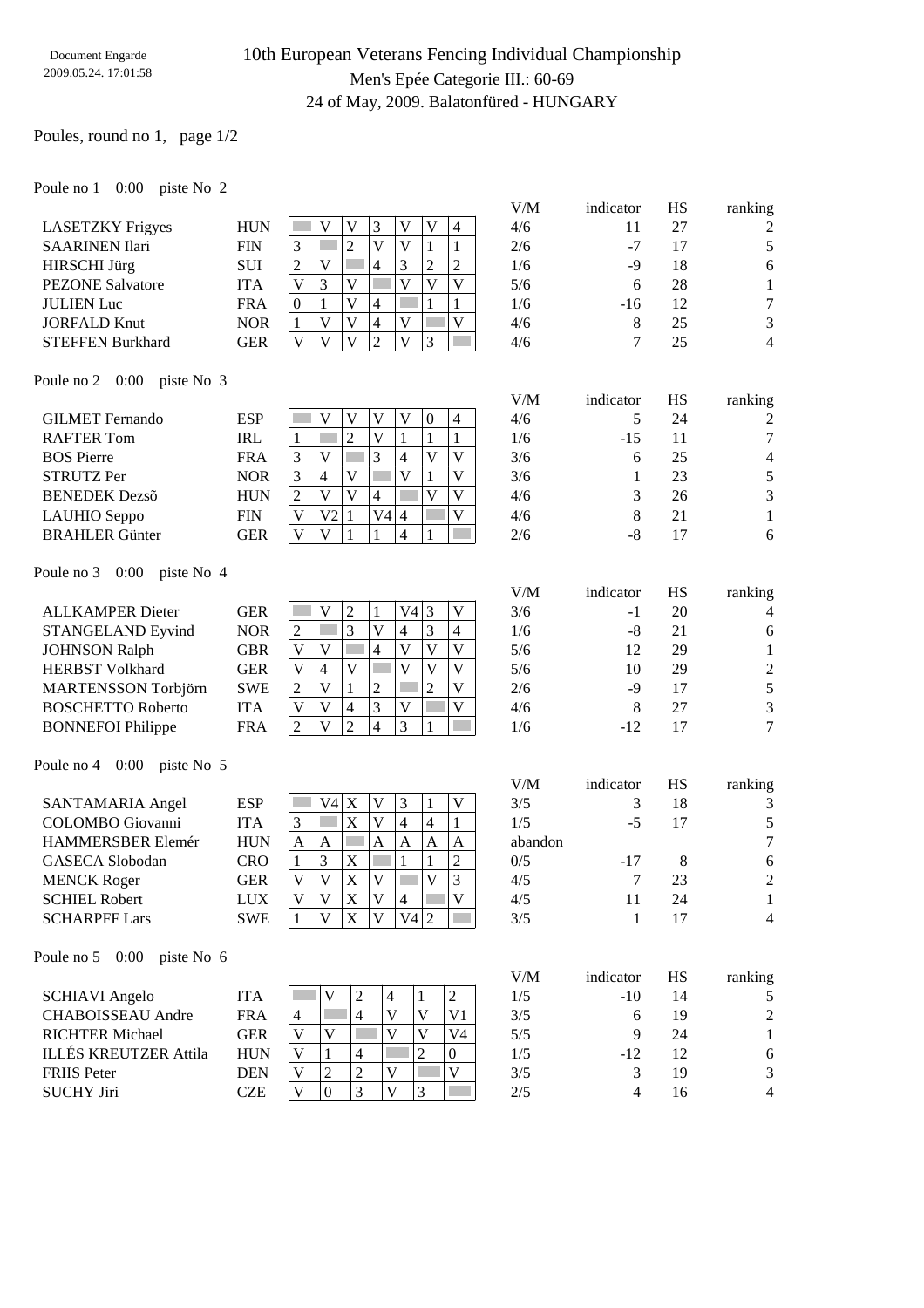# Men's Epée Cat III. - 10th European Veterans Fencing Individual Championship - 24'05'2009' Poules, round no 1, page 2/2

Poule no 6 0:00 piste No 7

|                                   |            |                                                                                                                                             | V/M     | indicator      | HS        | ranking          |
|-----------------------------------|------------|---------------------------------------------------------------------------------------------------------------------------------------------|---------|----------------|-----------|------------------|
| <b>BEEKHUIZEN Gerrit</b>          | <b>NED</b> | $\overline{c}$<br>V<br>$\mathbf V$<br>$\overline{4}$<br>$\mathbf{V}$                                                                        | 3/5     | 2              | 21        | 3                |
| PINTÉR Tibor                      | <b>AUT</b> | $\overline{\mathsf{V}}$<br>$\overline{V}$<br>$\overline{4}$<br>$\mathbf{1}$<br>$\overline{4}$                                               | 2/5     | 1              | 19        | 4                |
| <b>FRIEBE</b> Dieter              | <b>GER</b> | 3<br>$\boldsymbol{0}$<br>$\overline{\mathsf{V}}$<br>$\overline{4}$<br>$\mathbf{1}$                                                          | 1/5     | $-10$          | 13        | 6                |
| <b>ANASTASOV</b> Aleksandar       | <b>MAC</b> | $\overline{\mathsf{V}}$<br>$\mathbf{1}$<br>$\overline{\mathsf{V}}$<br>$\mathbf V$<br>V <sub>2</sub>                                         | 4/5     | $\mathbf{1}$   | 18        | $\overline{2}$   |
| <b>BEONIO BROCCHIERI AI</b>       | <b>ITA</b> | $\overline{\mathsf{V}}$<br>$\overline{\mathsf{V}}$<br>$\mathbf{V}$<br>$\overline{\mathsf{V}}$<br>$\mathbf{0}$                               | 4/5     | 11             | 20        | $\mathbf{1}$     |
| <b>ALLONGE Raymond</b>            | <b>FRA</b> | $\overline{3}$<br>$\overline{\mathsf{V}}$<br>$\overline{2}$<br>$\overline{2}$<br>$\overline{4}$                                             | 1/5     | $-5$           | 16        | 5                |
| Poule no 7 0:00 piste No 8        |            |                                                                                                                                             |         |                |           |                  |
|                                   |            |                                                                                                                                             | V/M     | indicator      | <b>HS</b> | ranking          |
| FEDOROV Nikolai                   | <b>RUS</b> | $\mathbf{V}$<br>V<br>$\mathbf V$<br>$\overline{\mathsf{V}}$<br>$\mathbf V$                                                                  | 5/5     | 9              | 25        | 1                |
| PASMANS Leopold                   | <b>BEL</b> | V<br>V<br>V<br>V<br>$\overline{\mathcal{A}}$                                                                                                | 4/5     | 8              | 24        | $\boldsymbol{2}$ |
| <b>WEBER Eduárd</b>               | <b>HUN</b> | $\overline{c}$<br>3<br>V<br>$\overline{4}$<br>$\overline{4}$                                                                                | 1/5     | -6             | 18        | 5                |
| <b>MARTIN Michel</b>              | <b>FRA</b> | $\overline{\mathsf{V}}$<br>$\overline{\mathsf{V}}$<br>$\overline{\mathsf{V}}$<br>$\overline{4}$<br>$\overline{4}$                           | 3/5     | 6              | 23        | 3                |
| <b>KOCK</b> Jorgen                | <b>DEN</b> | 3<br>3<br>$\overline{\mathsf{V}}$<br>$\overline{4}$<br>3                                                                                    | 1/5     | $-2$           | 18        | $\overline{4}$   |
| <b>BANETH Johann</b>              | <b>GER</b> | 3<br>$\overline{V}$<br>$\boldsymbol{0}$<br>$\mathbf{1}$<br>$\overline{0}$                                                                   | 1/5     | $-15$          | 9         | 6                |
| Poule no 8 0:00 piste No 9        |            |                                                                                                                                             |         |                |           |                  |
|                                   |            |                                                                                                                                             | V/M     | indicator      | <b>HS</b> | ranking          |
| <b>KONNES Manfred</b>             | <b>GER</b> | 3<br>$\overline{c}$<br>3<br>$\mathbf X$<br>4                                                                                                | 0/4     | $-8$           | 12        | 5                |
| <b>COUTROT</b> Dominique          | <b>FRA</b> | $\overline{\mathsf{V}}$<br>$\overline{\mathsf{V}}$<br>$\overline{3}$<br>X<br>$\overline{\mathsf{V}}$                                        | 3/4     | $\mathfrak{2}$ | 18        | $\overline{2}$   |
| <b>KELLERHALS Markus</b>          | <b>SUI</b> | X<br>3<br>$\mathbf{1}$<br>$\overline{\mathbf{V}}$<br>$\overline{4}$                                                                         | 1/4     | $-5$           | 13        | $\overline{4}$   |
| <b>GURÁTH Béla</b>                | <b>ROU</b> | $\mathbf{A}$<br>$\overline{A}$<br>$\overline{A}$<br>$\overline{A}$<br>$\mathbf{A}$                                                          | abandon |                |           | 6                |
| <b>PARDUCCI</b> Andrea            | <b>ITA</b> | $\overline{2}$<br>$\overline{\mathsf{V}}$<br>$\overline{4}$<br>$\overline{\mathsf{V}}$<br>$\mathbf X$                                       | 2/4     | $-1$           | 16        | 3                |
| <b>DAMAS</b> Fernando             | <b>ESP</b> | $\overline{V}$<br>$\overline{\mathbf{V}}$<br>$\overline{\mathsf{V}}$<br>X<br>$\overline{\mathsf{V}}$                                        | 4/4     | 12             | 20        | $\mathbf{1}$     |
| 0:00<br>piste No 10<br>Poule no 9 |            |                                                                                                                                             |         |                |           |                  |
|                                   |            |                                                                                                                                             | V/M     | indicator      | <b>HS</b> | ranking          |
| <b>MARTIN Jean-Claude</b>         | <b>FRA</b> | $\overline{\mathcal{L}}$<br>$\overline{c}$<br>V<br>$\overline{4}$<br>V<br>$\overline{\mathcal{A}}$                                          | 2/6     | 1              | 24        | 4                |
| <b>KABASHOV Valery</b>            | <b>RUS</b> | 3<br>$\overline{\mathbf{V}}$<br>$\overline{\mathsf{V}}$<br>$\overline{\mathbf{4}}$<br>$\overline{\mathsf{V}}$<br>$\mathbf V$                | 4/6     | 7              | 27        | 3                |
| <b>KÜNSTLER Rudolf</b>            | <b>GER</b> | $\overline{\mathbf{V}}$<br>3<br>4<br>V<br>4                                                                                                 | 2/6     | -6             | 22        | 5                |
| <b>SEPPANEN Likka</b>             | <b>FIN</b> | $\overline{\mathsf{V}}$<br>$\overline{\mathsf{V}}$<br>$\overline{\mathbf{V}}$<br>$\mathbf{V}$<br>V <sub>4</sub><br>$\mathbf V$              | 6/6     | 19             | 29        | $\mathbf{1}$     |
| <b>BERTOLINI Marco</b>            | <b>ITA</b> | $\overline{\mathsf{V}}$<br>$\overline{\mathsf{V}}$<br>$\overline{\mathsf{V}}$<br>$\overline{\mathsf{V}}$<br>$\mathbf V$<br>$\boldsymbol{0}$ | 5/6     | 6              | 25        | $\overline{c}$   |
| NÉMETH Árpád                      | <b>HUN</b> | $\overline{c}$<br>$\overline{c}$<br>$\mathbf{1}$<br>$\overline{4}$<br>$\boldsymbol{0}$<br>$\overline{4}$                                    | 0/6     | $-17$          | 13        | $\overline{7}$   |
| FEIERTAG Eduard                   | <b>AUT</b> | $\overline{2}$<br>$\overline{\mathsf{V}}$<br>$\overline{2}$<br>$\overline{\mathsf{V}}$<br>$\mathbf{1}$<br>1                                 | 2/6     | $-10$          | 16        | 6                |
| Poule no 10 0:00 piste No 11      |            |                                                                                                                                             |         |                |           |                  |
|                                   |            |                                                                                                                                             | $V/M$   | indicator      | HS        | ranking          |
| <b>ENDERS Bernhard</b>            | <b>GBR</b> | $\overline{4}$<br>$\overline{4}$<br>V<br>1<br>1                                                                                             | 1/5     | $-9$           | 15        | 6                |
| <b>CASSAGO</b> Ermes              | <b>ITA</b> | $\overline{\mathsf{V}}$<br>$\overline{4}$<br>$\overline{\mathsf{V}}$<br>$\overline{V}$<br>$\mathbf V$                                       | 4/5     | 15             | 24        | $\mathbf{1}$     |
| <b>SOMFAI Péter</b>               | <b>HUN</b> | $\mathbf V$<br>$\sqrt{2}$<br>$\overline{\mathsf{V}}$<br>1                                                                                   | 2/5     | -6             | 14        | 5                |
| <b>RYAN</b> Michael               | IRL        | $\mathbf V$<br>V<br>V<br>V <sub>4</sub><br>4                                                                                                | 4/5     | 5              | 23        | $\overline{c}$   |
| <b>HEMPELMANN Lothar</b>          | <b>GER</b> | $\mathbf V$<br>3<br>$\overline{\mathbf{4}}$<br>V<br>$\boldsymbol{0}$                                                                        | 2/5     | $-3$           | 17        | 4                |
| JAROSZEWICZ Romuald               | POL        | V<br>$\overline{2}$<br>V <sub>3</sub><br>$\mathfrak{Z}$<br>1                                                                                | $2/5$   | $-2$           | 14        | 3                |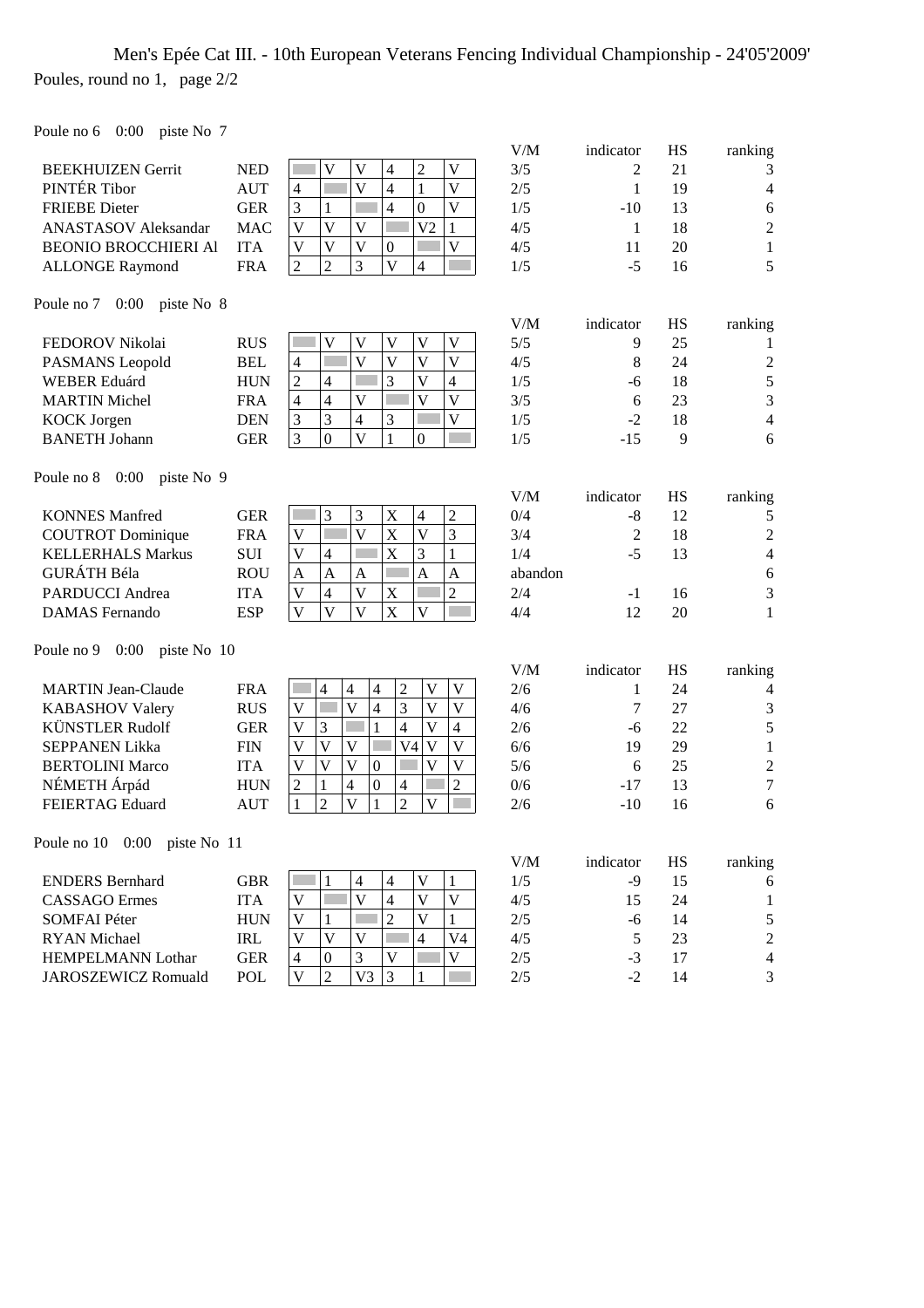# 10th European Veterans Fencing Individual Championship Men's Epée Categorie III.: 60-69 24 of May, 2009. Balatonfüred - HUNGARY

Ranking, round no 1 (ordered by ranking), page 1/2

| ranking          | name and first name              | country     | victory/match | indicator        | HS | group     |
|------------------|----------------------------------|-------------|---------------|------------------|----|-----------|
| 1                | <b>SEPPANEN Likka</b>            | <b>FIN</b>  | 1,000         | 19               | 29 | qualifier |
| $\boldsymbol{2}$ | <b>DAMAS</b> Fernando            | <b>ESP</b>  | 1,000         | 12               | 20 | qualifier |
| 3                | FEDOROV Nikolai                  | <b>RUS</b>  | 1,000         | 9                | 25 | qualifier |
| $\overline{4}$   | <b>RICHTER Michael</b>           | <b>GER</b>  | 1,000         | 9                | 24 | qualifier |
| $\mathfrak s$    | <b>JOHNSON Ralph</b>             | <b>GBR</b>  | 0,833         | 12               | 29 | qualifier |
| 6                | <b>HERBST Volkhard</b>           | <b>GER</b>  | 0,833         | 10               | 29 | qualifier |
| 7                | <b>PEZONE Salvatore</b>          | <b>ITA</b>  | 0,833         | $\boldsymbol{6}$ | 28 | qualifier |
| 8                | <b>BERTOLINI Marco</b>           | <b>ITA</b>  | 0,833         | 6                | 25 | qualifier |
| 9                | <b>CASSAGO</b> Ermes             | <b>ITA</b>  | 0,800         | 15               | 24 | qualifier |
| 10               | <b>SCHIEL Robert</b>             | <b>LUX</b>  | 0,800         | 11               | 24 | qualifier |
| 11               | <b>BEONIO BROCCHIERI Alberto</b> | <b>ITA</b>  | 0,800         | 11               | 20 | qualifier |
| 12               | PASMANS Leopold                  | <b>BEL</b>  | 0,800         | $\,8\,$          | 24 | qualifier |
| 13               | <b>MENCK Roger</b>               | <b>GER</b>  | 0,800         | $\tau$           | 23 | qualifier |
| 14               | <b>RYAN</b> Michael              | IRL         | 0,800         | $\sqrt{5}$       | 23 | qualifier |
| 15               | <b>ANASTASOV</b> Aleksandar      | <b>MAC</b>  | 0,800         | $\mathbf{1}$     | 18 | qualifier |
| 16               | <b>COUTROT</b> Dominique         | <b>FRA</b>  | 0,750         | $\sqrt{2}$       | 18 | qualifier |
| 17               | <b>LASETZKY</b> Frigyes          | <b>HUN</b>  | 0,667         | 11               | 27 | qualifier |
| 18               | <b>BOSCHETTO Roberto</b>         | <b>ITA</b>  | 0,667         | $\,8\,$          | 27 | qualifier |
| 19               | <b>JORFALD Knut</b>              | <b>NOR</b>  | 0,667         | $8\,$            | 25 | qualifier |
| 20               | LAUHIO Seppo                     | <b>FIN</b>  | 0,667         | $8\,$            | 21 | qualifier |
| 21               | <b>KABASHOV Valery</b>           | <b>RUS</b>  | 0,667         | $\tau$           | 27 | qualifier |
| 22               | <b>STEFFEN Burkhard</b>          | <b>GER</b>  | 0,667         | $\boldsymbol{7}$ | 25 | qualifier |
| 23               | <b>GILMET</b> Fernando           | <b>ESP</b>  | 0,667         | $\sqrt{5}$       | 24 | qualifier |
| 24               | <b>BENEDEK Dezső</b>             | <b>HUN</b>  | 0,667         | $\mathfrak{Z}$   | 26 | qualifier |
| 25               | <b>MARTIN Michel</b>             | <b>FRA</b>  | 0,600         | $\sqrt{6}$       | 23 | qualifier |
| 26               | CHABOISSEAU Andre                | <b>FRA</b>  | 0,600         | 6                | 19 | qualifier |
| 27               | <b>FRIIS</b> Peter               | <b>DEN</b>  | 0,600         | $\mathfrak{Z}$   | 19 | qualifier |
| 28               | SANTAMARIA Angel                 | <b>ESP</b>  | 0,600         | $\mathfrak{Z}$   | 18 | qualifier |
| 29               | <b>BEEKHUIZEN Gerrit</b>         | <b>NED</b>  | 0,600         | $\boldsymbol{2}$ | 21 | qualifier |
| 30               | <b>SCHARPFF Lars</b>             | <b>SWE</b>  | 0,600         | $\mathbf{1}$     | 17 | qualifier |
| 31               | <b>BOS</b> Pierre                | <b>FRA</b>  | 0,500         | 6                | 25 | qualifier |
| 32               | <b>STRUTZ Per</b>                | <b>NOR</b>  | 0,500         | $\mathbf{1}$     | 23 | qualifier |
| 33               | <b>ALLKAMPER Dieter</b>          | <b>GER</b>  | 0,500         | $-1$             | 20 | qualifier |
| 34               | PARDUCCI Andrea                  | <b>ITA</b>  | 0,500         | $-1$             | 16 | qualifier |
| 35               | <b>SUCHY Jiri</b>                | <b>CZE</b>  | 0,400         | $\overline{4}$   | 16 | qualifier |
| 36               | PINTÉR Tibor                     | <b>AUT</b>  | 0,400         | $\mathbf{1}$     | 19 | qualifier |
| 37               | <b>JAROSZEWICZ Romuald</b>       | POL         | 0,400         | $-2$             | 14 | qualifier |
| 38               | HEMPELMANN Lothar                | <b>GER</b>  | 0,400         | $-3$             | 17 | qualifier |
| 39               | <b>SOMFAI Péter</b>              | <b>HUN</b>  | 0,400         | $-6$             | 14 | qualifier |
| 40               | <b>MARTIN Jean-Claude</b>        | <b>FRA</b>  | 0,333         | $\mathbf{1}$     | 24 | qualifier |
| 41               | <b>KÜNSTLER Rudolf</b>           | <b>GER</b>  | 0,333         | $-6$             | 22 | qualifier |
| 42               | <b>SAARINEN Ilari</b>            | <b>FIN</b>  | 0,333         | $-7$             | 17 | qualifier |
| 43               | <b>BRAHLER Günter</b>            | <b>GER</b>  | 0,333         | $-8$             | 17 | qualifier |
| 44               | MARTENSSON Torbjörn              | SWE         | 0,333         | $-9$             | 17 | qualifier |
| 45               | FEIERTAG Eduard                  | AUT         | 0,333         | $-10$            | 16 | qualifier |
| 46               | <b>KELLERHALS Markus</b>         | SUI         | 0,250         | $-5$             | 13 | qualifier |
| 47               | <b>KOCK</b> Jorgen               | <b>DEN</b>  | 0,200         | $-2$             | 18 | qualifier |
| 48               | COLOMBO Giovanni                 | <b>ITA</b>  | 0,200         | $-5$             | 17 | qualifier |
| 49               | <b>ALLONGE Raymond</b>           | <b>FRA</b>  | 0,200         | $-5$             | 16 | qualifier |
| 50               | WEBER Eduárd                     | ${\rm HUN}$ | 0,200         | $-6$             | 18 | qualifier |
| 51               | <b>ENDERS Bernhard</b>           | <b>GBR</b>  | 0,200         | $-9$             | 15 | qualifier |
|                  |                                  |             |               |                  |    |           |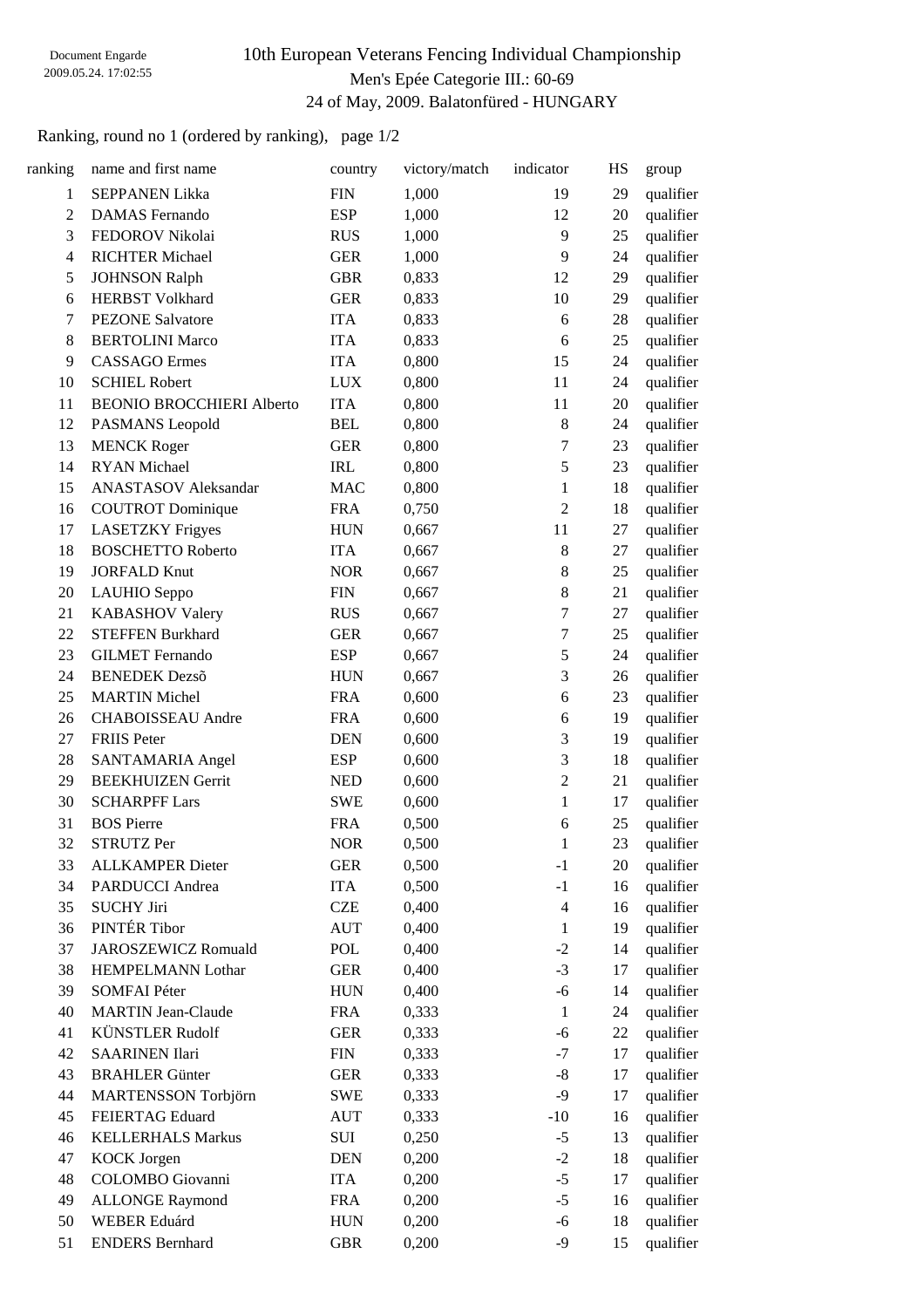Men's Epée Cat III. - 10th European Veterans Fencing Individual Championship - 24'05'2009' Ranking, round no 1 (ordered by ranking), page 2/2

| ranking | name and first name          | country    | victory/match | indicator | HS | group       |
|---------|------------------------------|------------|---------------|-----------|----|-------------|
| 52      | <b>SCHIAVI</b> Angelo        | <b>ITA</b> | 0,200         | $-10$     | 14 | qualifier   |
| 53      | <b>FRIEBE</b> Dieter         | <b>GER</b> | 0,200         | $-10$     | 13 | qualifier   |
| 54      | <b>ILLÉS KREUTZER Attila</b> | <b>HUN</b> | 0,200         | $-12$     | 12 | qualifier   |
| 55      | <b>BANETH</b> Johann         | <b>GER</b> | 0,200         | $-15$     | 9  | qualifier   |
| 56      | <b>STANGELAND Eyvind</b>     | <b>NOR</b> | 0,167         | -8        | 21 | qualifier   |
| 57      | <b>HIRSCHI</b> Jürg          | <b>SUI</b> | 0,167         | -9        | 18 | qualifier   |
| 58      | <b>BONNEFOI Philippe</b>     | <b>FRA</b> | 0,167         | $-12$     | 17 | qualifier   |
| 59      | <b>RAFTER Tom</b>            | <b>IRL</b> | 0,167         | $-15$     | 11 | qualifier   |
| 60      | <b>JULIEN</b> Luc            | <b>FRA</b> | 0,167         | $-16$     | 12 | qualifier   |
| 61      | <b>KONNES Manfred</b>        | <b>GER</b> | 0,000         | -8        | 12 | qualifier   |
| 62      | NÉMETH Árpád                 | <b>HUN</b> | 0,000         | $-17$     | 13 | qualifier   |
| 63      | <b>GASECA Slobodan</b>       | <b>CRO</b> | 0,000         | $-17$     | 8  | qualifier   |
| 64      | <b>GURÁTH Béla</b>           | <b>ROU</b> | abandon1      |           |    | abandonment |
| 64      | HAMMERSBER Elemér            | <b>HUN</b> | abandon1      |           |    | abandonment |
|         |                              |            |               |           |    |             |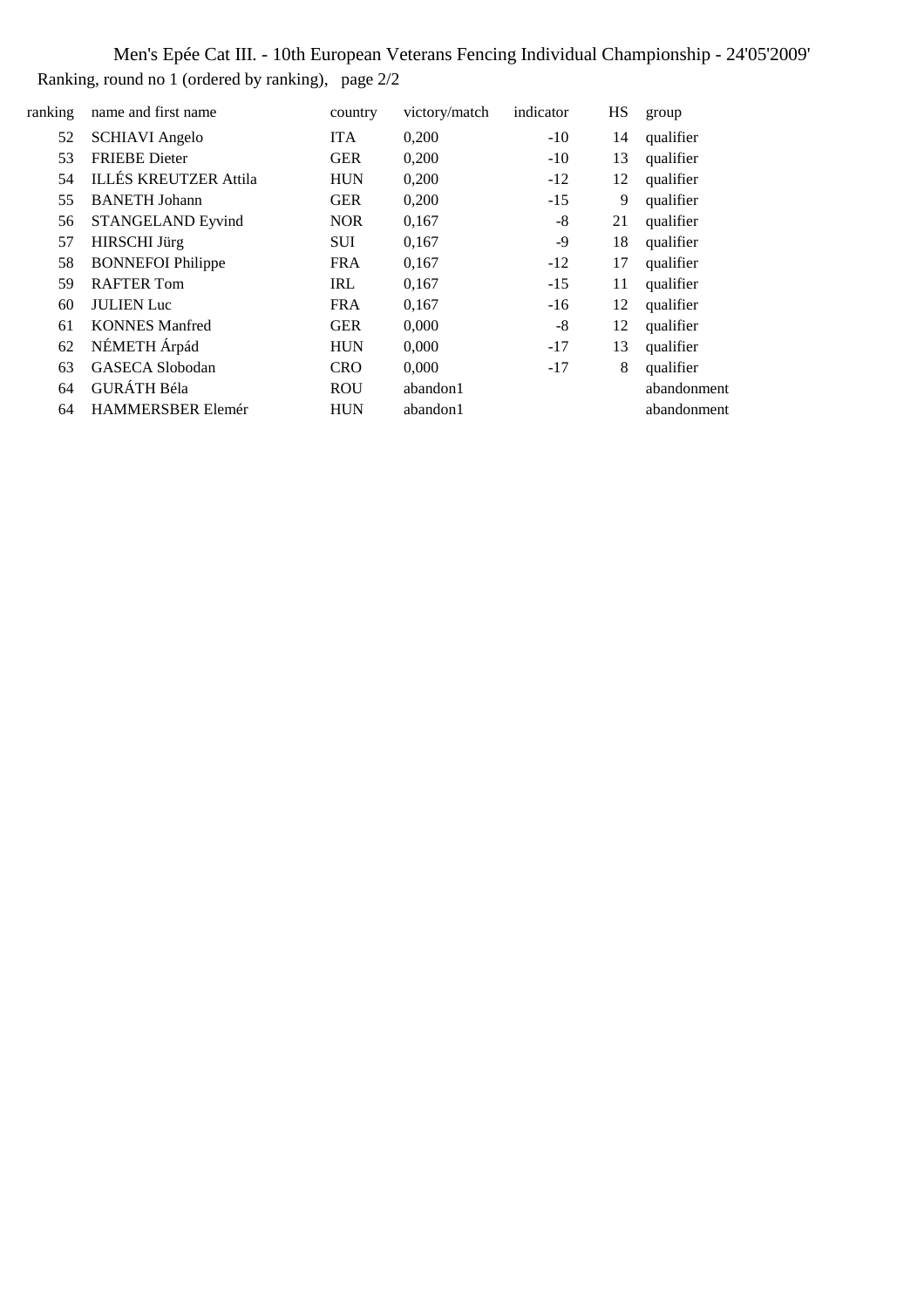10th European Veterans Fencing Individual ChampionshipMen's Epée Categorie III.: 60-69

24 of May, 2009. Balatonfüred - HUNGARY

Tableau of 64, page 1/4

|    | <b>SEPPANEN Likka</b>     | <b>FIN</b> |                                 |                                |                       |
|----|---------------------------|------------|---------------------------------|--------------------------------|-----------------------|
|    |                           |            | <b>SEPPANEN Likka</b>           |                                |                       |
| 64 |                           |            |                                 | <b>SEPPANEN Likka</b>          |                       |
| 33 | <b>ALLKAMPER Dieter</b>   | <b>GER</b> |                                 | 10/7                           |                       |
|    |                           |            | <b>STRUTZ Per</b>               |                                |                       |
| 32 | <b>STRUTZ Per</b>         | <b>NOR</b> | 10/9                            |                                |                       |
|    |                           |            |                                 |                                | <b>SEPPANEN Likka</b> |
| 17 | <b>LASETZKY Frigyes</b>   | <b>HUN</b> |                                 |                                | 10/6                  |
| 48 | <b>COLOMBO</b> Giovanni   | <b>ITA</b> | <b>LASETZKY Frigyes</b><br>10/3 |                                |                       |
|    |                           |            |                                 | <b>COUTROT</b> Dominique       |                       |
| 49 | <b>ALLONGE Raymond</b>    | <b>FRA</b> |                                 | 6/5                            |                       |
|    |                           |            | <b>COUTROT</b> Dominique        |                                |                       |
| 16 | <b>COUTROT</b> Dominique  | <b>FRA</b> | 10/8                            |                                |                       |
| 9  | <b>CASSAGO</b> Ermes      | <b>ITA</b> |                                 |                                |                       |
|    |                           |            | <b>CASSAGO</b> Ermes            |                                |                       |
| 56 | STANGELAND Eyvind         | <b>NOR</b> | 10/3                            |                                |                       |
|    |                           |            |                                 | <b>CASSAGO</b> Ermes           |                       |
| 41 | <b>KÜNSTLER Rudolf</b>    | <b>GER</b> | <b>BENEDEK</b> Dezső            | 10/4                           |                       |
| 24 | <b>BENEDEK Dezső</b>      | <b>HUN</b> | by abandonment                  |                                |                       |
|    |                           |            |                                 |                                | <b>CASSAGO</b> Ermes  |
| 25 | <b>MARTIN Michel</b>      | <b>FRA</b> |                                 |                                | 5/2                   |
|    |                           |            | <b>MARTIN Michel</b>            |                                |                       |
| 40 | <b>MARTIN Jean-Claude</b> | <b>FRA</b> | 10/4                            |                                |                       |
| 57 | <b>HIRSCHI</b> Jürg       | <b>SUI</b> |                                 | <b>BERTOLINI Marco</b><br>10/6 |                       |
|    |                           |            | <b>BERTOLINI Marco</b>          |                                |                       |
| 8  | <b>BERTOLINI Marco</b>    | <b>ITA</b> | 10/5                            |                                |                       |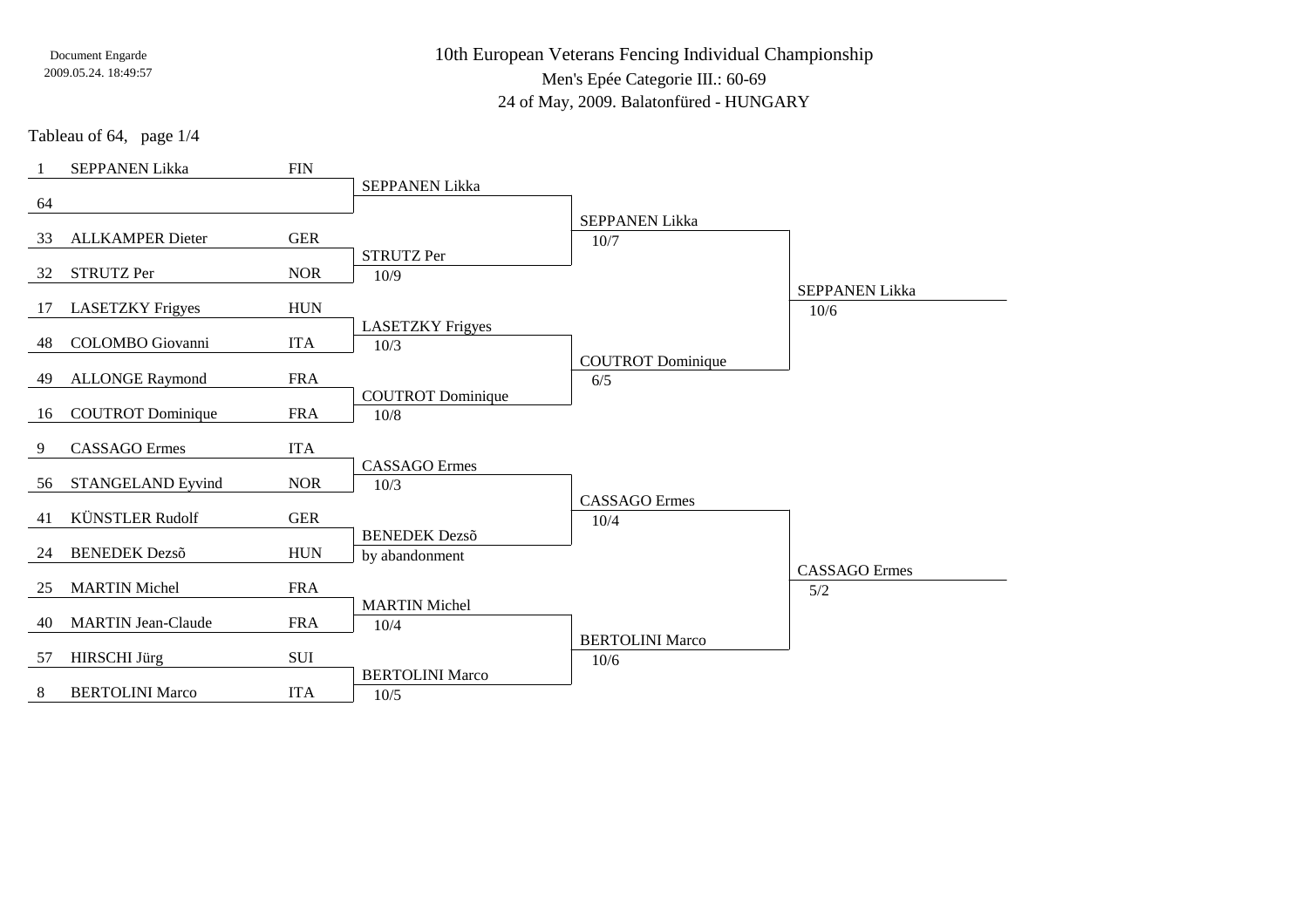10th European Veterans Fencing Individual ChampionshipMen's Epée Categorie III.: 60-69

24 of May, 2009. Balatonfüred - HUNGARY

Tableau of 64, page 2/4

| 5  | <b>JOHNSON Ralph</b>       | <b>GBR</b>   |                                  |                              |                          |
|----|----------------------------|--------------|----------------------------------|------------------------------|--------------------------|
|    |                            |              | <b>JOHNSON Ralph</b>             |                              |                          |
| 60 | <b>JULIEN Luc</b>          | <b>FRA</b>   | 10/0                             |                              |                          |
| 37 | <b>JAROSZEWICZ Romuald</b> | POL          |                                  | <b>JOHNSON Ralph</b><br>10/2 |                          |
|    |                            |              | SANTAMARIA Angel                 |                              |                          |
| 28 | SANTAMARIA Angel           | <b>ESP</b>   | 10/9                             |                              |                          |
|    |                            |              |                                  |                              | PASMANS Leopold          |
| 21 | <b>KABASHOV Valery</b>     | <b>RUS</b>   |                                  |                              | $10/5$                   |
|    |                            |              | MARTENSSON Torbjörn              |                              |                          |
| 44 | <b>MARTENSSON Torbjörn</b> | <b>SWE</b>   | 10/5                             | PASMANS Leopold              |                          |
| 53 | <b>FRIEBE</b> Dieter       | <b>GER</b>   |                                  | $10/5$                       |                          |
|    |                            |              | PASMANS Leopold                  |                              |                          |
| 12 | PASMANS Leopold            | <b>BEL</b>   | 10/1                             |                              |                          |
|    |                            |              |                                  |                              |                          |
| 13 | <b>MENCK Roger</b>         | <b>GER</b>   | <b>MENCK Roger</b>               |                              |                          |
| 52 | <b>SCHIAVI</b> Angelo      | <b>ITA</b>   | 10/5                             |                              |                          |
|    |                            |              |                                  | LAUHIO Seppo                 |                          |
| 45 | <b>FEIERTAG Eduard</b>     | <b>AUT</b>   |                                  | 10/6                         |                          |
|    |                            |              | LAUHIO Seppo                     |                              |                          |
| 20 | LAUHIO Seppo               | $\text{FIN}$ | 10/5                             |                              | <b>BEEKHUIZEN Gerrit</b> |
| 29 | <b>BEEKHUIZEN Gerrit</b>   | <b>NED</b>   |                                  |                              | 10/5                     |
|    |                            |              | <b>BEEKHUIZEN Gerrit</b>         |                              |                          |
| 36 | PINTÉR Tibor               | <b>AUT</b>   | 10/9                             |                              |                          |
|    |                            |              |                                  | <b>BEEKHUIZEN Gerrit</b>     |                          |
| 61 | <b>KONNES Manfred</b>      | ${\tt GER}$  |                                  | 10/6                         |                          |
| 4  | <b>RICHTER Michael</b>     | <b>GER</b>   | <b>RICHTER Michael</b><br>$10/8$ |                              |                          |
|    |                            |              |                                  |                              |                          |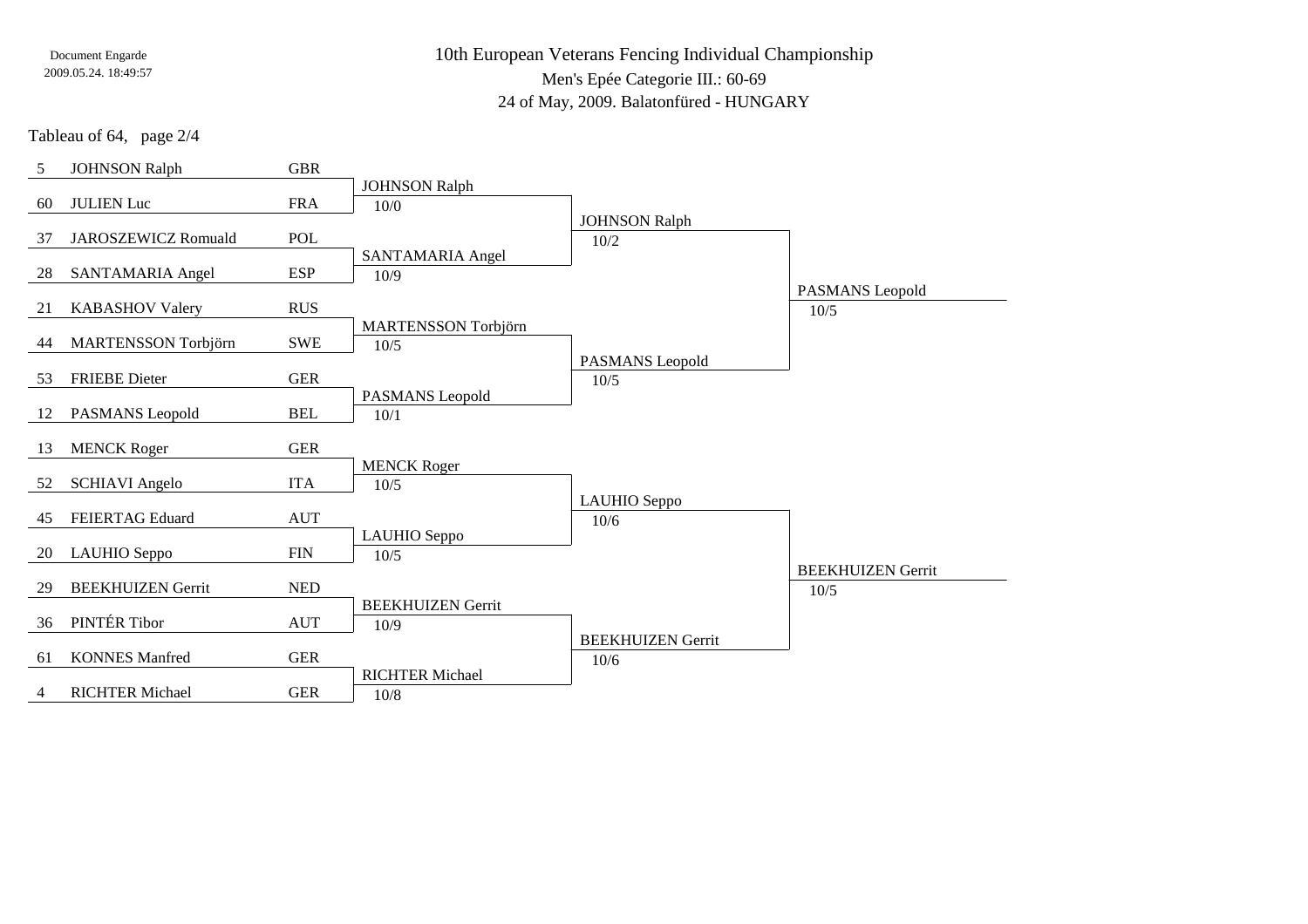10th European Veterans Fencing Individual ChampionshipMen's Epée Categorie III.: 60-69

24 of May, 2009. Balatonfüred - HUNGARY

Tableau of 64, page 3/4

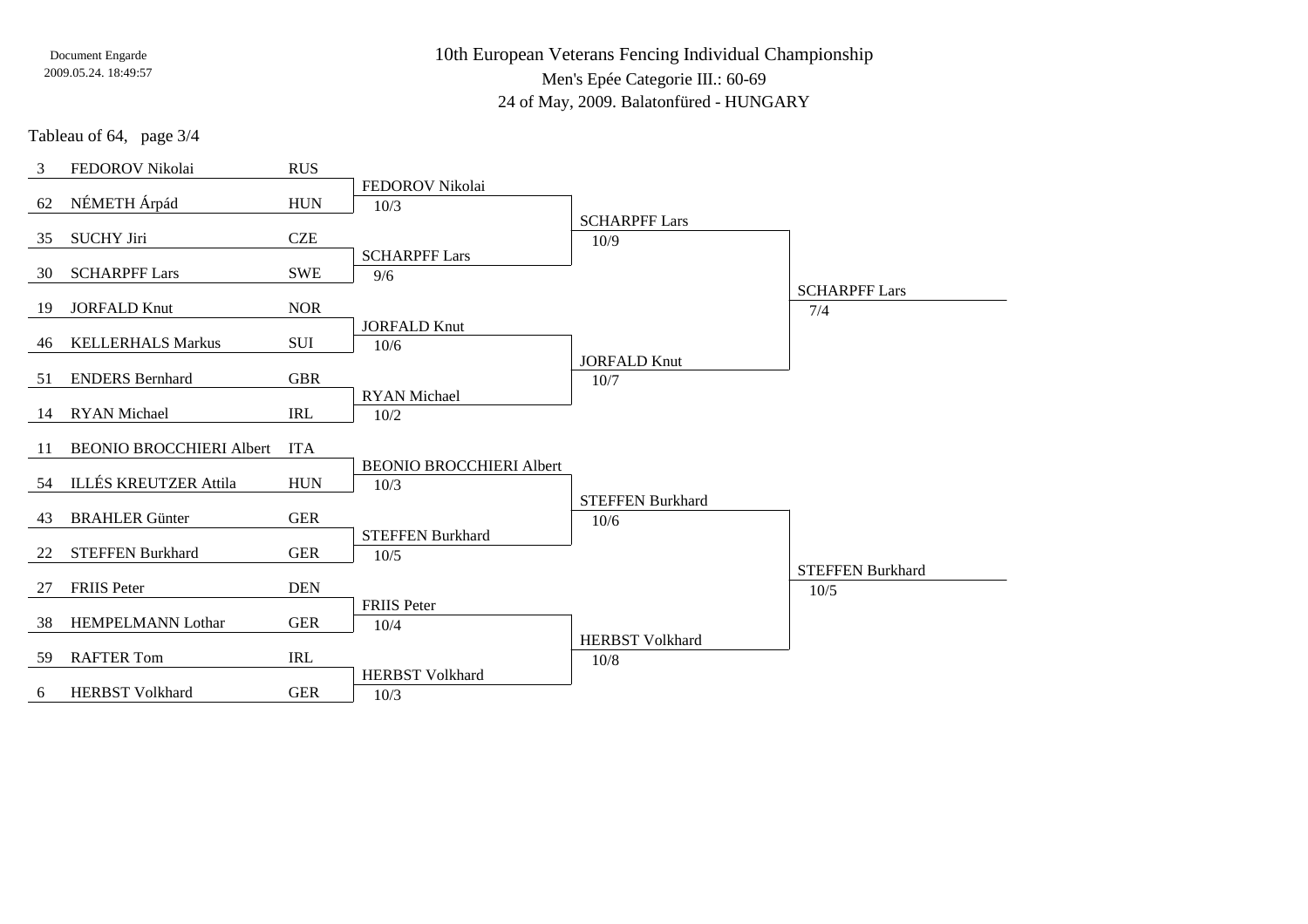10th European Veterans Fencing Individual ChampionshipMen's Epée Categorie III.: 60-6924 of May, 2009. Balatonfüred - HUNGARY

Tableau of 64, page 4/4

| 7  | <b>PEZONE Salvatore</b>     | <b>ITA</b> |                                     |                               |                               |
|----|-----------------------------|------------|-------------------------------------|-------------------------------|-------------------------------|
| 58 | <b>BONNEFOI Philippe</b>    | <b>FRA</b> | <b>PEZONE Salvatore</b><br>10/5     | <b>CHABOISSEAU</b> Andre      |                               |
| 39 | <b>SOMFAI Péter</b>         | <b>HUN</b> |                                     | 8/7                           |                               |
| 26 | <b>CHABOISSEAU</b> Andre    | <b>FRA</b> | <b>CHABOISSEAU</b> Andre<br>10/4    |                               | <b>SCHIEL Robert</b>          |
| 23 | <b>GILMET</b> Fernando      | <b>ESP</b> |                                     |                               | $10/5$                        |
| 42 | <b>SAARINEN Ilari</b>       | <b>FIN</b> | <b>GILMET</b> Fernando<br>10/7      | <b>SCHIEL Robert</b>          |                               |
| 55 | <b>BANETH Johann</b>        | <b>GER</b> |                                     | 10/4                          |                               |
| 10 | <b>SCHIEL Robert</b>        | <b>LUX</b> | <b>SCHIEL Robert</b><br>10/2        |                               |                               |
| 15 | <b>ANASTASOV</b> Aleksandar | <b>MAC</b> |                                     |                               |                               |
| 50 | WEBER Eduárd                | <b>HUN</b> | <b>ANASTASOV Aleksandar</b><br>10/6 | <b>ANASTASOV</b> Aleksandar   |                               |
| 47 | <b>KOCK</b> Jorgen          | <b>DEN</b> |                                     | 10/8                          |                               |
| 18 | <b>BOSCHETTO Roberto</b>    | <b>ITA</b> | <b>BOSCHETTO Roberto</b><br>10/4    |                               |                               |
| 31 | <b>BOS</b> Pierre           | <b>FRA</b> |                                     |                               | <b>DAMAS</b> Fernando<br>10/4 |
| 34 | <b>PARDUCCI</b> Andrea      | <b>ITA</b> | <b>BOS</b> Pierre<br>10/6           |                               |                               |
| 63 | <b>GASECA Slobodan</b>      | <b>CRO</b> |                                     | <b>DAMAS</b> Fernando<br>10/8 |                               |
| 2  | <b>DAMAS</b> Fernando       | <b>ESP</b> | <b>DAMAS</b> Fernando<br>10/4       |                               |                               |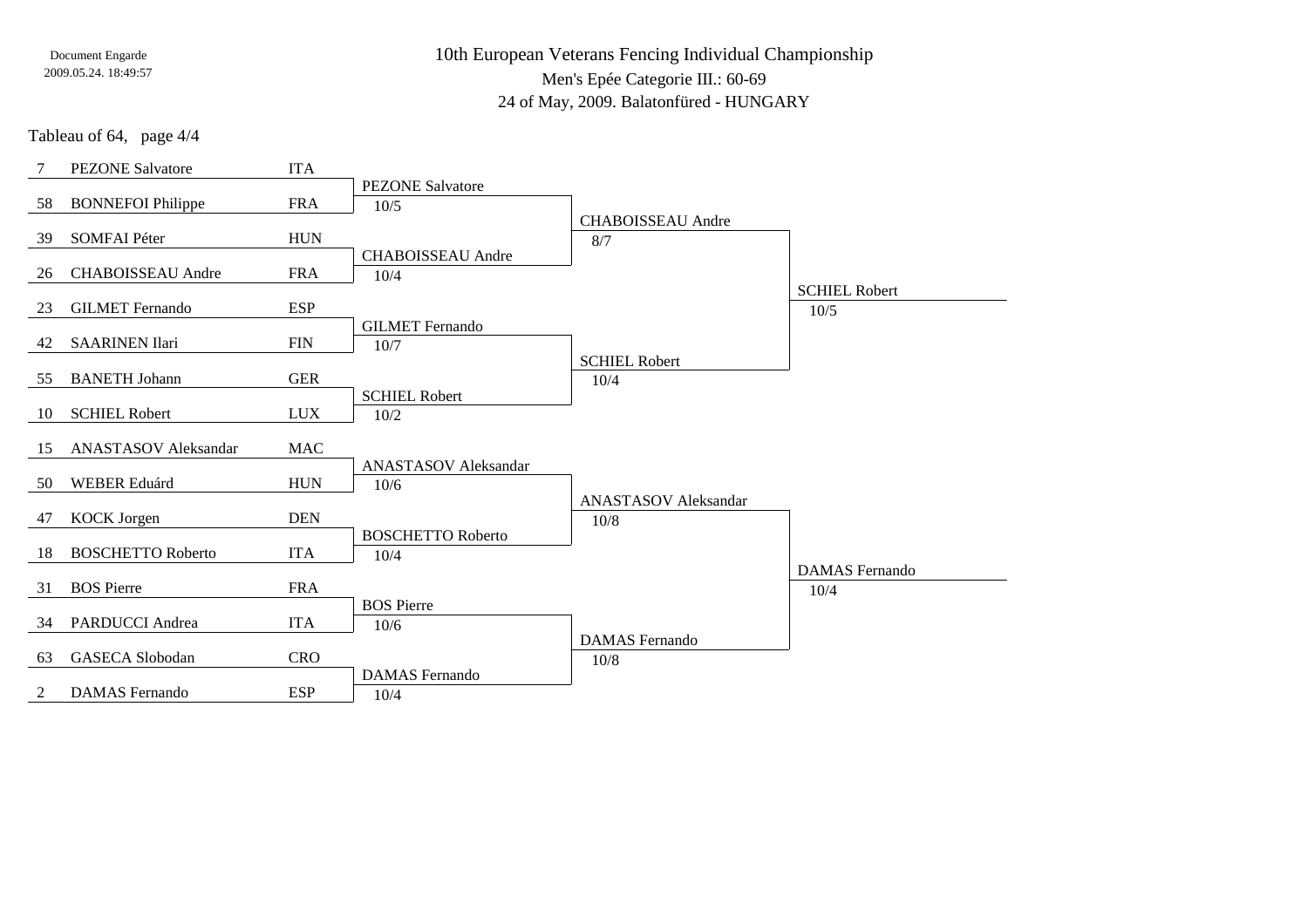10th European Veterans Fencing Individual ChampionshipMen's Epée Categorie III.: 60-6924 of May, 2009. Balatonfüred - HUNGARY

#### Tableau of 16

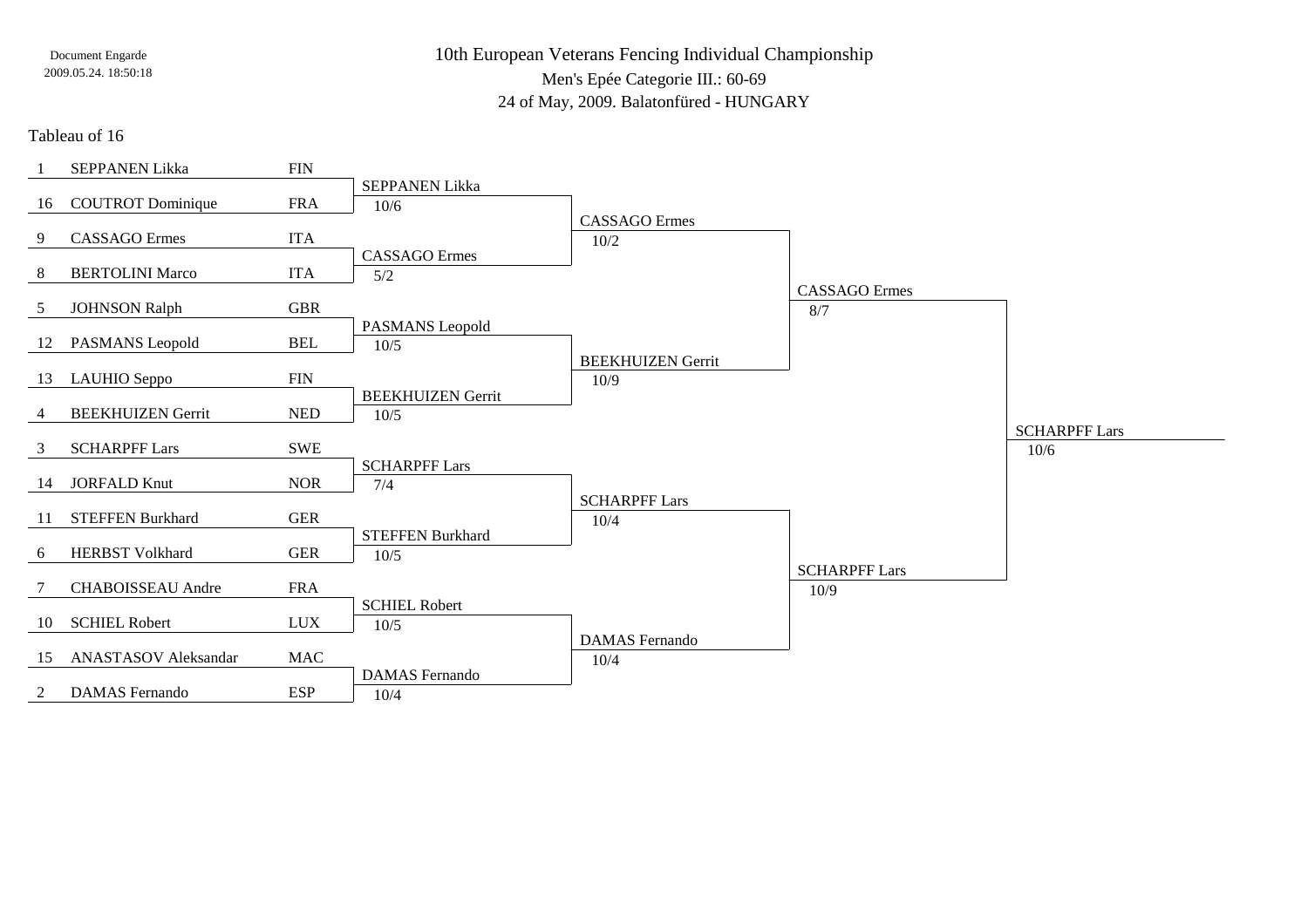# 10th European Veterans Fencing Individual Championship Men's Epée Categorie IV.: 70&over 23 of May, 2009. Balatonfüred - HUNGARY

## Overall ranking (ordered by ranking)

|                | ranking name and first name | country    |
|----------------|-----------------------------|------------|
| $1 \quad$      | <b>BUCHER</b> Peter         | <b>SUI</b> |
|                | 2 VISSER Hans               | <b>GER</b> |
| 3 <sup>7</sup> | <b>FISCHER Wolfgang</b>     | <b>GER</b> |
| 3 <sup>7</sup> | PREZENSKY Tibor             | <b>ROU</b> |
| 5 <sup>5</sup> | <b>HECKE</b> Dietrich       | <b>GER</b> |
| 6              | <b>LONGATTI Willi</b>       | <b>SUI</b> |
| $7\degree$     | <b>POCK Erik</b>            | <b>DEN</b> |
| 8              | <b>MONTI</b> Luigi          | <b>ITA</b> |
| 9              | <b>AFTANDILOV Gari</b>      | <b>RUS</b> |
| 10             | <b>REINER Gerhard</b>       | <b>GER</b> |
| 11             | <b>BOITEL Jean-Paul</b>     | <b>FRA</b> |
|                | 12 GERENDÁS József          | <b>GER</b> |
|                | 13 CAPELLI Ferdinando       | <b>ITA</b> |
| 14             | <b>BORSA Miklós</b>         | <b>HUN</b> |
|                | 15 HIRT Franz               | <b>GER</b> |
|                | 16 MAYOR Gaston             | <b>SUI</b> |
|                | 17 ABATI Giovanni           | <b>ITA</b> |
|                | 18 APERS Frans              | <b>BEL</b> |
|                | 19 ROSSI Massimo            | <b>ITA</b> |
|                | 20 STELZET Herbert          | <b>AUT</b> |
|                | 21 SNICK Jan                | <b>BEL</b> |
|                | 22 WARD Dennis              | <b>GBR</b> |
| 23             | <b>IMBERG Klaus</b>         | <b>SUI</b> |
| 24             | PILKINGTON James            | <b>GBR</b> |
|                | 25 CHOUVIAT Jean-Pierre     | <b>FRA</b> |
| 25             | <b>KAMP</b> Siem            | <b>NED</b> |
| 27             | <b>KHOZIKOV Yury</b>        | <b>RUS</b> |
| 28             | DE SILVA Henry              | <b>GBR</b> |
| 29             | <b>PERRY Robert</b>         | <b>GBR</b> |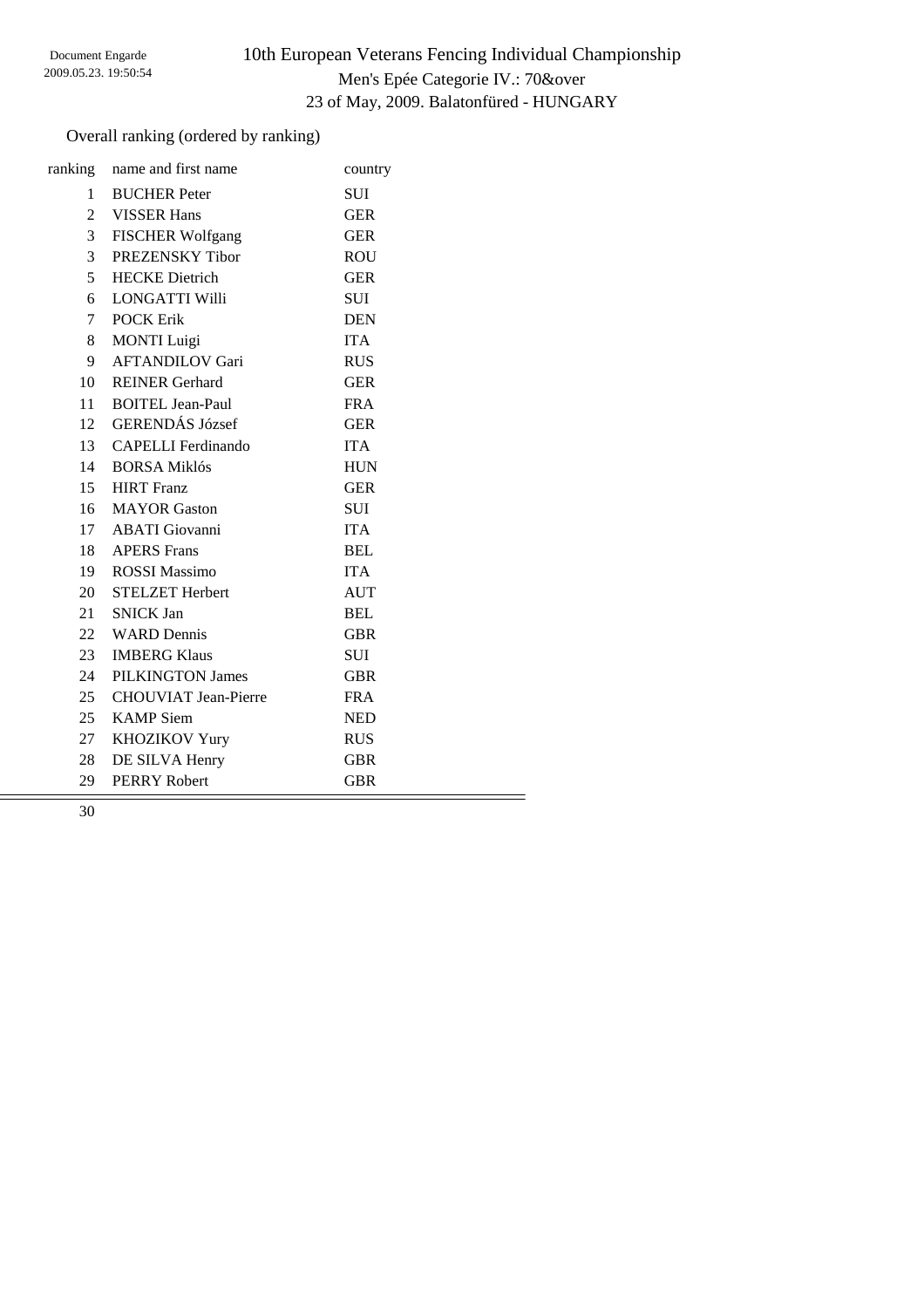## 10th European Veterans Fencing Individual Championship Men's Epée Categorie IV.: 70&over 23 of May, 2009. Balatonfüred - HUNGARY

### Poules, round no 1

| 14:00 piste No 2<br>Poule no 1 |
|--------------------------------|
|--------------------------------|

|                                   |            |                                                                                                          | V/M   | indicator      | HS        | ranking        |
|-----------------------------------|------------|----------------------------------------------------------------------------------------------------------|-------|----------------|-----------|----------------|
| <b>CAPELLI</b> Ferdinando         | <b>ITA</b> | $\overline{2}$<br>$\mathbf V$<br>$\overline{\mathsf{V}}$<br>$\overline{4}$<br>V                          | 3/5   | 4              | 21        | 3              |
| <b>FISCHER Wolfgang</b>           | <b>GER</b> | $\overline{2}$<br>$\overline{\mathsf{V}}$<br>$\overline{V}$<br>$\overline{V}$<br>$\overline{\mathsf{V}}$ | 4/5   | $\,8\,$        | 22        | $\overline{2}$ |
| <b>KAMP</b> Siem                  | <b>NED</b> | $\overline{2}$<br>$\overline{\mathsf{V}}$<br>$\overline{2}$<br>3<br>1                                    | 1/5   | -9             | 13        | $\overline{4}$ |
| <b>BUCHER Peter</b>               | SUI        | $\overline{V}$<br>$\overline{\mathbf{V}}$<br>$\overline{\mathsf{V}}$<br>$\mathbf V$<br>$\mathbf V$       | 5/5   | 18             | 25        | $\mathbf{1}$   |
| <b>CHOUVIAT Jean-Pierre</b>       | <b>FRA</b> | $\overline{3}$<br>3<br>$\overline{2}$<br>$\overline{\mathsf{V}}$<br>$\mathbf{0}$                         | 1/5   | $-9$           | 13        | $\overline{4}$ |
| KHOZIKOV Yury                     | <b>RUS</b> | $\overline{2}$<br>$\overline{c}$<br>$\mathbf{1}$<br>$\mathbf{V}$<br>$\mathbf{1}$                         | 1/5   | $-12$          | 11        | 6              |
| 14:00<br>piste No 3<br>Poule no 2 |            |                                                                                                          |       |                |           |                |
|                                   |            |                                                                                                          | V/M   | indicator      | HS        | ranking        |
| <b>HIRT</b> Franz                 | <b>GER</b> | $\mathbf V$<br>$\mathbf{V}$<br>3<br>V<br>1                                                               | 3/5   | 1              | 19        | 3              |
| <b>REINER Gerhard</b>             | <b>GER</b> | $\mathbf V$<br>V<br>$\mathbf{V}$<br>$\boldsymbol{0}$<br>V                                                | 4/5   | 7              | 20        | 1              |
| <b>ROSSI</b> Massimo              | <b>ITA</b> | $\overline{\mathsf{V}}$<br>3<br>V<br>3<br>1                                                              | 2/5   | -6             | 17        | 5              |
| <b>MAYOR</b> Gaston               | <b>SUI</b> | $\overline{2}$<br>$\overline{\mathsf{V}}$<br>$\overline{\mathbf{V}}$<br>$\overline{4}$<br>$\overline{4}$ | 2/5   | $-1$           | 20        | $\overline{4}$ |
| <b>WARD</b> Dennis                | <b>GBR</b> | 3<br>$\overline{V}$<br>$\overline{4}$<br>3<br>$\mathbf{1}$                                               | 1/5   | $-7$           | 16        | $\sqrt{6}$     |
| <b>POCK Erik</b>                  | <b>DEN</b> | $\overline{\mathsf{V}}$<br>V <sub>4</sub><br>V<br>3<br>3                                                 | 3/5   | 6              | 20        | $\overline{2}$ |
| 14:00<br>Poule no 3<br>piste No 4 |            |                                                                                                          |       |                |           |                |
|                                   |            |                                                                                                          | V/M   | indicator      | <b>HS</b> | ranking        |
| <b>SNICK Jan</b>                  | <b>BEL</b> | $\overline{c}$<br>$\mathbf{V}$<br>$\overline{4}$<br>$\overline{4}$<br>1                                  | 1/5   | -4             | 16        | 5              |
| PREZENSKY Tibor                   | <b>ROU</b> | $\overline{c}$<br>$\overline{V}$<br>$\overline{c}$<br>$\mathbf V$<br>$\overline{4}$                      | 2/5   | $-2$           | 18        | $\overline{4}$ |
| <b>BORSA Miklós</b>               | <b>HUN</b> | $\overline{3}$<br>$\overline{V}$<br>$\mathbf{1}$<br>$\overline{\mathsf{V}}$<br>$\mathbf{V}$              | 3/5   | 3              | 19        | $\overline{2}$ |
| <b>VISSER Hans</b>                | <b>GER</b> | $\overline{V}$<br>$\mathbf V$<br>V<br>V <sub>4</sub><br>V                                                | 5/5   | 10             | 24        | $\mathbf{1}$   |
| <b>PILKINGTON James</b>           | <b>GBR</b> | 3<br>$\mathbf V$<br>$\overline{4}$<br>$\overline{c}$<br>$\theta$                                         | 1/5   | $-8$           | 14        | $\sqrt{6}$     |
| <b>ABATI</b> Giovanni             | <b>ITA</b> | V <sub>2</sub><br>3<br>V<br>$\overline{2}$<br>V                                                          | 3/5   | 1              | 17        | 3              |
| 14:00<br>Poule no 4<br>piste No 5 |            |                                                                                                          |       |                |           |                |
|                                   |            |                                                                                                          | V/M   | indicator      | HS        | ranking        |
| <b>MONTI</b> Luigi                | <b>ITA</b> | $\overline{c}$<br>$\mathbf V$<br>$\overline{c}$<br>V<br>V                                                | 3/5   | 4              | 19        | 3              |
| <b>AFTANDILOV Gari</b>            | <b>RUS</b> | V <sub>2</sub><br>$\mathbf V$<br>$\overline{\mathsf{V}}$<br>$\mathbf V$<br>V                             | 5/5   | 11             | 22        | 1              |
| <b>APERS Frans</b>                | <b>BEL</b> | $\mathbf{1}$<br>V<br>$\mathbf{1}$<br>V <sub>2</sub><br>V <sub>1</sub>                                    | 3/5   | $\mathbf{1}$   | 10        | $\overline{4}$ |
| <b>IMBERG Klaus</b>               | <b>SUI</b> | $\overline{2}$<br>$\overline{4}$<br>$\overline{\mathbf{V}}$<br>$\boldsymbol{0}$<br>$\mathbf{0}$          | 1/5   | $-7$           | 11        | 5              |
| <b>PERRY Robert</b>               | <b>GBR</b> | $\overline{c}$<br>$\boldsymbol{0}$<br>$\mathbf{1}$<br>$\mathbf{1}$<br>1                                  | 0/5   | $-16$          | 5         | $\sqrt{6}$     |
| <b>GERENDÁS József</b>            | <b>GER</b> | $\overline{2}$<br>$\overline{V}$<br>$\overline{V}$<br>$\overline{\mathbf{V}}$<br>$\overline{4}$          | 3/5   | 7              | 21        | $\overline{2}$ |
| 14:00 piste No 6<br>Poule no 5    |            |                                                                                                          |       |                |           |                |
|                                   |            |                                                                                                          |       | V/M indicator  | $\rm HS$  | ranking        |
| LONGATTI Willi                    | SUI        | $\mathbf X$<br>V<br>$\mathbf V$<br>V<br>$\boldsymbol{0}$                                                 | 3/4   | $\overline{c}$ | 15        | 3              |
| <b>STELZET Herbert</b>            | <b>AUT</b> | $\mathbf X$<br>$\overline{c}$<br>$\mathfrak{Z}$<br>$\overline{V}$<br>1                                   | 1/4   | $-5$           | 11        | $\overline{4}$ |
| DE SILVA Henry                    | <b>GBR</b> | $\mathbf X$<br>$\overline{\mathcal{L}}$<br>1<br>$\mathbf{1}$<br>1                                        | 0/4   | $-12$          | 7         | 5              |
| <b>HECKE</b> Dietrich             | <b>GER</b> | $\mathbf{V}$<br>$\mathbf X$<br>$\mathbf V$<br>4<br>V4                                                    | 3/4   | 10             | 18        | $\mathbf{1}$   |
| <b>LITVINOV</b> Leonid            | <b>UKR</b> | ${\bf E}$<br>E<br>${\bf E}$<br>$\mathbf E$<br>E                                                          | exclu |                |           | 6              |
| <b>BOITEL Jean-Paul</b>           | <b>FRA</b> | $\mathbf V$<br>$\mathbf{V}$<br>$\mathbf X$<br>$\mathbf V$<br>$\mathbf{1}$                                | 3/4   | 5              | 16        | $\overline{c}$ |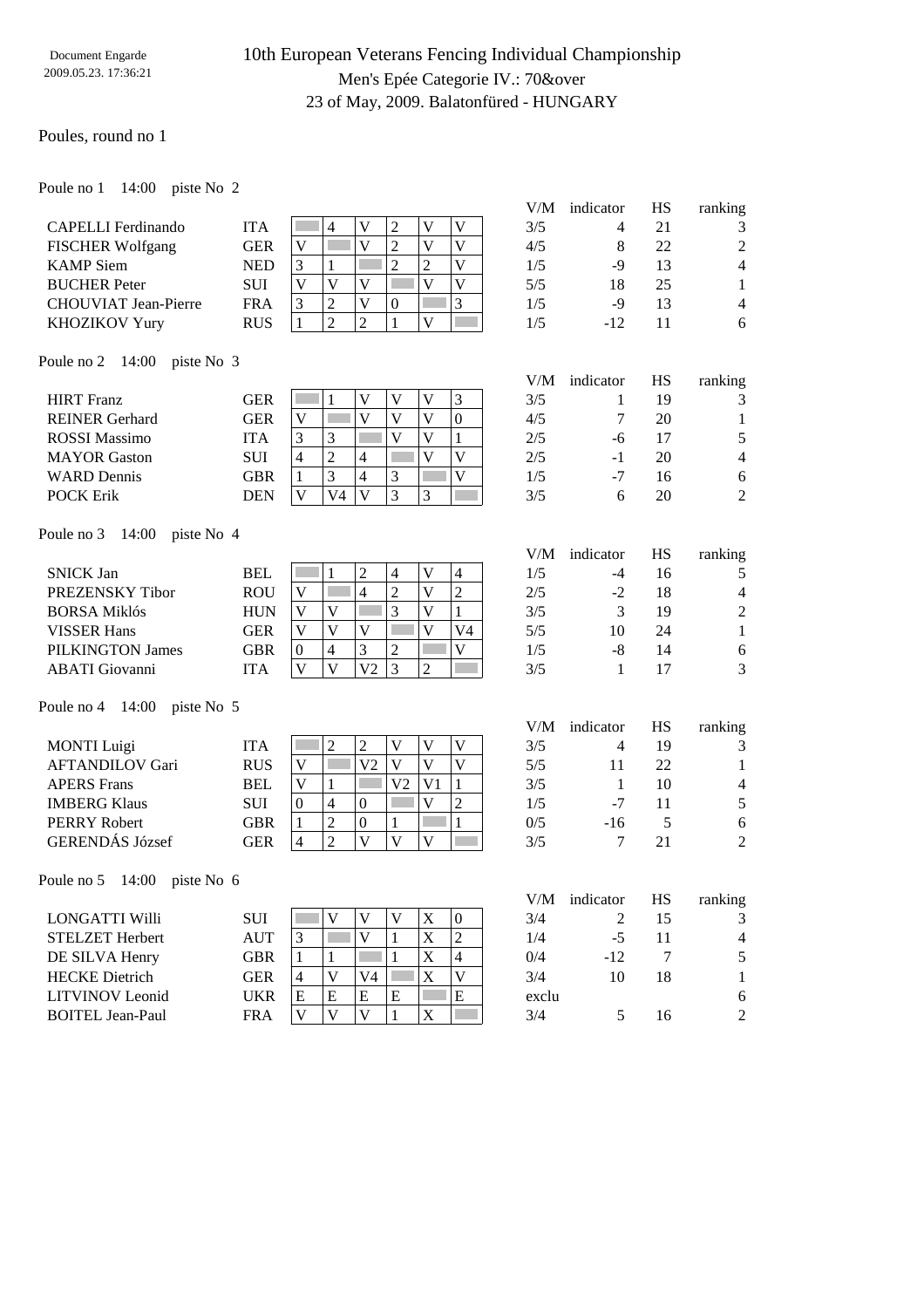## 10th European Veterans Fencing Individual Championship Men's Epée Categorie IV.: 70&over 23 of May, 2009. Balatonfüred - HUNGARY

## Ranking, round no 1 (ordered by ranking)

| ranking        | name and first name         | country    | V/M    | indicator      | HS     | group     |
|----------------|-----------------------------|------------|--------|----------------|--------|-----------|
| $\mathbf{1}$   | <b>BUCHER Peter</b>         | <b>SUI</b> | 1.000  | 18             | 25     | qualifier |
| $\overline{2}$ | <b>AFTANDILOV Gari</b>      | <b>RUS</b> | 1.000  | 11             | 22     | qualifier |
| $\overline{3}$ | <b>VISSER Hans</b>          | <b>GER</b> | 1.000  | 10             | 24     | qualifier |
| 4              | <b>FISCHER Wolfgang</b>     | <b>GER</b> | 0.800  | 8              | 22     | qualifier |
| 5              | <b>REINER Gerhard</b>       | <b>GER</b> | 0.800  | $\overline{7}$ | 20     | qualifier |
| 6              | <b>HECKE</b> Dietrich       | <b>GER</b> | 0.750  | 10             | 18     | qualifier |
| 7              | <b>BOITEL Jean-Paul</b>     | <b>FRA</b> | 0.750  | 5              | 16     | qualifier |
| 8              | <b>LONGATTI Willi</b>       | <b>SUI</b> | 0.750  | $\overline{2}$ | 15     | qualifier |
| 9              | <b>GERENDÁS József</b>      | <b>GER</b> | 0.600  | $\overline{7}$ | 21     | qualifier |
| 10             | <b>POCK Erik</b>            | <b>DEN</b> | 0.600  | 6              | 20     | qualifier |
| 11             | <b>CAPELLI</b> Ferdinando   | <b>ITA</b> | 0.600  | $\overline{4}$ | 21     | qualifier |
| 12             | <b>MONTI</b> Luigi          | <b>ITA</b> | 0.600  | $\overline{4}$ | 19     | qualifier |
| 13             | <b>BORSA Miklós</b>         | <b>HUN</b> | 0.600  | 3              | 19     | qualifier |
| 14             | <b>HIRT</b> Franz           | <b>GER</b> | 0.600  | 1              | 19     | qualifier |
| 15             | <b>ABATI</b> Giovanni       | <b>ITA</b> | 0.600  | $\mathbf{1}$   | 17     | qualifier |
| 16             | <b>APERS Frans</b>          | <b>BEL</b> | 0.600  | $\mathbf{1}$   | 10     | qualifier |
| 17             | <b>MAYOR</b> Gaston         | <b>SUI</b> | 0.400  | $-1$           | 20     | qualifier |
| 18             | PREZENSKY Tibor             | <b>ROU</b> | 0.400  | $-2$           | 18     | qualifier |
| 19             | <b>ROSSI Massimo</b>        | <b>ITA</b> | 0.400  | $-6$           | 17     | qualifier |
| 20             | <b>STELZET Herbert</b>      | <b>AUT</b> | 0.250  | $-5$           | 11     | qualifier |
| 21             | <b>SNICK Jan</b>            | <b>BEL</b> | 0.200  | $-4$           | 16     | qualifier |
| 22             | <b>WARD</b> Dennis          | <b>GBR</b> | 0.200  | $-7$           | 16     | qualifier |
| 23             | <b>IMBERG Klaus</b>         | <b>SUI</b> | 0.200  | $-7$           | 11     | qualifier |
| 24             | <b>PILKINGTON James</b>     | <b>GBR</b> | 0.200  | $-8$           | 14     | qualifier |
| 25             | <b>CHOUVIAT Jean-Pierre</b> | <b>FRA</b> | 0.200  | $-9$           | 13     | qualifier |
| 25             | <b>KAMP</b> Siem            | <b>NED</b> | 0.200  | $-9$           | 13     | qualifier |
| 27             | KHOZIKOV Yury               | <b>RUS</b> | 0.200  | $-12$          | 11     | qualifier |
| 28             | DE SILVA Henry              | <b>GBR</b> | 0.000  | $-12$          | $\tau$ | qualifier |
| 29             | <b>PERRY Robert</b>         | <b>GBR</b> | 0.000  | $-16$          | 5      | qualifier |
| 30             | <b>LITVINOV</b> Leonid      | <b>UKR</b> | exclus |                |        | exclusion |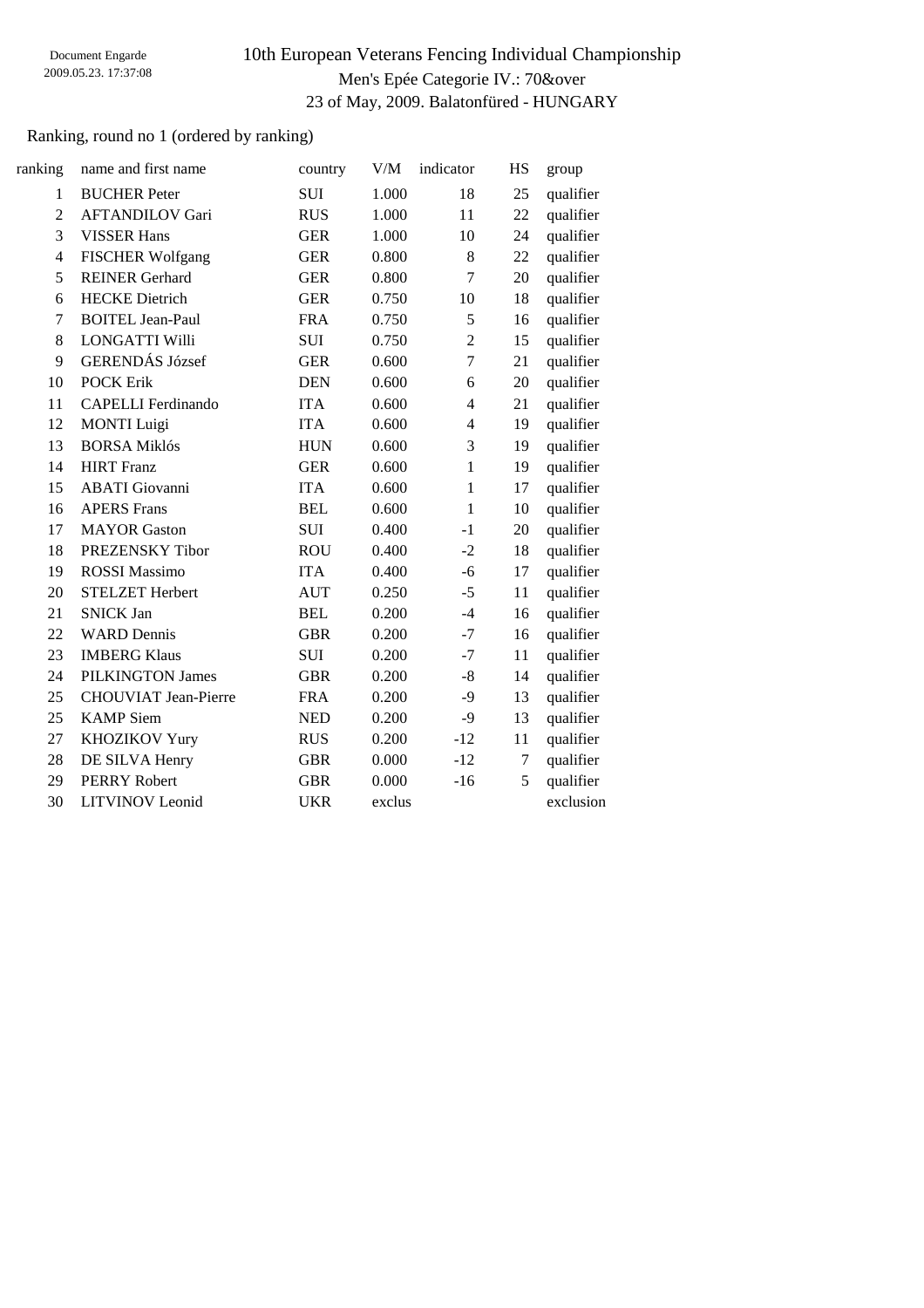Men's Epée Cat IV. - 10th European Veterans Fencing Individual Championship - 23'05'2009' Tableau of 32

| $\mathbf{1}$   | <b>BUCHER Peter</b>         | SUI        |                                   |                                 |
|----------------|-----------------------------|------------|-----------------------------------|---------------------------------|
| 32             |                             |            | <b>BUCHER</b> Peter               |                                 |
| 17             | <b>MAYOR</b> Gaston         | SUI        |                                   | <b>BUCHER Peter</b><br>5/4      |
| 16             | <b>APERS</b> Frans          | <b>BEL</b> | <b>MAYOR</b> Gaston<br>4/3        |                                 |
| 9              | GERENDÁS József             | <b>GER</b> |                                   |                                 |
|                |                             |            | <b>GERENDÁS József</b>            |                                 |
| 24             | PILKINGTON James            | <b>GBR</b> | 10/7                              | <b>LONGATTI Willi</b>           |
| 25             | <b>CHOUVIAT Jean-Pierre</b> | <b>FRA</b> | LONGATTI Willi                    | 10/5                            |
| 8              | LONGATTI Willi              | SUI        | 8/7                               |                                 |
| 5              | <b>REINER Gerhard</b>       | <b>GER</b> | <b>REINER Gerhard</b>             |                                 |
| 28             | DE SILVA Henry              | <b>GBR</b> | 4/2                               | <b>MONTI</b> Luigi              |
| 21             | <b>SNICK Jan</b>            | <b>BEL</b> |                                   | $10/7$                          |
| 12             | <b>MONTI</b> Luigi          | <b>ITA</b> | <b>MONTI</b> Luigi<br>10/6        |                                 |
| 13             | <b>BORSA Miklós</b>         | <b>HUN</b> |                                   |                                 |
| 20             | STELZET Herbert             | <b>AUT</b> | <b>BORSA Miklós</b><br>10/3       |                                 |
| 29             | <b>PERRY Robert</b>         | <b>GBR</b> |                                   | <b>FISCHER Wolfgang</b><br>10/9 |
| $\overline{4}$ | <b>FISCHER Wolfgang</b>     | <b>GER</b> | <b>FISCHER Wolfgang</b><br>$10/0$ |                                 |
| 3              | <b>VISSER Hans</b>          | <b>GER</b> |                                   |                                 |
|                |                             |            | <b>VISSER Hans</b>                |                                 |
| 30             |                             |            |                                   | <b>VISSER Hans</b>              |
| 19             | <b>ROSSI</b> Massimo        | <b>ITA</b> | <b>HIRT</b> Franz                 | 9/8                             |
| 14             | <b>HIRT</b> Franz           | <b>GER</b> | 10/3                              |                                 |
| 11             | <b>CAPELLI</b> Ferdinando   | <b>ITA</b> | <b>CAPELLI</b> Ferdinando         |                                 |
| 22             | <b>WARD</b> Dennis          | <b>GBR</b> | 10/2                              |                                 |
| 27             | <b>KHOZIKOV Yury</b>        | <b>RUS</b> |                                   | <b>HECKE</b> Dietrich<br>7/5    |
| 6              | <b>HECKE</b> Dietrich       | <b>GER</b> | <b>HECKE</b> Dietrich<br>10/3     |                                 |
| 7              | <b>BOITEL Jean-Paul</b>     | <b>FRA</b> |                                   |                                 |
| 26             | <b>KAMP</b> Siem            | <b>NED</b> | <b>BOITEL Jean-Paul</b><br>10/6   |                                 |
| 23             | <b>IMBERG Klaus</b>         | SUI        |                                   | <b>POCK Erik</b>                |
|                |                             |            | <b>POCK Erik</b>                  | 10/5                            |
| 10             | <b>POCK Erik</b>            | <b>DEN</b> | 10/6                              |                                 |
| 15             | <b>ABATI</b> Giovanni       | <b>ITA</b> | PREZENSKY Tibor                   |                                 |
| 18             | PREZENSKY Tibor             | <b>ROU</b> | 10/8                              | PREZENSKY Tibor                 |
| 31             |                             |            |                                   | 10/7                            |
| $\overline{2}$ | <b>AFTANDILOV Gari</b>      | <b>RUS</b> | <b>AFTANDILOV Gari</b>            |                                 |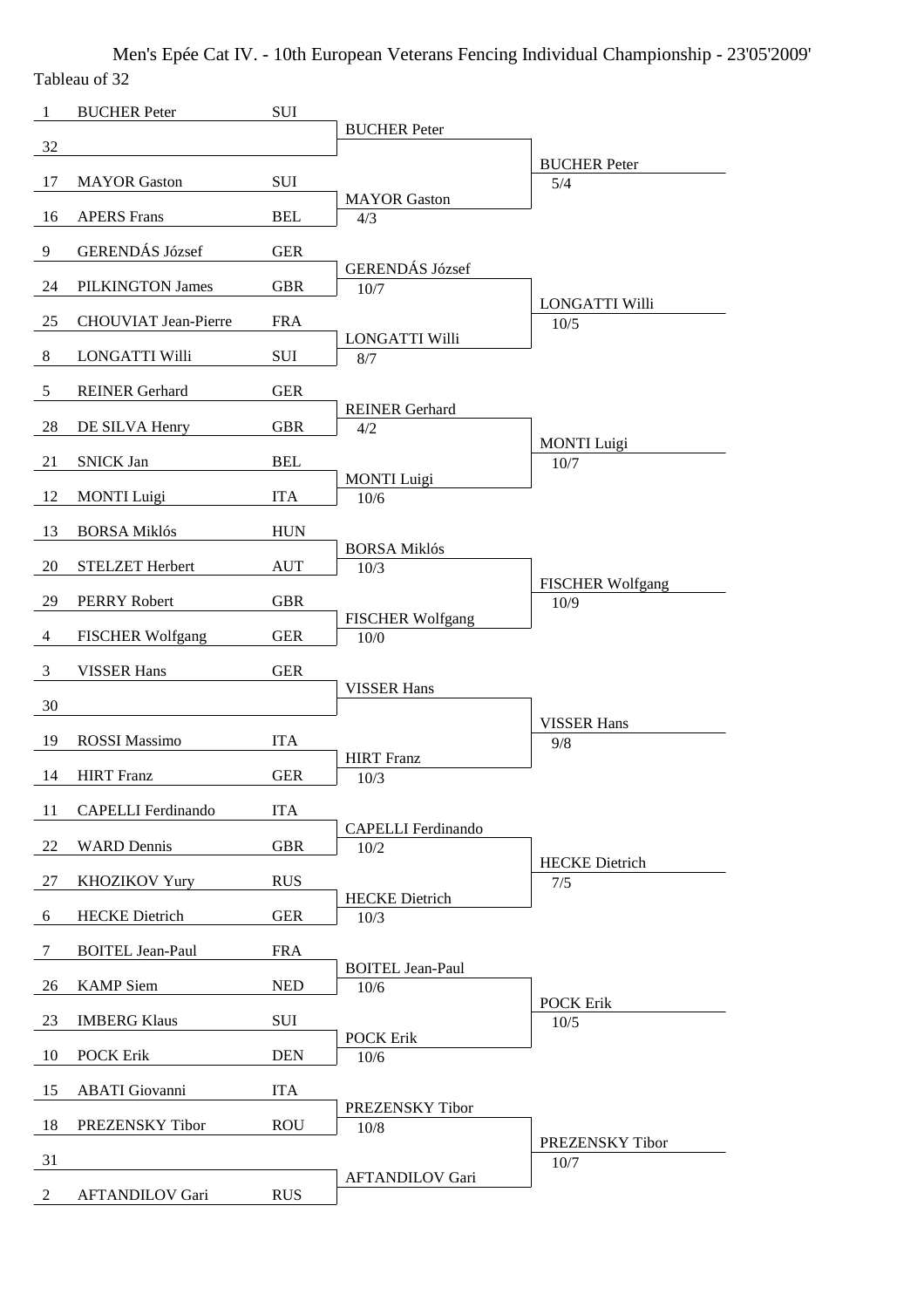10th European Veterans Fencing Individual ChampionshipMen's Epée Categorie IV.: 70&over23 of May, 2009. Balatonfüred - HUNGARY

Tableau of 16

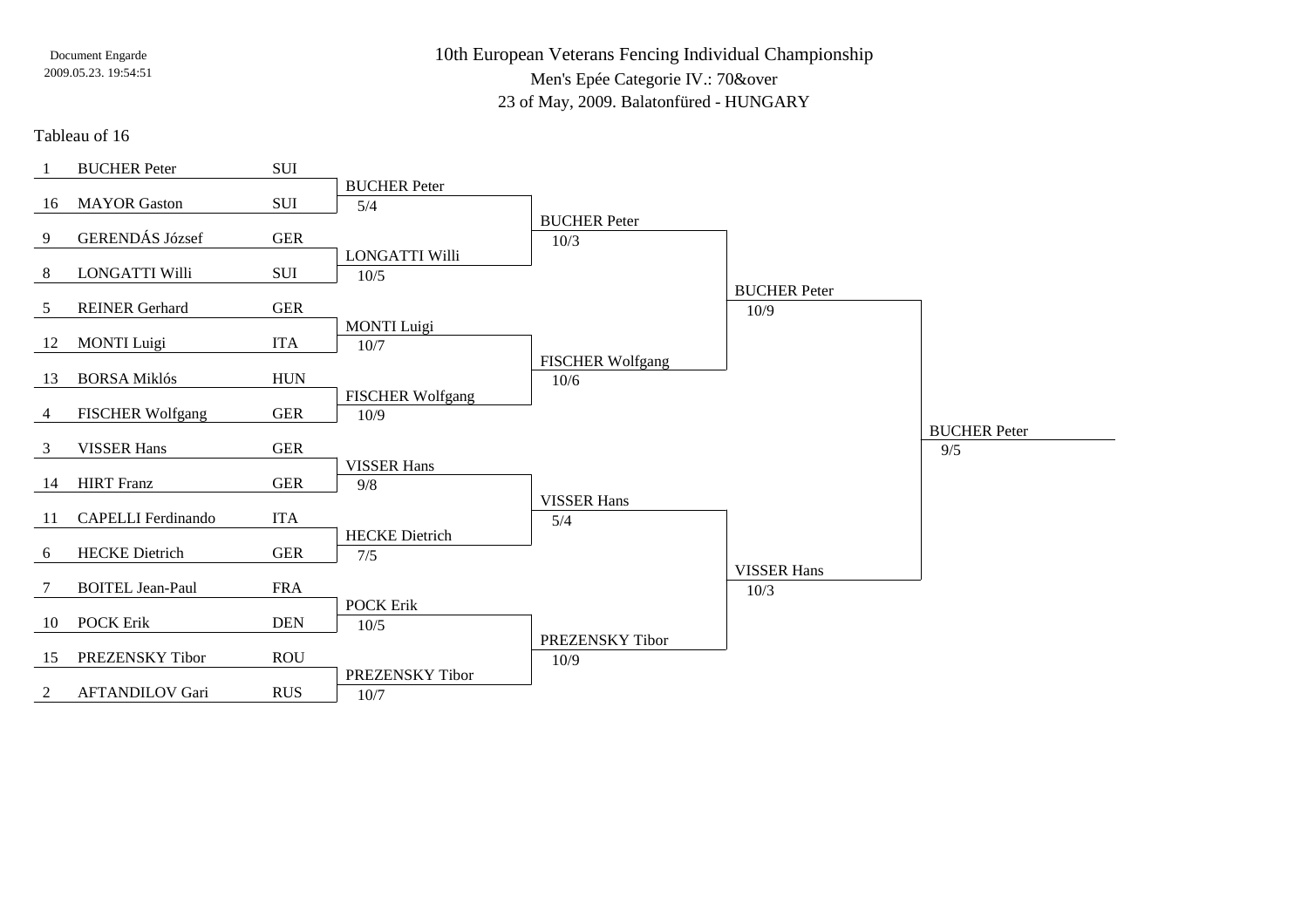# 10th European Veterans Fencing Individual Championship Ladies' Epée Categorie I.: 40-49 22 of May, 2009. Balatonfüred - HUNGARY

## Overall ranking (ordered by ranking)

|                | ranking name and first name | country    |
|----------------|-----------------------------|------------|
|                | 1 APPAVOUPOULLE Pascale     | <b>FRA</b> |
| 2              | <b>ALLES</b> Renate         | <b>GER</b> |
| 3 <sup>7</sup> | <b>HOHLBEIN Frauke</b>      | <b>GER</b> |
| 3              | <b>MEYER Veronique</b>      | <b>FRA</b> |
| 5              | <b>BROCA WANDER Carol</b>   | <b>FRA</b> |
| 6              | LÜTH Wiebke                 | <b>GER</b> |
| $7\degree$     | TALLROTH-KOCK Lena          | <b>FIN</b> |
| 8              | <b>SEELIGER Karla</b>       | <b>GER</b> |
|                | 9 BONATO Iliana             | <b>ITA</b> |
| 10             | <b>MOBERG Paula</b>         | <b>FIN</b> |
| 11             | <b>TRAN</b> Christine       | <b>FRA</b> |
| 12             | <b>DUCHNOWSKI Claire</b>    | <b>FRA</b> |
|                | 13 TIKHOMIROVA Svetlana     | <b>RUS</b> |
| 14             | <b>ROBERTI</b> Elisabetta   | <b>ITA</b> |
| 15             | <b>BONATO Nereide</b>       | <b>ITA</b> |
|                | 16 SPEER Manuela            | <b>GER</b> |
|                | 17 HOPPE Cornelia           | <b>GER</b> |
|                | 18 BROUSSE BRUNEL Fabienne  | <b>FRA</b> |
| 19             | <b>STROHMEYER Hildegard</b> | <b>AUT</b> |
| 20             | <b>ENDER Jenny</b>          | AUT        |
|                | 21 WARVSTEN Kerstin         | <b>SWE</b> |
|                | 22 URBAN Katrin             | <b>GER</b> |
|                | 23 GOYEC Martine            | <b>FRA</b> |
|                | 24 PETERS Susanne           | <b>GER</b> |
|                | 25 CANO Rosa                | <b>ESP</b> |
|                | 26 BEAUMES Nathalie         | <b>FRA</b> |
| 27             | <b>JENSEN</b> Lene          | <b>DEN</b> |
| 28             | <b>SCHAEFFER Nataly</b>     | <b>FRA</b> |
| 28             | <b>SPENCE Sara</b>          | <b>GBR</b> |
| 30             | <b>ANDERSEN Helle</b>       | <b>SWE</b> |
| 31             | <b>NOLL Brigit</b>          | <b>GER</b> |
| 32             | <b>SULIMMA Ulrike</b>       | <b>GER</b> |
| 33             | <b>CLOSE Paulina</b>        | ESP        |
| 34             | <b>MORWELL-NEAVE Kate</b>   | <b>GBR</b> |
| 35             | <b>AEBI</b> Isabella        | SUI        |
| 36             | WIESMÜLLER Angelika         | <b>GER</b> |
| 37             | <b>RASKOP Steffi</b>        | <b>GER</b> |
| 38             | <b>GRILLO</b> Loredana      | <b>ITA</b> |
| 39             | PELLEGRINO Catia            | <b>ITA</b> |
| 40             | SANTAMARIA Mar              | <b>ESP</b> |
| 41             | POTRATZ Ulrike              | <b>GER</b> |
| 42             | <b>HANNEMANN Ute</b>        | <b>GER</b> |
| 43             | PANTELEEVA Natalia          | <b>RUS</b> |
| 44             | FÓRIZS Emma                 | <b>HUN</b> |
| 45             | <b>WANZENRIED Barbara</b>   | SUI        |
| 46             | <b>GALERKINA Nadeziida</b>  | <b>RUS</b> |
| 47             | PASSASEO Marina             | <b>ITA</b> |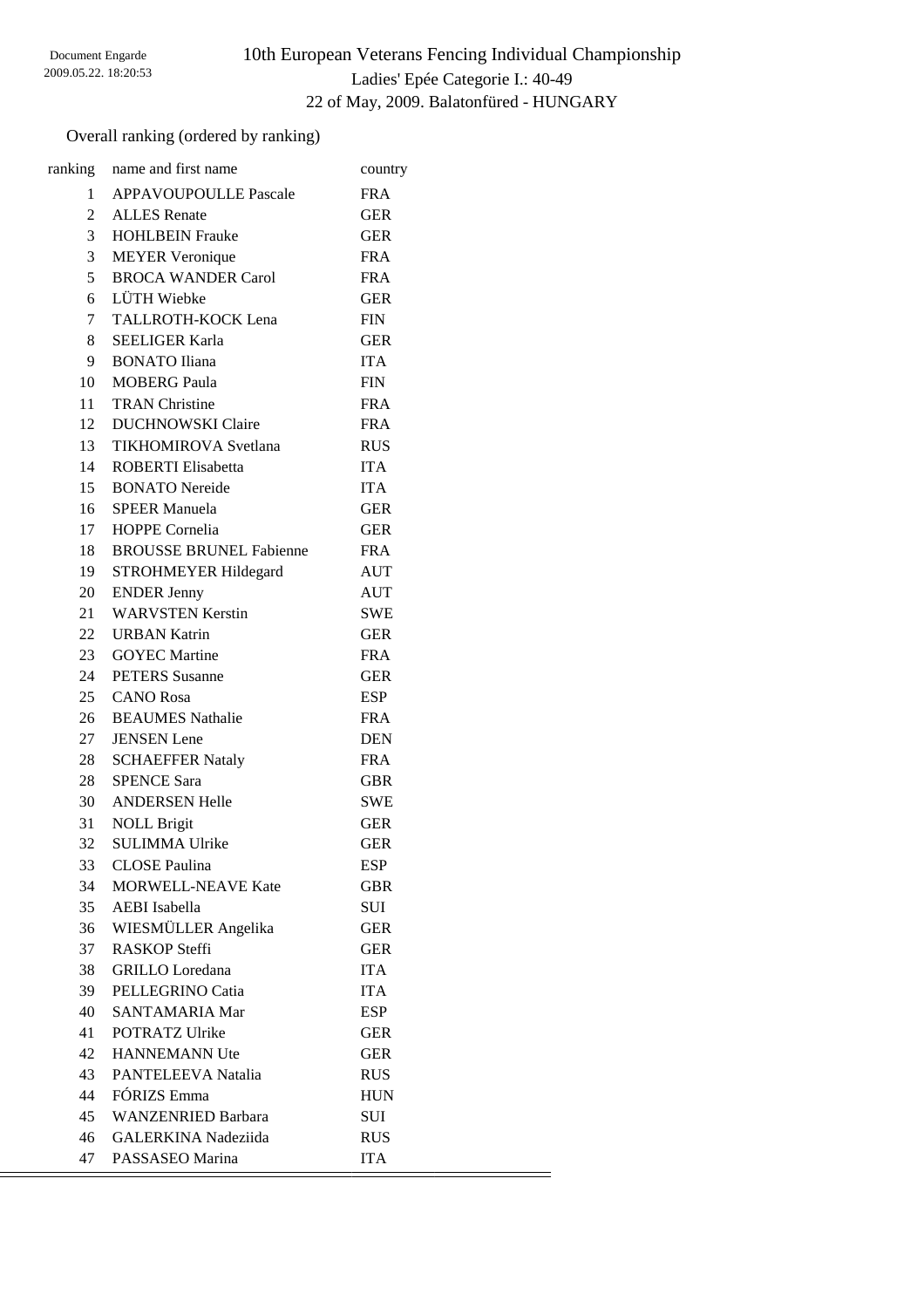# 10th European Veterans Fencing Individual Championship Ladies' Epée Categorie I.: 40-49 22 of May, 2009. Balatonfüred - HUNGARY

## Poules, round no 1, page 1/2

Poule no 1 10:00 piste No 1

|                                       |            | V/M<br>indicator                                                                                                                                                                                | HS                                  | ranking        |
|---------------------------------------|------------|-------------------------------------------------------------------------------------------------------------------------------------------------------------------------------------------------|-------------------------------------|----------------|
| LÜTH Wiebke                           | <b>GER</b> | V <sub>3</sub><br>V <sub>3</sub><br>V <sub>2</sub><br>V<br>$\overline{0}$<br>V <sub>4</sub><br>5/6                                                                                              | 17<br>11                            | 2              |
| <b>BROUSSE BRUNEL Fabienne</b>        | <b>FRA</b> | $\overline{V}$<br>$\overline{V}$<br>$\mathbf{V}$<br>V <sub>1</sub><br>$\boldsymbol{0}$<br>V <sub>3</sub><br>5/6                                                                                 | 19<br>10                            | 3              |
| <b>GRILLO</b> Loredana                | <b>ITA</b> | 3<br>$\overline{2}$<br>$\overline{4}$<br>$\overline{c}$<br>$\mathbf{V}$<br>$\overline{c}$<br>1/6                                                                                                | $-8$<br>18                          | 6              |
| <b>NOLL Brigit</b>                    | <b>GER</b> | 3<br>$\overline{2}$<br>3<br>$\mathbf{V}$<br>V<br>$\boldsymbol{0}$<br>2/6                                                                                                                        | $-8$<br>18                          | 5              |
| <b>APPAVOUPOULLE Pascale</b>          | <b>FRA</b> | $\mathbf{V}$<br>$\overline{V}$<br>$\overline{\mathsf{V}}$<br>$\overline{c}$<br>V <sub>1</sub><br>$\bar{V}$<br>5/6                                                                               | 23<br>14                            | 1              |
| <b>CANO</b> Rosa                      | <b>ESP</b> | $\overline{c}$<br>$\overline{\mathsf{V}}$<br>V <sub>4</sub><br>1<br>V<br>$\mathbf{1}$<br>3/6                                                                                                    | 2<br>18                             | 4              |
| <b>GALERKINA</b> Nadeziida            | <b>RUS</b> | 3<br>3<br>0<br>1<br>0/6<br>$\overline{0}$<br>1                                                                                                                                                  | 8<br>$-21$                          | 7              |
| 10:00<br>Poule no 2<br>piste No 2     |            |                                                                                                                                                                                                 |                                     |                |
|                                       |            | V/M<br>indicator                                                                                                                                                                                | HS                                  | ranking        |
| <b>DUCHNOWSKI</b> Claire              | <b>FRA</b> | $\mathbf V$<br>3<br>$\mathbf V$<br>$\mathbf V$<br>$\mathbf V$<br>4<br>4/6<br>$\overline{\mathsf{V}}$<br>$\overline{\mathsf{V}}$<br>$\overline{\mathsf{V}}$<br>$\mathbf V$<br>$\mathbf V$<br>in. | 27<br>6                             | 2              |
| <b>HOHLBEIN Frauke</b><br>FÓRIZS Emma | <b>GER</b> | V<br>6/6<br>3<br>$\overline{4}$<br>$\boldsymbol{0}$                                                                                                                                             | 30<br>19                            | 1              |
|                                       | <b>HUN</b> | 4<br>$\overline{4}$<br>1<br>0/6<br>$\overline{\mathbf{V}}$<br>3<br>$\overline{\mathsf{V}}$<br>$\overline{\mathsf{V}}$<br>$\mathbf{0}$                                                           | $-14$<br>16<br>22<br>$\overline{1}$ | 7              |
| <b>BEAUMES</b> Nathalie               | <b>FRA</b> | $\overline{4}$<br>3/6<br>$\overline{\mathsf{V}}$<br>$\overline{4}$<br>V <sub>4</sub>                                                                                                            | 15                                  | 4              |
| <b>SULIMMA Ulrike</b>                 | <b>GER</b> | $\boldsymbol{0}$<br>$\mathbf{1}$<br>2/6<br>1<br>$\overline{\mathsf{V}}$<br>$\mathbf V$<br>V <sub>2</sub>                                                                                        | $-10$                               | 6              |
| <b>ROBERTI</b> Elisabetta             | <b>ITA</b> | V <sub>4</sub><br>4/6<br>4<br>1<br>$\overline{2}$<br>$\overline{V}$<br>$\overline{V}$<br>1                                                                                                      | $-1$<br>21                          | 3<br>5         |
| <b>CLOSE Paulina</b>                  | <b>ESP</b> | $\mathbf{1}$<br>2/6                                                                                                                                                                             | $-1$<br>15                          |                |
| Poule no 3<br>10:00<br>piste No 3     |            |                                                                                                                                                                                                 |                                     |                |
|                                       |            | V/M<br>indicator                                                                                                                                                                                | <b>HS</b>                           | ranking        |
| <b>PETERS</b> Susanne                 | <b>GER</b> | $\overline{c}$<br>$\mathbf V$<br>l.<br>V<br>V<br>$\overline{4}$<br>3/5                                                                                                                          | 21<br>4                             | 3              |
| WIESMÜLLER Angelika                   | <b>GER</b> | 3<br>$\overline{3}$<br>$\mathbf{1}$<br>V <sub>3</sub><br>$\overline{c}$<br>1/5                                                                                                                  | 12<br>$-10$                         | 5              |
| <b>SCHAEFFER Nataly</b>               | <b>FRA</b> | 3<br>3<br>$\overline{\mathsf{V}}$<br>V<br>2/5<br>4                                                                                                                                              | 20<br>$-1$                          | 4              |
| <b>BONATO</b> Iliana                  | <b>ITA</b> | $\overline{V}$<br>$\mathbf{V}$<br>$\mathbf V$<br>V<br>V<br>5/5                                                                                                                                  | 12<br>25                            | 1              |
| <b>ENDER Jenny</b>                    | <b>AUT</b> | $\mathbf V$<br>$\mathbf V$<br>$\mathbf V$<br>V<br>3<br>4/5                                                                                                                                      | 23<br>6                             | 2              |
| PANTELEEVA Natalia                    | <b>RUS</b> | $\overline{2}$<br>$\overline{2}$<br>3<br>4<br>$\mathbf{1}$<br>0/5                                                                                                                               | 12<br>$-11$                         | 6              |
| 10:00<br>piste No 4<br>Poule no 4     |            |                                                                                                                                                                                                 |                                     |                |
|                                       |            | V/M<br>indicator                                                                                                                                                                                | <b>HS</b>                           | ranking        |
| <b>RASKOP Steffi</b>                  | <b>GER</b> | 3<br>$\mathbf{V}$<br>$\boldsymbol{2}$<br>$\boldsymbol{2}$<br>$\boldsymbol{0}$<br>1/5                                                                                                            | 12<br>$-12$                         | 5              |
| <b>HANNEMANN Ute</b>                  | <b>GER</b> | $\overline{2}$<br>$\mathbf{0}$<br>$\overline{4}$<br>$\overline{\mathcal{L}}$<br>4<br>0/5                                                                                                        | $-11$<br>14                         | 6              |
| TALLROTH-KOCK Lena                    | <b>FIN</b> | $\overline{c}$<br>$\bar{V}$<br>$\overline{\mathsf{V}}$<br>$\overline{\mathsf{V}}$<br>V<br>4/5                                                                                                   | 10<br>22                            | $\overline{c}$ |
| <b>SPENCE Sara</b>                    | <b>GBR</b> | 3<br>$\bar{V}$<br>3<br>$\overline{4}$<br>V<br>2/5                                                                                                                                               | 20<br>$-1$                          | 4              |
| <b>BONATO Nereide</b>                 | <b>ITA</b> | $\overline{\mathbf{V}}$<br>$\overline{\mathbf{4}}$<br>$\overline{\mathsf{V}}$<br>$\overline{4}$<br>V<br>3/5                                                                                     | 3<br>23                             | 3              |
| <b>BROCA WANDER Carol</b>             | <b>FRA</b> | $\overline{\mathsf{V}}$<br>V <sub>3</sub><br>$\overline{V}$<br>$\mathbf V$<br>$\mathbf{V}$<br>5/5                                                                                               | 11<br>23                            | 1              |
| Poule no $5 \quad 10:00$ piste No $5$ |            |                                                                                                                                                                                                 |                                     |                |
|                                       |            | V/M<br>indicator                                                                                                                                                                                | HS                                  | ranking        |
| <b>SEELIGER Karla</b>                 | <b>GER</b> | V3<br>$\mathbf V$<br>3<br>V<br>V3<br>4/6<br>$\overline{4}$                                                                                                                                      | 23<br>5                             | 2              |
| <b>TRAN Christine</b>                 | <b>FRA</b> | V<br>V<br>V4<br>2<br>V4<br>V<br>5/6                                                                                                                                                             | 10<br>25                            | 1              |
| PELLEGRINO Catia                      | <b>ITA</b> | 3<br>V<br>3<br>3<br>3<br>1/6<br>0                                                                                                                                                               | $-11$<br>17                         | 7              |
| <b>URBAN Katrin</b>                   | <b>GER</b> | V<br>V<br>4<br>V<br>V <sub>4</sub><br>3<br>4/6                                                                                                                                                  | 2<br>26                             | 3              |
| <b>MORWELL-NEAVE Kate</b>             | <b>GBR</b> | V<br>V<br>3<br>3<br>2<br>2/6<br>4                                                                                                                                                               | $-2$<br>22                          | 5              |
| <b>JENSEN</b> Lene                    | <b>DEN</b> | $\overline{c}$<br>V<br>V4<br>V<br>4<br>3/6<br>1                                                                                                                                                 | $\mathbf{1}$<br>21                  | 4              |
| <b>ANDERSEN Helle</b>                 | <b>SWE</b> | 3<br>V<br>3<br>V<br>3<br>2<br>2/6                                                                                                                                                               | $-5$<br>21                          | 6              |
|                                       |            |                                                                                                                                                                                                 |                                     |                |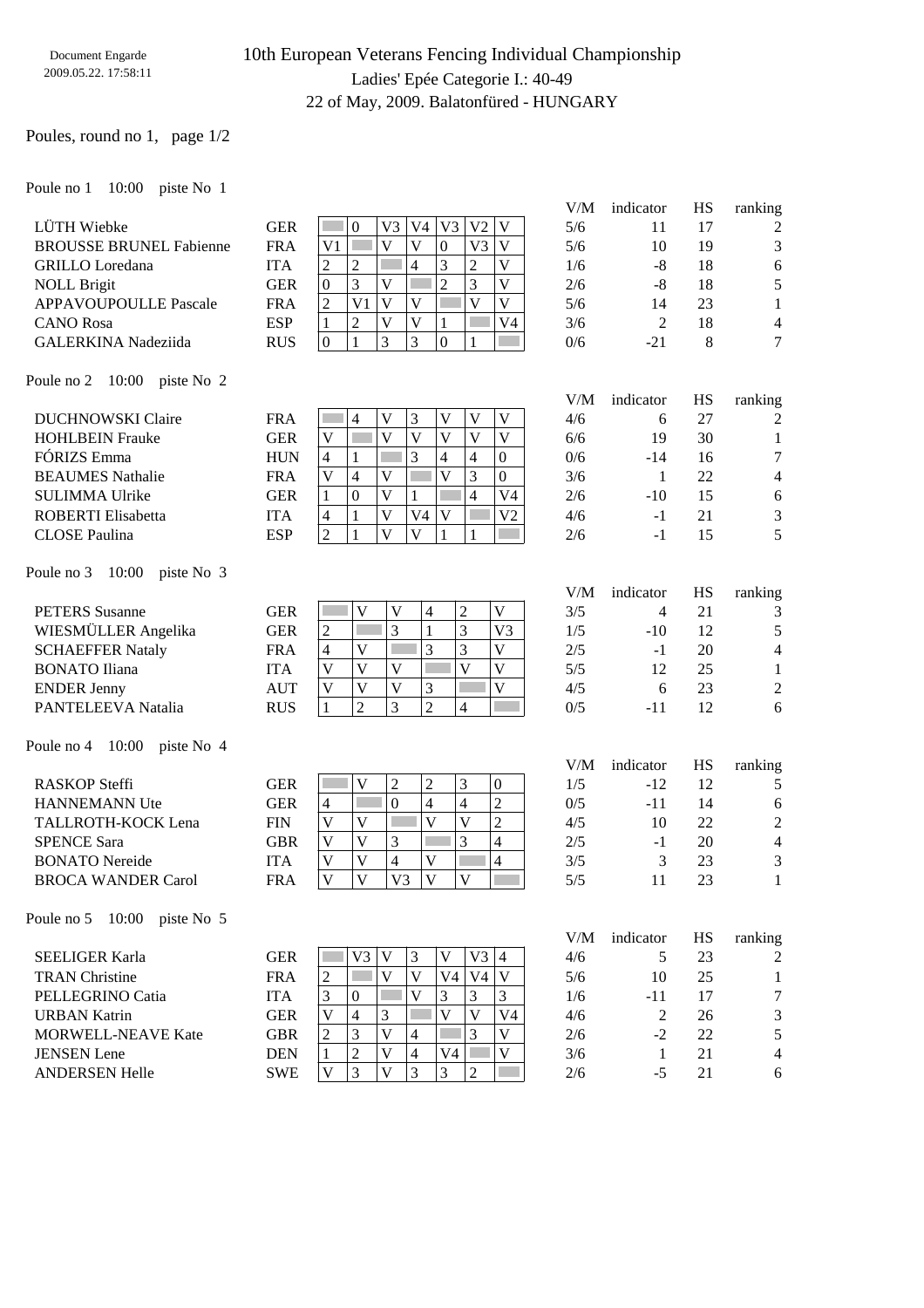# Ladies' Epée Cat I. - 10th European Veterans Fencing Individual Championship - 22'05'2009' Poules, round no 1, page 2/2

Poule no 6 10:00 piste No 6

|                                 |            |   |   |   |          |              |   |   | V/M | indicator | HS | ranking        |
|---------------------------------|------------|---|---|---|----------|--------------|---|---|-----|-----------|----|----------------|
| <b>HOPPE Cornelia</b>           | <b>GER</b> |   | V | v | V        | V            | V | 3 | 5/6 | 12        | 28 |                |
| <b>STROHMEYER Hildegard</b>     | <b>AUT</b> |   |   |   | V        | V            | V |   | 5/6 | 8         | 26 | 2              |
| <b>SANTAMARIA Mar</b>           | <b>ESP</b> |   |   |   | $\theta$ | V            | 3 | 3 | 1/6 | $-13$     | 13 | 6              |
| <b>SPEER Manuela</b>            | <b>GER</b> | 2 | 4 | v |          | V            | 3 |   | 3/6 | 4         | 24 | $\overline{4}$ |
| <b>WANZENRIED Barbara</b>       | <b>SUI</b> | 3 | 4 |   | 4        |              | 0 | 3 | 0/6 | $-15$     | 15 | $\tau$         |
| <b>MEYER</b> Veronique          | <b>FRA</b> | 4 |   | v | V        | $\mathbf{V}$ |   | 2 | 3/6 |           | 22 | 5              |
| <b>WARVSTEN Kerstin</b>         | <b>SWE</b> | v | 3 | V |          | $\mathbf{V}$ | V |   | 4/6 | 3         | 24 | 3              |
|                                 |            |   |   |   |          |              |   |   |     |           |    |                |
| Poule no 7 10:00<br>piste No. 7 |            |   |   |   |          |              |   |   |     |           |    |                |
|                                 |            |   |   |   |          |              |   |   | V/M | indicator | HS | ranking        |

POTRATZ Ulrike GER 0 2 0 V 2 2 1/6 -16 11 6 MOBERG Paula FIN  $V$  V V V V 4 5/6 17 29 2<br>AEBI Isabella SUI V 2 V 4 3 2/6 -3 21 5 AEBI Isabella SUI V 2 V 4 3 2/6 -3 21<br>ALLES Renate GER V 3 V V V V 5/6 19 28 ALLES Renate GER V 3 V V V V 5/6 19 28 1 PASSASEO Marina ITA 2 0 2 0 1 3 0/6 -22 8 7 GOYEC Martine FRA  $|V|2|V|1|V| = |V|$  4/6 2 23 4 TIKHOMIROVA Svetlana RUS V V V 1 V 4  $\boxed{4}$  4/6 3 25 3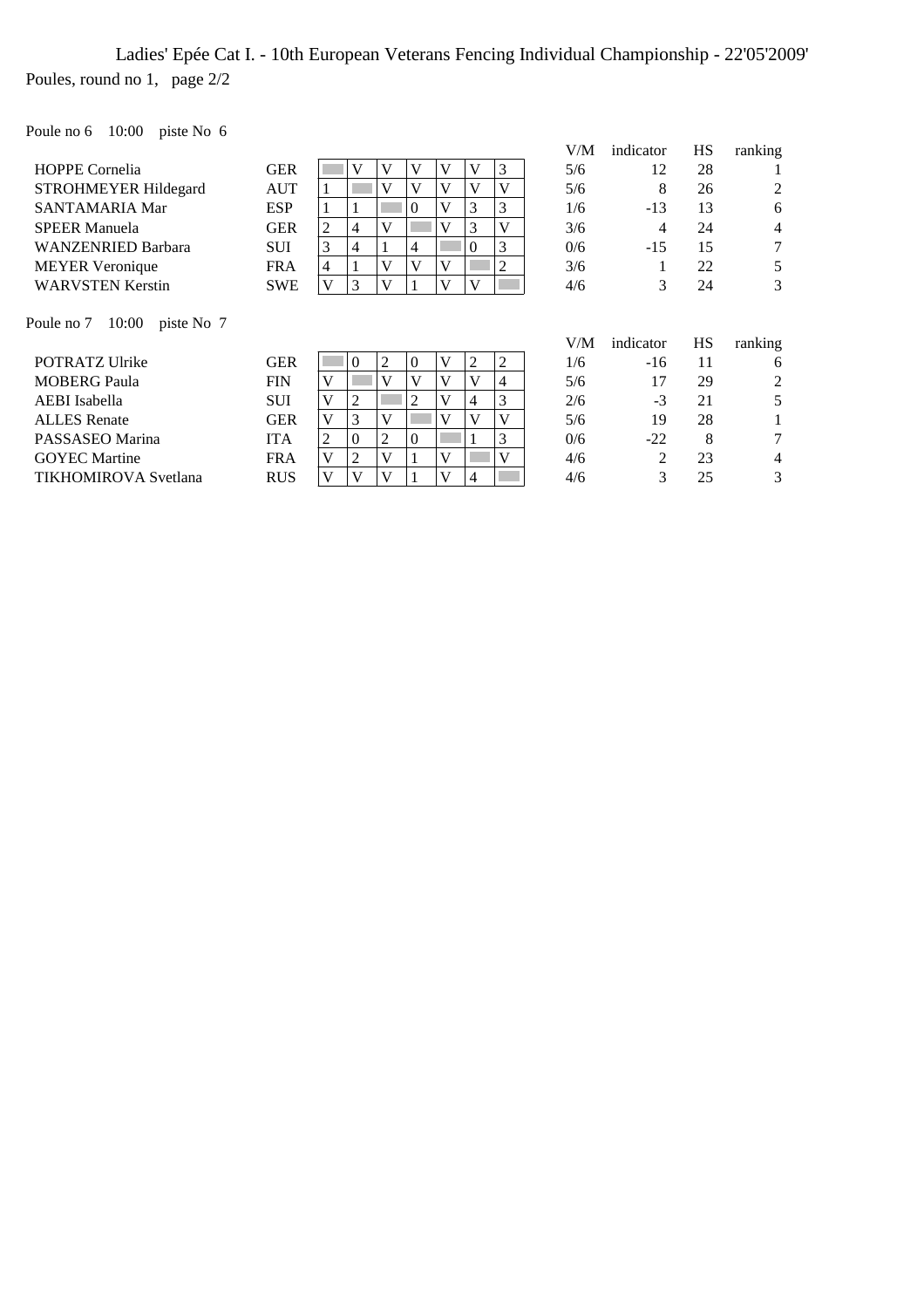# 10th European Veterans Fencing Individual Championship Ladies' Epée Categorie I.: 40-49 22 of May, 2009. Balatonfüred - HUNGARY

## Ranking, round no 1 (ordered by ranking)

| ranking        | name and first name            | country    | V/M   | indicator      | HS | group     |
|----------------|--------------------------------|------------|-------|----------------|----|-----------|
| $\mathbf{1}$   | <b>HOHLBEIN Frauke</b>         | <b>GER</b> | 1,000 | 19             | 30 | qualifier |
| $\overline{c}$ | <b>BONATO Iliana</b>           | <b>ITA</b> | 1,000 | 12             | 25 | qualifier |
| 3              | <b>BROCA WANDER Carol</b>      | <b>FRA</b> | 1,000 | 11             | 23 | qualifier |
| $\overline{4}$ | <b>ALLES</b> Renate            | <b>GER</b> | 0,833 | 19             | 28 | qualifier |
| 5              | <b>MOBERG Paula</b>            | <b>FIN</b> | 0,833 | 17             | 29 | qualifier |
| 6              | <b>APPAVOUPOULLE Pascale</b>   | <b>FRA</b> | 0,833 | 14             | 23 | qualifier |
| 7              | <b>HOPPE Cornelia</b>          | <b>GER</b> | 0,833 | 12             | 28 | qualifier |
| 8              | LÜTH Wiebke                    | <b>GER</b> | 0,833 | 11             | 17 | qualifier |
| 9              | <b>TRAN Christine</b>          | <b>FRA</b> | 0,833 | 10             | 25 | qualifier |
| 10             | <b>BROUSSE BRUNEL Fabienne</b> | <b>FRA</b> | 0,833 | 10             | 19 | qualifier |
| 11             | STROHMEYER Hildegard           | <b>AUT</b> | 0,833 | 8              | 26 | qualifier |
| 12             | TALLROTH-KOCK Lena             | <b>FIN</b> | 0,800 | 10             | 22 | qualifier |
| 13             | <b>ENDER Jenny</b>             | <b>AUT</b> | 0,800 | 6              | 23 | qualifier |
| 14             | <b>DUCHNOWSKI Claire</b>       | <b>FRA</b> | 0,667 | 6              | 27 | qualifier |
| 15             | <b>SEELIGER Karla</b>          | <b>GER</b> | 0,667 | 5              | 23 | qualifier |
| 16             | <b>TIKHOMIROVA</b> Svetlana    | <b>RUS</b> | 0,667 | 3              | 25 | qualifier |
| 17             | <b>WARVSTEN Kerstin</b>        | <b>SWE</b> | 0,667 | 3              | 24 | qualifier |
| 18             | <b>URBAN Katrin</b>            | <b>GER</b> | 0,667 | $\overline{2}$ | 26 | qualifier |
| 19             | <b>GOYEC Martine</b>           | <b>FRA</b> | 0,667 | $\overline{2}$ | 23 | qualifier |
| 20             | ROBERTI Elisabetta             | <b>ITA</b> | 0,667 | $-1$           | 21 | qualifier |
| 21             | <b>PETERS</b> Susanne          | <b>GER</b> | 0,600 | $\overline{4}$ | 21 | qualifier |
| 22             | <b>BONATO</b> Nereide          | <b>ITA</b> | 0,600 | 3              | 23 | qualifier |
| 23             | <b>SPEER Manuela</b>           | <b>GER</b> | 0,500 | $\overline{4}$ | 24 | qualifier |
| 24             | <b>CANO</b> Rosa               | <b>ESP</b> | 0,500 | $\mathfrak{2}$ | 18 | qualifier |
| 25             | <b>BEAUMES</b> Nathalie        | <b>FRA</b> | 0,500 | $\mathbf{1}$   | 22 | qualifier |
| 25             | <b>MEYER Veronique</b>         | <b>FRA</b> | 0,500 | $\mathbf{1}$   | 22 | qualifier |
| 27             | <b>JENSEN</b> Lene             | <b>DEN</b> | 0,500 | $\mathbf{1}$   | 21 | qualifier |
| 28             | <b>SCHAEFFER Nataly</b>        | <b>FRA</b> | 0,400 | $-1$           | 20 | qualifier |
| 28             | <b>SPENCE Sara</b>             | <b>GBR</b> | 0,400 | $-1$           | 20 | qualifier |
| 30             | <b>CLOSE Paulina</b>           | <b>ESP</b> | 0,333 | $-1$           | 15 | qualifier |
| 31             | <b>MORWELL-NEAVE Kate</b>      | <b>GBR</b> | 0,333 | $-2$           | 22 | qualifier |
| 32             | <b>AEBI</b> Isabella           | <b>SUI</b> | 0,333 | $-3$           | 21 | qualifier |
| 33             | <b>ANDERSEN Helle</b>          | <b>SWE</b> | 0,333 | $-5$           | 21 | qualifier |
| 34             | <b>NOLL Brigit</b>             | <b>GER</b> | 0,333 | $-8$           | 18 | qualifier |
| 35             | <b>SULIMMA Ulrike</b>          | <b>GER</b> | 0,333 | $-10$          | 15 | qualifier |
| 36             | WIESMÜLLER Angelika            | <b>GER</b> | 0,200 | $-10$          | 12 | qualifier |
| 37             | RASKOP Steffi                  | <b>GER</b> | 0,200 | $-12$          | 12 | qualifier |
| 38             | <b>GRILLO</b> Loredana         | <b>ITA</b> | 0,167 | $-8$           | 18 | qualifier |
| 39             | PELLEGRINO Catia               | <b>ITA</b> | 0,167 | $-11$          | 17 | qualifier |
| 40             | SANTAMARIA Mar                 | <b>ESP</b> | 0,167 | $-13$          | 13 | qualifier |
| 41             | POTRATZ Ulrike                 | <b>GER</b> | 0,167 | $-16$          | 11 | qualifier |
| 42             | HANNEMANN Ute                  | <b>GER</b> | 0,000 | $-11$          | 14 | qualifier |
| 43             | PANTELEEVA Natalia             | <b>RUS</b> | 0,000 | $-11$          | 12 | qualifier |
| 44             | FÓRIZS Emma                    | <b>HUN</b> | 0,000 | $-14$          | 16 | qualifier |
| 45             | <b>WANZENRIED Barbara</b>      | SUI        | 0,000 | $-15$          | 15 | qualifier |
| 46             | <b>GALERKINA Nadeziida</b>     | <b>RUS</b> | 0,000 | $-21$          | 8  | qualifier |
| 47             | PASSASEO Marina                | <b>ITA</b> | 0,000 | $-22$          | 8  | qualifier |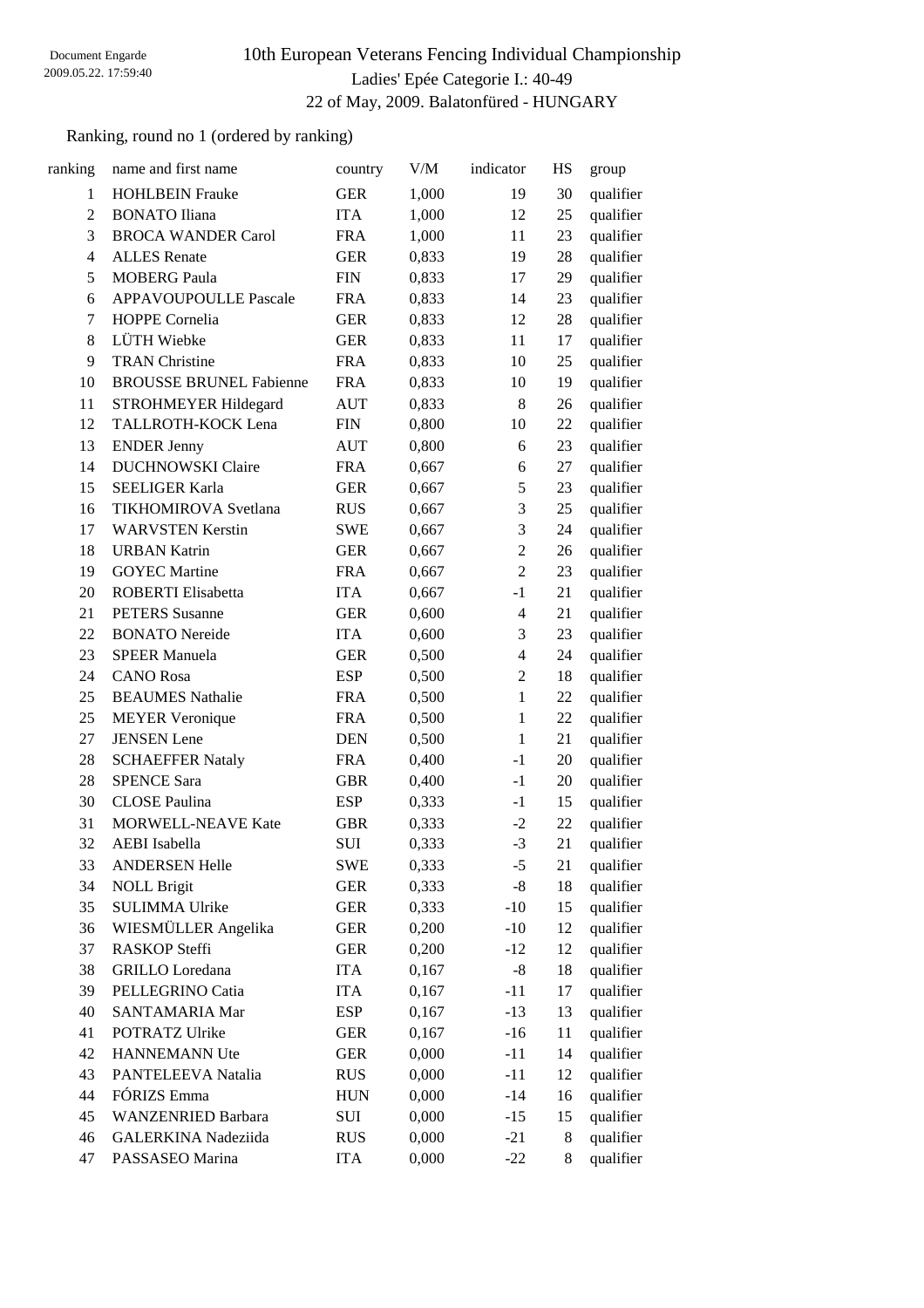10th European Veterans Fencing Individual Championship

Ladies' Epée Categorie I.: 40-49

22 of May, 2009. Balatonfüred - HUNGARY

Tableau of 64, page 1/4

| $\overline{1}$ | <b>HOHLBEIN Frauke</b>  | <b>GER</b> |                             |                             |                        |
|----------------|-------------------------|------------|-----------------------------|-----------------------------|------------------------|
| 64             |                         |            | <b>HOHLBEIN Frauke</b>      |                             |                        |
|                |                         |            |                             | <b>HOHLBEIN Frauke</b>      |                        |
| 33             | <b>ANDERSEN Helle</b>   | <b>SWE</b> |                             | 10/5                        |                        |
| 32             | AEBI Isabella           | SUI        | <b>ANDERSEN Helle</b>       |                             |                        |
|                |                         |            | 9/8                         |                             | <b>HOHLBEIN Frauke</b> |
| 17             | <b>WARVSTEN Kerstin</b> | <b>SWE</b> |                             |                             | 10/3                   |
| 48             |                         |            | <b>WARVSTEN Kerstin</b>     |                             |                        |
|                |                         |            |                             | <b>TIKHOMIROVA</b> Svetlana |                        |
| 49             |                         |            |                             | 10/6                        |                        |
| 16             | TIKHOMIROVA Svetlana    | <b>RUS</b> | <b>TIKHOMIROVA</b> Svetlana |                             |                        |
|                |                         |            |                             |                             |                        |
| 9              | <b>TRAN Christine</b>   | <b>FRA</b> | <b>TRAN Christine</b>       |                             |                        |
| 56             |                         |            |                             |                             |                        |
|                |                         |            |                             | <b>TRAN Christine</b>       |                        |
| 41             | <b>POTRATZ Ulrike</b>   | <b>GER</b> | <b>CANO</b> Rosa            | 10/9                        |                        |
| 24             | <b>CANO</b> Rosa        | <b>ESP</b> | 10/4                        |                             |                        |
|                |                         |            |                             |                             | LÜTH Wiebke            |
| 25             | <b>BEAUMES</b> Nathalie | <b>FRA</b> | <b>BEAUMES</b> Nathalie     |                             | 8/7                    |
| 40             | SANTAMARIA Mar          | <b>ESP</b> | 10/1                        |                             |                        |
|                |                         |            |                             | LÜTH Wiebke                 |                        |
| 57             |                         |            | LÜTH Wiebke                 | $10/5$                      |                        |
| 8              | LÜTH Wiebke             | <b>GER</b> |                             |                             |                        |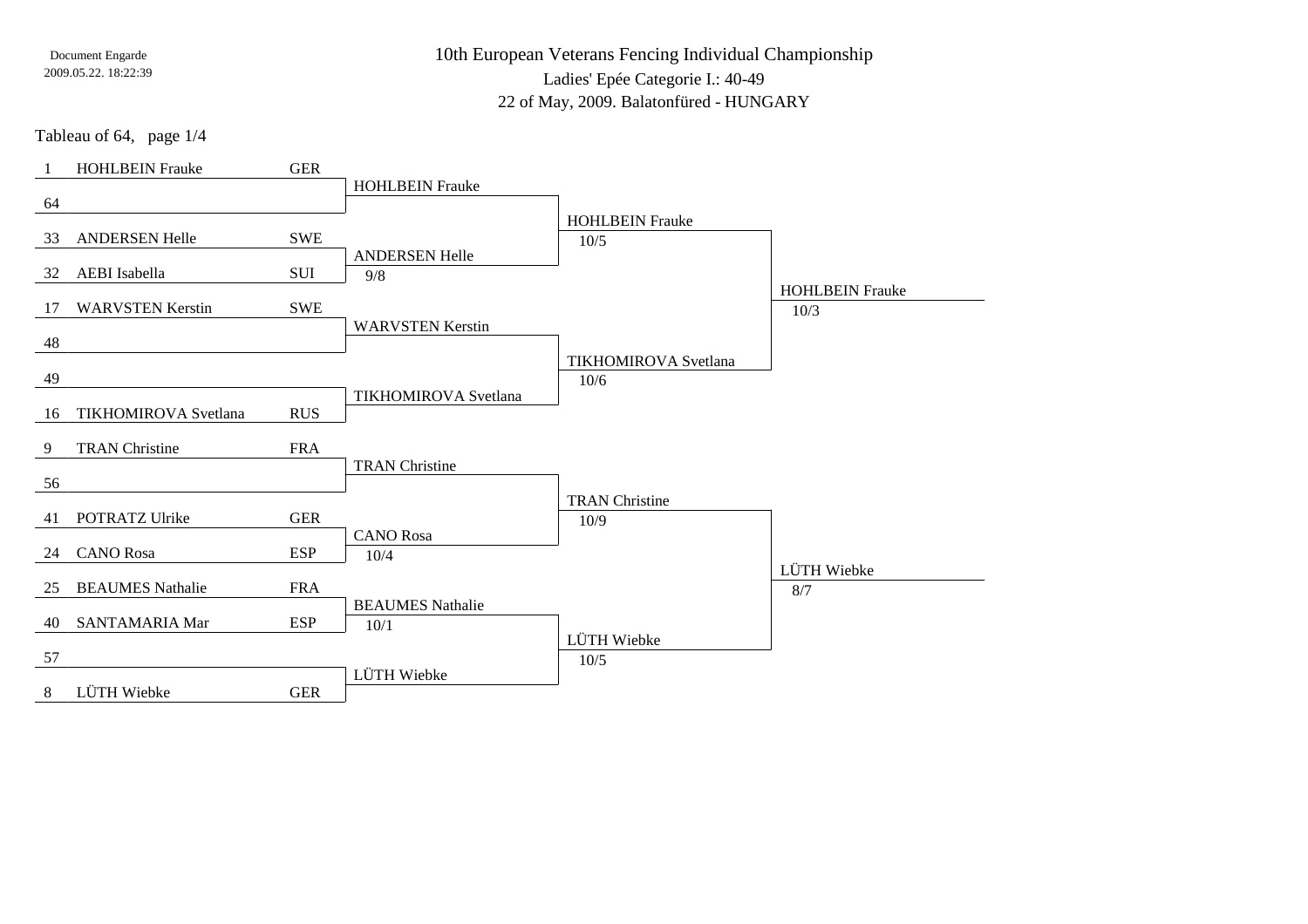10th European Veterans Fencing Individual Championship

Ladies' Epée Categorie I.: 40-49

22 of May, 2009. Balatonfüred - HUNGARY

Tableau of 64, page 2/4

| 5  | <b>MOBERG Paula</b>       | <b>FIN</b> |                                 |                                     |                     |
|----|---------------------------|------------|---------------------------------|-------------------------------------|---------------------|
| 60 |                           |            | <b>MOBERG Paula</b>             |                                     |                     |
|    |                           |            |                                 | <b>MOBERG Paula</b>                 |                     |
| 37 | <b>RASKOP Steffi</b>      | <b>GER</b> |                                 | 10/3                                |                     |
| 28 | <b>SCHAEFFER Nataly</b>   | <b>FRA</b> | <b>SCHAEFFER Nataly</b><br>10/9 |                                     |                     |
|    |                           |            |                                 |                                     | TALLROTH-KOCK Lena  |
| 21 | <b>PETERS</b> Susanne     | <b>GER</b> |                                 |                                     | 10/4                |
| 44 | FÓRIZS Emma               | <b>HUN</b> | <b>PETERS</b> Susanne<br>9/6    |                                     |                     |
|    |                           |            |                                 | TALLROTH-KOCK Lena                  |                     |
| 53 |                           |            | TALLROTH-KOCK Lena              | 10/2                                |                     |
| 12 | TALLROTH-KOCK Lena        | <b>FIN</b> |                                 |                                     |                     |
| 13 | <b>ENDER Jenny</b>        | <b>AUT</b> |                                 |                                     |                     |
|    |                           |            | <b>ENDER Jenny</b>              |                                     |                     |
| 52 |                           |            |                                 |                                     |                     |
| 45 | <b>WANZENRIED Barbara</b> | SUI        |                                 | <b>ROBERTI</b> Elisabetta<br>$10/8$ |                     |
|    |                           |            | <b>ROBERTI</b> Elisabetta       |                                     |                     |
| 20 | ROBERTI Elisabetta        | <b>ITA</b> | 10/8                            |                                     | <b>ALLES</b> Renate |
| 29 | <b>SPENCE Sara</b>        | <b>GBR</b> |                                 |                                     | 10/5                |
|    |                           |            | <b>SPENCE Sara</b>              |                                     |                     |
| 36 | WIESMÜLLER Angelika       | <b>GER</b> | 10/7                            | <b>ALLES</b> Renate                 |                     |
| 61 |                           |            |                                 | 10/4                                |                     |
| 4  | <b>ALLES</b> Renate       | <b>GER</b> | <b>ALLES</b> Renate             |                                     |                     |
|    |                           |            |                                 |                                     |                     |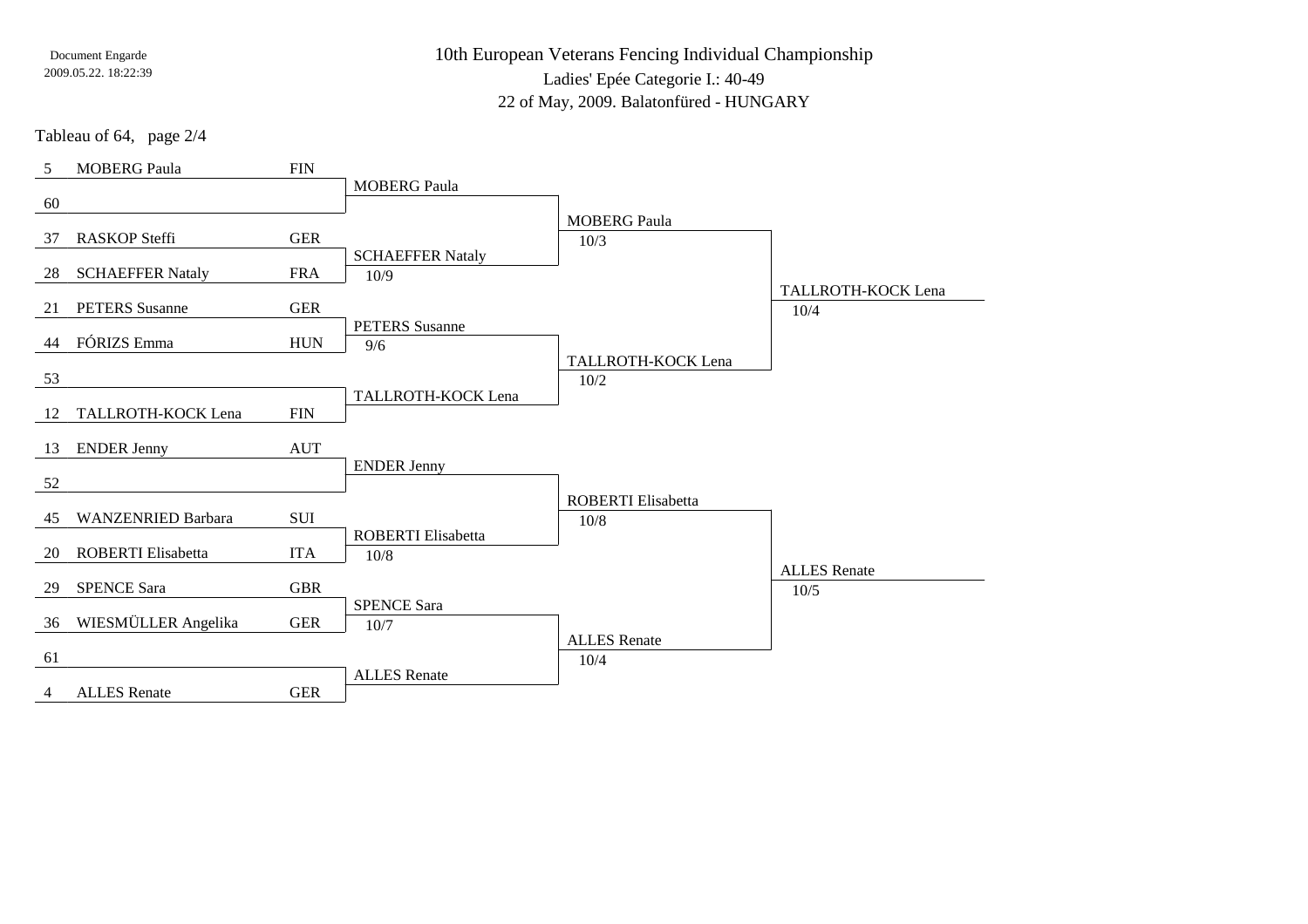10th European Veterans Fencing Individual ChampionshipLadies' Epée Categorie I.: 40-49

22 of May, 2009. Balatonfüred - HUNGARY

Tableau of 64, page 3/4

| 3  | <b>BROCA WANDER Carol</b>  | <b>FRA</b> |                               |                              |                              |
|----|----------------------------|------------|-------------------------------|------------------------------|------------------------------|
| 62 |                            |            | <b>BROCA WANDER Carol</b>     |                              |                              |
|    |                            |            |                               | <b>BROCA WANDER Carol</b>    |                              |
| 35 | <b>SULIMMA Ulrike</b>      | <b>GER</b> |                               | 10/2                         |                              |
| 30 | <b>CLOSE</b> Paulina       | <b>ESP</b> | <b>SULIMMA Ulrike</b>         |                              |                              |
|    |                            |            | 3/2                           |                              | <b>BROCA WANDER Carol</b>    |
| 19 | <b>GOYEC</b> Martine       | <b>FRA</b> |                               |                              | 10/4                         |
| 46 | <b>GALERKINA</b> Nadeziida | <b>RUS</b> | <b>GOYEC Martine</b><br>10/2  |                              |                              |
|    |                            |            |                               | <b>DUCHNOWSKI Claire</b>     |                              |
| 51 |                            |            |                               | 10/3                         |                              |
| 14 | <b>DUCHNOWSKI</b> Claire   | <b>FRA</b> | <b>DUCHNOWSKI Claire</b>      |                              |                              |
|    |                            |            |                               |                              |                              |
| 11 | STROHMEYER Hildegard       | <b>AUT</b> |                               |                              |                              |
| 54 |                            |            | STROHMEYER Hildegard          |                              |                              |
|    |                            |            |                               | <b>BONATO</b> Nereide        |                              |
| 43 | PANTELEEVA Natalia         | <b>RUS</b> |                               | 10/6                         |                              |
| 22 | <b>BONATO</b> Nereide      | <b>ITA</b> | <b>BONATO</b> Nereide<br>10/9 |                              |                              |
|    |                            |            |                               |                              | <b>APPAVOUPOULLE Pascale</b> |
| 27 | <b>JENSEN</b> Lene         | <b>DEN</b> |                               |                              | 10/8                         |
| 38 | <b>GRILLO</b> Loredana     | <b>ITA</b> | <b>JENSEN</b> Lene<br>10/4    |                              |                              |
|    |                            |            |                               | <b>APPAVOUPOULLE Pascale</b> |                              |
| 59 |                            |            | <b>APPAVOUPOULLE Pascale</b>  | 10/1                         |                              |
| 6  | APPAVOUPOULLE Pascale      | <b>FRA</b> |                               |                              |                              |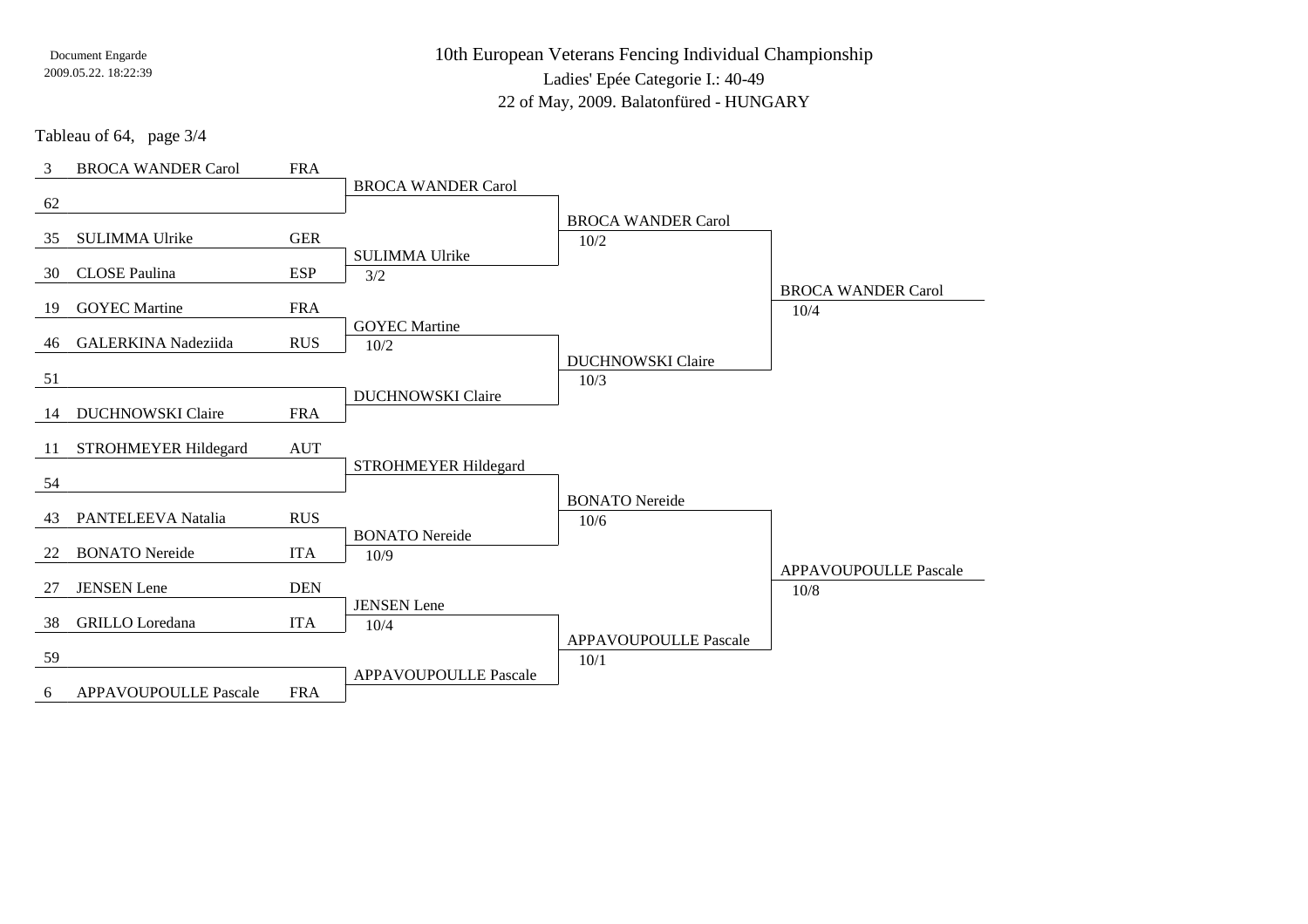10th European Veterans Fencing Individual Championship

Ladies' Epée Categorie I.: 40-49

22 of May, 2009. Balatonfüred - HUNGARY

Tableau of 64, page 4/4

| 7  | HOPPE Cornelia                | <b>GER</b> |                               |                        |                        |
|----|-------------------------------|------------|-------------------------------|------------------------|------------------------|
|    |                               |            | HOPPE Cornelia                |                        |                        |
| 58 |                               |            |                               | <b>MEYER Veronique</b> |                        |
| 39 | PELLEGRINO Catia              | <b>ITA</b> |                               | 9/8                    |                        |
|    |                               |            | <b>MEYER Veronique</b>        |                        |                        |
| 26 | <b>MEYER Veronique</b>        | <b>FRA</b> | 10/1                          |                        | <b>MEYER Veronique</b> |
| 23 | <b>SPEER Manuela</b>          | <b>GER</b> |                               |                        | 4/3                    |
|    |                               |            | <b>SPEER Manuela</b>          |                        |                        |
| 42 | <b>HANNEMANN Ute</b>          | <b>GER</b> | $10/5$                        | <b>SPEER Manuela</b>   |                        |
| 55 |                               |            |                               | 10/3                   |                        |
|    |                               |            | <b>BROUSSE BRUNEL Fabienn</b> |                        |                        |
| 10 | <b>BROUSSE BRUNEL Fabienn</b> | <b>FRA</b> |                               |                        |                        |
| 15 | <b>SEELIGER Karla</b>         | <b>GER</b> |                               |                        |                        |
| 50 |                               |            | <b>SEELIGER Karla</b>         |                        |                        |
|    |                               |            |                               | <b>SEELIGER Karla</b>  |                        |
| 47 | PASSASEO Marina               | <b>ITA</b> |                               | $10/8$                 |                        |
|    | <b>URBAN Katrin</b>           | <b>GER</b> | <b>URBAN Katrin</b>           |                        |                        |
| 18 |                               |            | 10/6                          |                        | <b>SEELIGER Karla</b>  |
| 31 | <b>MORWELL-NEAVE Kate</b>     | <b>GBR</b> |                               |                        | 10/6                   |
| 34 | <b>NOLL Brigit</b>            | <b>GER</b> | <b>NOLL Brigit</b>            |                        |                        |
|    |                               |            | $10/8$                        | <b>BONATO</b> Iliana   |                        |
| 63 |                               |            |                               | 10/9                   |                        |
|    | <b>BONATO</b> Iliana          | <b>ITA</b> | <b>BONATO</b> Iliana          |                        |                        |
| 2  |                               |            |                               |                        |                        |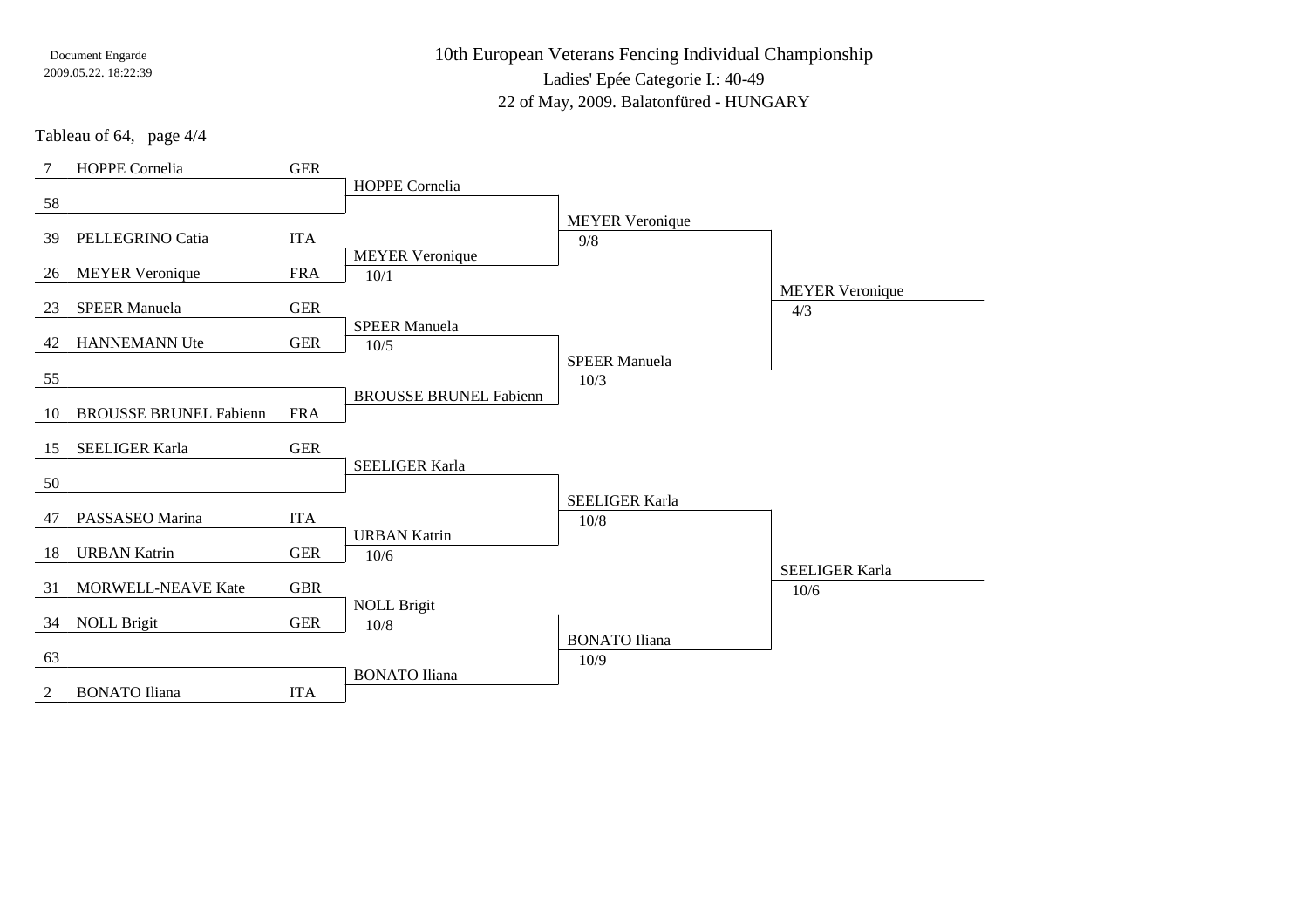10th European Veterans Fencing Individual ChampionshipLadies' Epée Categorie I.: 40-49

22 of May, 2009. Balatonfüred - HUNGARY

#### Tableau of 16

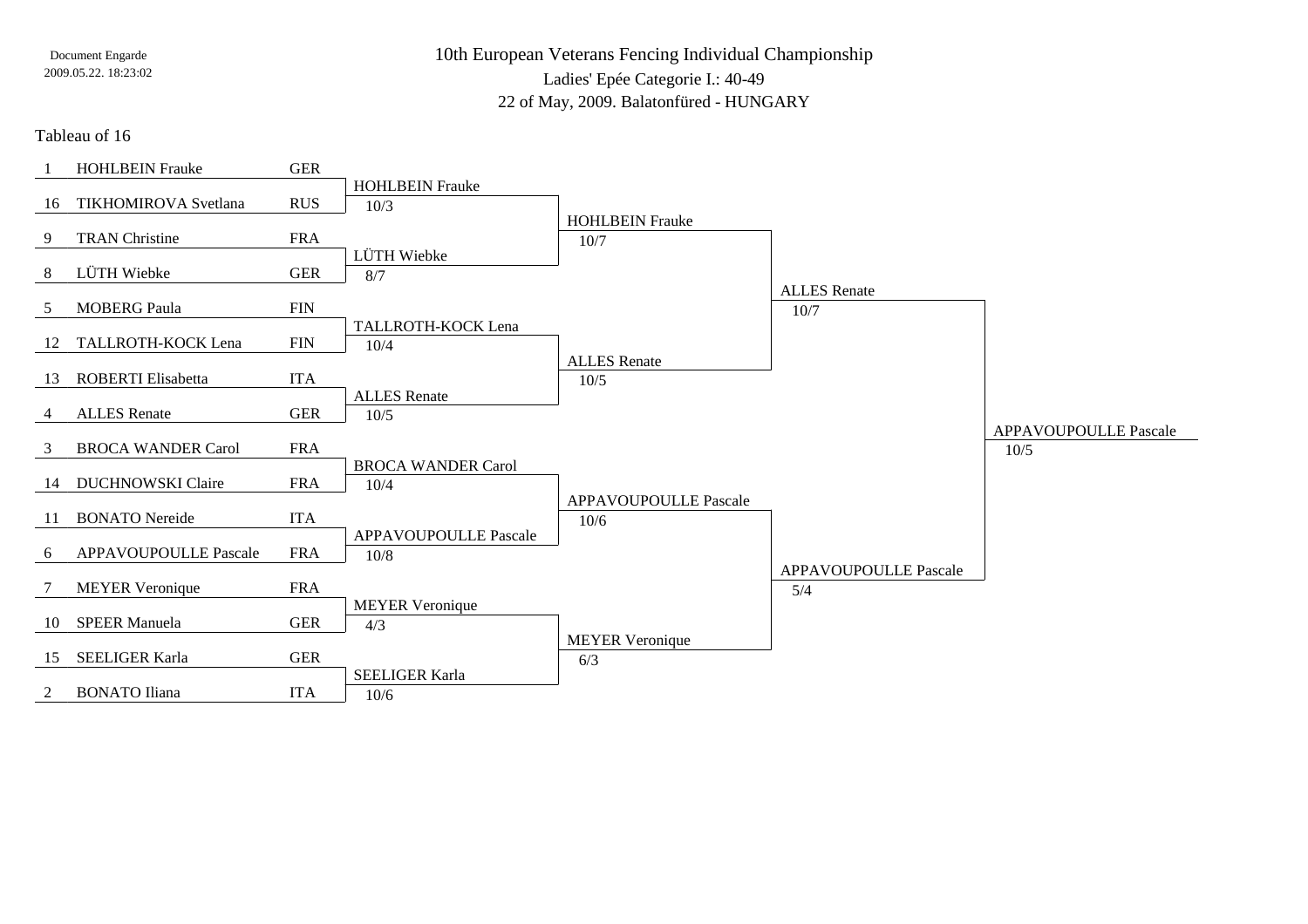# 10th European Veterans Fencing Individual Championship Ladies' Epée Categorie II.: 50-59 22 of May, 2009. Balatonfüred - HUNGARY

## Overall ranking (ordered by ranking)

| ranking        | name and first name          | country    |
|----------------|------------------------------|------------|
| $\mathbf{1}$   | CIRILLO Gianna               | <b>ITA</b> |
| $\mathfrak{D}$ | <b>KIRCHEIS Astrid</b>       | <b>GER</b> |
| 3              | <b>AUBAILLY Corinne</b>      | <b>FRA</b> |
| 3              | <b>REGUIGNE Patricia</b>     | <b>FRA</b> |
| 5              | <b>KUMMICH</b> Angela        | <b>GER</b> |
| 6              | HOFFMANN Ibolya              | HUN        |
| $\overline{7}$ | <b>KOLOS Edit</b>            | <b>HUN</b> |
| 8              | ZHDANOVA Tatiana             | <b>RUS</b> |
| 9              | <b>FISCHER Dagmar</b>        | <b>GER</b> |
| 10             | <b>MARTIN</b> Annick         | FRA        |
| 11             | <b>SCHABE Babsi</b>          | <b>GER</b> |
| 12             | <b>STOIBER Iris</b>          | <b>GER</b> |
| 13             | <b>DELACOUR Brigitte</b>     | <b>FRA</b> |
| 14             | <b>BRAUN Heidi</b>           | <b>GER</b> |
| 15             | <b>FIBRANZ</b> Ute           | GER        |
| 16             | PARPAIOLA Antonella          | <b>ITA</b> |
| 17             | <b>CLAYTON</b> Jane          | GBR        |
| 18             | <b>HERMANN</b> Anita         | <b>GER</b> |
| 19             | <b>BUDDE</b> Margit          | GER        |
| 20             | YURCHENKO Marina             | <b>RUS</b> |
| 21             | <b>LUNDGREN</b> Sirpa        | <b>FIN</b> |
| 22             | <b>BORNEMISZA Lynne</b>      | <b>GBR</b> |
| 23             | KOMPANSTEVA Olga             | <b>UKR</b> |
| 24             | YAKOVLEVA Sania              | <b>RUS</b> |
| 25             | <b>RICHTER Viola</b>         | <b>GER</b> |
| 26             | <b>FORGIARINI Silvia</b>     | <b>ITA</b> |
| 27             | MÜLLER-BRANDT Friederike     | <b>GER</b> |
| 28             | <b>GRIL Marie Ange</b>       | <b>FRA</b> |
| 29             | <b>GUILLAUD Elinae</b>       | <b>FRA</b> |
| 30             | <b>MASON</b> Mariette        | <b>GBR</b> |
| 31             | FERDINANDY DR. Györgyi       | <b>HUN</b> |
| 32             | <b>AGHAJAN Gillian</b>       | <b>GBR</b> |
| 33             | <b>MARINI Maria Adelaide</b> | <b>ITA</b> |
| 34             | KOVÁCS Zsuzsa                | <b>HUN</b> |
| 35             | <b>BARDENHAGEN Antje</b>     | <b>GER</b> |
| 36             | PASSARIN Delfina             | <b>ITA</b> |
|                |                              |            |

NAGELE Brigitte GER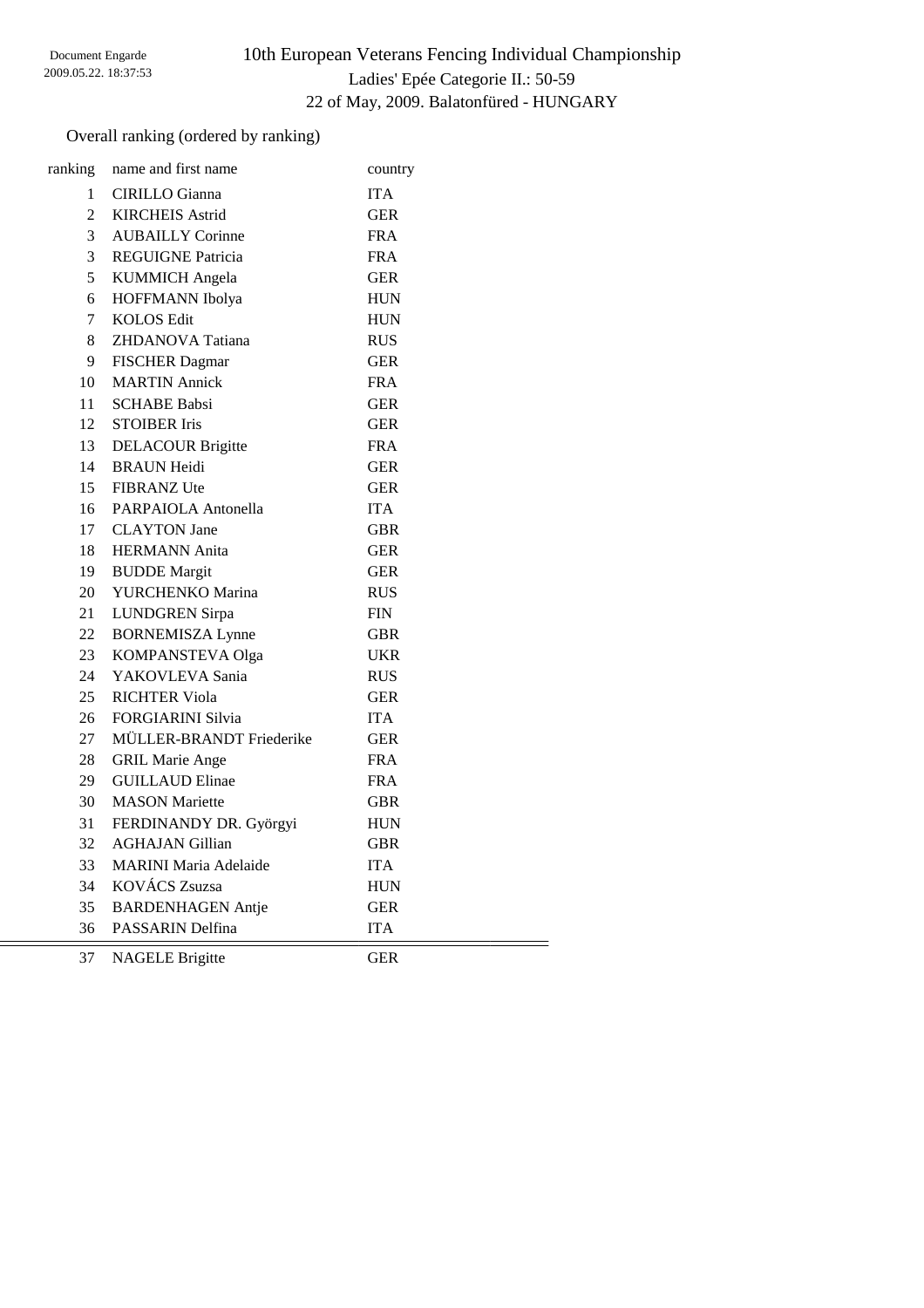## 10th European Veterans Fencing Individual Championship Ladies' Epée Categorie II.: 50-59 22 of May, 2009. Balatonfüred - HUNGARY

#### Poules, round no 1

Poule no 1 13:00 piste No 2

| <b>FIBRANZ</b> Ute       | <b>GER</b> |   |  |   | 4 |  |
|--------------------------|------------|---|--|---|---|--|
| <b>BARDENHAGEN Antie</b> | <b>GER</b> |   |  |   |   |  |
| <b>FISCHER Dagmar</b>    | <b>GER</b> |   |  | 4 |   |  |
| <b>BORNEMISZA Lynne</b>  | <b>GBR</b> | 4 |  |   |   |  |
| <b>KOLOS Edit</b>        | <b>HUN</b> |   |  |   |   |  |
| <b>AUBAILLY Corinne</b>  | <b>FRA</b> |   |  |   |   |  |
| PARPAIOLA Antonella      |            |   |  |   |   |  |

| V/M | indicator | HS | ranking |
|-----|-----------|----|---------|
| 3/6 | $-1$      | 24 |         |
| 1/6 | $-14$     | 14 | 7       |
| 5/6 | 9         | 29 | 2       |
| 3/6 | $-1$      | 22 | 5       |
| 3/6 | 1         | 22 | 3       |
| 5/6 | 16        | 28 | 1       |
| 1/6 | $-10$     | 19 | 6       |
|     |           |    |         |

Poule no 2 13:00 piste No 3

| MÜLLER-BRANDT Friederike | GER        |    | A                 | $\overline{0}$ |   |   | ∠     | 1/4   | - 1 |    | 4              |
|--------------------------|------------|----|-------------------|----------------|---|---|-------|-------|-----|----|----------------|
| <b>NAGELE Brigitte</b>   | GER        | A  |                   | Α              | A | A | A     | aband |     |    |                |
| ZHDANOVA Tatiana         | <b>RUS</b> |    | $\mathbf{v}$<br>л |                |   |   | $V_4$ | 2/4   | - 1 | 10 | 3              |
| <b>GRIL Marie Ange</b>   | FRA        |    |                   | <b>T</b> 7     |   |   |       | 1/4   | -12 |    |                |
| <b>CLAYTON</b> Jane      | GBR        |    |                   |                |   |   |       | 4/4   |     | 20 |                |
| <b>LUNDGREN Sirpa</b>    | FIN        | V3 | X                 |                |   |   |       | 2/4   |     | 12 | $\overline{2}$ |
|                          |            |    |                   |                |   |   |       |       |     |    |                |

Poule no 3 13:00 piste No 4

| <b>KIRCHEIS Astrid</b>       | GER        |   | V4 | $\mathbf{V}$ |  | V <sub>4</sub> | 5/5 |       | 23 |                |
|------------------------------|------------|---|----|--------------|--|----------------|-----|-------|----|----------------|
| <b>BRAUN Heidi</b>           | GER        |   |    | V4           |  |                | 3/5 |       | 18 | 3              |
| YAKOVLEVA Sania              | <b>RUS</b> | ∼ |    |              |  |                | 2/5 |       |    | $\overline{4}$ |
| <b>MARINI Maria Adelaide</b> | <b>ITA</b> |   |    | $\sim$<br>∠  |  |                | 1/5 | $-10$ | 14 |                |
| <b>AGHAJAN Gillian</b>       | GBR        |   |    |              |  |                | 0/5 | $-12$ |    |                |
| <b>MARTIN</b> Annick         | FRA        |   |    |              |  |                | 4/5 |       | 23 | $\overline{2}$ |
|                              |            |   |    |              |  |                |     |       |    |                |

Poule no 4 13:00 piste No 5

| <b>KUMMICH</b> Angela    | GER        |   |   | $\mathbf{V}$ |            |              | 4/5 | 10  | 23 |                |
|--------------------------|------------|---|---|--------------|------------|--------------|-----|-----|----|----------------|
| <b>STOIBER Iris</b>      | GER        |   |   | v            | <b>17つ</b> | $\mathbf{V}$ | 4/5 |     | 20 | $\overline{2}$ |
| <b>MASON</b> Mariette    | GBR        | 4 |   |              | . .        | $\sim$       | 1/5 | - - | 19 |                |
| <b>FORGIARINI Silvia</b> | ITA        | ∠ |   | $\mathbf{V}$ |            | $\sim$       | 2/5 | -ი  |    | 4              |
| FERDINANDY DR. Györgyi   | <b>HUN</b> | 0 | ∼ |              |            |              | 0/5 | -10 | 13 |                |
| <b>DELACOUR Brigitte</b> | FRA        |   |   | V            |            |              | 4/5 |     | 20 | 3              |
|                          |            |   |   |              |            |              |     |     |    |                |

Poule no 5 13:00 piste No 6

| <b>SCHABE Babsi</b>    | GER        |                |  | V4 | 4/5 | 10    | 20 | $\overline{2}$ |
|------------------------|------------|----------------|--|----|-----|-------|----|----------------|
| <b>HERMANN</b> Anita   | GER        | V <sub>2</sub> |  |    | 4/5 |       | 18 | 3              |
| PASSARIN Delfina       | IТA        |                |  |    | 0/5 | $-17$ | 8  |                |
| KOMPANSTEVA Olga       | UKR        |                |  |    | 2/5 | - 1   | 18 | 4              |
| <b>HOFFMANN</b> Ibolya | <b>HUN</b> | ി              |  |    | 4/5 | 10    | 22 |                |
| <b>GUILLAUD Elinae</b> | FRA        | 4              |  | 4  | 1/5 | - 1   | 20 |                |
|                        |            |                |  |    |     |       |    |                |

Poule no 6 13:00 piste No 7

| <b>BUDDE</b> Margit      | GER        |   |        |   |   | 3/5 |      | 21 | $\overline{2}$ |
|--------------------------|------------|---|--------|---|---|-----|------|----|----------------|
| <b>RICHTER Viola</b>     | GER        |   |        |   |   | 2/5 |      | 14 |                |
| <b>CIRILLO</b> Gianna    | ITA        | ◠ |        |   |   | 2/5 | $-2$ |    | 4              |
| YURCHENKO Marina         | <b>RUS</b> |   | $\sim$ |   | V | 3/5 |      | 18 | 3              |
| KOVÁCS Zsuzsa            | <b>HUN</b> |   |        | ∼ |   | 1/5 | -10  | 13 |                |
| <b>REGUIGNE Patricia</b> | FRA        |   |        |   |   | 4/5 |      |    |                |

| V/M   | indicator | HS | ranking |
|-------|-----------|----|---------|
| 1/4   | -1        | 8  | 4       |
| aband |           |    | 6       |
| 2/4   | $-1$      | 10 | 3       |
| 1/4   | $-12$     | 7  | 5       |
| 4/4   | 14        | 20 | 1       |
| 2/4   | 0         | 12 | 2       |

| V/M | indicator                   | HS | ranking |
|-----|-----------------------------|----|---------|
| 5/5 | 12                          | 23 |         |
| 3/5 | $\mathcal{D}_{\mathcal{L}}$ | 18 | 3       |
| 2/5 | $-4$                        | 15 | 4       |
| 1/5 | $-10$                       | 14 | 5       |
| 0/5 | $-12$                       | 13 | 6       |
| 4/5 | 12                          | 23 | 2       |

| indicator | HS | ranking       |
|-----------|----|---------------|
| 10        | 23 |               |
| 8         | 20 | 2             |
| $-5$      | 19 | 5             |
| -6        | 17 | 4             |
| $-10$     | 13 | 6             |
| 3         | 20 | $\mathcal{F}$ |
|           |    |               |

| V/M | indicator | HS | ranking |
|-----|-----------|----|---------|
| 4/5 | 10        | 20 | 2       |
| 4/5 | 1         | 18 | 3       |
| 0/5 | $-17$     | 8  | 6       |
| 2/5 | $-3$      | 18 | 4       |
| 4/5 | 10        | 22 | 1       |
| 1/5 | $-1$      | 20 | 5       |
|     |           |    |         |

| V/M | indicator | HS | ranking |
|-----|-----------|----|---------|
| 3/5 |           | 21 | 2       |
| 2/5 | $-4$      | 14 | 5       |
| 2/5 | $-2$      | 17 | 4       |
| 3/5 | 0         | 18 | 3       |
| 1/5 | $-10$     | 13 | 6       |
| 4/5 | q         | 21 |         |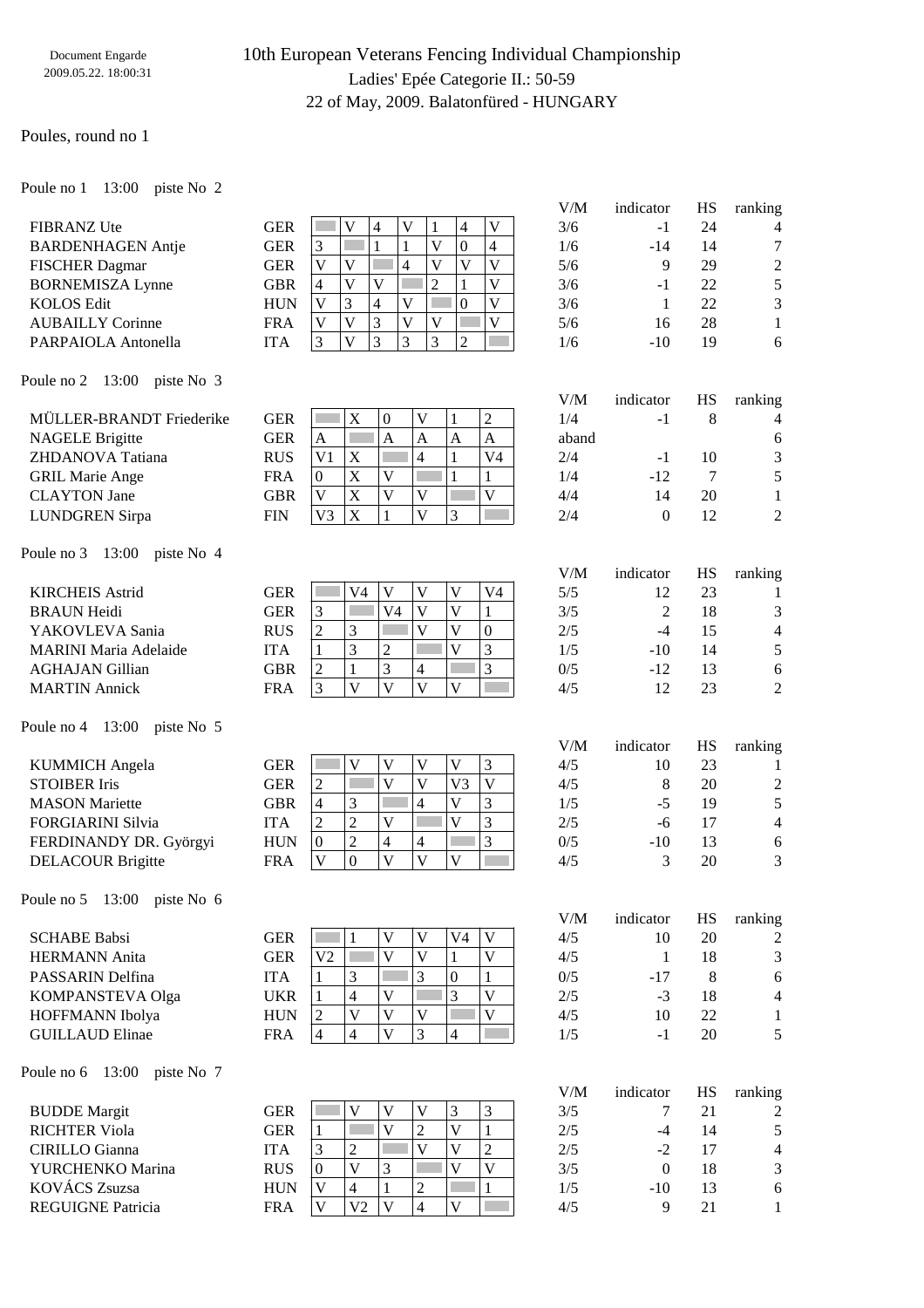# 10th European Veterans Fencing Individual Championship Ladies' Epée Categorie II.: 50-59 22 of May, 2009. Balatonfüred - HUNGARY

## Ranking, round no 1 (ordered by ranking)

| ranking          | name and first name          | country     | $V/M$ | indicator      | HS               | group       |
|------------------|------------------------------|-------------|-------|----------------|------------------|-------------|
| 1                | <b>CLAYTON</b> Jane          | <b>GBR</b>  | 1,000 | 14             | 20               | qualifier   |
| $\overline{2}$   | <b>KIRCHEIS Astrid</b>       | <b>GER</b>  | 1,000 | 12             | 23               | qualifier   |
| 3                | <b>AUBAILLY Corinne</b>      | <b>FRA</b>  | 0,833 | 16             | 28               | qualifier   |
| $\overline{4}$   | <b>FISCHER Dagmar</b>        | <b>GER</b>  | 0,833 | 9              | 29               | qualifier   |
| 5                | <b>MARTIN Annick</b>         | <b>FRA</b>  | 0,800 | 12             | 23               | qualifier   |
| 6                | <b>KUMMICH</b> Angela        | <b>GER</b>  | 0,800 | 10             | 23               | qualifier   |
| $\boldsymbol{7}$ | HOFFMANN Ibolya              | ${\rm HUN}$ | 0,800 | 10             | 22               | qualifier   |
| $8\,$            | <b>SCHABE Babsi</b>          | <b>GER</b>  | 0,800 | 10             | 20               | qualifier   |
| 9                | <b>REGUIGNE Patricia</b>     | <b>FRA</b>  | 0,800 | 9              | 21               | qualifier   |
| 10               | <b>STOIBER Iris</b>          | <b>GER</b>  | 0,800 | $8\,$          | $20\,$           | qualifier   |
| 11               | <b>DELACOUR Brigitte</b>     | <b>FRA</b>  | 0,800 | 3              | 20               | qualifier   |
| 12               | <b>HERMANN</b> Anita         | <b>GER</b>  | 0,800 | $\mathbf{1}$   | 18               | qualifier   |
| 13               | <b>BUDDE</b> Margit          | <b>GER</b>  | 0,600 | $\overline{7}$ | 21               | qualifier   |
| 14               | <b>BRAUN Heidi</b>           | <b>GER</b>  | 0,600 | $\overline{c}$ | 18               | qualifier   |
| 15               | YURCHENKO Marina             | <b>RUS</b>  | 0,600 | $\overline{0}$ | 18               | qualifier   |
| 16               | <b>KOLOS Edit</b>            | ${\rm HUN}$ | 0,500 | $\mathbf{1}$   | 22               | qualifier   |
| 17               | <b>LUNDGREN</b> Sirpa        | ${\rm FIN}$ | 0,500 | $\overline{0}$ | 12               | qualifier   |
| 18               | <b>FIBRANZ Ute</b>           | <b>GER</b>  | 0,500 | $-1$           | 24               | qualifier   |
| 19               | <b>BORNEMISZA Lynne</b>      | <b>GBR</b>  | 0,500 | $-1$           | 22               | qualifier   |
| 20               | ZHDANOVA Tatiana             | <b>RUS</b>  | 0,500 | $-1$           | 10               | qualifier   |
| 21               | <b>CIRILLO</b> Gianna        | <b>ITA</b>  | 0,400 | $-2$           | 17               | qualifier   |
| 22               | KOMPANSTEVA Olga             | <b>UKR</b>  | 0,400 | $-3$           | 18               | qualifier   |
| 23               | YAKOVLEVA Sania              | <b>RUS</b>  | 0,400 | $-4$           | 15               | qualifier   |
| 24               | <b>RICHTER Viola</b>         | <b>GER</b>  | 0,400 | $-4$           | 14               | qualifier   |
| 25               | <b>FORGIARINI Silvia</b>     | <b>ITA</b>  | 0,400 | -6             | 17               | qualifier   |
| 26               | MÜLLER-BRANDT Friederike     | <b>GER</b>  | 0,250 | $-1$           | $\,8\,$          | qualifier   |
| 27               | <b>GRIL Marie Ange</b>       | <b>FRA</b>  | 0,250 | $-12$          | $\boldsymbol{7}$ | qualifier   |
| 28               | <b>GUILLAUD Elinae</b>       | <b>FRA</b>  | 0,200 | $-1$           | $20\,$           | qualifier   |
| 29               | <b>MASON</b> Mariette        | <b>GBR</b>  | 0,200 | $-5$           | 19               | qualifier   |
| 30               | <b>MARINI Maria Adelaide</b> | <b>ITA</b>  | 0,200 | $-10$          | 14               | qualifier   |
| 31               | <b>KOVÁCS Zsuzsa</b>         | <b>HUN</b>  | 0,200 | $-10$          | 13               | qualifier   |
| 32               | PARPAIOLA Antonella          | <b>ITA</b>  | 0,167 | $-10$          | 19               | qualifier   |
| 33               | <b>BARDENHAGEN Antje</b>     | <b>GER</b>  | 0,167 | $-14$          | 14               | qualifier   |
| 34               | FERDINANDY DR. Györgyi       | ${\rm HUN}$ | 0,000 | $-10$          | 13               | qualifier   |
| 35               | <b>AGHAJAN Gillian</b>       | <b>GBR</b>  | 0,000 | $-12$          | 13               | qualifier   |
| 36               | PASSARIN Delfina             | <b>ITA</b>  | 0,000 | $-17$          | 8                | qualifier   |
| 37               | <b>NAGELE Brigitte</b>       | <b>GER</b>  | aband |                |                  | abandonment |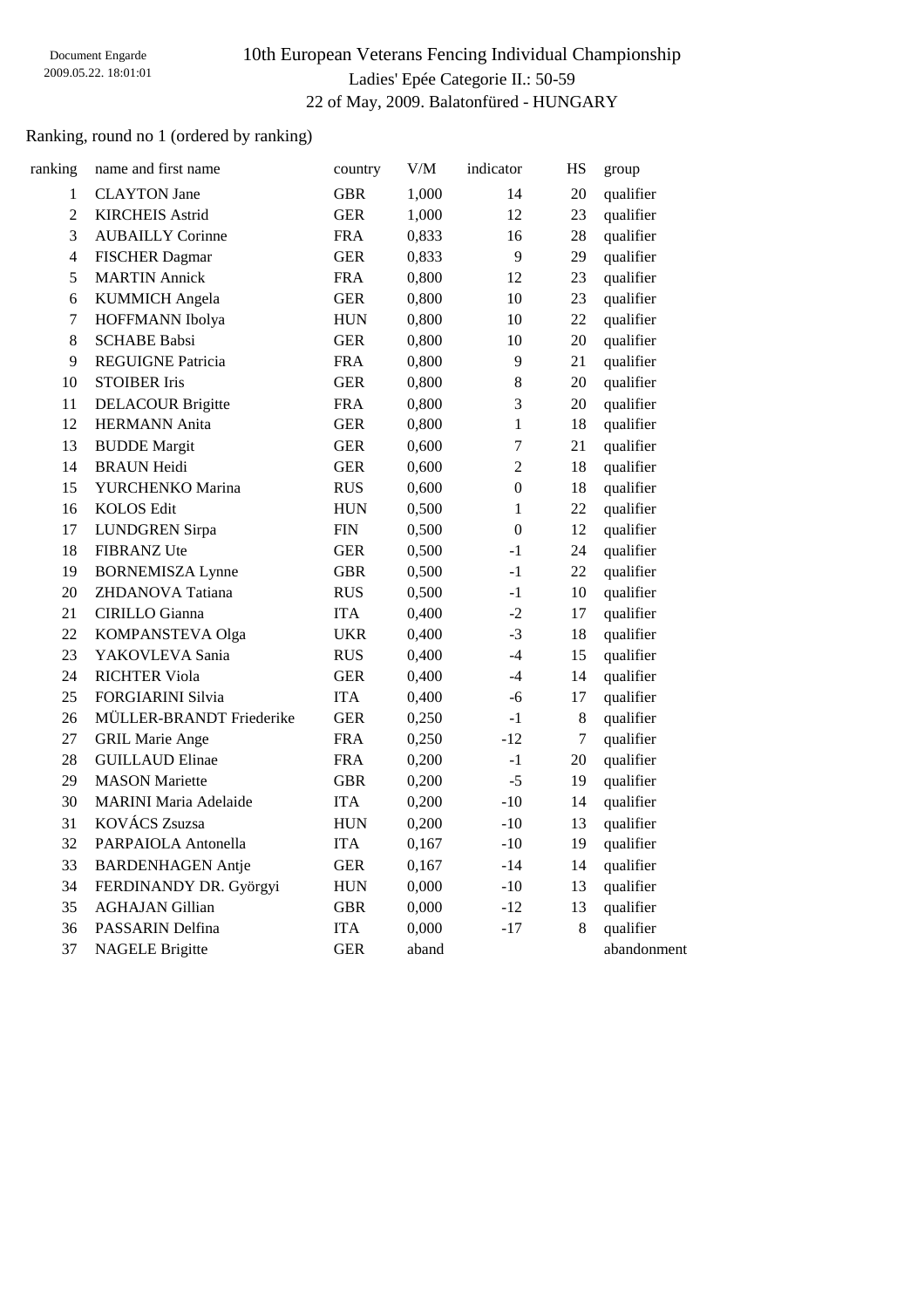10th European Veterans Fencing Individual ChampionshipLadies' Epée Categorie II.: 50-59

22 of May, 2009. Balatonfüred - HUNGARY

Tableau of 64, page 1/4

| $\overline{1}$ | <b>CLAYTON</b> Jane      | <b>GBR</b>  |                          |                          |                                  |
|----------------|--------------------------|-------------|--------------------------|--------------------------|----------------------------------|
|                |                          |             | <b>CLAYTON</b> Jane      |                          |                                  |
| 64             |                          |             |                          | PARPAIOLA Antonella      |                                  |
|                | 33 BARDENHAGEN Antje     | <b>GER</b>  |                          | 10/7                     |                                  |
|                |                          |             | PARPAIOLA Antonella      |                          |                                  |
|                | 32 PARPAIOLA Antonella   | <b>ITA</b>  | 10/9                     |                          |                                  |
| 17             | <b>LUNDGREN Sirpa</b>    | ${\rm FIN}$ |                          |                          | <b>KOLOS Edit</b>                |
|                |                          |             | <b>LUNDGREN</b> Sirpa    |                          | $10/8$                           |
| 48             |                          |             |                          |                          |                                  |
|                |                          |             |                          | <b>KOLOS Edit</b>        |                                  |
| 49             |                          |             | <b>KOLOS Edit</b>        | 10/3                     |                                  |
| 16             | <b>KOLOS Edit</b>        | <b>HUN</b>  |                          |                          |                                  |
|                |                          |             |                          |                          |                                  |
| 9              | REGUIGNE Patricia        | <b>FRA</b>  |                          |                          |                                  |
| 56             |                          |             | <b>REGUIGNE Patricia</b> |                          |                                  |
|                |                          |             |                          | <b>REGUIGNE Patricia</b> |                                  |
| 41             |                          |             |                          | 10/2                     |                                  |
|                |                          |             | <b>RICHTER Viola</b>     |                          |                                  |
| 24             | <b>RICHTER Viola</b>     | <b>GER</b>  |                          |                          |                                  |
| 25             | <b>FORGIARINI Silvia</b> | <b>ITA</b>  |                          |                          | <b>REGUIGNE Patricia</b><br>10/4 |
|                |                          |             | <b>FORGIARINI Silvia</b> |                          |                                  |
| 40             |                          |             |                          |                          |                                  |
|                |                          |             |                          | <b>SCHABE Babsi</b>      |                                  |
| 57             |                          |             | <b>SCHABE Babsi</b>      | 7/2                      |                                  |
| 8              | <b>SCHABE Babsi</b>      | <b>GER</b>  |                          |                          |                                  |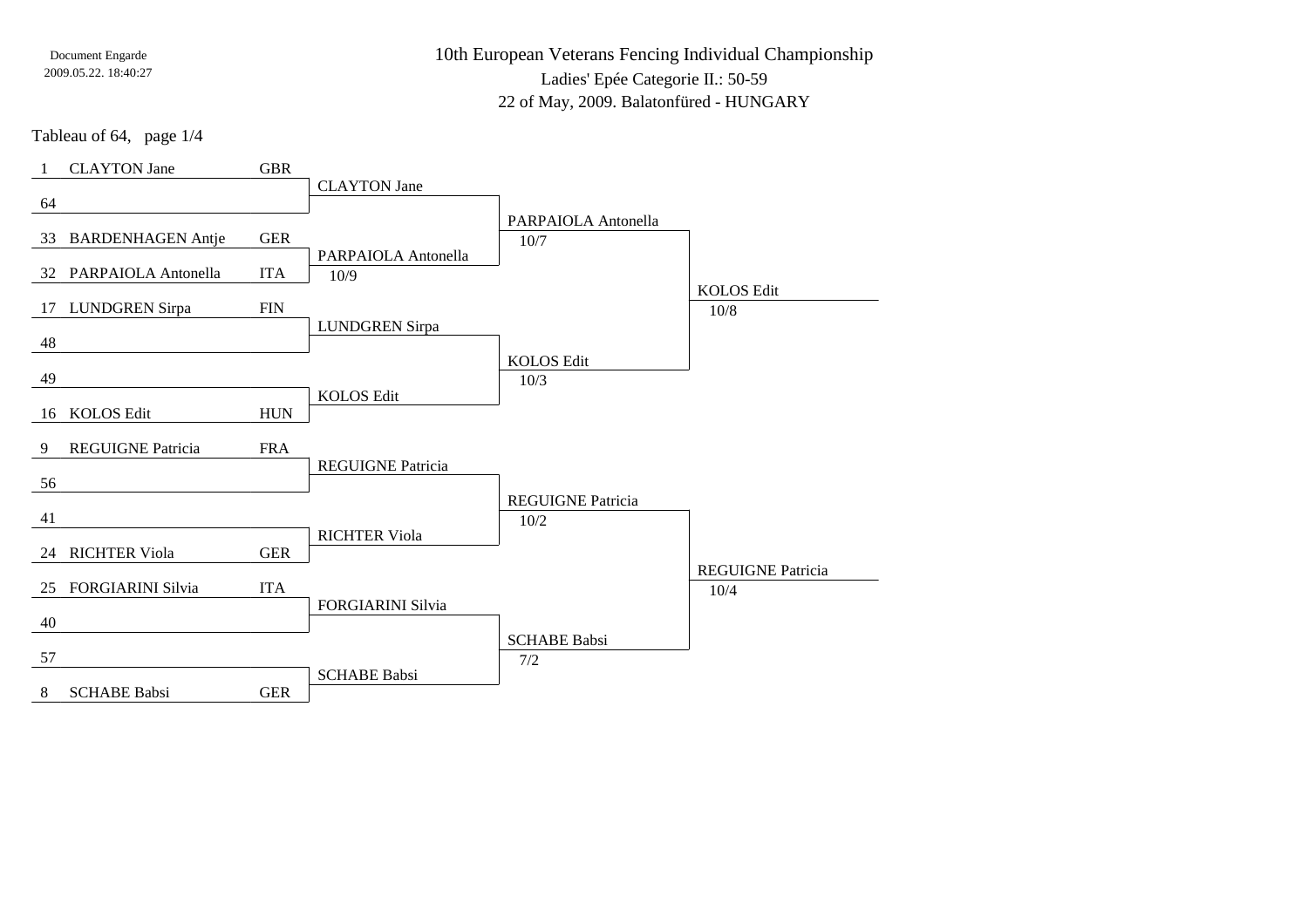10th European Veterans Fencing Individual ChampionshipLadies' Epée Categorie II.: 50-5922 of May, 2009. Balatonfüred - HUNGARY

Tableau of 64, page 2/4

| 5  | <b>MARTIN</b> Annick   | <b>FRA</b> |                        |                          |                       |
|----|------------------------|------------|------------------------|--------------------------|-----------------------|
|    |                        |            | <b>MARTIN Annick</b>   |                          |                       |
| 60 |                        |            |                        | <b>MARTIN</b> Annick     |                       |
| 37 |                        |            |                        | 10/4                     |                       |
|    |                        |            | <b>GUILLAUD Elinae</b> |                          |                       |
| 28 | <b>GUILLAUD Elinae</b> | <b>FRA</b> |                        |                          | <b>CIRILLO</b> Gianna |
| 21 | <b>CIRILLO</b> Gianna  | <b>ITA</b> |                        |                          | 10/4                  |
|    |                        |            | <b>CIRILLO</b> Gianna  |                          |                       |
| 44 |                        |            |                        | <b>CIRILLO</b> Gianna    |                       |
| 53 |                        |            |                        | 10/3                     |                       |
|    |                        |            | <b>HERMANN</b> Anita   |                          |                       |
| 12 | <b>HERMANN</b> Anita   | <b>GER</b> |                        |                          |                       |
| 13 | <b>BUDDE Margit</b>    | <b>GER</b> |                        |                          |                       |
|    |                        |            | <b>BUDDE</b> Margit    |                          |                       |
| 52 |                        |            |                        |                          |                       |
| 45 |                        |            |                        | ZHDANOVA Tatiana<br>10/8 |                       |
|    |                        |            | ZHDANOVA Tatiana       |                          |                       |
| 20 | ZHDANOVA Tatiana       | <b>RUS</b> |                        |                          |                       |
| 29 | <b>MASON</b> Mariette  | <b>GBR</b> |                        |                          | ZHDANOVA Tatiana      |
|    |                        |            | <b>MASON</b> Mariette  |                          | 2/1                   |
|    | 36 PASSARIN Delfina    | <b>ITA</b> | $10/7$                 |                          |                       |
|    |                        |            |                        | <b>FISCHER Dagmar</b>    |                       |
| 61 |                        |            | <b>FISCHER Dagmar</b>  | $10/8$                   |                       |
| 4  | <b>FISCHER Dagmar</b>  | <b>GER</b> |                        |                          |                       |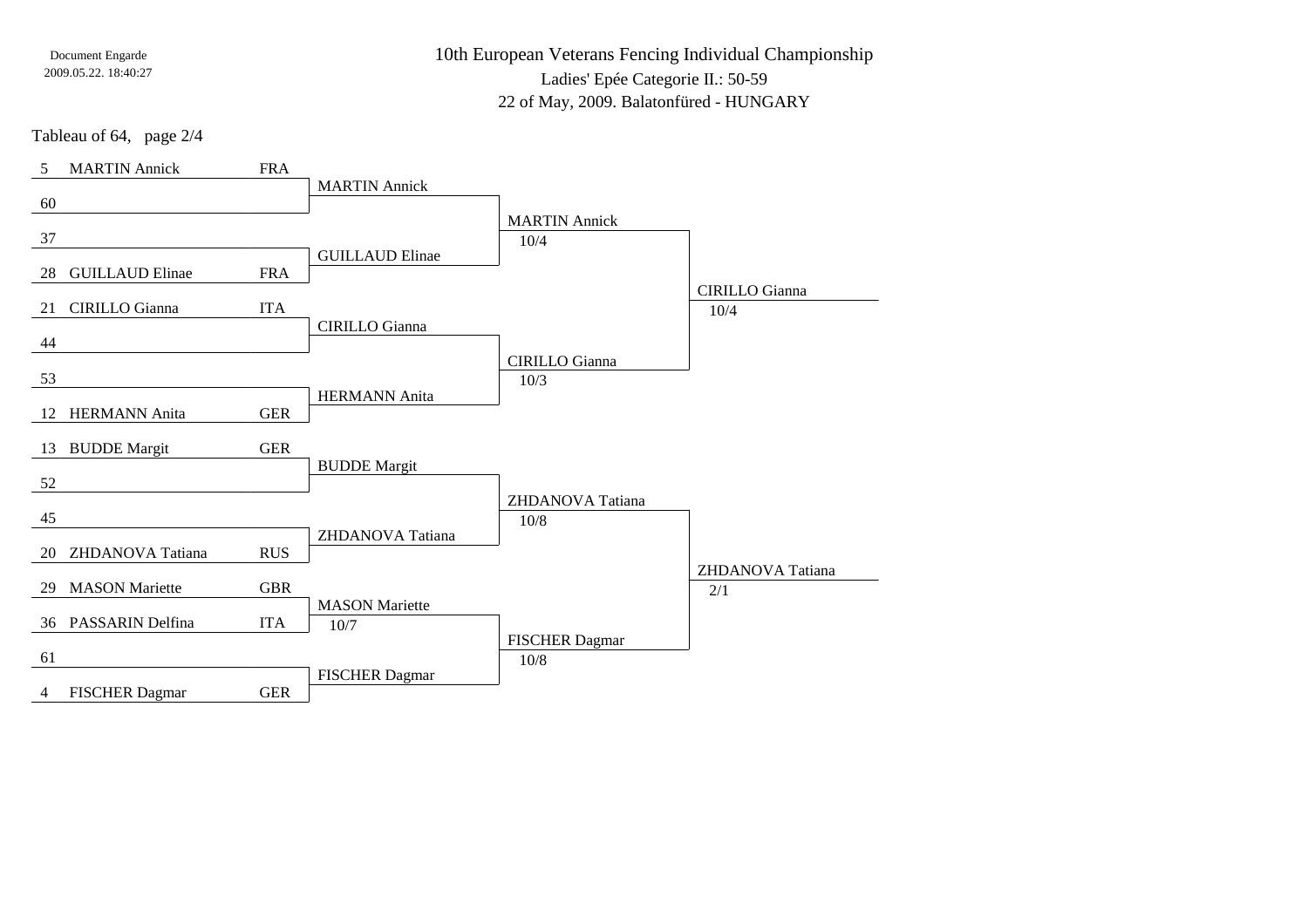10th European Veterans Fencing Individual ChampionshipLadies' Epée Categorie II.: 50-5922 of May, 2009. Balatonfüred - HUNGARY

Tableau of 64, page 3/4

| 3  | <b>AUBAILLY Corinne</b>      | <b>FRA</b> |                          |                            |                         |
|----|------------------------------|------------|--------------------------|----------------------------|-------------------------|
|    |                              |            | <b>AUBAILLY Corinne</b>  |                            |                         |
| 62 |                              |            |                          | <b>AUBAILLY Corinne</b>    |                         |
| 35 | <b>AGHAJAN Gillian</b>       | <b>GBR</b> |                          | 10/4                       |                         |
|    |                              |            | <b>AGHAJAN Gillian</b>   |                            |                         |
| 30 | <b>MARINI Maria Adelaide</b> | <b>ITA</b> | $10/8$                   |                            | <b>AUBAILLY Corinne</b> |
| 19 | <b>BORNEMISZA Lynne</b>      | <b>GBR</b> |                          |                            | 10/3                    |
|    |                              |            | <b>BORNEMISZA Lynne</b>  |                            |                         |
| 46 |                              |            |                          |                            |                         |
| 51 |                              |            |                          | <b>BRAUN Heidi</b><br>10/4 |                         |
|    |                              |            | <b>BRAUN Heidi</b>       |                            |                         |
| 14 | <b>BRAUN Heidi</b>           | <b>GER</b> |                          |                            |                         |
| 11 | <b>DELACOUR Brigitte</b>     | <b>FRA</b> |                          |                            |                         |
|    |                              |            | <b>DELACOUR Brigitte</b> |                            |                         |
| 54 |                              |            |                          |                            |                         |
|    |                              |            |                          | <b>DELACOUR Brigitte</b>   |                         |
| 43 |                              |            | KOMPANSTEVA Olga         | 9/6                        |                         |
| 22 | KOMPANSTEVA Olga             | <b>UKR</b> |                          |                            |                         |
|    |                              |            |                          |                            | <b>KUMMICH</b> Angela   |
| 27 | <b>GRIL Marie Ange</b>       | <b>FRA</b> | <b>GRIL Marie Ange</b>   |                            | 10/9                    |
| 38 |                              |            |                          |                            |                         |
|    |                              |            |                          | <b>KUMMICH Angela</b>      |                         |
| 59 |                              |            |                          | 10/6                       |                         |
| 6  | <b>KUMMICH Angela</b>        | <b>GER</b> | <b>KUMMICH</b> Angela    |                            |                         |
|    |                              |            |                          |                            |                         |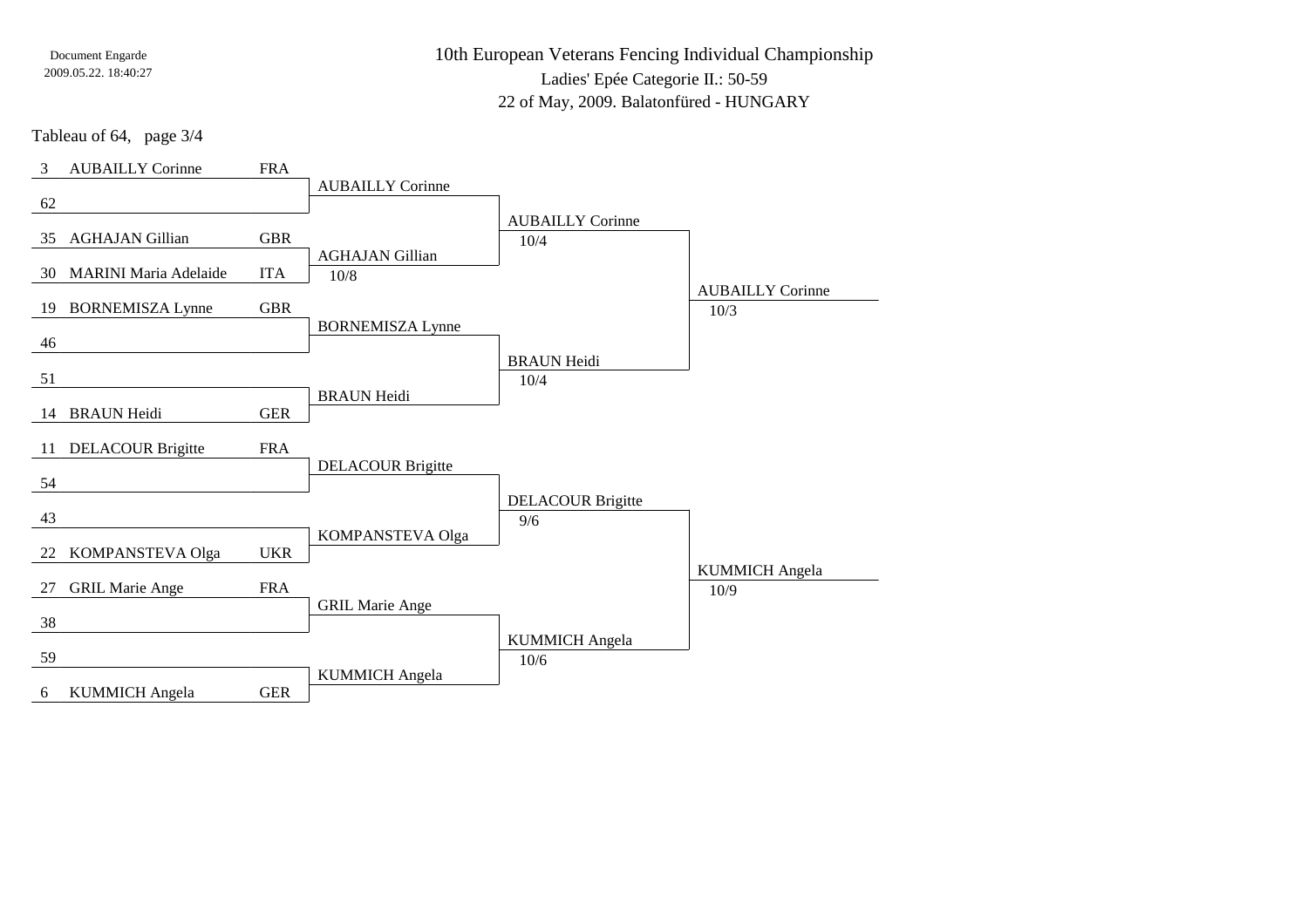10th European Veterans Fencing Individual ChampionshipLadies' Epée Categorie II.: 50-5922 of May, 2009. Balatonfüred - HUNGARY

Tableau of 64, page 4/4

| 7  | HOFFMANN Ibolya        | <b>HUN</b>  |                             |                             |                        |
|----|------------------------|-------------|-----------------------------|-----------------------------|------------------------|
| 58 |                        |             | HOFFMANN Ibolya             |                             |                        |
|    |                        |             |                             | HOFFMANN Ibolya             |                        |
| 39 |                        |             |                             | 10/6                        |                        |
| 26 | MÜLLER-BRANDT Fried    | <b>GER</b>  | MÜLLER-BRANDT Fried         |                             |                        |
|    |                        |             |                             |                             | HOFFMANN Ibolya        |
| 23 | YAKOVLEVA Sania        | <b>RUS</b>  | YAKOVLEVA Sania             |                             | $10/5$                 |
| 42 |                        |             |                             |                             |                        |
| 55 |                        |             |                             | <b>STOIBER Iris</b><br>10/3 |                        |
|    |                        |             | <b>STOIBER Iris</b>         |                             |                        |
| 10 | <b>STOIBER Iris</b>    | <b>GER</b>  |                             |                             |                        |
| 15 | YURCHENKO Marina       | <b>RUS</b>  |                             |                             |                        |
| 50 |                        |             | YURCHENKO Marina            |                             |                        |
|    |                        |             |                             | <b>FIBRANZ Ute</b>          |                        |
| 47 |                        |             |                             | $10/5$                      |                        |
| 18 | <b>FIBRANZ Ute</b>     | <b>GER</b>  | <b>FIBRANZ Ute</b>          |                             |                        |
|    |                        |             |                             |                             | <b>KIRCHEIS Astrid</b> |
| 31 | KOVÁCS Zsuzsa          | ${\rm HUN}$ |                             |                             | 10/3                   |
|    | 34 FERDINANDY DR. Györ | <b>HUN</b>  | FERDINANDY DR. Györ<br>10/4 |                             |                        |
|    |                        |             |                             | <b>KIRCHEIS Astrid</b>      |                        |
| 63 |                        |             | <b>KIRCHEIS Astrid</b>      | 10/6                        |                        |
| 2  | <b>KIRCHEIS Astrid</b> | <b>GER</b>  |                             |                             |                        |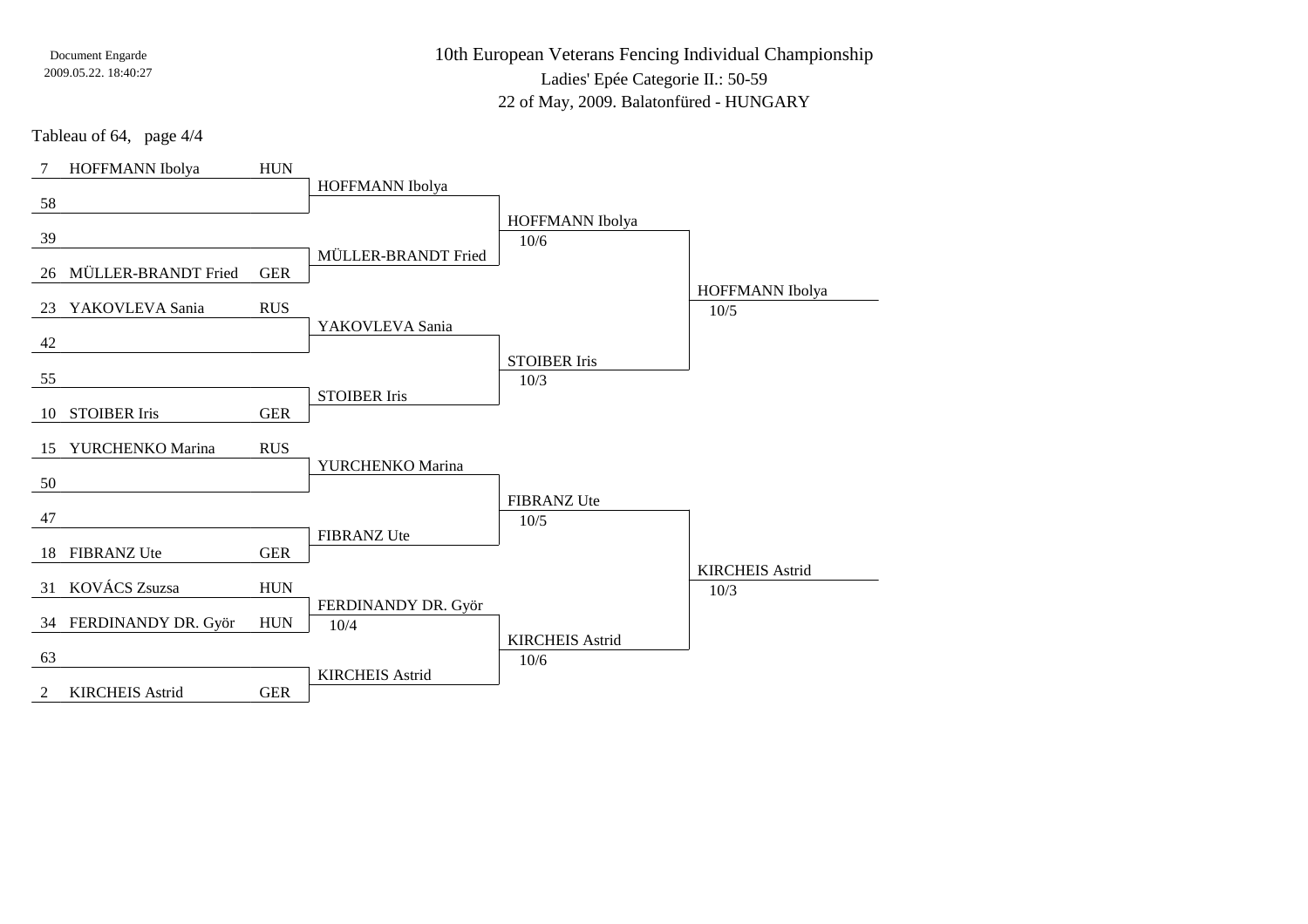10th European Veterans Fencing Individual ChampionshipLadies' Epée Categorie II.: 50-5922 of May, 2009. Balatonfüred - HUNGARY

Tableau of 16

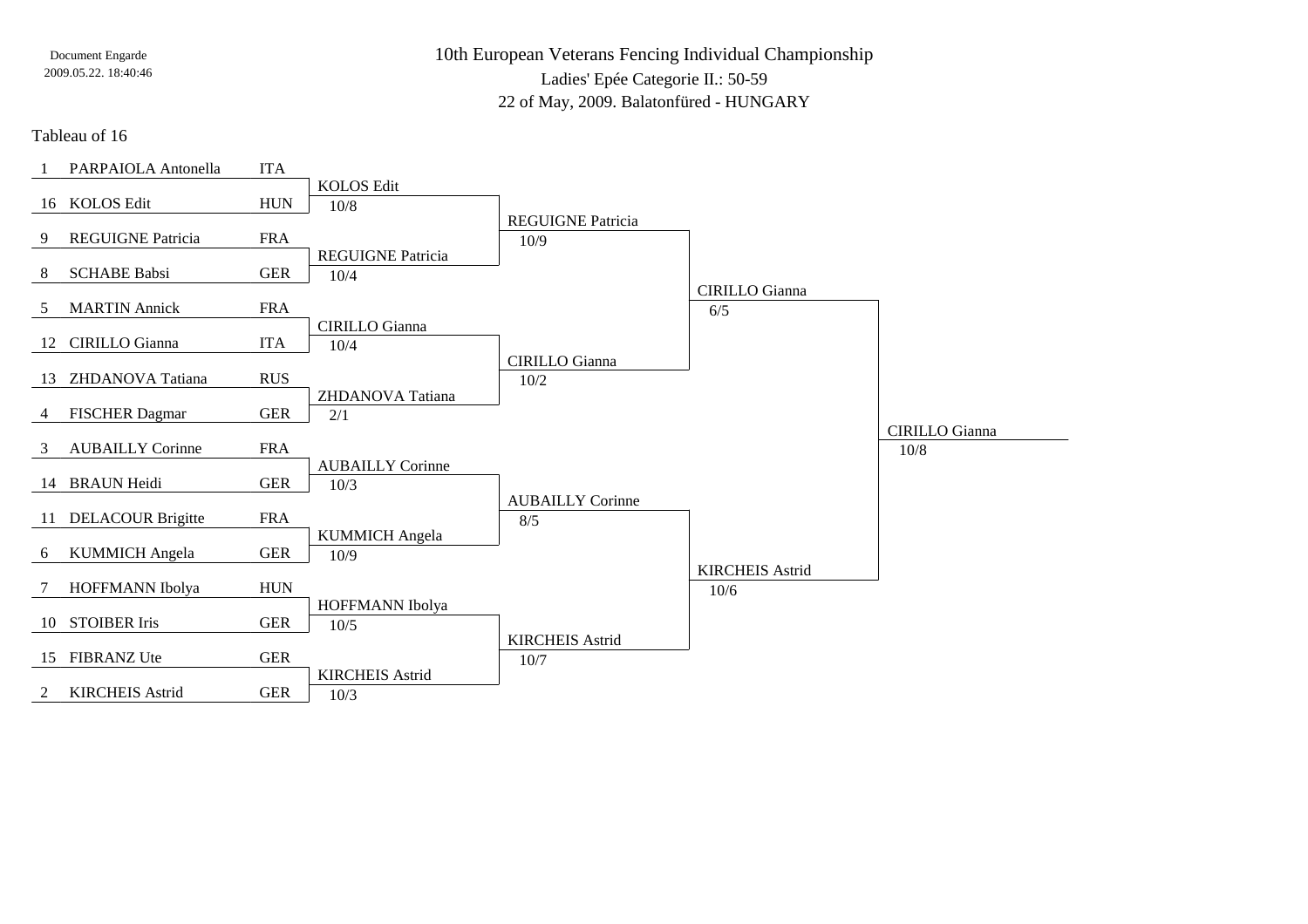# 10th European Veterans Fencing Individual Championship Ladies' Epée Categorie III.: 60-69 22 of May, 2009. Balatonfüred - HUNGARY

## Overall ranking (ordered by ranking)

|              | ranking name and first name      | country    |
|--------------|----------------------------------|------------|
| $\mathbf{1}$ | <b>DEMAILLE Marie Chantal</b>    | <b>FRA</b> |
| 2            | <b>GARDINI</b> Iris              | <b>ITA</b> |
| 3            | SOMEROJA Marja-Liisa             | <b>FIN</b> |
| 3            | <b>WEST Heidrun</b>              | <b>GER</b> |
| 5            | LINDEMAN Irma                    | <b>FIN</b> |
| 6            | <b>HENDRICKS Judith</b>          | <b>AUT</b> |
| 7            | <b>MEHRLE Ilse</b>               | <b>GER</b> |
| 8            | <b>ELVIN Kathleen</b>            | <b>GBR</b> |
| 9            | <b>GREUNKE Brigitte</b>          | <b>GER</b> |
| 10           | <b>GENAUD</b> Danielle           | <b>FRA</b> |
| 11           | <b>MAYOROVA Liubov</b>           | <b>RUS</b> |
| 12           | POLKKO Seija                     | <b>FIN</b> |
| 13           | <b>EVERS</b> Dinie               | <b>NED</b> |
| 13           | GOETZ Barbara                    | <b>GER</b> |
|              | 15 WACKERLE-KLEINHEITZ Christina | <b>GER</b> |
| 16           | <b>HEMPELMANN Marianne</b>       | <b>GER</b> |
| 17           | WOHLFARTH Janka                  | <b>GER</b> |
| 18           | EARL Sylvia                      | <b>GBR</b> |
| 19           | <b>RICHTER Anna-Marie</b>        | <b>GER</b> |
| 20           | <b>STELZER Roswitha</b>          | <b>AUT</b> |
| 21           | <b>SALLAY Erika</b>              | <b>FRA</b> |
| 21           | <b>SEHEULT Carole</b>            | <b>GBR</b> |
| 23           | <b>SHEPERD-FOSTER Patricia</b>   | <b>GBR</b> |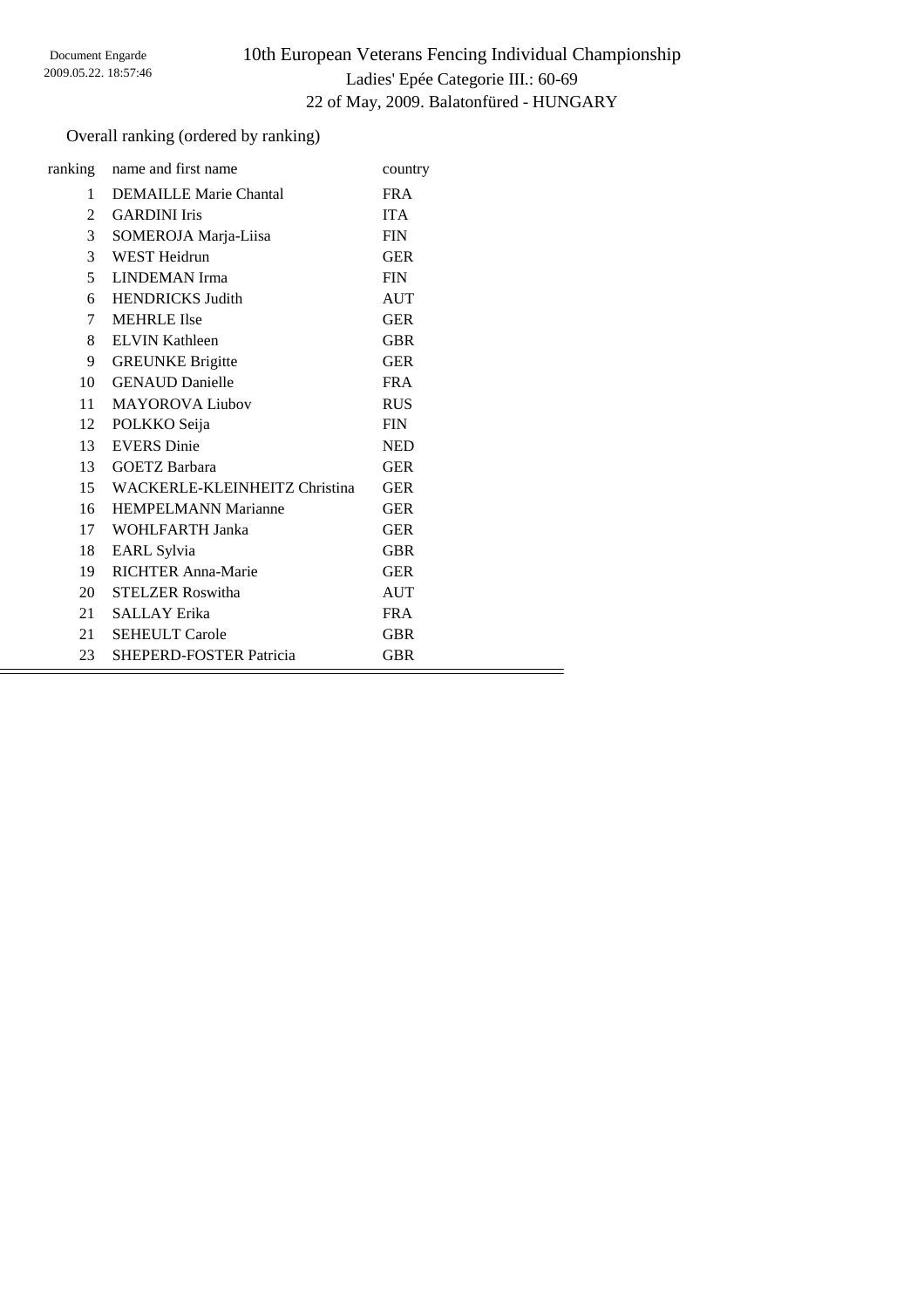## 10th European Veterans Fencing Individual Championship Ladies' Epée Categorie III.: 60-69 22 of May, 2009. Balatonfüred - HUNGARY

#### Poules, round no 1

Poule no 1 14:00 piste No 9

|                                    |            |                                                                                                                                                  | V/M | indicator      | HS | ranking                  |
|------------------------------------|------------|--------------------------------------------------------------------------------------------------------------------------------------------------|-----|----------------|----|--------------------------|
| <b>MEHRLE</b> Ilse                 | <b>GER</b> | V<br>$\overline{V}$<br>$\overline{V}$<br>4<br>1                                                                                                  | 3/5 | 4              | 20 | 3                        |
| <b>HEMPELMANN Marianne</b>         | <b>GER</b> | $\overline{\mathsf{V}}$<br>$\overline{\mathsf{V}}$<br>$\mathbf{1}$<br>$\mathbf{1}$<br>$\boldsymbol{0}$                                           | 2/5 | $-6$           | 12 | $\overline{4}$           |
| <b>SALLAY</b> Erika                | <b>FRA</b> | $\mathbf{1}$<br>$\mathbf{1}$<br>V<br>4<br>1                                                                                                      | 1/5 | $-12$          | 12 | 5                        |
| SOMEROJA Marja-Liisa               | <b>FIN</b> | $\overline{\mathsf{V}}$<br>$\overline{V}$<br>$\overline{V}$<br>$\overline{\mathbf{V}}$<br>$\mathbf{V}$                                           | 5/5 | 18             | 25 | $\mathbf{1}$             |
| <b>SEHEULT Carole</b>              | <b>GBR</b> | $\overline{2}$<br>$\overline{2}$<br>$\overline{2}$<br>$\overline{\mathbf{V}}$<br>1                                                               | 1/5 | $-12$          | 12 | 5                        |
| <b>GARDINI</b> Iris                | <b>ITA</b> | $\overline{3}$<br>$\overline{\mathbf{V}}$<br>$\overline{\mathbf{V}}$<br>$\overline{\mathsf{V}}$<br>$\overline{4}$                                | 3/5 | 8              | 22 | $\overline{2}$           |
| Poule no 2<br>14:00<br>piste No 10 |            |                                                                                                                                                  |     |                |    |                          |
|                                    |            |                                                                                                                                                  | V/M | indicator      | HS | ranking                  |
| <b>RICHTER Anna-Marie</b>          | <b>GER</b> | V<br>$\boldsymbol{0}$<br>4<br>1                                                                                                                  | 1/4 | $-9$           | 10 | 5                        |
| <b>GOETZ</b> Barbara               | <b>GER</b> | $\overline{2}$<br>$\overline{V}$<br>$\overline{V}$<br>$\overline{4}$                                                                             | 2/4 | 1              | 16 | $\overline{2}$           |
| <b>DEMAILLE Marie Chantal</b>      | <b>FRA</b> | $\overline{\mathsf{V}}$<br>$\overline{V}$<br>$\overline{\mathsf{V}}$<br>$\overline{V}$                                                           | 4/4 | 14             | 20 | $\mathbf{1}$             |
| <b>EARL</b> Sylvia                 | <b>GBR</b> | $\overline{4}$<br>V<br>$\overline{c}$<br>$\mathbf{1}$                                                                                            | 1/4 | $-7$           | 12 | $\overline{4}$           |
| <b>EVERS</b> Dinie                 | <b>NED</b> | $\overline{2}$<br>$\mathbf{V}$<br>$\overline{4}$<br>$\overline{\mathbf{V}}$                                                                      | 2/4 | 1              | 16 | $\overline{2}$           |
| 14:00<br>piste No 11<br>Poule no 3 |            |                                                                                                                                                  |     |                |    |                          |
|                                    |            |                                                                                                                                                  |     |                |    |                          |
|                                    |            |                                                                                                                                                  | V/M | indicator      | HS | ranking                  |
| WACKERLE-KLEINHEITZ Christina      | <b>GER</b> | 3<br>3<br>V<br>$\mathbf{V}$<br>1                                                                                                                 | 2/5 | $-4$           | 17 | 5                        |
| <b>WEST</b> Heidrun                | <b>GER</b> | $\overline{\mathbf{3}}$<br>$\overline{2}$<br>$\overline{4}$<br>$\overline{\mathcal{L}}$<br>V <sub>4</sub>                                        | 1/5 | $-6$           | 17 | 6                        |
| <b>GENAUD Danielle</b>             | <b>FRA</b> | $\overline{\mathbf{V}}$<br>3<br>$\overline{V}$<br>V<br>$\overline{4}$                                                                            | 3/5 | $\overline{4}$ | 22 | $\sqrt{2}$               |
| <b>ELVIN Kathleen</b>              | <b>GBR</b> | $\overline{\mathbf{V}}$<br>V<br>$\overline{0}$<br>V<br>4                                                                                         | 3/5 | $\Omega$       | 19 | 3                        |
| POLKKO Seija                       | <b>FIN</b> | $\overline{\mathbf{V}}$<br>$\overline{\mathsf{V}}$<br>$\overline{2}$<br>3<br>V <sub>2</sub>                                                      | 3/5 | $-1$           | 17 | $\overline{\mathcal{L}}$ |
| <b>HENDRICKS Judith</b>            | <b>AUT</b> | $\overline{\mathsf{V}}$<br>$\overline{\mathbf{V}}$<br>$\overline{2}$<br>$\overline{\mathsf{V}}$<br>1                                             | 3/5 | 7              | 18 | $\mathbf{1}$             |
| Poule no 4 14:00 piste No 12       |            |                                                                                                                                                  |     |                |    |                          |
|                                    |            |                                                                                                                                                  | V/M | indicator      | HS | ranking                  |
| <b>WOHLFARTH Janka</b>             | <b>GER</b> | $\mathbf V$<br>$\overline{4}$<br>$\mathbf V$<br>$\overline{4}$<br>$\mathbf{1}$                                                                   | 2/5 | $-4$           | 19 | 4                        |
| <b>GREUNKE Brigitte</b>            | <b>GER</b> | $\overline{\mathsf{V}}$<br>$\overline{V}$<br>$\overline{V}$<br>$\overline{\mathsf{V}}$<br>П<br>V <sub>3</sub>                                    | 5/5 | 12             | 23 | 1                        |
| <b>MAYOROVA Liubov</b>             | <b>RUS</b> | $\overline{2}$<br>$\overline{V}$<br>$\overline{\mathsf{V}}$<br>V <sub>4</sub><br>$\overline{\mathbf{4}}$                                         | 3/5 | 1              | 20 | 3                        |
| <b>STELZER Roswitha</b>            | <b>AUT</b> | $\overline{0}$<br>$\overline{\mathsf{V}}$<br>$\overline{0}$<br>$\overline{4}$<br>3                                                               | 1/5 | $-9$           | 12 | 5                        |
| <b>LINDEMAN</b> Irma               | <b>FIN</b> | $\overline{4}$<br>$\overline{\mathsf{V}}$<br>$\overline{V}$<br>$\mathbf V$<br>$\mathbf{V}$<br>$\overline{2}$<br>$\overline{4}$<br>$\overline{2}$ | 4/5 | 12             | 24 | $\overline{2}$           |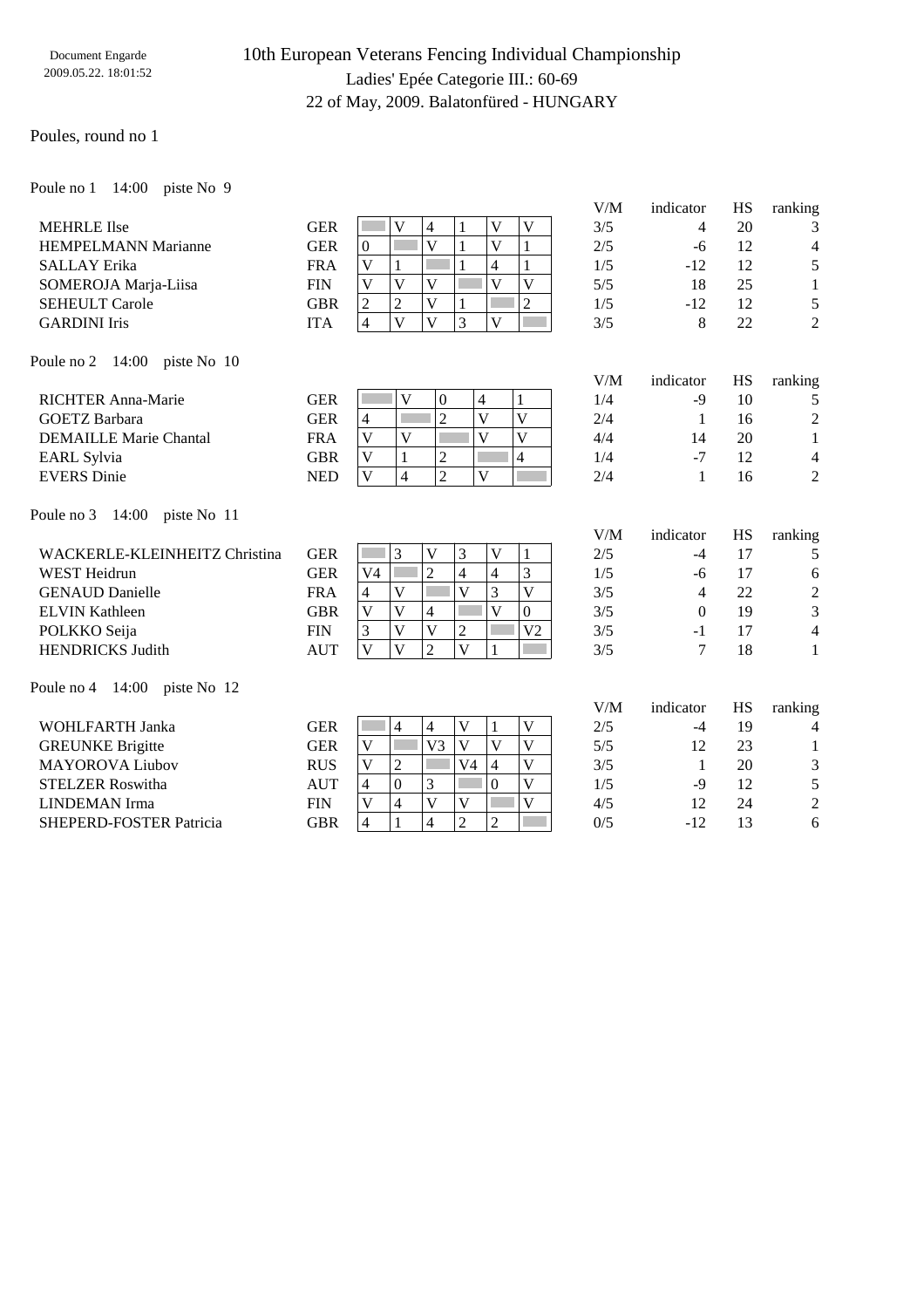## 10th European Veterans Fencing Individual Championship Ladies' Epée Categorie III.: 60-69 22 of May, 2009. Balatonfüred - HUNGARY

## Ranking, round no 1 (ordered by ranking)

| ranking | name and first name            | country    | V/M   | indicator    | HS | group     |
|---------|--------------------------------|------------|-------|--------------|----|-----------|
| 1       | SOMEROJA Marja-Liisa           | <b>FIN</b> | 1,000 | 18           | 25 | qualifier |
| 2       | <b>DEMAILLE Marie Chantal</b>  | <b>FRA</b> | 1,000 | 14           | 20 | qualifier |
| 3       | <b>GREUNKE Brigitte</b>        | <b>GER</b> | 1,000 | 12           | 23 | qualifier |
| 4       | <b>LINDEMAN</b> Irma           | <b>FIN</b> | 0,800 | 12           | 24 | qualifier |
| 5       | <b>GARDINI</b> Iris            | <b>ITA</b> | 0,600 | 8            | 22 | qualifier |
| 6       | <b>HENDRICKS Judith</b>        | <b>AUT</b> | 0,600 | $\tau$       | 18 | qualifier |
| 7       | <b>GENAUD Danielle</b>         | <b>FRA</b> | 0,600 | 4            | 22 | qualifier |
| 8       | <b>MEHRLE</b> Ilse             | <b>GER</b> | 0,600 | 4            | 20 | qualifier |
| 9       | <b>MAYOROVA Liubov</b>         | <b>RUS</b> | 0,600 | 1            | 20 | qualifier |
| 10      | <b>ELVIN Kathleen</b>          | <b>GBR</b> | 0,600 | $\theta$     | 19 | qualifier |
| 11      | POLKKO Seija                   | <b>FIN</b> | 0,600 | $-1$         | 17 | qualifier |
| 12      | <b>EVERS</b> Dinie             | <b>NED</b> | 0,500 | $\mathbf{1}$ | 16 | qualifier |
| 12      | <b>GOETZ Barbara</b>           | <b>GER</b> | 0,500 | 1            | 16 | qualifier |
| 14      | WOHLFARTH Janka                | <b>GER</b> | 0,400 | $-4$         | 19 | qualifier |
| 15      | WACKERLE-KLEINHEITZ Christina  | <b>GER</b> | 0,400 | $-4$         | 17 | qualifier |
| 16      | <b>HEMPELMANN Marianne</b>     | <b>GER</b> | 0,400 | -6           | 12 | qualifier |
| 17      | <b>EARL Sylvia</b>             | <b>GBR</b> | 0,250 | $-7$         | 12 | qualifier |
| 18      | <b>RICHTER Anna-Marie</b>      | <b>GER</b> | 0,250 | -9           | 10 | qualifier |
| 19      | <b>WEST Heidrun</b>            | <b>GER</b> | 0,200 | -6           | 17 | qualifier |
| 20      | <b>STELZER Roswitha</b>        | <b>AUT</b> | 0,200 | -9           | 12 | qualifier |
| 21      | <b>SALLAY</b> Erika            | <b>FRA</b> | 0,200 | $-12$        | 12 | qualifier |
| 21      | <b>SEHEULT Carole</b>          | <b>GBR</b> | 0,200 | $-12$        | 12 | qualifier |
| 23      | <b>SHEPERD-FOSTER Patricia</b> | <b>GBR</b> | 0,000 | $-12$        | 13 | qualifier |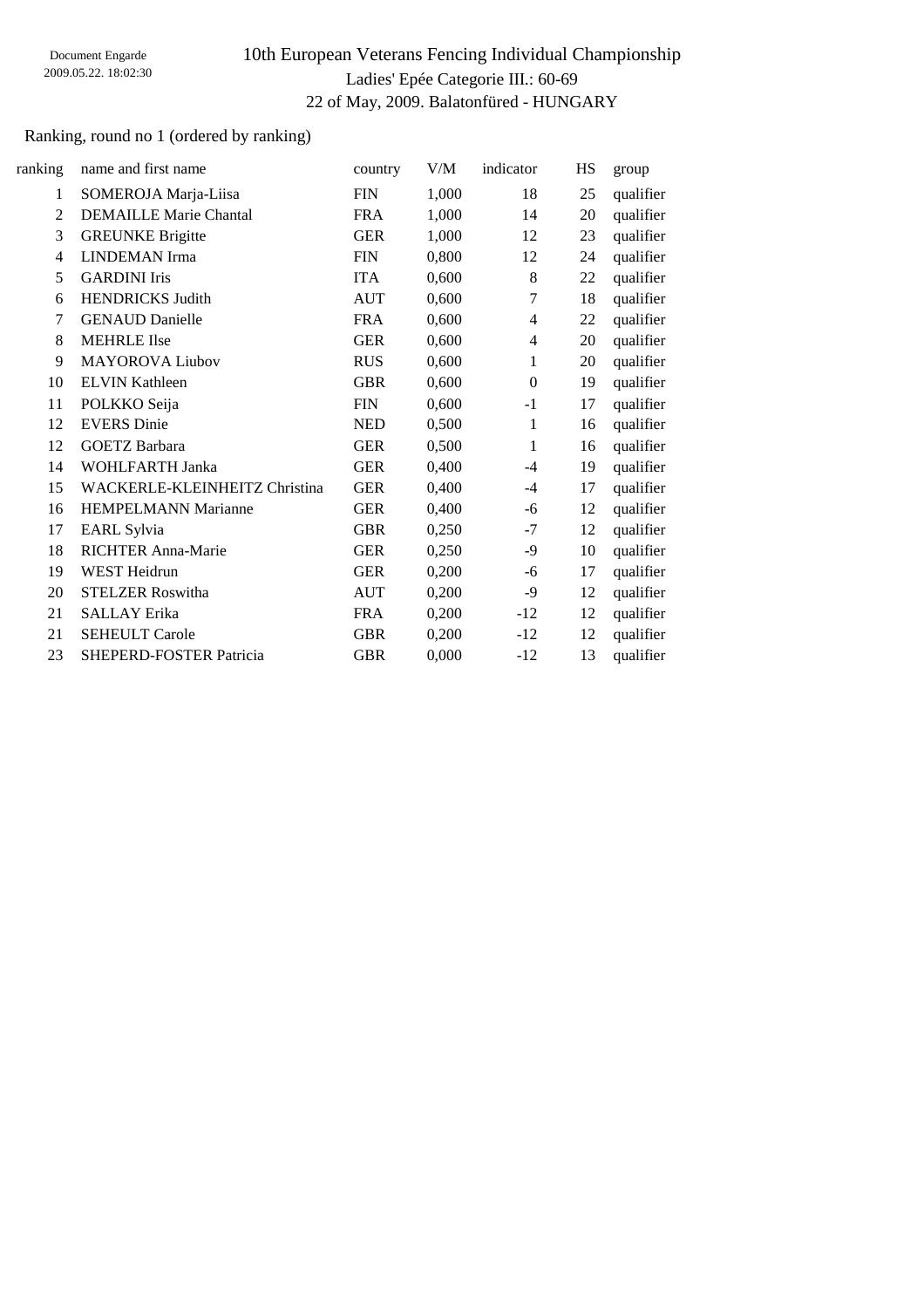10th European Veterans Fencing Individual ChampionshipLadies' Epée Categorie III.: 60-6922 of May, 2009. Balatonfüred - HUNGARY

Tableau of 32, page 1/2

| -1              | SOMEROJA Marja-Liisa       | ${\rm FIN}$ |                                    |                      |
|-----------------|----------------------------|-------------|------------------------------------|----------------------|
| 32              |                            |             | SOMEROJA Marja-Liisa               |                      |
|                 |                            |             |                                    | SOMEROJA Marja-Liisa |
| 17              | EARL Sylvia                | <b>GBR</b>  |                                    | 9/5                  |
| 16              | <b>HEMPELMANN Marianne</b> | ${\tt GER}$ | <b>HEMPELMANN Marianne</b><br>10/7 |                      |
| 9               | <b>MAYOROVA Liubov</b>     | <b>RUS</b>  |                                    |                      |
|                 |                            |             | <b>MAYOROVA Liubov</b>             |                      |
| 24              |                            |             |                                    | <b>MEHRLE Ilse</b>   |
| 25              |                            |             |                                    | 10/9                 |
| $8\phantom{.0}$ | <b>MEHRLE</b> Ilse         | <b>GER</b>  | <b>MEHRLE Ilse</b>                 |                      |
| 5               | <b>GARDINI</b> Iris        | <b>ITA</b>  |                                    |                      |
|                 |                            |             | <b>GARDINI</b> Iris                |                      |
| 28              |                            |             |                                    | <b>GARDINI</b> Iris  |
| 21              | <b>SALLAY Erika</b>        | <b>FRA</b>  |                                    | 10/6                 |
|                 |                            |             | <b>EVERS</b> Dinie                 |                      |
| 12              | <b>EVERS</b> Dinie         | <b>NED</b>  | 6/5                                |                      |
| 13              | <b>GOETZ</b> Barbara       | ${\tt GER}$ |                                    |                      |
| 20              | <b>STELZER Roswitha</b>    | <b>AUT</b>  | <b>GOETZ</b> Barbara<br>10/9       |                      |
|                 |                            |             |                                    | <b>LINDEMAN</b> Irma |
| 29              |                            |             |                                    | 10/4                 |
|                 |                            |             | <b>LINDEMAN</b> Irma               |                      |
| $\overline{4}$  | <b>LINDEMAN</b> Irma       | <b>FIN</b>  |                                    |                      |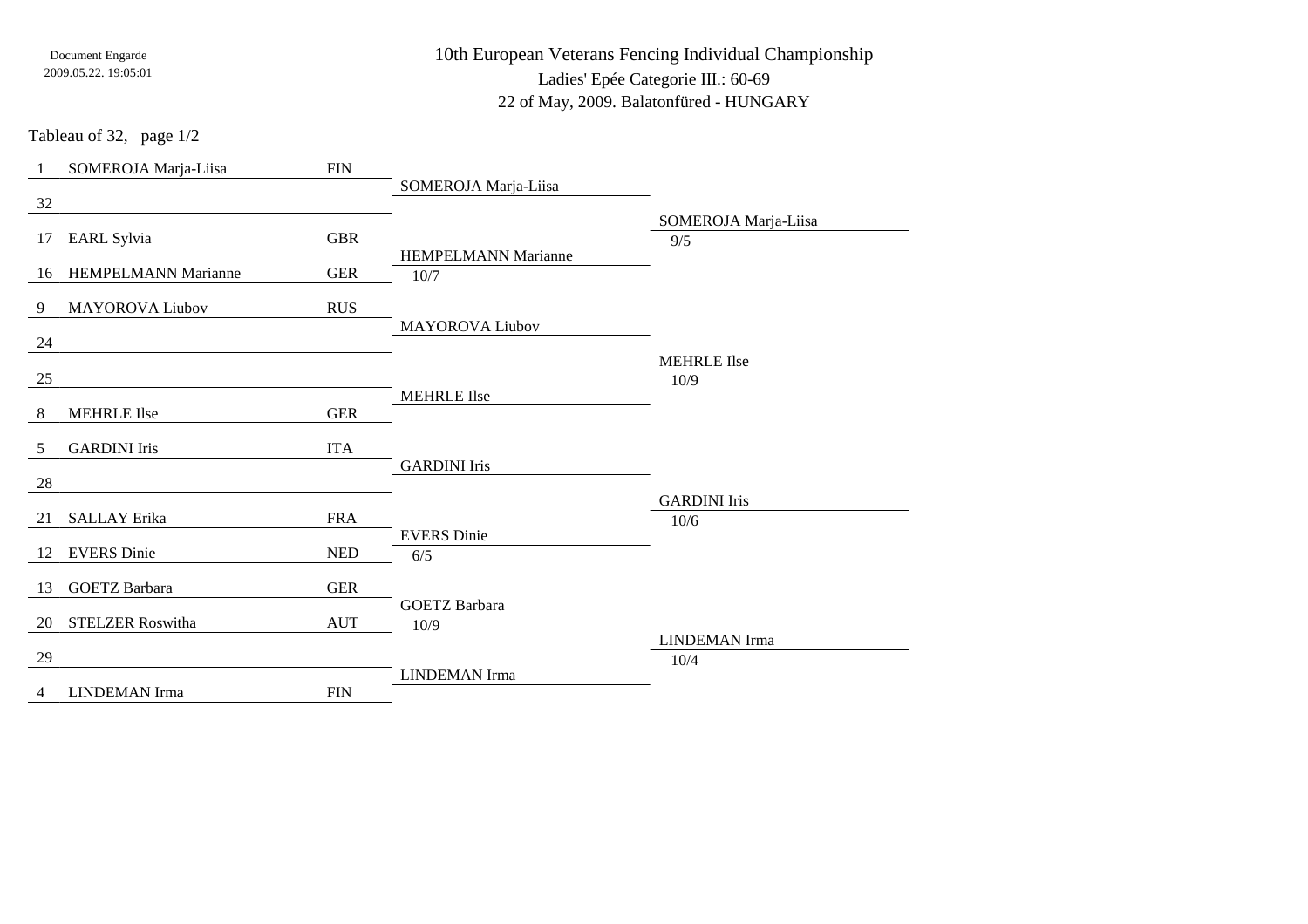10th European Veterans Fencing Individual ChampionshipLadies' Epée Categorie III.: 60-69

22 of May, 2009. Balatonfüred - HUNGARY

Tableau of 32, page 2/2

| 3              | <b>GREUNKE Brigitte</b>       | <b>GER</b>  |                                             |                               |
|----------------|-------------------------------|-------------|---------------------------------------------|-------------------------------|
| 30             |                               |             | <b>GREUNKE Brigitte</b>                     |                               |
|                |                               |             |                                             | <b>WEST Heidrun</b>           |
| 19             | <b>WEST</b> Heidrun           | <b>GER</b>  |                                             | 10/8                          |
| 14             | WOHLFARTH Janka               | ${\tt GER}$ | <b>WEST Heidrun</b><br>10/8                 |                               |
| 11             | POLKKO Seija                  | <b>FIN</b>  |                                             |                               |
|                |                               |             | POLKKO Seija                                |                               |
| 22             | <b>SEHEULT Carole</b>         | <b>GBR</b>  | 10/8                                        | <b>HENDRICKS Judith</b>       |
| $27\,$         |                               |             |                                             | 10/6                          |
| 6              | <b>HENDRICKS Judith</b>       | <b>AUT</b>  | <b>HENDRICKS Judith</b>                     |                               |
| 7              | <b>GENAUD Danielle</b>        | <b>FRA</b>  |                                             |                               |
| 26             |                               |             | <b>GENAUD</b> Danielle                      |                               |
| 23             | SHEPERD-FOSTER Patricia       | <b>GBR</b>  |                                             | <b>ELVIN Kathleen</b>         |
|                |                               |             | <b>ELVIN Kathleen</b>                       | 10/1                          |
| 10             | <b>ELVIN Kathleen</b>         | <b>GBR</b>  | 10/3                                        |                               |
| 15             | WACKERLE-KLEINHEITZ Christin  | <b>GER</b>  |                                             |                               |
| 18             | <b>RICHTER Anna-Marie</b>     | <b>GER</b>  | <b>WACKERLE-KLEINHEITZ Christin</b><br>10/5 |                               |
| 31             |                               |             |                                             | <b>DEMAILLE Marie Chantal</b> |
|                |                               |             | <b>DEMAILLE Marie Chantal</b>               | 10/2                          |
| $\overline{2}$ | <b>DEMAILLE Marie Chantal</b> | <b>FRA</b>  |                                             |                               |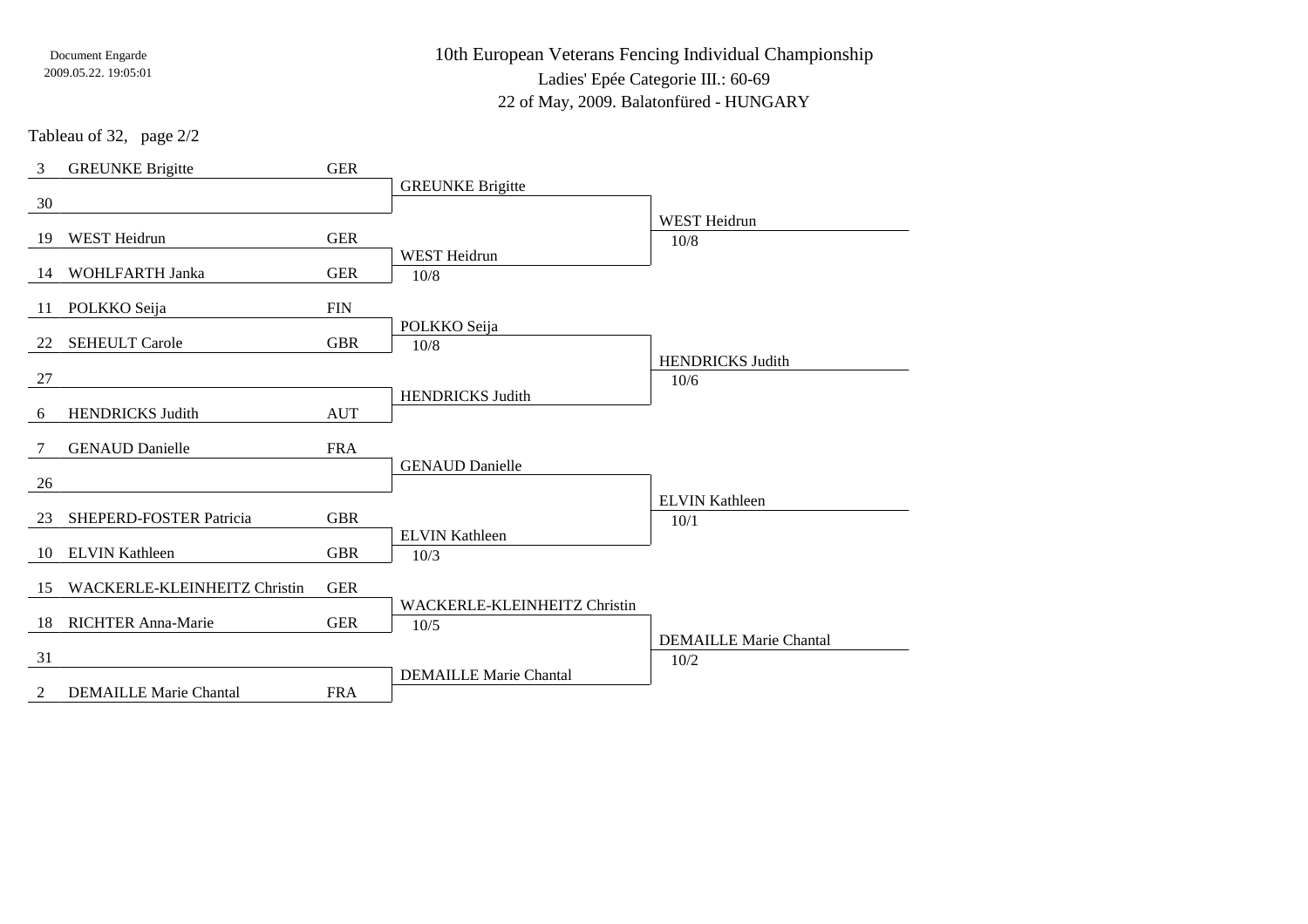10th European Veterans Fencing Individual ChampionshipLadies' Epée Categorie III.: 60-69

22 of May, 2009. Balatonfüred - HUNGARY

### Tableau of 16

|                | SOMEROJA Marja-Liisa           | $\text{FIN}$ |                               |                               |                               |                               |
|----------------|--------------------------------|--------------|-------------------------------|-------------------------------|-------------------------------|-------------------------------|
|                |                                |              | SOMEROJA Marja-Liisa          |                               |                               |                               |
|                | 16 HEMPELMANN Marianne         | <b>GER</b>   | 9/5                           |                               |                               |                               |
|                |                                |              |                               | SOMEROJA Marja-Liisa          |                               |                               |
|                | 9 MAYOROVA Liubov              | <b>RUS</b>   |                               | 10/8                          |                               |                               |
|                | 8 MEHRLE Ilse                  | <b>GER</b>   | <b>MEHRLE</b> Ilse            |                               |                               |                               |
|                |                                |              | 10/9                          |                               | <b>GARDINI</b> Iris           |                               |
| 5              | <b>GARDINI</b> Iris            | <b>ITA</b>   |                               |                               | 10/6                          |                               |
|                |                                |              | <b>GARDINI</b> Iris           |                               |                               |                               |
|                | 12 EVERS Dinie                 | <b>NED</b>   | 10/6                          |                               |                               |                               |
|                |                                |              |                               | <b>GARDINI</b> Iris           |                               |                               |
|                | 13 GOETZ Barbara               | <b>GER</b>   |                               | 10/3                          |                               |                               |
|                |                                |              | <b>LINDEMAN</b> Irma          |                               |                               |                               |
| $\overline{4}$ | <b>LINDEMAN</b> Irma           | $\text{FIN}$ | 10/4                          |                               |                               |                               |
|                | 3 GREUNKE Brigitte             | <b>GER</b>   |                               |                               |                               | <b>DEMAILLE Marie Chantal</b> |
|                |                                |              | WEST Heidrun                  |                               |                               | $10/5$                        |
|                | 14 WEST Heidrun                | <b>GER</b>   | 10/8                          |                               |                               |                               |
|                |                                |              |                               | WEST Heidrun                  |                               |                               |
|                | 11 POLKKO Seija                | $\text{FIN}$ |                               | 10/7                          |                               |                               |
|                |                                |              | <b>HENDRICKS Judith</b>       |                               |                               |                               |
|                | 6 HENDRICKS Judith             | <b>AUT</b>   | 10/6                          |                               |                               |                               |
|                |                                |              |                               |                               | <b>DEMAILLE Marie Chantal</b> |                               |
|                | <b>GENAUD Danielle</b>         | <b>FRA</b>   |                               |                               | 10/1                          |                               |
|                | 10 ELVIN Kathleen              |              | <b>ELVIN Kathleen</b>         |                               |                               |                               |
|                |                                | <b>GBR</b>   | 10/1                          | <b>DEMAILLE Marie Chantal</b> |                               |                               |
|                | 15 WACKERLE-KLEINHEITZ Christi | <b>GER</b>   |                               | 10/5                          |                               |                               |
|                |                                |              | <b>DEMAILLE Marie Chantal</b> |                               |                               |                               |
|                | 2 DEMAILLE Marie Chantal       | <b>FRA</b>   | 10/2                          |                               |                               |                               |
|                |                                |              |                               |                               |                               |                               |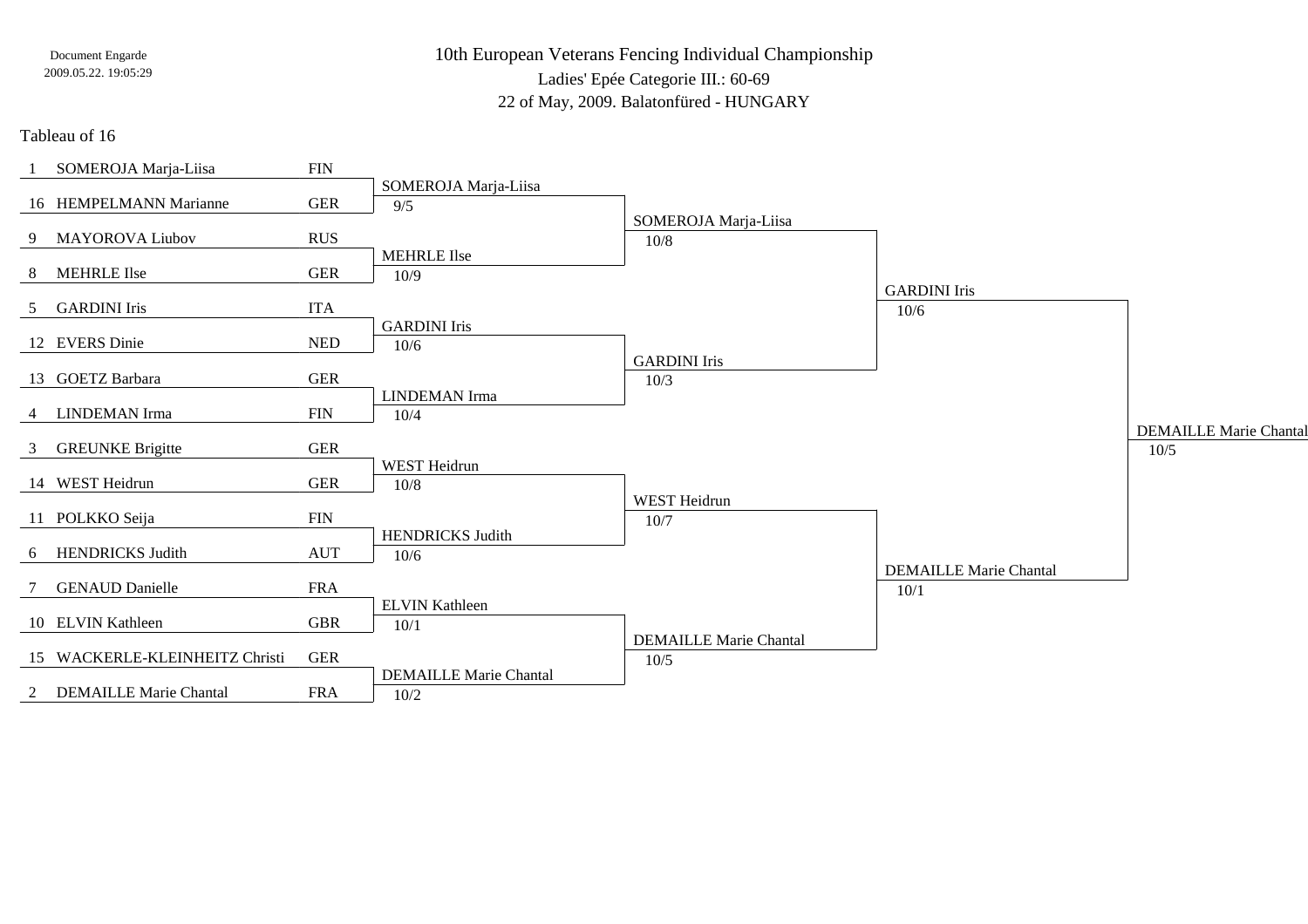# 10th European Veterans Fencing Individual Championship Ladies' Epée Categorie IV.: 70&over 22 of May, 2009. Balatonfüred - HUNGARY

Overall ranking (ordered by ranking)

| ranking       | name and first name          | country    |
|---------------|------------------------------|------------|
| 1             | <b>BROWN</b> Sylvia          | <b>GBR</b> |
| $2^{\circ}$   | <b>HAARLEM</b> Christina     | <b>SWE</b> |
| $\mathcal{F}$ | <b>ADAM</b> Constance        | <b>GBR</b> |
| 3             | WENGRAF Carol                | <b>GBR</b> |
| 5.            | <b>SHAW Martos</b>           | <b>ESP</b> |
|               | <b>AUSTIN Diane</b>          | <b>GBR</b> |
| 7             | <b>GRUNDLEHNER Annemarie</b> | <b>GER</b> |
| 8             | <b>DIJKSTRA Ricky</b>        | <b>NED</b> |
| 9             | <b>CORNWALL Ann</b>          | GBR        |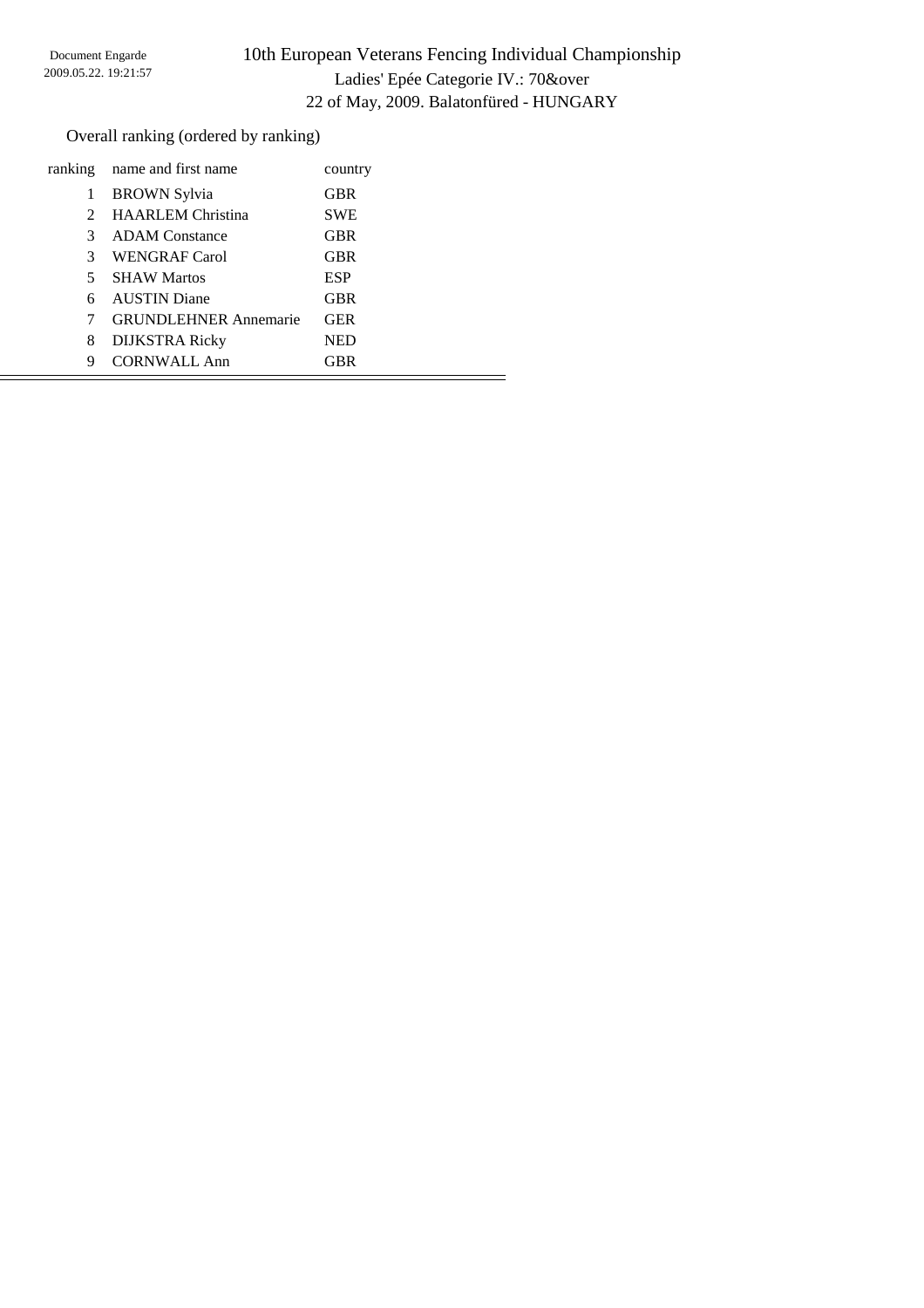### 10th European Veterans Fencing Individual Championship Ladies' Epée Categorie IV.: 70&over 22 of May, 2009. Balatonfüred - HUNGARY

#### Poules, round no 1

Poule no 1 10:30 piste No 11

|                       |            |          |  |  | V/M | indicator | HS | ranking        |
|-----------------------|------------|----------|--|--|-----|-----------|----|----------------|
| <b>CORNWALL Ann</b>   | <b>GBR</b> |          |  |  | 0/4 | -11       |    |                |
| <b>BROWN</b> Sylvia   | GBR        | $\bf{V}$ |  |  | 3/4 |           | 18 | 2              |
| <b>SHAW Martos</b>    | <b>ESP</b> | $\bf{V}$ |  |  | 3/4 |           | 18 |                |
| <b>WENGRAF Carol</b>  | <b>GBR</b> |          |  |  | 3/4 |           | 16 | 3              |
| <b>DIJKSTRA Ricky</b> | <b>NED</b> | $\bf{V}$ |  |  | 1/4 | - 1       | 15 | $\overline{4}$ |
|                       |            |          |  |  |     |           |    |                |

Poule no 2 10:30 piste No 13

|                              |                      |  |  |     |     | J |
|------------------------------|----------------------|--|--|-----|-----|---|
| <b>ADAM Constance</b>        | $\operatorname{GBR}$ |  |  |     | -   |   |
| <b>GRUNDLEHNER Annemarie</b> | GER                  |  |  |     | -4  |   |
| HAARLEM Christina            | SWE                  |  |  | 3/3 |     |   |
| AUSTIN Diane                 | GBR                  |  |  |     | - 1 |   |
|                              |                      |  |  |     |     |   |

| "+  | - 11      |    |                |
|-----|-----------|----|----------------|
| 3/4 | 5         | 18 | $\overline{c}$ |
| 3/4 | 8         | 18 | 1              |
| 3/4 | 1         | 16 | 3              |
| /4  | $-3$      | 15 |                |
|     |           |    |                |
| //M | indicator | HS | ranking        |

| V/M | indicator | <b>HS</b> | ranking |
|-----|-----------|-----------|---------|
| 1/3 | -5        | q         | 4       |
| 1/3 | $-4$      | Q         | 3       |
| 3/3 | 10        | 15        |         |
| 1/3 | $-1$      | 12        | 2       |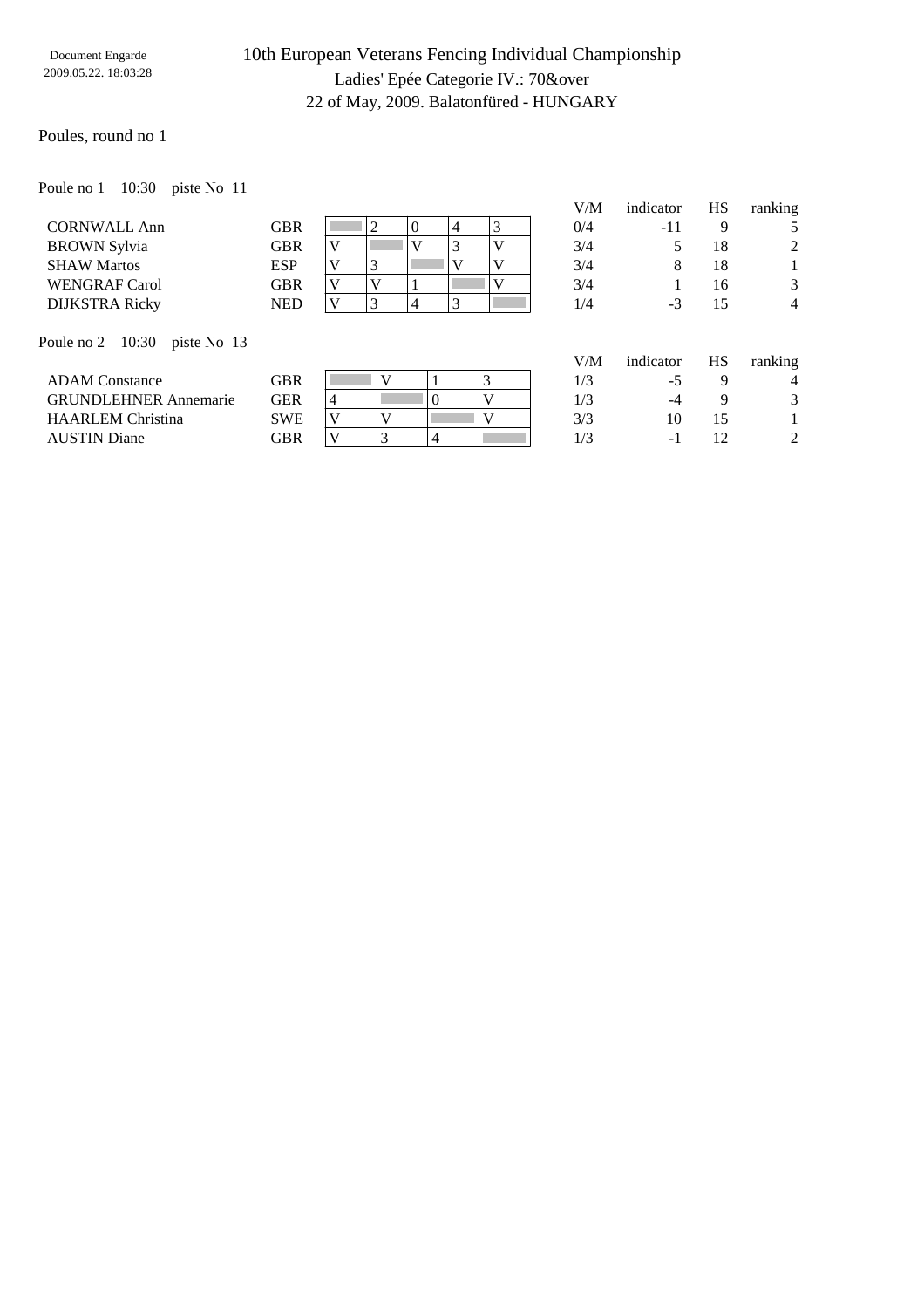# 10th European Veterans Fencing Individual Championship Ladies' Epée Categorie IV.: 70&over 22 of May, 2009. Balatonfüred - HUNGARY

### Ranking, round no 1 (ordered by ranking)

| ranking                     | name and first name          | country    | V/M   | indicator | HS | group     |
|-----------------------------|------------------------------|------------|-------|-----------|----|-----------|
|                             | <b>HAARLEM</b> Christina     | <b>SWE</b> | 1.000 | 10        | 15 | qualifier |
| $\mathcal{D}_{\mathcal{L}}$ | <b>SHAW Martos</b>           | <b>ESP</b> | 0.750 | 8         | 18 | qualifier |
| 3                           | <b>BROWN Sylvia</b>          | <b>GBR</b> | 0.750 | 5         | 18 | qualifier |
| 4                           | <b>WENGRAF Carol</b>         | <b>GBR</b> | 0.750 | 1         | 16 | qualifier |
|                             | <b>AUSTIN</b> Diane          | <b>GBR</b> | 0.333 | $-1$      | 12 | qualifier |
| 6                           | <b>GRUNDLEHNER Annemarie</b> | <b>GER</b> | 0.333 | -4        | 9  | qualifier |
|                             | <b>ADAM</b> Constance        | <b>GBR</b> | 0.333 | $-5$      | 9  | qualifier |
| 8                           | <b>DIJKSTRA Ricky</b>        | <b>NED</b> | 0.250 | $-3$      | 15 | qualifier |
| 9                           | <b>CORNWALL Ann</b>          | <b>GBR</b> | 0.000 | -11       | 9  | qualifier |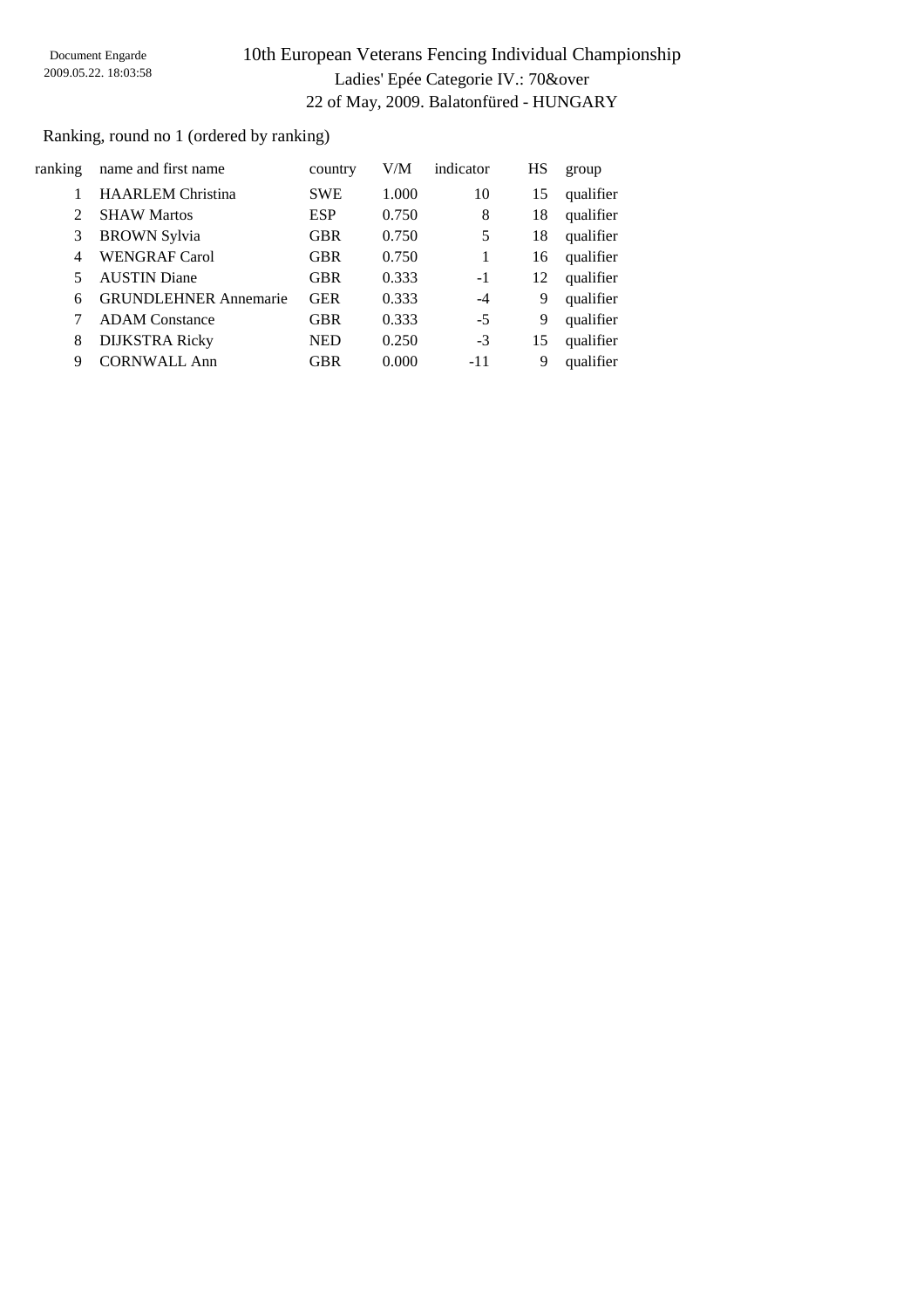10th European Veterans Fencing Individual ChampionshipLadies' Epée Categorie IV.: 70&over22 of May, 2009. Balatonfüred - HUNGARY

Tableau of 16

| <b>HAARLEM</b> Christina              | SWE                  |                               |                          |                          |                     |
|---------------------------------------|----------------------|-------------------------------|--------------------------|--------------------------|---------------------|
| 16                                    |                      | <b>HAARLEM Christina</b>      |                          |                          |                     |
|                                       |                      |                               | <b>HAARLEM</b> Christina |                          |                     |
| <b>CORNWALL Ann</b><br>9              | <b>GBR</b>           |                               | 10/6                     |                          |                     |
| <b>DIJKSTRA Ricky</b><br>8            | <b>NED</b>           | <b>DIJKSTRA Ricky</b><br>10/9 |                          |                          |                     |
|                                       |                      |                               |                          | <b>HAARLEM</b> Christina |                     |
| <b>AUSTIN Diane</b><br>5 <sup>5</sup> | <b>GBR</b>           |                               |                          | $10/2$                   |                     |
| 12                                    |                      | <b>AUSTIN Diane</b>           |                          |                          |                     |
|                                       |                      |                               | <b>WENGRAF Carol</b>     |                          |                     |
| 13                                    |                      | <b>WENGRAF Carol</b>          | 10/9                     |                          |                     |
| 4 WENGRAF Carol                       | <b>GBR</b>           |                               |                          |                          |                     |
|                                       |                      |                               |                          |                          | <b>BROWN</b> Sylvia |
| 3 BROWN Sylvia                        | $\operatorname{GBR}$ | <b>BROWN Sylvia</b>           |                          |                          | 10/6                |
| 14                                    |                      |                               |                          |                          |                     |
|                                       |                      |                               |                          |                          |                     |
|                                       |                      |                               | <b>BROWN</b> Sylvia      |                          |                     |
| 11                                    |                      |                               | $10/8$                   |                          |                     |
| <b>GRUNDLEHNER Annemarie</b><br>6     | <b>GER</b>           | <b>GRUNDLEHNER Annemarie</b>  |                          |                          |                     |
|                                       |                      |                               |                          | <b>BROWN</b> Sylvia      |                     |
| 7 ADAM Constance                      | <b>GBR</b>           |                               |                          | 8/3                      |                     |
| 10                                    |                      | <b>ADAM</b> Constance         |                          |                          |                     |
|                                       |                      |                               | <b>ADAM</b> Constance    |                          |                     |
| 15                                    |                      | <b>SHAW Martos</b>            | 10/3                     |                          |                     |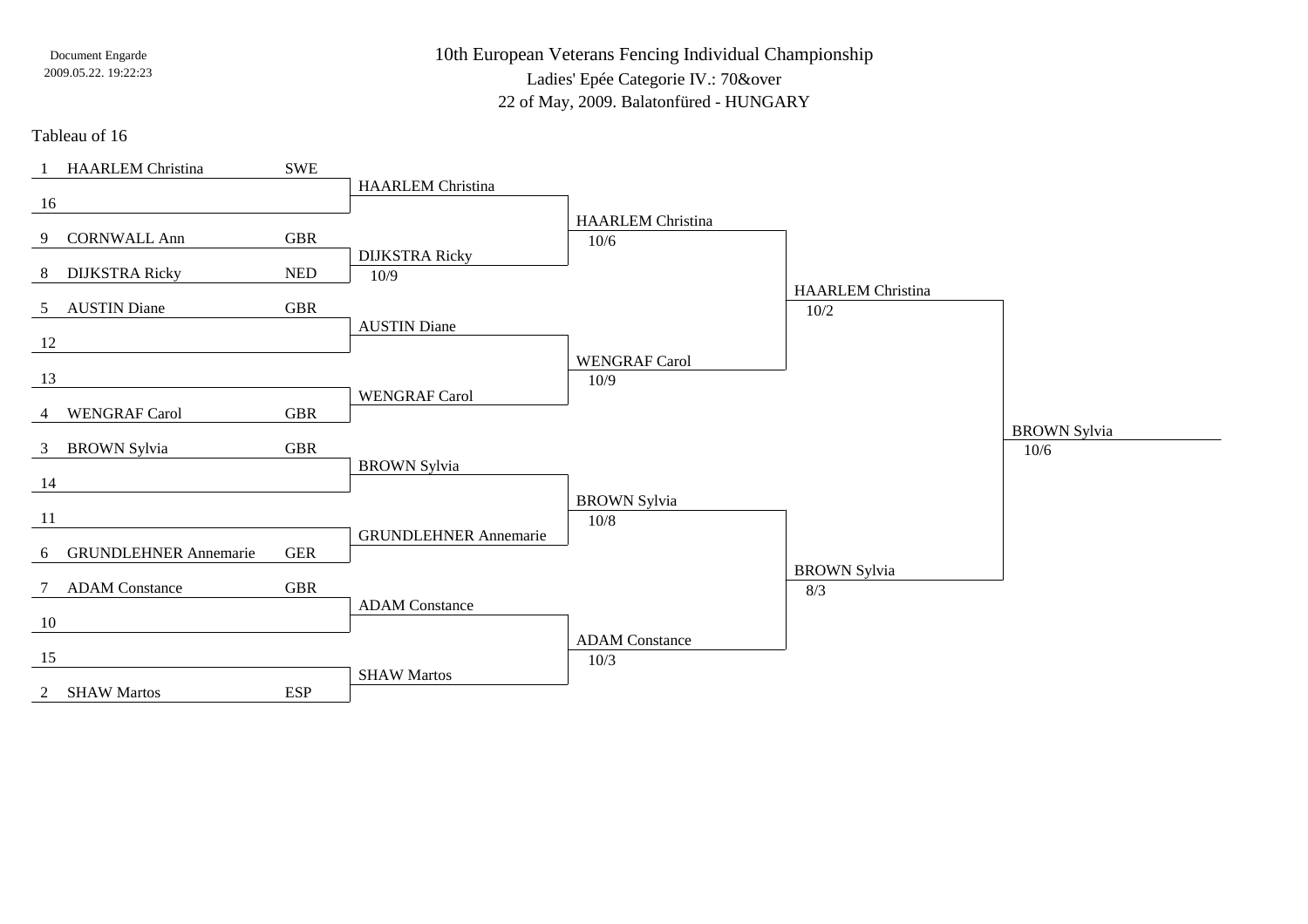# 10th European Veterans Fencing Individual Championship Men's Foil Categorie I.: 40-49 21 of May, 2009. Balatonfüred - HUNGARY

### Overall ranking (ordered by ranking), page 1/2

| ranking        | name and first name         | country    |
|----------------|-----------------------------|------------|
| 1              | <b>MARDUCHAJEW Peter</b>    | <b>GER</b> |
| 2              | <b>JACOBY Udo</b>           | <b>GER</b> |
| 3 <sup>7</sup> | <b>BUCHTERKIRCHEN Lutz</b>  | <b>GER</b> |
| 3              | <b>MIRALDI</b> Fabio        | <b>ITA</b> |
| 5 <sup>5</sup> | <b>BUZAN Livius</b>         | <b>ROM</b> |
| 6              | <b>DOUSSE</b> Christian     | SUI        |
| $7\degree$     | <b>EITZ</b> Martin          | <b>GER</b> |
| 8              | <b>CHIKIN Vladimir</b>      | <b>RUS</b> |
| 9              | <b>CODON Roberto</b>        | ESP        |
| 10             | <b>KURBATOV</b> Igor        | <b>RUS</b> |
| 11 -           | KURGANSKIY Eugenyi          | <b>RUS</b> |
| 12             | <b>DROY</b> Frederic        | <b>FRA</b> |
| 13             | <b>BURNEY Philip</b>        | <b>GBR</b> |
| 14             | <b>MISHAGIN Vassily</b>     | <b>RUS</b> |
| 15             | <b>SCARPELLINI Benno</b>    | SUI        |
|                | 16 GUY Hubert               | <b>FRA</b> |
|                | 17 BUSA István              | <b>HUN</b> |
|                | 18 SZUBA Francois           | <b>FRA</b> |
|                | 19 HOLCER Maciej            | POL        |
|                | 20 CSÁK Attlia              | <b>HUN</b> |
|                | 21 CAPELLINI Fabrizio       | <b>ITA</b> |
|                | 21 VARGA Zsolt              | <b>HUN</b> |
|                | 23 KLEIN Holger             | <b>GER</b> |
|                | 24 MÁLICS Róbert            | <b>HUN</b> |
|                | 25 RAJCSÁNYI Stefan         | <b>GER</b> |
| 26             | <b>SUROWIEC Tomasz</b>      | POL        |
| 27             | <b>SZALAY Károly</b>        | <b>HUN</b> |
| 28             | <b>BABOS</b> Csaba          | <b>HUN</b> |
| 29             | <b>ZIEGLER Udo</b>          | GER        |
| 30             | <b>HALBACH Jürgen</b>       | <b>GER</b> |
| 31             | <b>PAKLONSKI Aliaksandr</b> | <b>BLR</b> |
| 32             | <b>MICHON</b> Giorgio       | <b>ITA</b> |
| 33             | <b>FAUSTI</b> Alberto       | <b>ITA</b> |
| 34             | <b>BESCANSA</b> Santiago    | ESP        |
| 35             | <b>CWIORO Krzysztof</b>     | POL        |
| 36             | <b>BILANI Nady</b>          | <b>BEL</b> |
| 37             | <b>ROSE</b> Austen          | <b>GBR</b> |
| 38             | <b>CAZENAVE</b> Stephane    | <b>FRA</b> |
| 38             | <b>FRITSCH Kai</b>          | <b>GER</b> |
| 40             | <b>LATAL Martin</b>         | <b>CZE</b> |
| 41             | DAWKINS Jonathan            | <b>GBR</b> |
| 41             | <b>DERMITCHEV</b> Leonid    | <b>GER</b> |
| 43             | <b>KESSLER Zoltán</b>       | <b>HUN</b> |
| 44             | <b>FRITZLAR Uwe</b>         | <b>GER</b> |
| 45             | <b>CATTANEO Filippo</b>     | <b>ITA</b> |
| 46             | ROGALSKI Wojciech           | POL        |
| 47             | <b>WEBER Michael</b>        | <b>GER</b> |
| 48             | <b>STEINBERG</b> Stephen    | <b>GBR</b> |
| 49             | <b>FOERSTER Jacques</b>     | <b>FRA</b> |
| 49             | <b>SARETTA Massimo</b>      | <b>ITA</b> |
| 51             | NICCOLINI SERRAGLI Pietro   | <b>ITA</b> |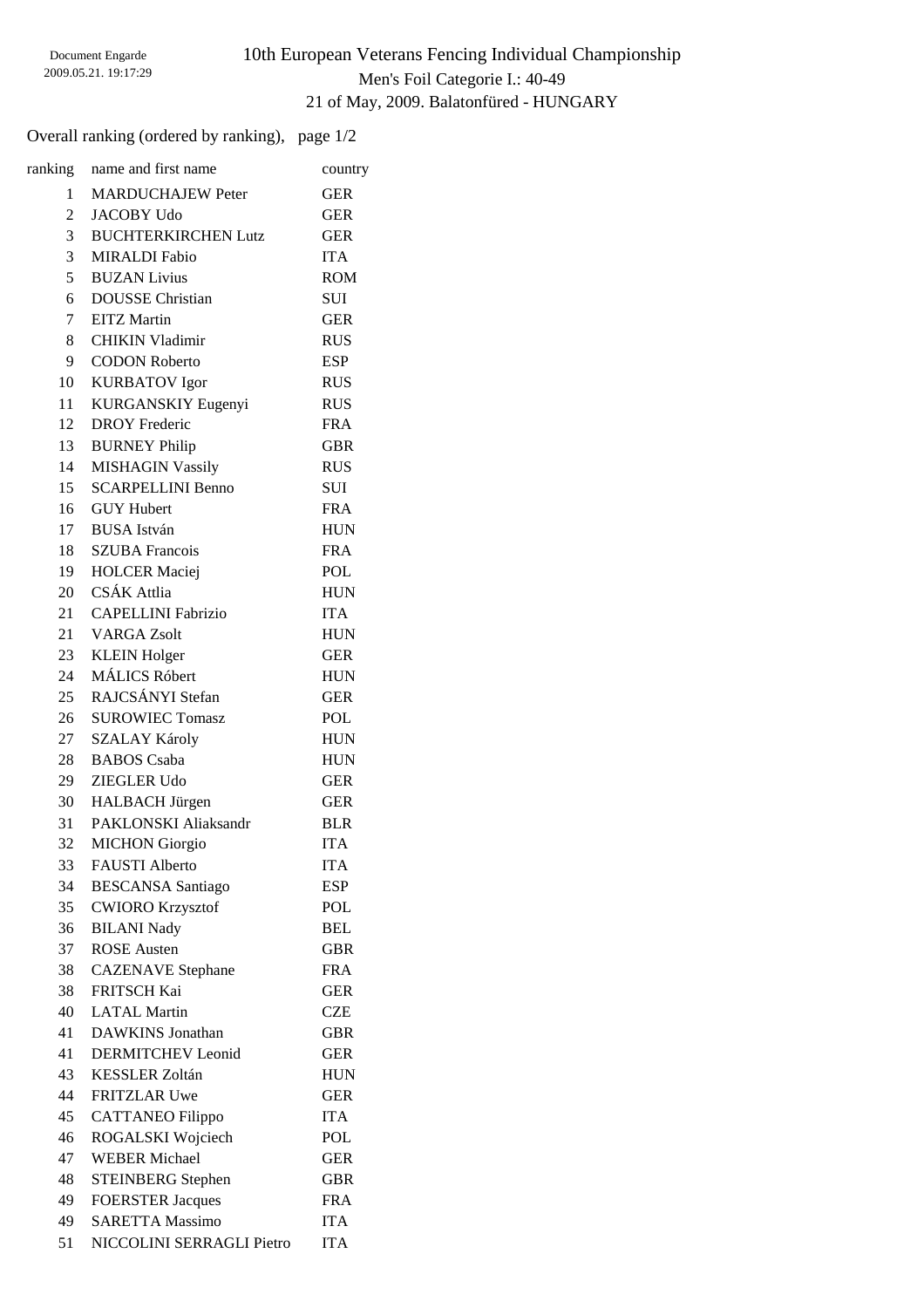Men's Foil Cat I. - 10th European Veterans Fencing Individual Championship - 21'05'2009' Overall ranking (ordered by ranking), page 2/2

| ranking | name and first name     | country    |  |
|---------|-------------------------|------------|--|
| 52      | CALEDERON Juan Ignacio  | <b>ESP</b> |  |
| 53      | FARKAS Zoltán           | <b>SVK</b> |  |
| 53      | <b>KHOZIKOV Yury</b>    | <b>RUS</b> |  |
| 53      | NIKALAICHUK Aliaksandr  | <b>BLR</b> |  |
| 56.     | WATTENBERG Dirk         | <b>GER</b> |  |
| 57      | <b>BUCHS</b> Daniel     | <b>SUI</b> |  |
| 57      | <b>THORNTON Graham</b>  | <b>GBR</b> |  |
| 59      | <b>HARALSON Michael</b> | <b>FIN</b> |  |
| 60      | <b>MOLET</b> Christophe | <b>FRA</b> |  |
|         |                         |            |  |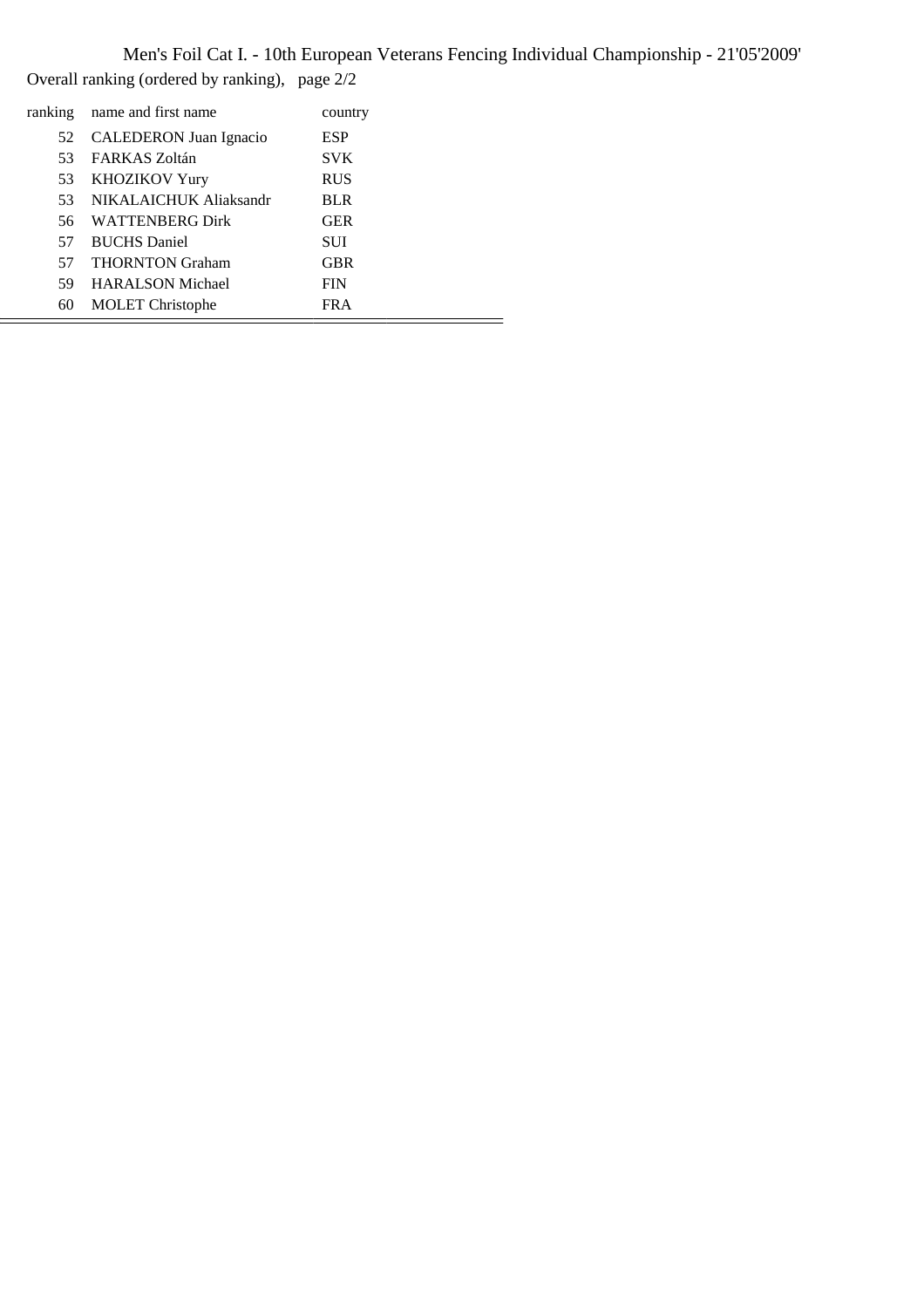## 10th European Veterans Fencing Individual Championship Men's Foil Categorie I.: 40-49 21 of May, 2009. Balatonfüred - HUNGARY

#### Poules, round no 1, page 1/2

#### Poule no 1 10:00 piste No 1

| <b>MARDUCHAJEW Peter</b>  | <b>GER</b> |  |  |  |
|---------------------------|------------|--|--|--|
| <b>WEBER</b> Michael      | <b>GER</b> |  |  |  |
| <b>CAPELLINI</b> Fabrizio | <b>ITA</b> |  |  |  |
| <b>HARALSON Michael</b>   | <b>FIN</b> |  |  |  |
| <b>MISHAGIN Vassily</b>   | <b>RUS</b> |  |  |  |
| PAKLONSKI Aliaksandr      | RI R       |  |  |  |

| V/M | indicator | HS | ranking        |
|-----|-----------|----|----------------|
| 5/5 | 18        | 25 |                |
| 1/5 | -9        | 12 | 5              |
| 3/5 | 7         | 22 | 3              |
| 0/5 | $-22.$    | 3  | 6              |
| 4/5 | 7         | 20 | $\mathfrak{D}$ |
| 2/5 | -1        | 17 |                |

V/M indicator HS ranking

V/M indicator HS ranking

#### Poule no 2 10:00 piste No 2

| <b>WATTENBERG Dirk</b>  | GER |              | ∠ |  | ∸ | 0/5 | $-17$ |    |                |
|-------------------------|-----|--------------|---|--|---|-----|-------|----|----------------|
| <b>EITZ Martin</b>      | GER | $\mathbf{V}$ |   |  |   | 3/5 |       | 20 | $\overline{2}$ |
| <b>SARETTA Massimo</b>  | ITA |              |   |  |   | 1/5 | $-12$ |    |                |
| <b>SZALAY Károly</b>    | HUN |              |   |  |   | 3/5 | - 1   |    | 4              |
| <b>CODON Roberto</b>    | ESP |              |   |  |   | 5/5 |       | 25 |                |
| <b>CWIORO Krzysztof</b> | POL |              |   |  |   | 3/5 |       | 20 | 3              |

#### Poule no 3 10:00 piste No 3

|                               |            |                |   |    |   |    |                | V/M | indicator | HS | ranking |
|-------------------------------|------------|----------------|---|----|---|----|----------------|-----|-----------|----|---------|
| <b>CALEDERON</b> Juan Ignacio | <b>ESP</b> |                |   |    | 3 |    |                | 0/5 | $-15$     |    | 6       |
| <b>BUCHTERKIRCHEN Lutz</b>    | GER        | V              |   |    |   | V4 | V <sub>3</sub> | 4/5 |           | 18 | 2       |
| <b>CATTANEO</b> Filippo       | <b>ITA</b> |                | ∠ |    |   |    |                | 1/5 | -8        |    | 5       |
| <b>MÁLICS Róbert</b>          | <b>HUN</b> | V              |   |    |   |    | ∠              | 3/5 |           | 21 | 3       |
| <b>CAZENAVE</b> Stephane      | FRA        | V              |   |    | v |    |                | 3/5 |           | 18 | 4       |
| <b>BURNEY Philip</b>          | GBR        | V <sub>4</sub> |   | V4 | V |    |                | 4/5 | 10        | 19 |         |

#### Poule no 4 10:00 piste No 4

|                         |            |              |  |    |          |    | V/M | indicator | HS | ranking |
|-------------------------|------------|--------------|--|----|----------|----|-----|-----------|----|---------|
| <b>FRITSCH Kai</b>      | GER        |              |  | V4 |          |    | 3/5 |           | 18 | 4       |
| <b>JACOBY Udo</b>       | GER        | V            |  |    | Vì       | V3 | 5/5 | 10        | 19 |         |
| <b>THORNTON Graham</b>  | GBR        | 4            |  |    | $\theta$ |    | 0/5 | -18       |    | 6       |
| <b>FOERSTER Jacques</b> | FRA        | 0            |  |    |          |    | 1/5 | $-12$     | 9  | 5       |
| <b>MIRALDI</b> Fabio    | ITA        | 4            |  | V  |          |    | 3/5 | 11        | 19 | 2       |
| CSÁK Attlia             | <b>HUN</b> | $\mathbf{V}$ |  | V  | ◠        |    | 3/5 |           | 19 | 3       |

#### Poule no 5 10:00 piste No 5

| <b>DERMITCHEV</b> Leonid | GER        |          |  | ∠ | 2/5 | -2  | 15 | 4              |
|--------------------------|------------|----------|--|---|-----|-----|----|----------------|
| <b>SZUBA</b> Francois    | FRA        | $\bf{V}$ |  |   | 4/5 | 10  | 22 | $\overline{c}$ |
| <b>BUSA</b> István       | HUN        |          |  |   | 5/5 |     | 25 |                |
| ROGALSKI Wojciech        | <b>POL</b> |          |  |   | 1/5 | -9  | 13 |                |
| <b>FAUSTI</b> Alberto    | UТА        |          |  |   | 3/5 |     |    | 3              |
| <b>KHOZIKOV Yury</b>     | RUS        |          |  |   | 0/5 | -16 |    |                |

#### Poule no 6 10:00 piste No 6

|                          |            |                   |   |  |  | V/M | indicator | HS | ranking        |
|--------------------------|------------|-------------------|---|--|--|-----|-----------|----|----------------|
| RAJCSÁNYI Stefan         | <b>GER</b> |                   |   |  |  | 3/5 |           | 18 | 3              |
| <b>BABOS</b> Csaba       | <b>HUN</b> |                   |   |  |  | 3/5 | - 1       |    | 4              |
| DOUSSE Christian         | <b>SUI</b> |                   | ◠ |  |  | 4/5 |           | 23 | $\mathfrak{D}$ |
| FARKAS Zoltán            | <b>SVK</b> |                   |   |  |  | 0/5 | $-16$     |    | 6              |
| <b>DROY</b> Frederic     | <b>FRA</b> |                   |   |  |  | 4/5 | 14        | 24 |                |
| <b>STEINBERG</b> Stephen | GBR        | $\mathbf{\Omega}$ |   |  |  | 1/5 | $-10^{-}$ |    |                |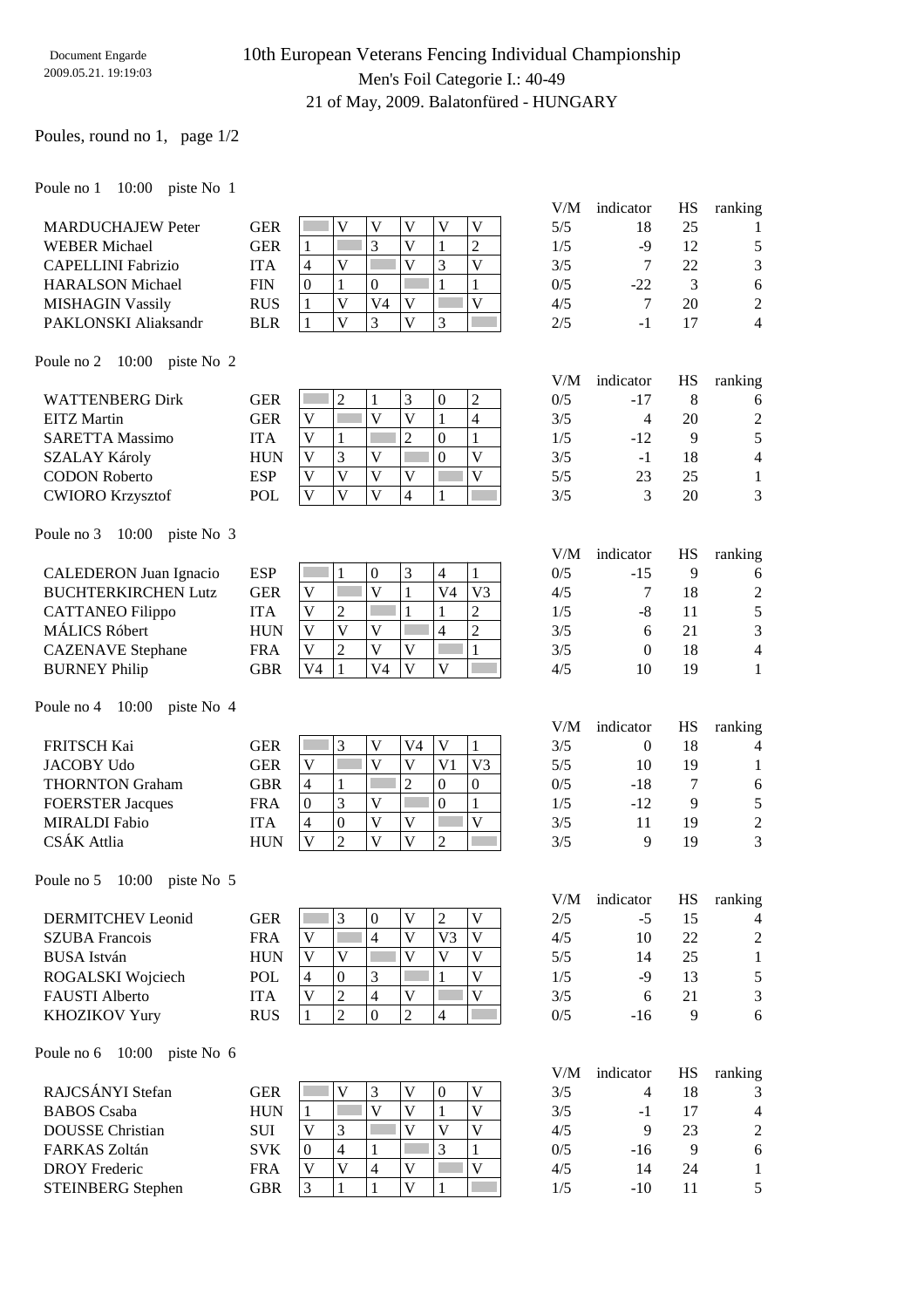# Men's Foil Cat I. - 10th European Veterans Fencing Individual Championship - 21'05'2009' Poules, round no 1, page 2/2

Poule no 7 10:00 piste No 7

|                                     |            |                                                                                                                                     | V/M | indicator                | HS             | ranking                  |
|-------------------------------------|------------|-------------------------------------------------------------------------------------------------------------------------------------|-----|--------------------------|----------------|--------------------------|
| NIKALAICHUK Aliaksandr              | <b>BLR</b> | $\overline{2}$<br>$\overline{4}$<br>$\mathbf{1}$<br>$\mathbf{1}$<br>1                                                               | 0/5 | $-16$                    | 9              | 6                        |
| <b>MICHON</b> Giorgio               | <b>ITA</b> | $\overline{\mathsf{V}}$<br>V<br>1<br>1<br>1                                                                                         | 2/5 | $-7$                     | 13             | $\overline{\mathcal{A}}$ |
| <b>BESCANSA</b> Santiago            | <b>ESP</b> | $\overline{3}$<br>3<br>$\overline{\mathsf{V}}$<br>$\overline{\mathsf{V}}$<br>$\mathbf V$                                            | 3/5 | 4                        | 21             | 3                        |
| KURGANSKIY Eugenyi                  | <b>RUS</b> | $\overline{\mathsf{V}}$<br>$\overline{\mathsf{V}}$<br>$\overline{\mathsf{V}}$<br>$\overline{\mathsf{V}}$<br>$\overline{\mathsf{V}}$ | 5/5 | 15                       | 25             | $\mathbf{1}$             |
| <b>HOLCER Maciej</b>                | <b>POL</b> | $\overline{\mathsf{V}}$<br>$\overline{\mathsf{V}}$<br>$\overline{\mathsf{V}}$<br>V<br>$\mathbf{1}$                                  | 4/5 | 9                        | 21             | $\sqrt{2}$               |
| <b>FRITZLAR Uwe</b>                 | <b>GER</b> | $\mathbf V$<br>$\overline{4}$<br>$\overline{2}$<br>4<br>4                                                                           | 1/5 | $-5$                     | 19             | 5                        |
|                                     |            |                                                                                                                                     |     |                          |                |                          |
| 10:00<br>Poule no 8<br>piste No 8   |            |                                                                                                                                     |     |                          |                |                          |
|                                     |            |                                                                                                                                     | V/M | indicator                | HS             | ranking                  |
| <b>KESSLER Zoltán</b>               | <b>HUN</b> | $\overline{c}$<br>$\mathbf V$<br>$\boldsymbol{0}$<br>V<br>1                                                                         | 2/5 | -5                       | 13             | 5                        |
| <b>HALBACH Jürgen</b>               | <b>GER</b> | $\overline{2}$<br>$\overline{\mathsf{V}}$<br>$\overline{2}$<br>$\overline{c}$<br>V <sub>4</sub>                                     | 2/5 | $\mathbf{1}$             | 15             | 4                        |
| <b>BILANI Nady</b>                  | <b>BEL</b> | $\overline{2}$<br>$\overline{\mathsf{V}}$<br>$\overline{\mathbf{V}}$<br>$\overline{V}$<br>$\mathbf{1}$                              | 3/5 | 3                        | 18             | 3                        |
| <b>KURBATOV</b> Igor                | <b>RUS</b> | $\overline{\mathsf{V}}$<br>$\overline{V}$<br>$\overline{\mathsf{V}}$<br>$\overline{V}$<br>$\overline{\mathsf{V}}$                   | 5/5 | 19                       | 25             | $\mathbf{1}$             |
| <b>MOLET</b> Christophe             | <b>FRA</b> | $\mathbf{0}$<br>$\boldsymbol{0}$<br>$\boldsymbol{0}$<br>T.<br>1<br>1                                                                | 0/5 | $-22$                    | $\overline{2}$ | 6                        |
| <b>SUROWIEC Tomasz</b>              | <b>POL</b> | $\overline{3}$<br>V <sub>3</sub><br>$\overline{0}$<br>$\overline{\mathsf{V}}$<br>$\overline{\mathsf{V}}$                            | 3/5 | $\overline{4}$           | 16             | $\overline{2}$           |
| 10:00<br>Poule no 9<br>piste No 9   |            |                                                                                                                                     |     |                          |                |                          |
|                                     |            |                                                                                                                                     | V/M | indicator                | <b>HS</b>      | ranking                  |
| <b>VARGA Zsolt</b>                  | <b>HUN</b> | $\overline{\mathsf{V}}$<br>3<br>$\overline{\mathsf{V}}$<br>$\overline{\mathsf{V}}$<br>$\overline{\mathcal{L}}$                      | 3/5 | 7                        | 22             | 2                        |
| NICCOLINI SERRAGLI Piet             | <b>ITA</b> | $\overline{2}$<br>3<br>$\mathbf{1}$<br>$\overline{\mathbf{V}}$<br>$\overline{0}$                                                    | 1/5 | $-13$                    | 11             | 6                        |
| <b>DAWKINS</b> Jonathan             | <b>GBR</b> | $\overline{3}$<br>$\overline{\mathsf{V}}$<br>$\mathbf{1}$<br>$\overline{\mathsf{V}}$<br>$\mathbf{1}$                                | 2/5 | $-5$                     | 15             | 5                        |
| <b>KLEIN Holger</b>                 | <b>GER</b> | $\overline{2}$<br>$\overline{\mathsf{V}}$<br>$\overline{V}$<br>$\overline{c}$<br>$\overline{\mathsf{V}}$                            | 3/5 | $\tau$                   | 19             | 3                        |
| <b>SCARPELLINI Benno</b>            | SUI        | $\overline{2}$<br>$\overline{V}$<br>$\overline{\mathsf{V}}$<br>$\overline{\mathsf{V}}$<br>$\overline{\mathsf{V}}$                   | 4/5 | 6                        | 22             | 1                        |
| <b>LATAL Martin</b>                 | <b>CZE</b> | $\overline{\mathsf{V}}$<br>3<br>$\overline{c}$<br>$\mathbf{1}$<br>$\overline{\mathbf{V}}$                                           | 2/5 | $-2$                     | 16             | $\overline{4}$           |
| Poule no 10<br>10:00<br>piste No 10 |            |                                                                                                                                     | V/M | indicator                | HS             | ranking                  |
| <b>ZIEGLER Udo</b>                  | <b>GER</b> | $\mathbf V$<br>V <sub>2</sub><br>$\boldsymbol{0}$<br>$\mathbf V$<br>$\mathbf{1}$                                                    | 3/5 | $-1$                     | 13             | 4                        |
| <b>BUZAN Livius</b>                 | <b>ROM</b> | $\overline{\mathsf{V}}$<br>$\overline{V}$<br>$\overline{\mathbf{V}}$<br>$\overline{\mathbf{V}}$<br>V <sub>3</sub>                   | 5/5 | 21                       | 23             | $\mathbf{1}$             |
| <b>CHIKIN Vladimir</b>              | <b>RUS</b> | $\overline{\mathsf{V}}$<br>$\overline{2}$<br>3<br>$\overline{2}$<br>$\overline{c}$                                                  | 1/5 | $-7$                     | 14             | 5                        |
| <b>BUCHS</b> Daniel                 | <b>SUI</b> | $\overline{2}$<br>$\overline{c}$<br>$\overline{c}$<br>$\boldsymbol{0}$<br>$\mathbf{1}$                                              | 0/5 | $-18$                    | 7              | 6                        |
| <b>ROSE</b> Austen                  | <b>GBR</b> | $\mathbf{1}$<br>$\overline{\mathsf{V}}$<br>$\mathbf V$<br>$\mathbf V$<br>$\boldsymbol{0}$                                           | 3/5 | $\mathbf{1}$             | 16             | 3                        |
| <b>GUY Hubert</b>                   | <b>FRA</b> | $\overline{0}$<br>$\mathbf{V}$<br>$\overline{\mathbf{V}}$<br>V <sub>4</sub><br>1                                                    | 3/5 | $\overline{\mathcal{L}}$ | 15             | $\overline{2}$           |
|                                     |            |                                                                                                                                     |     |                          |                |                          |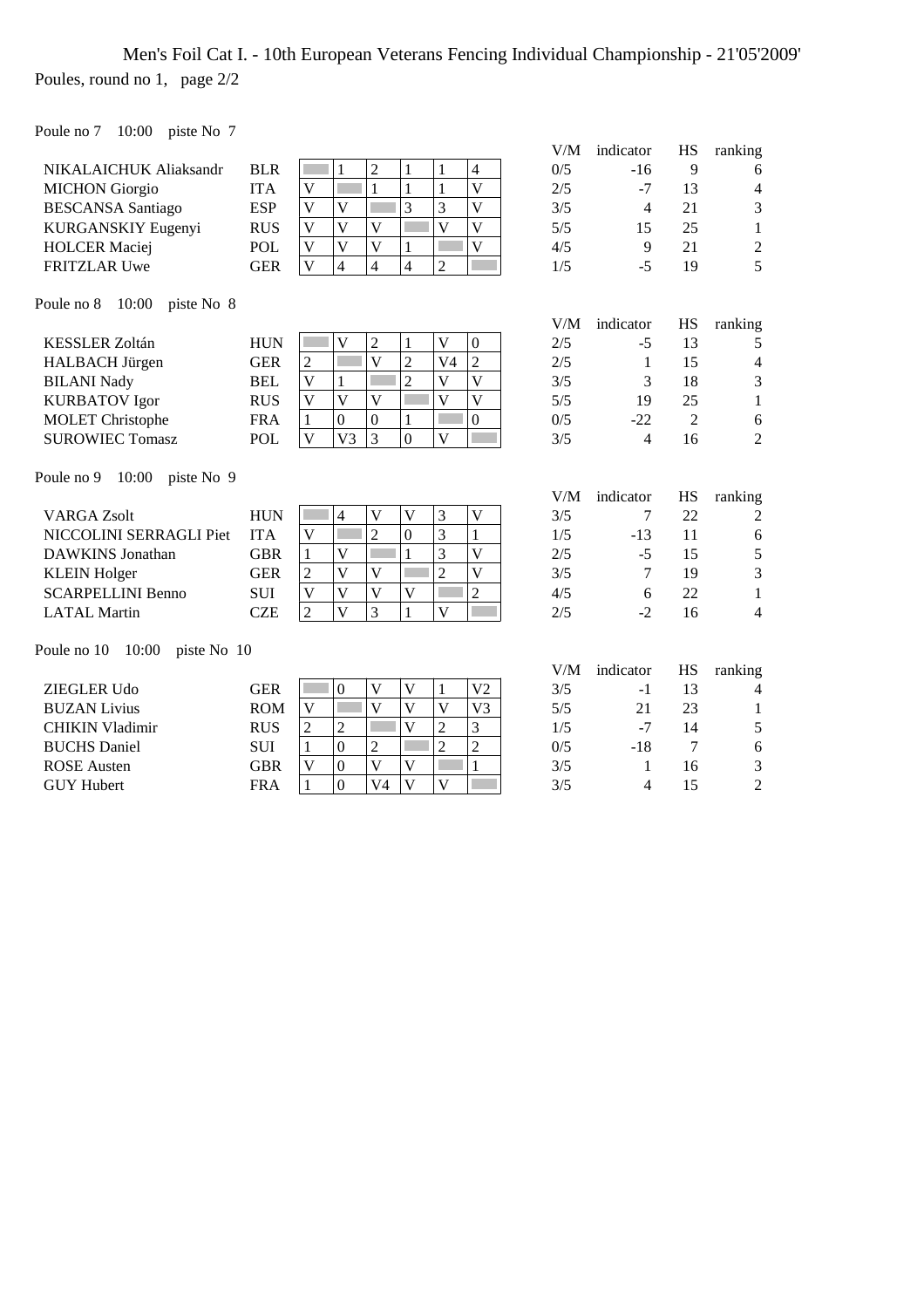# 10th European Veterans Fencing Individual Championship Men's Foil Categorie I.: 40-49 21 of May, 2009. Balatonfüred - HUNGARY

Ranking, round no 1 (ordered by ranking), page 1/2

| ranking        | name and first name        | country    | V/M   | indicator                | HS | group     |
|----------------|----------------------------|------------|-------|--------------------------|----|-----------|
| $\mathbf{1}$   | <b>CODON Roberto</b>       | <b>ESP</b> | 1,000 | 23                       | 25 | qualifier |
| $\overline{c}$ | <b>BUZAN Livius</b>        | <b>ROM</b> | 1,000 | 21                       | 23 | qualifier |
| 3              | <b>KURBATOV</b> Igor       | <b>RUS</b> | 1,000 | 19                       | 25 | qualifier |
| $\overline{4}$ | <b>MARDUCHAJEW Peter</b>   | <b>GER</b> | 1,000 | 18                       | 25 | qualifier |
| 5              | KURGANSKIY Eugenyi         | <b>RUS</b> | 1,000 | 15                       | 25 | qualifier |
| 6              | <b>BUSA</b> István         | <b>HUN</b> | 1,000 | 14                       | 25 | qualifier |
| 7              | <b>JACOBY Udo</b>          | <b>GER</b> | 1,000 | 10                       | 19 | qualifier |
| 8              | <b>DROY</b> Frederic       | <b>FRA</b> | 0,800 | 14                       | 24 | qualifier |
| 9              | <b>SZUBA Francois</b>      | <b>FRA</b> | 0,800 | 10                       | 22 | qualifier |
| 10             | <b>BURNEY Philip</b>       | <b>GBR</b> | 0,800 | 10                       | 19 | qualifier |
| 11             | <b>DOUSSE</b> Christian    | SUI        | 0,800 | 9                        | 23 | qualifier |
| 12             | <b>HOLCER</b> Maciej       | <b>POL</b> | 0,800 | 9                        | 21 | qualifier |
| 13             | <b>MISHAGIN Vassily</b>    | <b>RUS</b> | 0,800 | $\tau$                   | 20 | qualifier |
| 14             | <b>BUCHTERKIRCHEN Lutz</b> | <b>GER</b> | 0,800 | 7                        | 18 | qualifier |
| 15             | <b>SCARPELLINI Benno</b>   | <b>SUI</b> | 0,800 | 6                        | 22 | qualifier |
| 16             | <b>MIRALDI</b> Fabio       | <b>ITA</b> | 0,600 | 11                       | 19 | qualifier |
| 17             | CSÁK Attlia                | <b>HUN</b> | 0,600 | 9                        | 19 | qualifier |
| 18             | <b>CAPELLINI Fabrizio</b>  | <b>ITA</b> | 0,600 | $\tau$                   | 22 | qualifier |
| 18             | <b>VARGA Zsolt</b>         | <b>HUN</b> | 0,600 | $\tau$                   | 22 | qualifier |
| 20             | <b>KLEIN Holger</b>        | <b>GER</b> | 0,600 | $\tau$                   | 19 | qualifier |
| 21             | <b>FAUSTI Alberto</b>      | <b>ITA</b> | 0,600 | 6                        | 21 | qualifier |
| 21             | MÁLICS Róbert              | <b>HUN</b> | 0,600 | 6                        | 21 | qualifier |
| 23             | <b>BESCANSA</b> Santiago   | <b>ESP</b> | 0,600 | 4                        | 21 | qualifier |
| 24             | <b>EITZ</b> Martin         | <b>GER</b> | 0,600 | 4                        | 20 | qualifier |
| 25             | RAJCSÁNYI Stefan           | <b>GER</b> | 0,600 | 4                        | 18 | qualifier |
| 26             | <b>SUROWIEC Tomasz</b>     | <b>POL</b> | 0,600 | 4                        | 16 | qualifier |
| 27             | <b>GUY Hubert</b>          | <b>FRA</b> | 0,600 | $\overline{\mathcal{L}}$ | 15 | qualifier |
| 28             | <b>CWIORO Krzysztof</b>    | <b>POL</b> | 0,600 | 3                        | 20 | qualifier |
| 29             | <b>BILANI Nady</b>         | <b>BEL</b> | 0,600 | 3                        | 18 | qualifier |
| 30             | <b>ROSE</b> Austen         | <b>GBR</b> | 0,600 | $\mathbf{1}$             | 16 | qualifier |
| 31             | <b>CAZENAVE</b> Stephane   | <b>FRA</b> | 0,600 | $\mathbf{0}$             | 18 | qualifier |
| 31             | FRITSCH Kai                | <b>GER</b> | 0,600 | $\boldsymbol{0}$         | 18 | qualifier |
| 33             | <b>SZALAY Károly</b>       | <b>HUN</b> | 0,600 | $-1$                     | 18 | qualifier |
| 34             | <b>BABOS</b> Csaba         | <b>HUN</b> | 0,600 | $-1$                     | 17 | qualifier |
| 35             | ZIEGLER Udo                | <b>GER</b> | 0,600 | $-1$                     | 13 | qualifier |
| 36             | HALBACH Jürgen             | <b>GER</b> | 0,400 | $\mathbf{1}$             | 15 | qualifier |
| 37             | PAKLONSKI Aliaksandr       | <b>BLR</b> | 0,400 | $-1$                     | 17 | qualifier |
| 38             | <b>LATAL Martin</b>        | <b>CZE</b> | 0,400 | $-2$                     | 16 | qualifier |
| 39             | <b>DAWKINS</b> Jonathan    | <b>GBR</b> | 0,400 | $-5$                     | 15 | qualifier |
| 39             | DERMITCHEV Leonid          | <b>GER</b> | 0,400 | $-5$                     | 15 | qualifier |
| 41             | <b>KESSLER Zoltán</b>      | <b>HUN</b> | 0,400 | $-5$                     | 13 | qualifier |
| 42             | <b>MICHON</b> Giorgio      | <b>ITA</b> | 0,400 | $-7$                     | 13 | qualifier |
| 43             | <b>FRITZLAR Uwe</b>        | <b>GER</b> | 0,200 | $-5$                     | 19 | qualifier |
| 44             | <b>CHIKIN Vladimir</b>     | <b>RUS</b> | 0,200 | $-7$                     | 14 | qualifier |
| 45             | <b>CATTANEO Filippo</b>    | <b>ITA</b> | 0,200 | $-8$                     | 11 | qualifier |
| 46             | ROGALSKI Wojciech          | POL        | 0,200 | -9                       | 13 | qualifier |
| 47             | <b>WEBER Michael</b>       | <b>GER</b> | 0,200 | $-9$                     | 12 | qualifier |
| 48             | <b>STEINBERG</b> Stephen   | <b>GBR</b> | 0,200 | $-10$                    | 11 | qualifier |
| 49             | <b>FOERSTER Jacques</b>    | <b>FRA</b> | 0,200 | $-12$                    | 9  | qualifier |
| 49             | <b>SARETTA Massimo</b>     | <b>ITA</b> | 0,200 | $-12$                    | 9  | qualifier |
| 51             | NICCOLINI SERRAGLI Pietr   | <b>ITA</b> | 0,200 | $-13$                    | 11 | qualifier |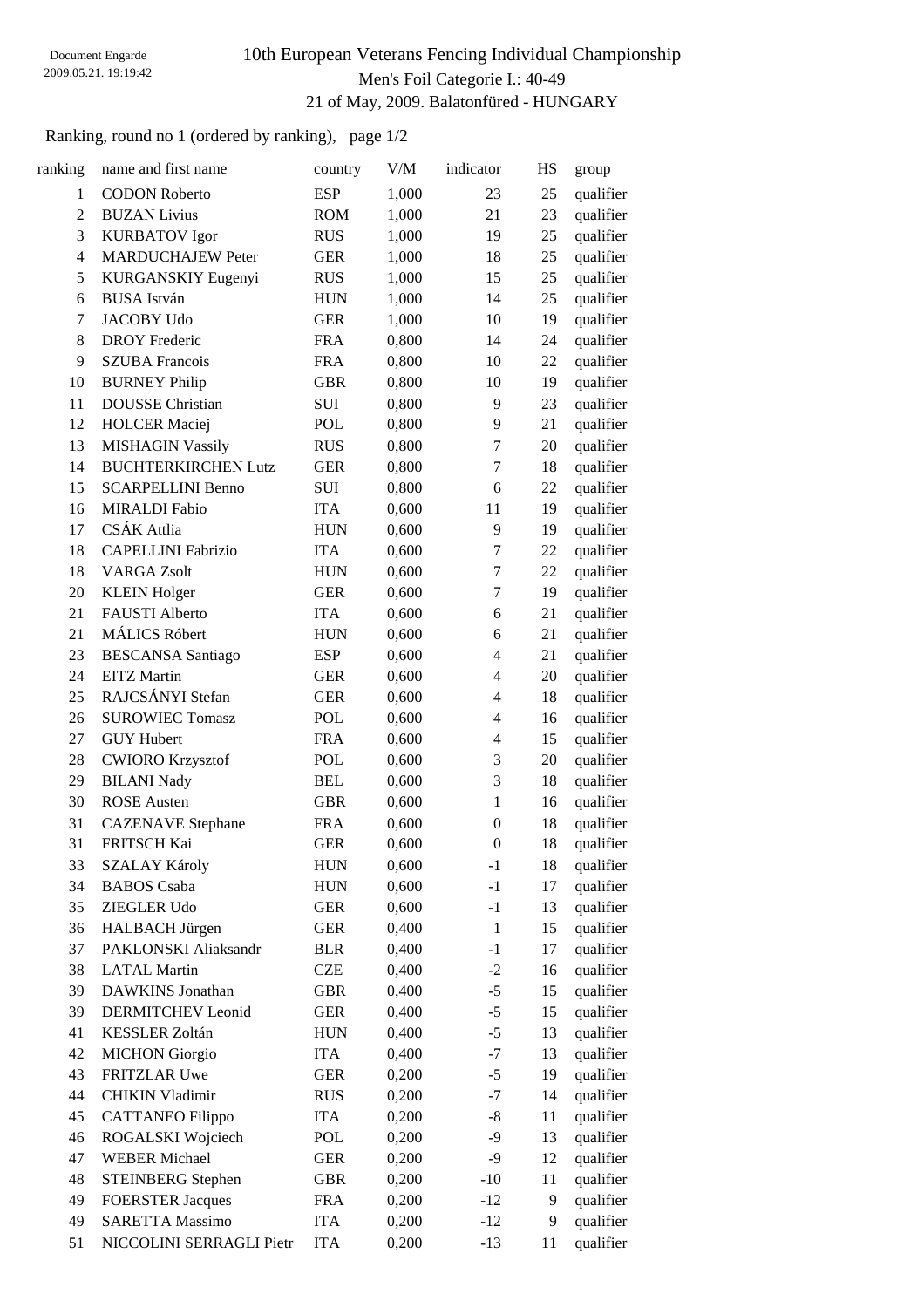Men's Foil Cat I. - 10th European Veterans Fencing Individual Championship - 21'05'2009' Ranking, round no 1 (ordered by ranking), page 2/2

| ranking | name and first name           | country    | V/M   | indicator | HS | group     |
|---------|-------------------------------|------------|-------|-----------|----|-----------|
| 52      | <b>CALEDERON</b> Juan Ignacio | <b>ESP</b> | 0,000 | $-15$     | 9  | qualifier |
| 53      | FARKAS Zoltán                 | <b>SVK</b> | 0,000 | $-16$     | 9  | qualifier |
| 53      | KHOZIKOV Yury                 | <b>RUS</b> | 0,000 | $-16$     | 9  | qualifier |
| 53      | NIKALAICHUK Aliaksandr        | <b>BLR</b> | 0,000 | $-16$     | 9  | qualifier |
| 56      | <b>WATTENBERG Dirk</b>        | <b>GER</b> | 0,000 | $-17$     | 8  | qualifier |
| 57      | <b>BUCHS</b> Daniel           | <b>SUI</b> | 0,000 | $-18$     |    | qualifier |
| 57      | <b>THORNTON Graham</b>        | <b>GBR</b> | 0,000 | $-18$     | 7  | qualifier |
| 59      | <b>HARALSON Michael</b>       | <b>FIN</b> | 0,000 | $-22$     | 3  | qualifier |
| 60      | <b>MOLET</b> Christophe       | <b>FRA</b> | 0,000 | $-22.2$   | 2  | qualifier |
|         |                               |            |       |           |    |           |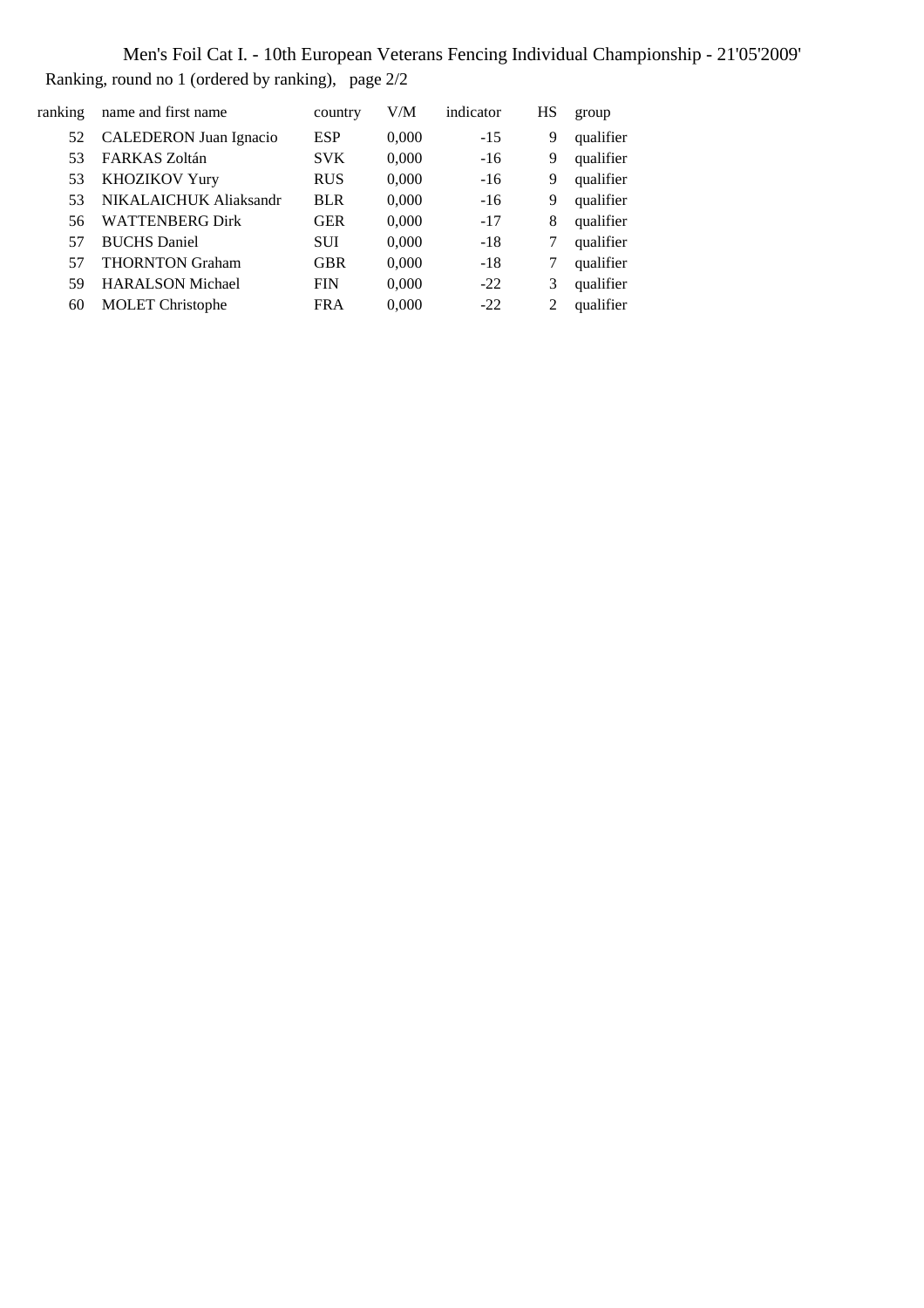# 10th European Veterans Fencing Individual ChampionshipMen's Foil Categorie I.: 40-49

21 of May, 2009. Balatonfüred - HUNGARY

Tableau of 64, page 1/4

|    | <b>CODON Roberto</b>     | <b>ESP</b>  |                       |                      |                      |
|----|--------------------------|-------------|-----------------------|----------------------|----------------------|
|    |                          |             | <b>CODON Roberto</b>  |                      |                      |
| 64 |                          |             |                       |                      |                      |
|    |                          |             |                       | <b>CODON Roberto</b> |                      |
| 33 | <b>SZALAY Károly</b>     | ${\rm HUN}$ |                       | 10/3                 |                      |
| 32 | FRITSCH Kai              | <b>GER</b>  | SZALAY Károly         |                      |                      |
|    |                          |             | 10/4                  |                      | <b>MIRALDI</b> Fabio |
| 17 | CSÁK Attlia              | <b>HUN</b>  |                       |                      | 6/4                  |
|    |                          |             | CSÁK Attlia           |                      |                      |
| 48 | <b>STEINBERG</b> Stephen | <b>GBR</b>  | 10/2                  |                      |                      |
|    |                          |             |                       | <b>MIRALDI</b> Fabio |                      |
| 49 | <b>SARETTA Massimo</b>   | <b>ITA</b>  |                       | 5/3                  |                      |
|    |                          |             | <b>MIRALDI</b> Fabio  |                      |                      |
| 16 | <b>MIRALDI</b> Fabio     | <b>ITA</b>  | 10/2                  |                      |                      |
|    |                          |             |                       |                      |                      |
| 9  | <b>SZUBA Francois</b>    | <b>FRA</b>  |                       |                      |                      |
| 56 | <b>WATTENBERG Dirk</b>   | <b>GER</b>  | <b>SZUBA Francois</b> |                      |                      |
|    |                          |             | 10/3                  | <b>EITZ</b> Martin   |                      |
| 41 | <b>KESSLER Zoltán</b>    | <b>HUN</b>  |                       | 10/7                 |                      |
|    |                          |             | <b>EITZ</b> Martin    |                      |                      |
| 24 | <b>EITZ</b> Martin       | <b>GER</b>  | 10/9                  |                      |                      |
|    |                          |             |                       |                      | <b>EITZ</b> Martin   |
| 25 | RAJCSÁNYI Stefan         | <b>GER</b>  |                       |                      | 10/8                 |
|    |                          |             | RAJCSÁNYI Stefan      |                      |                      |
| 40 | <b>DAWKINS</b> Jonathan  | <b>GBR</b>  | $10/4$                |                      |                      |
|    |                          |             |                       | <b>DROY</b> Frederic |                      |
| 57 | <b>BUCHS</b> Daniel      | SUI         |                       | 10/9                 |                      |
|    | <b>DROY</b> Frederic     | <b>FRA</b>  | <b>DROY</b> Frederic  |                      |                      |
| 8  |                          |             | 10/1                  |                      |                      |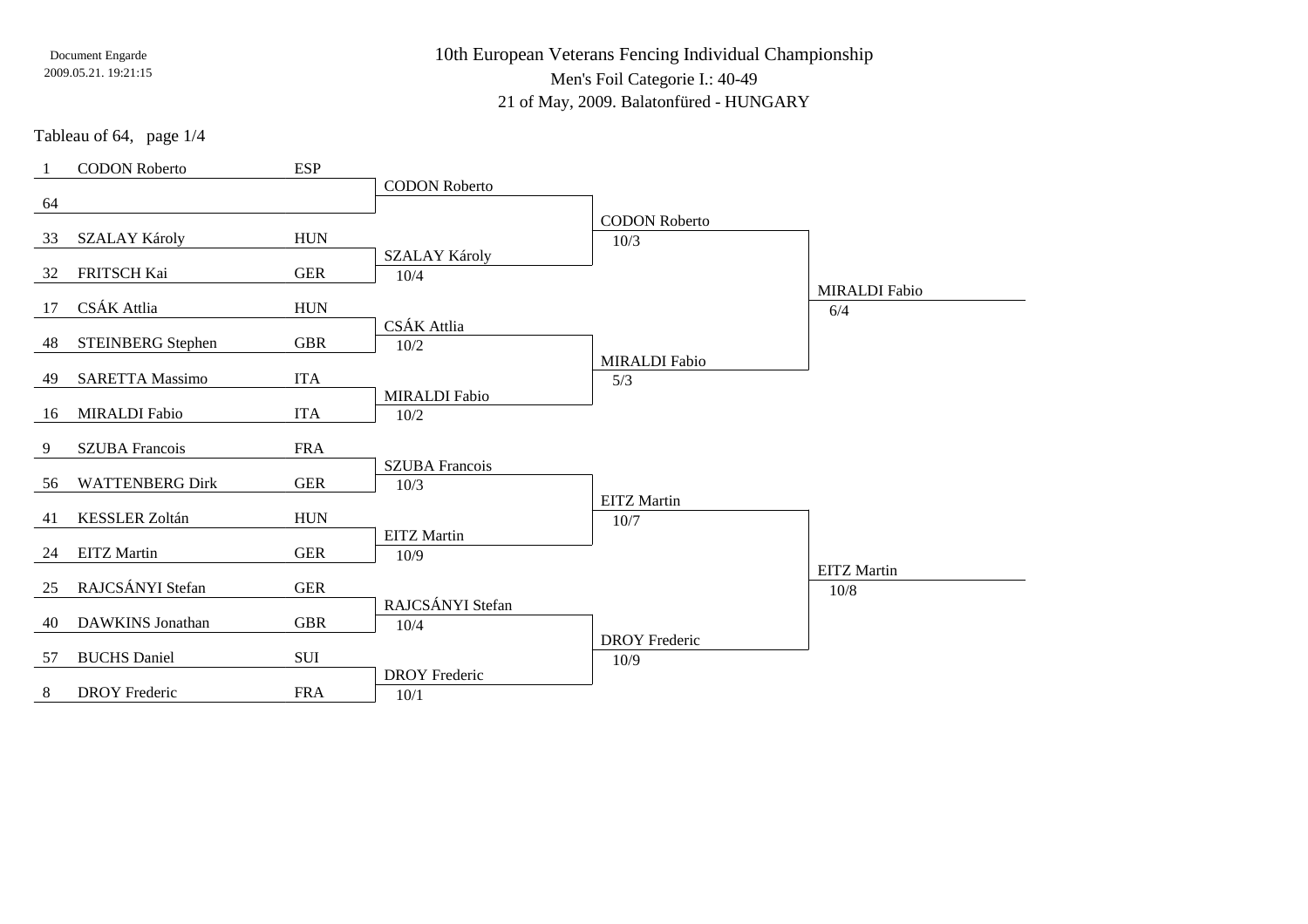10th European Veterans Fencing Individual ChampionshipMen's Foil Categorie I.: 40-4921 of May, 2009. Balatonfüred - HUNGARY

Tableau of 64, page 2/4

| 5  | KURGANSKIY Eugenyi            | <b>RUS</b> |                          |                          |                          |
|----|-------------------------------|------------|--------------------------|--------------------------|--------------------------|
|    |                               |            | KURGANSKIY Eugenyi       |                          |                          |
| 60 | <b>MOLET</b> Christophe       | <b>FRA</b> | 10/0                     |                          |                          |
|    |                               |            |                          | KURGANSKIY Eugenyi       |                          |
| 37 | PAKLONSKI Aliaksandr          | <b>BLR</b> |                          | 9/8                      |                          |
|    |                               |            | PAKLONSKI Aliaksandr     |                          |                          |
| 28 | <b>CWIORO Krzysztof</b>       | <b>POL</b> | 10/4                     |                          |                          |
|    |                               |            |                          |                          | <b>CHIKIN Vladimir</b>   |
| 21 | <b>FAUSTI</b> Alberto         | <b>ITA</b> |                          |                          | 5/4                      |
|    |                               |            | <b>CHIKIN Vladimir</b>   |                          |                          |
| 44 | <b>CHIKIN Vladimir</b>        | <b>RUS</b> | 10/3                     |                          |                          |
|    |                               |            |                          | <b>CHIKIN Vladimir</b>   |                          |
| 53 | NIKALAICHUK Aliaksandr        | <b>BLR</b> |                          | 10/5                     |                          |
|    |                               |            | <b>HOLCER Maciej</b>     |                          |                          |
| 12 | <b>HOLCER Maciej</b>          | POL        | 10/5                     |                          |                          |
|    |                               |            |                          |                          |                          |
| 13 | <b>MISHAGIN Vassily</b>       | <b>RUS</b> |                          |                          |                          |
|    |                               |            | <b>MISHAGIN Vassily</b>  |                          |                          |
| 52 | <b>CALEDERON</b> Juan Ignacio | <b>ESP</b> | 10/6                     |                          |                          |
|    |                               |            |                          | <b>MISHAGIN Vassily</b>  |                          |
| 45 | <b>CATTANEO</b> Filippo       | <b>ITA</b> |                          | 10/8                     |                          |
|    |                               |            | <b>KLEIN Holger</b>      |                          |                          |
| 20 | <b>KLEIN Holger</b>           | <b>GER</b> | 7/6                      |                          | <b>MARDUCHAJEW Peter</b> |
|    |                               | <b>BEL</b> |                          |                          |                          |
| 29 | <b>BILANI Nady</b>            |            |                          |                          | 10/8                     |
| 36 |                               | <b>GER</b> | HALBACH Jürgen           |                          |                          |
|    | HALBACH Jürgen                |            | 10/4                     | <b>MARDUCHAJEW Peter</b> |                          |
| 61 |                               |            |                          |                          |                          |
|    |                               |            | <b>MARDUCHAJEW Peter</b> | 10/0                     |                          |
| 4  | <b>MARDUCHAJEW Peter</b>      | <b>GER</b> |                          |                          |                          |
|    |                               |            |                          |                          |                          |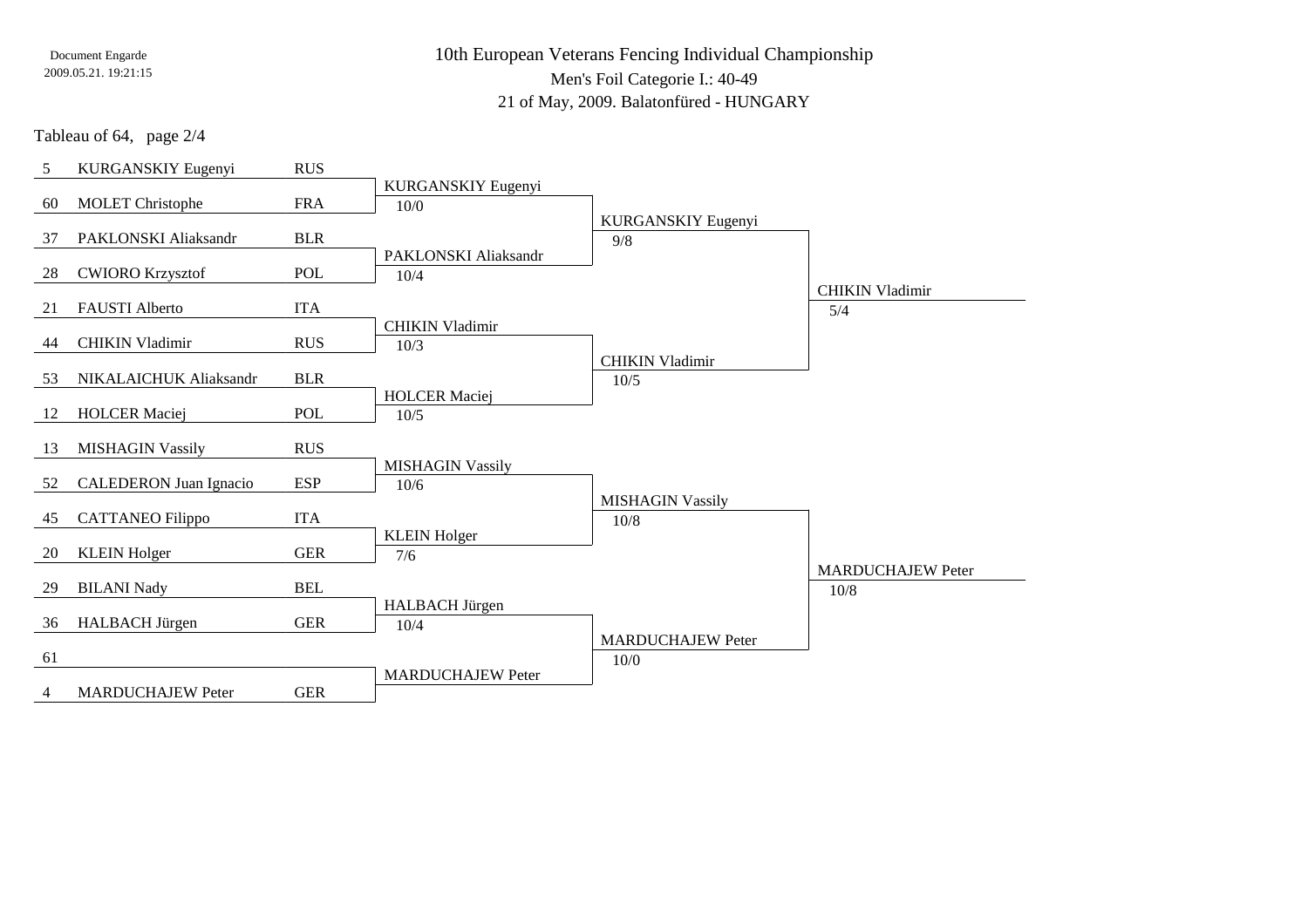10th European Veterans Fencing Individual ChampionshipMen's Foil Categorie I.: 40-49

21 of May, 2009. Balatonfüred - HUNGARY

Tableau of 64, page 3/4

| 3   | <b>KURBATOV</b> Igor       | <b>RUS</b>  |                            |                            |                            |
|-----|----------------------------|-------------|----------------------------|----------------------------|----------------------------|
|     |                            |             | <b>KURBATOV Igor</b>       |                            |                            |
| 62  |                            |             |                            | <b>KURBATOV Igor</b>       |                            |
| 35  | <b>ZIEGLER Udo</b>         | <b>GER</b>  |                            | 10/1                       |                            |
|     |                            |             | ZIEGLER Udo                |                            |                            |
| 30  | <b>ROSE</b> Austen         | <b>GBR</b>  | 10/9                       |                            |                            |
|     |                            |             |                            |                            | <b>BUCHTERKIRCHEN Lutz</b> |
| 19  | <b>VARGA Zsolt</b>         | <b>HUN</b>  | <b>VARGA Zsolt</b>         |                            | 8/7                        |
| 46  | ROGALSKI Wojciech          | POL         | 10/2                       |                            |                            |
|     |                            |             |                            | <b>BUCHTERKIRCHEN Lutz</b> |                            |
| 51  | NICCOLINI SERRAGLI Pietr   | <b>ITA</b>  |                            | 10/2                       |                            |
|     |                            |             | <b>BUCHTERKIRCHEN Lutz</b> |                            |                            |
| 14  | <b>BUCHTERKIRCHEN Lutz</b> | ${\tt GER}$ | 10/3                       |                            |                            |
| -11 | <b>DOUSSE</b> Christian    | SUI         |                            |                            |                            |
|     |                            |             | <b>DOUSSE</b> Christian    |                            |                            |
| 54  | <b>KHOZIKOV Yury</b>       | <b>RUS</b>  | 10/5                       |                            |                            |
|     |                            |             |                            | <b>DOUSSE</b> Christian    |                            |
| 43  | FRITZLAR Uwe               | <b>GER</b>  |                            | 10/2                       |                            |
|     | MÁLICS Róbert              | ${\rm HUN}$ | <b>MÁLICS Róbert</b>       |                            |                            |
| 22  |                            |             | 10/4                       |                            | <b>DOUSSE</b> Christian    |
| 27  | <b>GUY Hubert</b>          | <b>FRA</b>  |                            |                            | 10/7                       |
|     |                            |             | <b>GUY Hubert</b>          |                            |                            |
| 38  | <b>LATAL Martin</b>        | <b>CZE</b>  | 10/4                       |                            |                            |
|     |                            |             |                            | <b>GUY Hubert</b>          |                            |
| 59  | <b>HARALSON</b> Michael    | <b>FIN</b>  | <b>BUSA</b> István         | 8/3                        |                            |
| 6   | <b>BUSA</b> István         | <b>HUN</b>  | $10/2$                     |                            |                            |
|     |                            |             |                            |                            |                            |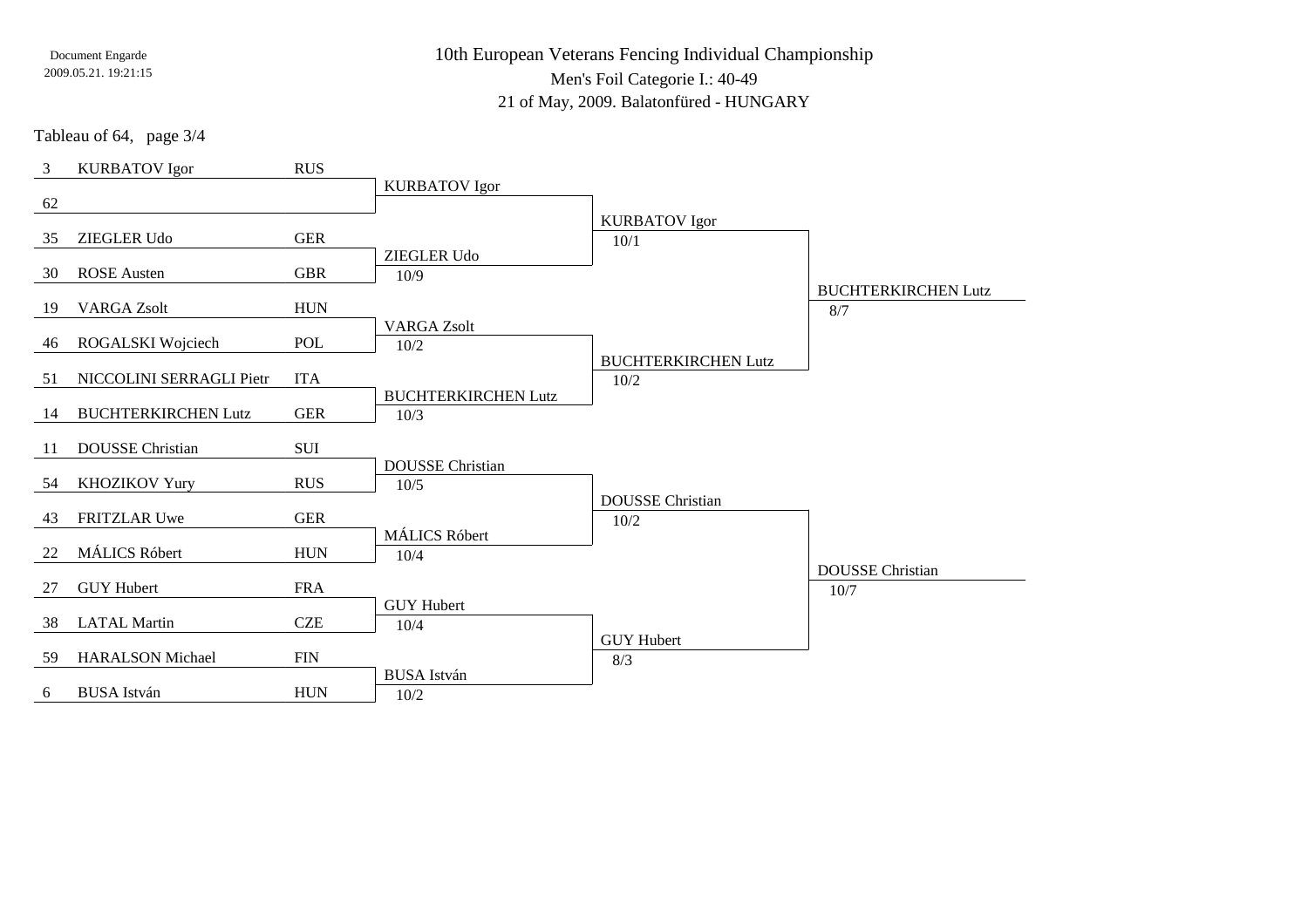10th European Veterans Fencing Individual ChampionshipMen's Foil Categorie I.: 40-49

21 of May, 2009. Balatonfüred - HUNGARY

Tableau of 64, page 4/4

| 7  | JACOBY Udo                | <b>GER</b>  |                           |                          |                     |
|----|---------------------------|-------------|---------------------------|--------------------------|---------------------|
|    |                           |             | <b>JACOBY Udo</b>         |                          |                     |
| 58 | <b>THORNTON Graham</b>    | <b>GBR</b>  | 10/2                      |                          |                     |
|    |                           |             |                           | <b>JACOBY Udo</b>        |                     |
| 39 | <b>DERMITCHEV</b> Leonid  | <b>GER</b>  |                           | 10/5                     |                     |
|    |                           |             | <b>SUROWIEC Tomasz</b>    |                          |                     |
| 26 | <b>SUROWIEC Tomasz</b>    | POL         | 6/5                       |                          |                     |
|    |                           |             |                           |                          | <b>JACOBY Udo</b>   |
| 23 | <b>BESCANSA</b> Santiago  | <b>ESP</b>  |                           |                          | 10/1                |
|    |                           |             | <b>MICHON</b> Giorgio     |                          |                     |
| 42 | <b>MICHON</b> Giorgio     | <b>ITA</b>  | 7/5                       |                          |                     |
|    |                           |             |                           | <b>BURNEY Philip</b>     |                     |
| 55 | FARKAS Zoltán             | <b>SVK</b>  |                           | 10/2                     |                     |
|    |                           | <b>GBR</b>  | <b>BURNEY Philip</b>      |                          |                     |
| 10 | <b>BURNEY Philip</b>      |             | 10/2                      |                          |                     |
| 15 | <b>SCARPELLINI Benno</b>  | SUI         |                           |                          |                     |
|    |                           |             | <b>SCARPELLINI Benno</b>  |                          |                     |
| 50 | <b>FOERSTER Jacques</b>   | <b>FRA</b>  | 10/2                      |                          |                     |
|    |                           |             |                           | <b>SCARPELLINI Benno</b> |                     |
| 47 | <b>WEBER Michael</b>      | <b>GER</b>  |                           | $10/8$                   |                     |
|    |                           |             | <b>CAPELLINI Fabrizio</b> |                          |                     |
| 18 | <b>CAPELLINI Fabrizio</b> | <b>ITA</b>  | 10/6                      |                          |                     |
|    |                           |             |                           |                          | <b>BUZAN Livius</b> |
| 31 | <b>CAZENAVE</b> Stephane  | <b>FRA</b>  |                           |                          | 7/4                 |
|    |                           |             | <b>BABOS</b> Csaba        |                          |                     |
| 34 | <b>BABOS</b> Csaba        | ${\rm HUN}$ | $10/5$                    |                          |                     |
|    |                           |             |                           | <b>BUZAN Livius</b>      |                     |
| 63 |                           |             |                           | 8/6                      |                     |
|    |                           |             | <b>BUZAN Livius</b>       |                          |                     |
| 2  | <b>BUZAN Livius</b>       | <b>ROM</b>  |                           |                          |                     |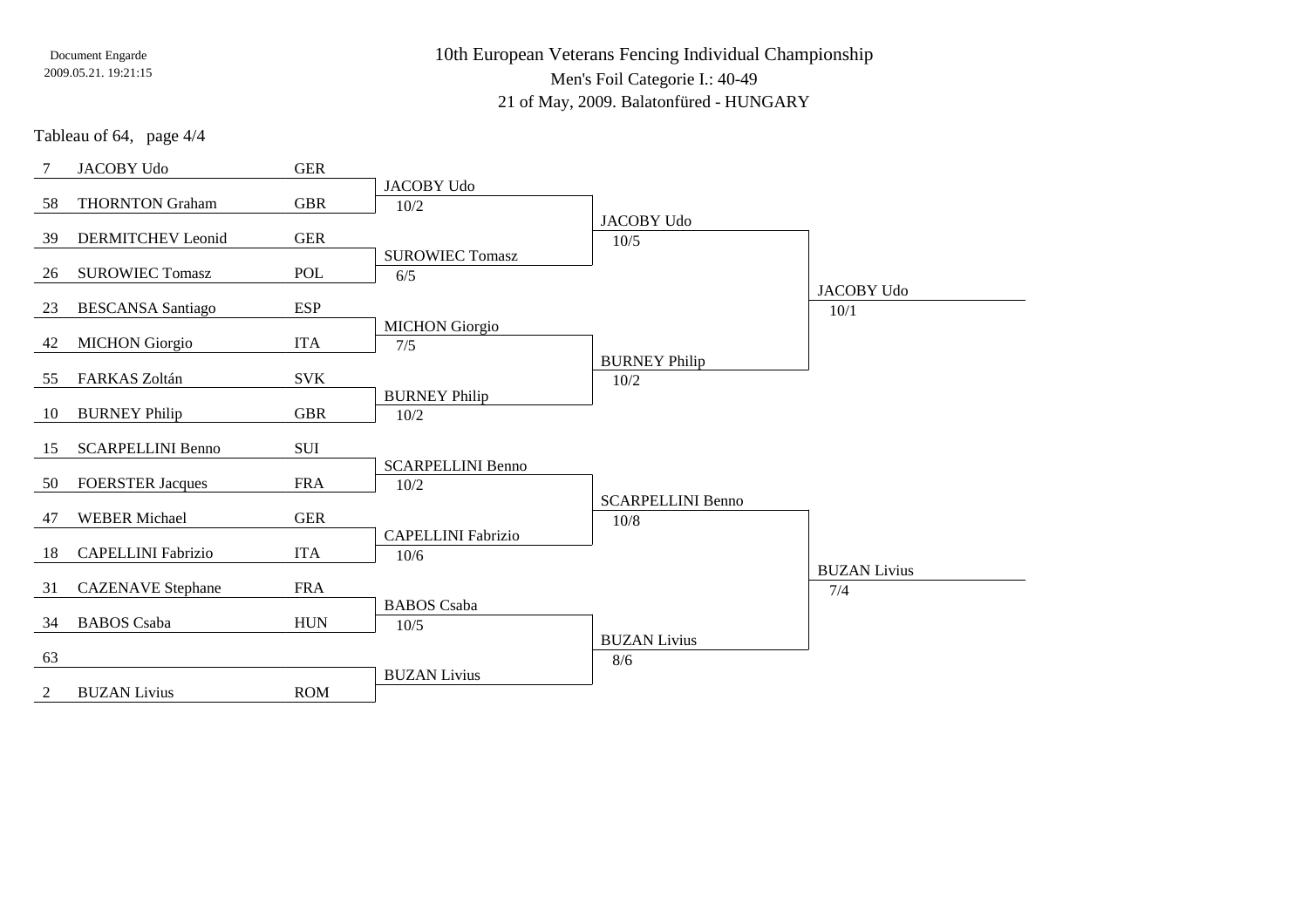10th European Veterans Fencing Individual ChampionshipMen's Foil Categorie I.: 40-4921 of May, 2009. Balatonfüred - HUNGARY

#### Tableau of 16

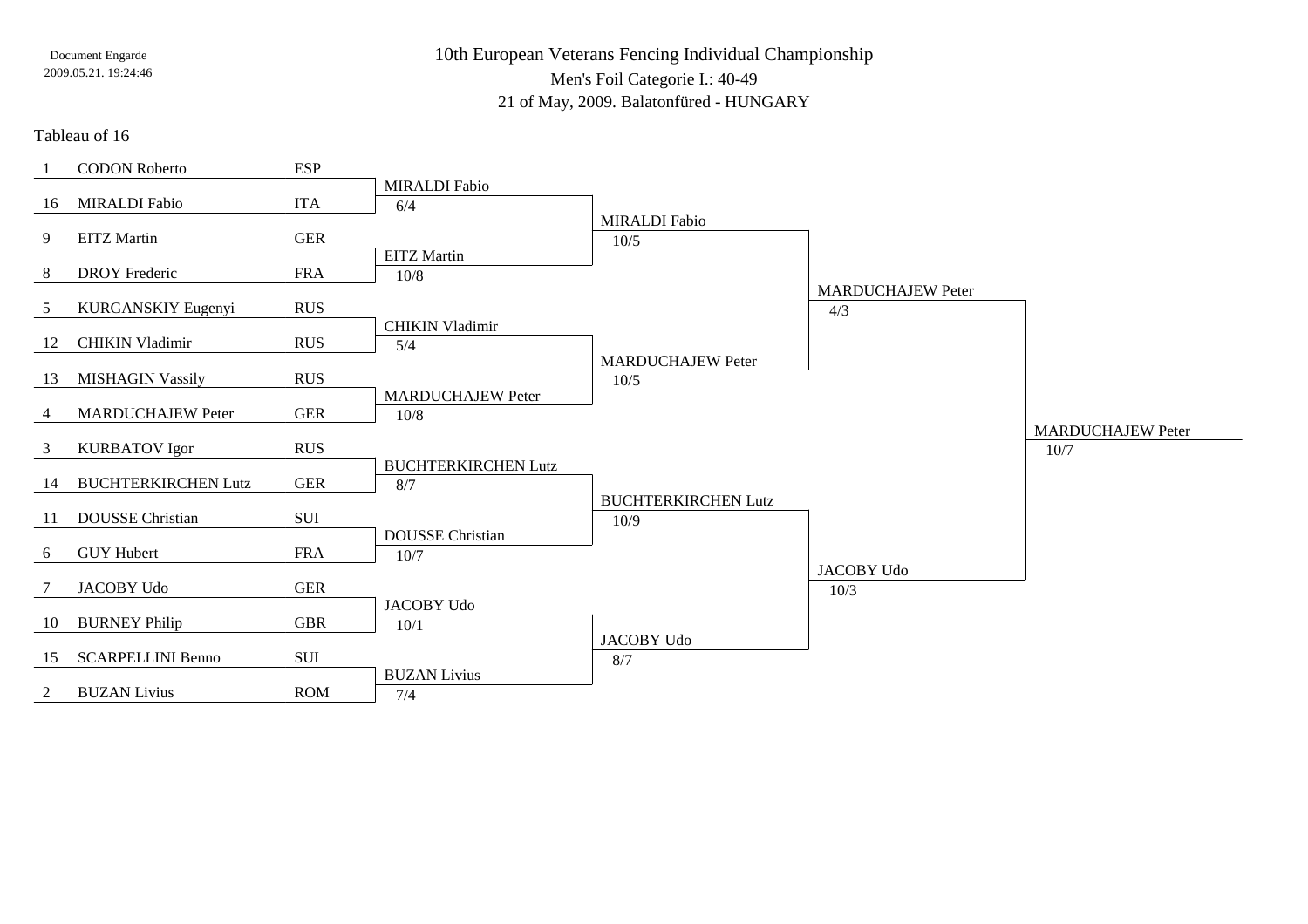# 10th European Veterans Fencing Individual Championship Men's Foil Categorie II.: 50-59 21 of May, 2009. Balatonfüred - HUNGARY

### Overall ranking (ordered by ranking)

| ranking        | name and first name          | country    |
|----------------|------------------------------|------------|
| 1              | <b>TROIANO</b> John          | <b>GBR</b> |
| $\overline{2}$ | <b>HAERTTER Klaus</b>        | <b>GER</b> |
| 3              | <b>PAROLI</b> Giulio         | <b>ITA</b> |
| 3              | <b>TIBERI</b> Francesco      | <b>ITA</b> |
| 5              | FOX Stephen                  | GBR        |
| 6              | <b>GALVAN Maurizio</b>       | <b>ITA</b> |
| 7              | <b>AGRANOVICH Boris</b>      | <b>ISR</b> |
| 8              | <b>SHVARTS Yury</b>          | <b>RUS</b> |
| 9              | <b>WATKISS Lindsay</b>       | GBR        |
| 10             | <b>IMREH László</b>          | <b>HUN</b> |
| 10             | <b>MARINO</b> Isidro         | <b>ESP</b> |
| 12             | <b>MOSBACH Raphael</b>       | <b>GER</b> |
| 13             | ÉGENI DR. Attila             | <b>HUN</b> |
| 14             | <b>MARSILIANI Fabio</b>      | <b>ITA</b> |
| 15             | DE ROSSI Vittorio            | <b>ITA</b> |
| 16             | DE FANCHIS Enzo              | <b>ITA</b> |
| 17             | PÉNTEK Tamás                 | <b>HUN</b> |
| 18             | <b>BARTLETT Anthony</b>      | <b>GBR</b> |
| 19             | <b>FÖRSTER Titus</b>         | <b>GER</b> |
| 20             | POKRZYWA Mariusz             | POL        |
| 21             | LUY Dominique                | SUI        |
| 22             | <b>LEVANTIDIS Alexandros</b> | <b>GRE</b> |
| 23             | <b>ALABUZHIN Petr</b>        | <b>RUS</b> |
| 24             | PINCEMAILLE Benoit           | <b>FRA</b> |
| 25             | <b>FERRARIO Davide</b>       | <b>ITA</b> |
| 26             | <b>AMAGLIANI</b> Domenico    | <b>ITA</b> |
| 27             | <b>PRATER Ralph</b>          | <b>GER</b> |
| 28             | <b>FESS Norbert</b>          | <b>GER</b> |
| 29             | <b>CONYARD Anthony</b>       | <b>GBR</b> |
| 30             | ADAMCZEWSKI Wojciech         | POL        |
| 31             | <b>BESSIERE Jean Marc</b>    | FRA        |
| 32             | <b>BALKO</b> Stefan          | CZE        |
| 33             | <b>STRUK Ryszard</b>         | POL        |
| 34             | DANCS László Cs.             | ROM        |
| 35             | PFEIFFLE Jean Charles        | <b>FRA</b> |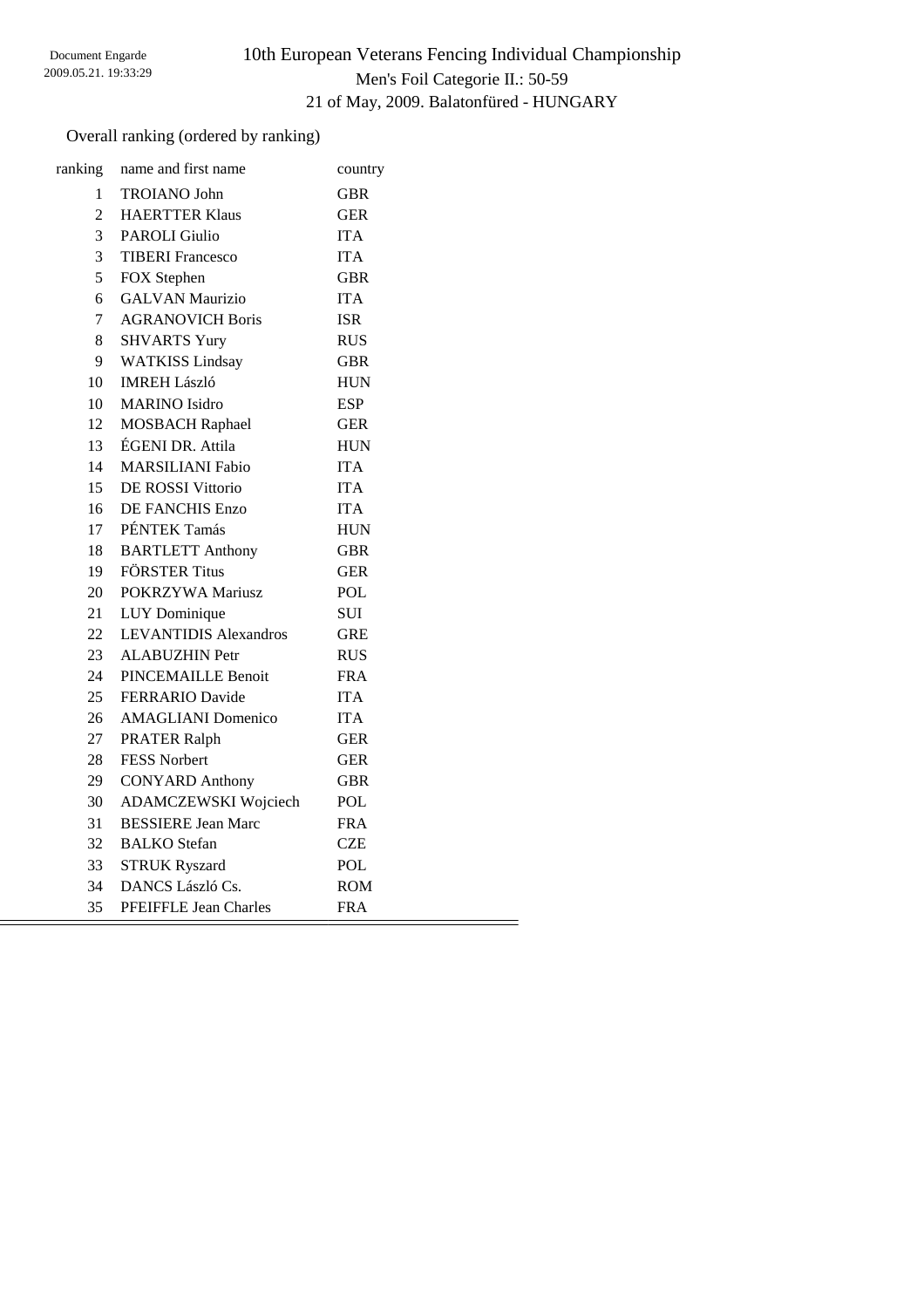### 10th European Veterans Fencing Individual Championship Men's Foil Categorie II.: 50-59 21 of May, 2009. Balatonfüred - HUNGARY

#### Poules, round no 1

Poule no 1 0:00

|                        |            |    |     |   |  |    | V/M | indicator      |
|------------------------|------------|----|-----|---|--|----|-----|----------------|
| LUY Dominique          | <b>SUI</b> |    | V4  |   |  |    | 4/6 |                |
| <b>TROIANO John</b>    | <b>GBR</b> | V4 |     |   |  | V3 | 5/6 | 14             |
| <b>FESS Norbert</b>    | <b>GER</b> |    |     |   |  |    | 2/6 | -6             |
| DANCS László Cs.       | <b>ROM</b> |    | 4   |   |  |    | 0/6 | $-20$          |
| <b>FERRARIO Davide</b> | <b>ITA</b> |    | V4. | V |  |    | 3/6 | $-3$           |
| <b>ALABUZHIN Petr</b>  | <b>RUS</b> | ◠  |     |   |  |    | 3/6 | $\overline{2}$ |
| POKRZYWA Mariusz       | POL        |    |     |   |  |    | 4/6 | 8              |

| V/M           | indicator      | HS | ranking |
|---------------|----------------|----|---------|
| 4/6           | 5              | 22 | 3       |
| 5/6           | 14             | 24 | 1       |
| 2/6           | $-6$           | 18 | 6       |
| 0/6           | $-20$          | 10 | 7       |
| 3/6           | $-3$           | 19 | 5       |
| 3/6           | $\overline{2}$ | 21 | 4       |
| $\frac{1}{6}$ | Q              | つつ | っ       |

#### Poule no 2 0:00

| <b>MOSBACH Raphael</b>       | <b>GER</b> |   |  |          | 2        | 3/6 |       |    |                |
|------------------------------|------------|---|--|----------|----------|-----|-------|----|----------------|
| <b>MARINO</b> Isidro         | <b>ESP</b> | V |  |          |          | 4/6 |       | 25 | 3              |
| <b>PFEIFFLE Jean Charles</b> | <b>FRA</b> |   |  | $\theta$ | $\theta$ | 0/6 | $-26$ |    | 7              |
| FOX Stephen                  | GBR        | 4 |  |          | V        | 5/6 |       | 29 |                |
| ADAMCZEWSKI Wojc             | <b>POL</b> | 0 |  |          | 4        | 1/6 | -11   | 14 | 6              |
| <b>TIBERI</b> Francesco      | <b>ITA</b> |   |  | V        | 3        | 4/6 |       | 27 | $\overline{2}$ |
| LEVANTIDIS Alexandr          | <b>GRE</b> |   |  | V)       |          | 4/6 |       |    | 4              |
|                              |            |   |  |          |          |     |       |    |                |

#### Poule no 3 0:00

| DE FANCHIS Enzo           | <b>ITA</b> |
|---------------------------|------------|
| <b>BARTLETT Anthony</b>   | <b>GBI</b> |
| <b>IMREH László</b>       | HUI        |
| <b>AMAGLIANI</b> Domenico | <b>ITA</b> |
| <b>BALKO</b> Stefan       | <b>CZF</b> |
| <b>HAERTTER Klaus</b>     | <b>GEI</b> |
| <b>AGRANOVICH Boris</b>   | <b>ISR</b> |

#### Poule no 4 0:00

| <b>GALVAN Maurizio</b>    |
|---------------------------|
| <b>BESSIERE Jean Marc</b> |
| <b>STRUK Ryszard</b>      |
| <b>MARSILIANI Fabio</b>   |
| PÉNTEK Tamás              |
| <b>WATKISS Lindsay</b>    |
| <b>PRATER Ralph</b>       |

### Poule no 5 0:00

| <b>PAROLI Giulio</b>   |
|------------------------|
| <b>SHVARTS Yury</b>    |
| <b>CONYARD Anthony</b> |
| DE ROSSI Vittorio      |
| ÉGENI DR. Attila       |
| PINCEMAILLE Benoit     |
| <b>FÖRSTER Titus</b>   |
|                        |

| ┻ | ┻  |                | ↩                | v            | ◡ | v              |
|---|----|----------------|------------------|--------------|---|----------------|
|   | E7 | C Z            |                  | Ū            | Ū | $\overline{1}$ |
|   |    | ۲Z             | 0                |              |   |                |
|   |    |                |                  | $\mathbf{7}$ |   | 3              |
| Ū |    | $\overline{V}$ | 2                | E Z          | Ū |                |
|   |    |                |                  |              |   |                |
|   |    |                |                  |              |   |                |
|   |    |                |                  |              |   |                |
|   |    | 0              | $\boldsymbol{0}$ | 3            | 2 |                |
|   |    |                |                  |              |   |                |

|                |   | ◡ | ◡  | $\check{ }$ |    |                |
|----------------|---|---|----|-------------|----|----------------|
| V <sub>3</sub> |   | 4 | V3 | E 7         | ٢Z | $\overline{I}$ |
|                |   |   |    | E 7         |    | $\overline{1}$ |
| V <sub>2</sub> | 2 |   |    | O           |    | $\overline{c}$ |
|                | 0 |   | 4  |             |    | 0              |
|                | 2 |   |    |             |    |                |
|                | 2 | 4 |    |             | 2  |                |

|                           |            |  |  |   |   |                | Y / 1V 1 | mundu | 11 W | $1411 \text{MHz}$ |
|---------------------------|------------|--|--|---|---|----------------|----------|-------|------|-------------------|
| GALVAN Maurizio           | <b>ITA</b> |  |  |   |   |                | 5/6      |       | 29   | $\overline{c}$    |
| <b>BESSIERE Jean Marc</b> | <b>FRA</b> |  |  |   | 3 | ∍              | 1/6      | $-13$ | 16   | 6                 |
| <b>STRUK Ryszard</b>      | POL        |  |  |   | 4 | $\overline{4}$ | 0/6      | $-12$ | 18   | 7                 |
| <b>MARSILIANI Fabio</b>   | <b>ITA</b> |  |  |   |   | ∍              | 2/6      | $-3$  | 19   |                   |
| PÉNTEK Tamás              | HUN        |  |  |   |   |                | 6/6      |       | 30   |                   |
| WATKISS Lindsay           | GBR        |  |  | 4 |   |                | 4/6      |       | 28   | 3                 |
| PRATER Ralph              | GER        |  |  |   |   |                | 3/6      | -5    |      | 4                 |

|                        |            |  |  |   |                |   | V/IVI | muncator | 11J | Talining       |
|------------------------|------------|--|--|---|----------------|---|-------|----------|-----|----------------|
| PAROLI Giulio          | <b>ITA</b> |  |  |   |                | 2 | 5/6   |          |     |                |
| <b>SHVARTS Yury</b>    | <b>RUS</b> |  |  |   |                |   | 3/6   |          | 22  |                |
| <b>CONYARD Anthony</b> | GBR        |  |  | 4 | 3              |   | 1/6   | -11      |     | 7              |
| DE ROSSI Vittorio      | <b>ITA</b> |  |  |   | $\overline{4}$ | 3 | 1/6   | $-10$    | 18  | 6              |
| ÉGENI DR. Attila       | <b>HUN</b> |  |  |   |                |   | 3/6   |          | 23  | 3              |
| PINCEMAILLE Benoit     | FRA        |  |  |   |                | 3 | 3/6   | $-1$     | 23  | $\overline{4}$ |
| FÖRSTER Titus          | GER        |  |  |   | V4             |   | 5/6   | 10       | 24  | $\mathfrak{D}$ |
|                        |            |  |  |   |                |   |       |          |     |                |

| 5 | $-26$ |    | 7              |
|---|-------|----|----------------|
| 5 | 13    | 29 | 1              |
| 5 | $-11$ | 14 | б              |
| 5 | 13    | 27 | $\overline{2}$ |
| 5 | 4     | 23 | 4              |
|   |       |    |                |
|   |       |    |                |

V/M indicator HS ranking

|                           |            |    |          |   |  |          | V/M | indicator    | НS | ranking        |
|---------------------------|------------|----|----------|---|--|----------|-----|--------------|----|----------------|
| DE FANCHIS Enzo           | <b>ITA</b> |    |          |   |  |          | 0/6 | -18          |    | 7              |
| <b>BARTLETT Anthony</b>   | <b>GBR</b> | V3 |          |   |  |          | 5/6 |              | 25 | $\overline{c}$ |
| IMREH László              | <b>HUN</b> |    |          | 4 |  |          | 4/6 | <sub>6</sub> | 25 | 3              |
| <b>AMAGLIANI Domenico</b> | <b>ITA</b> | V2 |          |   |  | 2        | 3/6 | -4           | 17 | 5              |
| <b>BALKO Stefan</b>       | CZE        |    | $\theta$ | 4 |  | $\Omega$ | 1/6 | -17          |    | 6              |
| <b>HAERTTER Klaus</b>     | <b>GER</b> |    |          |   |  | V4       | 5/6 | 14           | 26 |                |
| <b>AGRANOVICH Boris</b>   | <b>ISR</b> |    |          |   |  |          | 3/6 | <sub>6</sub> | 23 | 4              |
|                           |            |    |          |   |  |          |     |              |    |                |

| V/M | indicator | HS | ranking |
|-----|-----------|----|---------|
| 5/6 | 12        | 29 | 2       |
| 1/6 | $-13$     | 16 | 6       |
| 0/6 | $-12$     | 18 | 7       |
| 2/6 | $-3$      | 19 | 5       |
| 6/6 | 12        | 30 | 1       |
| 4/6 | 9         | 28 | 3       |
| 3/6 | -5        | 18 |         |

| V/M | indicator | HS | ranking        |
|-----|-----------|----|----------------|
| 5/6 | 16        | 27 |                |
| 3/6 | $-4$      | 22 | 5              |
| 1/6 | -11       | 17 | 7              |
| 1/6 | $-10$     | 18 | 6              |
| 3/6 | $\theta$  | 23 | 3              |
| 3/6 | $-1$      | 23 | $\overline{4}$ |
| 5/6 | 10        | 24 | 2              |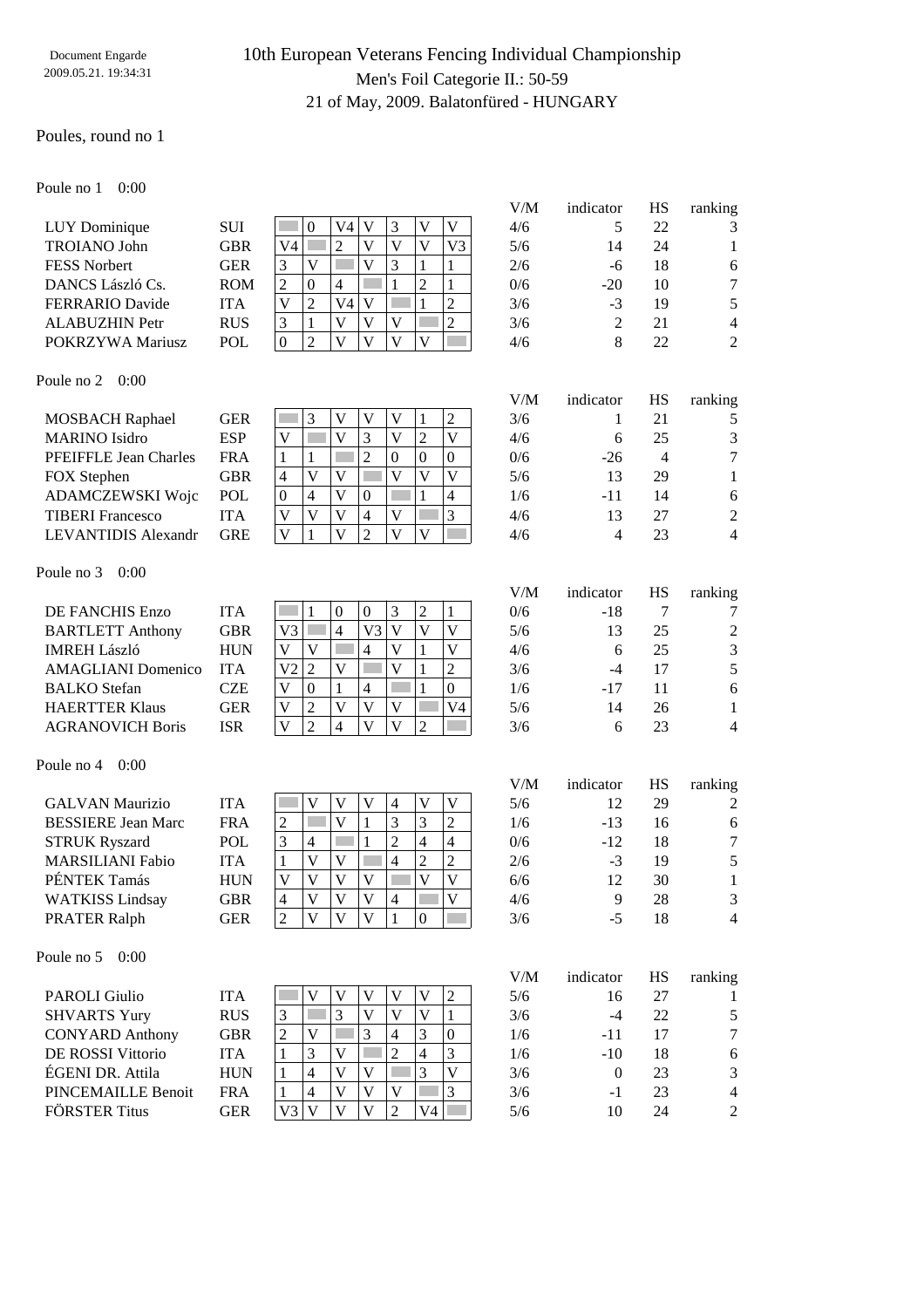# 10th European Veterans Fencing Individual Championship Men's Foil Categorie II.: 50-59 21 of May, 2009. Balatonfüred - HUNGARY

### Ranking, round no 1 (ordered by ranking)

| ranking        | name and first name          | country    | V/M   | indicator      | <b>HS</b> | group     |
|----------------|------------------------------|------------|-------|----------------|-----------|-----------|
| $\mathbf{1}$   | PÉNTEK Tamás                 | <b>HUN</b> | 1.000 | 12             | 30        | qualifier |
| $\overline{2}$ | <b>PAROLI Giulio</b>         | <b>ITA</b> | 0.833 | 16             | 27        | qualifier |
| $\overline{3}$ | <b>HAERTTER Klaus</b>        | <b>GER</b> | 0.833 | 14             | 26        | qualifier |
| $\overline{4}$ | <b>TROIANO John</b>          | <b>GBR</b> | 0.833 | 14             | 24        | qualifier |
| 5              | FOX Stephen                  | <b>GBR</b> | 0.833 | 13             | 29        | qualifier |
| $\epsilon$     | <b>BARTLETT Anthony</b>      | <b>GBR</b> | 0.833 | 13             | 25        | qualifier |
| $\tau$         | <b>GALVAN Maurizio</b>       | <b>ITA</b> | 0.833 | 12             | 29        | qualifier |
| 8              | <b>FÖRSTER Titus</b>         | <b>GER</b> | 0.833 | 10             | 24        | qualifier |
| 9              | <b>TIBERI</b> Francesco      | <b>ITA</b> | 0.667 | 13             | 27        | qualifier |
| 10             | <b>WATKISS Lindsay</b>       | <b>GBR</b> | 0.667 | 9              | 28        | qualifier |
| 11             | POKRZYWA Mariusz             | <b>POL</b> | 0.667 | 8              | 22        | qualifier |
| 12             | <b>IMREH László</b>          | <b>HUN</b> | 0.667 | 6              | 25        | qualifier |
| 12             | <b>MARINO</b> Isidro         | <b>ESP</b> | 0.667 | 6              | 25        | qualifier |
| 14             | LUY Dominique                | <b>SUI</b> | 0.667 | 5              | 22        | qualifier |
| 15             | <b>LEVANTIDIS Alexandros</b> | <b>GRE</b> | 0.667 | $\overline{4}$ | 23        | qualifier |
| 16             | <b>AGRANOVICH Boris</b>      | <b>ISR</b> | 0.500 | 6              | 23        | qualifier |
| 17             | <b>ALABUZHIN Petr</b>        | <b>RUS</b> | 0.500 | $\overline{2}$ | 21        | qualifier |
| 18             | <b>MOSBACH Raphael</b>       | <b>GER</b> | 0.500 | $\mathbf{1}$   | 21        | qualifier |
| 19             | ÉGENI DR. Attila             | <b>HUN</b> | 0.500 | $\mathbf{0}$   | 23        | qualifier |
| 20             | <b>PINCEMAILLE Benoit</b>    | <b>FRA</b> | 0.500 | $-1$           | 23        | qualifier |
| 21             | <b>FERRARIO Davide</b>       | <b>ITA</b> | 0.500 | $-3$           | 19        | qualifier |
| 22             | <b>SHVARTS Yury</b>          | <b>RUS</b> | 0.500 | $-4$           | 22        | qualifier |
| 23             | <b>AMAGLIANI</b> Domenico    | <b>ITA</b> | 0.500 | $-4$           | 17        | qualifier |
| 24             | <b>PRATER Ralph</b>          | <b>GER</b> | 0.500 | $-5$           | 18        | qualifier |
| 25             | <b>MARSILIANI Fabio</b>      | <b>ITA</b> | 0.333 | $-3$           | 19        | qualifier |
| 26             | <b>FESS Norbert</b>          | <b>GER</b> | 0.333 | $-6$           | 18        | qualifier |
| 27             | DE ROSSI Vittorio            | <b>ITA</b> | 0.167 | $-10$          | 18        | qualifier |
| 28             | <b>CONYARD Anthony</b>       | <b>GBR</b> | 0.167 | $-11$          | 17        | qualifier |
| 29             | ADAMCZEWSKI Wojciech         | <b>POL</b> | 0.167 | $-11$          | 14        | qualifier |
| 30             | <b>BESSIERE Jean Marc</b>    | <b>FRA</b> | 0.167 | $-13$          | 16        | qualifier |
| 31             | <b>BALKO</b> Stefan          | <b>CZE</b> | 0.167 | $-17$          | 11        | qualifier |
| 32             | <b>STRUK Ryszard</b>         | POL        | 0.000 | $-12$          | 18        | qualifier |
| 33             | <b>DE FANCHIS Enzo</b>       | <b>ITA</b> | 0.000 | $-18$          | 7         | qualifier |
| 34             | DANCS László Cs.             | <b>ROM</b> | 0.000 | $-20$          | 10        | qualifier |
| 35             | <b>PFEIFFLE Jean Charles</b> | <b>FRA</b> | 0.000 | $-26$          | 4         | qualifier |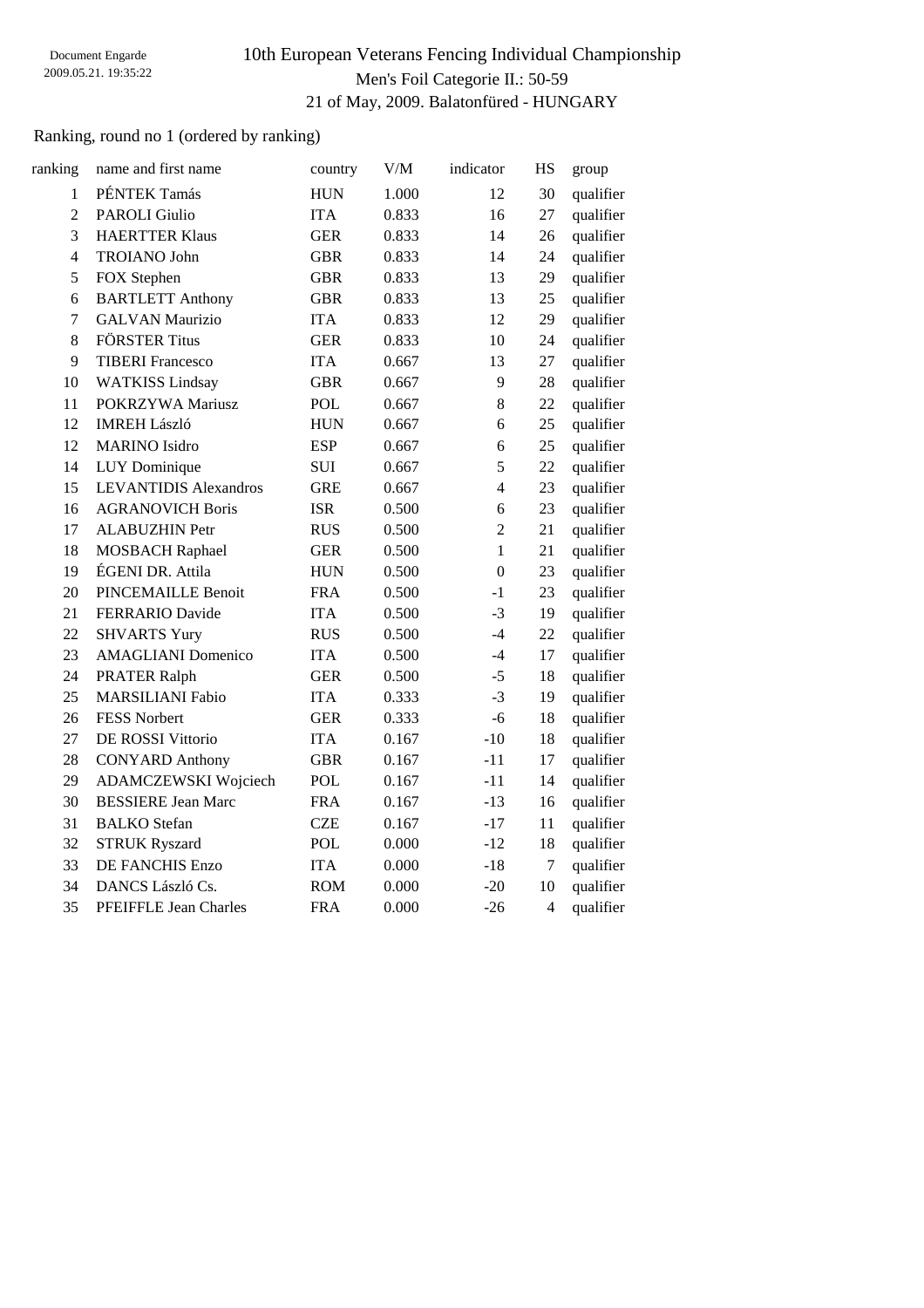10th European Veterans Fencing Individual ChampionshipMen's Foil Categorie II.: 50-5921 of May, 2009. Balatonfüred - HUNGARY

Tableau of 64, page 1/4

| PÉNTEK Tamás                  | ${\rm HUN}$ |                         |                         |                         |
|-------------------------------|-------------|-------------------------|-------------------------|-------------------------|
| 64                            |             | PÉNTEK Tamás            |                         |                         |
|                               |             |                         | DE FANCHIS Enzo         |                         |
| DE FANCHIS Enzo<br>33         | <b>ITA</b>  |                         | 8/7                     |                         |
| <b>STRUK Ryszard</b><br>32    | <b>POL</b>  | DE FANCHIS Enzo<br>10/6 |                         |                         |
|                               |             |                         |                         | <b>AGRANOVICH Boris</b> |
| <b>ALABUZHIN Petr</b><br>17   | <b>RUS</b>  | <b>ALABUZHIN Petr</b>   |                         | 10/5                    |
| 48                            |             |                         |                         |                         |
| 49                            |             |                         | <b>AGRANOVICH Boris</b> |                         |
|                               |             | <b>AGRANOVICH Boris</b> | 10/0                    |                         |
| <b>AGRANOVICH Boris</b><br>16 | <b>ISR</b>  |                         |                         |                         |
| <b>TIBERI</b> Francesco<br>9  | <b>ITA</b>  |                         |                         |                         |
| 56                            |             | <b>TIBERI</b> Francesco |                         |                         |
|                               |             |                         | <b>TIBERI</b> Francesco |                         |
| 41                            |             |                         | 10/5                    |                         |
| <b>PRATER Ralph</b><br>24     | <b>GER</b>  | <b>PRATER Ralph</b>     |                         |                         |
|                               |             |                         |                         | <b>TIBERI</b> Francesco |
| <b>MARSILIANI Fabio</b><br>25 | <b>ITA</b>  | <b>MARSILIANI Fabio</b> |                         | 9/7                     |
| 40                            |             |                         |                         |                         |
|                               |             |                         | <b>MARSILIANI Fabio</b> |                         |
| 57                            |             | <b>FÖRSTER Titus</b>    | 10/7                    |                         |
| <b>FÖRSTER Titus</b><br>8     | <b>GER</b>  |                         |                         |                         |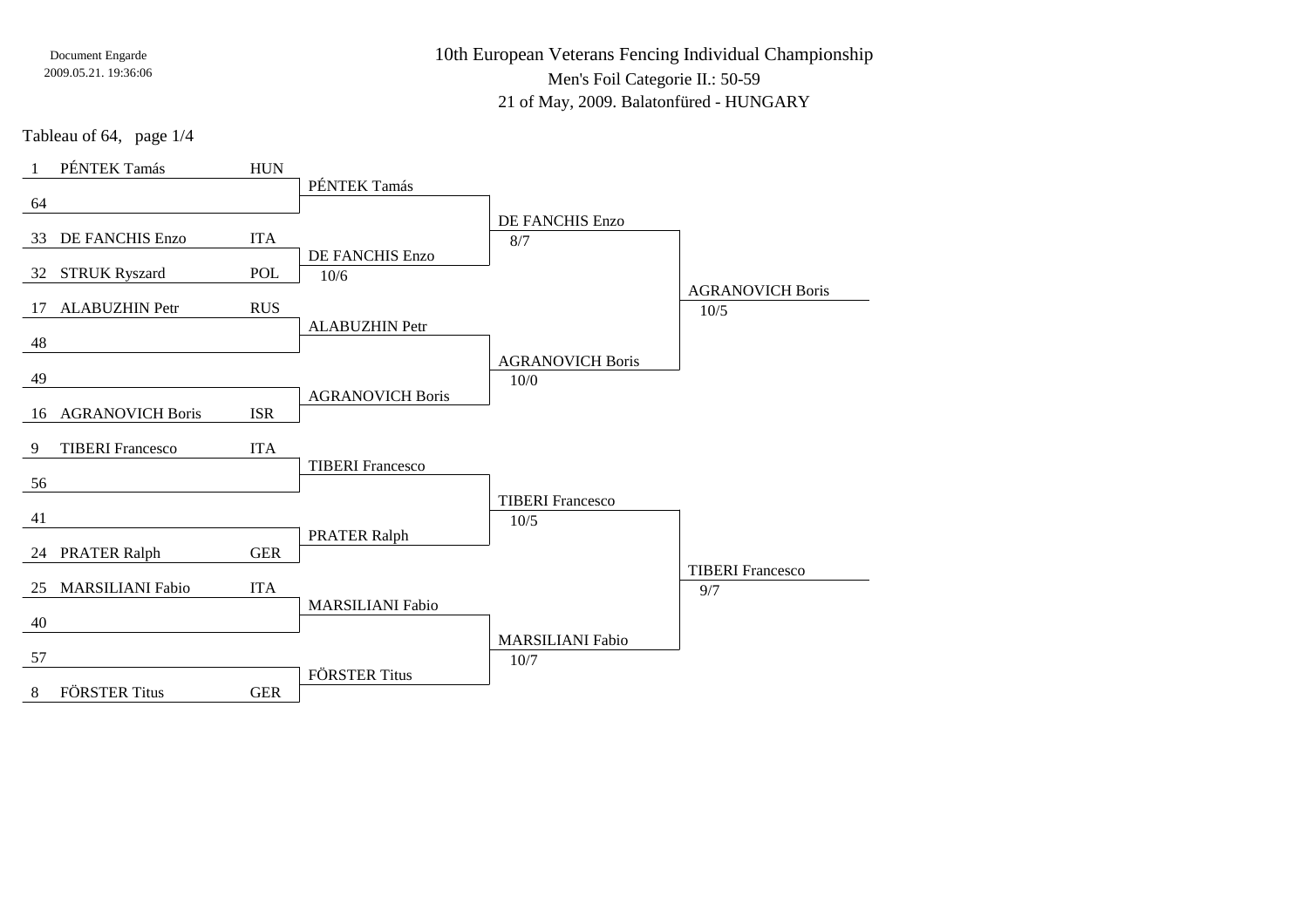10th European Veterans Fencing Individual ChampionshipMen's Foil Categorie II.: 50-5921 of May, 2009. Balatonfüred - HUNGARY

Tableau of 64, page 2/4

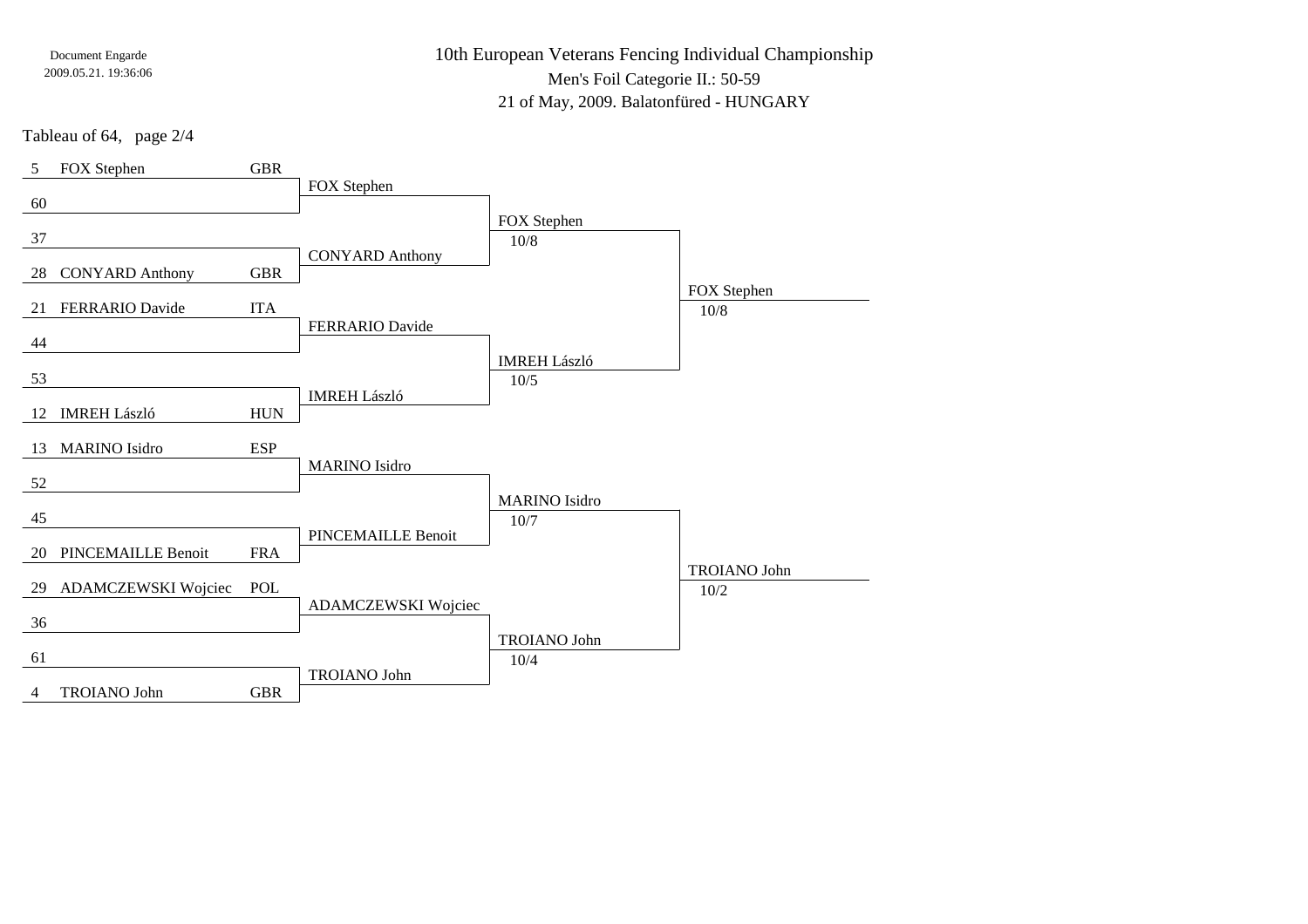10th European Veterans Fencing Individual ChampionshipMen's Foil Categorie II.: 50-5921 of May, 2009. Balatonfüred - HUNGARY

Tableau of 64, page 3/4

| 3  | <b>HAERTTER Klaus</b>        | <b>GER</b> |                           |                       |                       |
|----|------------------------------|------------|---------------------------|-----------------------|-----------------------|
| 62 |                              |            | <b>HAERTTER Klaus</b>     |                       |                       |
|    |                              |            |                           | <b>HAERTTER Klaus</b> |                       |
| 35 | <b>PFEIFFLE Jean Charles</b> | <b>FRA</b> |                           | 10/3                  |                       |
| 30 | <b>BESSIERE Jean Marc</b>    | <b>FRA</b> | <b>BESSIERE Jean Marc</b> |                       |                       |
|    |                              |            | 10/8                      |                       | <b>HAERTTER Klaus</b> |
| 19 | ÉGENI DR. Attila             | <b>HUN</b> |                           |                       | 10/3                  |
| 46 |                              |            | ÉGENI DR. Attila          |                       |                       |
|    |                              |            |                           | ÉGENI DR. Attila      |                       |
| 51 |                              |            |                           | 10/9                  |                       |
|    | 14 LUY Dominique             | <b>SUI</b> | LUY Dominique             |                       |                       |
|    |                              |            |                           |                       |                       |
| 11 | POKRZYWA Mariusz             | POL        |                           |                       |                       |
| 54 |                              |            | POKRZYWA Mariusz          |                       |                       |
|    |                              |            |                           | <b>SHVARTS Yury</b>   |                       |
| 43 |                              |            |                           | $10/5$                |                       |
| 22 | <b>SHVARTS Yury</b>          | <b>RUS</b> | <b>SHVARTS Yury</b>       |                       |                       |
|    |                              |            |                           |                       | <b>SHVARTS Yury</b>   |
| 27 | DE ROSSI Vittorio            | <b>ITA</b> |                           |                       | 10/7                  |
| 38 |                              |            | DE ROSSI Vittorio         |                       |                       |
|    |                              |            |                           | DE ROSSI Vittorio     |                       |
| 59 |                              |            |                           | 10/9                  |                       |
| 6  | <b>BARTLETT Anthony</b>      | <b>GBR</b> | <b>BARTLETT Anthony</b>   |                       |                       |
|    |                              |            |                           |                       |                       |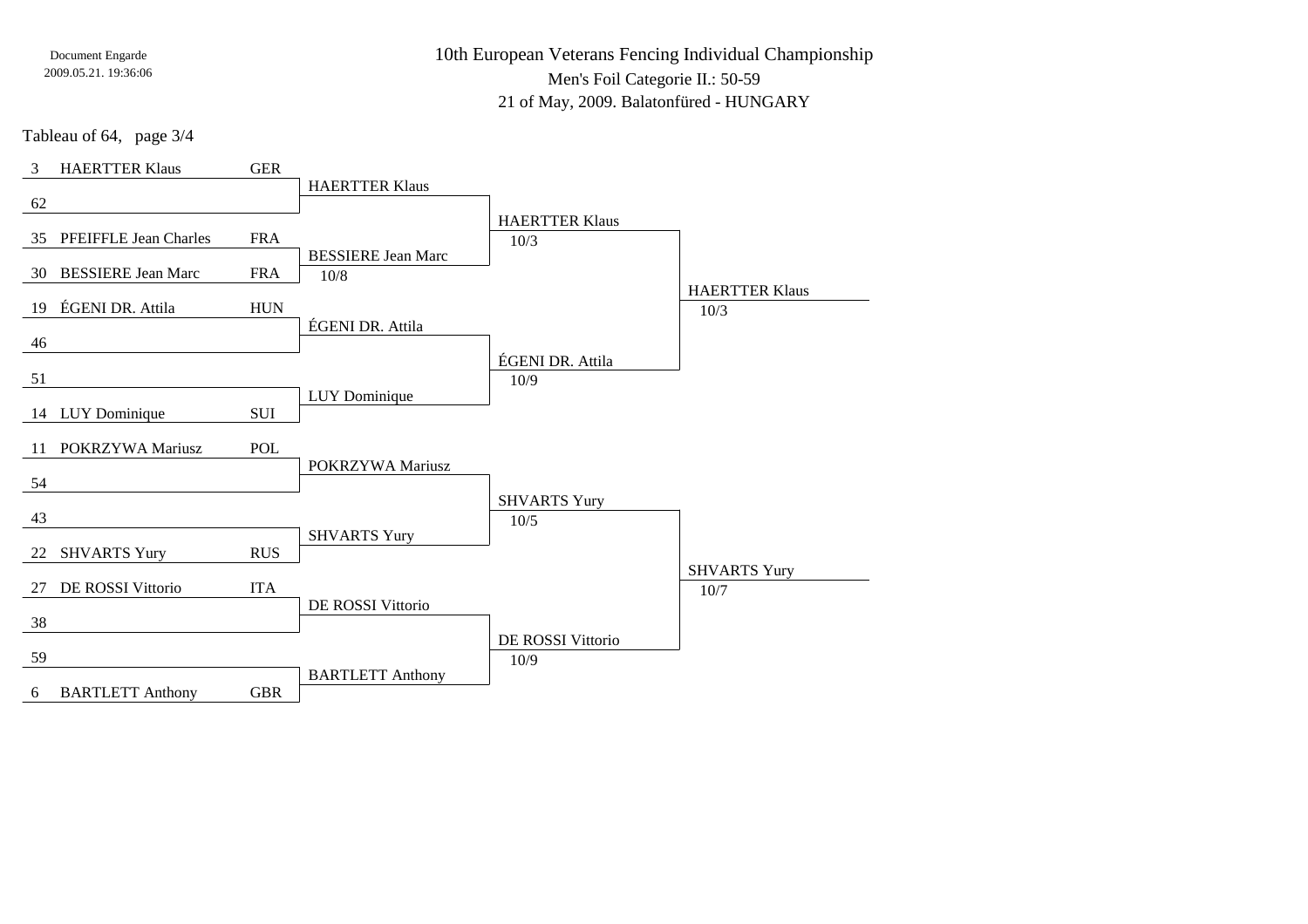10th European Veterans Fencing Individual ChampionshipMen's Foil Categorie II.: 50-5921 of May, 2009. Balatonfüred - HUNGARY

Tableau of 64, page 4/4

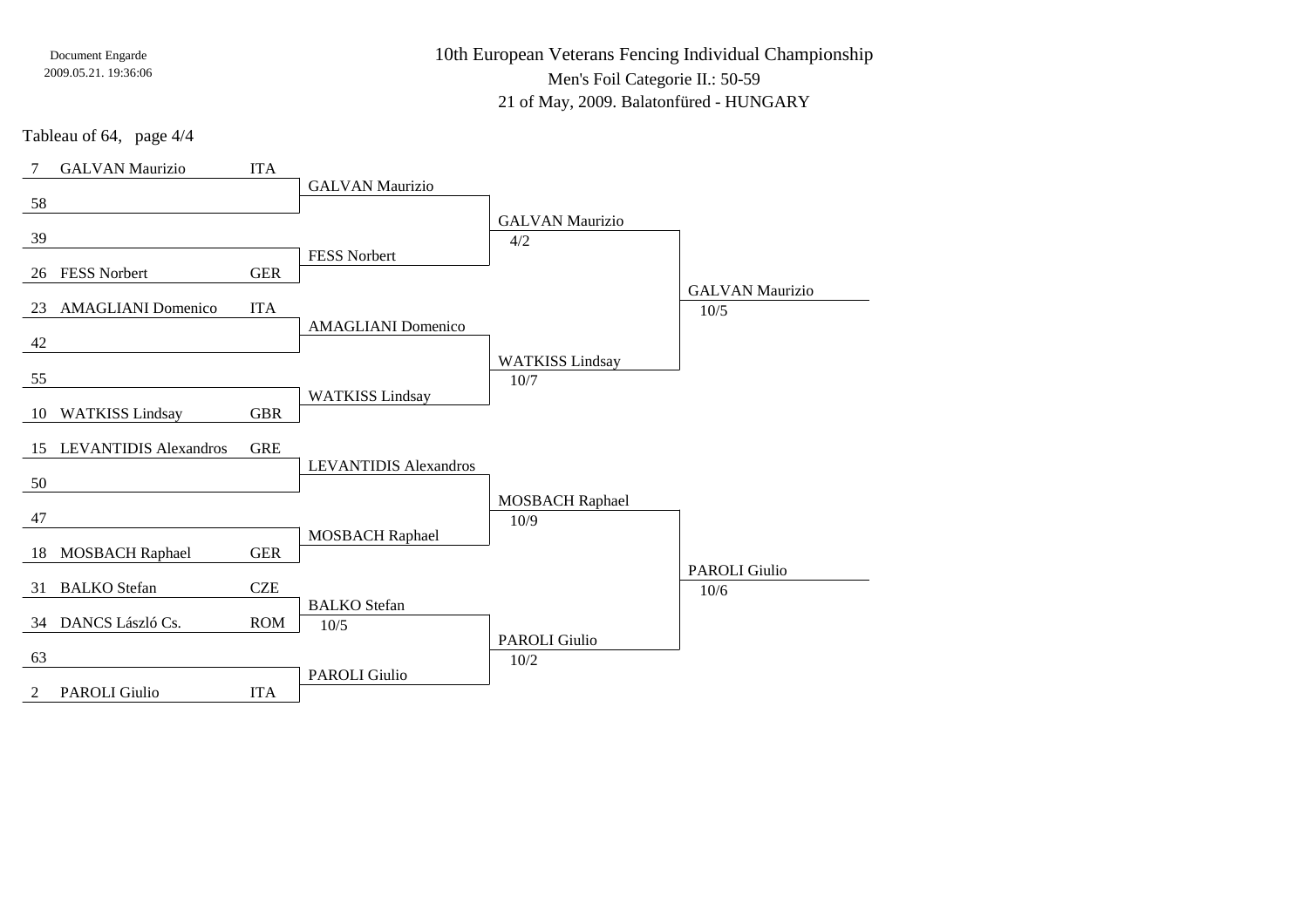10th European Veterans Fencing Individual ChampionshipMen's Foil Categorie II.: 50-5921 of May, 2009. Balatonfüred - HUNGARY

Tableau of 16

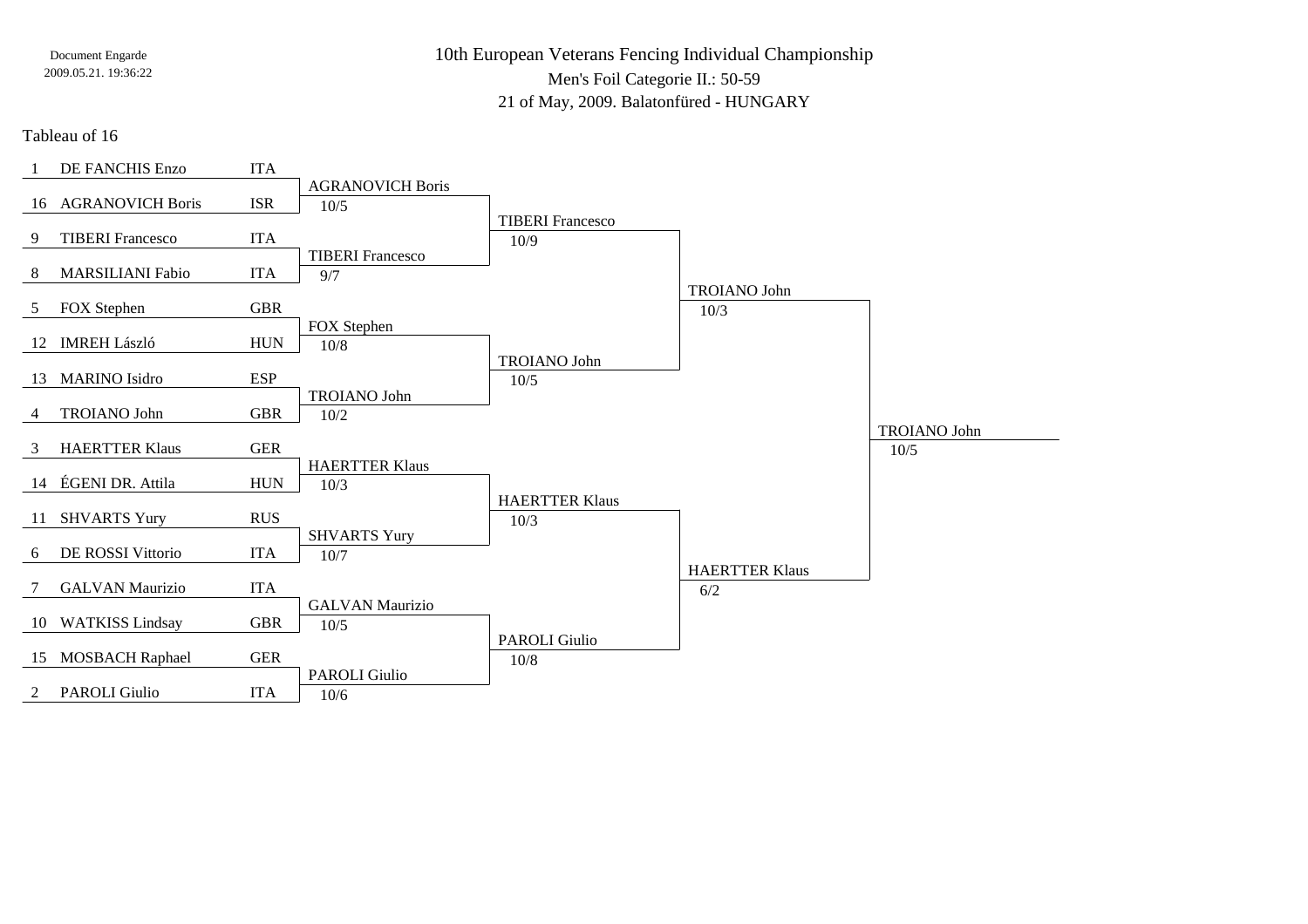# 10th European Veterans Fencing Individual Championship Men's Foil Categorie III.: 60-69 21 of May, 2009. Balatonfüred - HUNGARY

### Overall ranking (ordered by ranking)

|                | ranking name and first name | country    |
|----------------|-----------------------------|------------|
| 1              | DE BARTOLOMEIS Arturo       | <b>ITA</b> |
| $\overline{c}$ | SZENTKIRÁLYI DR István      | <b>HUN</b> |
| 3              | <b>KLEIN</b> Tomas          | <b>GER</b> |
| 3              | <b>STEFFEN Burkhard</b>     | <b>GER</b> |
| $\mathfrak{H}$ | <b>CAUSTON Brian</b>        | <b>GBR</b> |
| 6              | <b>RAFALSON</b> Evgeny      | <b>RUS</b> |
| $\tau$         | <b>KOCK</b> Jorgen          | <b>DEN</b> |
| 8              | <b>ABDOUKADYROV Socrate</b> | <b>FRA</b> |
| 9              | <b>BOSCHETTO Roberto</b>    | <b>ITA</b> |
| 10             | <b>SHEPPARD Frederic</b>    | <b>GBR</b> |
| 11             | <b>MENCK Roger</b>          | <b>GER</b> |
| 12             | <b>BOS</b> Pierre           | <b>FRA</b> |
| 13             | RUBIO Julio                 | <b>ESP</b> |
| 14             | <b>BONNEFOI Philippe</b>    | FR A       |
| 15             | <b>ANASTASOV Aleksandar</b> | <b>MAC</b> |
|                | 16 GACESA Slobodan          | <b>CRO</b> |
|                | 17 KABASHOV Valery          | <b>RUS</b> |
| 18             | <b>MILLS</b> Frank          | <b>GBR</b> |
| 19             | <b>HEMPELMANN Lothar</b>    | <b>GER</b> |
| 20             | <b>BRAHLER</b> Günter       | <b>GER</b> |
| 21             | <b>COLOMBO</b> Giovanni     | <b>ITA</b> |
| 22             | <b>KÜNSTLER Rudolf</b>      | <b>GER</b> |
| 23             | <b>MARTIN Jean Claude</b>   | <b>FRA</b> |
| 24             | <b>HOJER Manfred</b>        | <b>GER</b> |
|                | 25 FRIIS Peter              | <b>DEN</b> |
|                | 26 SEPPANEN Ilkka           | <b>FIN</b> |
| 27             | <b>KONNES</b> Manfred       | <b>GER</b> |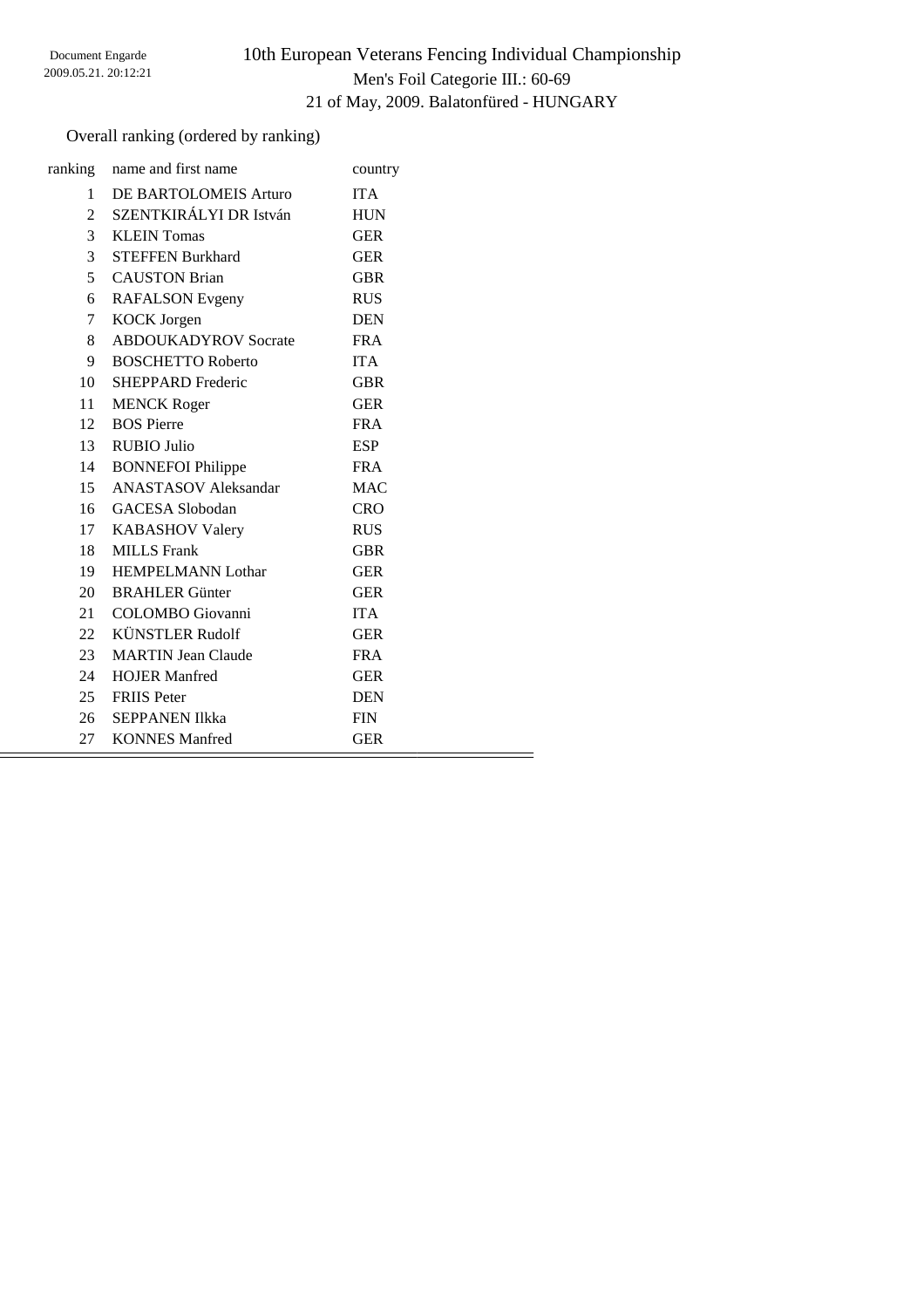# 10th European Veterans Fencing Individual Championship Men's Foil Categorie III.: 60-69 21 of May, 2009. Balatonfüred - HUNGARY

#### Poules, round no 1

Poule no 1 0:00

|                        |            |                |   |   |              |          |   |   | V/M | indicator | НS | ranking        |
|------------------------|------------|----------------|---|---|--------------|----------|---|---|-----|-----------|----|----------------|
| <b>MENCK Roger</b>     | <b>GER</b> |                |   |   | V            | 4        | V | V | 3/6 |           | 22 | 3              |
| <b>BOS</b> Pierre      | <b>FRA</b> | V              |   | 3 | v            |          |   | V | 3/6 | 3         | 24 | 4              |
| SZENTKIRÁLYI DR István | <b>HUN</b> | V              |   |   |              | ∠        | V | V | 5/6 | 8         | 27 | $\overline{2}$ |
| <b>KONNES</b> Manfred  | <b>GER</b> | $\theta$       | 2 | 4 |              | 2        |   |   | 0/6 | $-20$     | 10 | $\tau$         |
| <b>CAUSTON Brian</b>   | GBR        | V              |   |   | v            |          | V | V | 6/6 | 17        | 30 |                |
| RUBIO Julio            | <b>ESP</b> | $\overline{0}$ | V | 4 | $\mathbf{V}$ | 2        |   | V | 3/6 |           | 21 | 5              |
| <b>SEPPANEN IIkka</b>  | <b>FIN</b> | ာ              | 3 |   |              | $\theta$ |   |   | 1/6 | $-14$     | 12 | 6              |
|                        |            |                |   |   |              |          |   |   |     |           |    |                |

Poule no 2 0:00

|                             |            |    |                |             |              |                |                |   | V/M | indicator | <b>HS</b> | ranking        |
|-----------------------------|------------|----|----------------|-------------|--------------|----------------|----------------|---|-----|-----------|-----------|----------------|
| KÜNSTLER Rudolf             | <b>GER</b> |    | $\theta$       | V4          | $\mathbf{0}$ | 3              | V              |   | 2/6 | $-14$     | 13        | 6              |
| <b>ABDOUKADYROV Socrate</b> | <b>FRA</b> | V  |                | V           | 2            | V              | 2              | V | 4/6 | 6         | 24        | 2              |
| <b>ANASTASOV</b> Aleksandar | MAC        | 3  |                |             |              | V              | V              | 3 | 2/6 | $-5$      | 18        | 5              |
| <b>STEFFEN Burkhard</b>     | <b>GER</b> | V  | V              | V           |              | 4              | V              | 3 | 4/6 | 11        | 27        |                |
| <b>SHEPPARD Frederic</b>    | <b>GBR</b> | V  | 3              | 3           | V            |                | V              | V | 4/6 | 3         | 26        | 4              |
| <b>FRIIS</b> Peter          | <b>DEN</b> | 4  | V              | 2           | 3            | $\overline{4}$ |                |   | 1/6 | $-7$      | 19        | 7              |
| <b>BOSCHETTO Roberto</b>    | <b>ITA</b> | V  | 4              | V4          | V            | $\overline{2}$ | V4             |   | 4/6 | 6         | 24        | 2              |
| Poule no $3 \quad 0:00$     |            |    |                |             |              |                |                |   |     |           |           |                |
|                             |            |    |                |             |              |                |                |   | V/M | indicator | <b>HS</b> | ranking        |
| <b>BRAHLER</b> Günter       | <b>GER</b> |    | V              | 3           |              | 3              |                | V | 2/6 | -8        | 18        | 6              |
| <b>COLOMBO</b> Giovanni     | <b>ITA</b> | 4  |                | $\Omega$    |              | $\Omega$       | V              | V | 2/6 | $-11$     | 15        | 7              |
| <b>KABASHOV Valery</b>      | <b>RUS</b> | V4 | V <sub>4</sub> |             |              | $\overline{4}$ | V4             | 3 | 3/6 | $-1$      | 20        | 3              |
| <b>KLEIN</b> Tomas          | <b>GER</b> | V  | V              | $\mathbf V$ |              | V              | V <sub>3</sub> | V | 6/6 | 23        | 28        |                |
| <b>KOCK</b> Jorgen          | <b>DEN</b> | V  | V              | V           | 1            |                | 4              | V | 4/6 | 7         | 25        | $\overline{c}$ |
| <b>BONNEFOI Philippe</b>    | <b>FRA</b> | V  | 3              | 3           | $\mathbf{0}$ | V              |                | 4 | 2/6 | $-2$      | 20        | 4              |
| GACESA Slobodan             | <b>CRO</b> | 3  | 4              | V           |              | 1              | V              |   | 2/6 | $-8$      | 19        | 5              |

|                           |            |              |   |    |          |   | V/M | indicator | HS | ranking        |
|---------------------------|------------|--------------|---|----|----------|---|-----|-----------|----|----------------|
| <b>HEMPELMANN Lothar</b>  | <b>GER</b> |              |   |    | $\theta$ | 3 | 2/5 | -8        | 14 | $\overline{4}$ |
| <b>HOJER Manfred</b>      | GER        | 2            |   |    |          |   | 1/5 | $-13$     | 10 | 6              |
| <b>MARTIN Jean Claude</b> | <b>FRA</b> | 4            | 3 | V3 | $\Omega$ |   | 1/5 | -11       |    | 5              |
| <b>MILLS</b> Frank        | GBR        |              |   |    |          | 4 | 2/5 |           | 19 | 3              |
| DE BARTOLOMEIS Arturo     | <b>ITA</b> |              |   |    |          |   | 5/5 |           | 25 |                |
| <b>RAFALSON</b> Evgeny    | <b>RUS</b> | $\mathbf{V}$ | V |    | $\theta$ |   | 4/5 |           | 20 | $\overline{2}$ |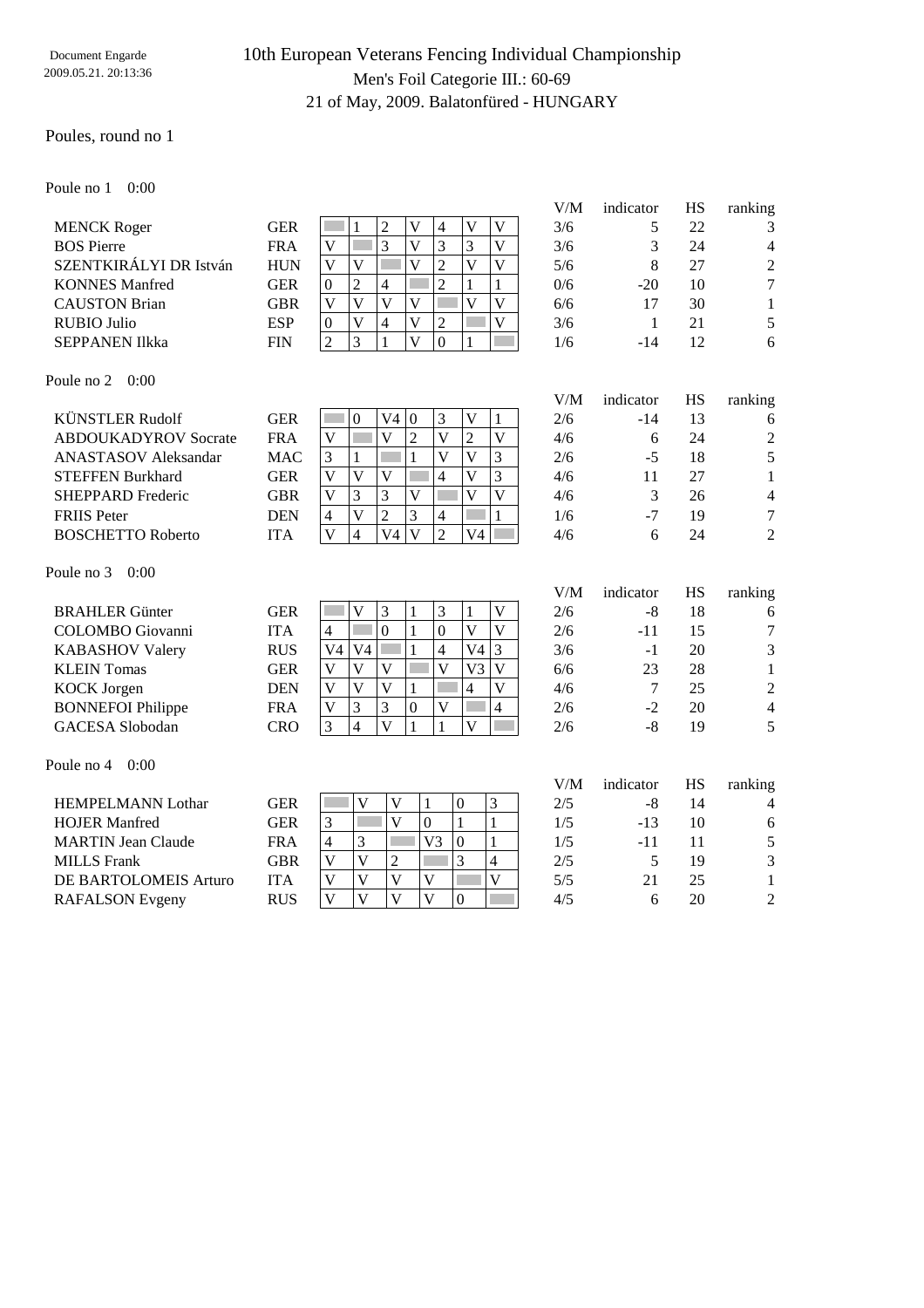# 10th European Veterans Fencing Individual Championship Men's Foil Categorie III.: 60-69 21 of May, 2009. Balatonfüred - HUNGARY

### Ranking, round no 1 (ordered by ranking)

| ranking                  | name and first name         | country    | V/M   | indicator | HS | group     |
|--------------------------|-----------------------------|------------|-------|-----------|----|-----------|
| 1                        | <b>KLEIN</b> Tomas          | <b>GER</b> | 1,000 | 23        | 28 | qualifier |
| $\overline{2}$           | DE BARTOLOMEIS Arturo       | <b>ITA</b> | 1,000 | 21        | 25 | qualifier |
| 3                        | <b>CAUSTON Brian</b>        | <b>GBR</b> | 1,000 | 17        | 30 | qualifier |
| $\overline{\mathcal{L}}$ | SZENTKIRÁLYI DR István      | <b>HUN</b> | 0,833 | 8         | 27 | qualifier |
| 5                        | <b>RAFALSON</b> Evgeny      | <b>RUS</b> | 0,800 | 6         | 20 | qualifier |
| 6                        | <b>STEFFEN Burkhard</b>     | <b>GER</b> | 0,667 | 11        | 27 | qualifier |
| 7                        | <b>KOCK Jorgen</b>          | <b>DEN</b> | 0,667 | 7         | 25 | qualifier |
| 8                        | <b>ABDOUKADYROV Socrate</b> | <b>FRA</b> | 0,667 | 6         | 24 | qualifier |
| 8                        | <b>BOSCHETTO Roberto</b>    | <b>ITA</b> | 0,667 | 6         | 24 | qualifier |
| 10                       | SHEPPARD Frederic           | <b>GBR</b> | 0,667 | 3         | 26 | qualifier |
| 11                       | <b>MENCK Roger</b>          | <b>GER</b> | 0,500 | 5         | 22 | qualifier |
| 12                       | <b>BOS Pierre</b>           | <b>FRA</b> | 0,500 | 3         | 24 | qualifier |
| 13                       | <b>RUBIO Julio</b>          | <b>ESP</b> | 0,500 | 1         | 21 | qualifier |
| 14                       | <b>KABASHOV Valery</b>      | <b>RUS</b> | 0,500 | $-1$      | 20 | qualifier |
| 15                       | <b>MILLS</b> Frank          | <b>GBR</b> | 0,400 | 5         | 19 | qualifier |
| 16                       | <b>HEMPELMANN Lothar</b>    | <b>GER</b> | 0,400 | $-8$      | 14 | qualifier |
| 17                       | <b>BONNEFOI Philippe</b>    | <b>FRA</b> | 0,333 | $-2$      | 20 | qualifier |
| 18                       | <b>ANASTASOV</b> Aleksandar | <b>MAC</b> | 0,333 | $-5$      | 18 | qualifier |
| 19                       | <b>GACESA</b> Slobodan      | <b>CRO</b> | 0,333 | -8        | 19 | qualifier |
| 20                       | <b>BRAHLER Günter</b>       | <b>GER</b> | 0,333 | $-8$      | 18 | qualifier |
| 21                       | <b>COLOMBO</b> Giovanni     | <b>ITA</b> | 0,333 | $-11$     | 15 | qualifier |
| 22                       | <b>KÜNSTLER Rudolf</b>      | <b>GER</b> | 0,333 | $-14$     | 13 | qualifier |
| 23                       | <b>MARTIN Jean Claude</b>   | <b>FRA</b> | 0,200 | $-11$     | 11 | qualifier |
| 24                       | <b>HOJER Manfred</b>        | <b>GER</b> | 0,200 | $-13$     | 10 | qualifier |
| 25                       | <b>FRIIS Peter</b>          | <b>DEN</b> | 0,167 | $-7$      | 19 | qualifier |
| 26                       | <b>SEPPANEN Ilkka</b>       | <b>FIN</b> | 0,167 | $-14$     | 12 | qualifier |
| 27                       | <b>KONNES Manfred</b>       | <b>GER</b> | 0.000 | $-20$     | 10 | qualifier |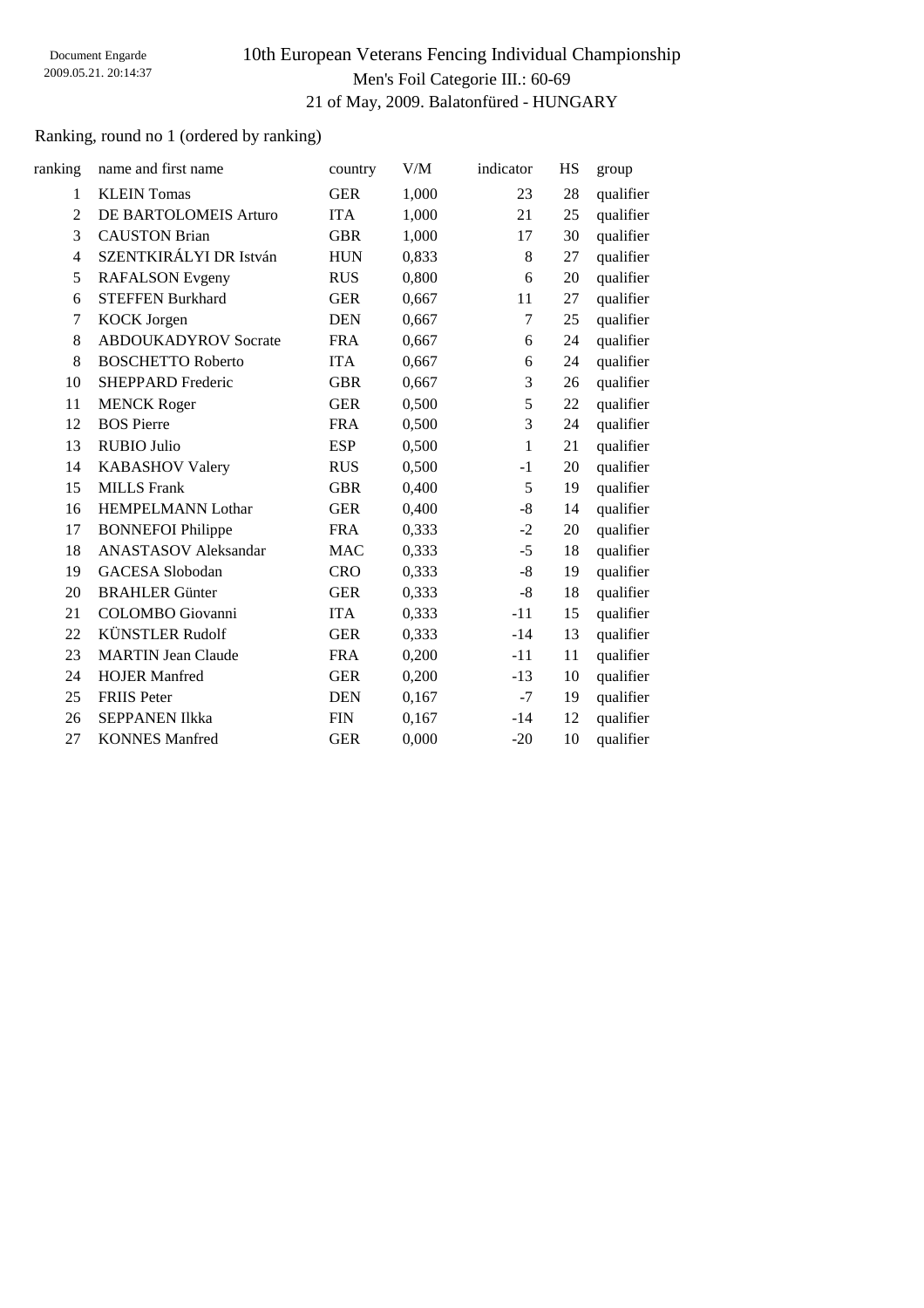Men's Foil Cat III. - 10th European Veterans Fencing Individual Championship - 21'05'2009' Tableau of 32

| -1 | <b>KLEIN</b> Tomas          | <b>GER</b> |                                     |                                     |
|----|-----------------------------|------------|-------------------------------------|-------------------------------------|
| 32 |                             |            | <b>KLEIN Tomas</b>                  |                                     |
| 17 | <b>BONNEFOI Philippe</b>    | <b>FRA</b> |                                     | <b>KLEIN</b> Tomas<br>8/3           |
|    |                             |            | <b>BONNEFOI Philippe</b>            |                                     |
| 16 | HEMPELMANN Lothar           | <b>GER</b> | 10/3                                |                                     |
| 9  | <b>BOSCHETTO Roberto</b>    | <b>ITA</b> | <b>BOSCHETTO Roberto</b>            |                                     |
| 24 | <b>HOJER Manfred</b>        | <b>GER</b> | 9/8                                 |                                     |
| 25 | <b>FRIIS</b> Peter          | <b>DEN</b> |                                     | <b>ABDOUKADYROV</b> Socrate<br>10/4 |
| 8  | <b>ABDOUKADYROV Socrate</b> | <b>FRA</b> | <b>ABDOUKADYROV Socrate</b><br>10/5 |                                     |
| 5  | <b>RAFALSON</b> Evgeny      | <b>RUS</b> |                                     |                                     |
|    |                             |            | <b>RAFALSON</b> Evgeny              |                                     |
| 28 |                             |            |                                     | <b>RAFALSON</b> Evgeny              |
| 21 | COLOMBO Giovanni            | <b>ITA</b> | <b>BOS Pierre</b>                   | 10/7                                |
| 12 | <b>BOS</b> Pierre           | <b>FRA</b> | 10/5                                |                                     |
| 13 | <b>RUBIO Julio</b>          | <b>ESP</b> |                                     |                                     |
| 20 | <b>BRAHLER Günter</b>       | <b>GER</b> | <b>RUBIO Julio</b><br>10/4          |                                     |
|    |                             |            |                                     | SZENTKIRÁLYI DR István              |
| 29 |                             |            | SZENTKIRÁLYI DR István              | 10/5                                |
| 4  | SZENTKIRÁLYI DR István      | <b>HUN</b> |                                     |                                     |
| 3  | <b>CAUSTON Brian</b>        | <b>GBR</b> | <b>CAUSTON Brian</b>                |                                     |
| 30 |                             |            |                                     |                                     |
| 19 | <b>GACESA</b> Slobodan      | <b>CRO</b> |                                     | <b>CAUSTON Brian</b><br>10/4        |
|    | 14 KABASHOV Valery          | <b>RUS</b> | <b>GACESA</b> Slobodan<br>10/7      |                                     |
|    |                             |            |                                     |                                     |
| 11 | <b>MENCK Roger</b>          | <b>GER</b> | <b>MENCK Roger</b>                  |                                     |
| 22 | <b>KÜNSTLER Rudolf</b>      | <b>GER</b> | $10/5$                              | <b>STEFFEN Burkhard</b>             |
| 27 | <b>KONNES Manfred</b>       | <b>GER</b> |                                     | 10/6                                |
| 6  | <b>STEFFEN Burkhard</b>     | <b>GER</b> | <b>STEFFEN Burkhard</b><br>10/3     |                                     |
| 7  | <b>KOCK</b> Jorgen          | <b>DEN</b> |                                     |                                     |
|    |                             |            | <b>KOCK</b> Jorgen                  |                                     |
| 26 | <b>SEPPANEN Ilkka</b>       | <b>FIN</b> | 10/8                                | <b>KOCK</b> Jorgen                  |
| 23 | <b>MARTIN Jean Claude</b>   | <b>FRA</b> | SHEPPARD Frederic                   | $10/6$                              |
| 10 | SHEPPARD Frederic           | <b>GBR</b> | 10/3                                |                                     |
| 15 | <b>MILLS</b> Frank          | <b>GBR</b> |                                     |                                     |
| 18 | ANASTASOV Aleksandar        | MAC        | ANASTASOV Aleksandar<br>5/4         |                                     |
| 31 |                             |            |                                     | DE BARTOLOMEIS Arturo               |
|    |                             |            | DE BARTOLOMEIS Arturo               | 10/8                                |
| 2  | DE BARTOLOMEIS Arturo       | <b>ITA</b> |                                     |                                     |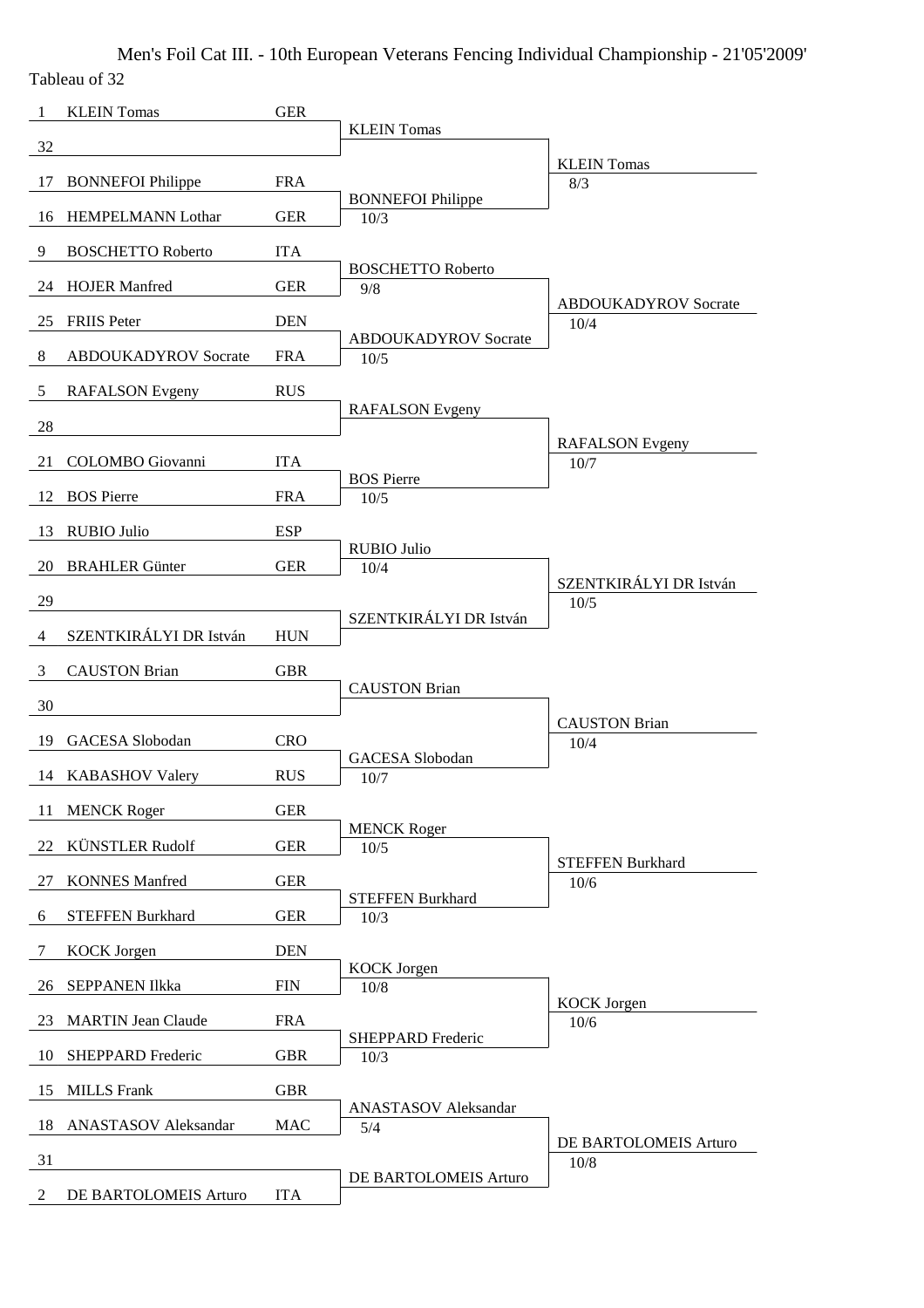10th European Veterans Fencing Individual ChampionshipMen's Foil Categorie III.: 60-6921 of May, 2009. Balatonfüred - HUNGARY

Tableau of 16

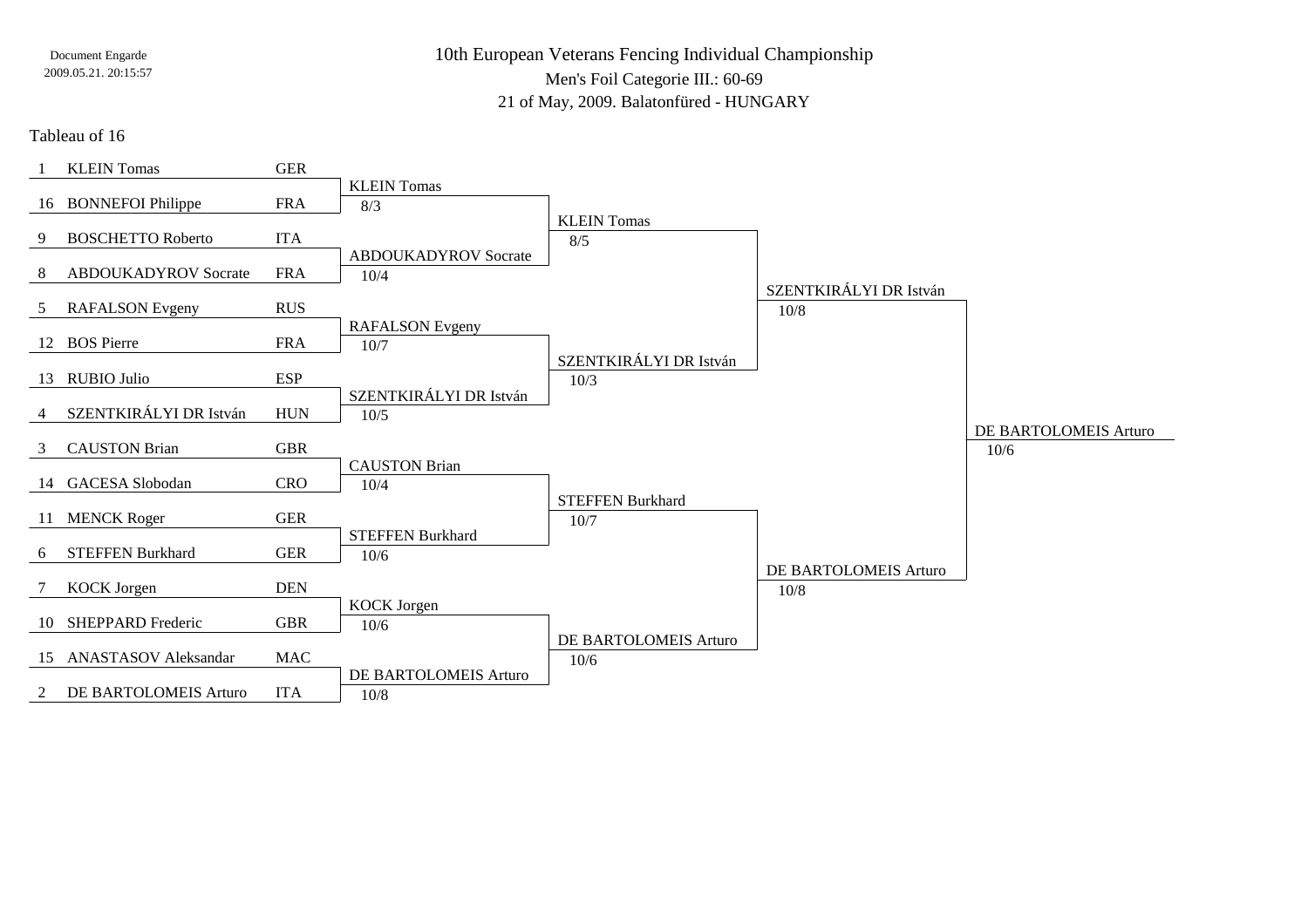# 10th European Veterans Fencing Individual Championship Men's Foil Categorie IV.: 70&over 21 of May, 2009. Balatonfüred - HUNGARY

### Overall ranking (ordered by ranking)

| ranking       | name and first name     | country    |
|---------------|-------------------------|------------|
| 1             | <b>FISCHER Wolfgang</b> | <b>GER</b> |
| $\mathcal{L}$ | KAMUTI DR Jenõ          | <b>HUN</b> |
| 3             | <b>AFTANDILOV Gari</b>  | <b>RUS</b> |
| 3             | WULF Manfred            | <b>GER</b> |
| 5             | <b>HIRT</b> Franz       | <b>GER</b> |
| 6             | <b>AULT</b> Alan        | <b>GBR</b> |
| 7             | <b>KHOZIKOV Yury</b>    | <b>RUS</b> |
| 8             | <b>VISSER Hans</b>      | <b>GER</b> |
| 9             | <b>BOROS</b> Péter      | <b>HUN</b> |
| 10            | <b>ABATI</b> Giovanni   | <b>ITA</b> |
| 11            | CAPELLI Ferdinando      | <b>ITA</b> |
| 12            | <b>GERENDÁS József</b>  | <b>GER</b> |
| 13            | <b>WARD</b> Dennis      | <b>GBR</b> |
| 14            | <b>COLLIN</b> Guy       | <b>FRA</b> |
| 14            | DE SILVA Henry          | GBR        |
| 16            | <b>RAVELING Bette</b>   | <b>GER</b> |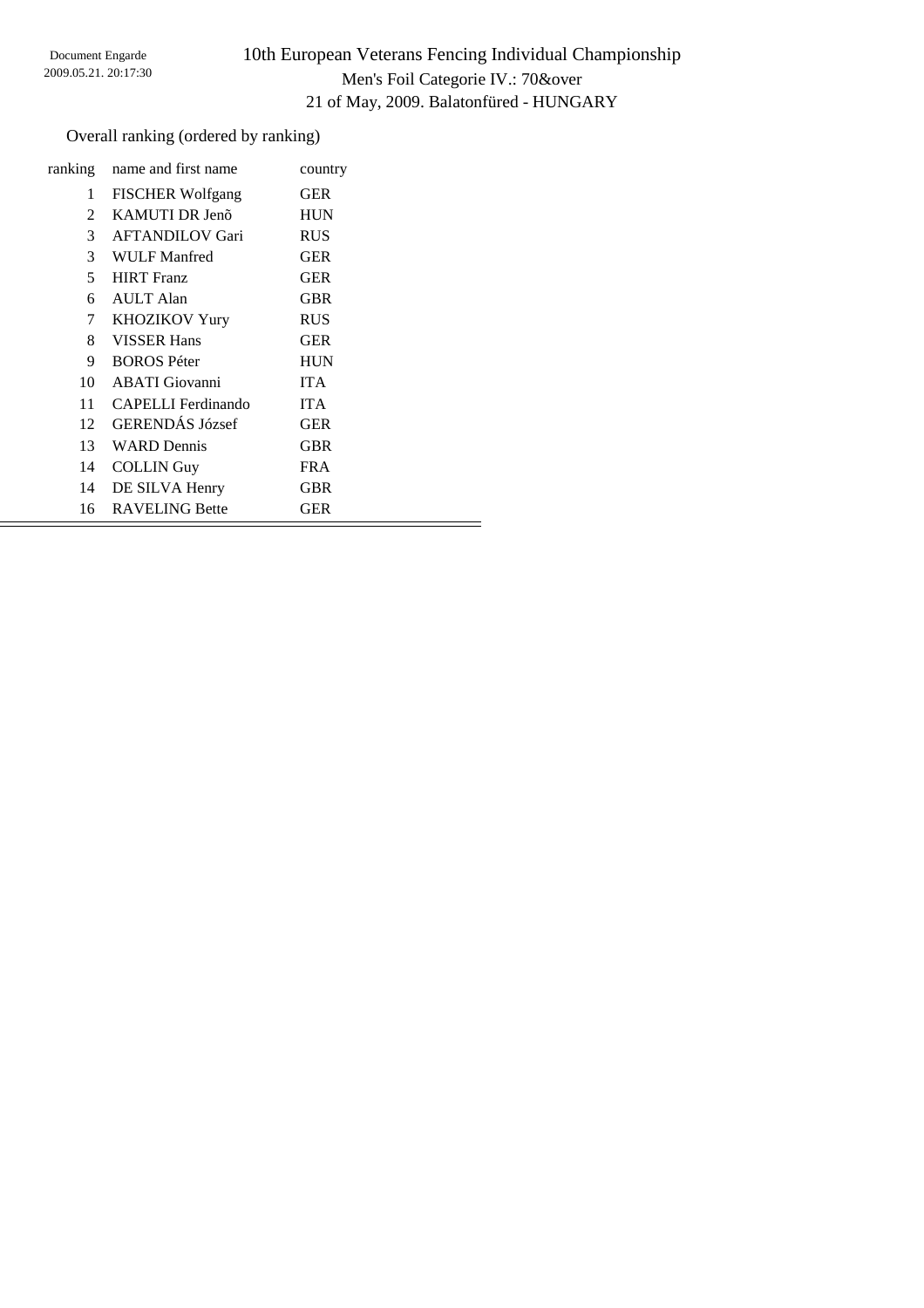### 10th European Veterans Fencing Individual Championship Men's Foil Categorie IV.: 70&over 21 of May, 2009. Balatonfüred - HUNGARY

V/M indicator HS ranking

#### Poules, round no 1

Poule no 1 0:00 piste No 11

|                    |            |  |   |  | V/M | indicator | HS | ranking |
|--------------------|------------|--|---|--|-----|-----------|----|---------|
| <b>COLLIN Guy</b>  | FRA        |  |   |  | 0/4 | -14       |    |         |
| <b>HIRT Franz</b>  | GER        |  |   |  | 3/4 |           |    |         |
| AULT Alan          | GBR        |  |   |  | 2/4 |           |    | 3       |
| <b>BOROS Péter</b> | HUN        |  |   |  | 3/4 |           | 18 | 2       |
| KHOZIKOV Yury      | <b>RUS</b> |  | ∸ |  | 2/4 | $-1$      |    | 4       |

Poule no 2 0:00 piste No 12

|                        |            |     |    |      |   |     |     |    | $\tilde{\phantom{a}}$ |
|------------------------|------------|-----|----|------|---|-----|-----|----|-----------------------|
| <b>VISSER Hans</b>     | GER        |     |    |      |   | 2/5 |     | 18 | $\overline{4}$        |
| <b>RAVELING Bette</b>  | GER        |     |    |      |   | 0/5 | -16 |    |                       |
| <b>ABATI</b> Giovanni  | ITA        |     | V4 |      |   | 3/5 |     | 18 | 3                     |
| KAMUTI DR Jenõ         | HUN        |     |    |      |   | 5/5 |     | 25 |                       |
| <b>AFTANDILOV Gari</b> | <b>RUS</b> | 170 |    | 37 T |   | 4/5 | 10  |    | $\overline{2}$        |
| <b>WARD</b> Dennis     | GBR        | 4   |    |      | O | 75، | -13 |    |                       |

Poule no 3 0:00 piste No 13

|                         |            |   |   |  | V/M | indicator | НS | ranking        |
|-------------------------|------------|---|---|--|-----|-----------|----|----------------|
| CAPELLI Ferdinando      | ITA        |   |   |  | 2/4 | - 1       |    |                |
| WULF Manfred            | GER        |   |   |  | 4/4 |           | 20 |                |
| <b>FISCHER Wolfgang</b> | <b>GER</b> |   |   |  | 3/4 |           | 19 | $\mathcal{L}$  |
| GERENDÁS József         | GER        |   | U |  | 1/4 | -8        |    | $\overline{4}$ |
| DE SILVA Henry          | GBR        | 4 | 0 |  | 0/4 | -14       |    | .5             |
|                         |            |   |   |  |     |           |    |                |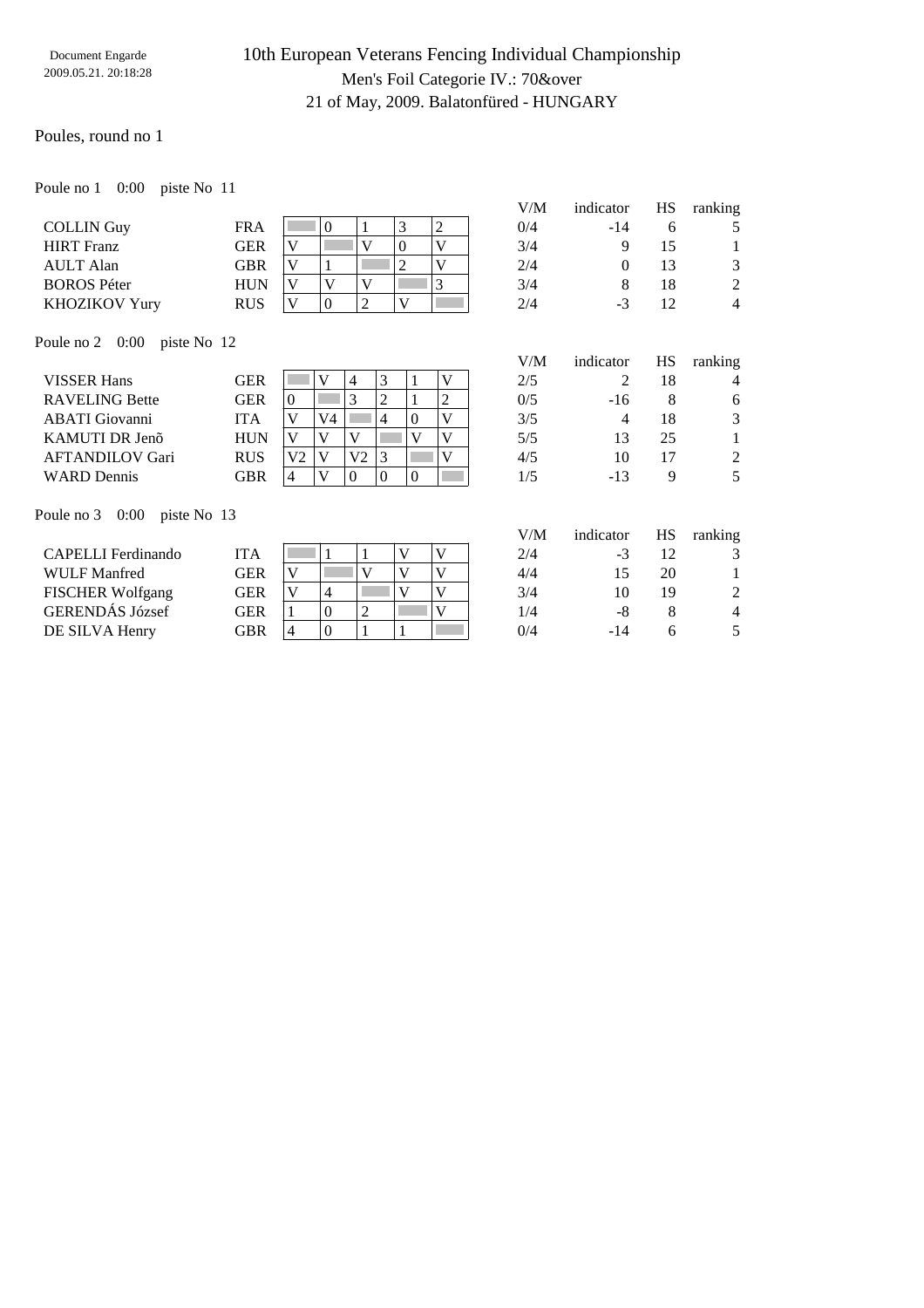# 10th European Veterans Fencing Individual Championship Men's Foil Categorie IV.: 70&over 21 of May, 2009. Balatonfüred - HUNGARY

### Ranking, round no 1 (ordered by ranking)

| ranking        | name and first name       | country    | V/M   | indicator        | HS | group     |
|----------------|---------------------------|------------|-------|------------------|----|-----------|
| 1              | WULF Manfred              | <b>GER</b> | 1,000 | 15               | 20 | qualifier |
| $\overline{2}$ | KAMUTI DR Jenõ            | <b>HUN</b> | 1,000 | 13               | 25 | qualifier |
| 3              | <b>AFTANDILOV Gari</b>    | <b>RUS</b> | 0,800 | 10               | 17 | qualifier |
| 4              | <b>FISCHER Wolfgang</b>   | <b>GER</b> | 0,750 | 10               | 19 | qualifier |
| 5              | <b>HIRT</b> Franz         | <b>GER</b> | 0,750 | 9                | 15 | qualifier |
| 6              | <b>BOROS</b> Péter        | <b>HUN</b> | 0,750 | 8                | 18 | qualifier |
| 7              | <b>ABATI</b> Giovanni     | <b>ITA</b> | 0,600 | 4                | 18 | qualifier |
| 8              | <b>AULT</b> Alan          | <b>GBR</b> | 0,500 | $\boldsymbol{0}$ | 13 | qualifier |
| 9              | <b>CAPELLI</b> Ferdinando | <b>ITA</b> | 0,500 | $-3$             | 12 | qualifier |
| 9              | <b>KHOZIKOV Yury</b>      | <b>RUS</b> | 0,500 | $-3$             | 12 | qualifier |
| 11             | <b>VISSER Hans</b>        | <b>GER</b> | 0,400 | $\overline{2}$   | 18 | qualifier |
| 12             | <b>GERENDÁS József</b>    | <b>GER</b> | 0,250 | $-8$             | 8  | qualifier |
| 13             | <b>WARD</b> Dennis        | <b>GBR</b> | 0,200 | $-13$            | 9  | qualifier |
| 14             | <b>COLLIN</b> Guy         | <b>FRA</b> | 0,000 | $-14$            | 6  | qualifier |
| 14             | DE SILVA Henry            | <b>GBR</b> | 0,000 | $-14$            | 6  | qualifier |
| 16             | <b>RAVELING Bette</b>     | <b>GER</b> | 0,000 | $-16$            | 8  | qualifier |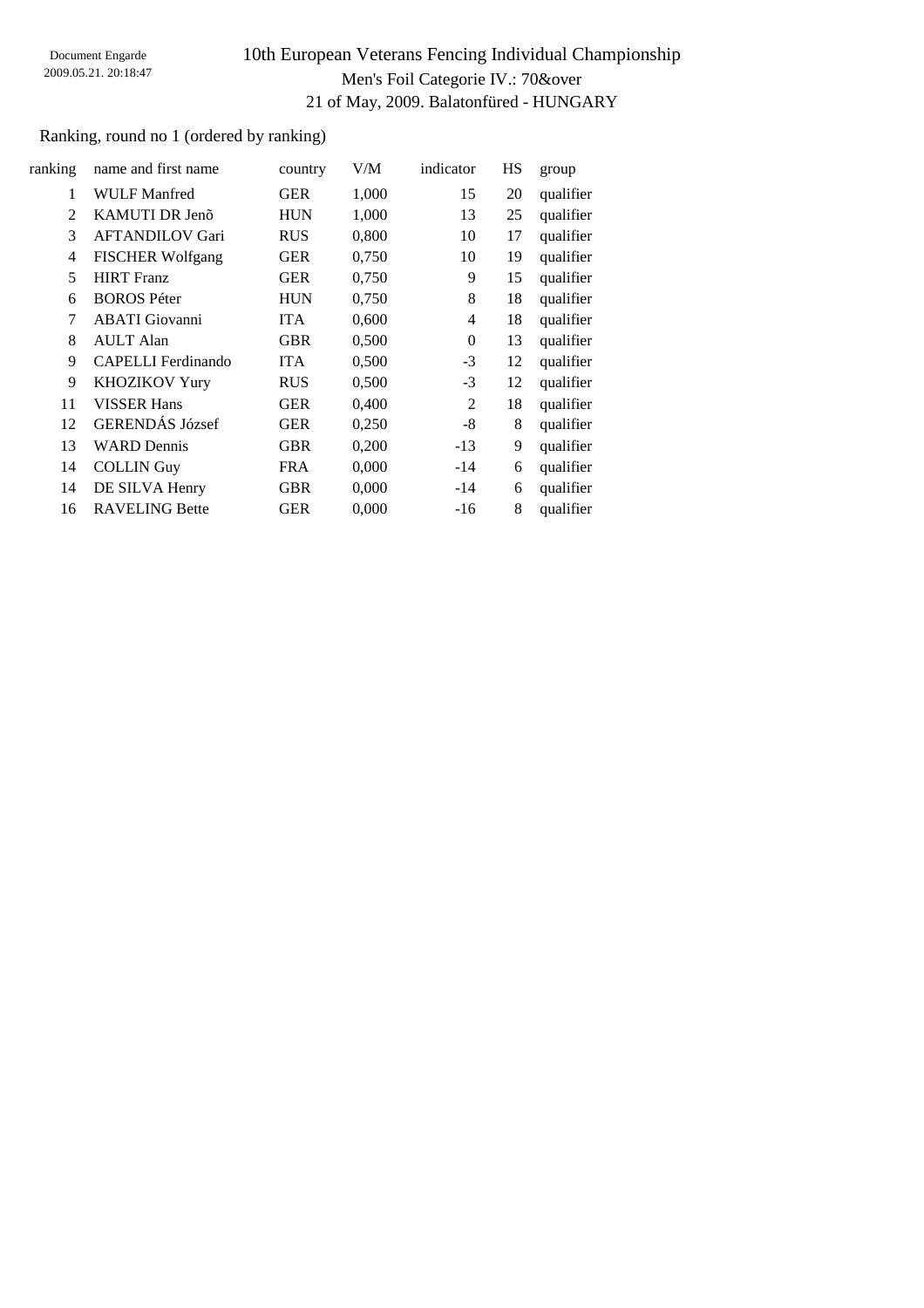10th European Veterans Fencing Individual ChampionshipMen's Foil Categorie IV.: 70&over21 of May, 2009. Balatonfüred - HUNGARY

#### Tableau of 16

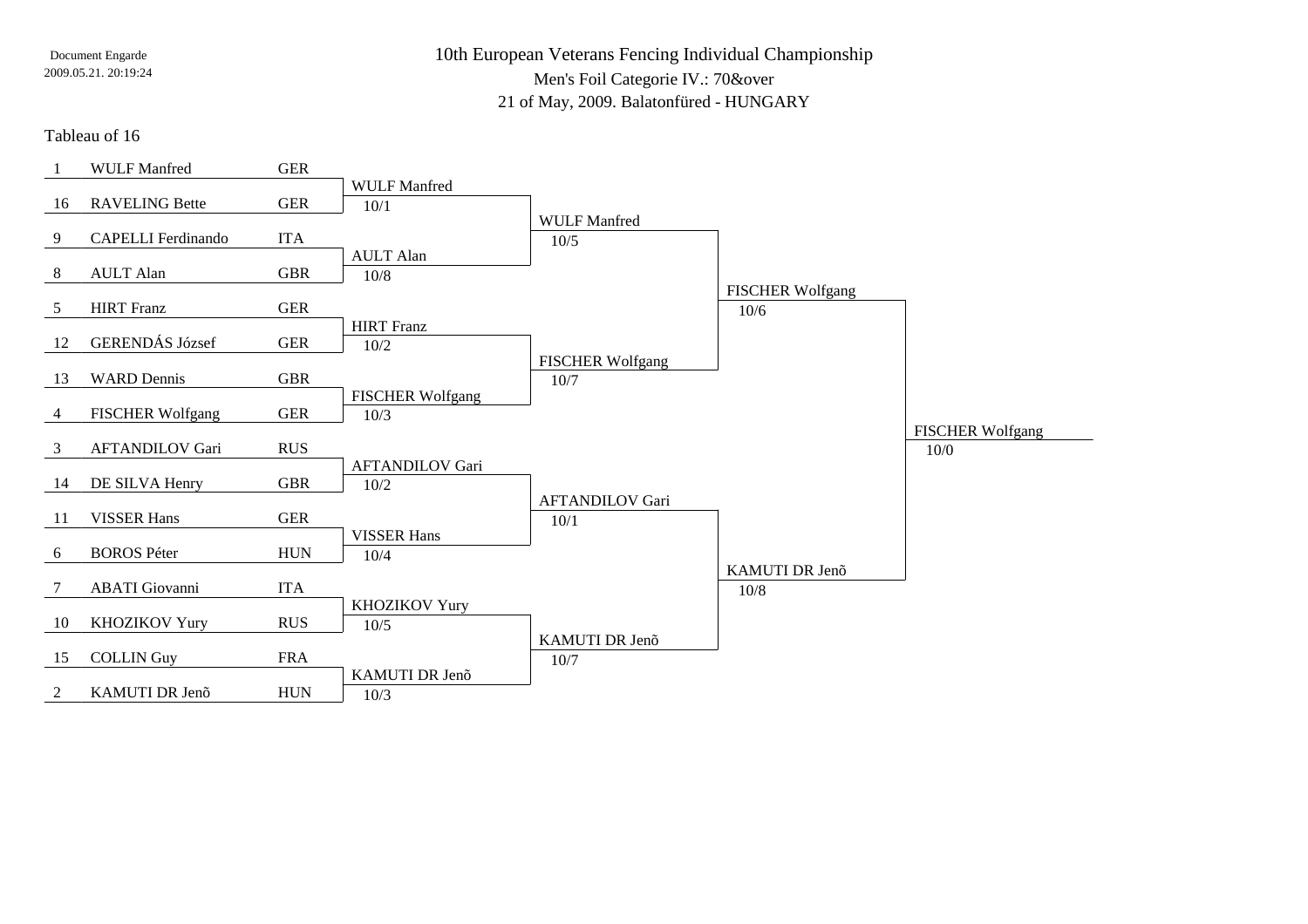### Overall ranking (ordered by ranking)

| ranking        | name and first name            | country    |  |
|----------------|--------------------------------|------------|--|
| $1 \quad$      | SADOVSKAYA Tatyana             | <b>RUS</b> |  |
| $\overline{2}$ | <b>WELTZIEN Silke</b>          | <b>GER</b> |  |
| 3              | <b>MELANDRI</b> Magda          | <b>ITA</b> |  |
| 3              | <b>URBAN Katrin</b>            | <b>GER</b> |  |
| 5              | RUCO Maria Giulia              | <b>ITA</b> |  |
| 6              | HORTOBÁGYI Gabriella           | <b>HUN</b> |  |
| $\overline{7}$ | <b>HOPPE Cornelia</b>          | <b>GER</b> |  |
| 8              | <b>JANSHEN Friederike</b>      | <b>GER</b> |  |
| 9              | <b>HILGERS</b> Britta          | <b>GER</b> |  |
| 10             | OVTCHARENKO Petrova Tatjana    | <b>FRA</b> |  |
| 11             | <b>BROUSSE BRUNEL Fabienne</b> | <b>FRA</b> |  |
| 12             | <b>BARBULOVIC Vesna</b>        | <b>SRB</b> |  |
| 13             | <b>BONATO</b> Iliana Diana     | <b>ITA</b> |  |
| 14             | TALLROTH-KOCK Lena             | <b>FIN</b> |  |
| 15             | <b>SOLIMAN</b> Ines            | <b>GER</b> |  |
| 16             | <b>ESPOSITO Silvana</b>        | <b>ITA</b> |  |
| 17             | <b>BONATO</b> Nereide          | <b>ITA</b> |  |
| 18             | <b>JEZIERSKA Joanna</b>        | POL        |  |
| 19             | VOLOVODENKO Natalya            | <b>RUS</b> |  |
| 20             | <b>WORMAN Gillian</b>          | <b>GBR</b> |  |
| 21             | ZIEGLER Ira                    | <b>GER</b> |  |
| 22             | <b>GINDERT-WULFF Roswitha</b>  | <b>GER</b> |  |
| 23             | <b>CANO</b> Rosa               | <b>ESP</b> |  |
| 24             | <b>ROSENHAMMER Andrea</b>      | <b>GER</b> |  |
| 25             | <b>DIESSMAN Hanna</b>          | POL        |  |
| 26             | PERKHOFF Claudia               | <b>GER</b> |  |
|                | 27 ARCHER Katalin              | <b>GBR</b> |  |
| 28             | <b>JENSEN</b> Lene             | <b>DEN</b> |  |
| 29             | <b>CODD</b> Isabel             | <b>GBR</b> |  |
|                | 30 ROZSÁLI Katalin             | <b>HUN</b> |  |
| 31             | <b>SANTAMARIA Mar</b>          | <b>ESP</b> |  |
| 32             | <b>SULIMME Ulrike</b>          | <b>GER</b> |  |
| 33             | <b>HANNEMANN Ute</b>           | <b>GER</b> |  |
| 34             | WIESMÜLLER Angelika            | <b>GER</b> |  |
| 35             | <b>WERNITZER Julianna</b>      | <b>HUN</b> |  |
|                |                                |            |  |

SOBCZAK Anna POL

 $=$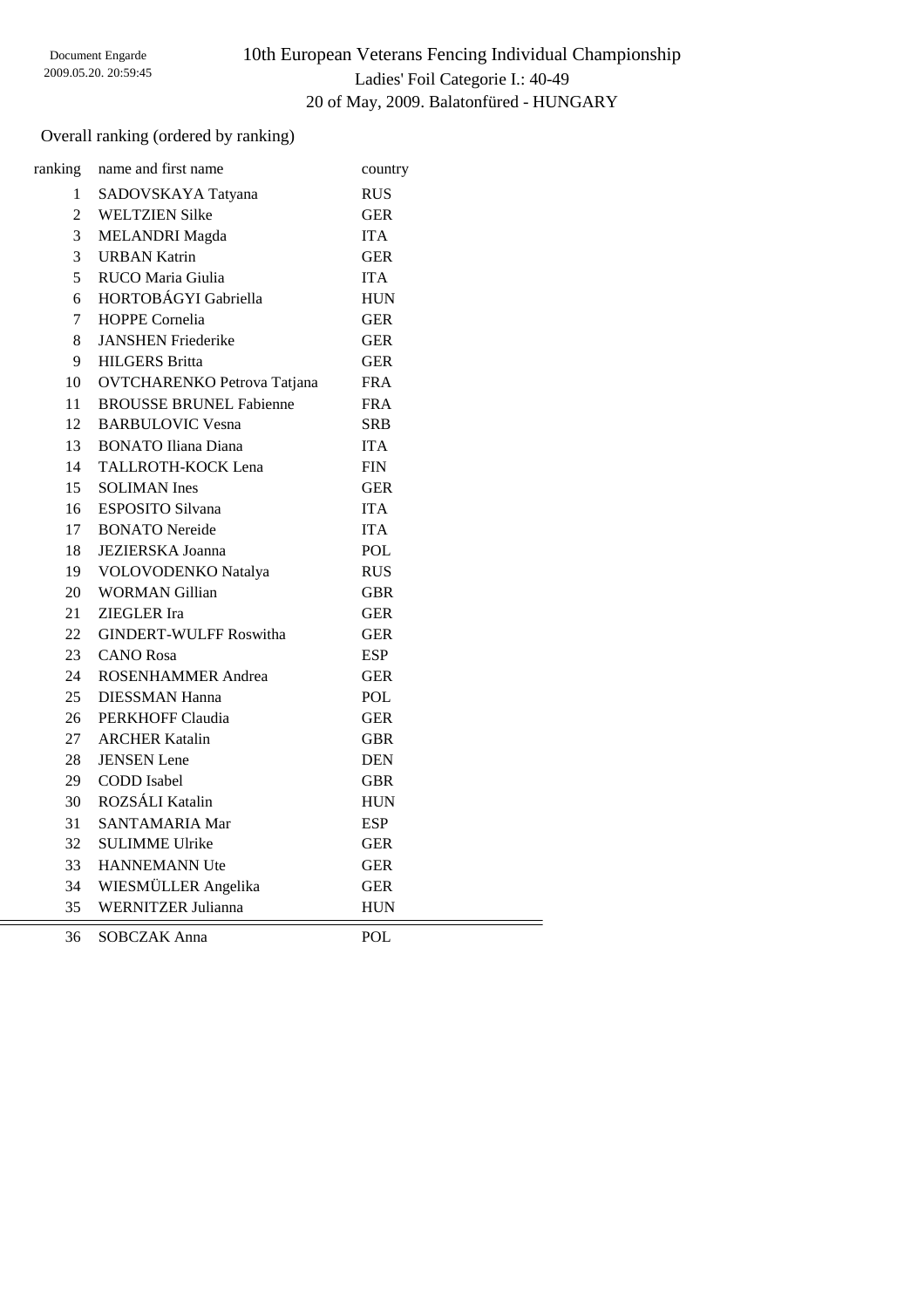# 10th European Veterans Fencing Individual Championship Ladies' Foil Categorie I.: 40-49 20 of May, 2009. Balatonfüred - HUNGARY

#### Poules, round no 1

Poule no 1 10:00 piste No 1

|                                       |            |                                                 |                                                    |                                                    | V/M   | indicator        | HS             | ranking          |
|---------------------------------------|------------|-------------------------------------------------|----------------------------------------------------|----------------------------------------------------|-------|------------------|----------------|------------------|
| <b>ROSENHAMMER Andrea</b>             | <b>GER</b> | 1                                               | $\mathbf V$<br>$\mathbf{V}$                        | 3<br>1                                             | 2/5   | $-2$             | 15             | 4                |
| <b>JANSHEN Friederike</b>             | <b>GER</b> | $\bar{V}$                                       | V <sub>3</sub><br>$\mathbf{V}$                     | $\overline{2}$<br>$\overline{2}$                   | 3/5   | 5                | 17             | $\mathfrak{Z}$   |
| SANTAMARIA Mar                        | <b>ESP</b> | $\overline{2}$<br>1                             | 1                                                  | 3<br>$\mathbf{1}$                                  | 0/5   | $-15$            | $\,8\,$        | 6                |
| CODD Isabel                           | <b>GBR</b> | $\mathbf{1}$<br>$\mathbf{1}$                    | $\mathbf V$                                        | $\boldsymbol{0}$<br>$\mathbf{1}$                   | 1/5   | $-13$            | $\,8\,$        | 5                |
| <b>MELANDRI</b> Magda                 | <b>ITA</b> | $\mathbf{V}$<br>$\mathbf V$                     | $\overline{\mathsf{V}}$<br>$\mathbf V$             | $\overline{\mathsf{V}}$                            | 5/5   | 18               | 25             | $\mathbf{1}$     |
| <b>JEZIERSKA Joanna</b>               | POL        | $\overline{\mathsf{V}}$<br>V <sub>3</sub>       | $\overline{\mathsf{V}}$<br>$\overline{\mathsf{V}}$ | $\mathbf{0}$                                       | 4/5   | 7                | 18             | $\overline{2}$   |
|                                       |            |                                                 |                                                    |                                                    |       |                  |                |                  |
| Poule no 2 10:00 piste No 2           |            |                                                 |                                                    |                                                    | V/M   | indicator        | HS             | ranking          |
| <b>HANNEMANN Ute</b>                  | <b>GER</b> | $\overline{c}$                                  | $\sqrt{2}$<br>X                                    | $\mathbf{1}$<br>1                                  | 0/4   | $-12$            | 6              | 5                |
| HOPPE Cornelia                        | <b>GER</b> | $\ensuremath{\mathsf{V}}$<br>k.                 | $\mathbf X$<br>V                                   | $\overline{\mathsf{V}}$<br>3                       | 3/4   | 6                | 18             | $\boldsymbol{2}$ |
| <b>SOBCZAK Anna</b>                   | POL        | $\mathbf{A}$<br>$\mathbf{A}$                    | $\mathbf{A}$                                       | $\overline{A}$<br>$\mathbf{A}$                     | aband |                  |                | 6                |
| <b>BARBULOVIC Vesna</b>               | <b>SRB</b> | V <sub>3</sub><br>$\overline{4}$                | $\mathbf X$                                        | $\overline{\mathbf{V}}$<br>$\mathbf{1}$            | 2/4   | $-2$             | 13             | $\overline{4}$   |
| <b>BROUSSE BRUNEL Fabienne</b>        | <b>FRA</b> | $\overline{V}$<br>$\mathbf V$                   | $\mathbf X$<br>3                                   | $\boldsymbol{0}$                                   | 2/4   | $-1$             | 13             | 3                |
| HORTOBÁGYI Gabriella                  |            | $\mathbf V$<br>$\mathbf{1}$                     | X<br>$\overline{V}$                                | $\overline{\mathbf{V}}$                            |       | 9                |                |                  |
|                                       | <b>HUN</b> |                                                 |                                                    |                                                    | 3/4   |                  | 16             | 1                |
| Poule no 3 10:00 piste No 3           |            |                                                 |                                                    |                                                    |       |                  |                |                  |
|                                       |            |                                                 |                                                    |                                                    | V/M   | indicator        | HS             | ranking          |
| WIESMÜLLER Angelika                   | <b>GER</b> | 3                                               | $\boldsymbol{0}$<br>$\overline{2}$                 | $\mathbf{1}$<br>$\overline{4}$                     | 0/5   | $-15$            | 10             | 6                |
| <b>HILGERS</b> Britta                 | <b>GER</b> | $\mathbf V$<br>Г                                | V <sub>4</sub><br>V <sub>2</sub>                   | $\overline{\mathsf{V}}$<br>$\overline{\mathsf{V}}$ | 5/5   | 10               | 21             | 1                |
| VOLOVODENKO Natalya                   | <b>RUS</b> | $\mathbf V$<br>$\mathbf{0}$                     | $\overline{3}$                                     | $\overline{V}$<br>$\overline{V}$                   | 3/5   | 5                | 18             | 3                |
| RUCO Maria Giulia                     | <b>ITA</b> | $\overline{\mathsf{V}}$<br>$\mathbf{1}$         | $\mathbf V$                                        | $\overline{V}$<br>$\overline{\mathsf{V}}$          | 4/5   | 9                | 21             | $\sqrt{2}$       |
| <b>JENSEN</b> Lene                    | <b>DEN</b> | 3<br>$\ensuremath{\mathbf{V}}$                  | $\overline{c}$<br>$\boldsymbol{2}$                 | $\overline{3}$                                     | 1/5   | $-9$             | 15             | 5                |
| TALLROTH-KOCK Lena                    | <b>FIN</b> | $\overline{\mathbf{V}}$<br>$\overline{4}$       | $\overline{2}$<br>3                                | п<br>$\overline{\mathbf{V}}$                       | 2/5   | $\boldsymbol{0}$ | 19             | $\overline{4}$   |
| 10:00 piste No 4<br>Poule no 4        |            |                                                 |                                                    |                                                    |       |                  |                |                  |
|                                       |            |                                                 |                                                    |                                                    | V/M   | indicator        | HS             | ranking          |
| <b>URBAN Katrin</b>                   | <b>GER</b> | $\mathbf{V}$                                    | $\mathbf V$<br>$\ensuremath{\mathsf{V}}$           | $\mathbf V$<br>$\mathbf V$                         | 5/5   | 15               | 25             | 1                |
| <b>GINDERT-WULFF Roswitha</b>         | <b>GER</b> | $\mathbf{1}$                                    | $\overline{V}$<br>3                                | V<br>V <sub>3</sub>                                | 3/5   | $\overline{2}$   | 17             | $\mathfrak{Z}$   |
| <b>BONATO Iliana Diana</b>            | <b>ITA</b> | 3<br>$\overline{4}$                             | $\overline{\mathbf{V}}$                            | $\mathbf{V}$<br>3                                  | 2/5   | 3                | 20             | $\overline{4}$   |
| <b>DIESSMAN Hanna</b>                 | <b>POL</b> | $\overline{\mathsf{V}}$<br>$\boldsymbol{0}$     | $\mathfrak{2}$<br>П                                | $\overline{c}$<br>$\overline{\mathbf{V}}$          | 2/5   | $-2$             | 14             | 5                |
| <b>WERNITZER Julianna</b>             | <b>HUN</b> | $\boldsymbol{0}$<br>$\mathbf{1}$                | $\boldsymbol{0}$<br>$\boldsymbol{0}$               | $\boldsymbol{0}$                                   | 0/5   | $-21$            | $\mathbf{1}$   | 6                |
| <b>WORMAN Gillian</b>                 | <b>GBR</b> | $\overline{2}$<br>$\overline{4}$                | $\overline{\mathsf{V}}$<br>V <sub>3</sub>          | V <sub>2</sub>                                     | 3/5   | 3                | 16             | $\overline{2}$   |
| Poule no $5 \quad 10:00$ piste No $5$ |            |                                                 |                                                    |                                                    |       |                  |                |                  |
|                                       |            |                                                 |                                                    |                                                    |       | V/M indicator    |                | HS ranking       |
| <b>WELTZIEN Silke</b>                 | <b>GER</b> | V                                               | V<br>V                                             | V<br>V                                             | 5/5   | 15               | 25             | 1                |
| <b>SOLIMAN</b> Ines                   | <b>GER</b> | 1                                               | 3<br>$\boldsymbol{0}$                              | $\overline{\mathsf{V}}$<br>V                       | $2/5$ | $-3$             | 14             | $\mathfrak{Z}$   |
| <b>ARCHER Katalin</b>                 | <b>GBR</b> | $\boldsymbol{0}$<br>V                           | $\mathbf{1}$                                       | $\overline{4}$<br>V <sub>3</sub>                   | 2/5   | $-6$             | 13             | $\overline{4}$   |
| SADOVSKAYA Tatyana                    | <b>RUS</b> | $\overline{V}$<br>$\overline{4}$                | $\overline{\mathsf{V}}$                            | $\mathbf{V}$<br>V <sub>4</sub>                     | 4/5   | 13               | 23             | $\boldsymbol{2}$ |
| ROZSÁLI Katalin                       | <b>HUN</b> | $\ensuremath{\mathfrak{Z}}$<br>$\boldsymbol{0}$ | $\mathfrak{Z}$<br>$\mathbf{1}$                     | $\mathfrak{Z}$                                     | 0/5   | $-12$            | 10             | $\sqrt{6}$       |
| ESPOSITO Silvana                      | <b>ITA</b> | $\overline{2}$<br>$\overline{2}$                | $\overline{\mathsf{V}}$<br>1                       | $\mathbf V$                                        | 2/5   | $-7$             | 15             | 5                |
|                                       |            |                                                 |                                                    |                                                    |       |                  |                |                  |
| Poule no $6\quad 10:00$ piste No $6$  |            |                                                 |                                                    |                                                    |       |                  |                |                  |
|                                       |            | $\mathbf{V}$                                    |                                                    |                                                    | V/M   | indicator        | HS             | ranking          |
| ZIEGLER Ira                           | <b>GER</b> |                                                 | $\mathfrak{Z}$<br>V                                | $\boldsymbol{0}$<br>V                              | 3/5   | 2                | 18             | 3                |
| <b>SULIMME Ulrike</b>                 | <b>GER</b> | $\mathbf{1}$                                    | $\overline{0}$<br>$\overline{0}$                   | $\overline{c}$<br>$\mathbf{1}$                     | 0/5   | $-21$            | $\overline{4}$ | 6                |
| PERKHOFF Claudia                      | <b>GER</b> | $\sqrt{2}$<br>$\mathbf V$                       | V <sub>3</sub>                                     | $\sqrt{2}$<br>$\mathbf{1}$                         | 2/5   | $-4$             | 13             | 5                |
| <b>OVTCHARENKO Petrova Tatjan</b>     | <b>FRA</b> | $\overline{\mathsf{V}}$<br>$\overline{V}$       | $\overline{c}$                                     | $\overline{V}$<br>$\overline{\mathsf{V}}$          | 4/5   | 11               | $22\,$         | $\mathbf{1}$     |
| <b>BONATO</b> Nereide                 | <b>ITA</b> | V<br>$\mathbf V$                                | $\overline{\mathsf{V}}$<br>$\sqrt{2}$              | $\overline{\mathsf{V}}$                            | 4/5   | 11               | $22\,$         | 1                |
| <b>CANO</b> Rosa                      | <b>ESP</b> | 3<br>$\overline{V}$                             | $\overline{V}$<br>$\overline{3}$                   | 3                                                  | 2/5   | $\mathbf{1}$     | 19             | $\overline{4}$   |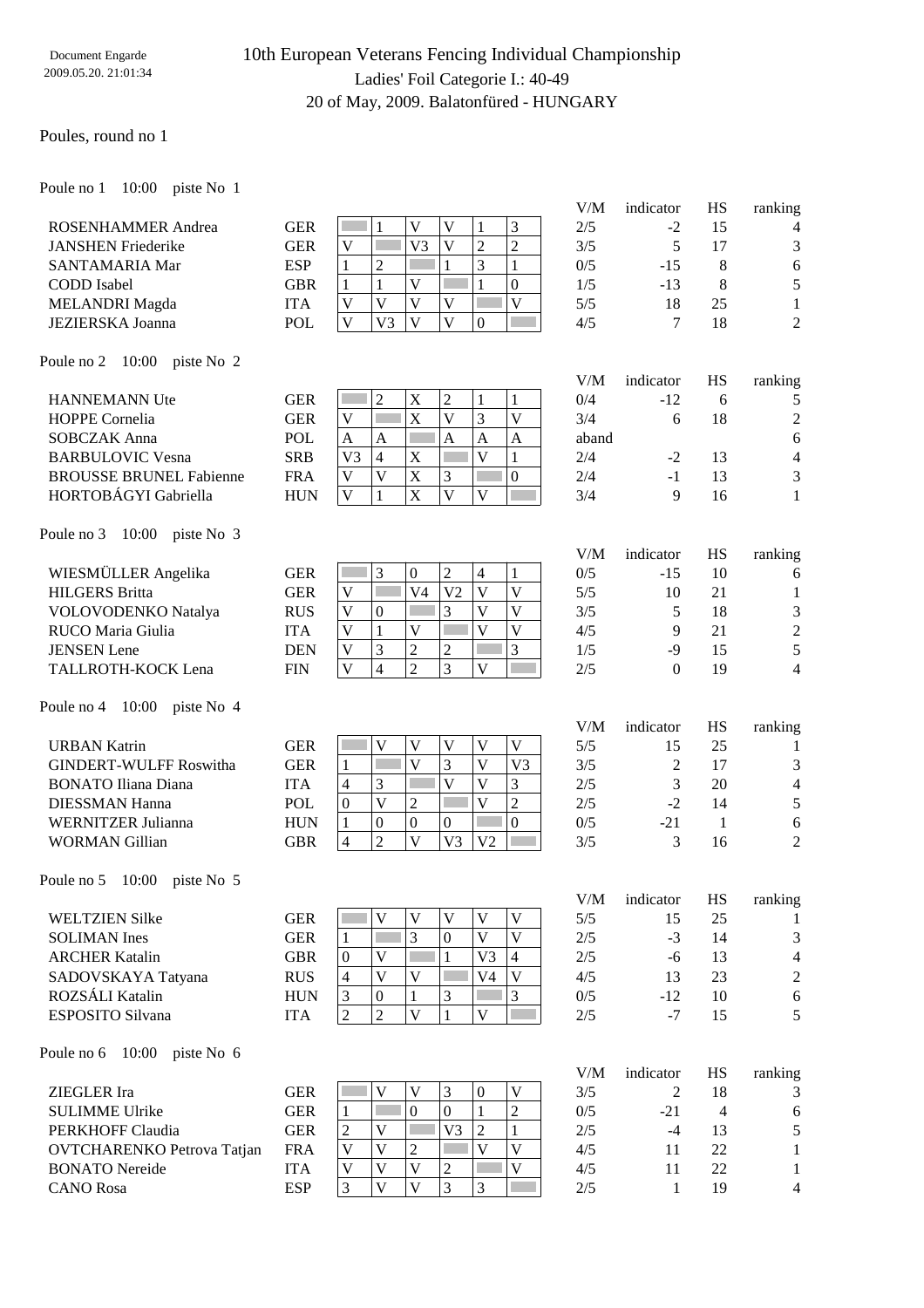# 10th European Veterans Fencing Individual Championship Ladies' Foil Categorie I.: 40-49 20 of May, 2009. Balatonfüred - HUNGARY

## Ranking, round no 1 (ordered by ranking)

| ranking        | name and first name                | country     | V/M   | indicator      | HS             | group      |
|----------------|------------------------------------|-------------|-------|----------------|----------------|------------|
| $\mathbf{1}$   | <b>MELANDRI</b> Magda              | <b>ITA</b>  | 1.000 | 18             | 25             | qualifier  |
| $\overline{2}$ | <b>URBAN Katrin</b>                | <b>GER</b>  | 1.000 | 15             | 25             | qualifier  |
| $\overline{2}$ | <b>WELTZIEN Silke</b>              | <b>GER</b>  | 1.000 | 15             | 25             | qualifier  |
| 4              | <b>HILGERS Britta</b>              | <b>GER</b>  | 1.000 | 10             | 21             | qualifier  |
| 5              | SADOVSKAYA Tatyana                 | <b>RUS</b>  | 0.800 | 13             | 23             | qualifier  |
| 6              | <b>BONATO</b> Nereide              | <b>ITA</b>  | 0.800 | 11             | 22             | qualifier  |
| 6              | <b>OVTCHARENKO Petrova Tatjana</b> | <b>FRA</b>  | 0.800 | 11             | 22             | qualifier  |
| 8              | RUCO Maria Giulia                  | <b>ITA</b>  | 0.800 | 9              | 21             | qualifier  |
| 9              | <b>JEZIERSKA Joanna</b>            | <b>POL</b>  | 0.800 | 7              | 18             | qualifier  |
| 10             | HORTOBÁGYI Gabriella               | <b>HUN</b>  | 0.750 | 9              | 16             | qualifier  |
| 11             | HOPPE Cornelia                     | <b>GER</b>  | 0.750 | 6              | 18             | qualifier  |
| 12             | VOLOVODENKO Natalya                | <b>RUS</b>  | 0.600 | 5              | 18             | qualifier  |
| 13             | <b>JANSHEN Friederike</b>          | <b>GER</b>  | 0.600 | 5              | 17             | qualifier  |
| 14             | <b>WORMAN Gillian</b>              | <b>GBR</b>  | 0.600 | 3              | 16             | qualifier  |
| 15             | ZIEGLER Ira                        | <b>GER</b>  | 0.600 | $\overline{2}$ | 18             | qualifier  |
| 16             | <b>GINDERT-WULFF Roswitha</b>      | <b>GER</b>  | 0.600 | $\overline{2}$ | 17             | qualifier  |
| 17             | <b>BROUSSE BRUNEL Fabienne</b>     | <b>FRA</b>  | 0.500 | $-1$           | 13             | qualifier  |
| 18             | <b>BARBULOVIC Vesna</b>            | <b>SRB</b>  | 0.500 | $-2$           | 13             | qualifier  |
| 19             | <b>BONATO Iliana Diana</b>         | <b>ITA</b>  | 0.400 | 3              | 20             | qualifier  |
| 20             | <b>CANO</b> Rosa                   | <b>ESP</b>  | 0.400 | $\mathbf{1}$   | 19             | qualifier  |
| 21             | TALLROTH-KOCK Lena                 | ${\rm FIN}$ | 0.400 | $\overline{0}$ | 19             | qualifier  |
| 22             | <b>ROSENHAMMER Andrea</b>          | <b>GER</b>  | 0.400 | $-2$           | 15             | qualifier  |
| 23             | <b>DIESSMAN Hanna</b>              | <b>POL</b>  | 0.400 | $-2$           | 14             | qualifier  |
| 24             | <b>SOLIMAN</b> Ines                | <b>GER</b>  | 0.400 | $-3$           | 14             | qualifier  |
| 25             | PERKHOFF Claudia                   | <b>GER</b>  | 0.400 | $-4$           | 13             | qualifier  |
| 26             | <b>ARCHER Katalin</b>              | <b>GBR</b>  | 0.400 | $-6$           | 13             | qualifier  |
| 27             | ESPOSITO Silvana                   | <b>ITA</b>  | 0.400 | $-7$           | 15             | qualifier  |
| 28             | <b>JENSEN</b> Lene                 | <b>DEN</b>  | 0.200 | $-9$           | 15             | qualifier  |
| 29             | <b>CODD</b> Isabel                 | <b>GBR</b>  | 0.200 | $-13$          | 8              | qualifier  |
| 30             | ROZSÁLI Katalin                    | <b>HUN</b>  | 0.000 | $-12$          | 10             | qualifier  |
| 31             | <b>HANNEMANN Ute</b>               | <b>GER</b>  | 0.000 | $-12$          | 6              | qualifier  |
| 32             | WIESMÜLLER Angelika                | <b>GER</b>  | 0.000 | $-15$          | $10\,$         | qualifier  |
| 33             | <b>SANTAMARIA Mar</b>              | <b>ESP</b>  | 0.000 | $-15$          | $8\,$          | qualifier  |
| 34             | <b>SULIMME Ulrike</b>              | <b>GER</b>  | 0.000 | $-21$          | $\overline{4}$ | qualifier  |
| 35             | <b>WERNITZER Julianna</b>          | <b>HUN</b>  | 0.000 | $-21$          | $\mathbf{1}$   | qualifier  |
| 36             | <b>SOBCZAK Anna</b>                | POL         | aband |                |                | abandonmen |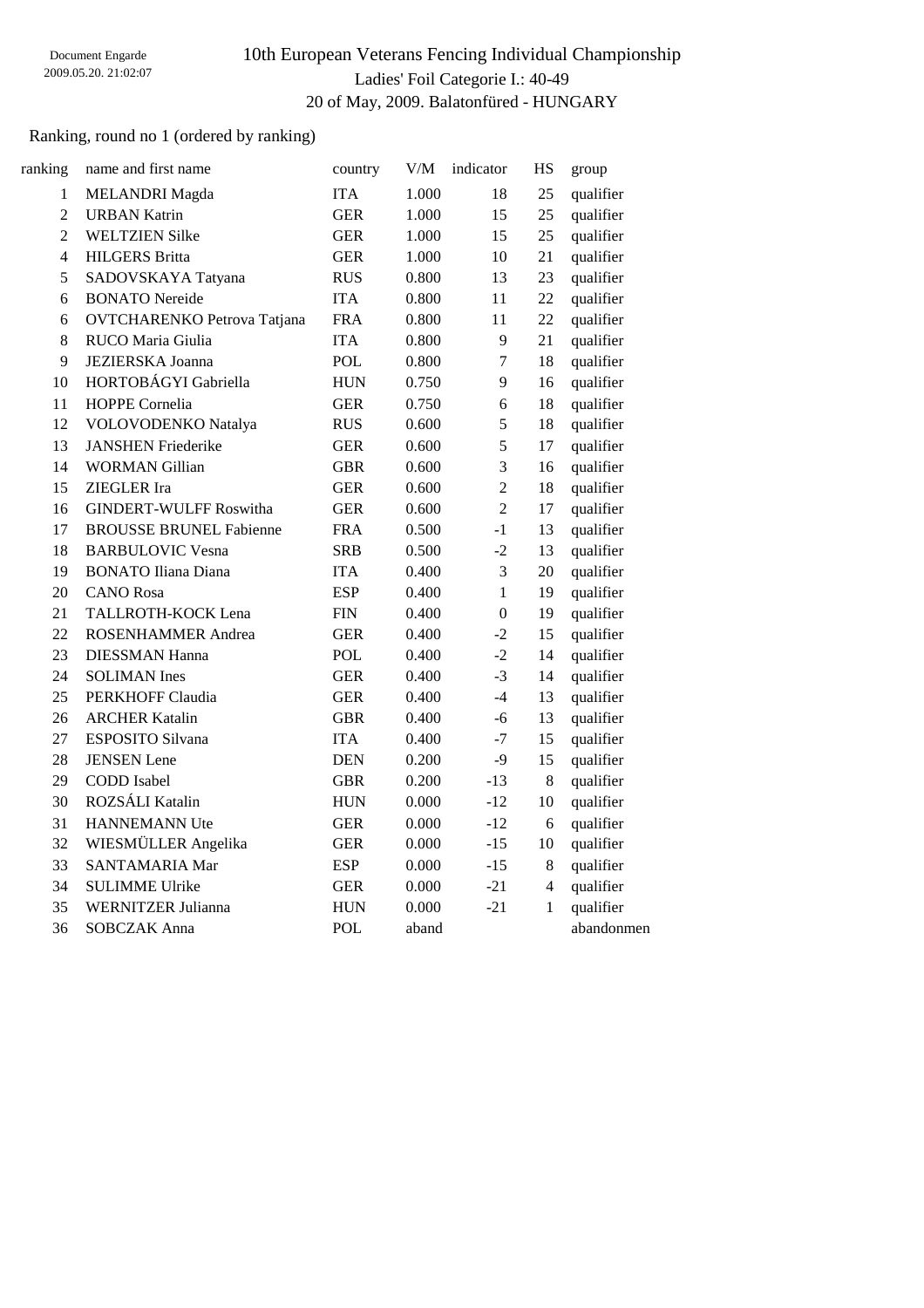10th European Veterans Fencing Individual ChampionshipLadies' Foil Categorie I.: 40-49

20 of May, 2009. Balatonfüred - HUNGARY

Tableau of 64, page 1/4

| $\overline{1}$ | <b>MELANDRI</b> Magda          | <b>ITA</b>  |                                |                                |                       |
|----------------|--------------------------------|-------------|--------------------------------|--------------------------------|-----------------------|
|                |                                |             | <b>MELANDRI</b> Magda          |                                |                       |
| 64             |                                |             |                                |                                |                       |
|                |                                |             |                                | <b>MELANDRI</b> Magda          |                       |
| 33             | SANTAMARIA Mar                 | <b>ESP</b>  | SANTAMARIA Mar                 | 10/0                           |                       |
| 32             | WIESMÜLLER Angelika            | <b>GER</b>  | 10/6                           |                                |                       |
|                |                                |             |                                |                                | <b>MELANDRI</b> Magda |
| 17             | <b>BROUSSE BRUNEL Fabienne</b> | <b>FRA</b>  |                                |                                | 10/5                  |
|                |                                |             | <b>BROUSSE BRUNEL Fabienne</b> |                                |                       |
| 48             |                                |             |                                |                                |                       |
|                |                                |             |                                | <b>BROUSSE BRUNEL Fabienne</b> |                       |
| 49             |                                |             |                                | 10/4                           |                       |
|                |                                |             | <b>GINDERT-WULFF Roswitha</b>  |                                |                       |
| 16             | <b>GINDERT-WULFF Roswitha</b>  | <b>GER</b>  |                                |                                |                       |
|                |                                |             |                                |                                |                       |
|                |                                |             |                                |                                |                       |
| 9              | <b>JEZIERSKA Joanna</b>        | <b>POL</b>  | JEZIERSKA Joanna               |                                |                       |
| 56             |                                |             |                                |                                |                       |
|                |                                |             |                                | <b>SOLIMAN</b> Ines            |                       |
| 41             |                                |             |                                | 10/7                           |                       |
|                |                                |             | <b>SOLIMAN</b> Ines            |                                |                       |
| 24             | <b>SOLIMAN</b> Ines            | <b>GER</b>  |                                |                                |                       |
|                |                                |             |                                |                                | RUCO Maria Giulia     |
| 25             | PERKHOFF Claudia               | ${\tt GER}$ |                                |                                | 10/9                  |
|                |                                |             | PERKHOFF Claudia               |                                |                       |
| 40             |                                |             |                                | RUCO Maria Giulia              |                       |
| 57             |                                |             |                                | 10/3                           |                       |
| 8              | RUCO Maria Giulia              | <b>ITA</b>  | RUCO Maria Giulia              |                                |                       |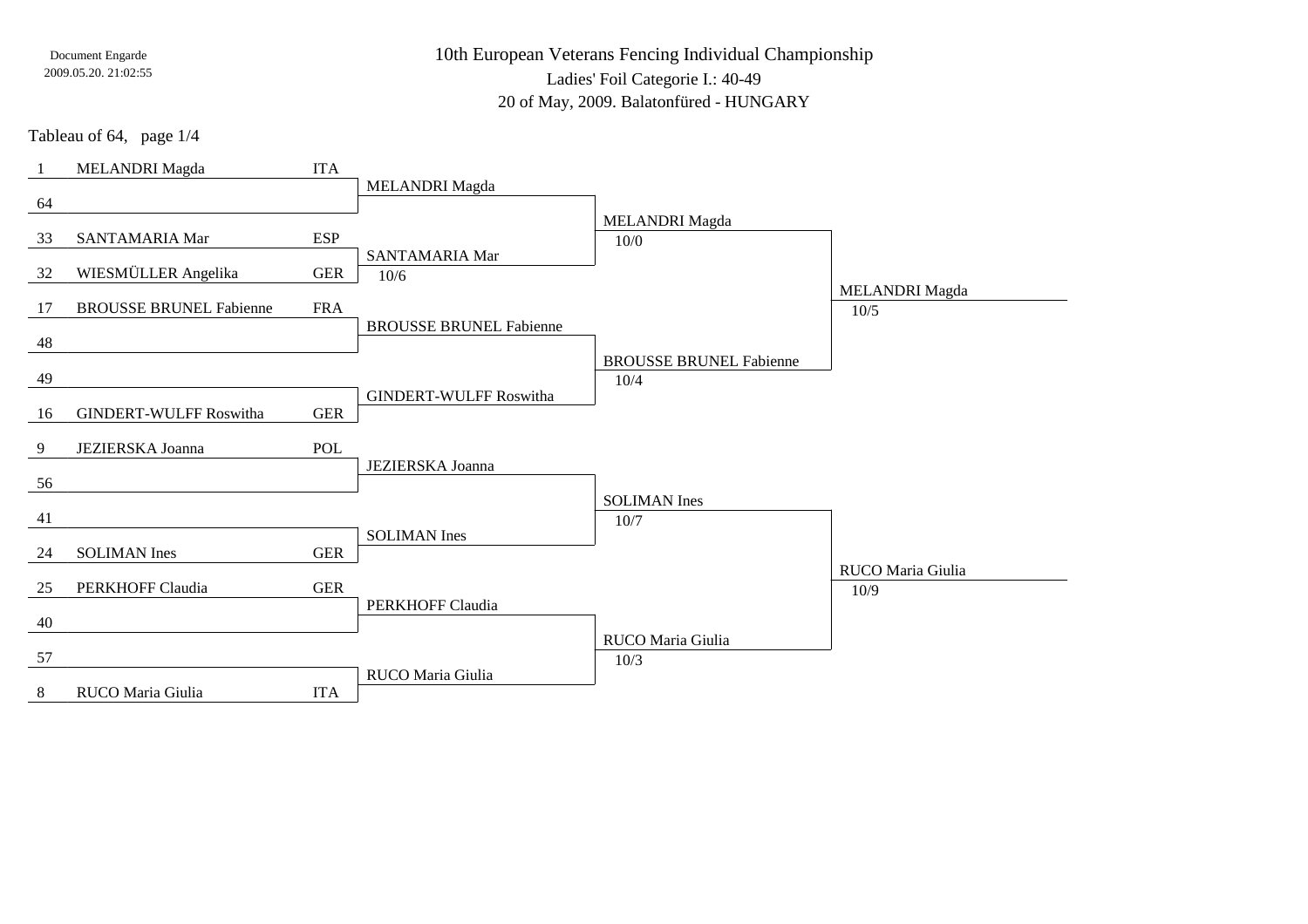10th European Veterans Fencing Individual ChampionshipLadies' Foil Categorie I.: 40-49

20 of May, 2009. Balatonfüred - HUNGARY

Tableau of 64, page 2/4

| 5  | SADOVSKAYA Tatyana        | <b>RUS</b>  |                           |                               |                                  |
|----|---------------------------|-------------|---------------------------|-------------------------------|----------------------------------|
|    |                           |             | SADOVSKAYA Tatyana        |                               |                                  |
| 60 |                           |             |                           | SADOVSKAYA Tatyana            |                                  |
| 37 |                           |             |                           | 10/4                          |                                  |
|    |                           |             | <b>JENSEN</b> Lene        |                               |                                  |
| 28 | <b>JENSEN</b> Lene        | <b>DEN</b>  |                           |                               | SADOVSKAYA Tatyana               |
| 21 | TALLROTH-KOCK Lena        | <b>FIN</b>  |                           |                               | 10/2                             |
|    |                           |             | TALLROTH-KOCK Lena        |                               |                                  |
| 44 |                           |             |                           | TALLROTH-KOCK Lena            |                                  |
| 53 |                           |             |                           | 10/7                          |                                  |
|    |                           |             | VOLOVODENKO Natalya       |                               |                                  |
| 12 | VOLOVODENKO Natalya       | <b>RUS</b>  |                           |                               |                                  |
| 13 | <b>JANSHEN Friederike</b> | ${\tt GER}$ |                           |                               |                                  |
|    |                           |             | <b>JANSHEN Friederike</b> |                               |                                  |
| 52 |                           |             |                           | <b>JANSHEN Friederike</b>     |                                  |
| 45 |                           |             |                           | 10/4                          |                                  |
|    |                           |             | <b>CANO</b> Rosa          |                               |                                  |
| 20 | <b>CANO</b> Rosa          | <b>ESP</b>  |                           |                               |                                  |
| 29 | CODD Isabel               | <b>GBR</b>  |                           |                               | <b>JANSHEN Friederike</b><br>9/4 |
|    |                           |             | CODD Isabel               |                               |                                  |
| 36 |                           |             |                           |                               |                                  |
| 61 |                           |             |                           | <b>HILGERS Britta</b><br>10/1 |                                  |
|    |                           |             | <b>HILGERS</b> Britta     |                               |                                  |
| 4  | <b>HILGERS</b> Britta     | <b>GER</b>  |                           |                               |                                  |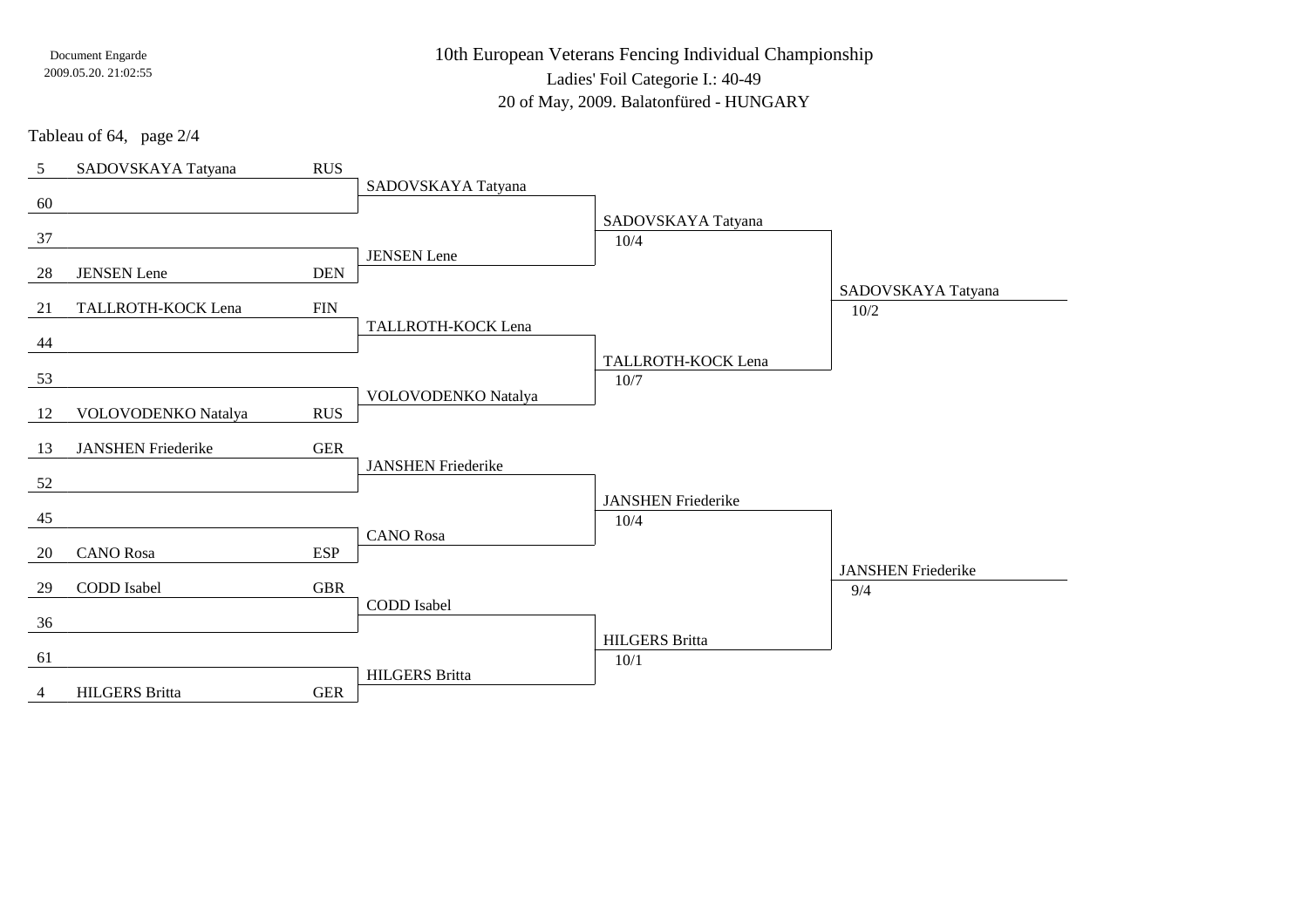10th European Veterans Fencing Individual Championship

Ladies' Foil Categorie I.: 40-49

20 of May, 2009. Balatonfüred - HUNGARY

Tableau of 64, page 3/4

| $\mathfrak{Z}$ | <b>URBAN Katrin</b>        | ${\tt GER}$ |                            |                                   |                     |
|----------------|----------------------------|-------------|----------------------------|-----------------------------------|---------------------|
|                |                            |             | <b>URBAN Katrin</b>        |                                   |                     |
| 62             |                            |             |                            |                                   |                     |
| 35             | <b>WERNITZER Julianna</b>  | ${\rm HUN}$ |                            | <b>URBAN Katrin</b>               |                     |
|                |                            |             | ROZSÁLI Katalin            | 10/3                              |                     |
| 30             | ROZSÁLI Katalin            | <b>HUN</b>  | 10/1                       |                                   |                     |
|                |                            |             |                            |                                   | <b>URBAN Katrin</b> |
| 19             | <b>BONATO Iliana Diana</b> | <b>ITA</b>  |                            |                                   | 10/2                |
|                |                            |             | <b>BONATO Iliana Diana</b> |                                   |                     |
| 46             |                            |             |                            |                                   |                     |
| 51             |                            |             |                            | <b>BONATO Iliana Diana</b><br>8/6 |                     |
|                |                            |             | <b>WORMAN Gillian</b>      |                                   |                     |
| 14             | <b>WORMAN Gillian</b>      | <b>GBR</b>  |                            |                                   |                     |
|                |                            |             |                            |                                   |                     |
| 11             | HOPPE Cornelia             | <b>GER</b>  |                            |                                   |                     |
|                |                            |             | HOPPE Cornelia             |                                   |                     |
| 54             |                            |             |                            | HOPPE Cornelia                    |                     |
| 43             |                            |             |                            | $10/7$                            |                     |
|                |                            |             | ROSENHAMMER Andrea         |                                   |                     |
| 22             | <b>ROSENHAMMER Andrea</b>  | <b>GER</b>  |                            |                                   |                     |
|                |                            |             |                            |                                   | HOPPE Cornelia      |
| 27             | ESPOSITO Silvana           | <b>ITA</b>  |                            |                                   | 10/8                |
|                |                            |             | <b>ESPOSITO Silvana</b>    |                                   |                     |
| 38             |                            |             |                            | ESPOSITO Silvana                  |                     |
| 59             |                            |             |                            | $10/8$                            |                     |
|                |                            |             | <b>BONATO</b> Nereide      |                                   |                     |
| 6              | <b>BONATO</b> Nereide      | <b>ITA</b>  |                            |                                   |                     |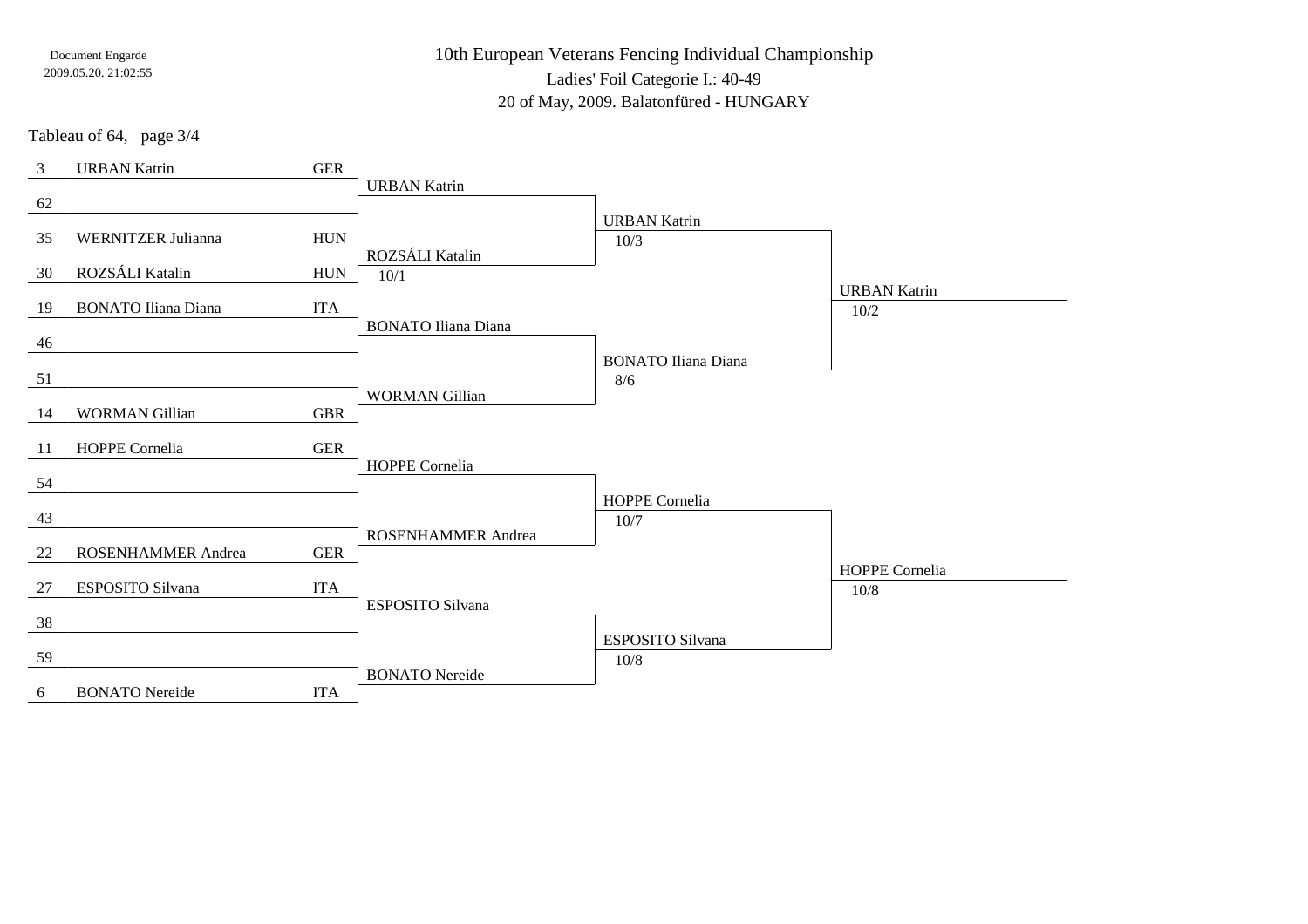10th European Veterans Fencing Individual ChampionshipLadies' Foil Categorie I.: 40-4920 of May, 2009. Balatonfüred - HUNGARY

Tableau of 64, page 4/4

| $7\phantom{.0}$ | <b>OVTCHARENKO Petrova Tatjan</b> | <b>FRA</b>  |                                   |                                   |                       |
|-----------------|-----------------------------------|-------------|-----------------------------------|-----------------------------------|-----------------------|
|                 |                                   |             | <b>OVTCHARENKO Petrova Tatjan</b> |                                   |                       |
| 58              |                                   |             |                                   |                                   |                       |
| 39              |                                   |             |                                   | <b>OVTCHARENKO Petrova Tatjan</b> |                       |
|                 |                                   |             | <b>ARCHER Katalin</b>             | 104/0                             |                       |
| 26              | <b>ARCHER Katalin</b>             | <b>GBR</b>  |                                   |                                   |                       |
|                 |                                   |             |                                   |                                   | HORTOBÁGYI Gabriella  |
| 23              | <b>DIESSMAN Hanna</b>             | POL         |                                   |                                   | 4/3                   |
|                 |                                   |             | <b>DIESSMAN Hanna</b>             |                                   |                       |
| 42              |                                   |             |                                   | HORTOBÁGYI Gabriella              |                       |
| 55              |                                   |             |                                   | 10/7                              |                       |
|                 |                                   |             | HORTOBÁGYI Gabriella              |                                   |                       |
| 10              | HORTOBÁGYI Gabriella              | ${\rm HUN}$ |                                   |                                   |                       |
|                 |                                   |             |                                   |                                   |                       |
| 15              | ZIEGLER Ira                       | <b>GER</b>  |                                   |                                   |                       |
| 50              |                                   |             | ZIEGLER Ira                       |                                   |                       |
|                 |                                   |             |                                   | <b>BARBULOVIC Vesna</b>           |                       |
| 47              |                                   |             |                                   | 10/5                              |                       |
|                 |                                   |             | <b>BARBULOVIC Vesna</b>           |                                   |                       |
| 18              | <b>BARBULOVIC Vesna</b>           | <b>SRB</b>  |                                   |                                   |                       |
|                 |                                   |             |                                   |                                   | <b>WELTZIEN Silke</b> |
| 31              | HANNEMANN Ute                     | <b>GER</b>  | <b>SULIMME Ulrike</b>             |                                   | 10/3                  |
| 34              | <b>SULIMME Ulrike</b>             | <b>GER</b>  | $10/8$                            |                                   |                       |
|                 |                                   |             |                                   | <b>WELTZIEN Silke</b>             |                       |
| 63              |                                   |             |                                   | 10/2                              |                       |
|                 |                                   |             | <b>WELTZIEN Silke</b>             |                                   |                       |
| 2               | <b>WELTZIEN Silke</b>             | <b>GER</b>  |                                   |                                   |                       |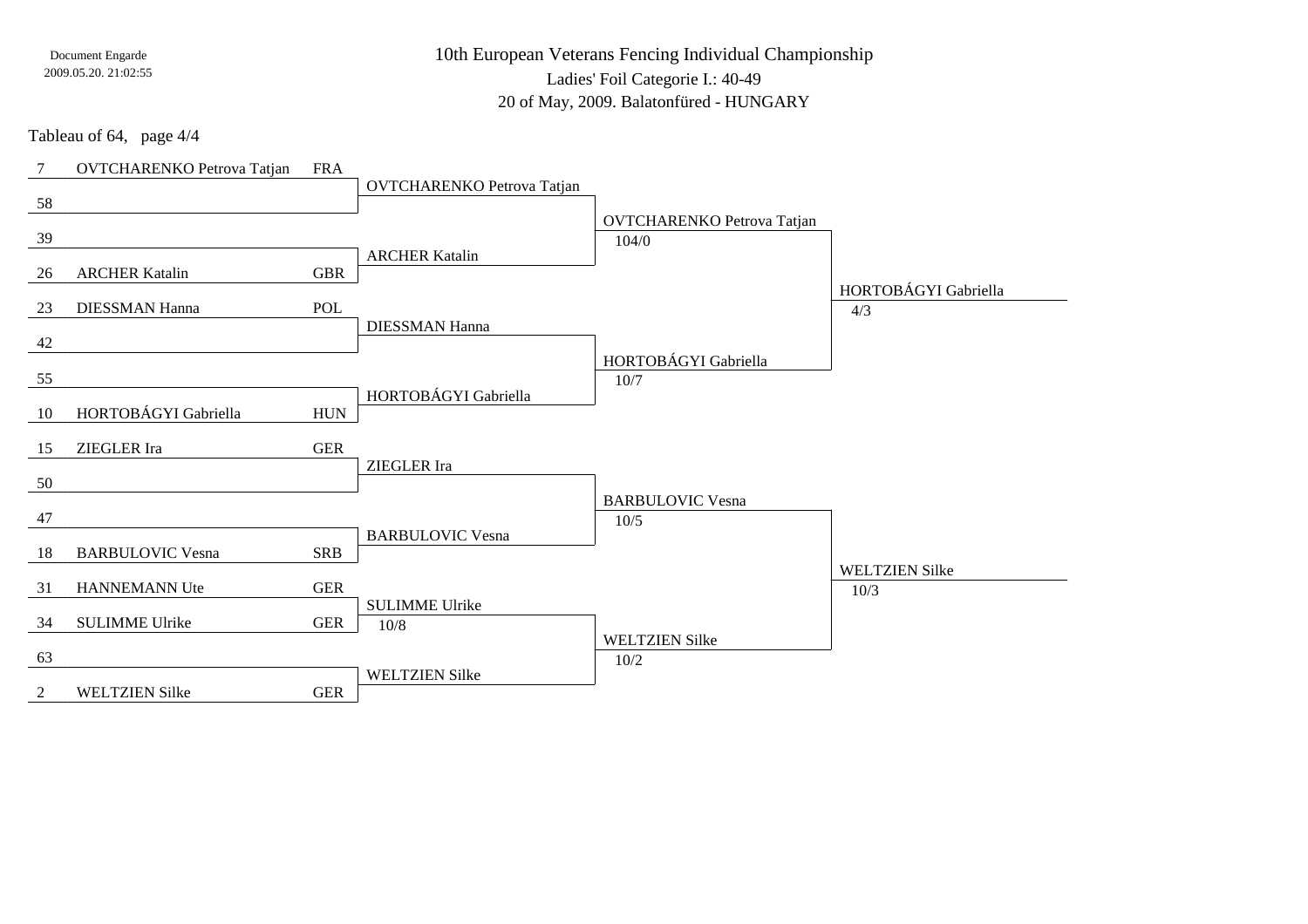10th European Veterans Fencing Individual ChampionshipLadies' Foil Categorie I.: 40-49

20 of May, 2009. Balatonfüred - HUNGARY

### Tableau of 16

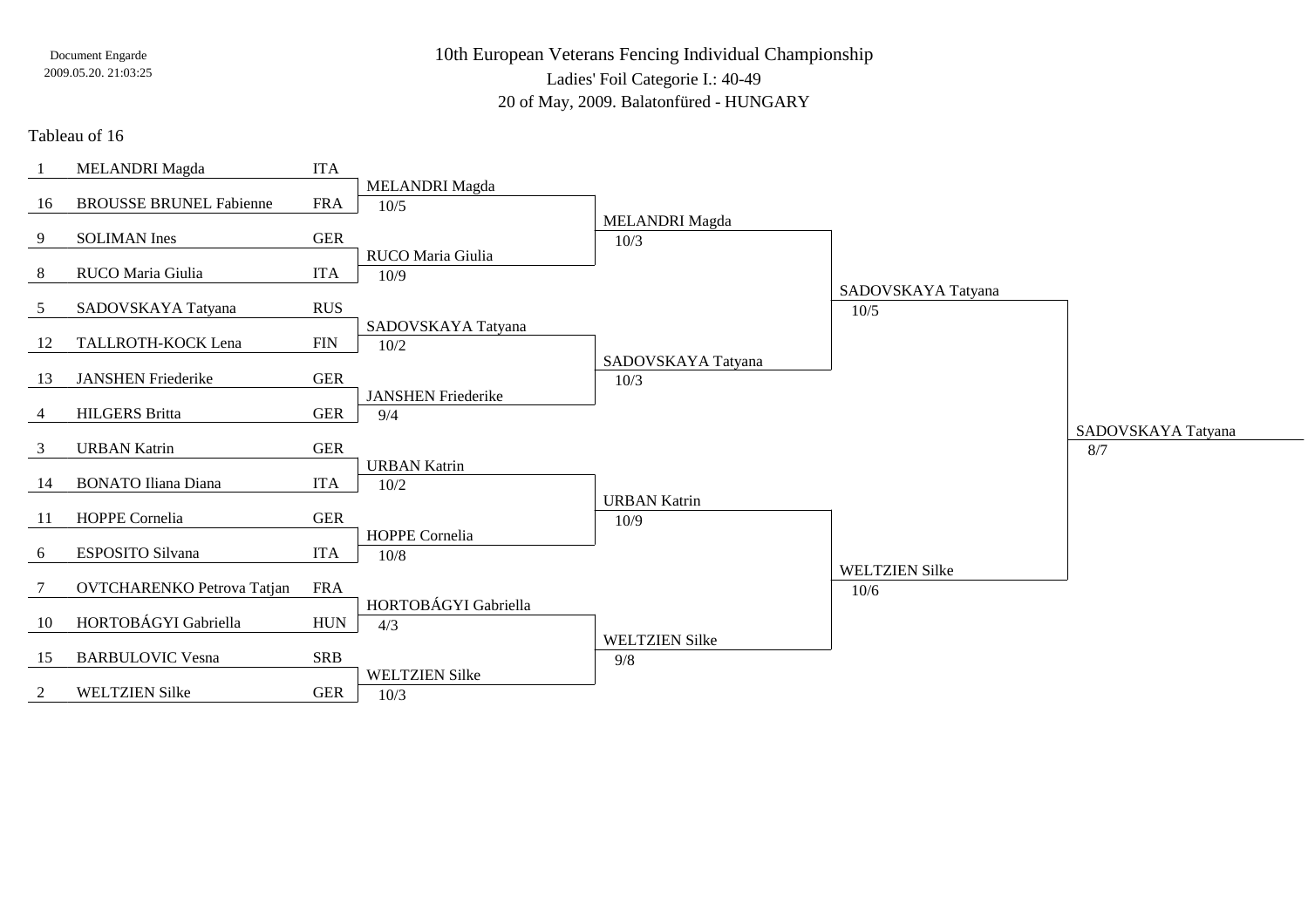# 10th European Veterans Fencing Individual Championship Ladies' Foil Categorie II.: 50-59 20 of May, 2009. Balatonfüred - HUNGARY

## Overall ranking (ordered by ranking)

| ranking        | name and first name        | country    |  |
|----------------|----------------------------|------------|--|
| 1              | CHERNOVA Ludmila           | <b>RUS</b> |  |
| $\overline{2}$ | <b>KIRCHEIS Astrid</b>     | <b>GER</b> |  |
| 3              | <b>KNORR Eva</b>           | <b>GER</b> |  |
| 3              | NAGY Ágnes                 | <b>HUN</b> |  |
| 5              | SZ.SUTKA Ágnes             | <b>HUN</b> |  |
| 6              | DE GRAAFSTOEL Mieke        | <b>NED</b> |  |
| $\tau$         | ZHDANOVA Tatiana           | <b>RUS</b> |  |
| 8              | <b>PHILBIN Hilary</b>      | <b>GBR</b> |  |
| 9              | HOFFMANN Ibolya            | <b>HUN</b> |  |
| 10             | <b>CIRILLO</b> Gianna      | <b>ITA</b> |  |
| 11             | <b>AUBAILLY Corinne</b>    | <b>FRA</b> |  |
| 12             | <b>DELACOUR Brigitte</b>   | <b>FRA</b> |  |
| 13             | MÜLLER-BRANDT Friederike   | <b>GER</b> |  |
| 14             | <b>BRAUN Heidi</b>         | <b>GER</b> |  |
| 14             | <b>CLAYTON</b> Jane        | <b>GBR</b> |  |
| 16             | <b>HERRMANN</b> Anita      | <b>GER</b> |  |
| 17             | RAFALSON Irina             | <b>RUS</b> |  |
| 18             | RADOMSKI Karin             | <b>GER</b> |  |
| 19             | <b>SZYMANSKI Christa</b>   | <b>GER</b> |  |
| 20             | <b>LUNDGREN</b> Sirpa      | <b>FIN</b> |  |
| 21             | <b>SCHELBERT Doris</b>     | <b>GER</b> |  |
| 22             | STARNOTTI Gabriella        | <b>ITA</b> |  |
| 23             | <b>BARDENHAGEGEN Antje</b> | <b>GER</b> |  |
| 24             | <b>KOLOS Edit</b>          | <b>HUN</b> |  |
| 25             | <b>SARZINA Fulvia</b>      | <b>ITA</b> |  |
| 26             | <b>URBAN-ANTON Daniela</b> | <b>FRA</b> |  |
| 27             | <b>KENNETT</b> Dominique   | <b>GBR</b> |  |
| 28             | <b>WESSEL Ute</b>          | <b>GER</b> |  |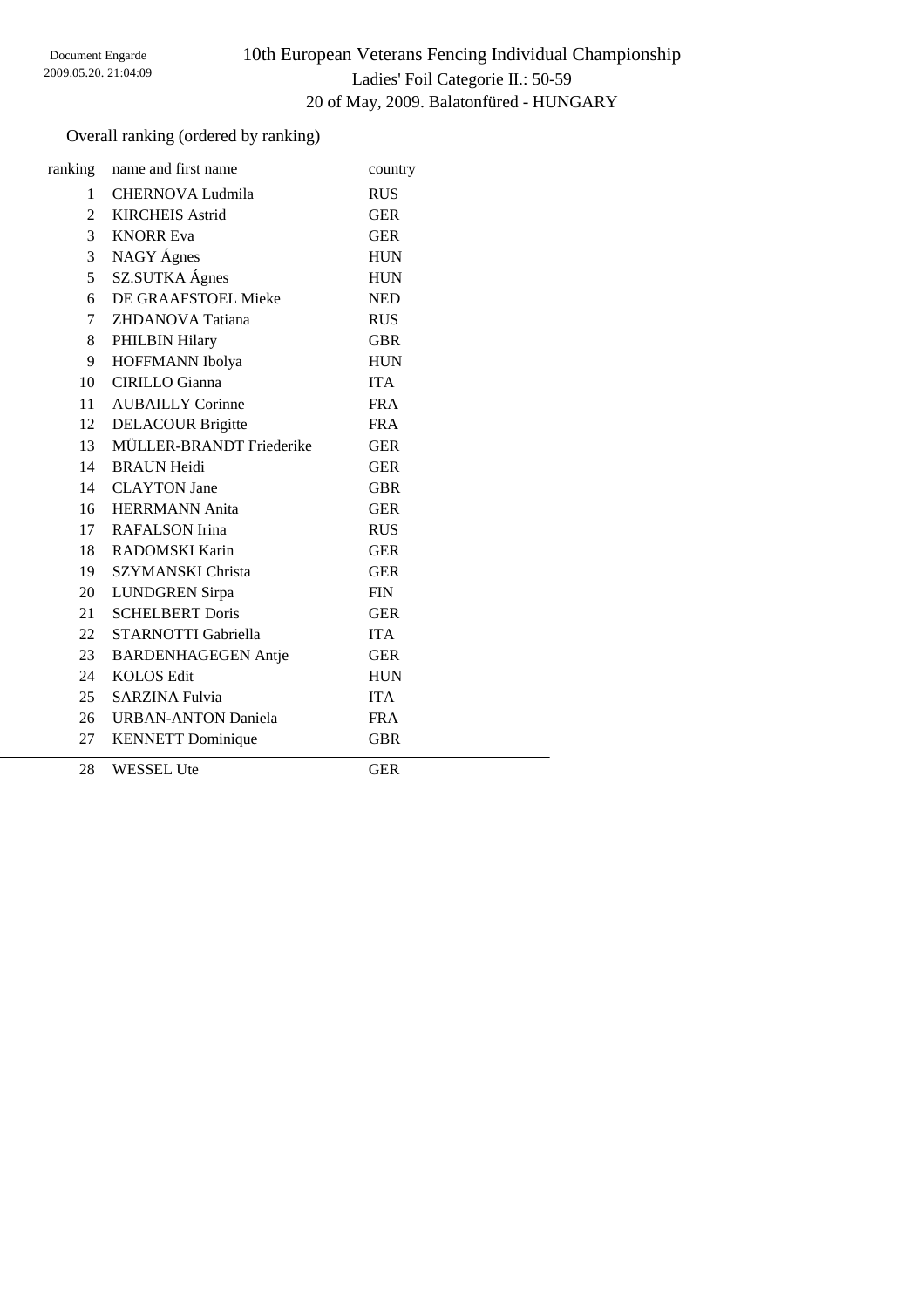## 10th European Veterans Fencing Individual Championship Ladies' Foil Categorie II.: 50-59 20 of May, 2009. Balatonfüred - HUNGARY

### Poules, round no 1

WESSEL Ute HERRMANN Anita PHILBIN Hilary NAGY Ágnes

Poule no 1 11:00 piste No 7

BARDENHAGEGEN Antje

| <b>GER</b> | X |    | 2 |   |   |   |
|------------|---|----|---|---|---|---|
| <b>GER</b> |   |    | A | A | A | A |
| <b>GER</b> | X |    | 3 | 2 | 3 |   |
| <b>GBR</b> | X |    |   |   |   |   |
| <b>HUN</b> | X | V3 |   |   |   |   |
| <b>ITA</b> | X |    |   |   |   |   |
| <b>RUS</b> | X |    |   |   |   |   |

| V/M   | indicator | HS | ranking |
|-------|-----------|----|---------|
| 1/5   | $-13$     | 11 |         |
| aband |           |    | 7       |
| 1/5   | -6        | 13 | 4       |
| 3/5   | 1         | 18 | 3       |
| 4/5   | 6         | 18 | 2       |
| 1/5   | -11       | 12 | 5       |
| 5/5   | 23        | 25 |         |

V/M indicator HS ranking

V/M indicator HS ranking

V/M indicator HS ranking

#### Poule no 2 11:00 piste No 8

STARNOTTI Gabriella CHERNOVA Ludmila

| <b>KIRCHEIS Astrid</b>  | GER        |          |          |    |   |          | V              | 6/6 | 19    | 30 |                |
|-------------------------|------------|----------|----------|----|---|----------|----------------|-----|-------|----|----------------|
| <b>AUBAILLY Corinne</b> | <b>FRA</b> | ∍        |          | V4 | ∍ |          | V              | 4/6 |       | 23 | $\overline{2}$ |
| <b>LUNDGREN</b> Sirpa   | <b>FIN</b> |          |          |    |   | $\Omega$ | V              | 2/6 | -5    | 17 |                |
| RADOMSKI Karin          | GER        | 4        |          | ◠  |   |          |                | 3/6 |       | 23 | 4              |
| ZHDANOVA Tatiana        | <b>RUS</b> | ↑        |          | V3 |   |          | V <sub>2</sub> | 4/6 | h     | 19 | 3              |
| <b>SARZINA Fulvia</b>   | ITA        | $\Omega$ | $\Omega$ |    | ◠ | $\theta$ |                | 1/6 | $-20$ | 8  | 7              |
| <b>KOLOS</b> Edit       | <b>HUN</b> | ↑        |          |    |   |          |                | 1/6 | -9    | 14 | 6              |
|                         |            |          |          |    |   |          |                |     |       |    |                |

Poule no 3 11:00 piste No 9

| MÜLLER-BRANDT Friederike | <b>GER</b> |    |  | V4 |    |          | 3/6 | - 1   | 18 |                |
|--------------------------|------------|----|--|----|----|----------|-----|-------|----|----------------|
| SZYMANSKI Christa        | <b>GER</b> |    |  |    |    |          | 3/6 |       | 22 | $\overline{4}$ |
| <b>SCHELBERT Doris</b>   | <b>GER</b> |    |  |    |    | $\theta$ | 2/6 |       | 15 | 6              |
| RAFALSON Irina           | <b>RUS</b> |    |  |    |    | V4       | 4/6 |       | 21 | 3              |
| SZ.SUTKA Ágnes           | <b>HUN</b> |    |  |    |    |          | 5/6 | 20    | 26 |                |
| CIRILLO Gianna           | <b>ITA</b> | V2 |  |    | V2 |          | 4/6 |       | 19 | $\mathcal{D}$  |
| URBAN-ANTON Daniela      | <b>FRA</b> |    |  |    |    | $\theta$ | 0/6 | $-21$ |    | 7              |
|                          |            |    |  |    |    |          |     |       |    |                |

### Poule no 4 0:00

| <b>KNORR Eva</b>         | GER        |                | V4 |    |          |    | V4 | 4/6 |     | 22 | $\overline{2}$ |
|--------------------------|------------|----------------|----|----|----------|----|----|-----|-----|----|----------------|
| <b>KENNETT</b> Dominique | GBR        |                |    |    | $\theta$ | O  |    | 0/6 | -26 |    | 7              |
| <b>DELACOUR Brigitte</b> | FRA        |                |    | V4 |          |    |    | 4/6 |     | 22 | $\overline{4}$ |
| <b>BRAUN Heidi</b>       | GER        | V4             |    |    | $\theta$ |    |    | 2/6 | -5  | 15 | 5              |
| <b>CLAYTON</b> Jane      | GBR        |                |    |    |          |    |    | 2/6 | -5  | 15 |                |
| DE GRAAFSTOEL Mieke      | <b>NED</b> | V <sub>2</sub> |    | V3 | V        |    |    | 4/6 |     | 19 | 3              |
| <b>HOFFMANN</b> Ibolya   | <b>HUN</b> |                |    |    |          | V4 |    | 5/6 |     | 27 |                |
|                          |            |                |    |    |          |    |    |     |     |    |                |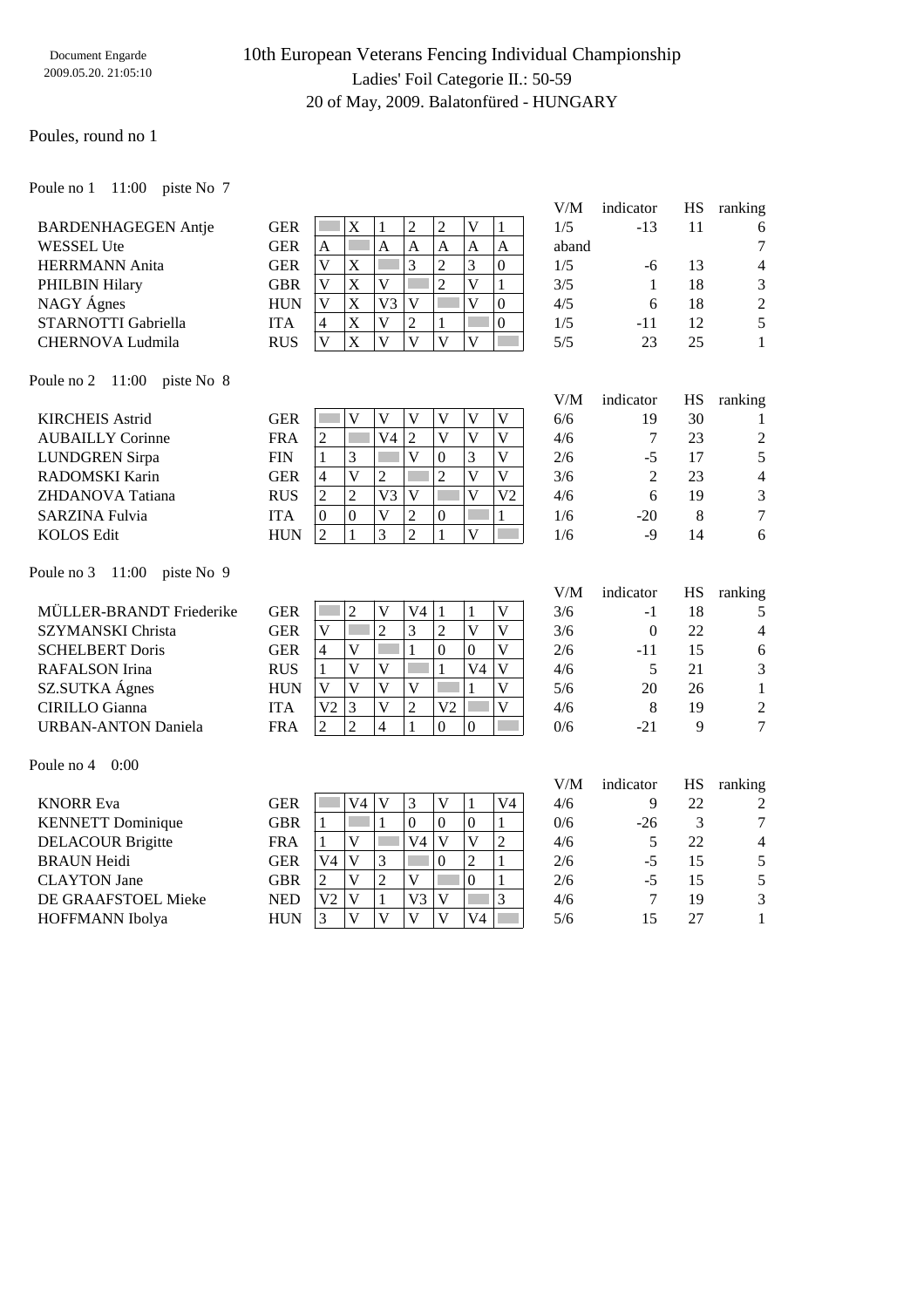# 10th European Veterans Fencing Individual Championship Ladies' Foil Categorie II.: 50-59 20 of May, 2009. Balatonfüred - HUNGARY

## Ranking, round no 1 (ordered by ranking)

| ranking        | name and first name        | country    | V/M   | indicator      | HS      | group       |
|----------------|----------------------------|------------|-------|----------------|---------|-------------|
| $\mathbf{1}$   | <b>CHERNOVA Ludmila</b>    | <b>RUS</b> | 1.000 | 23             | 25      | qualifier   |
| $\overline{2}$ | <b>KIRCHEIS Astrid</b>     | <b>GER</b> | 1.000 | 19             | 30      | qualifier   |
| 3              | SZ.SUTKA Ágnes             | <b>HUN</b> | 0.833 | 20             | 26      | qualifier   |
| $\overline{4}$ | HOFFMANN Ibolya            | <b>HUN</b> | 0.833 | 15             | 27      | qualifier   |
| 5              | NAGY Ágnes                 | <b>HUN</b> | 0.800 | 6              | 18      | qualifier   |
| 6              | <b>KNORR Eva</b>           | <b>GER</b> | 0.667 | 9              | 22      | qualifier   |
| 7              | <b>CIRILLO</b> Gianna      | <b>ITA</b> | 0.667 | 8              | 19      | qualifier   |
| 8              | <b>AUBAILLY Corinne</b>    | <b>FRA</b> | 0.667 | 7              | 23      | qualifier   |
| 9              | DE GRAAFSTOEL Mieke        | <b>NED</b> | 0.667 | 7              | 19      | qualifier   |
| 10             | ZHDANOVA Tatiana           | <b>RUS</b> | 0.667 | 6              | 19      | qualifier   |
| 11             | <b>DELACOUR Brigitte</b>   | <b>FRA</b> | 0.667 | 5              | 22      | qualifier   |
| 12             | RAFALSON Irina             | <b>RUS</b> | 0.667 | 5              | 21      | qualifier   |
| 13             | PHILBIN Hilary             | <b>GBR</b> | 0.600 | $\mathbf{1}$   | 18      | qualifier   |
| 14             | RADOMSKI Karin             | <b>GER</b> | 0.500 | $\overline{2}$ | 23      | qualifier   |
| 15             | <b>SZYMANSKI</b> Christa   | <b>GER</b> | 0.500 | $\Omega$       | 22      | qualifier   |
| 16             | MÜLLER-BRANDT Friederike   | <b>GER</b> | 0.500 | $-1$           | 18      | qualifier   |
| 17             | <b>LUNDGREN</b> Sirpa      | <b>FIN</b> | 0.333 | $-5$           | 17      | qualifier   |
| 18             | <b>BRAUN Heidi</b>         | <b>GER</b> | 0.333 | $-5$           | 15      | qualifier   |
| 18             | <b>CLAYTON</b> Jane        | <b>GBR</b> | 0.333 | $-5$           | 15      | qualifier   |
| 20             | <b>SCHELBERT Doris</b>     | <b>GER</b> | 0.333 | $-11$          | 15      | qualifier   |
| 21             | <b>HERRMANN</b> Anita      | <b>GER</b> | 0.200 | $-6$           | 13      | qualifier   |
| 22             | STARNOTTI Gabriella        | <b>ITA</b> | 0.200 | $-11$          | 12      | qualifier   |
| 23             | <b>BARDENHAGEGEN Antje</b> | <b>GER</b> | 0.200 | $-13$          | 11      | qualifier   |
| 24             | <b>KOLOS Edit</b>          | <b>HUN</b> | 0.167 | $-9$           | 14      | qualifier   |
| 25             | <b>SARZINA Fulvia</b>      | <b>ITA</b> | 0.167 | $-20$          | $\,8\,$ | qualifier   |
| 26             | <b>URBAN-ANTON Daniela</b> | <b>FRA</b> | 0.000 | $-21$          | 9       | qualifier   |
| 27             | <b>KENNETT</b> Dominique   | <b>GBR</b> | 0.000 | $-26$          | 3       | qualifier   |
| 28             | <b>WESSEL Ute</b>          | <b>GER</b> | aband |                |         | abandonment |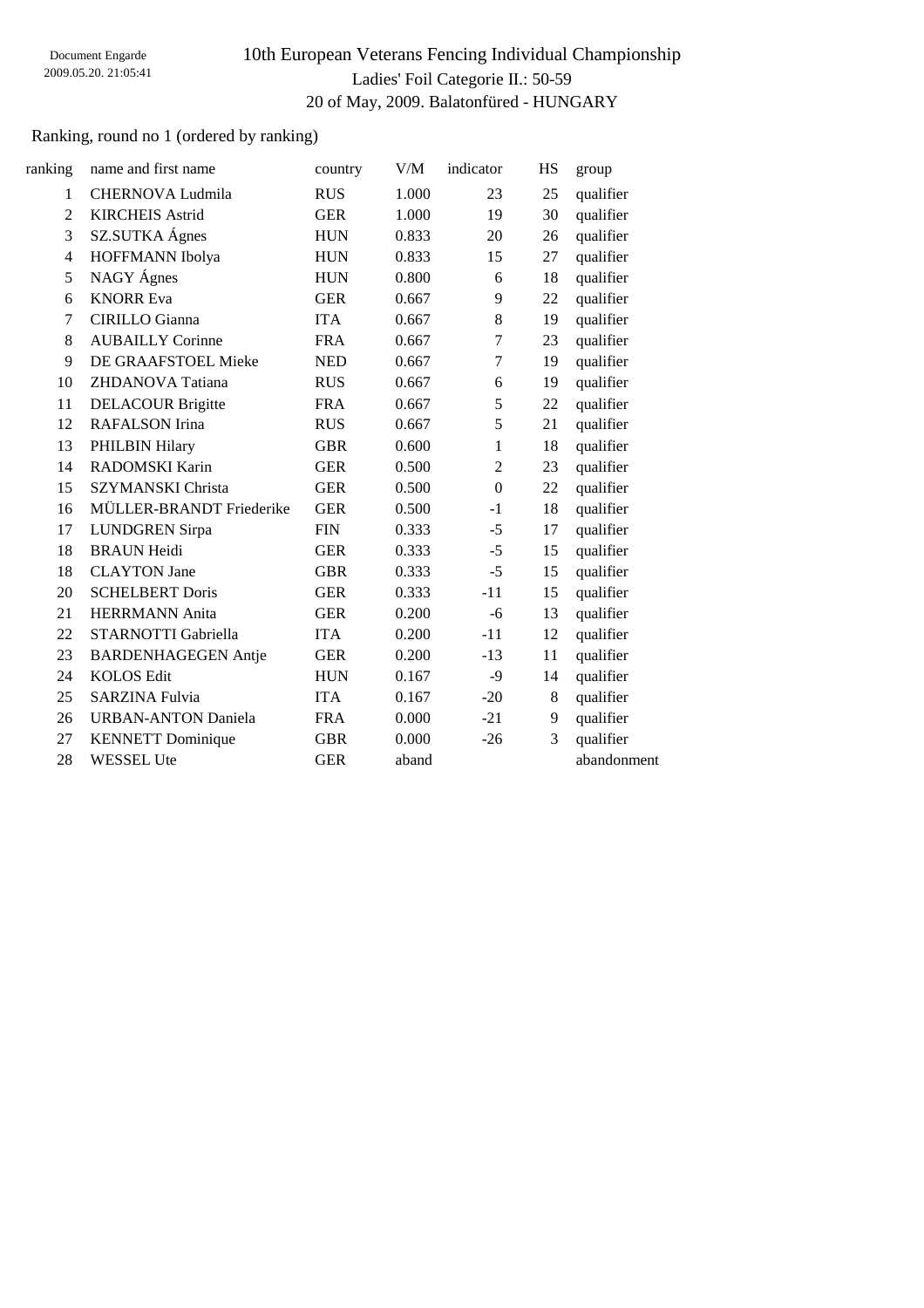10th European Veterans Fencing Individual ChampionshipLadies' Foil Categorie II.: 50-5920 of May, 2009. Balatonfüred - HUNGARY

Tableau of 32, page 1/2

| -1             | CHERNOVA Ludmila         | <b>RUS</b>  |                                |                       |
|----------------|--------------------------|-------------|--------------------------------|-----------------------|
| 32             |                          |             | <b>CHERNOVA Ludmila</b>        |                       |
|                |                          |             |                                | CHERNOVA Ludmila      |
| 17             | <b>LUNDGREN Sirpa</b>    | ${\rm FIN}$ | MÜLLER-BRANDT Friederike       | 10/0                  |
| 16             | MÜLLER-BRANDT Friederike | <b>GER</b>  | 10/6                           |                       |
| 9              | DE GRAAFSTOEL Mieke      | <b>NED</b>  |                                |                       |
| 24             | <b>KOLOS Edit</b>        | <b>HUN</b>  | DE GRAAFSTOEL Mieke<br>8/2     |                       |
|                |                          |             |                                | DE GRAAFSTOEL Mieke   |
| 25             | <b>SARZINA Fulvia</b>    | <b>ITA</b>  |                                | 7/6                   |
| 8              | <b>AUBAILLY Corinne</b>  | <b>FRA</b>  | <b>AUBAILLY Corinne</b><br>9/2 |                       |
| 5              | NAGY Ágnes               | <b>HUN</b>  |                                |                       |
| 28             |                          |             | NAGY Ágnes                     |                       |
|                |                          |             |                                | NAGY Ágnes            |
| 21             | <b>HERRMANN</b> Anita    | <b>GER</b>  |                                | 10/3                  |
| 12             | <b>RAFALSON</b> Irina    | <b>RUS</b>  | <b>HERRMANN</b> Anita<br>10/5  |                       |
| 13             | PHILBIN Hilary           | <b>GBR</b>  |                                |                       |
|                |                          |             | PHILBIN Hilary                 |                       |
| 20             | <b>SCHELBERT Doris</b>   | <b>GER</b>  | 10/2                           |                       |
| 29             |                          |             |                                | PHILBIN Hilary<br>7/5 |
|                |                          |             | HOFFMANN Ibolya                |                       |
| $\overline{4}$ | HOFFMANN Ibolya          | <b>HUN</b>  |                                |                       |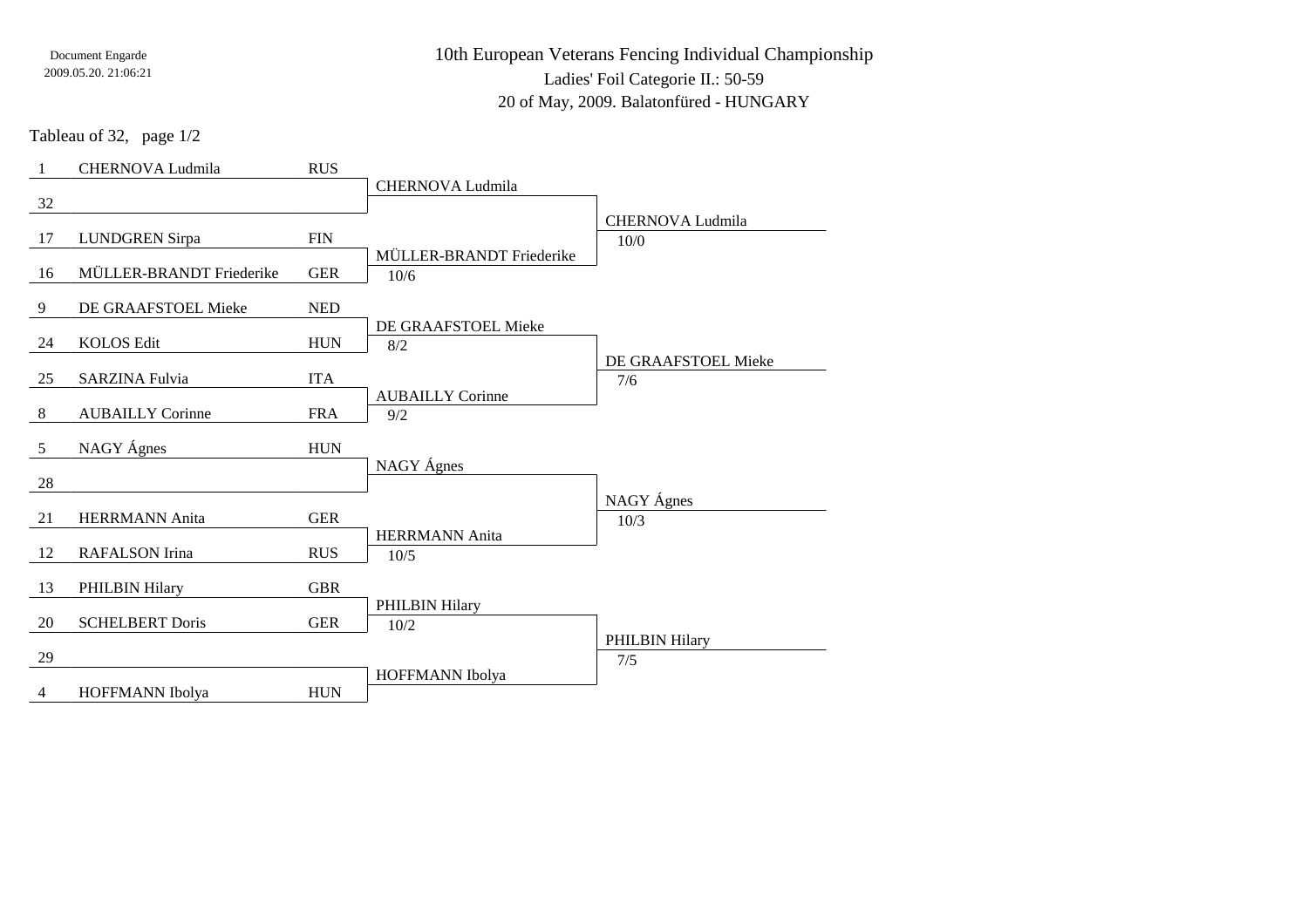10th European Veterans Fencing Individual ChampionshipLadies' Foil Categorie II.: 50-59

20 of May, 2009. Balatonfüred - HUNGARY

Tableau of 32, page 2/2

| $\mathfrak{Z}$ | SZ.SUTKA Ágnes             | <b>HUN</b> |                              |                          |
|----------------|----------------------------|------------|------------------------------|--------------------------|
| 30             |                            |            | SZ.SUTKA Ágnes               |                          |
|                |                            |            |                              | SZ.SUTKA Ágnes           |
| 19             | <b>BRAUN Heidi</b>         | <b>GER</b> |                              | 10/2                     |
| 14             | RADOMSKI Karin             | <b>GER</b> | <b>BRAUN Heidi</b><br>6/4    |                          |
| -11            | <b>DELACOUR Brigitte</b>   | <b>FRA</b> |                              |                          |
|                |                            |            | <b>DELACOUR Brigitte</b>     |                          |
| 22             | STARNOTTI Gabriella        | <b>ITA</b> | 10/3                         |                          |
| 27             | <b>KENNETT</b> Dominique   | <b>GBR</b> |                              | <b>KNORR Eva</b><br>10/5 |
| 6              | <b>KNORR Eva</b>           | <b>GER</b> | <b>KNORR Eva</b><br>10/0     |                          |
| 7              | <b>CIRILLO</b> Gianna      | <b>ITA</b> |                              |                          |
| 26             | <b>URBAN-ANTON Daniela</b> | <b>FRA</b> | <b>CIRILLO</b> Gianna<br>8/3 |                          |
|                |                            |            |                              | ZHDANOVA Tatiana         |
| 23             | <b>BARDENHAGEGEN Antie</b> | <b>GER</b> |                              | 8/4                      |
| 10             | ZHDANOVA Tatiana           | <b>RUS</b> | ZHDANOVA Tatiana<br>10/0     |                          |
| 15             | SZYMANSKI Christa          | <b>GER</b> |                              |                          |
|                |                            |            | <b>CLAYTON</b> Jane          |                          |
| 18             | <b>CLAYTON</b> Jane        | <b>GBR</b> | 10/8                         |                          |
| 31             |                            |            |                              | <b>KIRCHEIS Astrid</b>   |
|                |                            |            | <b>KIRCHEIS Astrid</b>       | 10/2                     |
| $\overline{2}$ | <b>KIRCHEIS Astrid</b>     | <b>GER</b> |                              |                          |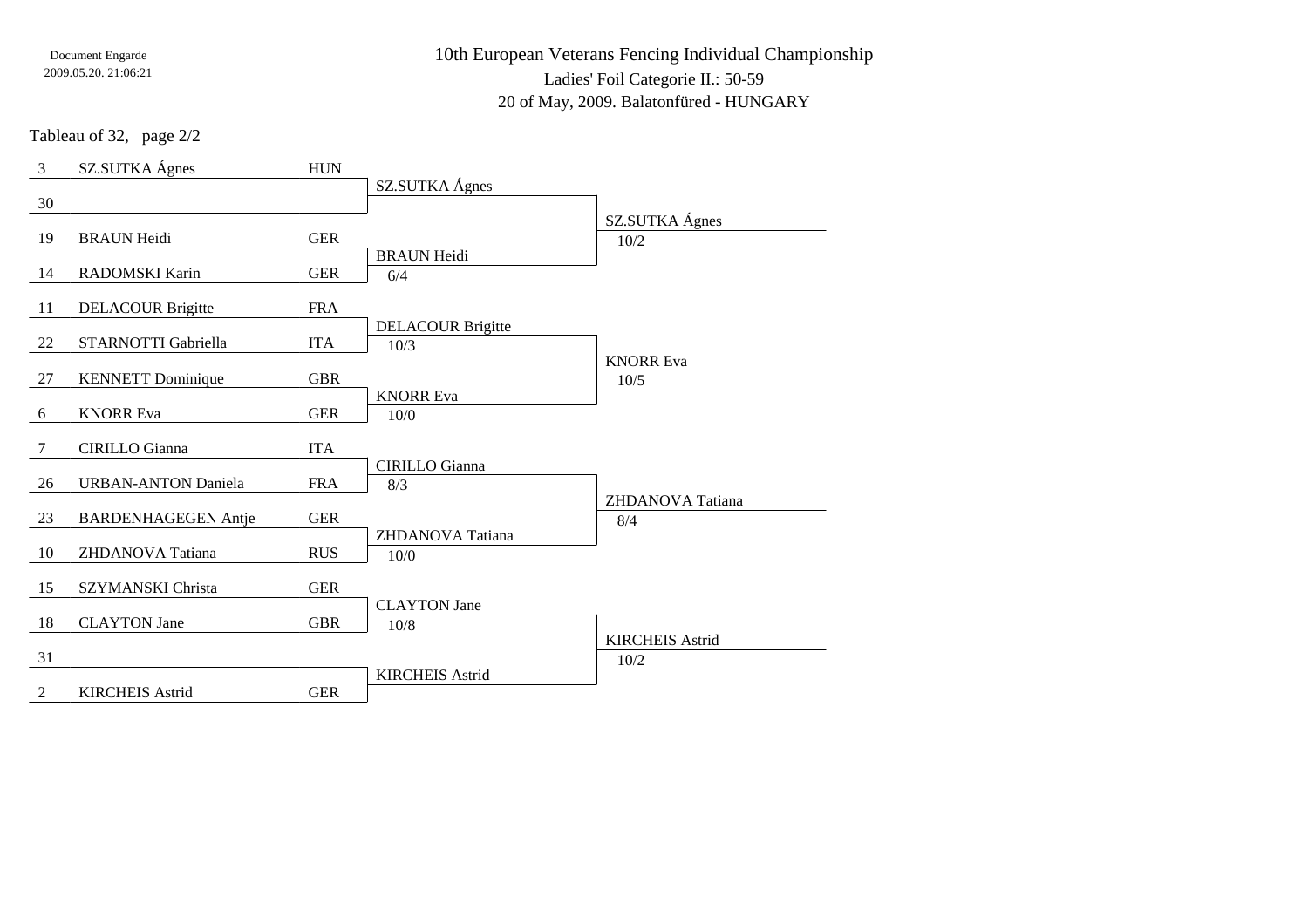10th European Veterans Fencing Individual ChampionshipLadies' Foil Categorie II.: 50-5920 of May, 2009. Balatonfüred - HUNGARY

### Tableau of 16

|                | CHERNOVA Ludmila         | <b>RUS</b>  |                        |                        |                         |                         |
|----------------|--------------------------|-------------|------------------------|------------------------|-------------------------|-------------------------|
|                |                          |             | CHERNOVA Ludmila       |                        |                         |                         |
| 16             | MÜLLER-BRANDT Friederike | <b>GER</b>  | 10/0                   |                        |                         |                         |
|                |                          |             |                        | CHERNOVA Ludmila       |                         |                         |
| 9              | DE GRAAFSTOEL Mieke      | <b>NED</b>  |                        | 7/3                    |                         |                         |
|                |                          |             | DE GRAAFSTOEL Mieke    |                        |                         |                         |
| 8              | <b>AUBAILLY Corinne</b>  | <b>FRA</b>  | 7/6                    |                        |                         |                         |
|                |                          |             |                        |                        | <b>CHERNOVA Ludmila</b> |                         |
| 5 <sup>5</sup> | NAGY Ágnes               | <b>HUN</b>  |                        |                        | 9/2                     |                         |
|                |                          |             | NAGY Ágnes             |                        |                         |                         |
| 12             | <b>HERRMANN</b> Anita    | <b>GER</b>  | 10/3                   |                        |                         |                         |
|                |                          |             |                        | NAGY Ágnes             |                         |                         |
| 13             | PHILBIN Hilary           | <b>GBR</b>  |                        | 10/0                   |                         |                         |
|                |                          |             | PHILBIN Hilary         |                        |                         |                         |
| $\overline{4}$ | HOFFMANN Ibolya          | ${\rm HUN}$ | 7/5                    |                        |                         |                         |
|                |                          |             |                        |                        |                         | <b>CHERNOVA Ludmila</b> |
| $\mathfrak{Z}$ | SZ.SUTKA Ágnes           | <b>HUN</b>  |                        |                        |                         | 7/6                     |
|                |                          |             | SZ.SUTKA Ágnes         |                        |                         |                         |
| 14             | <b>BRAUN Heidi</b>       | <b>GER</b>  | 10/2                   |                        |                         |                         |
|                |                          |             |                        | <b>KNORR Eva</b>       |                         |                         |
| 11             | <b>DELACOUR Brigitte</b> | <b>FRA</b>  |                        | 10/6                   |                         |                         |
|                | <b>KNORR Eva</b>         | ${\tt GER}$ | <b>KNORR Eva</b>       |                        |                         |                         |
| 6              |                          |             | 10/5                   |                        | <b>KIRCHEIS Astrid</b>  |                         |
| 7              | <b>CIRILLO</b> Gianna    | <b>ITA</b>  |                        |                        |                         |                         |
|                |                          |             | ZHDANOVA Tatiana       |                        | 10/5                    |                         |
| 10             | ZHDANOVA Tatiana         | <b>RUS</b>  | 8/4                    |                        |                         |                         |
|                |                          |             |                        | <b>KIRCHEIS Astrid</b> |                         |                         |
| 15             | <b>CLAYTON</b> Jane      | <b>GBR</b>  |                        | 10/6                   |                         |                         |
|                |                          |             | <b>KIRCHEIS Astrid</b> |                        |                         |                         |
| 2              | <b>KIRCHEIS Astrid</b>   | <b>GER</b>  | 10/2                   |                        |                         |                         |
|                |                          |             |                        |                        |                         |                         |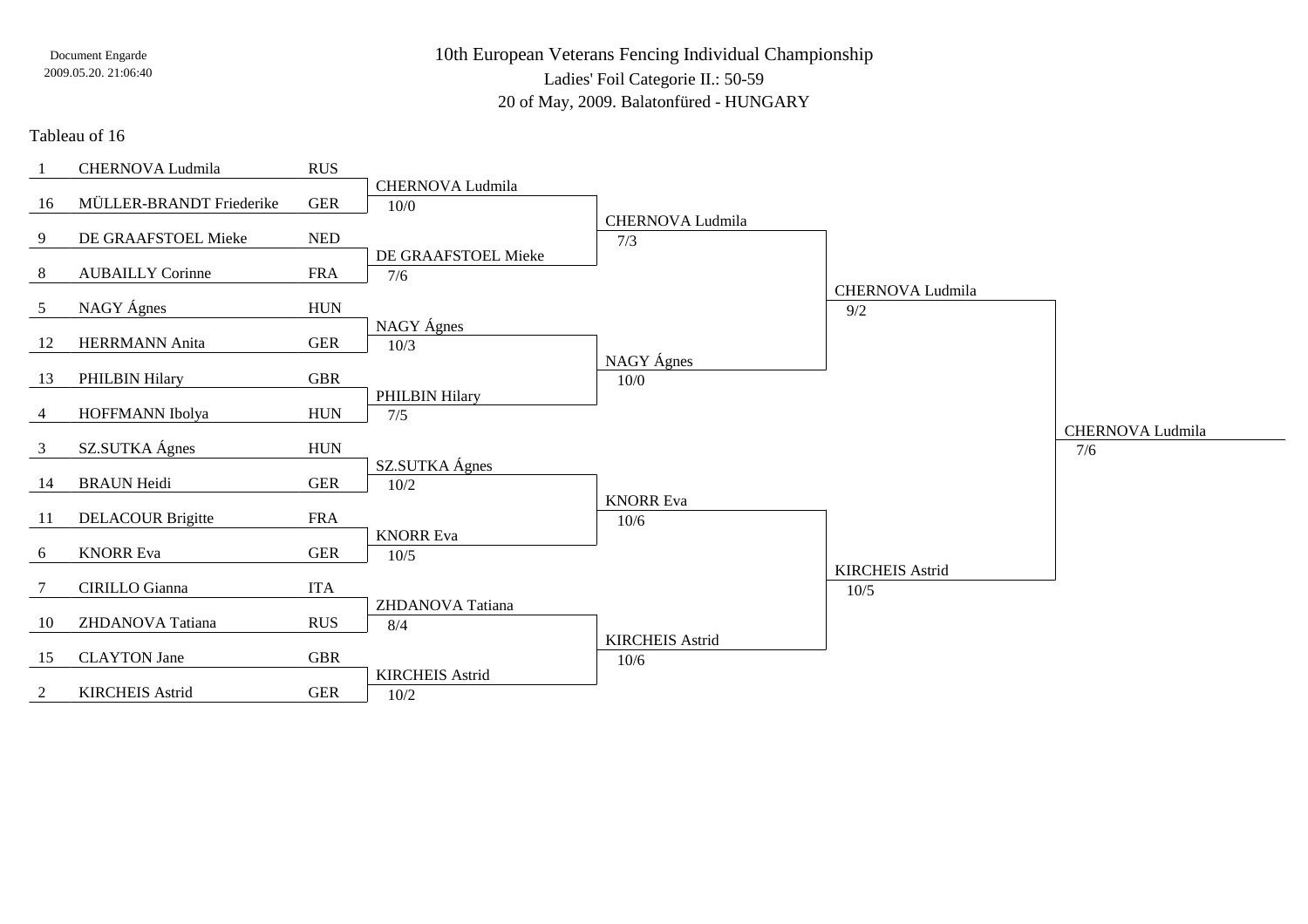# 10th European Veterans Fencing Individual Championship Ladies' Foil Categorie III.: 60-69 20 of May, 2009. Balatonfüred - HUNGARY

Ξ

## Overall ranking (ordered by ranking)

| ranking         | name and first name           | country    |
|-----------------|-------------------------------|------------|
| 1               | <b>PALM Kerstin</b>           | <b>SWE</b> |
| 2               | SOMEROJA Marja-Liisa          | <b>FIN</b> |
| $\mathcal{E}$   | <b>GARDINI</b> Iris           | <b>ITA</b> |
| 3 <sup>7</sup>  | <b>MAYOROVA Liubov</b>        | <b>RUS</b> |
| 5               | <b>DEMAILLE Marie Chantal</b> | <b>FRA</b> |
| 6               | <b>HENDRICKS Judith</b>       | <b>AUT</b> |
| 7               | <b>GORIUS Barbel</b>          | <b>GER</b> |
| 8               | ARSKAYA Nadejda               | <b>RUS</b> |
| 9               | <b>GREUNKE Brigitte</b>       | <b>GER</b> |
| $10-10$         | <b>LINDEMAN</b> Irma          | <b>FIN</b> |
| 10              | NICOLOSI Maria                | <b>ITA</b> |
| 12              | <b>D'HAESE</b> Marigret       | <b>GER</b> |
| 13              | <b>EARL Silvia</b>            | <b>GBR</b> |
| 14              | <b>GENAUD</b> Daniele         | <b>FRA</b> |
| 15              | WÜRTTEMBERGER Karin           | <b>GER</b> |
| 16 <sup>1</sup> | <b>PEARSON</b> Janet          | <b>GBR</b> |
| 17              | <b>GOETZ Barbara</b>          | <b>GER</b> |
|                 | 18 WEST Heidrun               | <b>GER</b> |
|                 | 19 SZKALLA Ilona              | <b>HUN</b> |
| 20              | <b>HEMPELMANN Marianne</b>    | <b>GER</b> |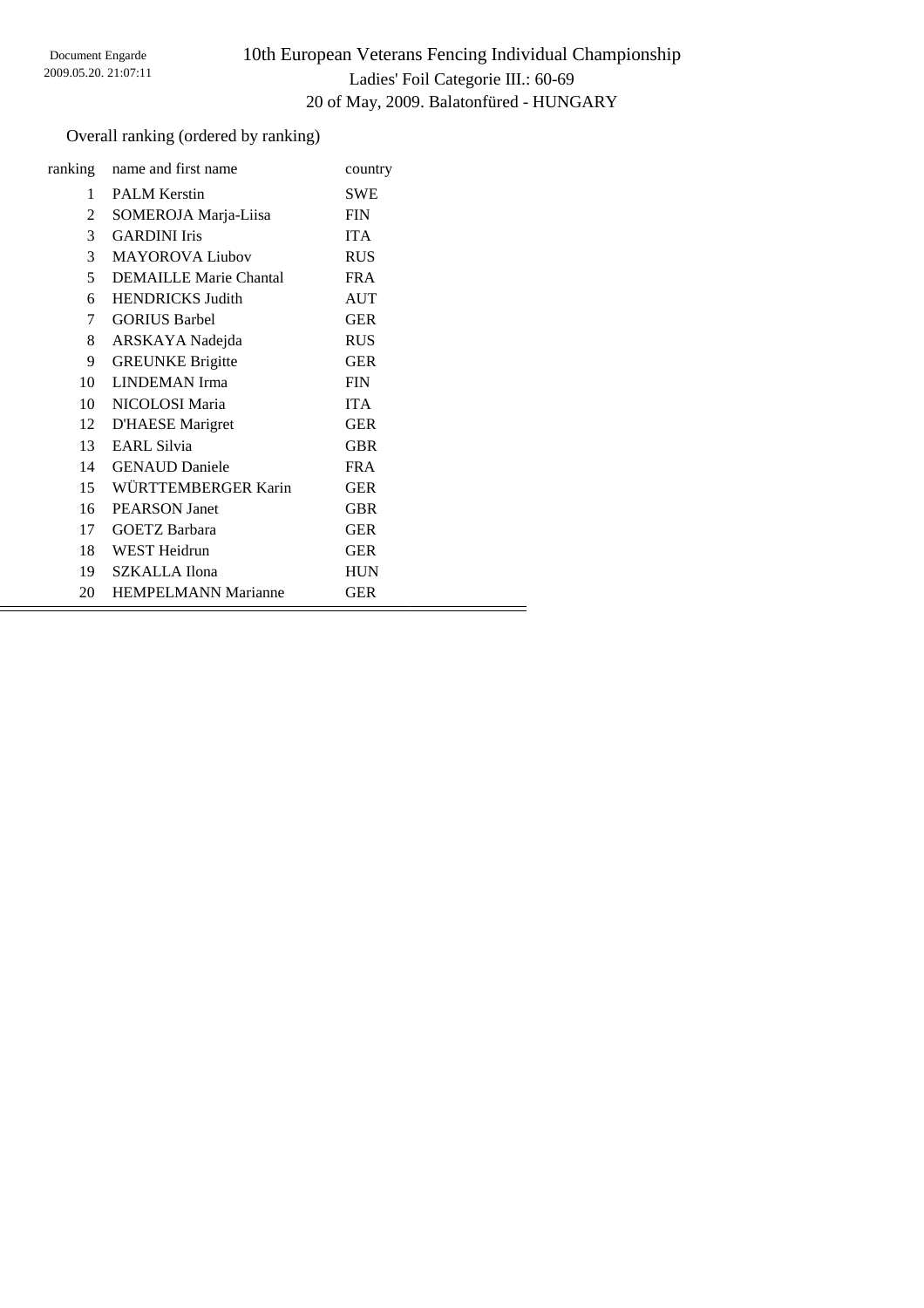# 10th European Veterans Fencing Individual Championship Ladies' Foil Categorie III.: 60-69 20 of May, 2009. Balatonfüred - HUNGARY

### Poules, round no 1

Poule no 1 15:00 piste No 3

|                                  |            |                                                             |                         |                         | V/M | indicator | HS             | ranking          |
|----------------------------------|------------|-------------------------------------------------------------|-------------------------|-------------------------|-----|-----------|----------------|------------------|
| <b>PALM Kerstin</b>              | <b>SWE</b> | $\mathbf{V}$<br>V                                           | V <sub>4</sub>          | $\mathbf{V}$            | 4/4 | 14        | 19             | 1                |
| <b>EARL Silvia</b>               | <b>GBR</b> | $\overline{\mathsf{V}}$<br>$\mathbf{1}$                     | $\overline{V}$          | $\mathbf{1}$            | 2/4 | $-2$      | 12             | 3                |
| <b>GENAUD</b> Daniele            | <b>FRA</b> | 3<br>$\boldsymbol{0}$                                       | V                       | $\overline{2}$          | 1/4 | $-7$      | 10             | 4                |
| <b>WEST Heidrun</b>              | <b>GER</b> | 3<br>$\overline{2}$<br>1                                    |                         | $\overline{3}$          | 0/4 | $-10$     | 9              | 5                |
| NICOLOSI Maria                   | <b>ITA</b> | $\overline{\mathsf{V}}$<br>$\mathbf{V}$<br>$\mathbf{1}$     | $\mathbf{V}$            |                         | 3/4 | 5         | 16             | $\overline{2}$   |
| Poule no 2 15:00 piste No 4      |            |                                                             |                         |                         |     |           |                |                  |
|                                  |            |                                                             |                         |                         | V/M | indicator | <b>HS</b>      | ranking          |
| <b>HEMPELMANN Marianne</b>       | <b>GER</b> | $\boldsymbol{0}$<br>$\boldsymbol{0}$                        | $\overline{2}$          | $\overline{c}$          | 0/4 | $-16$     | $\overline{4}$ | 5                |
| <b>GARDINI Iris</b>              | <b>ITA</b> | $\overline{\mathsf{V}}$<br>V                                | $\overline{V}$          | $\overline{V}$          | 4/4 | 19        | 20             | $\mathbf{1}$     |
| SOMEROJA Marja-Liisa             | <b>FIN</b> | V<br>$\boldsymbol{0}$                                       | V <sub>3</sub>          | $\overline{V}$          | 3/4 | 7         | 13             | $\boldsymbol{2}$ |
| <b>MAYOROVA Liubov</b>           | <b>RUS</b> | $\mathbf{1}$<br>$\mathbf V$<br>$\mathbf{1}$                 |                         | $\overline{\mathsf{V}}$ | 2/4 | 2         | 12             | 3                |
| <b>PEARSON</b> Janet             | <b>GBR</b> | $\overline{\mathsf{V}}$<br>$\overline{0}$<br>$\overline{0}$ | $\overline{0}$          |                         | 1/4 | $-12$     | 5              | $\overline{4}$   |
| Poule no 3 15:00<br>piste No 5   |            |                                                             |                         |                         |     |           |                |                  |
|                                  |            |                                                             |                         |                         | V/M | indicator | <b>HS</b>      | ranking          |
| WÜRTTEMBERGER Karin              | <b>GER</b> | V<br>$\mathbf{0}$                                           | 2                       | $\boldsymbol{0}$        | 1/4 | $-8$      | 7              | $\overline{4}$   |
| <b>D'HAESE</b> Marigret          | <b>GER</b> | $\overline{V}$<br>$\mathbf V$                               | $\overline{2}$          | $\overline{2}$          | 2/4 | 3         | 14             | $\mathfrak{Z}$   |
| <b>SZKALLA</b> Ilona             | <b>HUN</b> | $\overline{2}$<br>$\mathbf{1}$                              | $\overline{2}$          | $\overline{0}$          | 0/4 | $-15$     | 5              | 5                |
| <b>LINDEMAN</b> Irma             | <b>FIN</b> | V <sub>4</sub><br>$\overline{\mathbf{V}}$<br>V <sub>4</sub> |                         | 3                       | 3/4 | 5         | 16             | $\overline{c}$   |
| <b>DEMAILLE Marie Chantal</b>    | <b>FRA</b> | $\overline{\mathsf{V}}$<br>$\mathbf{V}$<br>$\mathbf{V}$     | $\overline{\mathsf{V}}$ |                         | 4/4 | 15        | 20             | $\mathbf{1}$     |
| Poule no $4$ 15:00<br>piste No 6 |            |                                                             |                         |                         |     |           |                |                  |
|                                  |            |                                                             |                         |                         | V/M | indicator | <b>HS</b>      | ranking          |
| <b>GOETZ Barbara</b>             | <b>GER</b> | 1<br>$\mathbf{1}$                                           | $\overline{4}$          | 3                       | 0/4 | $-9$      | 9              | 5                |
| <b>GREUNKE Brigitte</b>          | <b>GER</b> | $\mathbf V$<br>V                                            | $\overline{V}$          | V <sub>4</sub>          | 4/4 | 13        | 19             | 1                |
| <b>HENDRICKS Judith</b>          | <b>AUT</b> | V<br>$\boldsymbol{0}$                                       | V4                      | V <sub>3</sub>          | 3/4 | 1         | 12             | $\overline{c}$   |
| ARSKAYA Nadejda                  | <b>RUS</b> | $\overline{c}$<br>3<br>V                                    |                         | $\overline{c}$          | 1/4 | -6        | 12             | $\overline{4}$   |
| <b>GORIUS Barbel</b>             | <b>GER</b> | 3<br>$\overline{2}$<br>V <sub>3</sub>                       | V                       |                         | 2/4 | 1         | 13             | 3                |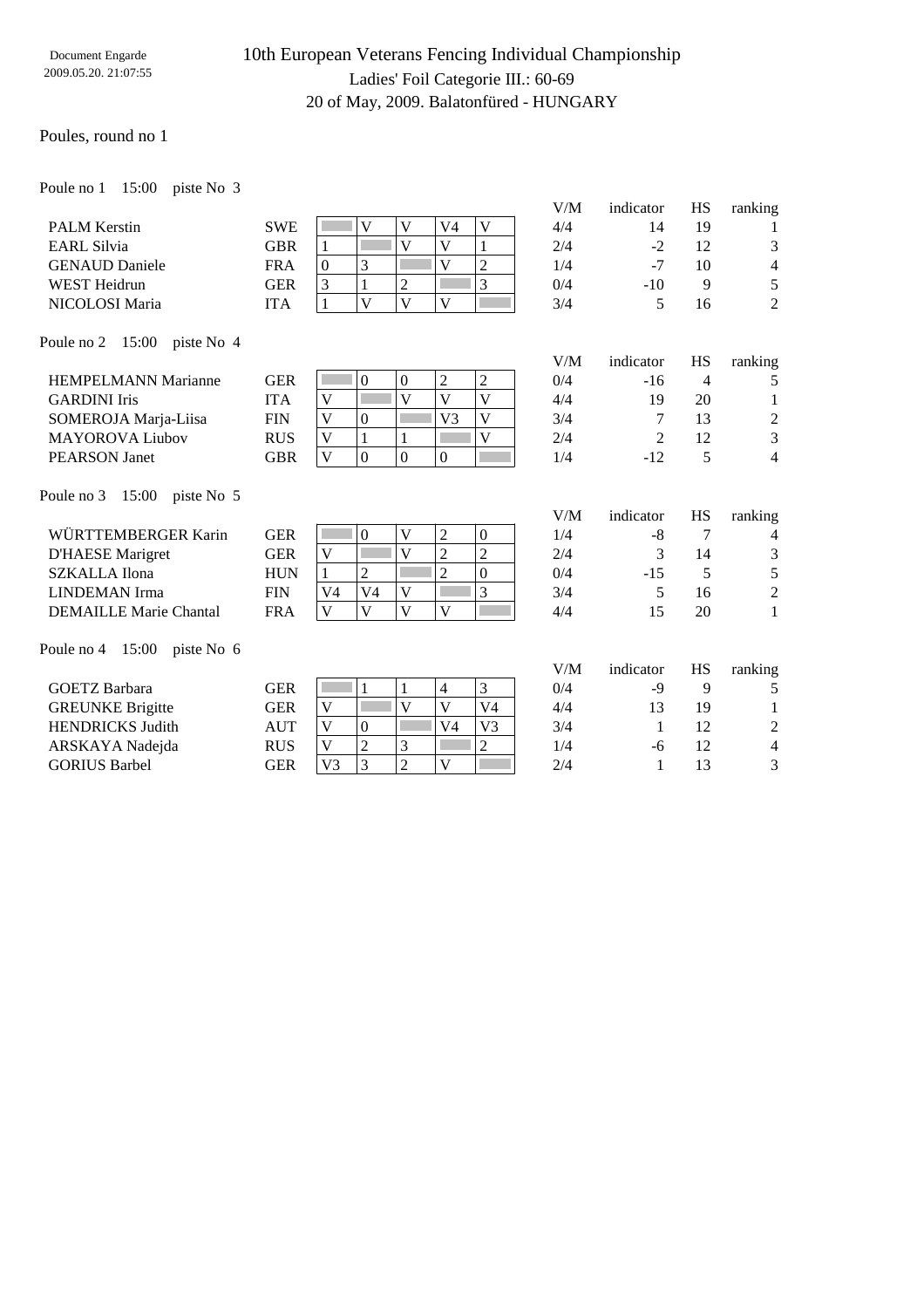# 10th European Veterans Fencing Individual Championship Ladies' Foil Categorie III.: 60-69 20 of May, 2009. Balatonfüred - HUNGARY

## Ranking, round no 1 (ordered by ranking)

| ranking        | name and first name           | country    | V/M   | indicator      | HS | group     |
|----------------|-------------------------------|------------|-------|----------------|----|-----------|
| 1              | <b>GARDINI</b> Iris           | <b>ITA</b> | 1.000 | 19             | 20 | qualifier |
| $\mathfrak{D}$ | <b>DEMAILLE Marie Chantal</b> | <b>FRA</b> | 1.000 | 15             | 20 | qualifier |
| 3              | <b>PALM Kerstin</b>           | <b>SWE</b> | 1.000 | 14             | 19 | qualifier |
| 4              | <b>GREUNKE Brigitte</b>       | <b>GER</b> | 1.000 | 13             | 19 | qualifier |
| 5              | SOMEROJA Marja-Liisa          | <b>FIN</b> | 0.750 | 7              | 13 | qualifier |
| 6              | <b>LINDEMAN</b> Irma          | <b>FIN</b> | 0.750 | 5              | 16 | qualifier |
| 6              | NICOLOSI Maria                | <b>ITA</b> | 0.750 | 5              | 16 | qualifier |
| 8              | <b>HENDRICKS Judith</b>       | <b>AUT</b> | 0.750 | 1              | 12 | qualifier |
| 9              | <b>D'HAESE</b> Marigret       | <b>GER</b> | 0.500 | 3              | 14 | qualifier |
| 10             | <b>MAYOROVA Liubov</b>        | <b>RUS</b> | 0.500 | $\overline{2}$ | 12 | qualifier |
| 11             | <b>GORIUS Barbel</b>          | <b>GER</b> | 0.500 | $\mathbf{1}$   | 13 | qualifier |
| 12             | <b>EARL Silvia</b>            | <b>GBR</b> | 0.500 | $-2$           | 12 | qualifier |
| 13             | ARSKAYA Nadejda               | <b>RUS</b> | 0.250 | -6             | 12 | qualifier |
| 14             | <b>GENAUD Daniele</b>         | <b>FRA</b> | 0.250 | $-7$           | 10 | qualifier |
| 15             | WÜRTTEMBERGER Karin           | <b>GER</b> | 0.250 | -8             | 7  | qualifier |
| 16             | <b>PEARSON Janet</b>          | <b>GBR</b> | 0.250 | $-12$          | 5  | qualifier |
| 17             | <b>GOETZ Barbara</b>          | <b>GER</b> | 0.000 | -9             | 9  | qualifier |
| 18             | WEST Heidrun                  | <b>GER</b> | 0.000 | $-10$          | 9  | qualifier |
| 19             | <b>SZKALLA Ilona</b>          | <b>HUN</b> | 0.000 | $-15$          | 5  | qualifier |
| 20             | <b>HEMPELMANN Marianne</b>    | <b>GER</b> | 0.000 | $-16$          | 4  | qualifier |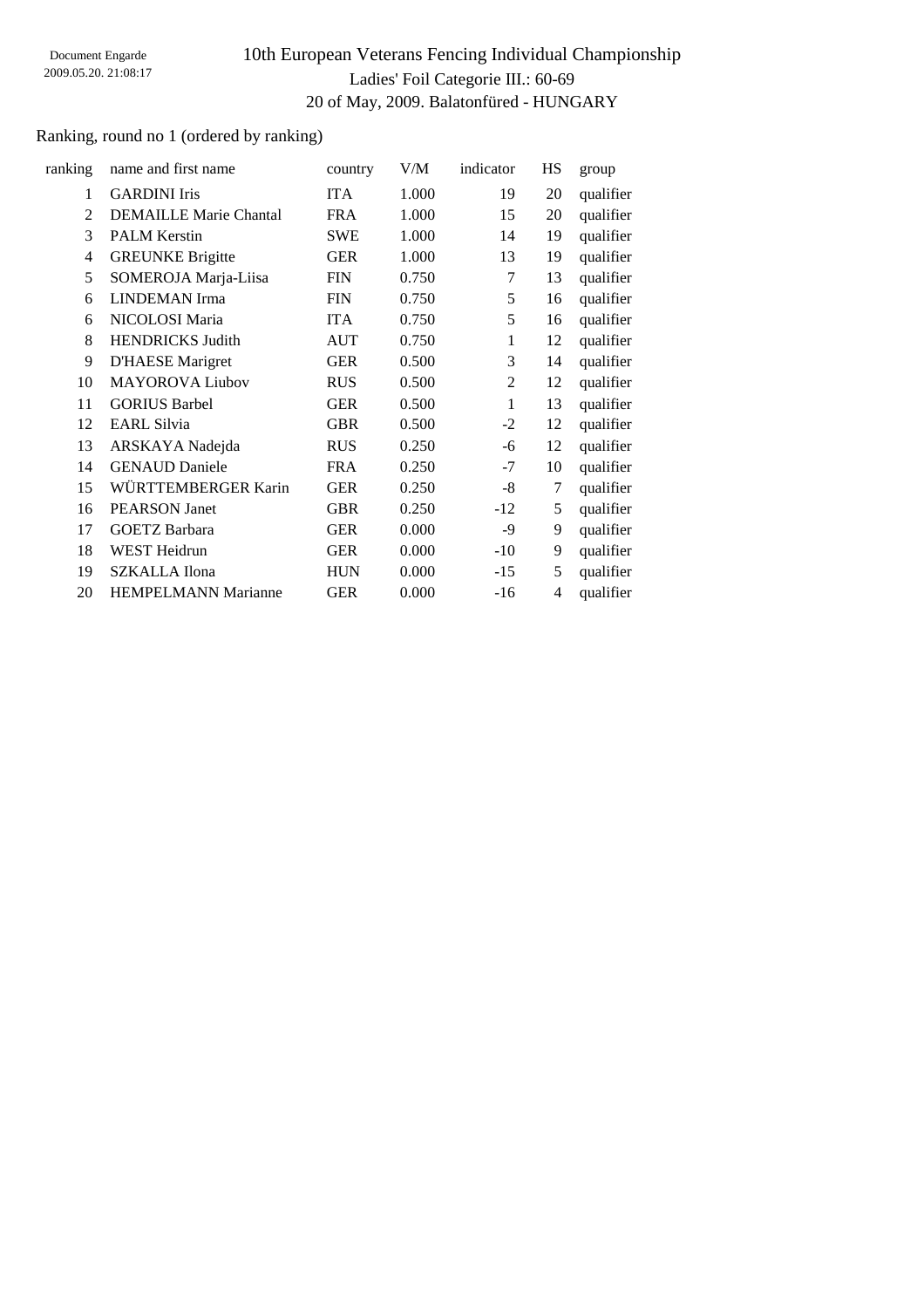10th European Veterans Fencing Individual ChampionshipLadies' Foil Categorie III.: 60-69

20 of May, 2009. Balatonfüred - HUNGARY

Tableau of 32, page 1/2

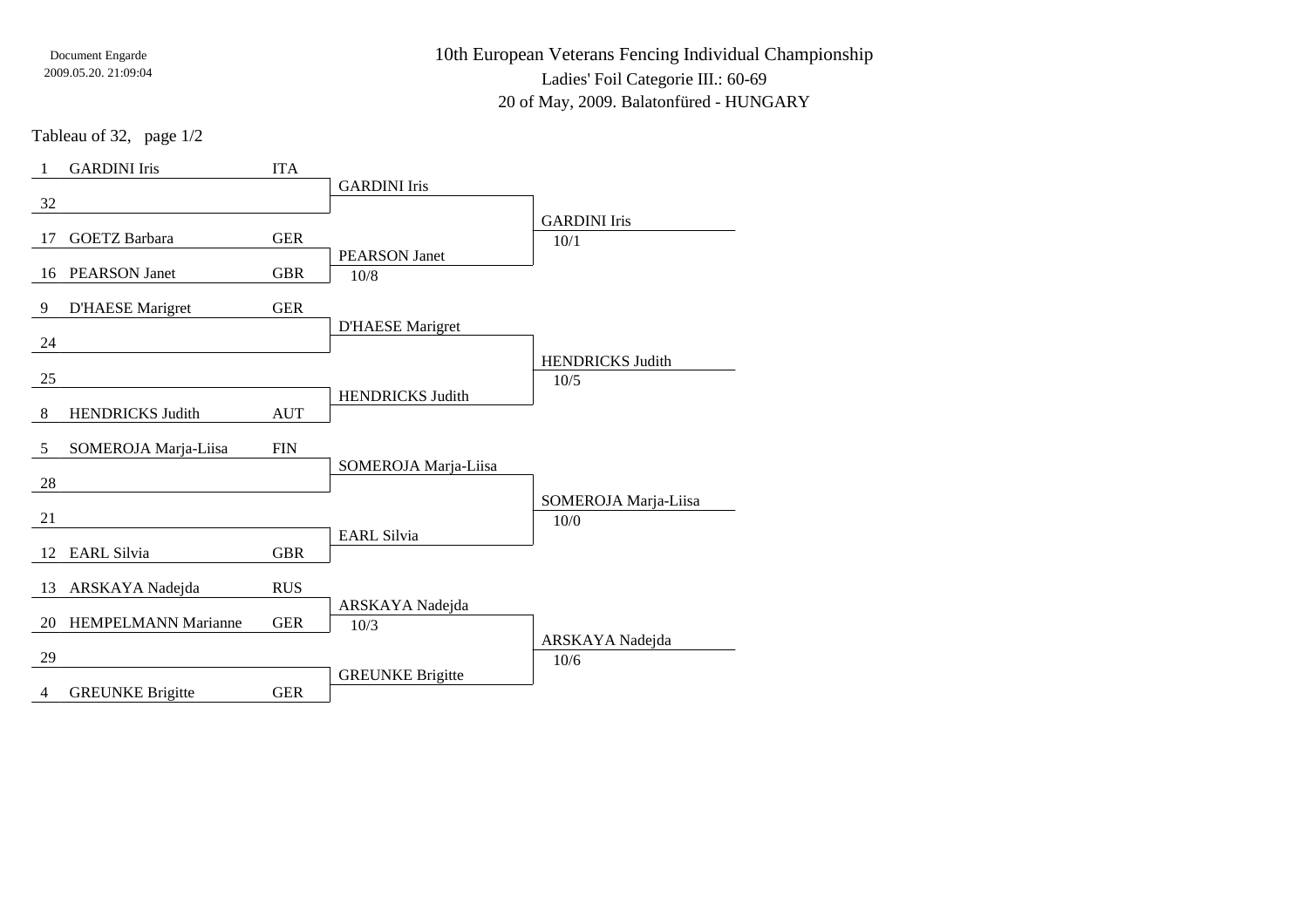10th European Veterans Fencing Individual ChampionshipLadies' Foil Categorie III.: 60-69

20 of May, 2009. Balatonfüred - HUNGARY

Tableau of 32, page 2/2

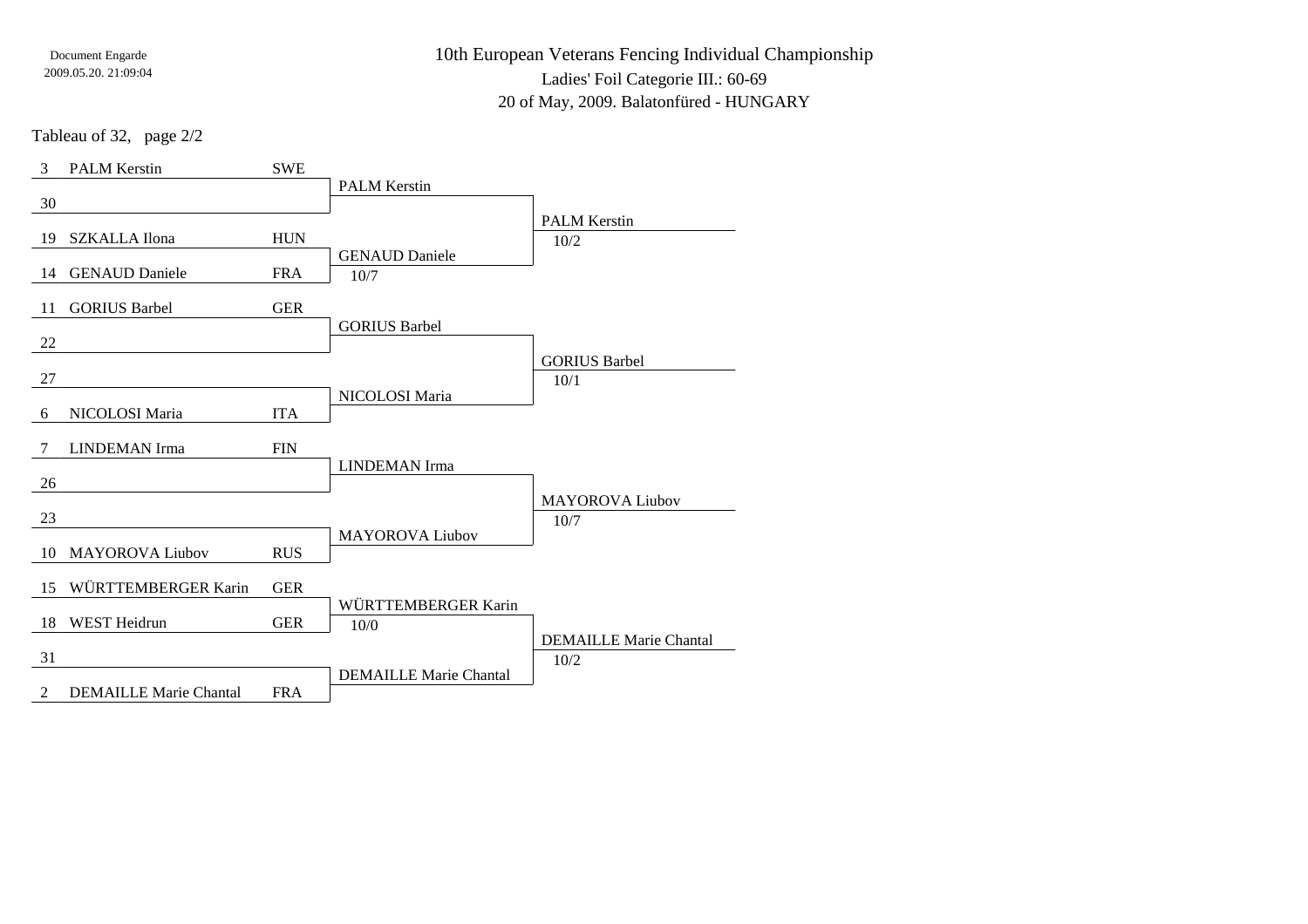10th European Veterans Fencing Individual ChampionshipLadies' Foil Categorie III.: 60-6920 of May, 2009. Balatonfüred - HUNGARY

Tableau of 16

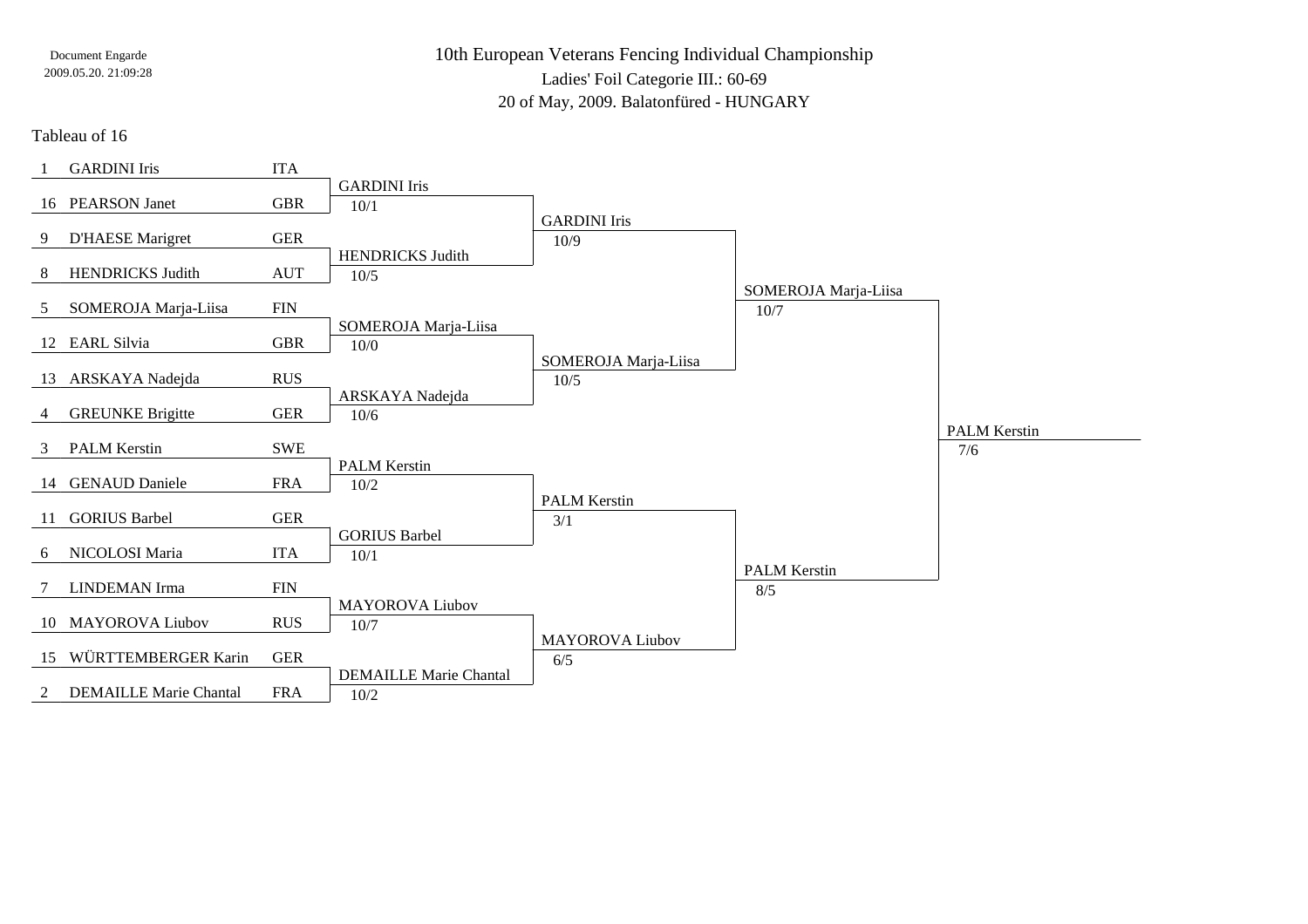## 10th European Veterans Fencing Individual Championship Ladies' Foil Categorie IV.: 70&over 20 of May, 2009. Balatonfüred - HUNGARY

Overall ranking (ordered by ranking)

| ranking | name and first name          | country    |  |
|---------|------------------------------|------------|--|
|         | <b>CREMER-SCHLEDE Eva</b>    | <b>GER</b> |  |
| 2       | <b>BROWN Sylvia</b>          | <b>GBR</b> |  |
| 3       | <b>CORNWALL Ann</b>          | <b>GBR</b> |  |
| 3       | <b>SARANICO Lia</b>          | <b>GER</b> |  |
| 5.      | <b>AUSTIN</b> Diane          | <b>GBR</b> |  |
|         | <b>TADZHIEVA Ksenia</b>      | <b>RUS</b> |  |
|         | <b>HENTENAAR</b> Joke        | <b>NED</b> |  |
| 8       | <b>GRUNDLEHNER Annemarie</b> | <b>GER</b> |  |
| 9       | VAN DER POL Bep              | <b>NED</b> |  |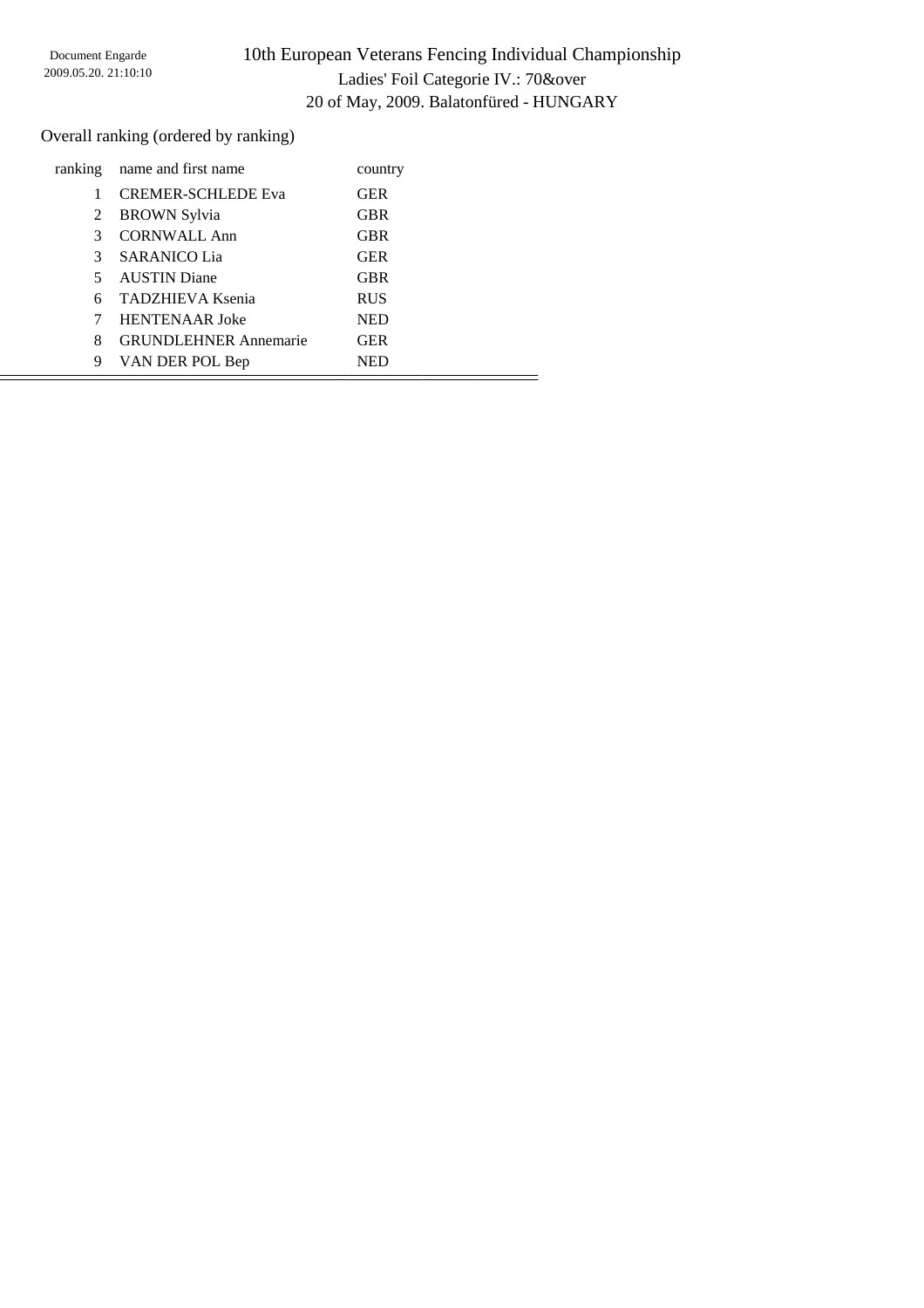## 10th European Veterans Fencing Individual Championship Ladies' Foil Categorie IV.: 70&over 20 of May, 2009. Balatonfüred - HUNGARY

### Poules, round no 1

Poule no 1 15:00 piste No 10

|                                 |            |          |   |   |          |   | V/M | indicator | HS | ranking        |
|---------------------------------|------------|----------|---|---|----------|---|-----|-----------|----|----------------|
| <b>CREMER-SCHLEDE Eva</b>       | <b>GER</b> |          |   |   | V4       | V | 4/4 | 11        | 19 |                |
| <b>GRUNDLEHNER Annemarie</b>    | <b>GER</b> | 2        |   | 4 | $\Omega$ | 4 | 0/4 | $-10^{-}$ | 10 | 5              |
| <b>CORNWALL Ann</b>             | <b>GBR</b> | 2        | V |   | 2        | V | 2/4 | $-2$      | 14 | 3              |
| <b>BROWN</b> Sylvia             | <b>GBR</b> | 3        |   |   |          | V | 3/4 | 12        | 18 | 2              |
| <b>HENTENAAR Joke</b>           | <b>NED</b> |          |   | 2 | $\Omega$ |   | 1/4 | $-11$     | 8  | $\overline{4}$ |
| Poule no 2 15:00<br>piste No 12 |            |          |   |   |          |   | V/M | indicator | HS | ranking        |
| <b>AUSTIN Diane</b>             | <b>GBR</b> |          |   | V |          |   | 2/3 | 2         | 11 | 2              |
| <b>TADZHIEVA Ksenia</b>         | <b>RUS</b> | 4        |   |   |          |   | 1/3 | $-2$      | 10 | 3              |
| VAN DER POL Bep                 | <b>NED</b> | $\Omega$ | 2 |   |          | 3 | 0/3 | $-10$     | 5  | $\overline{4}$ |
| <b>SARANICO Lia</b>             | <b>GER</b> | V        |   |   |          |   | 3/3 | 10        | 15 |                |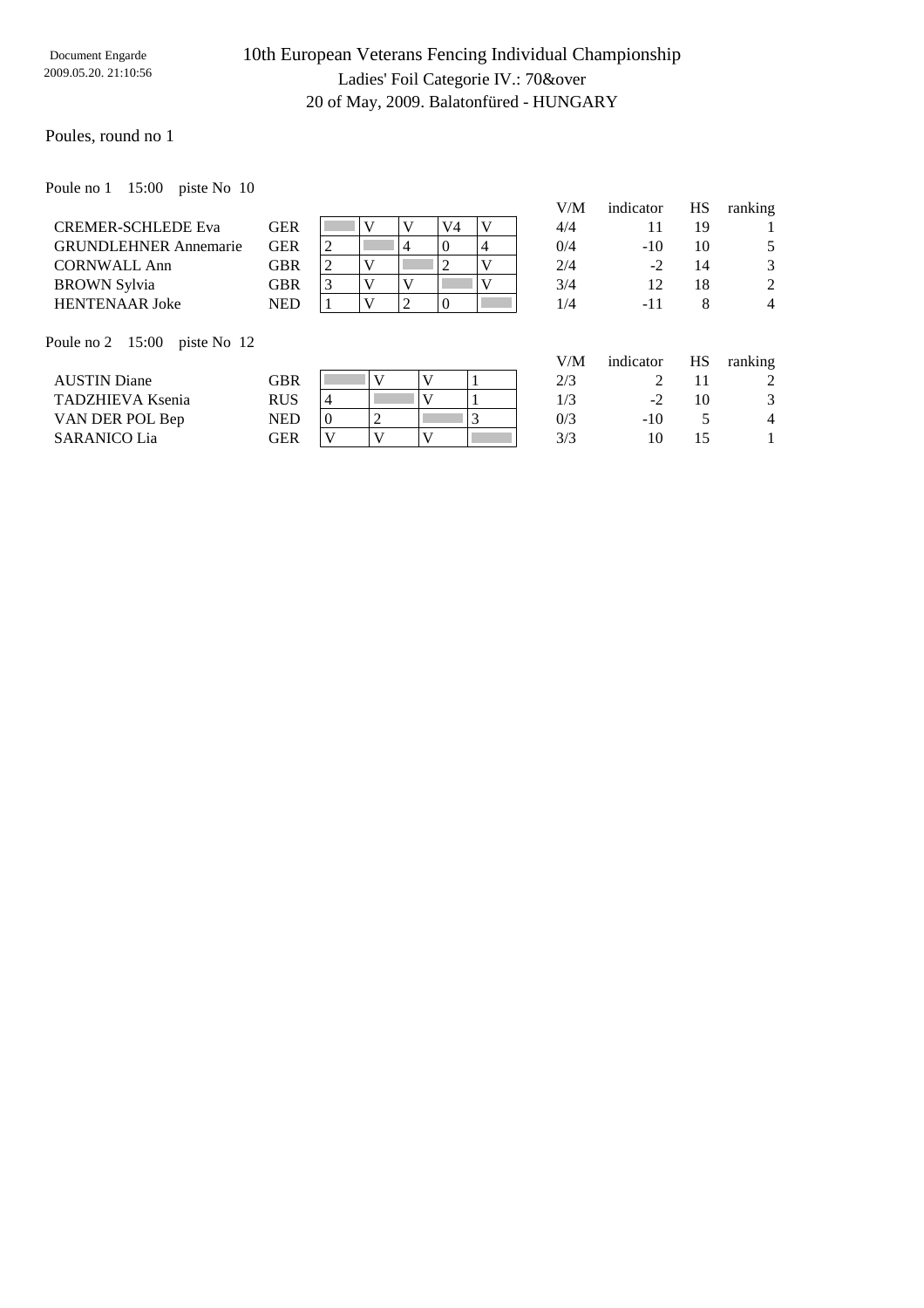# 10th European Veterans Fencing Individual Championship Ladies' Foil Categorie IV.: 70&over 20 of May, 2009. Balatonfüred - HUNGARY

Ranking, round no 1 (ordered by ranking)

| ranking        | name and first name          | country    | V/M   | indicator | HS | group     |
|----------------|------------------------------|------------|-------|-----------|----|-----------|
|                |                              |            |       |           |    |           |
|                | <b>CREMER-SCHLEDE Eva</b>    | <b>GER</b> | 1.000 | 11        | 19 | qualifier |
| $\mathfrak{D}$ | <b>SARANICO Lia</b>          | <b>GER</b> | 1.000 | 10        | 15 | qualifier |
| 3              | <b>BROWN</b> Sylvia          | <b>GBR</b> | 0.750 | 12        | 18 | qualifier |
| 4              | <b>AUSTIN</b> Diane          | <b>GBR</b> | 0.667 | 2         | 11 | qualifier |
| 5              | <b>CORNWALL Ann</b>          | <b>GBR</b> | 0.500 | $-2$      | 14 | qualifier |
| 6              | <b>TADZHIEVA Ksenia</b>      | <b>RUS</b> | 0.333 | $-2$      | 10 | qualifier |
|                | <b>HENTENAAR Joke</b>        | <b>NED</b> | 0.250 | $-11$     | 8  | qualifier |
| 8              | <b>GRUNDLEHNER Annemarie</b> | <b>GER</b> | 0.000 | $-10$     | 10 | qualifier |
| 9              | VAN DER POL Bep              | <b>NED</b> | 0.000 | $-10$     | 5  | qualifier |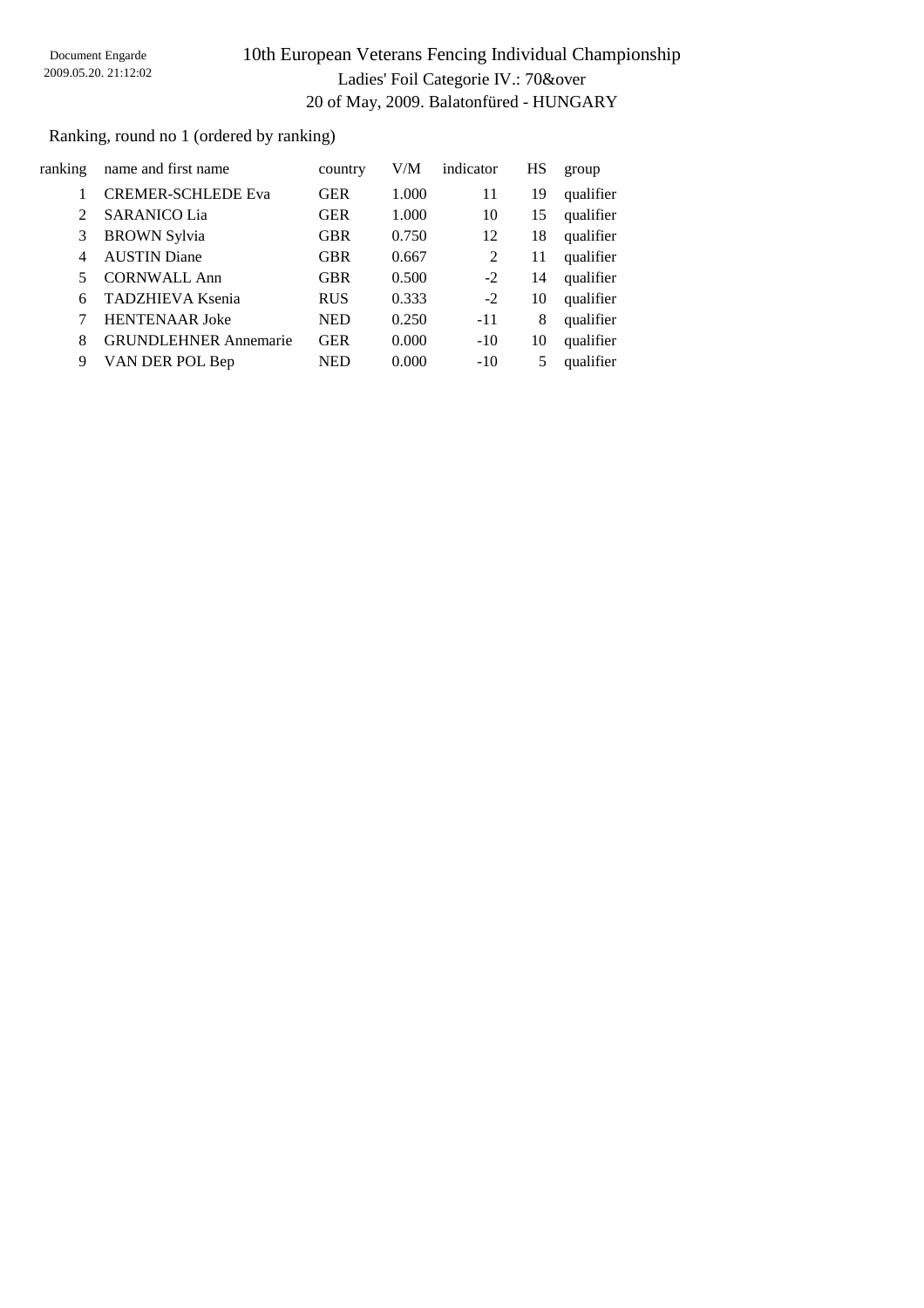10th European Veterans Fencing Individual ChampionshipLadies' Foil Categorie IV.: 70&over20 of May, 2009. Balatonfüred - HUNGARY

### Tábla 16

|                | <b>CREMER-SCHLEDE Eva</b>    | <b>GER</b> |                              |                           |                           |                           |
|----------------|------------------------------|------------|------------------------------|---------------------------|---------------------------|---------------------------|
|                |                              |            | <b>CREMER-SCHLEDE Eva</b>    |                           |                           |                           |
| 16             |                              |            |                              |                           |                           |                           |
|                |                              |            |                              | <b>CREMER-SCHLEDE Eva</b> |                           |                           |
| 9              | VAN DER POL Bep              | <b>NED</b> | <b>GRUNDLEHNER Annemarie</b> | 10/3                      |                           |                           |
| 8              | <b>GRUNDLEHNER Annemarie</b> | <b>GER</b> | 10/7                         |                           |                           |                           |
|                |                              |            |                              |                           | <b>CREMER-SCHLEDE Eva</b> |                           |
| 5 <sup>5</sup> | <b>CORNWALL Ann</b>          | <b>GBR</b> |                              |                           | 10/6                      |                           |
|                |                              |            | <b>CORNWALL Ann</b>          |                           |                           |                           |
| 12             |                              |            |                              | <b>CORNWALL Ann</b>       |                           |                           |
| 13             |                              |            |                              | 10/9                      |                           |                           |
|                |                              |            | <b>AUSTIN Diane</b>          |                           |                           |                           |
| 4              | <b>AUSTIN Diane</b>          | <b>GBR</b> |                              |                           |                           |                           |
|                |                              |            |                              |                           |                           | <b>CREMER-SCHLEDE Eva</b> |
| $\mathfrak{Z}$ | <b>BROWN Sylvia</b>          | <b>GBR</b> |                              |                           |                           | 10/8                      |
| 14             |                              |            | <b>BROWN</b> Sylvia          |                           |                           |                           |
|                |                              |            |                              | <b>BROWN</b> Sylvia       |                           |                           |
| 11             |                              |            |                              | 10/3                      |                           |                           |
|                |                              |            | TADZHIEVA Ksenia             |                           |                           |                           |
| 6              | TADZHIEVA Ksenia             | <b>RUS</b> |                              |                           |                           |                           |
|                |                              |            |                              |                           | <b>BROWN Sylvia</b>       |                           |
| 7              | HENTENAAR Joke               | <b>NED</b> | HENTENAAR Joke               |                           | 9/8                       |                           |
| 10             |                              |            |                              |                           |                           |                           |
|                |                              |            |                              | <b>SARANICO Lia</b>       |                           |                           |
| 15             |                              |            |                              | 6/5                       |                           |                           |
|                |                              |            | <b>SARANICO Lia</b>          |                           |                           |                           |
| 2              | <b>SARANICO Lia</b>          | <b>GER</b> |                              |                           |                           |                           |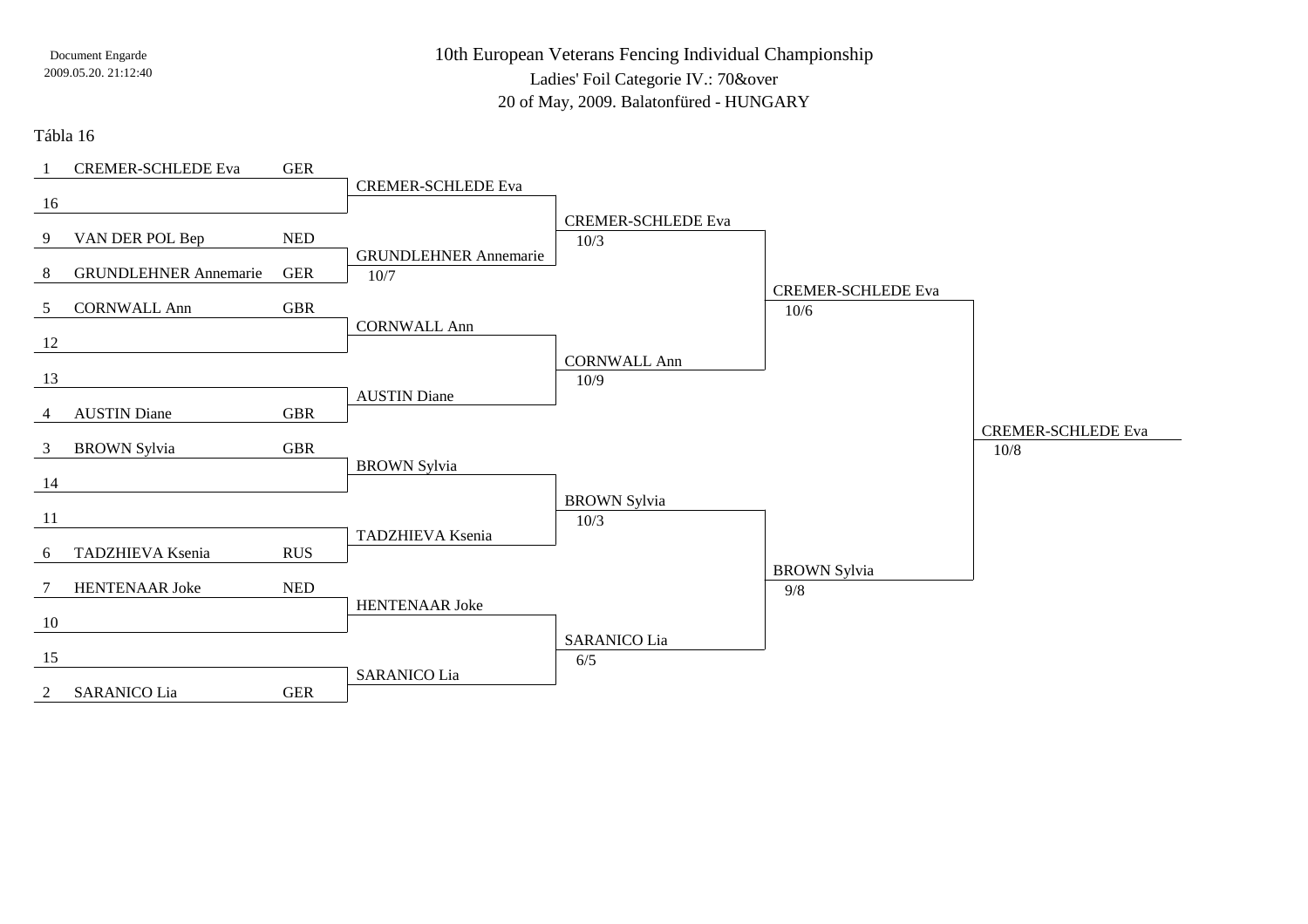# 10th European Veterans Fencing Individual Championship Men's Sabre Categorie I.: 40-49 19 of May, 2009. Balatonfüred - HUNGARY

 $=$ 

## Overall ranking (ordered by ranking)

|                 | ranking name and first name  | country    |
|-----------------|------------------------------|------------|
| 1               | <b>LANHE Eduard</b>          | <b>BLR</b> |
| $\overline{2}$  | <b>CECCHINATO Alessandro</b> | <b>ITA</b> |
| $\overline{3}$  | <b>CODON Roberto</b>         | <b>ESP</b> |
| 3               | NICASTRO Carlo               | <b>ITA</b> |
| 5               | <b>LANCIOTTI</b> Stefano     | <b>ITA</b> |
| 6               | <b>MIRONOVAS Michailas</b>   | <b>LTU</b> |
| $7\overline{ }$ | <b>AURIAC Christophe</b>     | <b>FRA</b> |
| 8               | <b>ROWLANDS Duncan</b>       | <b>GBR</b> |
| 9               | ALEXANDROV Mikhail           | <b>RUS</b> |
| 10              | <b>NOSOV Svyatos</b>         | <b>RUS</b> |
| 11              | <b>CARLUCCI</b> Filippo      | <b>ITA</b> |
| 12              | <b>ZELIKOVICS</b> Semjons    | <b>LTU</b> |
|                 | 13 HOROTAN Attila            | <b>HUN</b> |
| 14              | <b>BUSETTI Ruggero</b>       | <b>ITA</b> |
| 15              | <b>PENTON Robert</b>         | <b>GBR</b> |
|                 | 16 LAU Karsten               | <b>GER</b> |
|                 | 17 BALONUSKOVS Jurijs        | <b>LTU</b> |
|                 | 18 BOER Olivier              | <b>FRA</b> |
| 19              | <b>SKOLYRIN</b> Igor         | <b>BLR</b> |
| 20              | <b>BROCK Bernd</b>           | <b>GER</b> |
|                 | 20 REBENOK Andrei            | <b>BLR</b> |
|                 | 22 SRECKOVIC Neboosa         | <b>SRB</b> |
| 23              | <b>HAAS</b> Michael          | <b>GER</b> |
| 23              | <b>ORTEGA Oscar</b>          | <b>ESP</b> |
| 23              | <b>POIZAT Renaud</b>         | <b>BEL</b> |
| 26              | <b>GASZTONYI DR Károly</b>   | <b>HUN</b> |
| 27              | <b>SILVER Anthony</b>        | <b>GBR</b> |
| 28              | <b>DUVAL DESTIN Marc</b>     | <b>FRA</b> |
| 29              | <b>OLASAGASTI Bixen</b>      | <b>ESP</b> |
| 30              | <b>VOLKOV Konstantin</b>     | <b>RUS</b> |
| 31              | <b>FALASCHI</b> Luca         | <b>ITA</b> |
| 32              | HUNDZINSKI Aliaksandr        | <b>BLR</b> |
| 33              | <b>ORTNER</b> Gerhard        | AUT        |
| 34              | <b>ZIEGLER Udo</b>           | GER        |
| 35              | <b>BILIMOFF Igor</b>         | <b>FRA</b> |
| 36              | <b>KOVAL</b> Siarhei         | <b>BLR</b> |
| 37              | <b>TELLAGO Txomin</b>        | ESP        |
| 38              | <b>KOUNTHY Hynek</b>         | <b>CZE</b> |
| 39              | <b>GIULIANO</b> Mario        | <b>ITA</b> |
| 40              | <b>BARANSKI</b> Waclaw       | POL        |
| 41              | ZIZKA Jiri                   | <b>CZE</b> |
| 42              | MÉSZÁROS Zoltán              | <b>GER</b> |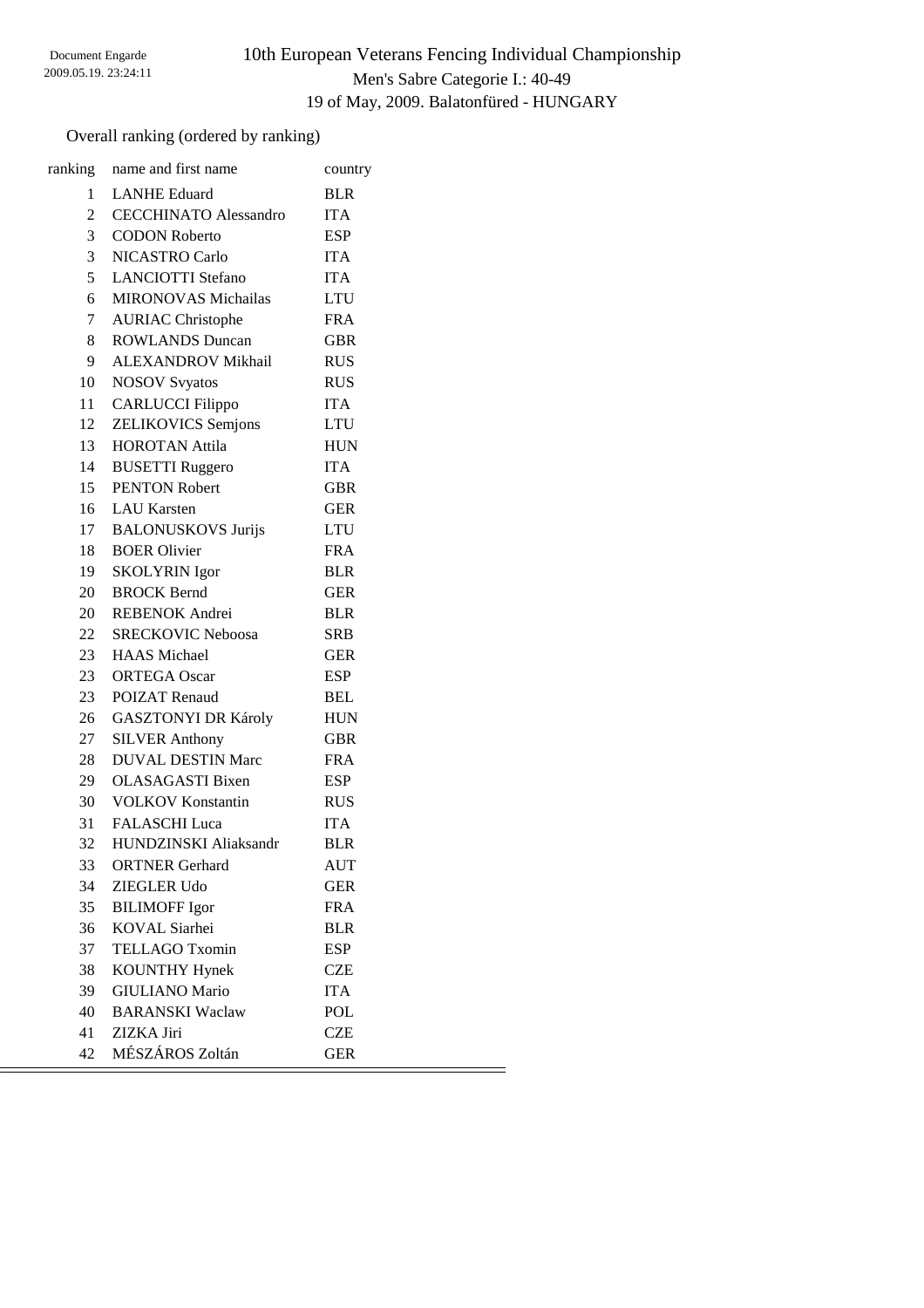## 10th European Veterans Fencing Individual Championship Men's Sabre Categorie I.: 40-49 19 of May, 2009. Balatonfüred - HUNGARY

V/M indicator HS ranking

V/M indicator HS ranking

### Poules, round no 1, page 1/2

### Poule no 1 0:00 piste No 2

|                           |            |                |   |              |          |          |   | V/M | indicator | <b>HS</b> | ranking |
|---------------------------|------------|----------------|---|--------------|----------|----------|---|-----|-----------|-----------|---------|
| <b>ALEXANDROV Mikhail</b> | <b>RUS</b> |                |   | $\mathbf{V}$ |          |          | V | 6/6 | 21        | 30        |         |
| <b>FALASCHI</b> Luca      | ITA        | 2              |   | J.           | 4        | $\Omega$ | V | 1/6 | $-12$     | 15        | 6       |
| <b>SKOLYRIN</b> Igor      | <b>BLR</b> |                |   |              | 4        |          | V | 3/6 |           | 23        | 3       |
| <b>BALONUSKOVS Jurijs</b> | LTU        | 2              |   | V            |          |          | V | 5/6 | 15        | 27        | 2       |
| <b>ORTEGA Oscar</b>       | <b>ESP</b> |                |   | V            |          | 4        | V | 3/6 | $-2$      | 21        | 4       |
| <b>ORTNER</b> Gerhard     | AUT        |                |   | ↑            | V        |          |   | 3/6 | $-3$      | 19        |         |
| MÉSZÁROS Zoltán           | <b>GER</b> | $\overline{2}$ | C | $\Omega$     | $\theta$ | 3        |   | 0/6 | $-22$     | 8         | ⇁       |
|                           |            |                |   |              |          |          |   |     |           |           |         |

### Poule no 2 0:00 piste No 3

| <b>GASZTONYI DR Károly</b> | <b>HUN</b> |   |   |  | 2 |          | 4              | 2/6 |       | 22 |                |
|----------------------------|------------|---|---|--|---|----------|----------------|-----|-------|----|----------------|
| <b>SRECKOVIC Neboosa</b>   | <b>SRB</b> |   |   |  | V |          | ↑<br>∠         | 3/6 |       | 21 | 3              |
| KOUNTHY Hynek              | CZE        |   |   |  | V |          | 3              | 1/6 | $-17$ |    | $\mathcal{I}$  |
| <b>OLASAGASTI Bixen</b>    | <b>ESP</b> | V |   |  | 0 | $\Omega$ | $\overline{4}$ | 2/6 | -8    | 16 | 6              |
| <b>ROWLANDS</b> Duncan     | GBR        | V | 3 |  |   |          | 3              | 2/6 |       | 23 | $\overline{4}$ |
| <b>CARLUCCI</b> Filippo    | <b>ITA</b> |   |   |  | V |          | ↑              | 5/6 |       | 27 | $\mathfrak{D}$ |
| <b>NOSOV Syyatos</b>       | <b>RUS</b> |   |   |  | V |          |                | 6/6 |       | 30 |                |
|                            |            |   |   |  |   |          |                |     |       |    |                |

### Poule no 3 0:00 piste No 4

| <b>POIZAT Renaud</b>         | <b>BEL</b> |                |   |          | ∸  |    |   |        | 3/6 | $-2$ | 21 |                |
|------------------------------|------------|----------------|---|----------|----|----|---|--------|-----|------|----|----------------|
| <b>BILIMOFF Igor</b>         | <b>FRA</b> | $\overline{4}$ |   | $\theta$ | ∼  | V) |   | ∍<br>∠ | 2/6 | $-7$ | 18 | 6              |
| <b>CECCHINATO Alessandro</b> | <b>ITA</b> |                |   |          | V  | V  |   |        | 6/6 | 16   | 30 |                |
| <b>PENTON Robert</b>         | GBR        |                |   |          |    |    | 4 | 4      | 3/6 |      | 27 | 3              |
| HUNDZINSKI Aliaksandr        | <b>BLR</b> |                |   |          |    |    |   |        | 0/6 | -18  | 12 | 7              |
| <b>BROCK Bernd</b>           | GER        |                | 3 |          | V) | V  |   | ∍      | 3/6 |      | 24 | 4              |
| <b>HOROTAN Attila</b>        | HUN        |                |   |          | V) |    |   |        | 4/6 |      | 24 | $\overline{2}$ |
|                              |            |                |   |          |    |    |   |        |     |      |    |                |

### Poule no 4 0:00 piste No 5

|                          |            |   |   |    |   |   |          |              | V/M | indicator | HS | ranking        |
|--------------------------|------------|---|---|----|---|---|----------|--------------|-----|-----------|----|----------------|
| <b>ZIEGLER Udo</b>       | GER        |   |   | V) |   | 2 |          | 4            | 2/6 | -4        | 20 |                |
| <b>SILVER Anthony</b>    | <b>GBR</b> |   |   | V  |   |   | 4        | $\mathbf{V}$ | 2/6 | -4        | 21 | 4              |
| ZIZKA Jiri               | CZE        |   |   |    | 3 |   |          |              | 0/6 | $-21$     | 9  | $\tau$         |
| <b>CODON Roberto</b>     | <b>ESP</b> | V |   | V  |   | 2 |          | V            | 4/6 |           | 23 | 3              |
| <b>NICASTRO Carlo</b>    | <b>ITA</b> | V |   | V) |   |   | 4        | V            | 5/6 | 14        | 29 | $\overline{2}$ |
| <b>LANHE Eduard</b>      | <b>BLR</b> | V |   | V  | V | V |          | V            | 6/6 | 19        | 30 |                |
| <b>DUVAL DESTIN Marc</b> | <b>FRA</b> | v | 3 | V  |   | 4 | $\Omega$ |              | 2/6 | -5        | 20 | 6              |
|                          |            |   |   |    |   |   |          |              |     |           |    |                |

#### Poule no 5 0:00 piste No 6

|                            |            |          |   |   |   |   |   | V/M | indicator | HS | ranking        |
|----------------------------|------------|----------|---|---|---|---|---|-----|-----------|----|----------------|
| <b>MIRONOVAS Michailas</b> | LTU        |          | v |   | V |   | V | 6/6 | 15        | 30 |                |
| <b>REBENOK Andrei</b>      | <b>BLR</b> | 4        |   | 4 | V | v | V | 3/6 |           | 24 | $\overline{4}$ |
| <b>AURIAC Christophe</b>   | <b>FRA</b> | 3        |   | 3 | V |   | V | 4/6 | 8         | 26 | 2              |
| <b>BUSETTI Ruggero</b>     | ITA        | $\Omega$ | V |   | V |   | V | 4/6 |           | 24 | 3              |
| <b>BARANSKI</b> Waclaw     | <b>POL</b> |          | 2 | 3 |   |   | 3 | 0/6 | -16       | 14 |                |
| <b>HAAS</b> Michael        | <b>GER</b> | ∍        |   |   | V |   | V | 3/6 | $-2$      | 21 | 5              |
| <b>VOLKOV Konstantin</b>   | <b>RUS</b> |          | 4 | ◠ | V |   |   | 1/6 | -8        | 20 | 6              |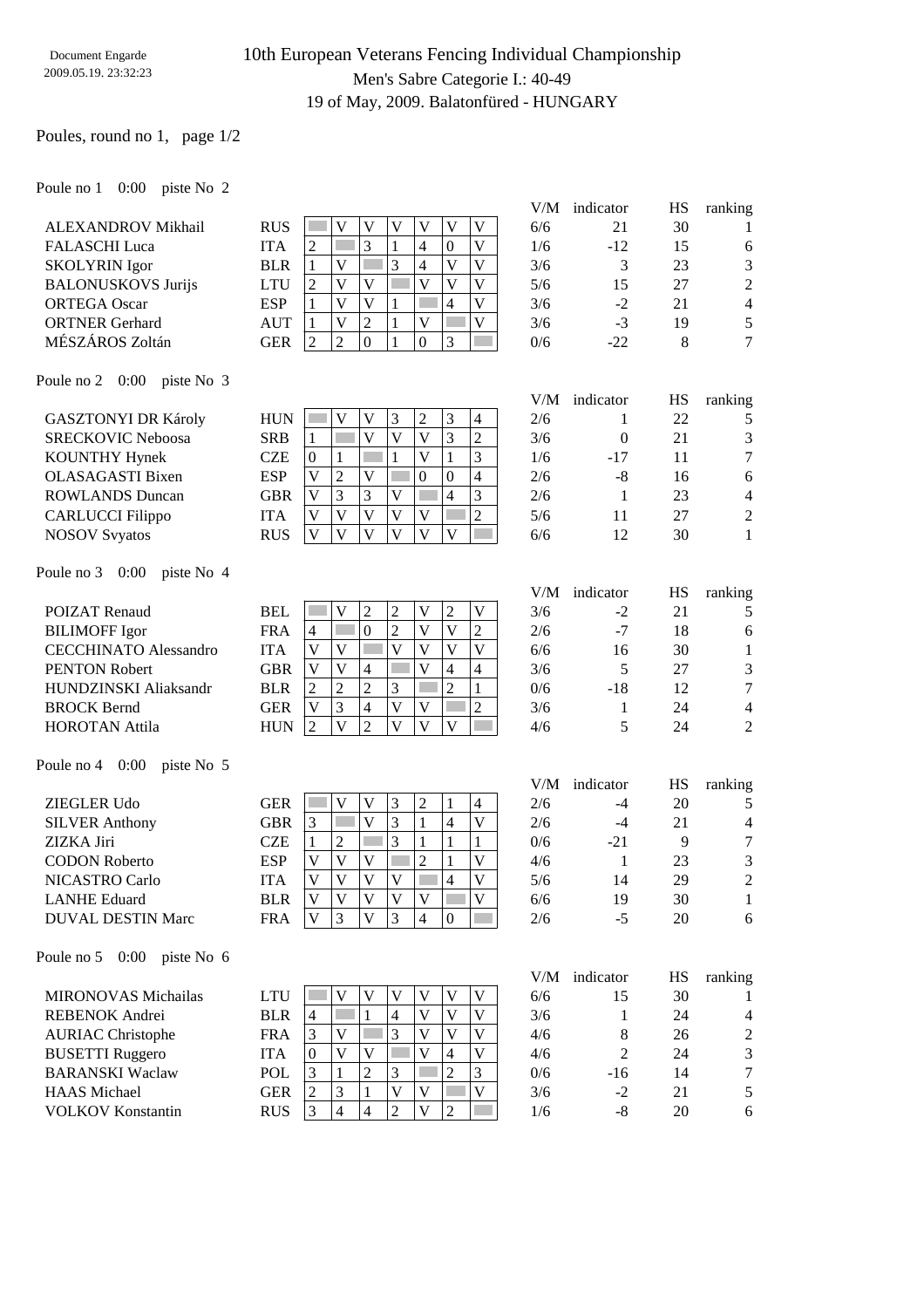Men's Sabre Cat I. - 10th European Veterans Fencing Individual Championship - 19'05'2009' Poules, round no 1, page 2/2

Poule no 6 0:00 piste No 7

| 5.41                      |            |          |          |   |    |   |          |          |      |           |    |         |
|---------------------------|------------|----------|----------|---|----|---|----------|----------|------|-----------|----|---------|
|                           |            |          |          |   |    |   |          |          | V/M- | indicator | HS | ranking |
| <b>LANCIOTTI Stefano</b>  | <b>ITA</b> |          |          |   |    |   |          | v        | 6/6  | 21        | 30 |         |
| <b>ZELIKOVICS Semjons</b> | <b>LTU</b> | 3        |          |   |    | V |          | 4        | 4/6  | 12        | 27 | 2       |
| KOVAL Siarhei             | <b>BLR</b> | 2        | $\theta$ |   |    | V | $\Omega$ | v        | 2/6  | -11       | 14 |         |
| <b>GIULIANO Mario</b>     | <b>ITA</b> |          | $\theta$ | V |    |   |          | $\Omega$ | 1/6  | -19       | 8  |         |
| TELLAGO Txomin            | <b>ESP</b> | 2        |          |   | V) |   | 4        | 4        | 1/6  | -8        | 18 | 6       |
| LAU Karsten               | <b>GER</b> |          |          |   |    | V |          |          | 3/6  | $\theta$  | 20 | 4       |
| <b>BOER Olivier</b>       | <b>FRA</b> | $\Omega$ |          |   |    |   |          |          | 4/6  |           | 24 |         |
|                           |            |          |          |   |    |   |          |          |      |           |    |         |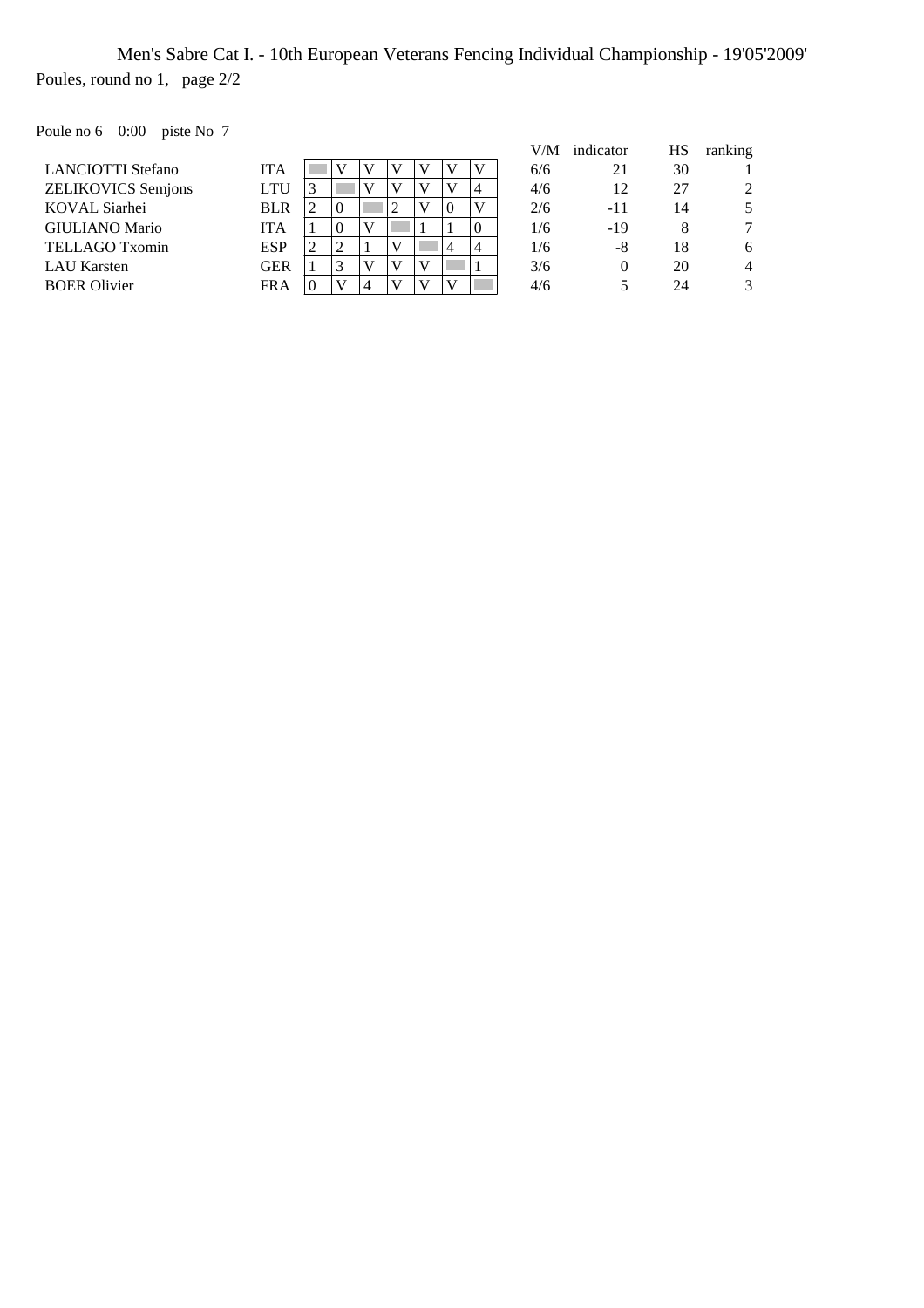# 10th European Veterans Fencing Individual Championship Men's Sabre Categorie I.: 40-49 19 of May, 2009. Balatonfüred - HUNGARY

## Ranking, round no 1 (ordered by ranking)

| ranking      | name and first name          | country    | V/M   | indicator        | HS | group     |
|--------------|------------------------------|------------|-------|------------------|----|-----------|
| $\mathbf{1}$ | ALEXANDROV Mikhail           | <b>RUS</b> | 1.000 | 21               | 30 | qualifier |
| $\mathbf{1}$ | <b>LANCIOTTI Stefano</b>     | <b>ITA</b> | 1.000 | 21               | 30 | qualifier |
| 3            | <b>LANHE Eduard</b>          | <b>BLR</b> | 1.000 | 19               | 30 | qualifier |
| 4            | <b>CECCHINATO Alessandro</b> | <b>ITA</b> | 1.000 | 16               | 30 | qualifier |
| 5            | <b>MIRONOVAS Michailas</b>   | <b>LTU</b> | 1.000 | 15               | 30 | qualifier |
| 6            | <b>NOSOV Svyatos</b>         | <b>RUS</b> | 1.000 | 12               | 30 | qualifier |
| 7            | <b>BALONUSKOVS Jurijs</b>    | <b>LTU</b> | 0.833 | 15               | 27 | qualifier |
| 8            | NICASTRO Carlo               | <b>ITA</b> | 0.833 | 14               | 29 | qualifier |
| 9            | <b>CARLUCCI Filippo</b>      | <b>ITA</b> | 0.833 | 11               | 27 | qualifier |
| 10           | <b>ZELIKOVICS</b> Semjons    | <b>LTU</b> | 0.667 | 12               | 27 | qualifier |
| 11           | <b>AURIAC Christophe</b>     | <b>FRA</b> | 0.667 | 8                | 26 | qualifier |
| 12           | <b>BOER Olivier</b>          | <b>FRA</b> | 0.667 | 5                | 24 | qualifier |
| 12           | <b>HOROTAN Attila</b>        | <b>HUN</b> | 0.667 | 5                | 24 | qualifier |
| 14           | <b>BUSETTI Ruggero</b>       | <b>ITA</b> | 0.667 | $\overline{2}$   | 24 | qualifier |
| 15           | <b>CODON Roberto</b>         | <b>ESP</b> | 0.667 | $\mathbf{1}$     | 23 | qualifier |
| 16           | <b>PENTON Robert</b>         | <b>GBR</b> | 0.500 | 5                | 27 | qualifier |
| 17           | <b>SKOLYRIN</b> Igor         | <b>BLR</b> | 0.500 | 3                | 23 | qualifier |
| 18           | <b>BROCK Bernd</b>           | <b>GER</b> | 0.500 | $\mathbf{1}$     | 24 | qualifier |
| 18           | REBENOK Andrei               | <b>BLR</b> | 0.500 | $\mathbf{1}$     | 24 | qualifier |
| 20           | <b>SRECKOVIC Neboosa</b>     | <b>SRB</b> | 0.500 | $\boldsymbol{0}$ | 21 | qualifier |
| 21           | <b>LAU</b> Karsten           | <b>GER</b> | 0.500 | $\boldsymbol{0}$ | 20 | qualifier |
| 22           | <b>HAAS</b> Michael          | <b>GER</b> | 0.500 | $-2$             | 21 | qualifier |
| 22           | <b>ORTEGA Oscar</b>          | <b>ESP</b> | 0.500 | $-2$             | 21 | qualifier |
| 22           | <b>POIZAT Renaud</b>         | <b>BEL</b> | 0.500 | $-2$             | 21 | qualifier |
| 25           | <b>ORTNER Gerhard</b>        | <b>AUT</b> | 0.500 | $-3$             | 19 | qualifier |
| 26           | <b>ROWLANDS Duncan</b>       | <b>GBR</b> | 0.333 | $\mathbf{1}$     | 23 | qualifier |
| 27           | <b>GASZTONYI DR Károly</b>   | <b>HUN</b> | 0.333 | $\mathbf{1}$     | 22 | qualifier |
| 28           | <b>SILVER Anthony</b>        | <b>GBR</b> | 0.333 | $-4$             | 21 | qualifier |
| 29           | <b>ZIEGLER Udo</b>           | <b>GER</b> | 0.333 | $-4$             | 20 | qualifier |
| 30           | <b>DUVAL DESTIN Marc</b>     | <b>FRA</b> | 0.333 | $-5$             | 20 | qualifier |
| 31           | <b>BILIMOFF Igor</b>         | <b>FRA</b> | 0.333 | $-7$             | 18 | qualifier |
| 32           | <b>OLASAGASTI</b> Bixen      | <b>ESP</b> | 0.333 | $-8$             | 16 | qualifier |
| 33           | KOVAL Siarhei                | <b>BLR</b> | 0.333 | $-11$            | 14 | qualifier |
| 34           | <b>VOLKOV</b> Konstantin     | <b>RUS</b> | 0.167 | $-8$             | 20 | qualifier |
| 35           | <b>TELLAGO Txomin</b>        | <b>ESP</b> | 0.167 | $-8$             | 18 | qualifier |
| 36           | <b>FALASCHI</b> Luca         | <b>ITA</b> | 0.167 | $-12$            | 15 | qualifier |
| 37           | <b>KOUNTHY Hynek</b>         | <b>CZE</b> | 0.167 | $-17$            | 11 | qualifier |
| 38           | <b>GIULIANO</b> Mario        | <b>ITA</b> | 0.167 | $-19$            | 8  | qualifier |
| 39           | <b>BARANSKI</b> Waclaw       | <b>POL</b> | 0.000 | $-16$            | 14 | qualifier |
| 40           | HUNDZINSKI Aliaksandr        | <b>BLR</b> | 0.000 | $-18$            | 12 | qualifier |
| 41           | ZIZKA Jiri                   | <b>CZE</b> | 0.000 | $-21$            | 9  | qualifier |
| 42           | MÉSZÁROS Zoltán              | <b>GER</b> | 0.000 | $-22$            | 8  | qualifier |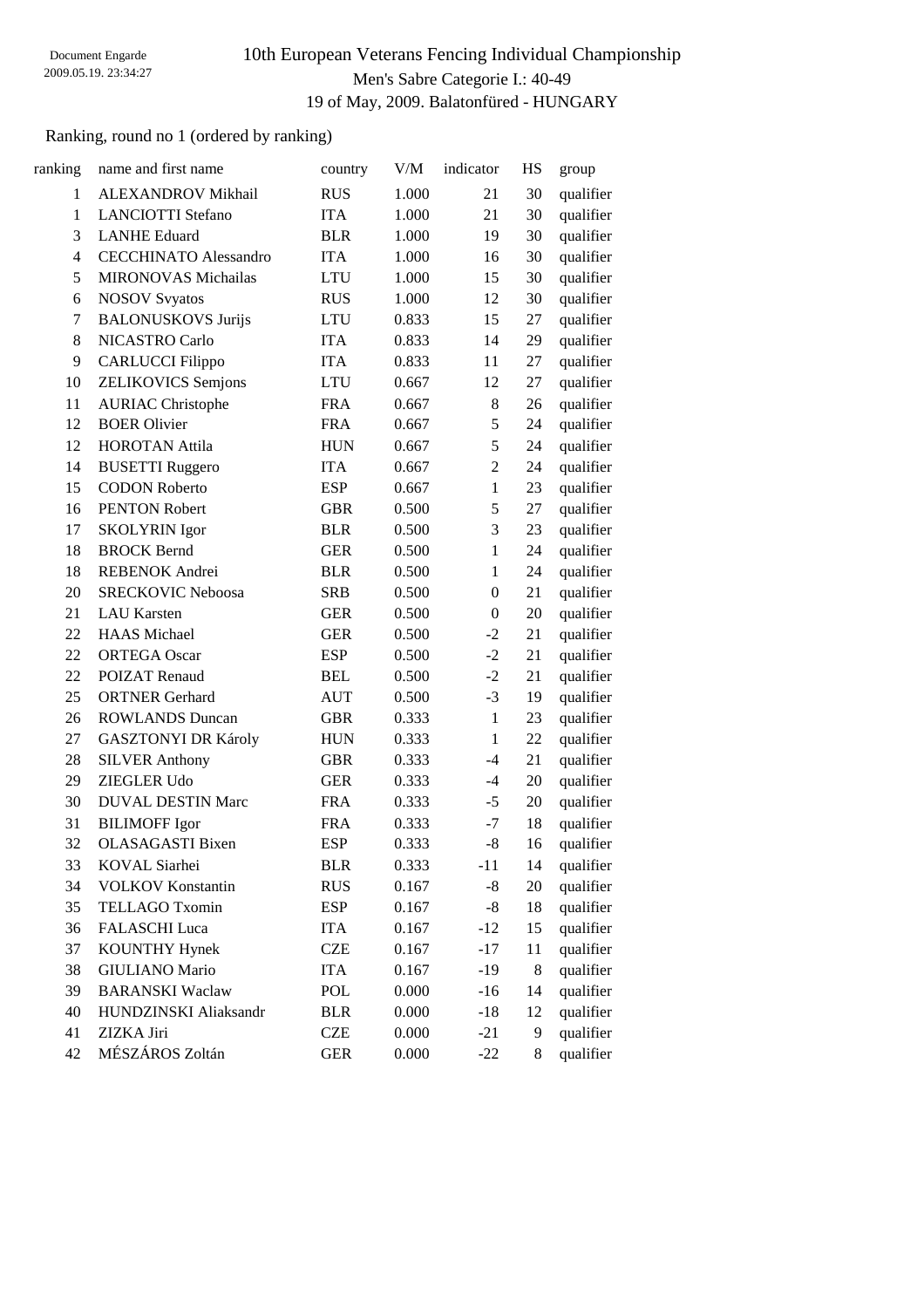10th European Veterans Fencing Individual Championship

Men's Sabre Categorie I.: 40-49

19 of May, 2009. Balatonfüred - HUNGARY

Tableau of 64, page 1/4

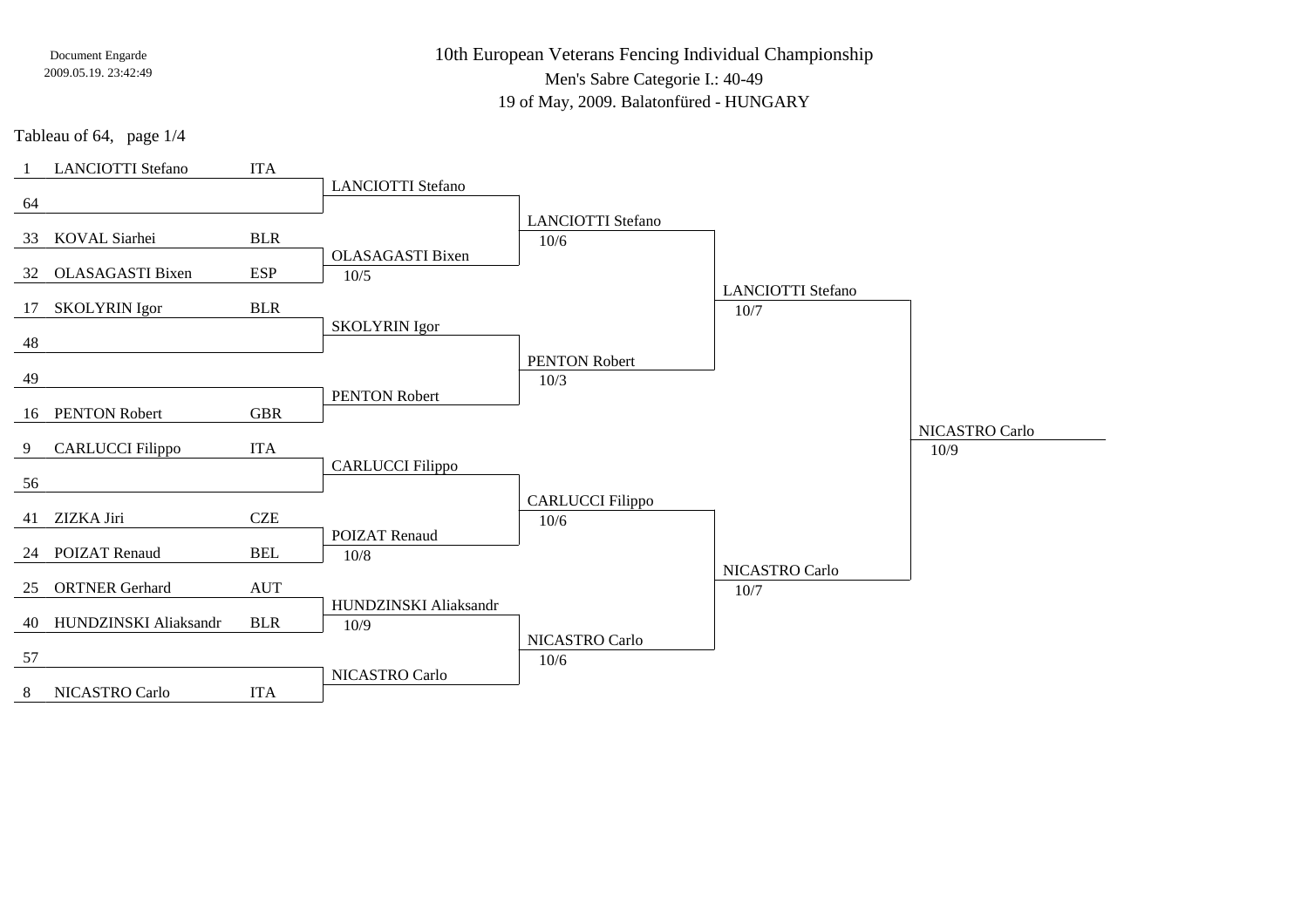10th European Veterans Fencing Individual ChampionshipMen's Sabre Categorie I.: 40-49

19 of May, 2009. Balatonfüred - HUNGARY

Tableau of 64, page 2/4

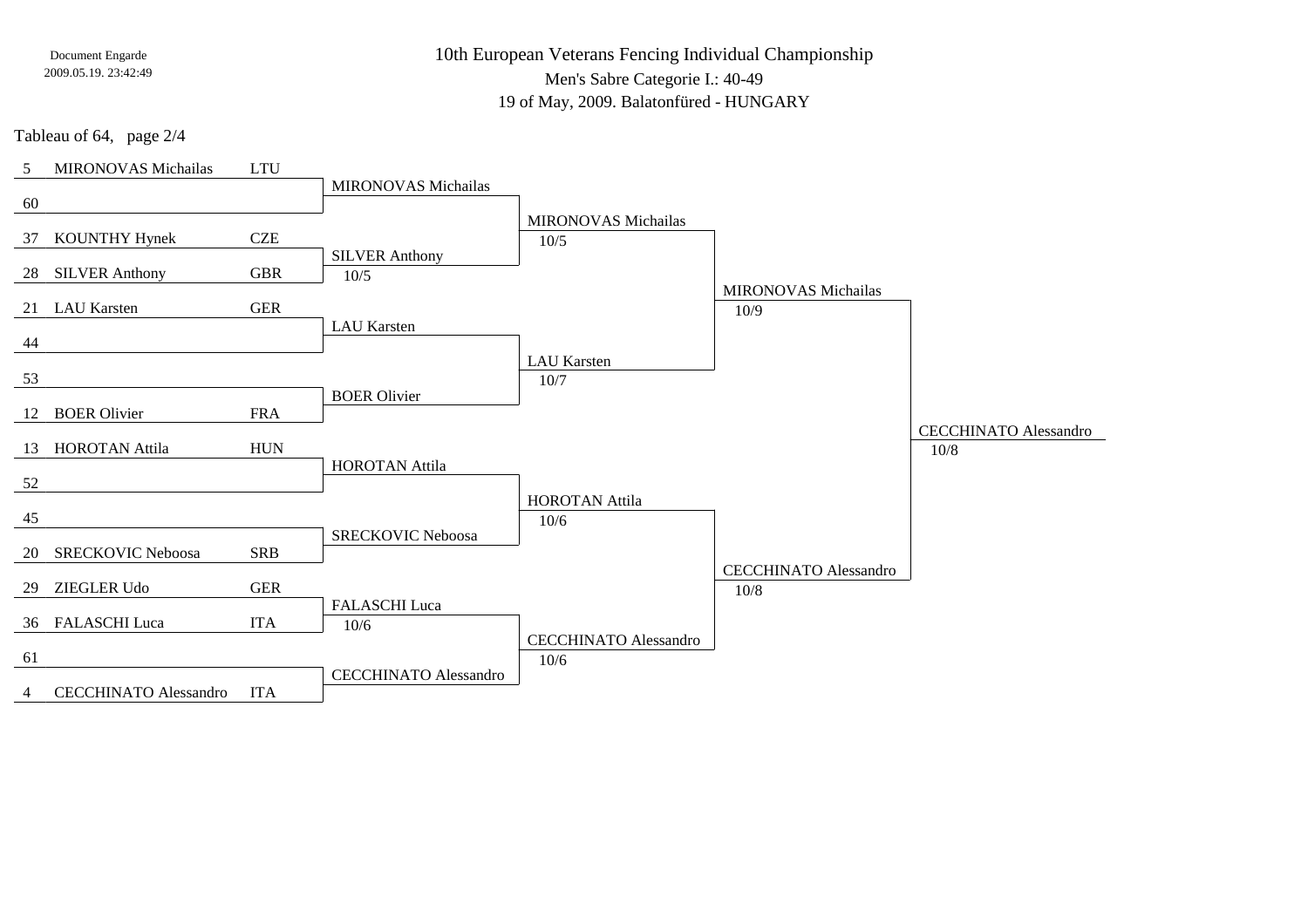10th European Veterans Fencing Individual Championship

Men's Sabre Categorie I.: 40-49

19 of May, 2009. Balatonfüred - HUNGARY

Tableau of 64, page 3/4

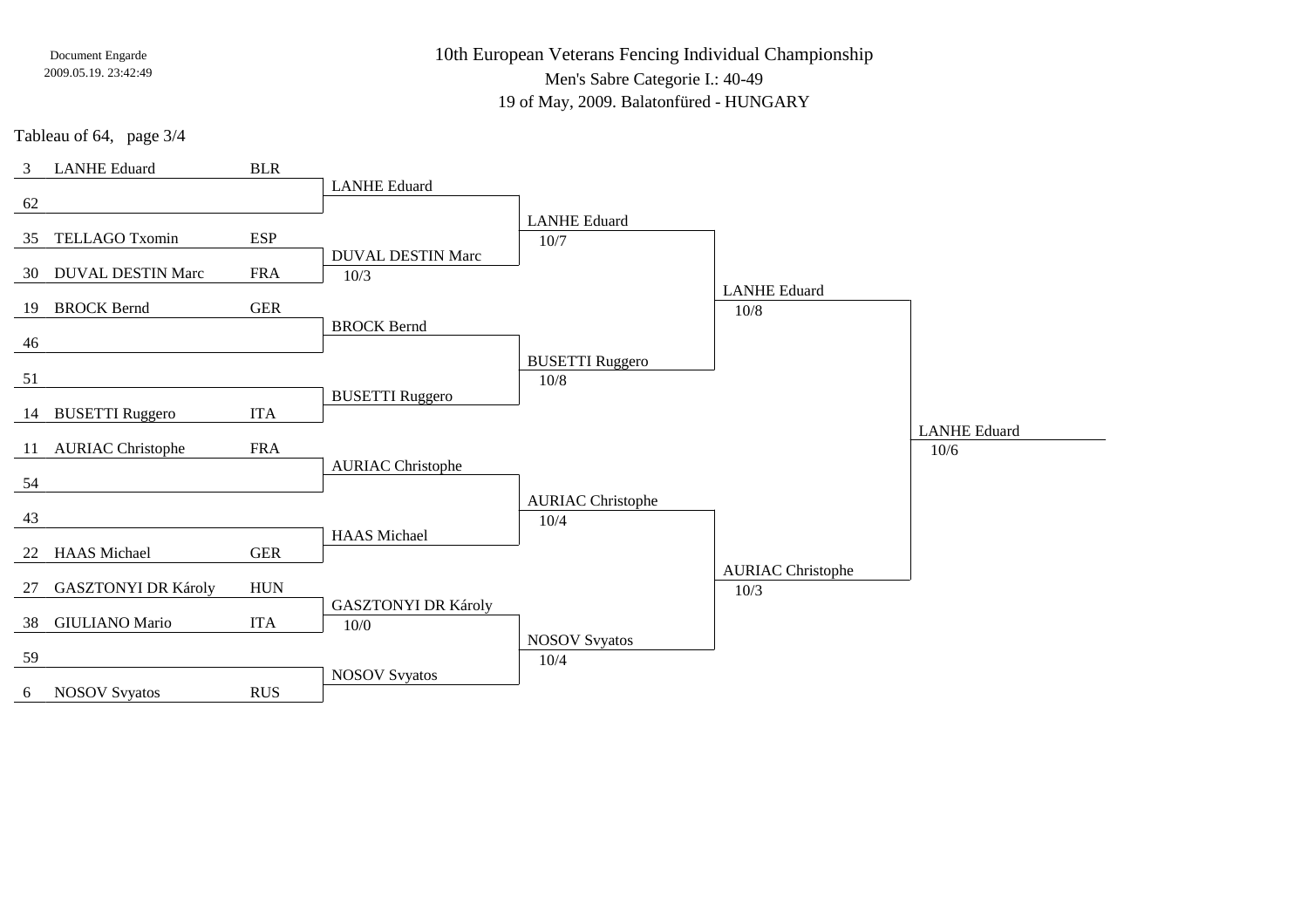10th European Veterans Fencing Individual Championship

Men's Sabre Categorie I.: 40-49

19 of May, 2009. Balatonfüred - HUNGARY

Tableau of 64, page 4/4

| 7   | <b>BALONUSKOVS Jurijs</b> | <b>LTU</b> |                           |                              |                        |                              |
|-----|---------------------------|------------|---------------------------|------------------------------|------------------------|------------------------------|
|     |                           |            | <b>BALONUSKOVS Jurijs</b> |                              |                        |                              |
| 58  |                           |            |                           | <b>ROWLANDS Duncan</b>       |                        |                              |
| 39  | <b>BARANSKI</b> Waclaw    | POL        |                           | 10/7                         |                        |                              |
|     |                           |            | <b>ROWLANDS</b> Duncan    |                              |                        |                              |
| 26  | <b>ROWLANDS Duncan</b>    | <b>GBR</b> | 10/2                      |                              | <b>ROWLANDS</b> Duncan |                              |
| 23  | <b>ORTEGA Oscar</b>       | <b>ESP</b> |                           |                              | 10/9                   |                              |
|     |                           |            | <b>ORTEGA Oscar</b>       |                              |                        |                              |
| 42  | MÉSZÁROS Zoltán           | <b>GER</b> | 10/4                      | <b>ZELIKOVICS</b> Semjons    |                        |                              |
| 55  |                           |            |                           | 10/5                         |                        |                              |
|     |                           |            | <b>ZELIKOVICS</b> Semjons |                              |                        |                              |
| 10  | <b>ZELIKOVICS</b> Semjons | <b>LTU</b> |                           |                              |                        |                              |
| 15  | <b>CODON Roberto</b>      | <b>ESP</b> |                           |                              |                        | <b>CODON Roberto</b><br>10/9 |
|     |                           |            | <b>CODON Roberto</b>      |                              |                        |                              |
| 50  |                           |            |                           |                              |                        |                              |
| 47  |                           |            |                           | <b>CODON Roberto</b><br>10/7 |                        |                              |
|     |                           |            | <b>REBENOK</b> Andrei     |                              |                        |                              |
| -18 | REBENOK Andrei            | <b>BLR</b> |                           |                              |                        |                              |
| 31  | <b>BILIMOFF Igor</b>      | <b>FRA</b> |                           |                              | <b>CODON Roberto</b>   |                              |
|     |                           |            | <b>VOLKOV</b> Konstantin  |                              | $10/8$                 |                              |
| 34  | <b>VOLKOV</b> Konstantin  | <b>RUS</b> | 10/7                      |                              |                        |                              |
| 63  |                           |            |                           | ALEXANDROV Mikhail           |                        |                              |
|     |                           |            | ALEXANDROV Mikhail        | 10/5                         |                        |                              |
| 2   | ALEXANDROV Mikhail        | <b>RUS</b> |                           |                              |                        |                              |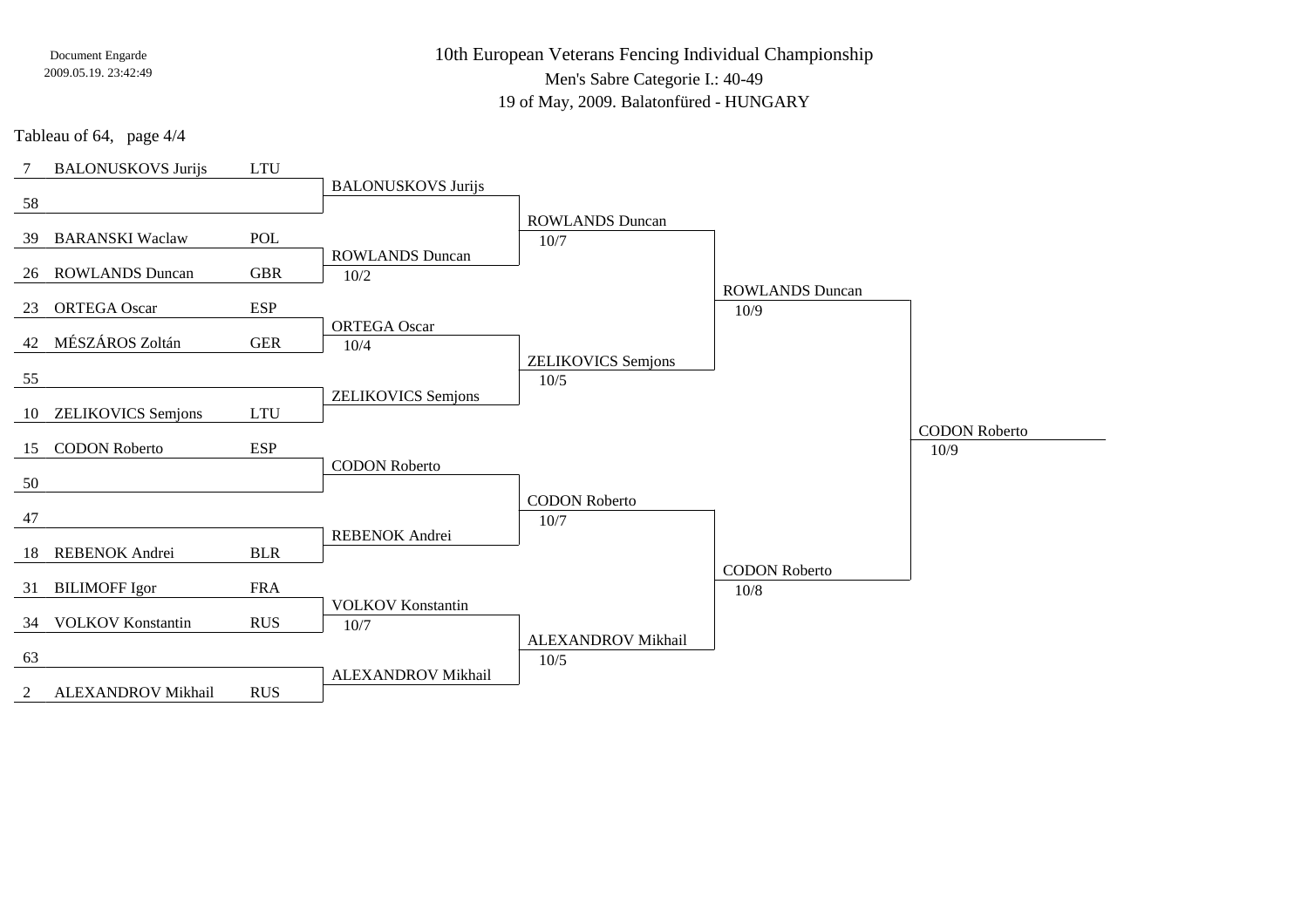10th European Veterans Fencing Individual ChampionshipMen's Sabre Categorie I.: 40-49

19 of May, 2009. Balatonfüred - HUNGARY

Tableau of 16

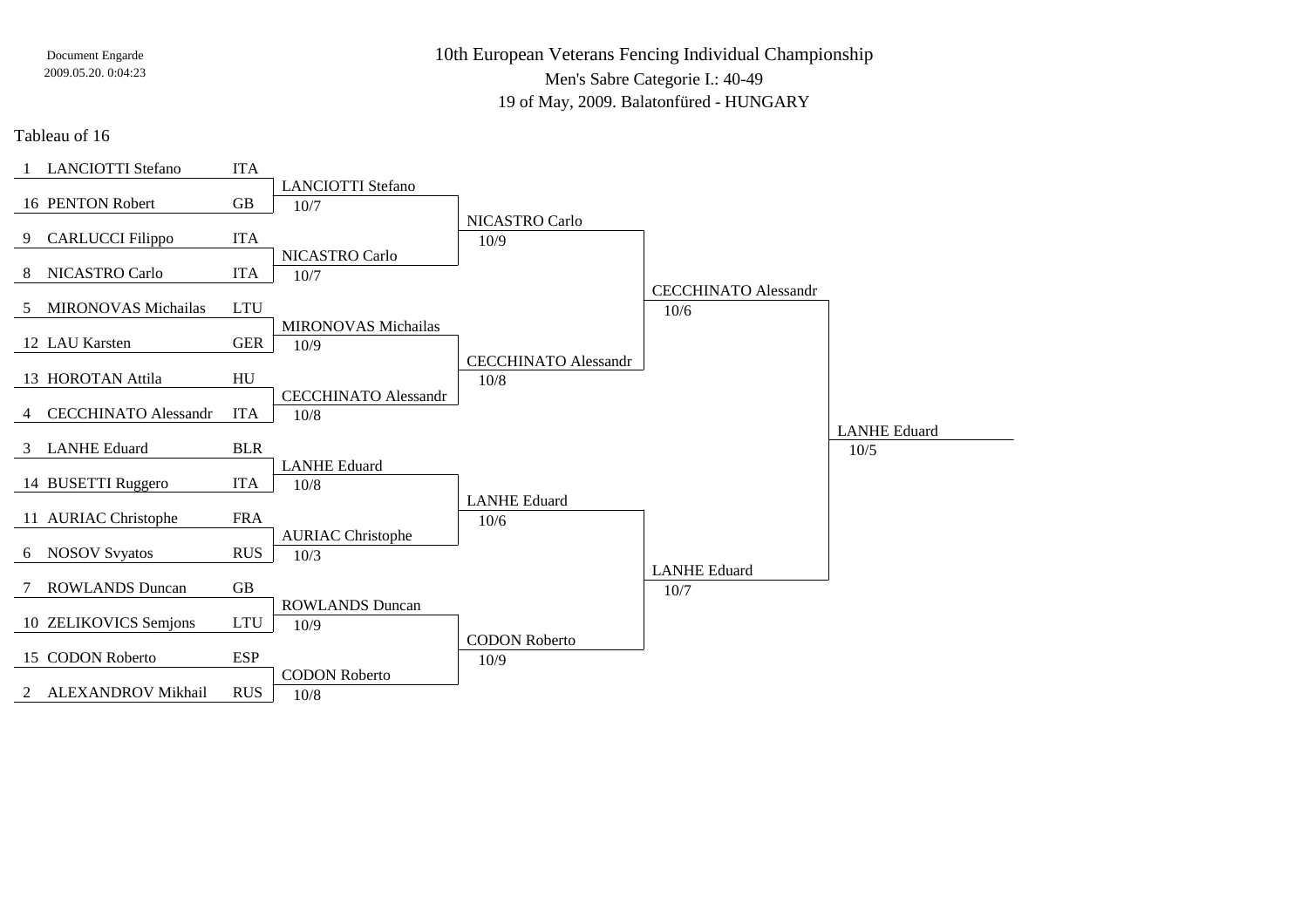# 10th European Veterans Fencing Individual Championship Men's Sabre Categorie II.: 50-59 19 of May, 2009. Balatonfüred - HUNGARY

## Overall ranking (ordered by ranking)

|                | ranking name and first name | country    |
|----------------|-----------------------------|------------|
|                | 1 CARRARA Vittorio          | <b>ITA</b> |
|                | 2 CHMEAL Vit                | <b>CZE</b> |
|                | 3 ANTINORO Enrico           | <b>ITA</b> |
|                | 3 MAUCERI Gianni            | <b>ITA</b> |
| 5 <sup>5</sup> | <b>COULTER Barry</b>        | <b>GBR</b> |
|                | 6 KARDOLUS Oscar            | <b>NED</b> |
|                | 7 ALEXSEEV Alexander        | <b>RUS</b> |
| 8              | FOX Stephen                 | <b>GBR</b> |
| 9              | <b>PELE Patrick</b>         | <b>FRA</b> |
|                | 10 RAMIER Thierry           | <b>FRA</b> |
|                | 11 TÓTH István              | <b>HUN</b> |
|                | 12 JABLONOWKSKI Leszek      | <b>POL</b> |
|                | 13 DEREWICZ Adam            | POL        |
|                | 14 BELLET Michael           | <b>FRA</b> |
|                | 15 VAROTTO Lorenzo          | <b>ITA</b> |
|                | 16 NAGY András              | <b>HUN</b> |
|                | 17 BOCCONI Andrea           | <b>ITA</b> |
|                | 18 BERARDI Domeneco         | <b>ITA</b> |
|                | 19 LANCELLOTTI Giovanni     | <b>ITA</b> |
|                | 20 BAARENDSE Dirk           | <b>BEL</b> |
|                | 21 PREVETT Christopher      | <b>GBR</b> |
| 22             | <b>STRUK Ryszard</b>        | POL        |
|                | 23 CARNICER Pedro           | <b>ESP</b> |
|                | 24 AMAGLIANI Gaspare        | <b>ITA</b> |
| 25             | <b>CAVALCA Massimo</b>      | <b>ITA</b> |
|                | 26 SCHNEIDER Wilfried       | <b>GER</b> |
|                | 27 STAROSKOLSKIY Alexandr   | <b>RUS</b> |
|                | 28 DOLEZAL Slavek           | <b>CZE</b> |
|                | 29 RAPAI Gábor              | <b>HUN</b> |
|                | 30 BESSIERE Jean Marc       | <b>FRA</b> |
|                | 31 SCHEMLA Alain            | <b>FRA</b> |
| 32             | <b>INDRIKSONS Valdis</b>    | <b>LTU</b> |
| 33             | <b>KONWINSKI Grzegorz</b>   | <b>POL</b> |
| 34             | <b>MÜLLER</b> Andreas       | <b>GER</b> |
| 35             | <b>GRÜTZNER Olaf</b>        | <b>GER</b> |
| 36             | <b>BREITNER Paul</b>        | <b>AUT</b> |
| 37             | <b>CORTIGIANI</b> Gianni    | <b>ITA</b> |
| 38             | <b>JOVIC Misa</b>           | <b>SRB</b> |
| 39             | YURCHENKO Sergey            | <b>RUS</b> |
| 40             | <b>BEAUMES</b> Patrick      | <b>FRA</b> |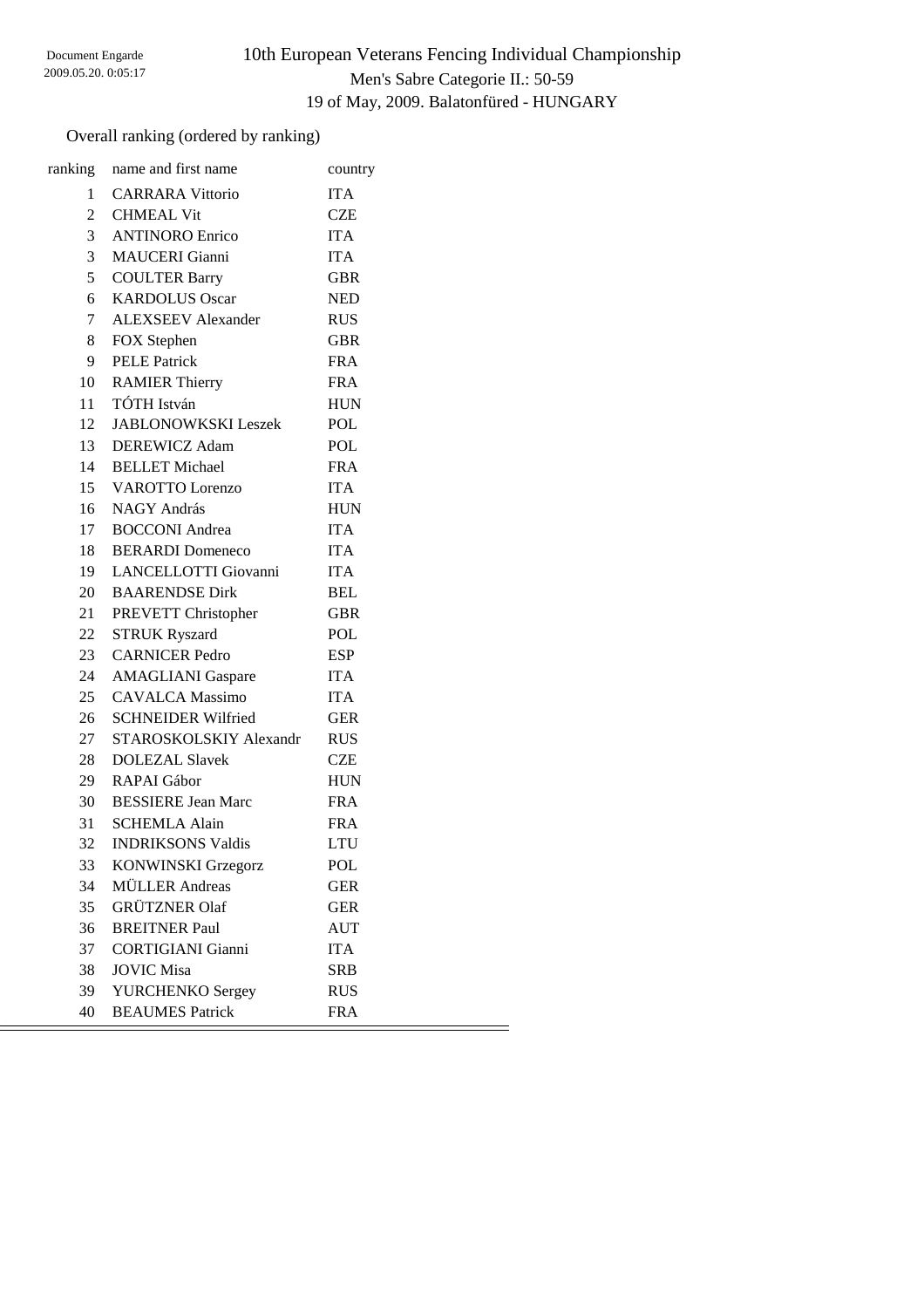## 10th European Veterans Fencing Individual Championship Men's Sabre Categorie II.: 50-59 19 of May, 2009. Balatonfüred - HUNGARY

### Poules, round no 1, page 1/2

Poule no 1 0:00

|                           |            |                                                        | V/M | indicator | HS | ranking |
|---------------------------|------------|--------------------------------------------------------|-----|-----------|----|---------|
| <b>VAROTTO</b> Lorenzo    | <b>ITA</b> | 3<br>3<br>V<br>1<br>$\overline{4}$                     | 1/6 | $-11$     | 17 | 6       |
| <b>JOVIC Misa</b>         | <b>SRB</b> | 3<br>$\boldsymbol{0}$<br>$\theta$<br>V<br>$\mathbf{0}$ | 1/6 | $-20$     | 9  | $\tau$  |
| <b>STRUK Ryszard</b>      | <b>POL</b> | V<br>V<br>V<br>$\overline{c}$<br>2<br>V                | 4/6 | 8         | 24 | 3       |
| <b>BERARDI</b> Domeneco   | <b>ITA</b> | V<br>V<br>V<br>V<br>V<br>4                             | 5/6 | 15        | 29 |         |
| <b>RAMIER Thierry</b>     | <b>FRA</b> | 3<br>V<br>V<br>V<br>V<br>V                             | 5/6 | 13        | 28 | 2       |
| <b>DOLEZAL Slavek</b>     | <b>CZE</b> | 3<br>V<br>V<br>2<br>4                                  | 2/6 | $-7$      | 20 | 5       |
| <b>ALEXSEEV</b> Alexander | <b>RUS</b> | V<br>$\mathbf{V}$<br>V<br>3<br>4                       | 3/6 | 2         | 23 | 4       |
| 0:00<br>Poule no 2        |            |                                                        | V/M | indicator | HS | ranking |
| <b>AMAGLIANI</b> Gaspare  | <b>ITA</b> | V<br>V<br>V<br>2<br>4                                  | 3/5 | 9         | 21 | 3       |
| LANCELLOTTI Giovanni      | <b>ITA</b> | V<br>V<br>$\Omega$<br>V<br>V                           | 4/5 | 7         | 20 | 2       |
| <b>MÜLLER</b> Andreas     | <b>GER</b> | 3<br>3<br>2<br>V<br>$\overline{4}$                     | 1/5 | $-3$      | 17 | 5       |
| DEREWICZ Adam             | <b>POL</b> | V<br>V<br>$\overline{c}$<br>V                          | 3/5 | $-1$      | 18 | 4       |
| <b>KARDOLUS Oscar</b>     | <b>NED</b> | V<br>V<br>V<br>V<br>$\overline{4}$                     | 4/5 | 10        | 24 | 1       |
| <b>BEAUMES</b> Patrick    | <b>FRA</b> | $\boldsymbol{0}$<br>$\mathbf{0}$<br>$\mathbf{0}$<br>2  | 0/5 | $-22$     | 3  | 6       |
| 0:00<br>Poule no 3        |            |                                                        |     |           |    |         |

V/M indicator HS ranking

V/M indicator HS ranking

|                           |            |   |              |   |   |   |     |       |    | ັ              |
|---------------------------|------------|---|--------------|---|---|---|-----|-------|----|----------------|
| YURCHENKO Sergey          | <b>RUS</b> |   |              |   | ∠ | 3 | 0/6 | $-20$ | 10 | $\mathcal{I}$  |
| TÓTH István               | HUN        |   |              |   |   |   | 5/6 | 10    | 28 | $\overline{2}$ |
| <b>KONWINSKI Grzegorz</b> | POL        |   |              |   |   |   | 2/6 | -8    | 16 | 5              |
| <b>BAARENDSE Dirk</b>     | <b>BEL</b> | 4 |              |   |   | V | 4/6 |       | 28 | 3              |
| <b>BELLET</b> Michael     | <b>FRA</b> | 3 | $\mathbf{V}$ |   |   | V | 3/6 |       | 23 | 4              |
| <b>BOCCONI</b> Andrea     | <b>ITA</b> | V |              | V |   |   | 6/6 | 16    | 30 |                |
| <b>GRÜTZNER Olaf</b>      | GER        | 4 |              |   |   |   | /6  | $-10$ | 18 | 6              |

#### Poule no 4 0:00

| <b>CARRARA Vittorio</b>   | <b>ITA</b> |        |    |   | V        |    | 6/6 | 20    | 30 |             |
|---------------------------|------------|--------|----|---|----------|----|-----|-------|----|-------------|
| RAPAI Gábor               | <b>HUN</b> |        |    |   | $\theta$ |    | 2/6 | $-7$  |    |             |
| <b>BESSIERE Jean Marc</b> | <b>FRA</b> | $\cup$ | 0  |   |          |    | 2/6 | -11   |    | 6           |
| <b>MAUCERI</b> Gianni     | ITA        |        | V) |   |          | V) | 4/6 |       | 26 |             |
| PREVETT Christopher       | GBR        |        | V  |   |          | V  | 4/6 | 10    | 26 | $2^{\circ}$ |
| <b>BREITNER Paul</b>      | AUT        |        |    | ∠ |          |    | 1/6 | $-16$ |    | ⇁           |
| STAROSKOLSKIY Alexandr    | <b>RUS</b> |        | V  |   |          |    | 2/6 | -4    |    | 4           |
|                           |            |        |    |   |          |    |     |       |    |             |

Poule no 5 0:00

|                           |            |   |          |   |   |          |   |          | V/M | indicator | НS | ranking |
|---------------------------|------------|---|----------|---|---|----------|---|----------|-----|-----------|----|---------|
| <b>CAVALCA</b> Massimo    | <b>ITA</b> |   | 4        |   |   | $\Omega$ |   |          | 3/6 |           | 22 | 4       |
| <b>COULTER Barry</b>      | <b>GBR</b> |   |          |   | V | V        |   | V        | 5/6 | 13        | 28 | 2       |
| NAGY András               | <b>HUN</b> |   | $\theta$ |   |   | V        | 3 | $\Omega$ | 1/6 | -18       |    | $\tau$  |
| <b>CORTIGIANI</b> Gianni  | <b>ITA</b> |   |          | V |   | 3        |   | $\Omega$ | 1/6 | $-16$     |    | 6       |
| <b>SCHNEIDER Wilfried</b> | <b>GER</b> | V | 3        | 4 | V |          |   | 2        | 2/6 | $-3$      | 20 |         |
| <b>CARNICER Pedro</b>     | <b>ESP</b> | ∍ | V        | V | V | V        |   |          | 4/6 |           | 23 | 3       |
| <b>PELE</b> Patrick       | <b>FRA</b> |   | っ        |   | V | V        |   |          | 5/6 | 16        | 27 |         |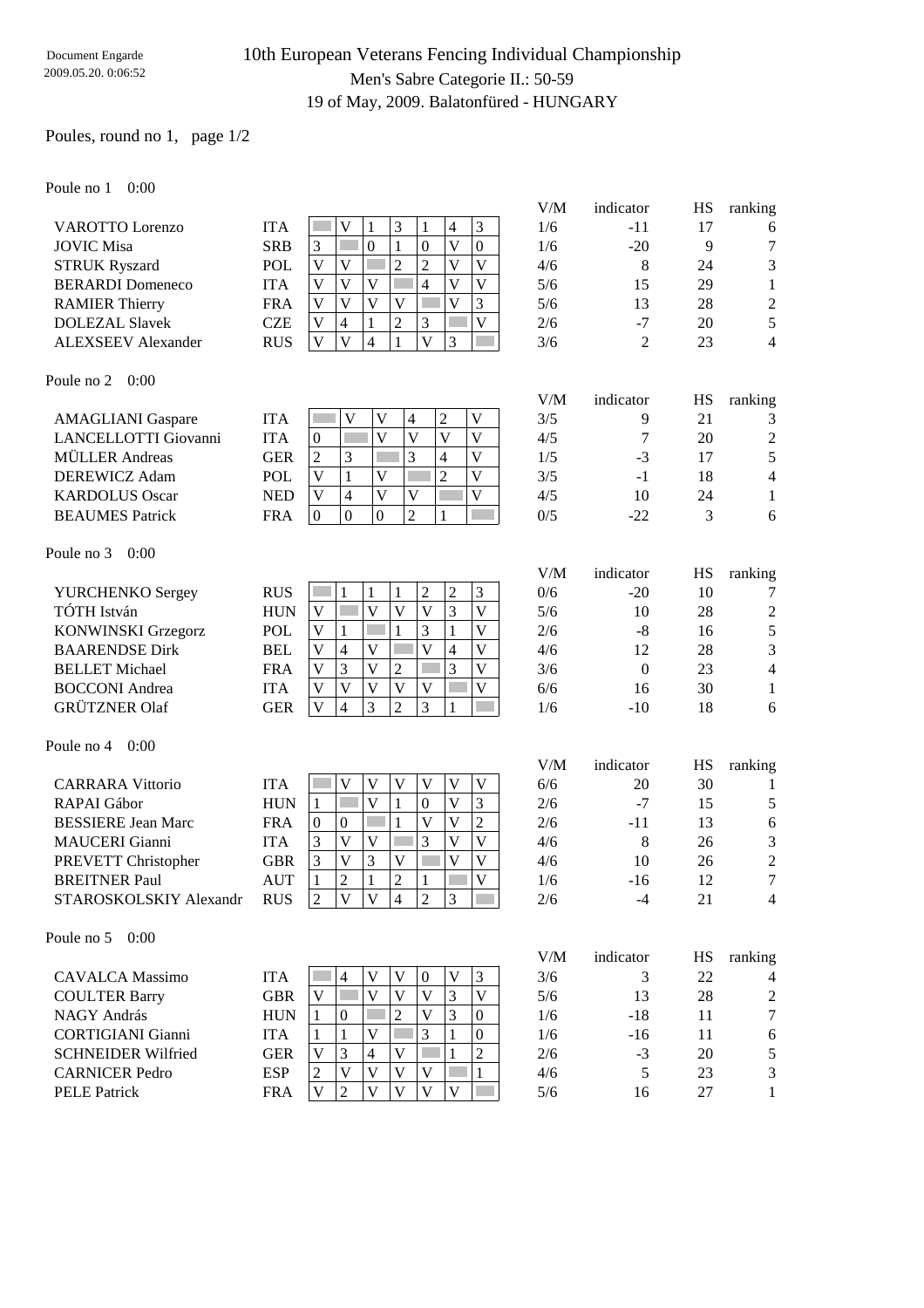Men's Sabre Cat II. - 10th European Veterans Fencing Individual Championship - 19'05'2009' Poules, round no 1, page 2/2

Poule no 6 0:00

| vuiv 110 v<br>,,,,,,,      |            |          |   |          |  |   |   |     |           |    |                |
|----------------------------|------------|----------|---|----------|--|---|---|-----|-----------|----|----------------|
|                            |            |          |   |          |  |   |   | V/M | indicator | НS | ranking        |
| <b>SCHEMLA Alain</b>       | <b>FRA</b> |          |   |          |  |   | 3 | 1/5 | -3        |    |                |
| <b>ANTINORO Enrico</b>     | ITA        |          |   |          |  |   |   | 5/5 | 16        | 25 |                |
| <b>JABLONOWKSKI Leszek</b> | <b>POL</b> |          | ∠ |          |  |   |   | 3/5 |           | 19 | 2              |
| <b>FOX</b> Stephen         | GBR        | $\theta$ |   |          |  |   |   | 2/5 | -8        | 12 | $\overline{4}$ |
| <b>INDRIKSONS Valdis</b>   | LTU        |          |   | $\Omega$ |  |   | 3 | 1/5 | -11       |    | 6              |
| <b>CHMEAL Vit</b>          | CZE        |          |   |          |  | V |   | 3/5 |           | 19 | 3              |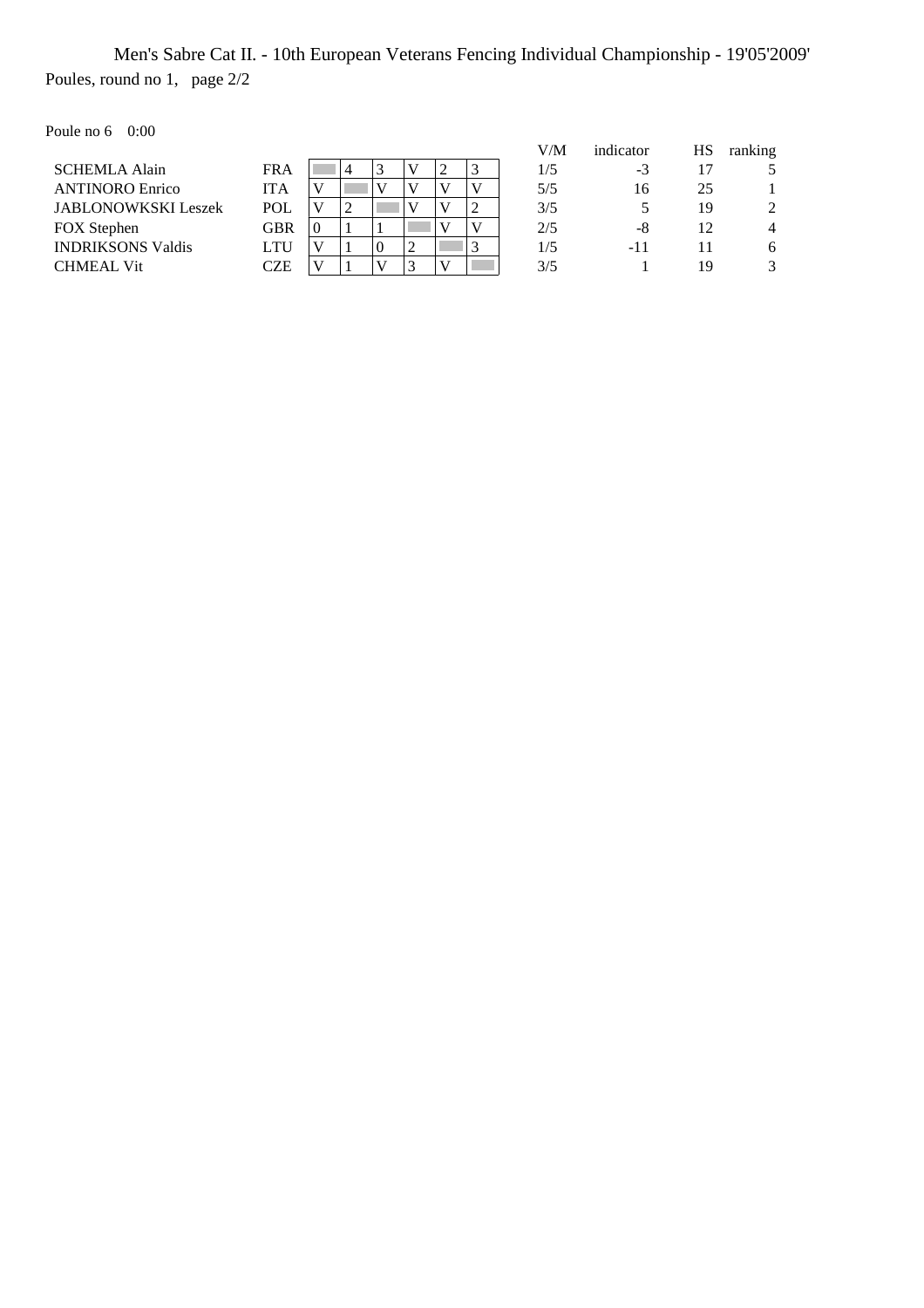# 10th European Veterans Fencing Individual Championship Men's Sabre Categorie II.: 50-59 19 of May, 2009. Balatonfüred - HUNGARY

## Ranking, round no 1 (ordered by ranking)

| ranking        | name and first name        | country    | V/M   | indicator        | HS | group     |
|----------------|----------------------------|------------|-------|------------------|----|-----------|
| $\mathbf{1}$   | <b>CARRARA Vittorio</b>    | <b>ITA</b> | 1.000 | 20               | 30 | qualifier |
| $\overline{2}$ | <b>BOCCONI</b> Andrea      | <b>ITA</b> | 1.000 | 16               | 30 | qualifier |
| 3              | <b>ANTINORO Enrico</b>     | <b>ITA</b> | 1.000 | 16               | 25 | qualifier |
| $\overline{4}$ | <b>PELE Patrick</b>        | <b>FRA</b> | 0.833 | 16               | 27 | qualifier |
| 5              | <b>BERARDI</b> Domeneco    | <b>ITA</b> | 0.833 | 15               | 29 | qualifier |
| 6              | <b>COULTER Barry</b>       | <b>GBR</b> | 0.833 | 13               | 28 | qualifier |
| 6              | <b>RAMIER Thierry</b>      | <b>FRA</b> | 0.833 | 13               | 28 | qualifier |
| 8              | TÓTH István                | <b>HUN</b> | 0.833 | 10               | 28 | qualifier |
| 9              | <b>KARDOLUS Oscar</b>      | <b>NED</b> | 0.800 | 10               | 24 | qualifier |
| 10             | LANCELLOTTI Giovanni       | <b>ITA</b> | 0.800 | 7                | 20 | qualifier |
| 11             | <b>BAARENDSE Dirk</b>      | <b>BEL</b> | 0.667 | 12               | 28 | qualifier |
| 12             | PREVETT Christopher        | <b>GBR</b> | 0.667 | 10               | 26 | qualifier |
| 13             | <b>MAUCERI</b> Gianni      | <b>ITA</b> | 0.667 | 8                | 26 | qualifier |
| 14             | <b>STRUK Ryszard</b>       | POL        | 0.667 | 8                | 24 | qualifier |
| 15             | <b>CARNICER Pedro</b>      | <b>ESP</b> | 0.667 | 5                | 23 | qualifier |
| 16             | <b>AMAGLIANI</b> Gaspare   | <b>ITA</b> | 0.600 | 9                | 21 | qualifier |
| 17             | <b>JABLONOWKSKI Leszek</b> | <b>POL</b> | 0.600 | 5                | 19 | qualifier |
| 18             | <b>CHMEAL Vit</b>          | <b>CZE</b> | 0.600 | 1                | 19 | qualifier |
| 19             | <b>DEREWICZ Adam</b>       | <b>POL</b> | 0.600 | $-1$             | 18 | qualifier |
| 20             | <b>CAVALCA Massimo</b>     | <b>ITA</b> | 0.500 | 3                | 22 | qualifier |
| 21             | <b>ALEXSEEV</b> Alexander  | <b>RUS</b> | 0.500 | $\overline{2}$   | 23 | qualifier |
| 22             | <b>BELLET</b> Michael      | <b>FRA</b> | 0.500 | $\boldsymbol{0}$ | 23 | qualifier |
| 23             | FOX Stephen                | <b>GBR</b> | 0.400 | $-8$             | 12 | qualifier |
| 24             | <b>SCHNEIDER Wilfried</b>  | <b>GER</b> | 0.333 | $-3$             | 20 | qualifier |
| 25             | STAROSKOLSKIY Alexandr     | <b>RUS</b> | 0.333 | $-4$             | 21 | qualifier |
| 26             | <b>DOLEZAL Slavek</b>      | <b>CZE</b> | 0.333 | $-7$             | 20 | qualifier |
| 27             | RAPAI Gábor                | <b>HUN</b> | 0.333 | $-7$             | 15 | qualifier |
| 28             | <b>KONWINSKI Grzegorz</b>  | <b>POL</b> | 0.333 | $-8$             | 16 | qualifier |
| 29             | <b>BESSIERE Jean Marc</b>  | <b>FRA</b> | 0.333 | $-11$            | 13 | qualifier |
| 30             | <b>MÜLLER</b> Andreas      | <b>GER</b> | 0.200 | $-3$             | 17 | qualifier |
| 30             | <b>SCHEMLA Alain</b>       | <b>FRA</b> | 0.200 | $-3$             | 17 | qualifier |
| 32             | <b>INDRIKSONS Valdis</b>   | <b>LTU</b> | 0.200 | $-11$            | 11 | qualifier |
| 33             | <b>GRÜTZNER Olaf</b>       | <b>GER</b> | 0.167 | $-10$            | 18 | qualifier |
| 34             | <b>VAROTTO Lorenzo</b>     | <b>ITA</b> | 0.167 | $-11$            | 17 | qualifier |
| 35             | <b>BREITNER Paul</b>       | <b>AUT</b> | 0.167 | $-16$            | 12 | qualifier |
| 36             | <b>CORTIGIANI</b> Gianni   | <b>ITA</b> | 0.167 | $-16$            | 11 | qualifier |
| 37             | NAGY András                | <b>HUN</b> | 0.167 | $-18$            | 11 | qualifier |
| 38             | <b>JOVIC Misa</b>          | <b>SRB</b> | 0.167 | $-20$            | 9  | qualifier |
| 39             | YURCHENKO Sergey           | <b>RUS</b> | 0.000 | $-20$            | 10 | qualifier |
| 40             | <b>BEAUMES Patrick</b>     | <b>FRA</b> | 0.000 | $-22$            | 3  | qualifier |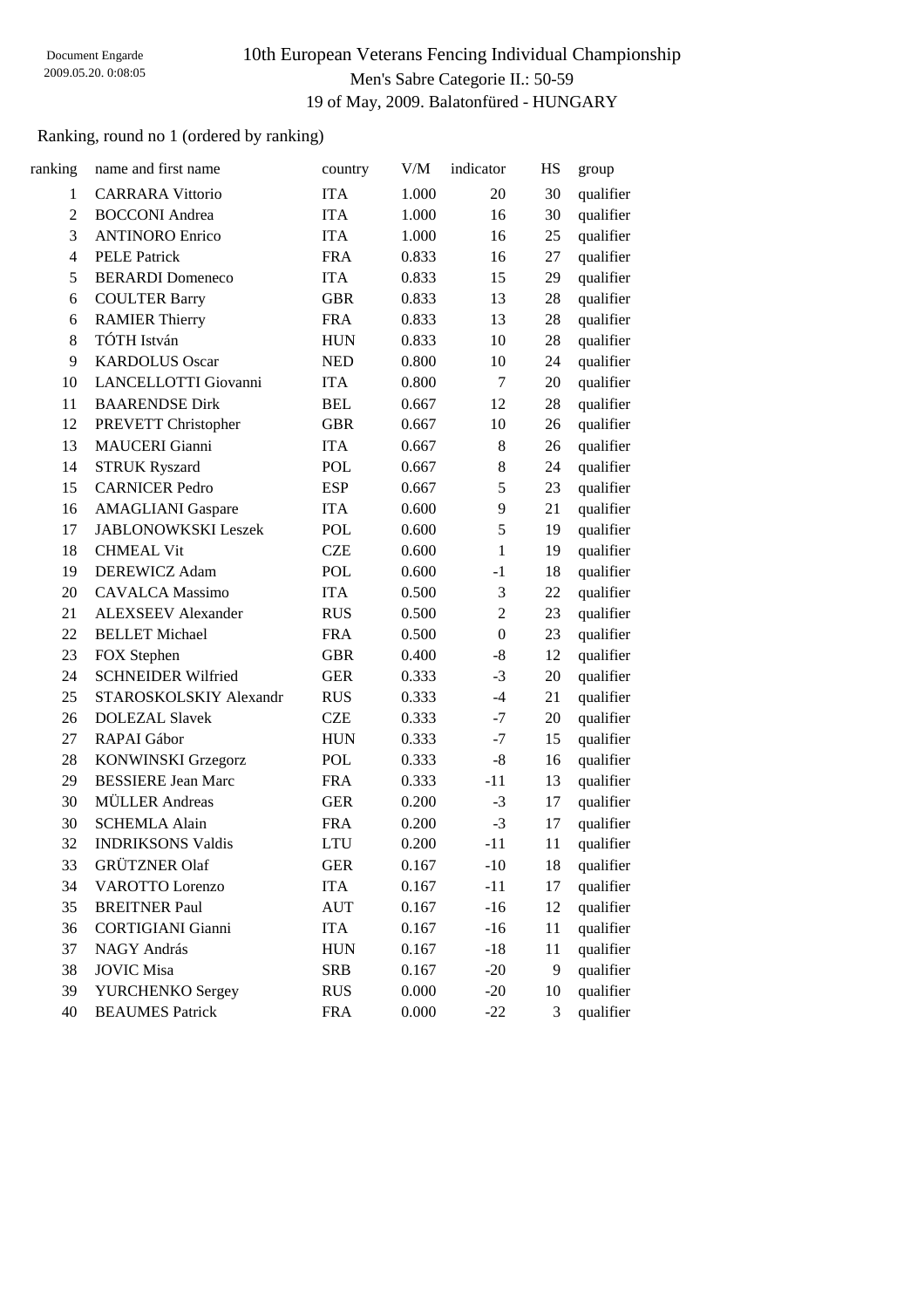10th European Veterans Fencing Individual ChampionshipMen's Sabre Categorie II.: 50-59

19 of May, 2009. Balatonfüred - HUNGARY

Tableau of 64, page 1/4

|    | <b>CARRARA Vittorio</b>   | <b>ITA</b>                                                  |                            |                            |                         |
|----|---------------------------|-------------------------------------------------------------|----------------------------|----------------------------|-------------------------|
|    |                           |                                                             | <b>CARRARA Vittorio</b>    |                            |                         |
| 64 |                           |                                                             |                            | <b>CARRARA Vittorio</b>    |                         |
| 33 | <b>GRÜTZNER Olaf</b>      | <b>GER</b>                                                  |                            | 10/1                       |                         |
|    |                           |                                                             | <b>INDRIKSONS Valdis</b>   |                            |                         |
| 32 | <b>INDRIKSONS Valdis</b>  | $\ensuremath{\text{L}\text{T}}\xspace\ensuremath{\text{U}}$ | 10/9                       |                            | <b>CARRARA Vittorio</b> |
| 17 | JABLONOWKSKI Leszek       | POL                                                         |                            |                            | 10/5                    |
|    |                           |                                                             | <b>JABLONOWKSKI Leszek</b> |                            |                         |
| 48 |                           |                                                             |                            | <b>JABLONOWKSKI Leszek</b> |                         |
| 49 |                           |                                                             |                            | 10/6                       |                         |
|    |                           |                                                             | <b>AMAGLIANI</b> Gaspare   |                            |                         |
| 16 | <b>AMAGLIANI</b> Gaspare  | <b>ITA</b>                                                  |                            |                            |                         |
| 9  | <b>KARDOLUS Oscar</b>     | $\ensuremath{\mathsf{NED}}$                                 |                            |                            |                         |
|    |                           |                                                             | <b>KARDOLUS Oscar</b>      |                            |                         |
| 56 |                           |                                                             |                            | <b>KARDOLUS Oscar</b>      |                         |
| 41 |                           |                                                             |                            | 10/8                       |                         |
|    |                           |                                                             | <b>SCHNEIDER Wilfried</b>  |                            |                         |
| 24 | <b>SCHNEIDER Wilfried</b> | <b>GER</b>                                                  |                            |                            | <b>KARDOLUS Oscar</b>   |
| 25 | STAROSKOLSKIY Alexandr    | <b>RUS</b>                                                  |                            |                            | 10/7                    |
|    |                           |                                                             | STAROSKOLSKIY Alexandr     |                            |                         |
| 40 | <b>BEAUMES Patrick</b>    | <b>FRA</b>                                                  | 10/5                       |                            |                         |
| 57 |                           |                                                             |                            | TÓTH István<br>10/3        |                         |
|    |                           |                                                             | TÓTH István                |                            |                         |
| 8  | TÓTH István               | <b>HUN</b>                                                  |                            |                            |                         |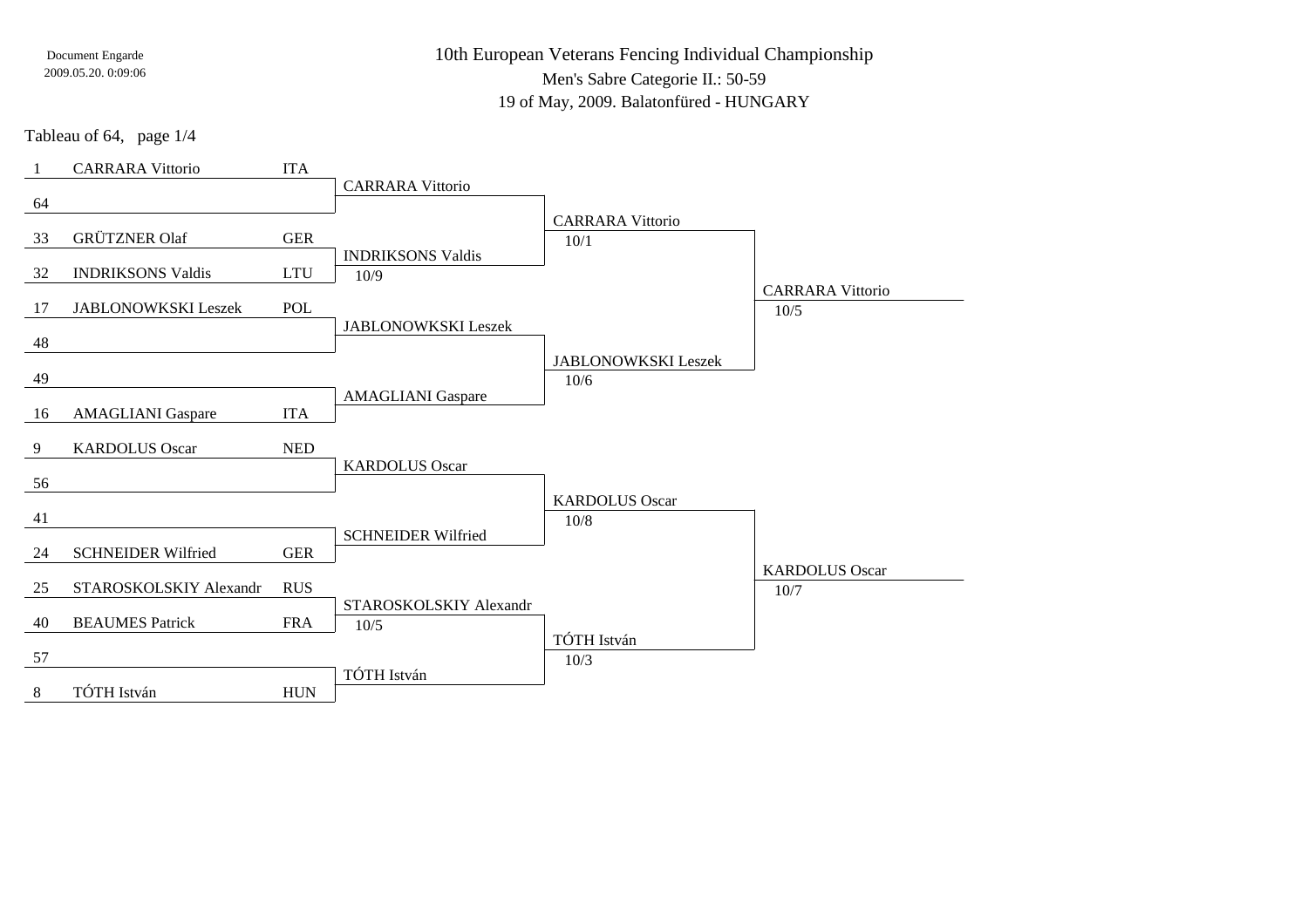10th European Veterans Fencing Individual ChampionshipMen's Sabre Categorie II.: 50-59

19 of May, 2009. Balatonfüred - HUNGARY

Tableau of 64, page 2/4

| 5  | <b>BERARDI</b> Domeneco   | <b>ITA</b>  |                           |                           |                           |
|----|---------------------------|-------------|---------------------------|---------------------------|---------------------------|
|    |                           |             | <b>BERARDI</b> Domeneco   |                           |                           |
| 60 |                           |             |                           | NAGY András               |                           |
| 37 | NAGY András               | ${\rm HUN}$ |                           | $10/6$                    |                           |
|    |                           |             | NAGY András               |                           |                           |
| 28 | <b>KONWINSKI Grzegorz</b> | POL         | 10/4                      |                           |                           |
|    |                           |             |                           |                           | <b>ALEXSEEV</b> Alexander |
| 21 | <b>ALEXSEEV Alexander</b> | <b>RUS</b>  | <b>ALEXSEEV Alexander</b> |                           | 10/5                      |
| 44 |                           |             |                           |                           |                           |
|    |                           |             |                           | <b>ALEXSEEV</b> Alexander |                           |
| 53 |                           |             |                           | 10/6                      |                           |
|    |                           |             | PREVETT Christopher       |                           |                           |
| 12 | PREVETT Christopher       | <b>GBR</b>  |                           |                           |                           |
| 13 | MAUCERI Gianni            | <b>ITA</b>  |                           |                           |                           |
|    |                           |             | <b>MAUCERI</b> Gianni     |                           |                           |
| 52 |                           |             |                           |                           |                           |
|    |                           |             |                           | <b>MAUCERI</b> Gianni     |                           |
| 45 |                           |             | <b>CAVALCA</b> Massimo    | 10/4                      |                           |
| 20 | <b>CAVALCA Massimo</b>    | <b>ITA</b>  |                           |                           |                           |
|    |                           |             |                           |                           | <b>MAUCERI</b> Gianni     |
| 29 | <b>BESSIERE Jean Marc</b> | <b>FRA</b>  |                           |                           | 10/6                      |
|    |                           |             | <b>BESSIERE Jean Marc</b> |                           |                           |
| 36 | <b>CORTIGIANI</b> Gianni  | <b>ITA</b>  | $10/7$                    | <b>PELE Patrick</b>       |                           |
| 61 |                           |             |                           | 10/3                      |                           |
|    |                           |             | <b>PELE Patrick</b>       |                           |                           |
| 4  | <b>PELE Patrick</b>       | <b>FRA</b>  |                           |                           |                           |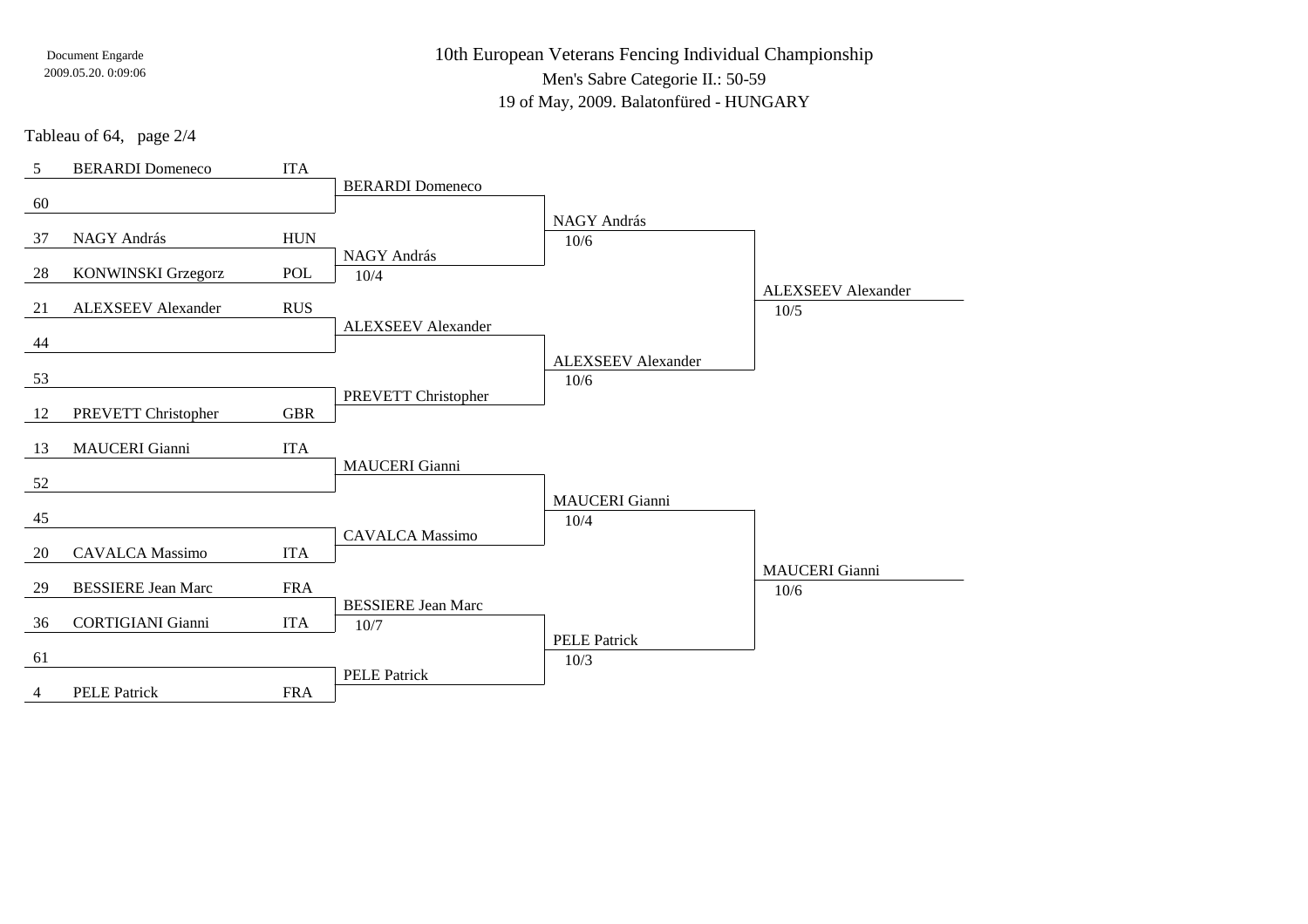10th European Veterans Fencing Individual ChampionshipMen's Sabre Categorie II.: 50-59

19 of May, 2009. Balatonfüred - HUNGARY

Tableau of 64, page 3/4

| 3  | <b>ANTINORO</b> Enrico | <b>ITA</b> |                        |                               |                        |
|----|------------------------|------------|------------------------|-------------------------------|------------------------|
|    |                        |            | <b>ANTINORO</b> Enrico |                               |                        |
| 62 |                        |            |                        | <b>ANTINORO Enrico</b>        |                        |
| 35 | <b>BREITNER Paul</b>   | <b>AUT</b> |                        | 10/4                          |                        |
|    |                        |            | <b>SCHEMLA Alain</b>   |                               |                        |
| 30 | <b>SCHEMLA Alain</b>   | <b>FRA</b> | 10/3                   |                               |                        |
|    |                        |            |                        |                               | <b>ANTINORO Enrico</b> |
| 19 | DEREWICZ Adam          | <b>POL</b> | DEREWICZ Adam          |                               | 10/7                   |
| 46 |                        |            |                        |                               |                        |
|    |                        |            |                        | DEREWICZ Adam                 |                        |
| 51 |                        |            |                        | 10/7                          |                        |
|    |                        |            | <b>STRUK Ryszard</b>   |                               |                        |
| 14 | <b>STRUK Ryszard</b>   | POL        |                        |                               |                        |
| 11 | <b>BAARENDSE Dirk</b>  | <b>BEL</b> |                        |                               |                        |
|    |                        |            | <b>BAARENDSE Dirk</b>  |                               |                        |
| 54 |                        |            |                        |                               |                        |
| 43 |                        |            |                        | <b>BELLET</b> Michael<br>10/8 |                        |
|    |                        |            | <b>BELLET</b> Michael  |                               |                        |
| 22 | <b>BELLET Michael</b>  | <b>FRA</b> |                        |                               |                        |
|    |                        |            |                        |                               | <b>COULTER Barry</b>   |
| 27 | RAPAI Gábor            | <b>HUN</b> |                        |                               | 10/8                   |
| 38 | <b>JOVIC Misa</b>      | <b>SRB</b> | RAPAI Gábor<br>10/1    |                               |                        |
|    |                        |            |                        | <b>COULTER Barry</b>          |                        |
| 59 |                        |            |                        | 10/3                          |                        |
|    |                        |            | <b>COULTER Barry</b>   |                               |                        |
| 6  | <b>COULTER Barry</b>   | <b>GBR</b> |                        |                               |                        |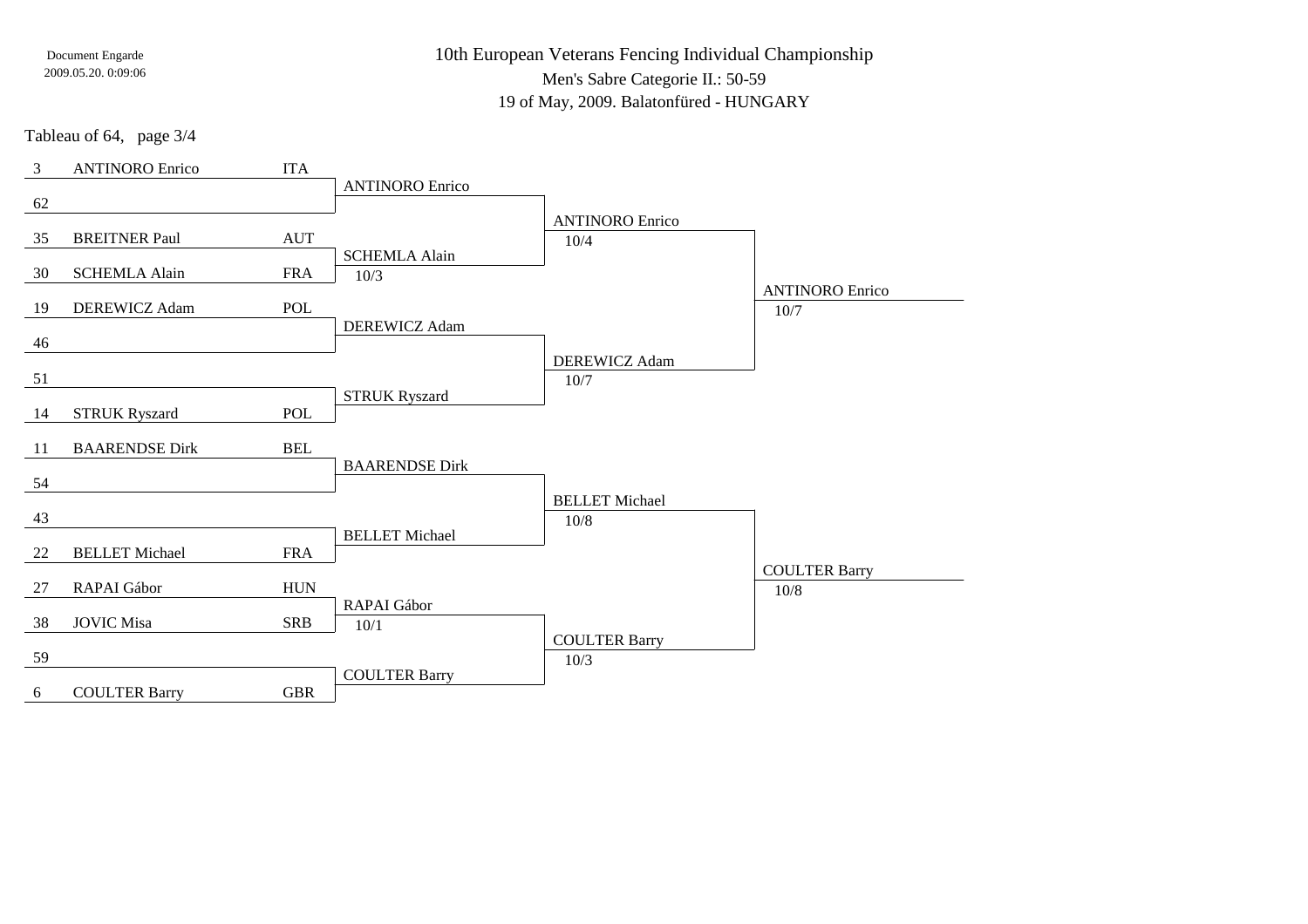10th European Veterans Fencing Individual ChampionshipMen's Sabre Categorie II.: 50-59

19 of May, 2009. Balatonfüred - HUNGARY

Tableau of 64, page 4/4

| $\overline{7}$ | <b>RAMIER Thierry</b>  | <b>FRA</b> |                        |                        |                   |
|----------------|------------------------|------------|------------------------|------------------------|-------------------|
|                |                        |            | <b>RAMIER Thierry</b>  |                        |                   |
| 58             |                        |            |                        | <b>RAMIER Thierry</b>  |                   |
| 39             | YURCHENKO Sergey       | <b>RUS</b> |                        | 10/1                   |                   |
|                |                        |            | <b>DOLEZAL Slavek</b>  |                        |                   |
| 26             | <b>DOLEZAL Slavek</b>  | <b>CZE</b> | 10/3                   |                        |                   |
|                |                        |            |                        |                        | FOX Stephen       |
| 23             | FOX Stephen            | <b>GBR</b> |                        |                        | $10/6$            |
| 42             |                        |            | FOX Stephen            |                        |                   |
|                |                        |            |                        | FOX Stephen            |                   |
| 55             |                        |            |                        | 10/7                   |                   |
|                |                        |            | LANCELLOTTI Giovanni   |                        |                   |
| 10             | LANCELLOTTI Giovanni   | <b>ITA</b> |                        |                        |                   |
| 15             | <b>CARNICER Pedro</b>  | <b>ESP</b> |                        |                        |                   |
|                |                        |            | <b>CARNICER Pedro</b>  |                        |                   |
| 50             |                        |            |                        |                        |                   |
|                |                        |            |                        | <b>CHMEAL Vit</b>      |                   |
| 47             |                        |            |                        | $10/7$                 |                   |
| 18             | <b>CHMEAL Vit</b>      | <b>CZE</b> | <b>CHMEAL Vit</b>      |                        |                   |
|                |                        |            |                        |                        | <b>CHMEAL Vit</b> |
| 31             | <b>MÜLLER</b> Andreas  | <b>GER</b> |                        |                        | 10/6              |
|                |                        |            | <b>VAROTTO</b> Lorenzo |                        |                   |
| 34             | <b>VAROTTO Lorenzo</b> | <b>ITA</b> | 10/8                   |                        |                   |
|                |                        |            |                        | <b>VAROTTO</b> Lorenzo |                   |
| 63             |                        |            | <b>BOCCONI</b> Andrea  | 10/9                   |                   |
| 2              | <b>BOCCONI</b> Andrea  | <b>ITA</b> |                        |                        |                   |
|                |                        |            |                        |                        |                   |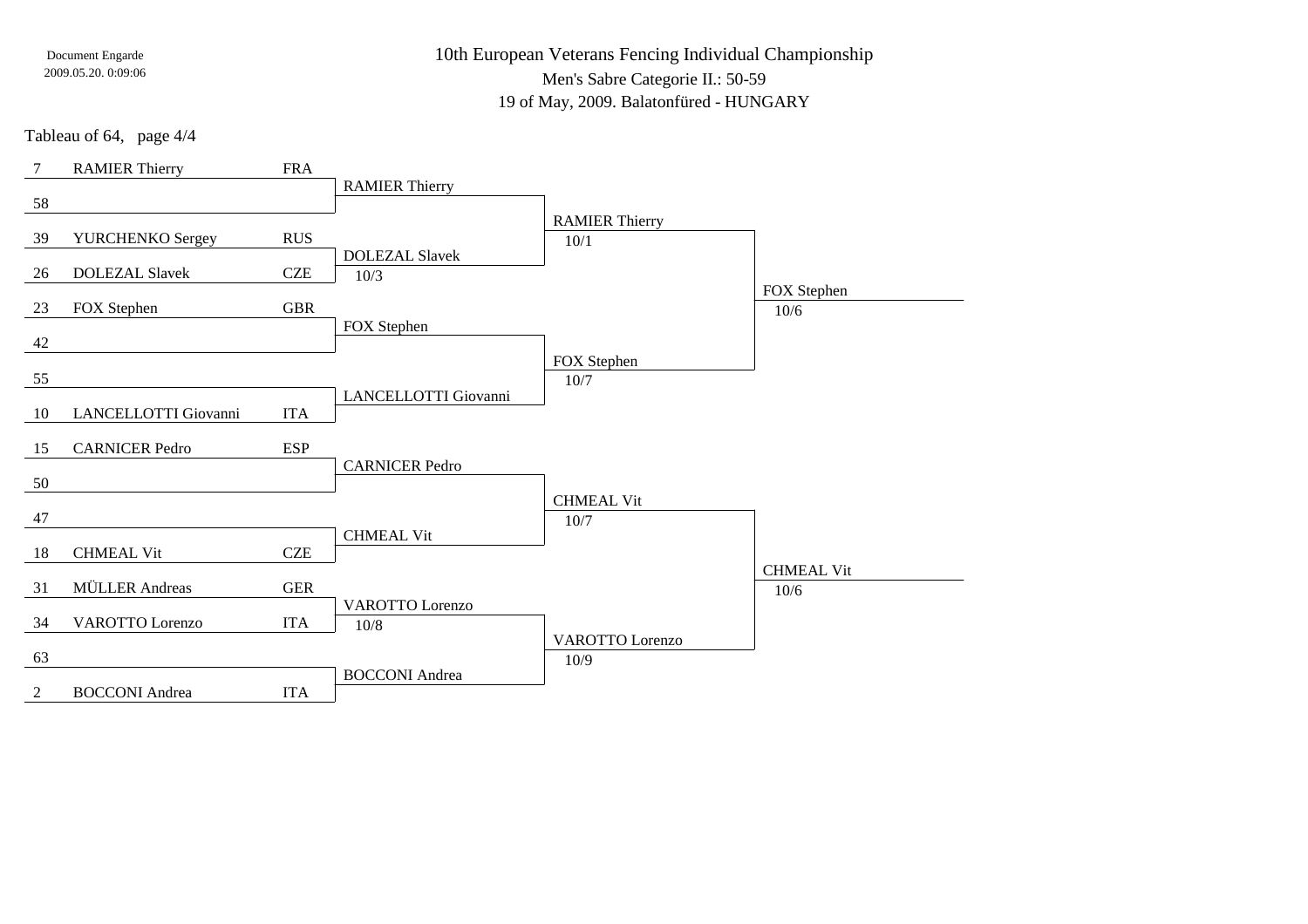10th European Veterans Fencing Individual ChampionshipMen's Sabre Categorie II.: 50-59

19 of May, 2009. Balatonfüred - HUNGARY

### Tableau of 16

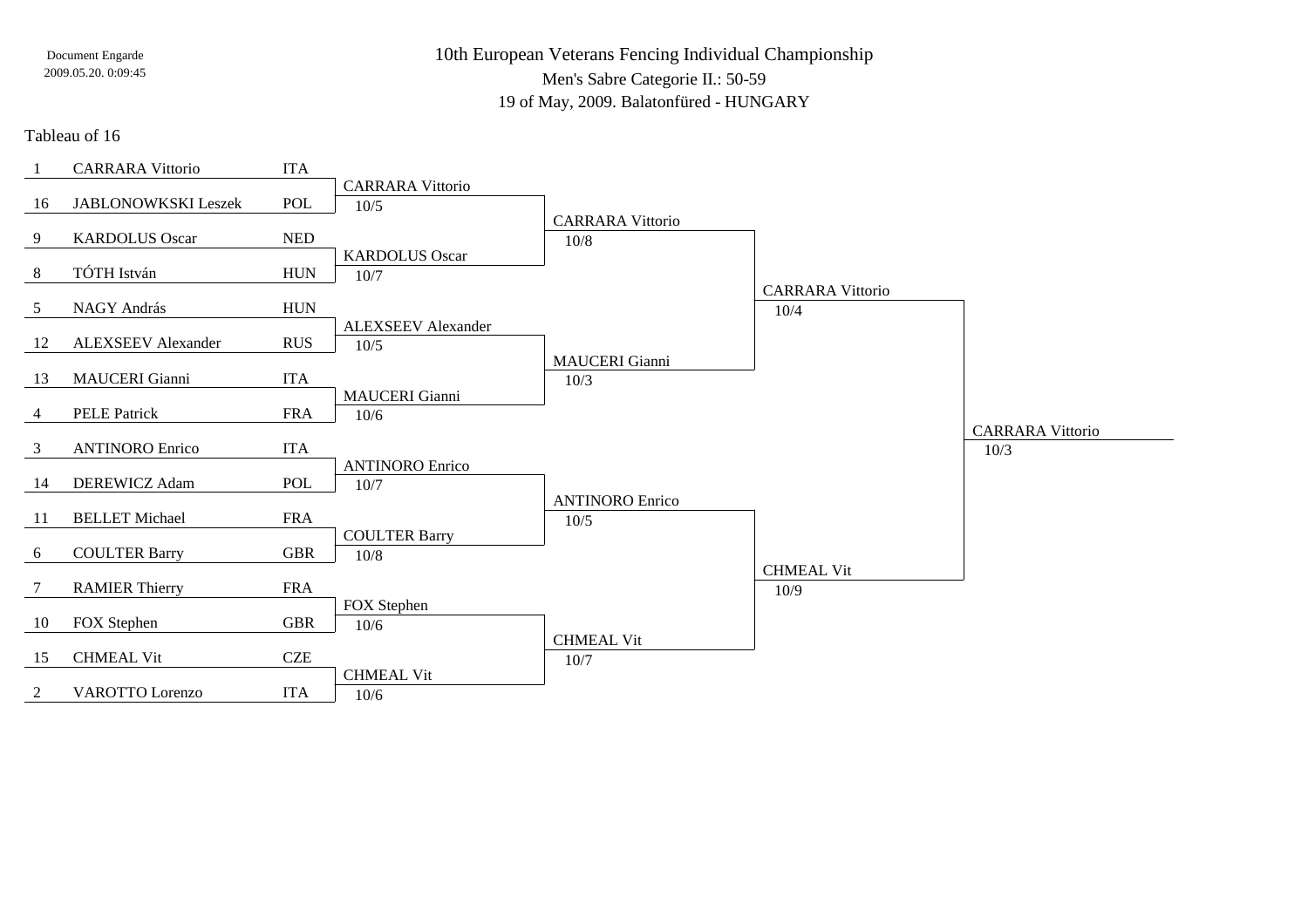### Overall ranking (ordered by ranking)

|                 | ranking name and first name | country    |  |
|-----------------|-----------------------------|------------|--|
| 1               | <b>COHEN Richard</b>        | GBR        |  |
| 2               | RUSSO Francesco             | <b>ITA</b> |  |
| $\mathfrak{Z}$  | <b>EGGER</b> Gerhard        | <b>AUT</b> |  |
| 3 <sup>1</sup>  | <b>HELFRICHT Helmut</b>     | <b>GER</b> |  |
| 5               | <b>MEUNIER</b> Patrick      | <b>FRA</b> |  |
| 6               | <b>CREGUT Richard</b>       | <b>FRA</b> |  |
| $7\overline{ }$ | <b>CHABOISSEAU</b> Andre    | <b>FRA</b> |  |
| 8               | <b>HERBST Volkhard</b>      | <b>GER</b> |  |
| 9               | <b>CARMINA Riccardo</b>     | <b>ITA</b> |  |
| 10              | <b>BONEHILL Richard</b>     | <b>GBR</b> |  |
|                 | 11 NAGY DR Imre             | <b>HUN</b> |  |
|                 | 12 HOSSARD Michel           | <b>FRA</b> |  |
|                 | 13 BORNEMISZA András        | <b>GBR</b> |  |
|                 | 14 COMPTON Michael          | <b>GBR</b> |  |
|                 | 15 BARON Peter              | <b>GBR</b> |  |
|                 | 16 FRANK Wolfgang           | <b>GER</b> |  |
|                 | 17 PANZ Marian              | POL        |  |
| 18              | RODRIGUEZ Ignacio           | ESP        |  |
| 19              | <b>MAINKA</b> Andrzej       | POL        |  |
| 20              | <b>BRAHLER Günter</b>       | <b>GER</b> |  |
|                 | 21 ALYAKIN Anatoly          | <b>RUS</b> |  |
|                 | 22 NEGRO Fancesco           | <b>ITA</b> |  |
| 23              | <b>PAVEL Petr</b>           | <b>CZE</b> |  |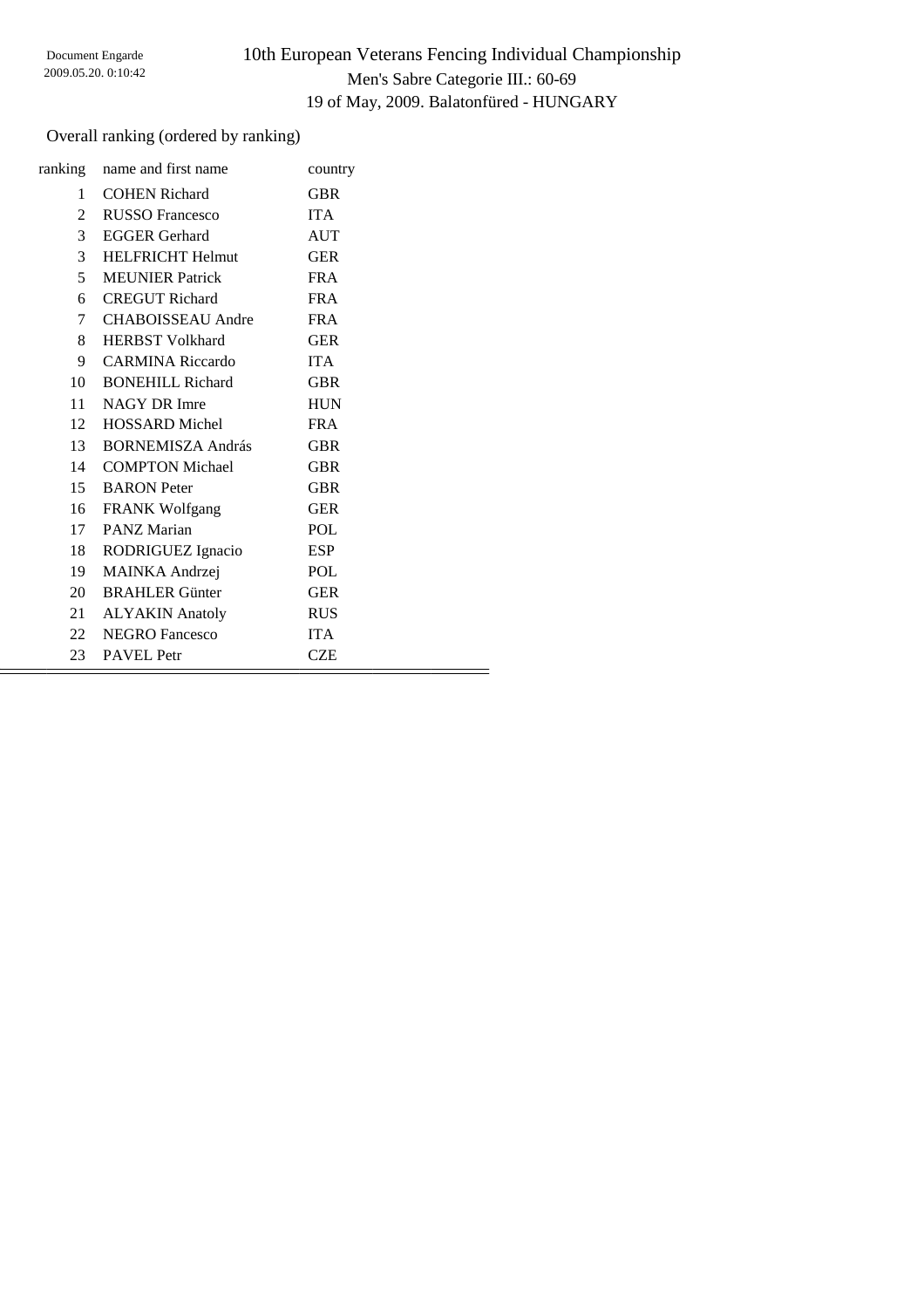### Poules, round no 1

Poule no 1 0:00 piste No 9

|                         |            |          |  |  | V/M | indicator | нs | ranking |
|-------------------------|------------|----------|--|--|-----|-----------|----|---------|
| <b>HELFRICHT Helmut</b> | GER        |          |  |  | 4/5 |           | 22 | 2       |
| <b>ALYAKIN Anatoly</b>  | <b>RUS</b> | $\Omega$ |  |  | 1/5 | $-13$     |    |         |
| <b>PAVEL Petr</b>       | CZE        |          |  |  | 0/5 | $-18$     |    | 6       |
| <b>COHEN Richard</b>    | GBR        |          |  |  | 5/5 | 18        | 25 |         |
| <b>RUSSO Francesco</b>  | ľТА        |          |  |  | 2/5 | -2        |    | 4       |
| <b>CREGUT Richard</b>   | FRA        | 2        |  |  | 3/5 |           |    | 3       |

| V/M | indicator | HS | ranking |
|-----|-----------|----|---------|
| 4/5 | 12        | 22 | 2       |
| 1/5 | $-13$     | 9  | 5       |
| 0/5 | $-18$     | 7  | 6       |
| 5/5 | 18        | 25 | 1       |
| 2/5 | $-2$      | 15 | 4       |
| 3/5 | 3         | 21 | 3       |
|     |           |    |         |

V/M indicator HS ranking

Poule no 2 0:00 piste No 10

| <b>BARON</b> Peter      | ${\rm GBR}$ | v            |  | 1/4 | ۰.   |    | Λ      |
|-------------------------|-------------|--------------|--|-----|------|----|--------|
| <b>HERBST Volkhard</b>  | GER         |              |  | 0/4 | $-7$ |    |        |
| <b>CARMINA Riccardo</b> | 'TA         | $\mathbf{V}$ |  | 4/4 |      | 20 |        |
| <b>PANZ Marian</b>      | POL         | $\mathbf{V}$ |  | 2/4 |      |    | ◠      |
| <b>HOSSARD</b> Michel   | FRA         | $\mathbf{V}$ |  | 3/4 |      |    | ◠<br>∠ |

Poule no 3 0:00 piste No 11

|     |   |          |   |   |   | V/M | indicator | <b>HS</b> | ranking        |
|-----|---|----------|---|---|---|-----|-----------|-----------|----------------|
| GBR |   |          | V |   | ⌒ | 3/5 | h         | 21        |                |
| GBR | V |          | V |   | 4 | 4/5 | 10        | 24        |                |
| ITA |   | $\theta$ |   |   |   | 0/5 | $-16$     | Q         | 6              |
| FRA |   |          | V |   | V | 3/5 |           | 19        | $\overline{4}$ |
| GER |   |          | V |   |   | 1/5 | -9        | 14        | 5              |
| HUN |   |          | V | V |   | 4/5 | 4         | 22        | 2              |
|     |   |          |   |   |   |     |           |           |                |

Poule no 4 0:00 piste No 12

|                          |            |              |   |   |   | V/M | indicator | HS | ranking |
|--------------------------|------------|--------------|---|---|---|-----|-----------|----|---------|
| <b>COMPTON Michael</b>   | <b>GBR</b> |              | 4 |   | 4 | 2/5 |           | 19 | 3       |
| <b>EGGER Gerhard</b>     | AUT        | V            |   |   |   | 5/5 | 14        | 25 |         |
| <b>BRAHLER</b> Günter    | <b>GER</b> |              |   | 4 | 2 | 1/5 | -9        | 14 | 6       |
| <b>CHABOISSEAU</b> Andre | <b>FRA</b> | V            |   |   |   | 3/5 |           | 18 | 2       |
| MAINKA Andrzej           | <b>POL</b> |              |   |   |   | 2/5 | -4        | 17 |         |
| RODRIGUEZ Ignacio        | <b>ESP</b> | $\mathbf{V}$ |   |   |   | 2/5 | - 1       | 18 | 4       |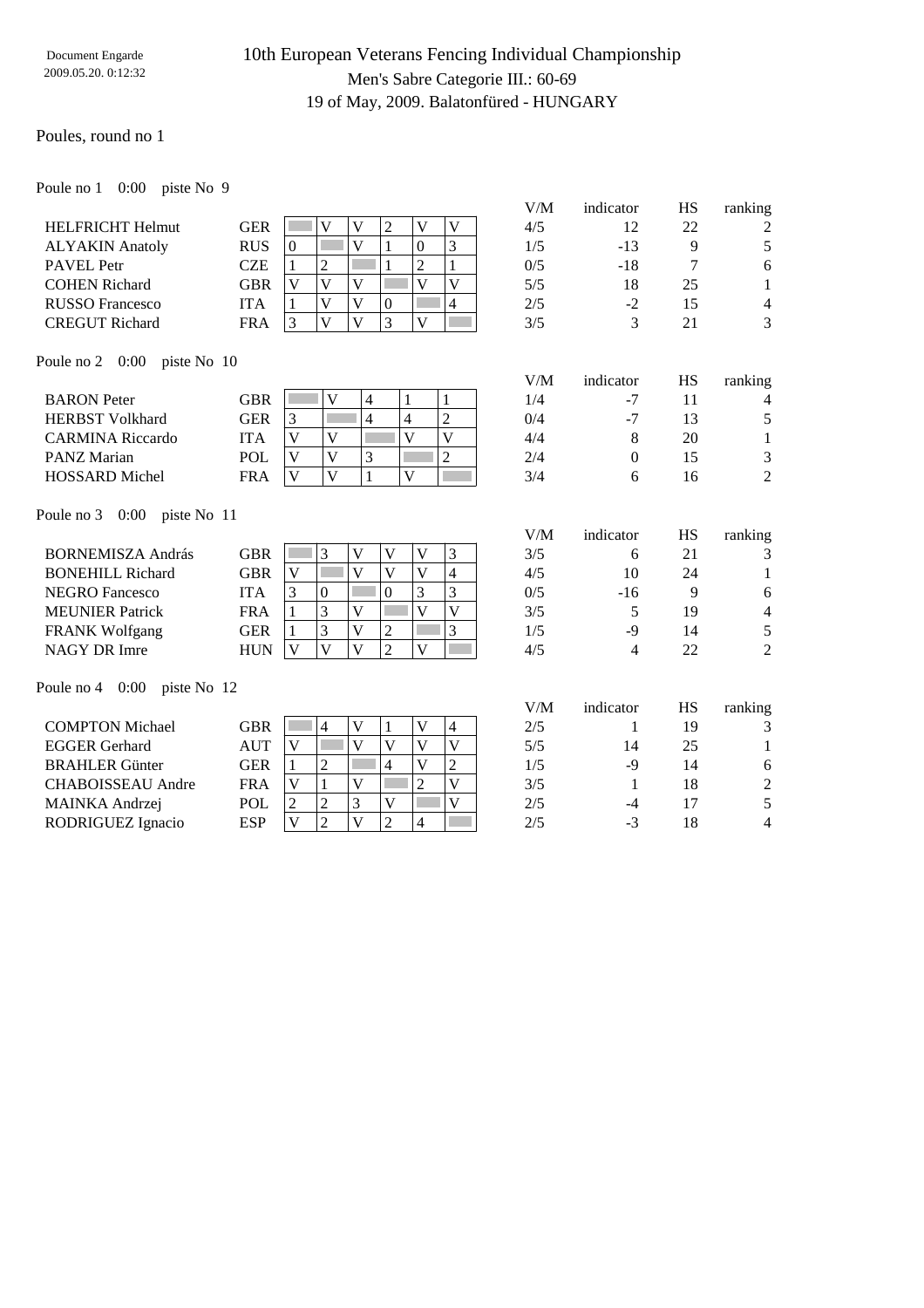### Ranking, round no 1 (ordered by ranking)

| ranking        | name and first name      | country    | V/M  | indicator        | HS | group     |
|----------------|--------------------------|------------|------|------------------|----|-----------|
| 1              | <b>COHEN Richard</b>     | <b>GBR</b> | 1.00 | 18               | 25 | qualifier |
| 2              | <b>EGGER Gerhard</b>     | <b>AUT</b> | 1.00 | 14               | 25 | qualifier |
| 3              | <b>CARMINA Riccardo</b>  | <b>ITA</b> | 1.00 | 8                | 20 | qualifier |
| $\overline{4}$ | <b>HELFRICHT Helmut</b>  | <b>GER</b> | 0.80 | 12               | 22 | qualifier |
| 5              | <b>BONEHILL Richard</b>  | <b>GBR</b> | 0.80 | 10               | 24 | qualifier |
| 6              | NAGY DR Imre             | <b>HUN</b> | 0.80 | $\overline{4}$   | 22 | qualifier |
| 7              | <b>HOSSARD</b> Michel    | <b>FRA</b> | 0.75 | 6                | 16 | qualifier |
| 8              | <b>BORNEMISZA András</b> | <b>GBR</b> | 0.60 | 6                | 21 | qualifier |
| 9              | <b>MEUNIER Patrick</b>   | <b>FRA</b> | 0.60 | 5                | 19 | qualifier |
| 10             | <b>CREGUT Richard</b>    | <b>FRA</b> | 0.60 | 3                | 21 | qualifier |
| 11             | <b>CHABOISSEAU</b> Andre | <b>FRA</b> | 0.60 | 1                | 18 | qualifier |
| 12             | <b>PANZ Marian</b>       | <b>POL</b> | 0.50 | $\boldsymbol{0}$ | 15 | qualifier |
| 13             | <b>COMPTON Michael</b>   | <b>GBR</b> | 0.40 | 1                | 19 | qualifier |
| 14             | <b>RUSSO</b> Francesco   | <b>ITA</b> | 0.40 | $-2$             | 15 | qualifier |
| 15             | RODRIGUEZ Ignacio        | <b>ESP</b> | 0.40 | $-3$             | 18 | qualifier |
| 16             | MAINKA Andrzej           | <b>POL</b> | 0.40 | $-4$             | 17 | qualifier |
| 17             | <b>BARON</b> Peter       | <b>GBR</b> | 0.25 | $-7$             | 11 | qualifier |
| 18             | <b>BRAHLER Günter</b>    | <b>GER</b> | 0.20 | -9               | 14 | qualifier |
| 18             | <b>FRANK Wolfgang</b>    | <b>GER</b> | 0.20 | $-9$             | 14 | qualifier |
| 20             | <b>ALYAKIN</b> Anatoly   | <b>RUS</b> | 0.20 | $-13$            | 9  | qualifier |
| 21             | <b>HERBST Volkhard</b>   | <b>GER</b> | 0.00 | $-7$             | 13 | qualifier |
| 22             | <b>NEGRO Fancesco</b>    | <b>ITA</b> | 0.00 | $-16$            | 9  | qualifier |
| 23             | <b>PAVEL</b> Petr        | <b>CZE</b> | 0.00 | $-18$            | 7  | qualifier |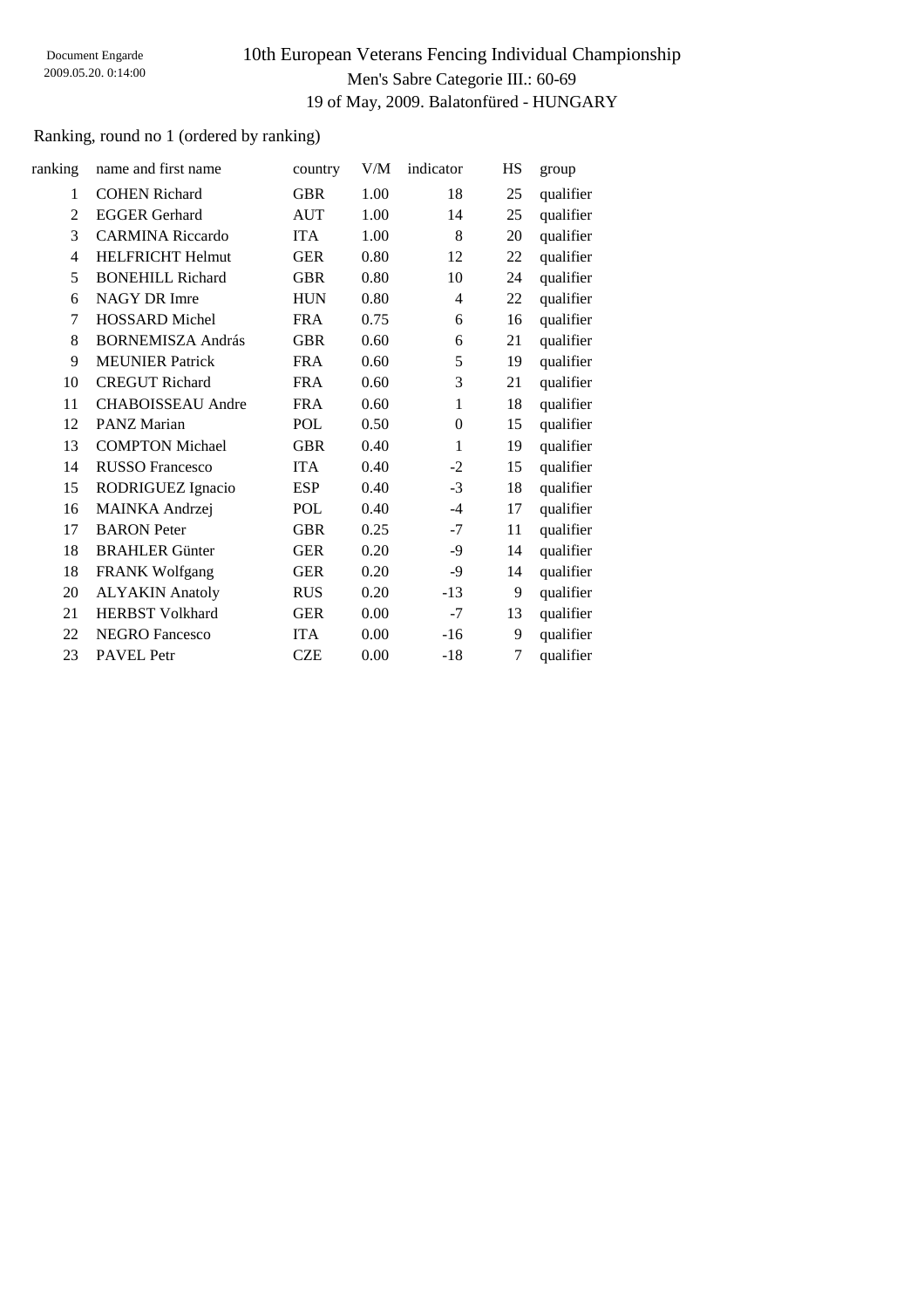10th European Veterans Fencing Individual ChampionshipMen's Sabre Categorie III.: 60-69

19 of May, 2009. Balatonfüred - HUNGARY

Tableau of 32, page 1/2

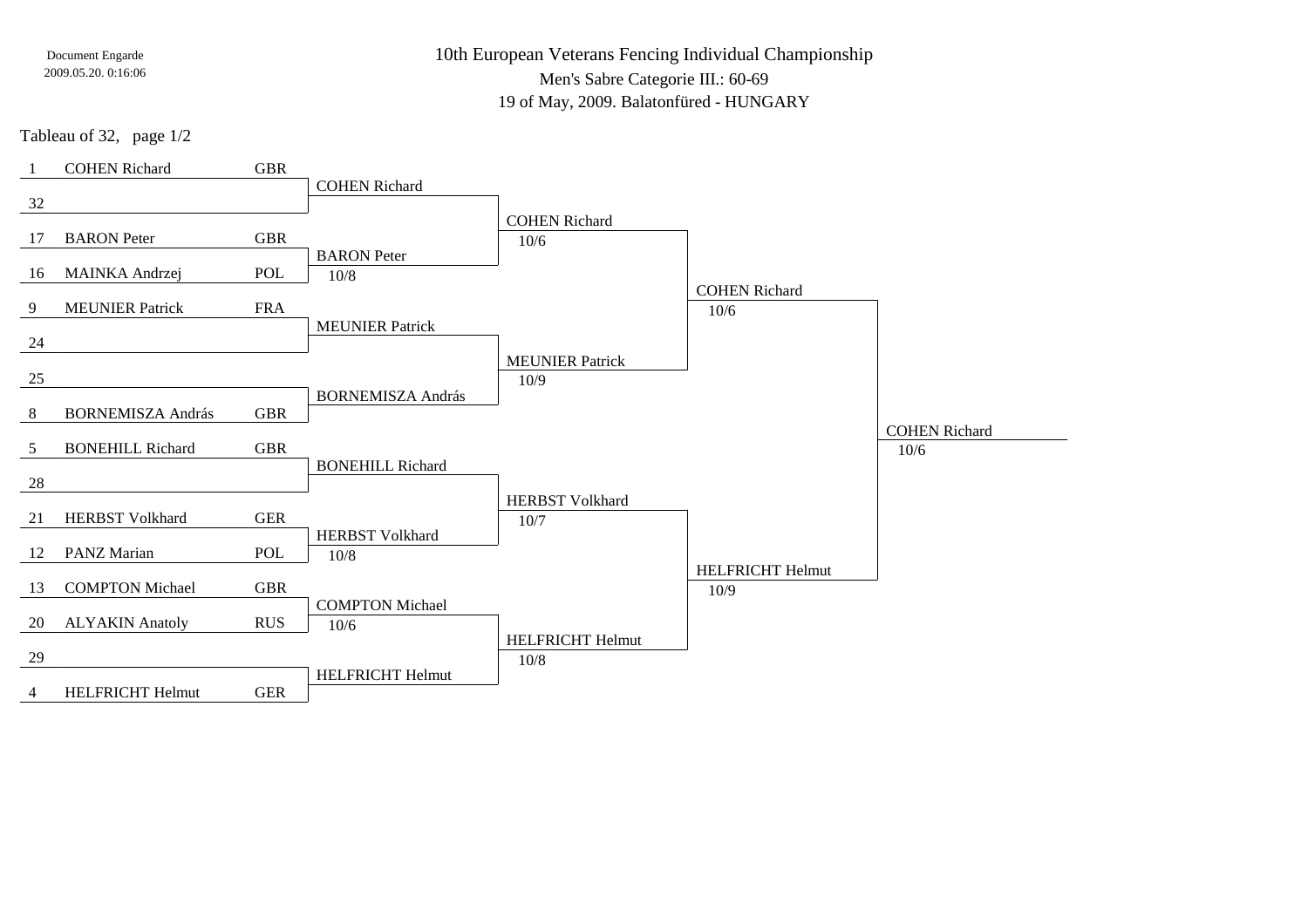10th European Veterans Fencing Individual ChampionshipMen's Sabre Categorie III.: 60-69

19 of May, 2009. Balatonfüred - HUNGARY

Tableau of 32, page 2/2

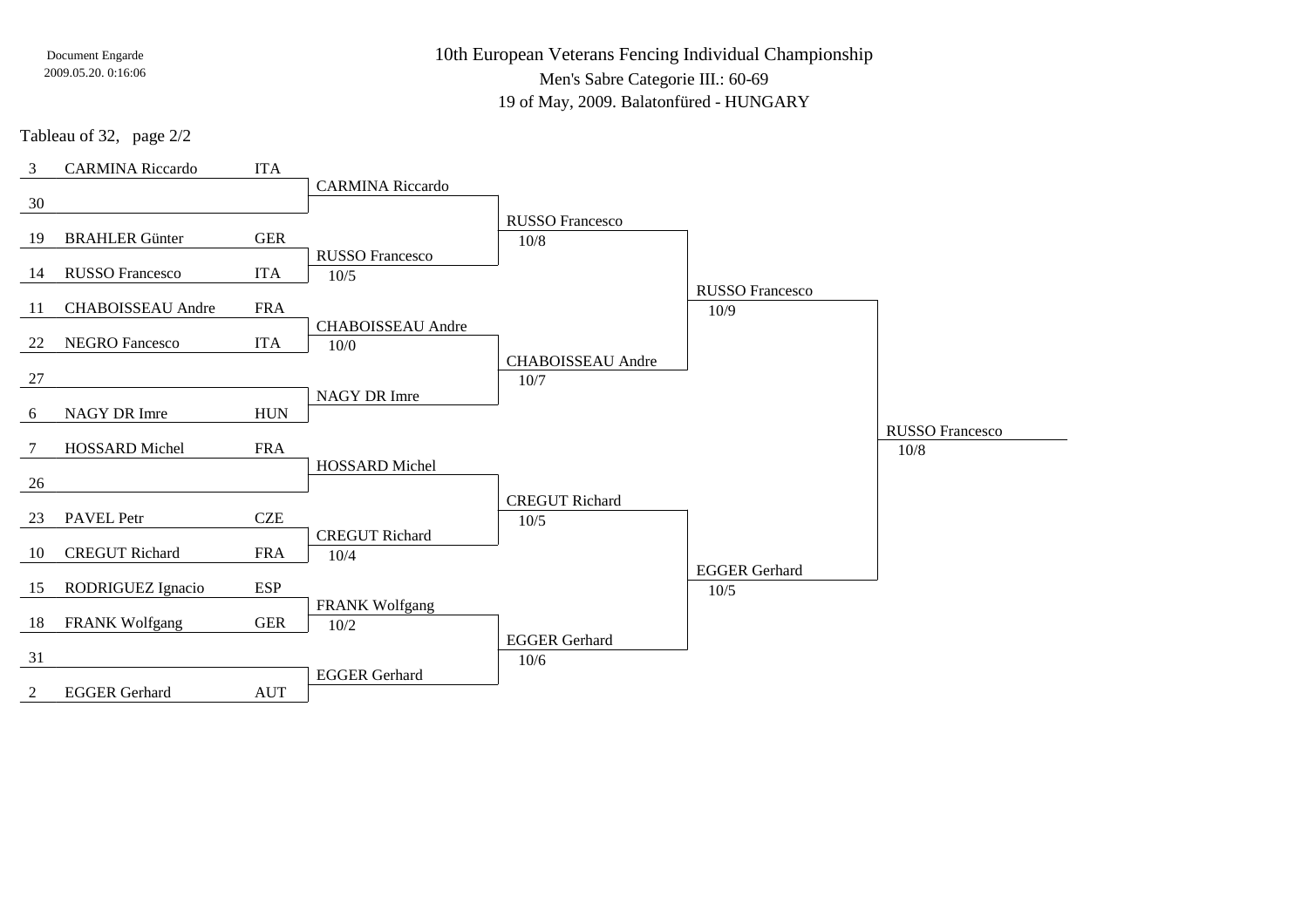10th European Veterans Fencing Individual ChampionshipMen's Sabre Categorie III.: 60-6919 of May, 2009. Balatonfüred - HUNGARY

Tableau of 16

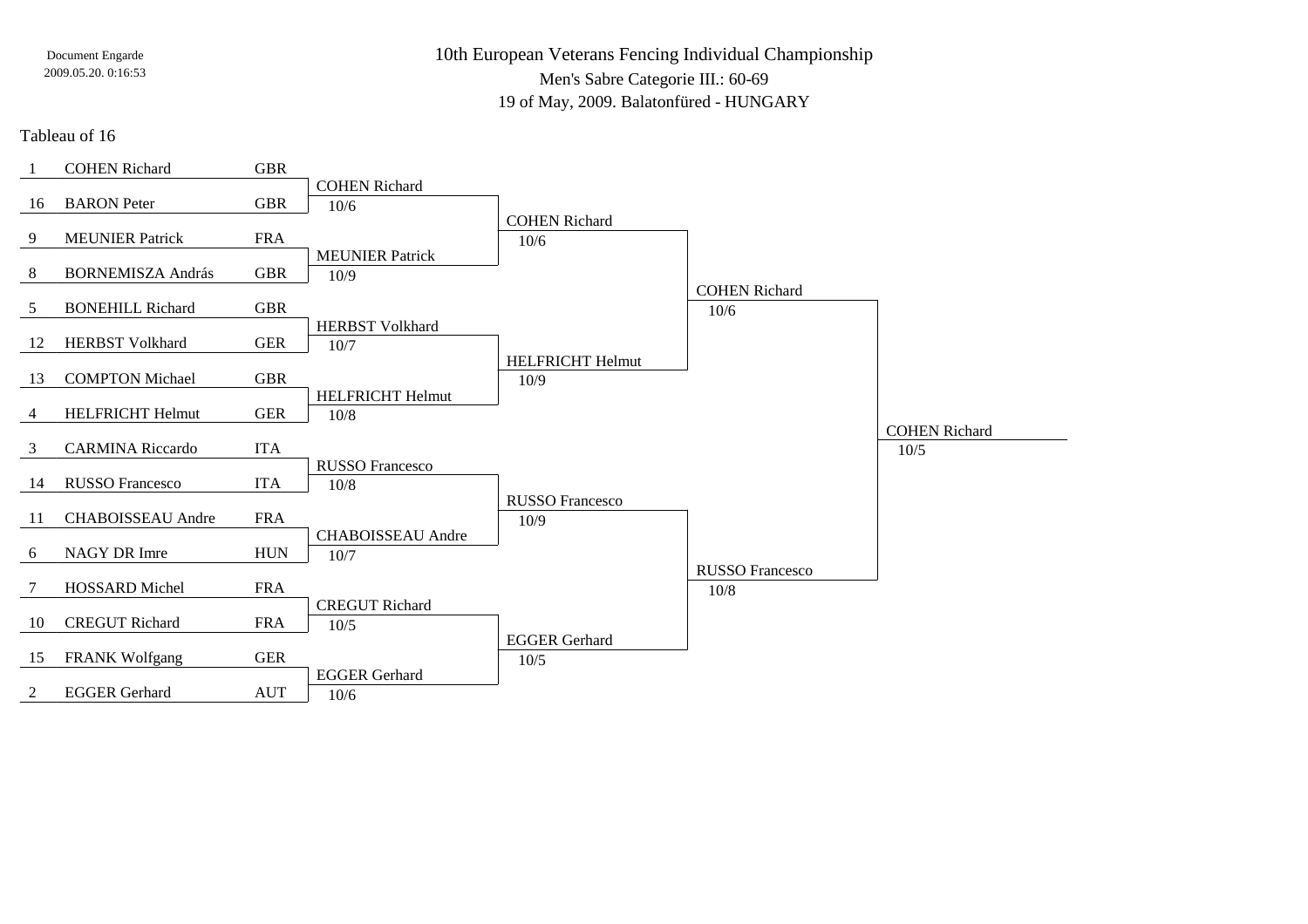### Overall ranking (ordered by ranking)

| ranking         | name and first name    | country    |  |
|-----------------|------------------------|------------|--|
| 1               | NETTINGSMEYER Wolf     | <b>GER</b> |  |
| $\mathcal{L}$   | <b>HIRT</b> Franz      | <b>GER</b> |  |
| 3               | <b>AFTANDILOV Gari</b> | <b>RUS</b> |  |
| 3               | PESTAL Milan           | CZE        |  |
| 5               | <b>GERENDÁS József</b> | <b>GER</b> |  |
| 6               | <b>RAVELING Bette</b>  | <b>GER</b> |  |
| 7               | COOMBS Gordon          | <b>GBR</b> |  |
| 8               | <b>REINER</b> Gerhard  | <b>GER</b> |  |
| 9               | CAPPELLI Ferdinando    | <b>ITA</b> |  |
|                 | 10 WARD Dennis         | <b>GBR</b> |  |
| 11              | AULT Alan              | <b>GBR</b> |  |
| 12 <sup>7</sup> | <b>KRAMMER</b> Josef   | <b>AUT</b> |  |
| 13              | <b>STELZER Herbert</b> | <b>AUT</b> |  |
| 14              | PILKINGTON James       | <b>GBR</b> |  |
| 15              | <b>HUNT</b> Dennis     | <b>GBR</b> |  |
| 16              | DE SILVA Henry         | <b>GBR</b> |  |
|                 |                        |            |  |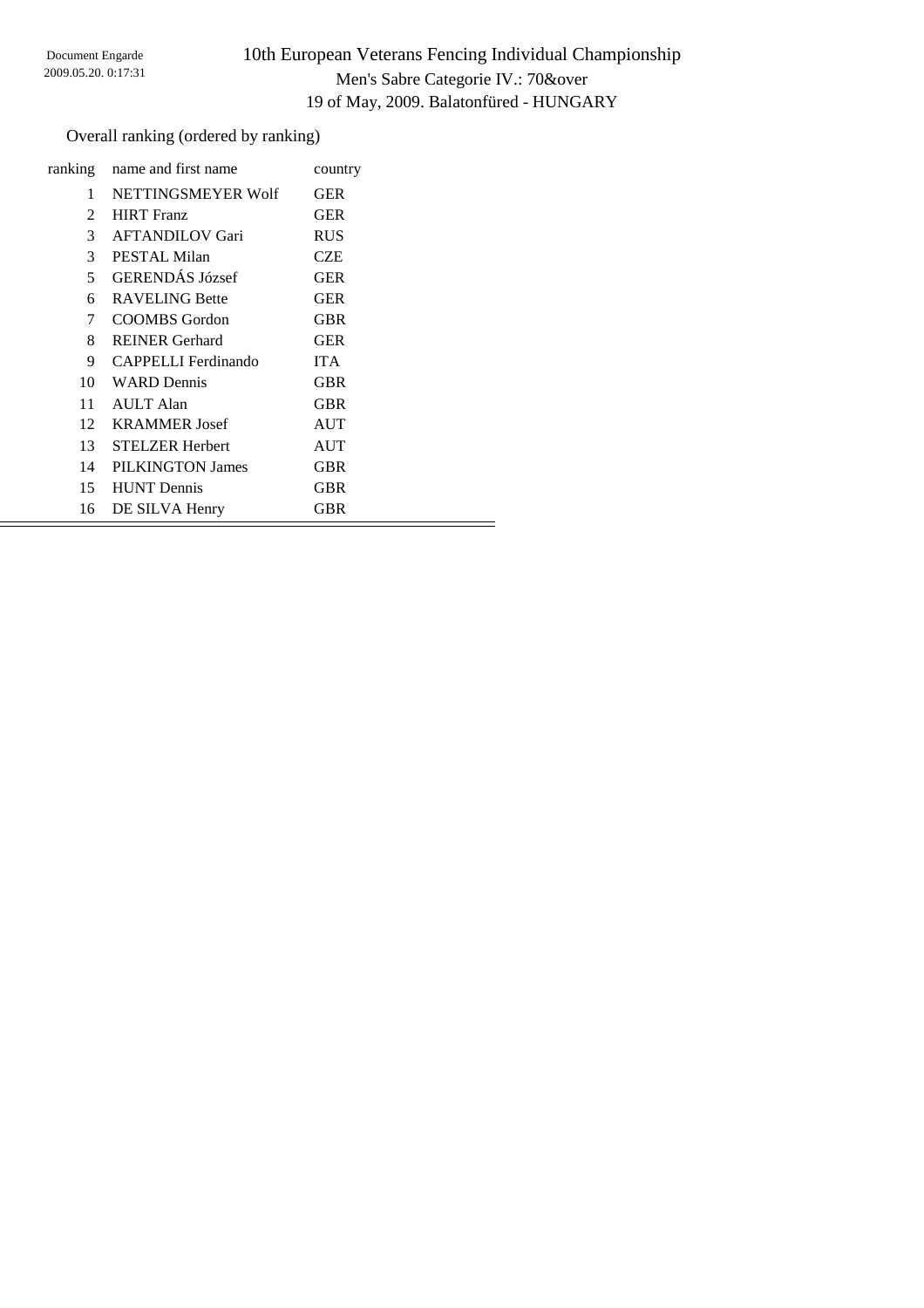#### Poules, round no 1

Poule no 1 0:00

|                            |            |                                                         | V/M | indicator      | HS | ranking        |
|----------------------------|------------|---------------------------------------------------------|-----|----------------|----|----------------|
| <b>HIRT</b> Franz          | <b>GER</b> | $\overline{c}$<br>V<br>V<br>V                           | 3/4 | 8              | 17 | 2              |
| NETTINGSMEYER Wolf         | <b>GER</b> | 3<br>V<br>V<br>V                                        | 3/4 | 9              | 18 | 1              |
| <b>HUNT</b> Dennis         | <b>GBR</b> | 3<br>1                                                  | 0/4 | $-14$          | 6  | 5              |
| <b>COOMBS</b> Gordon       | <b>GBR</b> | V<br>V<br>V                                             | 3/4 | 3              | 16 | 3              |
| <b>KRAMMER</b> Josef       | <b>AUT</b> | 3<br>$\boldsymbol{0}$<br>$\overline{2}$<br>$\mathbf{V}$ | 1/4 | -6             | 10 | $\overline{4}$ |
| Poule no 2<br>0:00         |            |                                                         |     |                |    |                |
|                            |            |                                                         | V/M | indicator      | HS | ranking        |
| <b>WARD</b> Dennis         | <b>GBR</b> | V<br>V<br>$\overline{4}$<br>$\theta$                    | 2/4 | $-1$           | 14 | 3              |
| <b>AULT</b> Alan           | <b>GBR</b> | V<br>3<br>$\mathbf{V}$<br>$\overline{2}$                | 2/4 | $-2$           | 15 | 4              |
| <b>STELZER Herbert</b>     | AUT        | 3<br>3<br>V<br>$\Omega$                                 | 1/4 | -8             | 11 | 5              |
| <b>CAPPELLI</b> Ferdinando | <b>ITA</b> | V<br>V<br>4<br>$\overline{4}$                           | 2/4 | $\overline{4}$ | 18 | $\overline{2}$ |
| <b>RAVELING Bette</b>      | <b>GER</b> | $\mathbf{0}$<br>$\mathbf{V}$<br>V<br>V                  | 3/4 | 7              | 15 | 1              |
| Poule no 3<br>0:00         |            |                                                         |     |                |    |                |
|                            |            |                                                         | V/M | indicator      | HS | ranking        |
| DE SILVA Henry             | <b>GBR</b> | 2<br>$\overline{0}$<br>1<br>1                           | 0/5 | $-20$          | 5  | 6              |
| PILKINGTON James           | <b>GBR</b> | 3<br>3<br>$\theta$<br>V<br>4                            | 1/5 | $-7$           | 15 | 5              |
| PESTAL Milan               | <b>CZE</b> | 3<br>V<br>V<br>V<br>1                                   | 3/5 | $\Omega$       | 19 | 4              |
| <b>REINER</b> Gerhard      | <b>GER</b> | 3<br>V<br>V<br>4<br>$\mathbf{V}$                        | 3/5 | 5              | 22 | 3              |
| GERENDÁS József            | <b>GER</b> | $\overline{\mathsf{V}}$<br>3<br>V<br>V<br>V             | 4/5 | 13             | 23 | 1              |
| <b>AFTANDILOV Gari</b>     | <b>RUS</b> | V<br>V<br>V<br>V<br>4                                   | 4/5 | 9              | 24 | 2              |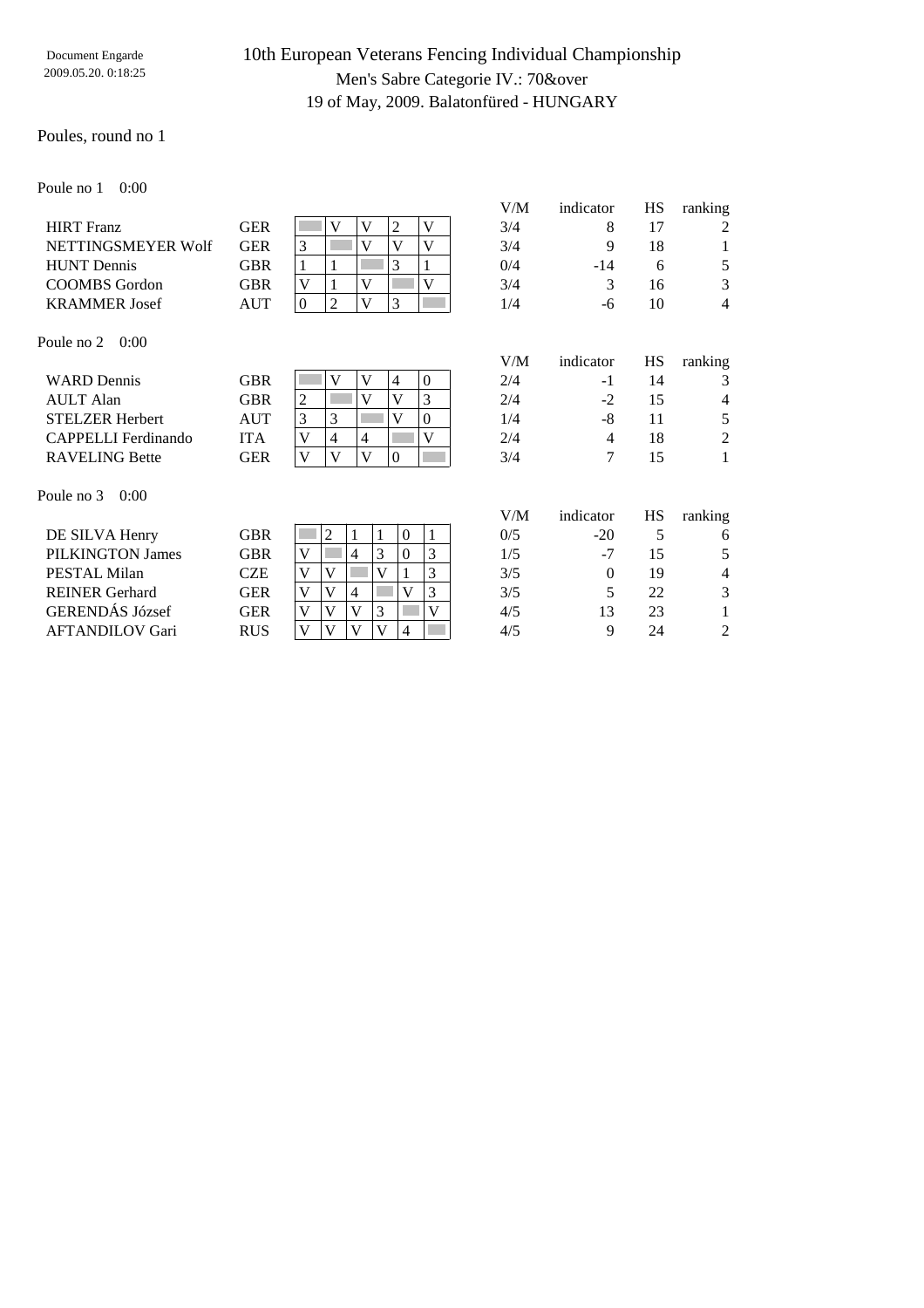### Ranking, round no 1 (ordered by ranking)

| ranking | name and first name    | country    | V/M   | indicator      | <b>HS</b> | group     |
|---------|------------------------|------------|-------|----------------|-----------|-----------|
| 1       | <b>GERENDÁS József</b> | <b>GER</b> | 0.800 | 13             | 23        | qualifier |
| 2       | <b>AFTANDILOV Gari</b> | <b>RUS</b> | 0.800 | 9              | 24        | qualifier |
| 3       | NETTINGSMEYER Wolf     | <b>GER</b> | 0.750 | 9              | 18        | qualifier |
| 4       | <b>HIRT</b> Franz      | <b>GER</b> | 0.750 | 8              | 17        | qualifier |
| 5       | <b>RAVELING Bette</b>  | <b>GER</b> | 0.750 | 7              | 15        | qualifier |
| 6       | <b>COOMBS</b> Gordon   | <b>GBR</b> | 0.750 | 3              | 16        | qualifier |
| 7       | <b>REINER Gerhard</b>  | <b>GER</b> | 0.600 | 5              | 22        | qualifier |
| 8       | <b>PESTAL Milan</b>    | <b>CZE</b> | 0.600 | $\theta$       | 19        | qualifier |
| 9       | CAPPELLI Ferdinando    | <b>ITA</b> | 0.500 | $\overline{4}$ | 18        | qualifier |
| 10      | <b>WARD Dennis</b>     | <b>GBR</b> | 0.500 | $-1$           | 14        | qualifier |
| 11      | <b>AULT</b> Alan       | <b>GBR</b> | 0.500 | $-2$           | 15        | qualifier |
| 12      | <b>KRAMMER</b> Josef   | AUT        | 0.250 | -6             | 10        | qualifier |
| 13      | <b>STELZER Herbert</b> | <b>AUT</b> | 0.250 | -8             | 11        | qualifier |
| 14      | PILKINGTON James       | <b>GBR</b> | 0.200 | $-7$           | 15        | qualifier |
| 15      | <b>HUNT</b> Dennis     | <b>GBR</b> | 0.000 | $-14$          | 6         | qualifier |
| 16      | DE SILVA Henry         | <b>GBR</b> | 0.000 | $-20$          | 5         | qualifier |
|         |                        |            |       |                |           |           |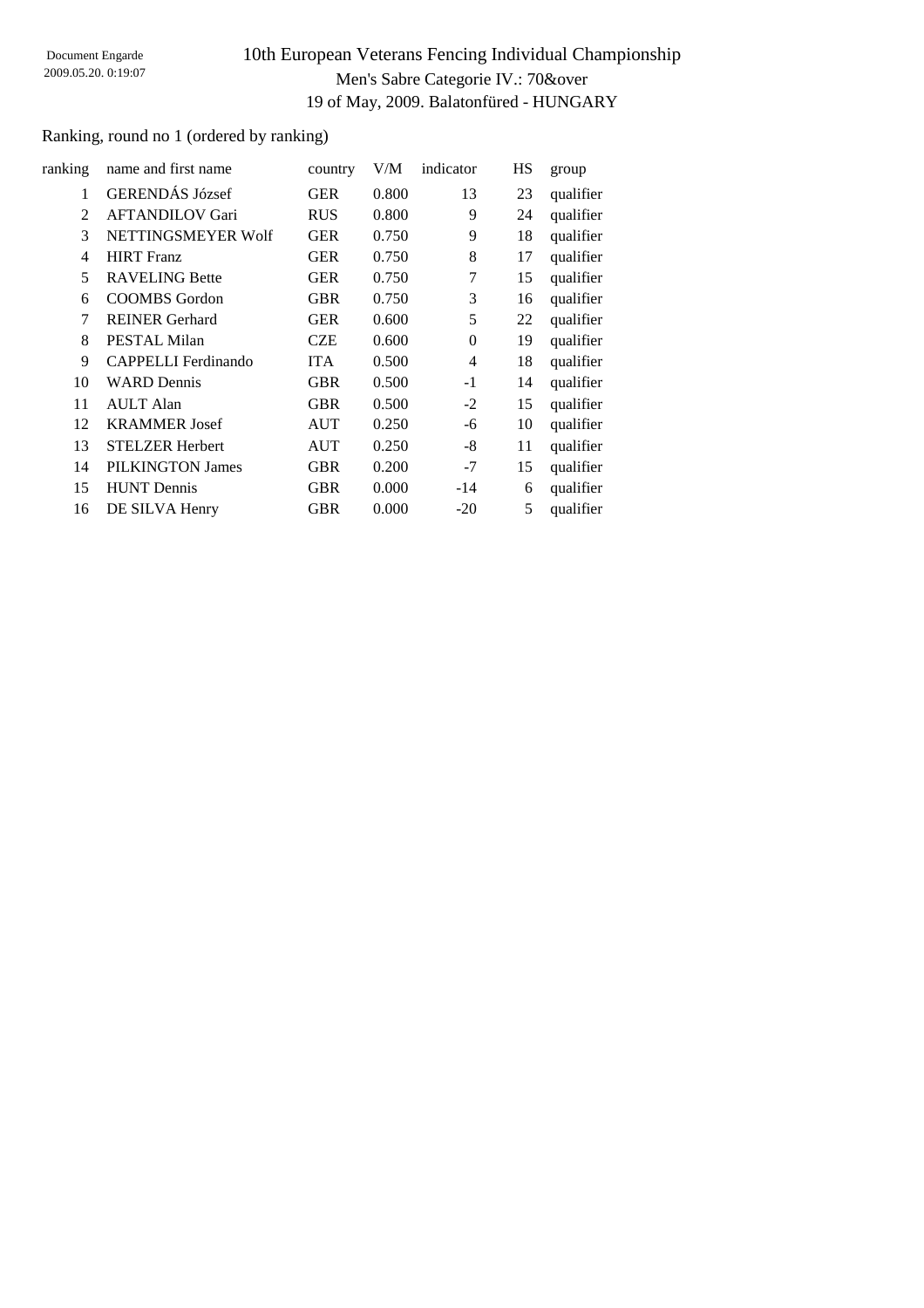#### Tableau of 16

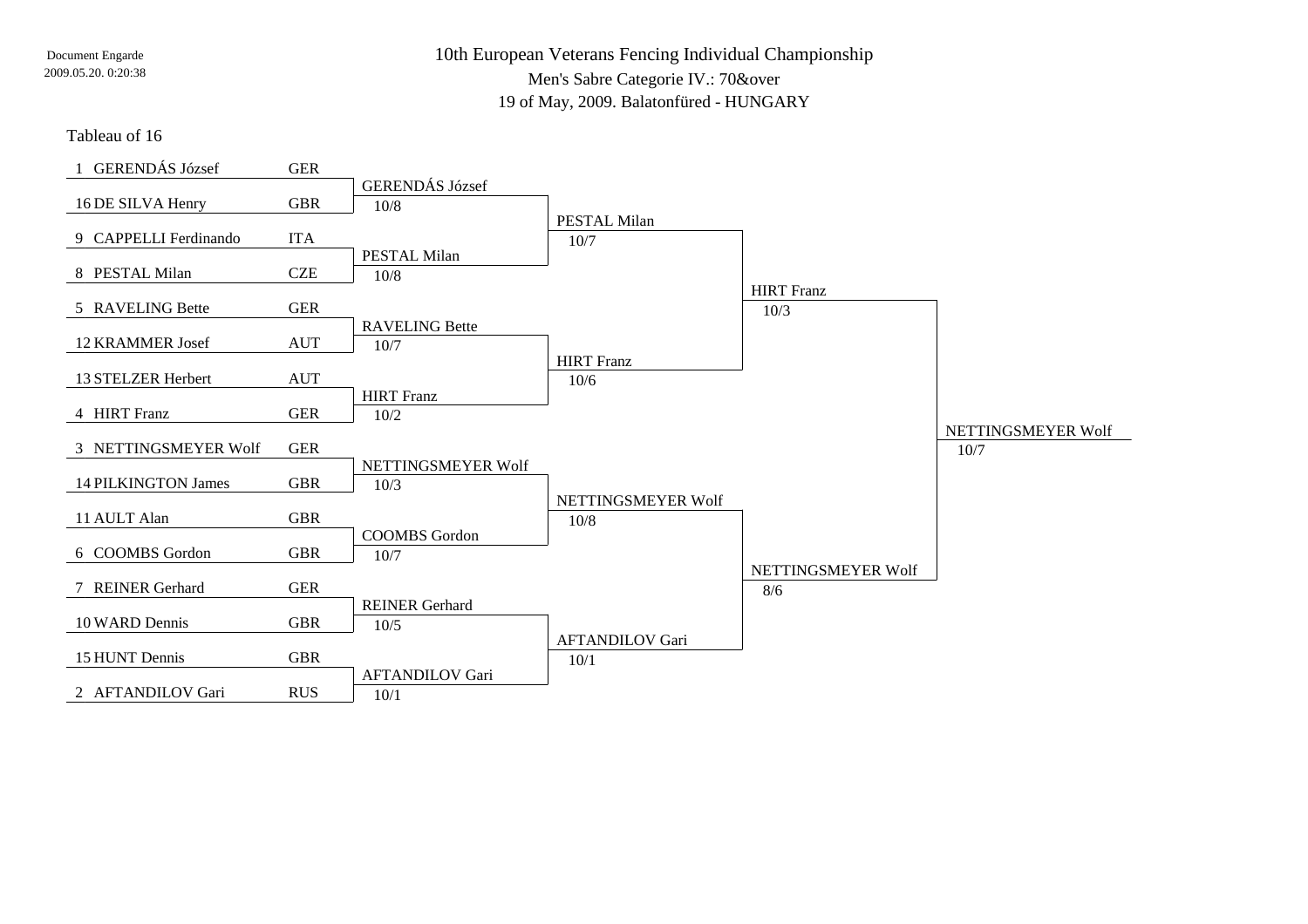### Overall ranking (ordered by ranking)

| ranking       | name and first name          | country    |
|---------------|------------------------------|------------|
| 1             | <b>JANSHEN Friederike</b>    | <b>GER</b> |
| $\mathcal{L}$ | <b>PANTELEEVA Natalia</b>    | <b>RUS</b> |
| 3             | <b>NOLL Brigit</b>           | <b>GER</b> |
| 3             | PADURA M Jose                | <b>ESP</b> |
| 5             | <b>GALERKINA</b> Nadeziida   | <b>RUS</b> |
| 6             | <b>APPAVOUPOULLE Pascale</b> | <b>FRA</b> |
| 7             | DE RIOJA Angela              | <b>ESP</b> |
| 8             | <b>MORWELL Neave</b>         | <b>GBR</b> |
| 9             | <b>MEYER</b> Veronique       | <b>FRA</b> |
| 10            | <b>GIORDANO</b> Maria Teresa | <b>ITA</b> |
| 11            | <b>DUVAL DESTIN Laurence</b> | <b>FRA</b> |
| $12 -$        | <b>ROBERTS</b> Grace         | <b>GBR</b> |
| 13            | <b>JASIENIAK Tatiana</b>     | <b>POL</b> |
| 14            | <b>BARBIER Anne Laure</b>    | FR A       |
| 15            | <b>MARZANO</b> Daniela       | <b>ITA</b> |
| 16            | RASKOP Steffi                | <b>GER</b> |
| 17            | <b>CANNIZZARO</b> Debora     | <b>ITA</b> |
| 18            | PICCIONE Sabrina             | <b>ITA</b> |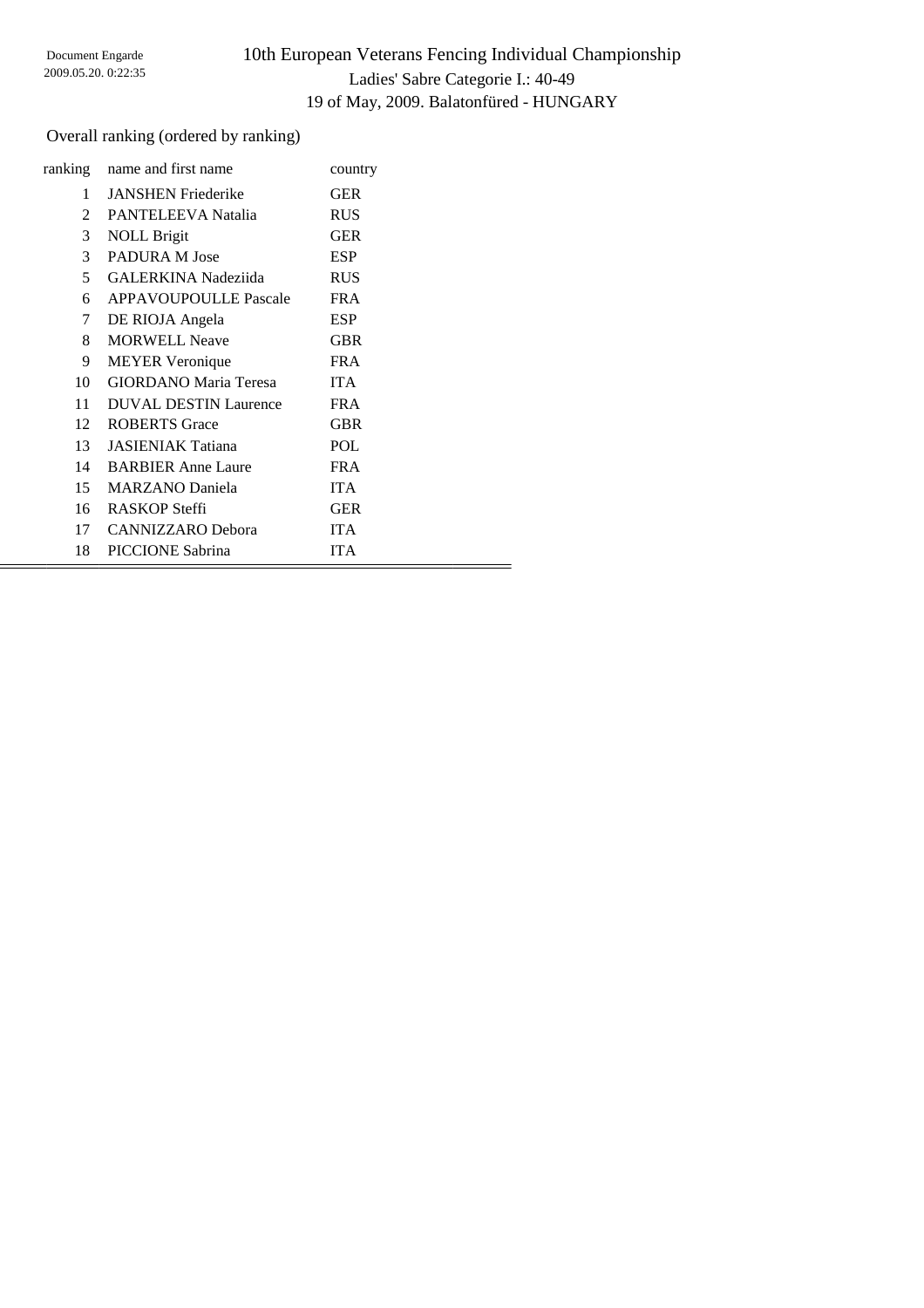### Poules, round no 1

Poule no 1 15:00 piste No 10

CANNIZZARO Debora PICCIONE Sabrina JANSHEN Friederike BARBIER Anne Laure PADURA M Jose PANTELEEVA Natalia

| <b>ITA</b> |              |              |   |   | 0 |  |
|------------|--------------|--------------|---|---|---|--|
| <b>ITA</b> |              |              |   | P |   |  |
| <b>GER</b> |              | Ū            |   |   |   |  |
| <b>FRA</b> |              |              | 3 |   |   |  |
| <b>ESP</b> | $\mathbf{7}$ | $\mathbf{7}$ | 3 |   |   |  |
| <b>RUS</b> |              |              |   |   |   |  |

|     | V/M indicator | HS | ranking        |
|-----|---------------|----|----------------|
| 1/5 | $-12$         | 9  | 5              |
| 1/5 | $-13$         | 10 | 6              |
| 5/5 | 15            | 25 | 1              |
| 2/5 | -4            | 15 | 4              |
| 4/5 | 11            | 23 | $\mathfrak{D}$ |
| 2/5 | 3             | 19 | 3              |

Poule no 2 15:00 piste No 11

|                                         |            |          |   |          |   |   |   | V/M | indicator | HS | ranking        |
|-----------------------------------------|------------|----------|---|----------|---|---|---|-----|-----------|----|----------------|
| <b>MEYER Veronique</b>                  | <b>FRA</b> |          | 2 |          | V | V | V | 4/5 | 9         | 22 |                |
| <b>DUVAL DESTIN Laurence</b>            | <b>FRA</b> | V        |   | 3        | V | 3 | V | 3/5 |           | 21 | 3              |
| DE RIOJA Angela                         | <b>ESP</b> | 3        | V |          | V | 3 | 4 | 2/5 | 2         | 20 | $\overline{4}$ |
| <b>MORWELL Neave</b>                    | <b>GBR</b> |          |   | $\Omega$ |   | 3 | V | 1/5 | $-11$     |    | 5              |
| <b>NOLL Brigit</b>                      | <b>GER</b> | 4        | V |          | V |   | v | 4/5 | 6         | 24 | $\overline{2}$ |
| <b>MARZANO</b> Daniela                  | <b>ITA</b> | $\Omega$ |   | V        |   | 4 |   | 1/5 | -13       | 11 | 6              |
|                                         |            |          |   |          |   |   |   |     |           |    |                |
| Poule no $3 \quad 15:00$<br>piste No 12 |            |          |   |          |   |   |   |     |           |    |                |

|                              |            |   |   |                  |  | V/M | indicator | НS | ranking |
|------------------------------|------------|---|---|------------------|--|-----|-----------|----|---------|
| <b>ROBERTS</b> Grace         | GBR        |   |   |                  |  | 3/5 |           | 22 |         |
| RASKOP Steffi                | GER        | 0 |   |                  |  | 0/5 | $-17$     |    | 6       |
| <b>GIORDANO</b> Maria Teresa | ITA        | 4 |   |                  |  | 3/5 | 10        | 23 |         |
| GALERKINA Nadeziida          | <b>RUS</b> | 4 | V |                  |  | 3/5 |           | 20 | 2       |
| <b>JASIENIAK Tatiana</b>     | POL        |   |   | $\left( \right)$ |  | 3/5 | -5        | 16 |         |
| <b>APPAVOUPOULLE Pascale</b> | FR A       |   |   |                  |  | 3/5 |           |    | 4       |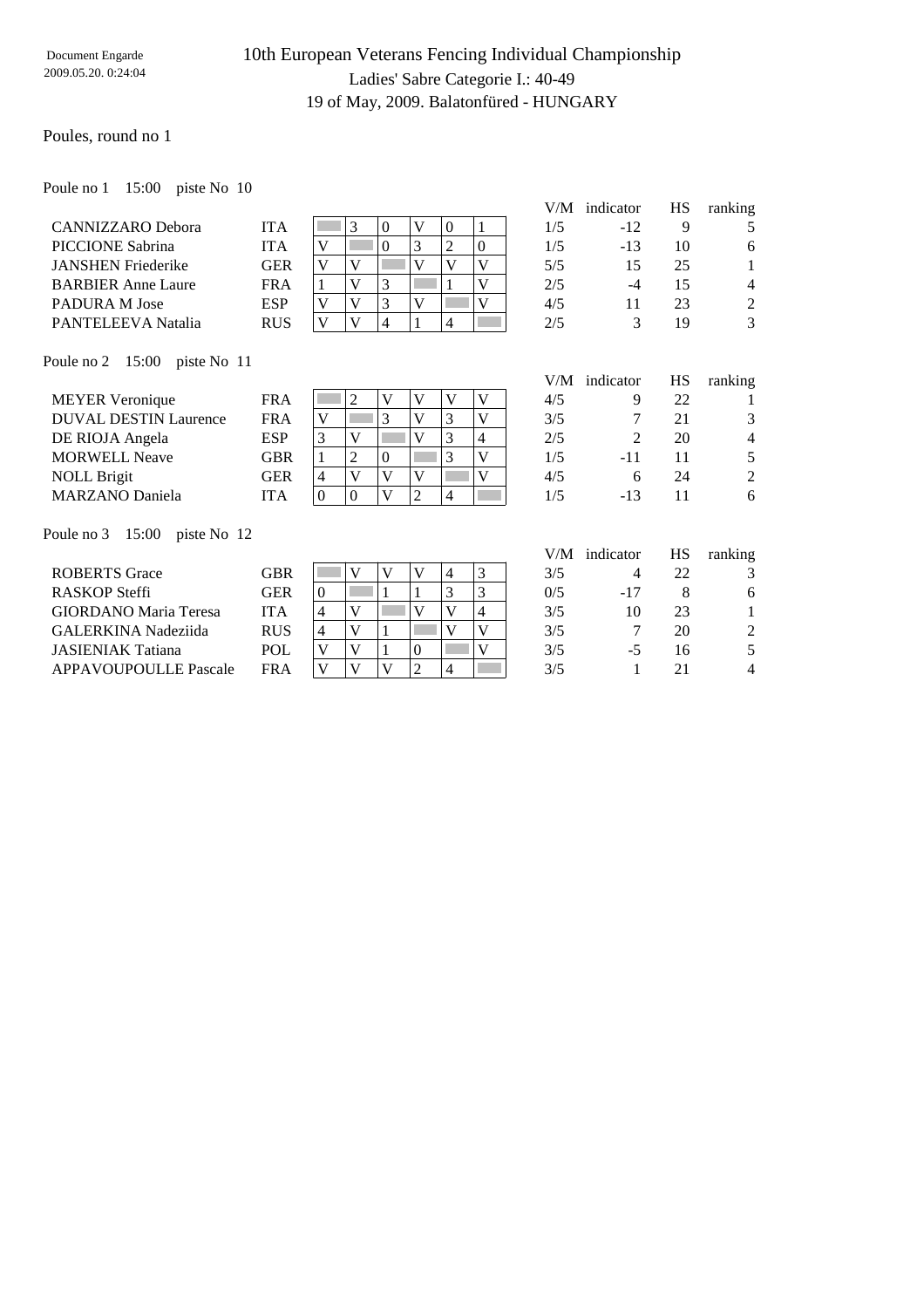### Ranking, round no 1 (ordered by ranking)

| ranking        | name and first name          | country    | V/M   | indicator      | HS | group     |
|----------------|------------------------------|------------|-------|----------------|----|-----------|
| 1              | <b>JANSHEN Friederike</b>    | <b>GER</b> | 1.000 | 15             | 25 | qualifier |
| $\mathfrak{D}$ | PADURA M Jose                | <b>ESP</b> | 0.800 | 11             | 23 | qualifier |
| 3              | <b>MEYER Veronique</b>       | <b>FRA</b> | 0.800 | 9              | 22 | qualifier |
| 4              | <b>NOLL Brigit</b>           | <b>GER</b> | 0.800 | 6              | 24 | qualifier |
| 5              | <b>GIORDANO Maria Teresa</b> | <b>ITA</b> | 0.600 | 10             | 23 | qualifier |
| 6              | <b>DUVAL DESTIN Laurence</b> | <b>FRA</b> | 0.600 | 7              | 21 | qualifier |
| 7              | <b>GALERKINA Nadeziida</b>   | <b>RUS</b> | 0.600 | 7              | 20 | qualifier |
| 8              | <b>ROBERTS</b> Grace         | <b>GBR</b> | 0.600 | 4              | 22 | qualifier |
| 9              | <b>APPAVOUPOULLE Pascale</b> | <b>FRA</b> | 0.600 | 1              | 21 | qualifier |
| 10             | <b>JASIENIAK Tatiana</b>     | POL        | 0.600 | $-5$           | 16 | qualifier |
| 11             | PANTELEEVA Natalia           | <b>RUS</b> | 0.400 | 3              | 19 | qualifier |
| 12             | DE RIOJA Angela              | <b>ESP</b> | 0.400 | $\overline{2}$ | 20 | qualifier |
| 13             | <b>BARBIER Anne Laure</b>    | <b>FRA</b> | 0.400 | $-4$           | 15 | qualifier |
| 14             | <b>MORWELL Neave</b>         | <b>GBR</b> | 0.200 | $-11$          | 11 | qualifier |
| 15             | <b>CANNIZZARO</b> Debora     | <b>ITA</b> | 0.200 | $-12$          | 9  | qualifier |
| 16             | <b>MARZANO</b> Daniela       | <b>ITA</b> | 0.200 | $-13$          | 11 | qualifier |
| 17             | PICCIONE Sabrina             | <b>ITA</b> | 0.200 | $-13$          | 10 | qualifier |
| 18             | <b>RASKOP Steffi</b>         | <b>GER</b> | 0.000 | $-17$          | 8  | qualifier |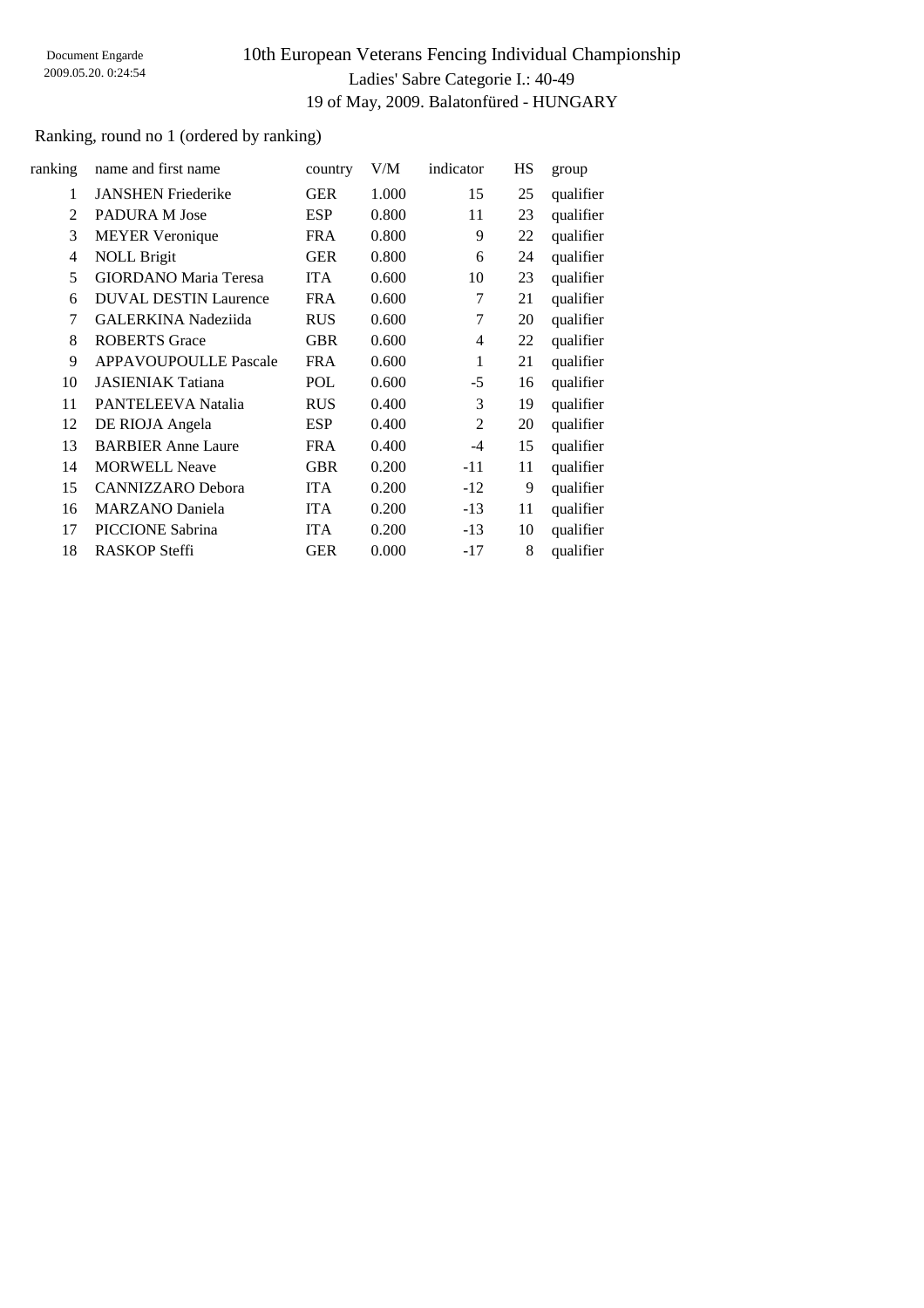10th European Veterans Fencing Individual Championship

Ladies' Sabre Categorie I.: 40-49

19 of May, 2009. Balatonfüred - HUNGARY

Tableau of 32, page 1/2

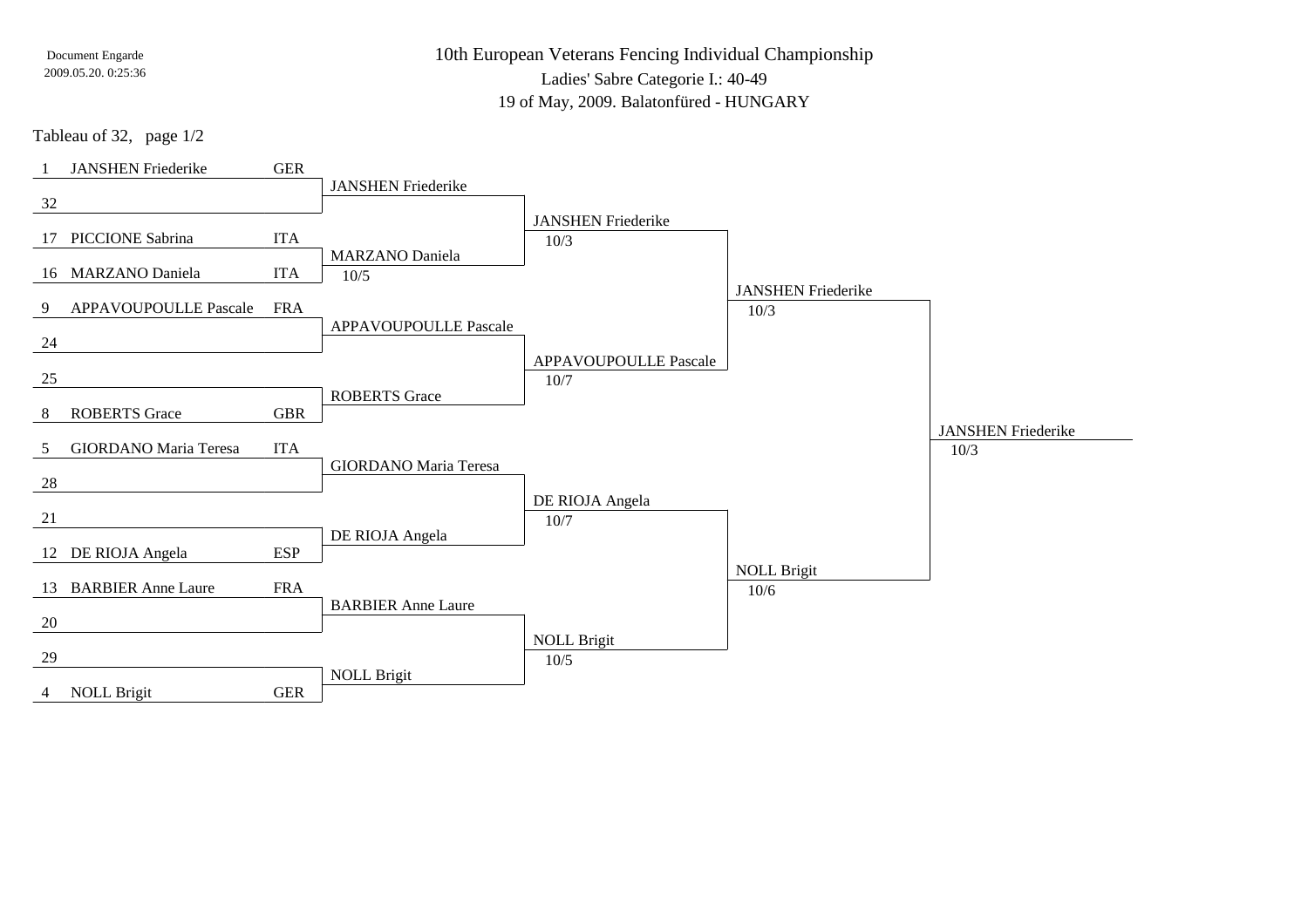10th European Veterans Fencing Individual Championship

Ladies' Sabre Categorie I.: 40-49

19 of May, 2009. Balatonfüred - HUNGARY

Tableau of 32, page 2/2

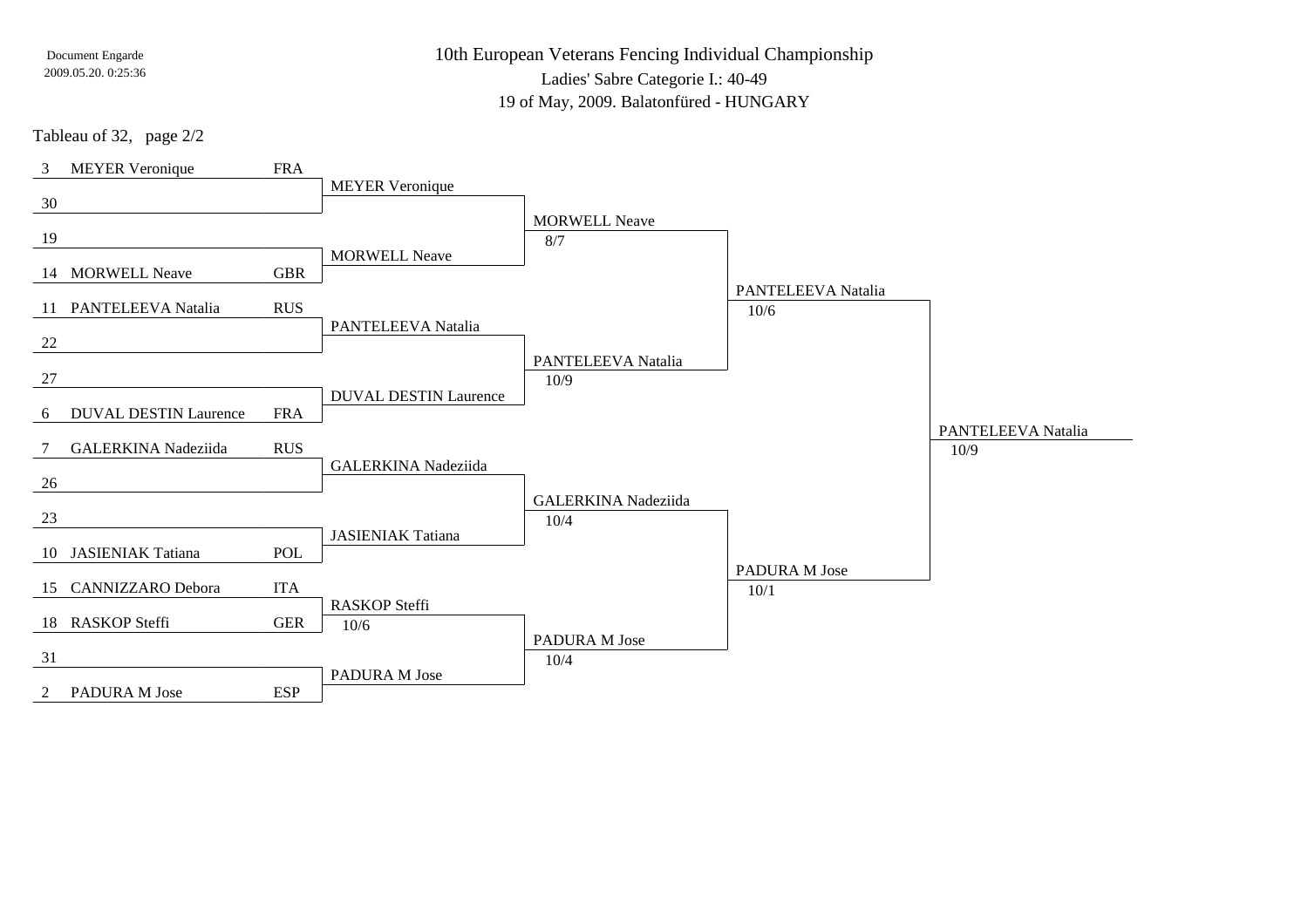10th European Veterans Fencing Individual Championship

Ladies' Sabre Categorie I.: 40-49

19 of May, 2009. Balatonfüred - HUNGARY

### Tableau of 16

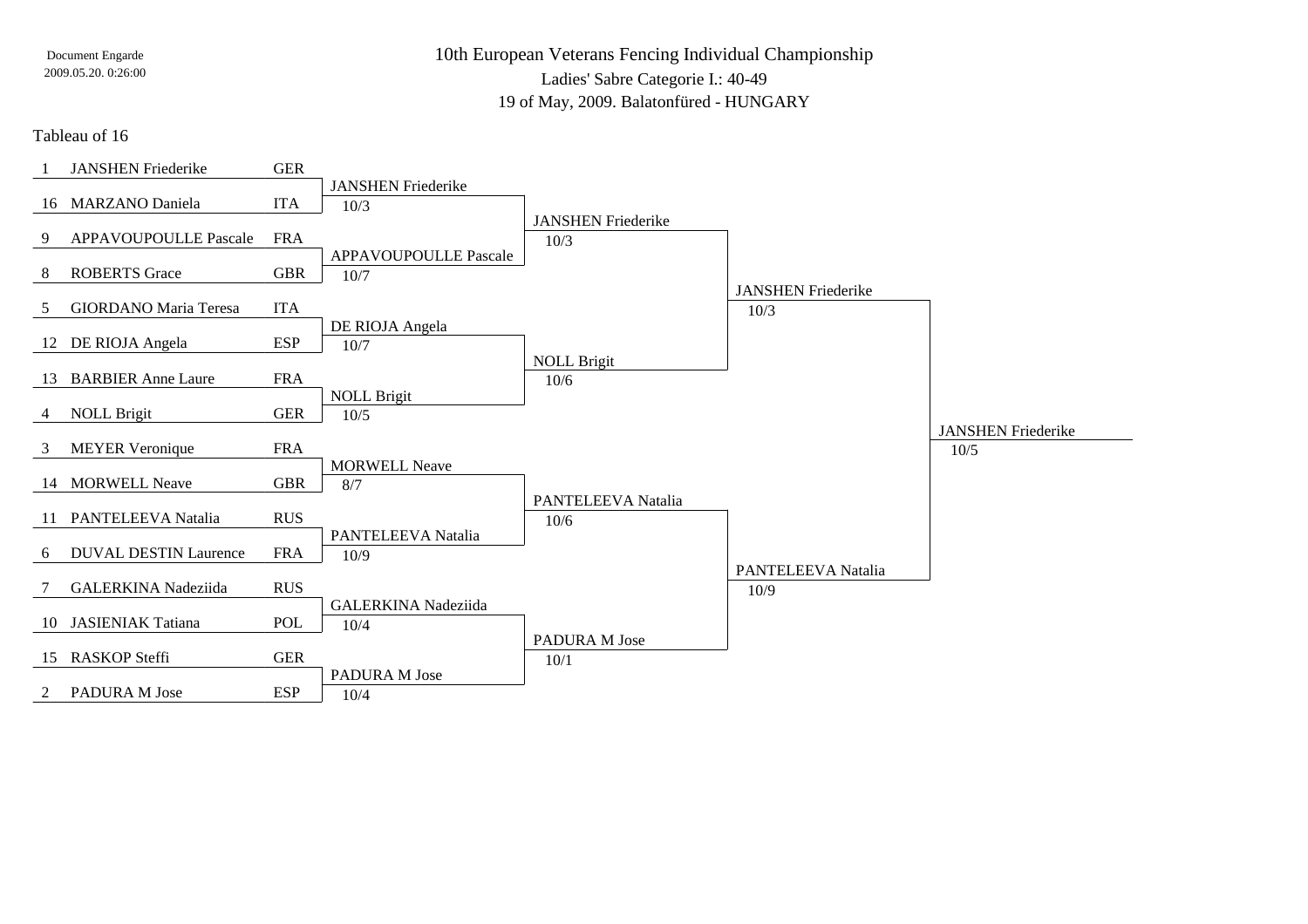### Overall ranking (ordered by ranking)

|                | ranking name and first name       | country    |
|----------------|-----------------------------------|------------|
| 1              | <b>HUTCHISON Jane</b>             | <b>GBR</b> |
| $\overline{2}$ | <b>BANDIERI</b> Claudia           | <b>ITA</b> |
| $\mathfrak{Z}$ | <b>BELKINA Elena</b>              | <b>RUS</b> |
| 3              | <b>DAVADIE</b> Axelle             | <b>FRA</b> |
| 5              | <b>ORLANDINI Elisa</b>            | <b>ITA</b> |
| 6              | <b>GORYUNOVA</b> Tatiana          | <b>RUS</b> |
| 7              | <b>BORNEMISZA Lynne</b>           | <b>GBR</b> |
| 8              | WILLIAMS Shelia                   | <b>GBR</b> |
| 9              | <b>CLAYTON</b> Jane               | <b>GBR</b> |
| 10             | <b>REGUIGNE Patricia</b>          | <b>FRA</b> |
| 11             | <b>CONCONI Maria Teresa</b>       | <b>ITA</b> |
| 12             | <b>AGHAJAN Gillian</b>            | GBR        |
| 13             | <b>RICHTER Viola</b>              | <b>GER</b> |
| 14             | <b>SANCHEZ CASTILLO Ma Teresa</b> | <b>ESP</b> |
| 15             | <b>DONNART</b> Martine            | FR A       |
| 16             | STARNOTTI Gabriella               | <b>ITA</b> |
| 17             | <b>BUDDE</b> Margit               | <b>GER</b> |
|                | 18 WOODWARD Frances               | <b>GBR</b> |
| 19             | <b>JUANIN</b> Carmen              | ESP        |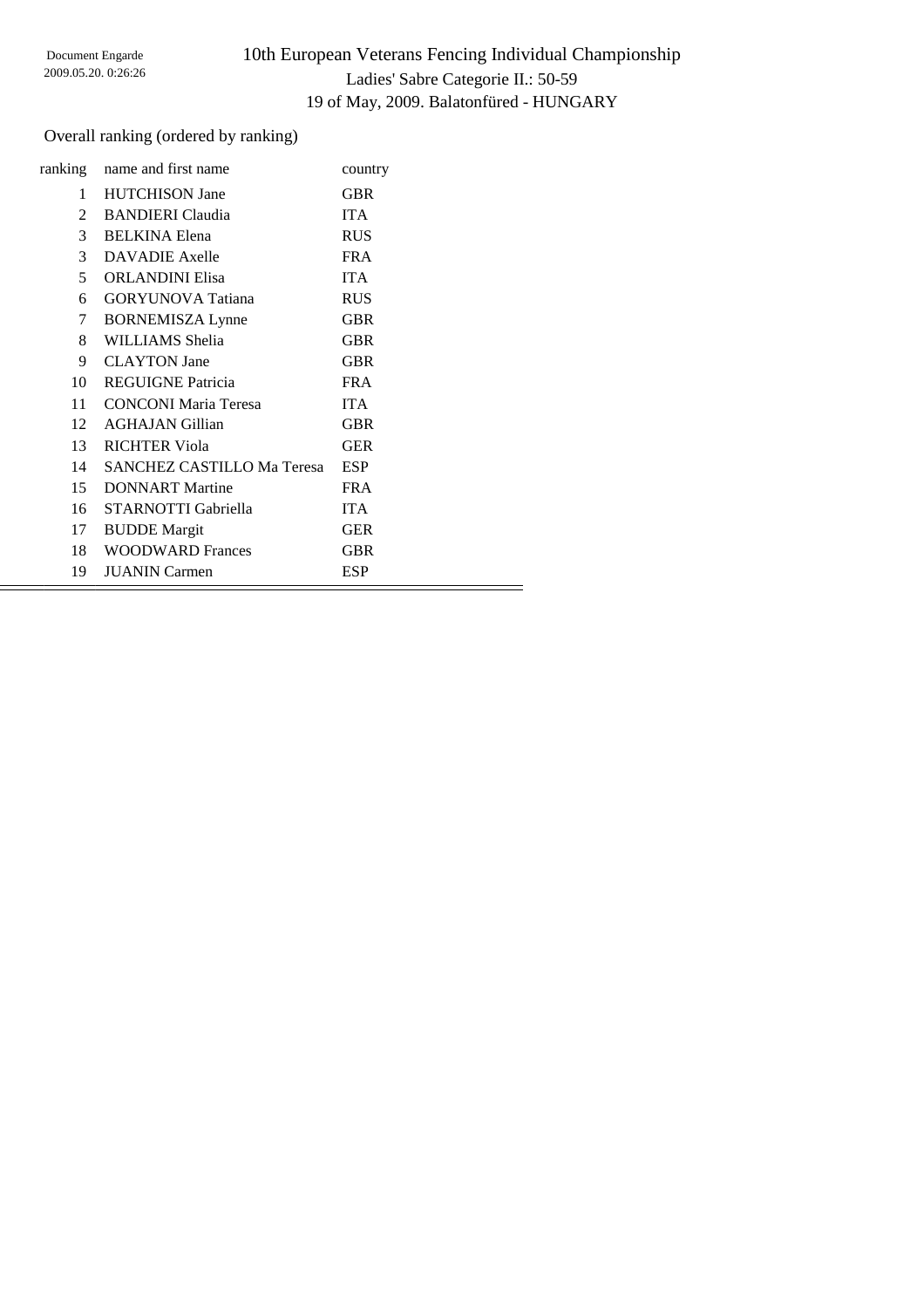### Poules, round no 1

Poule no 1 0:00

| WILLIAMS Shelia             | <b>GBR</b> |   |  | 4 |  | $\mathfrak{D}$ |
|-----------------------------|------------|---|--|---|--|----------------|
| <b>CONCONI</b> Maria Teresa | <b>ITA</b> |   |  |   |  | 3              |
| DAVADIE Axelle              | <b>FRA</b> | 4 |  |   |  | $\overline{4}$ |
| <b>AGHAJAN Gillian</b>      | <b>GBR</b> |   |  |   |  | 3              |
| <b>BANDIERI</b> Claudia     | <b>ITA</b> |   |  |   |  | 6              |
| <b>JUANIN</b> Carmen        | <b>ESP</b> |   |  |   |  |                |
| <b>BUDDE</b> Margit         | GER        |   |  |   |  | $\mathfrak{D}$ |

| V/M | indicator | HS          | ranking |
|-----|-----------|-------------|---------|
| 2/6 | $-7$      | 19          | 5       |
| 3/6 | 4         | 21          | 3       |
| 4/6 | 8         | 25          | 2       |
| 3/6 | $-4$      | 19          | 4       |
| 6/6 | 24        | 30          | 1       |
| 1/6 | $-17$     | $\mathbf Q$ | 7       |
| 2/6 | -8        | 17          |         |

V/M indicator HS ranking

Poule no 2 0:00

|                                                |   |   |  |              | V/M | indicator | НS | ranking        |
|------------------------------------------------|---|---|--|--------------|-----|-----------|----|----------------|
| GBR                                            |   |   |  |              | 5/5 | 14        | 25 |                |
| GBR                                            | 4 |   |  |              | 1/5 | -9        | 13 | 5              |
| <b>SANCHEZ CASTILLO Ma Teres</b><br><b>ESP</b> |   |   |  |              | 2/5 | -3        | 14 | $\overline{4}$ |
| <b>FRA</b>                                     |   | V |  |              | 4/5 | 10        | 23 | 2              |
| <b>RUS</b>                                     |   |   |  |              | 3/5 |           |    | 3              |
| ITA                                            |   |   |  | $\mathbf{z}$ | 0/5 | $-13$     | 12 | 6              |
|                                                |   |   |  |              |     |           |    |                |

Poule no 3 0:00

| <b>CLAYTON</b> Jane     | GBR        |                |  | $\mathbf{V}$ |          | 5/5 |      | 25 |  |
|-------------------------|------------|----------------|--|--------------|----------|-----|------|----|--|
| <b>BORNEMISZA Lynne</b> | GBR        | $\theta$       |  | V            |          | 3/5 | - 1  | 17 |  |
| <b>ORLANDINI Elisa</b>  | ITA        | υ              |  | V            |          | 3/5 |      | 19 |  |
| <b>RICHTER Viola</b>    | GER        | $\overline{4}$ |  |              |          | 2/5 | $-2$ | 19 |  |
| <b>BELKINA Elena</b>    | <b>RUS</b> | ◠<br>∠         |  | 4            |          | 1/5 | -8   | 16 |  |
| <b>DONNART</b> Martine  | FRA        |                |  |              | $\bf{T}$ | 1/5 | -9   | 15 |  |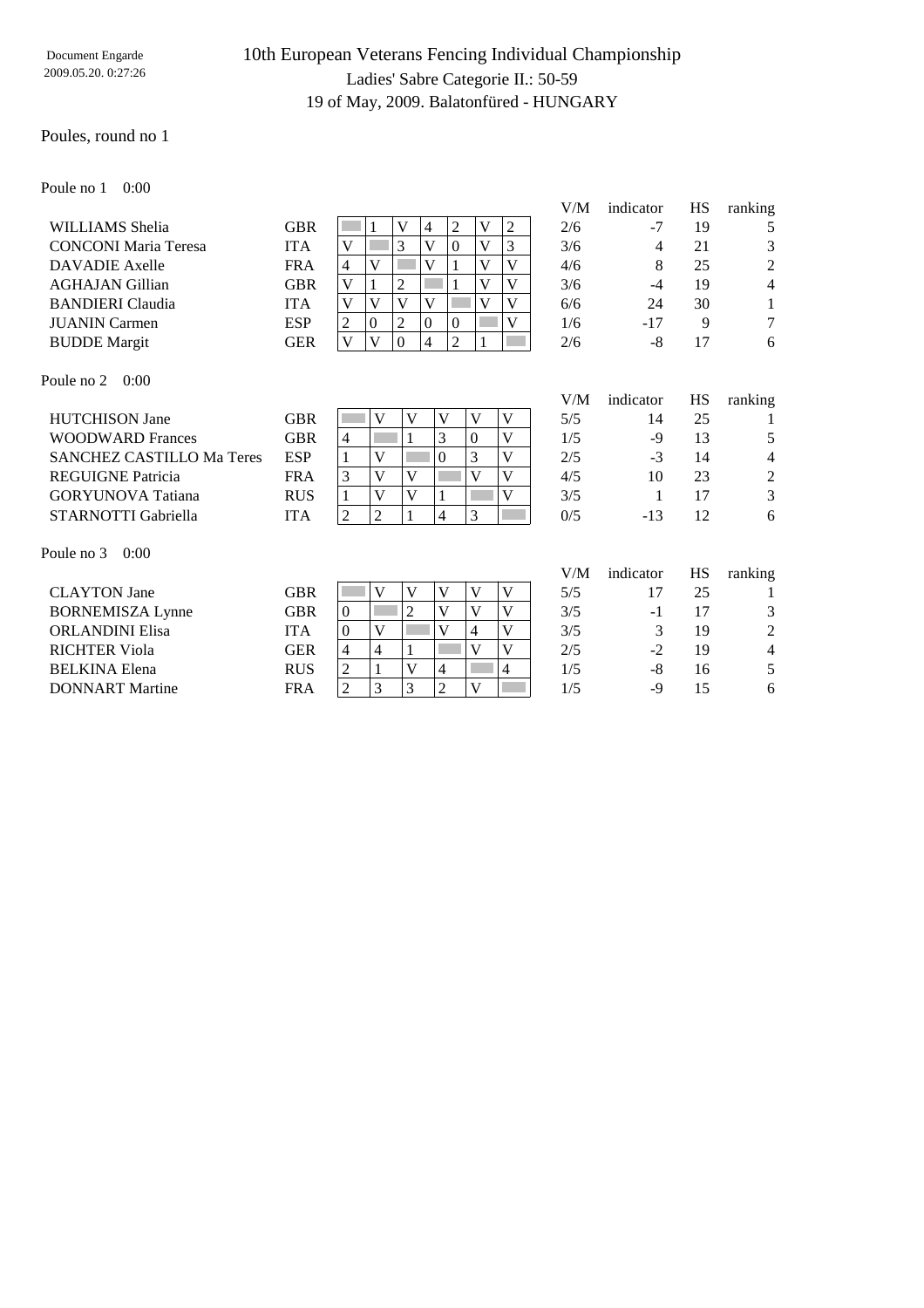### Ranking, round no 1 (ordered by ranking)

| ranking | name and first name         | country    | V/M   | indicator | HS | group     |
|---------|-----------------------------|------------|-------|-----------|----|-----------|
| 1       | <b>BANDIERI</b> Claudia     | <b>ITA</b> | 1.000 | 24        | 30 | qualifier |
| 2       | <b>CLAYTON</b> Jane         | <b>GBR</b> | 1.000 | 17        | 25 | qualifier |
| 3       | <b>HUTCHISON Jane</b>       | <b>GBR</b> | 1.000 | 14        | 25 | qualifier |
| 4       | <b>REGUIGNE Patricia</b>    | <b>FRA</b> | 0.800 | 10        | 23 | qualifier |
| 5       | <b>DAVADIE</b> Axelle       | <b>FRA</b> | 0.667 | 8         | 25 | qualifier |
| 6       | <b>ORLANDINI Elisa</b>      | <b>ITA</b> | 0.600 | 3         | 19 | qualifier |
| 7       | <b>GORYUNOVA</b> Tatiana    | <b>RUS</b> | 0.600 | 1         | 17 | qualifier |
| 8       | <b>BORNEMISZA Lynne</b>     | <b>GBR</b> | 0.600 | $-1$      | 17 | qualifier |
| 9       | <b>CONCONI</b> Maria Teresa | <b>ITA</b> | 0.500 | 4         | 21 | qualifier |
| 10      | <b>AGHAJAN Gillian</b>      | <b>GBR</b> | 0.500 | $-4$      | 19 | qualifier |
| 11      | <b>RICHTER Viola</b>        | <b>GER</b> | 0.400 | $-2$      | 19 | qualifier |
| 12      | SANCHEZ CASTILLO Ma Teresa  | <b>ESP</b> | 0.400 | $-3$      | 14 | qualifier |
| 13      | WILLIAMS Shelia             | <b>GBR</b> | 0.333 | $-7$      | 19 | qualifier |
| 14      | <b>BUDDE</b> Margit         | <b>GER</b> | 0.333 | -8        | 17 | qualifier |
| 15      | <b>BELKINA</b> Elena        | <b>RUS</b> | 0.200 | -8        | 16 | qualifier |
| 16      | <b>DONNART</b> Martine      | <b>FRA</b> | 0.200 | -9        | 15 | qualifier |
| 17      | <b>WOODWARD Frances</b>     | <b>GBR</b> | 0.200 | -9        | 13 | qualifier |
| 18      | <b>JUANIN</b> Carmen        | <b>ESP</b> | 0.167 | $-17$     | 9  | qualifier |
| 19      | STARNOTTI Gabriella         | <b>ITA</b> | 0.000 | $-13$     | 12 | qualifier |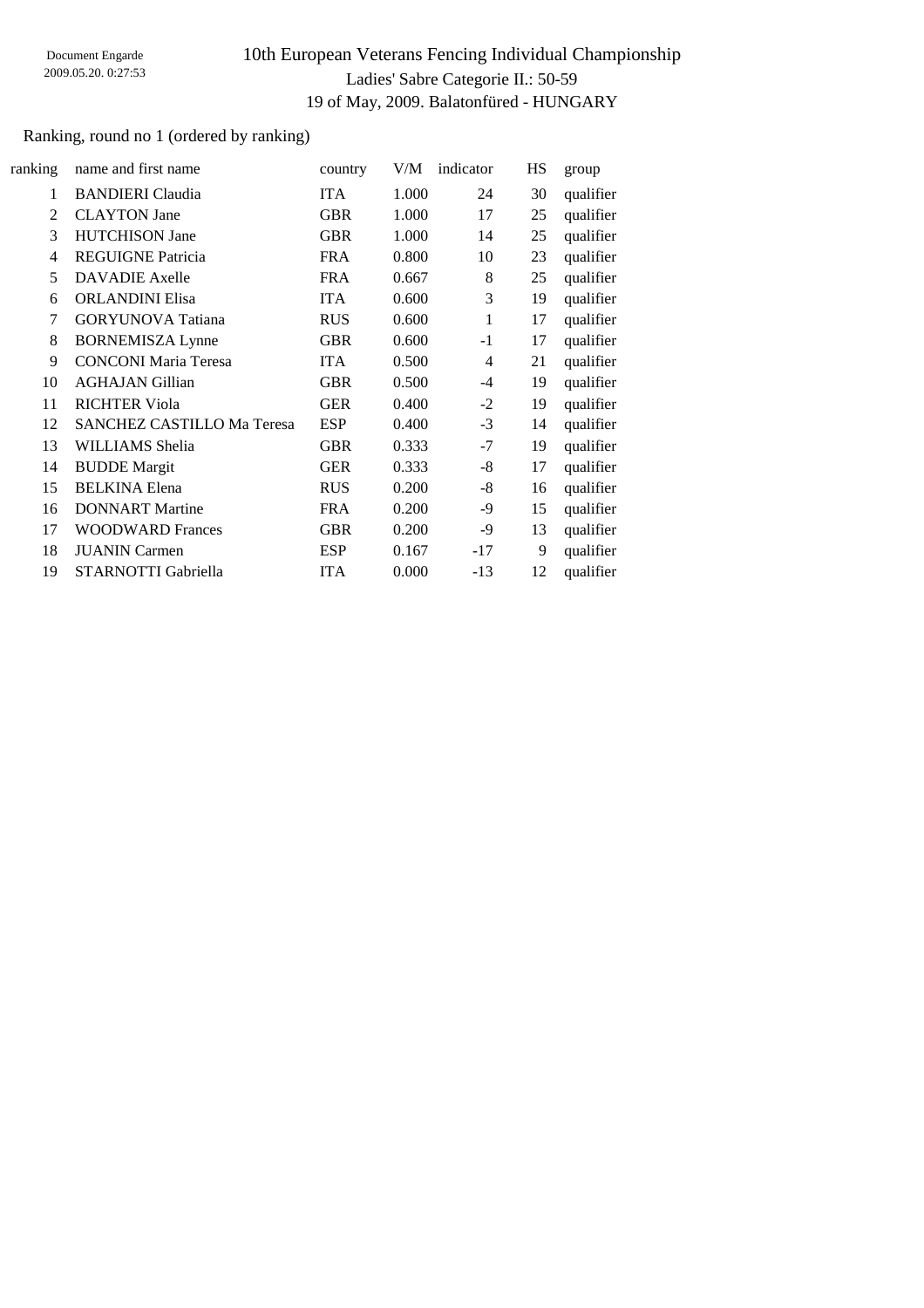10th European Veterans Fencing Individual Championship

Ladies' Sabre Categorie II.: 50-59

19 of May, 2009. Balatonfüred - HUNGARY

Tableau of 32, page 1/2

|                 | <b>BANDIERI</b> Claudia      | <b>ITA</b> |                                  |                         |                         |                                 |
|-----------------|------------------------------|------------|----------------------------------|-------------------------|-------------------------|---------------------------------|
| 32              |                              |            | <b>BANDIERI</b> Claudia          |                         |                         |                                 |
|                 |                              |            |                                  | <b>BANDIERI</b> Claudia |                         |                                 |
| 17              | <b>WOODWARD Frances</b>      | <b>GBR</b> |                                  | 10/3                    |                         |                                 |
|                 | 16 DONNART Martine           | <b>FRA</b> | <b>DONNART</b> Martine<br>10/3   |                         |                         |                                 |
|                 |                              |            |                                  |                         | <b>BANDIERI</b> Claudia |                                 |
| 9               | <b>CONCONI Maria Teresa</b>  | <b>ITA</b> | <b>CONCONI Maria Teresa</b>      |                         | 10/6                    |                                 |
| 24              |                              |            |                                  |                         |                         |                                 |
|                 |                              |            |                                  | <b>BORNEMISZA Lynne</b> |                         |                                 |
| 25              |                              |            | <b>BORNEMISZA Lynne</b>          | 10/4                    |                         |                                 |
| 8               | <b>BORNEMISZA Lynne</b>      | <b>GBR</b> |                                  |                         |                         |                                 |
| $5\overline{)}$ | <b>DAVADIE</b> Axelle        | <b>FRA</b> |                                  |                         |                         | <b>BANDIERI</b> Claudia<br>10/1 |
|                 |                              |            | <b>DAVADIE</b> Axelle            |                         |                         |                                 |
| 28              |                              |            |                                  | <b>DAVADIE</b> Axelle   |                         |                                 |
| 21              |                              |            |                                  | 10/9                    |                         |                                 |
|                 | 12 SANCHEZ CASTILLO Ma Teres | <b>ESP</b> | <b>SANCHEZ CASTILLO Ma Teres</b> |                         |                         |                                 |
|                 |                              |            |                                  |                         | <b>DAVADIE</b> Axelle   |                                 |
|                 | 13 WILLIAMS Shelia           | <b>GBR</b> |                                  |                         | 10/8                    |                                 |
| 20              |                              |            | WILLIAMS Shelia                  |                         |                         |                                 |
|                 |                              |            |                                  | WILLIAMS Shelia         |                         |                                 |
| 29              |                              |            | <b>REGUIGNE Patricia</b>         | $10/8$                  |                         |                                 |
| 4               | <b>REGUIGNE Patricia</b>     | <b>FRA</b> |                                  |                         |                         |                                 |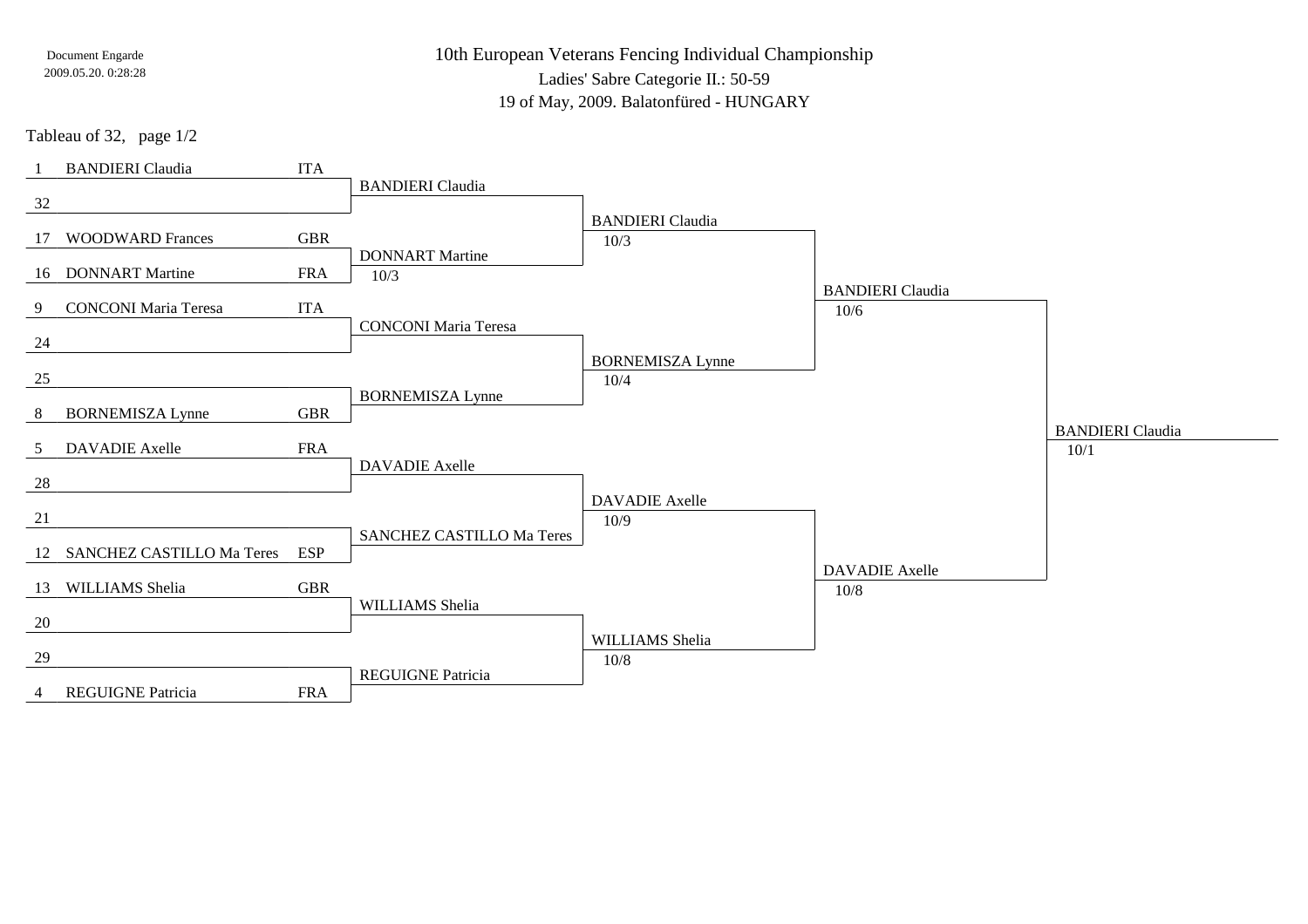10th European Veterans Fencing Individual Championship

Ladies' Sabre Categorie II.: 50-59

19 of May, 2009. Balatonfüred - HUNGARY

Tableau of 32, page 2/2

| 3              | <b>HUTCHISON Jane</b>    | <b>GBR</b> |                          |                                  |                       |                               |
|----------------|--------------------------|------------|--------------------------|----------------------------------|-----------------------|-------------------------------|
| 30             |                          |            | <b>HUTCHISON Jane</b>    |                                  |                       |                               |
|                |                          |            |                          | <b>HUTCHISON Jane</b>            |                       |                               |
|                | 19 STARNOTTI Gabriella   | <b>ITA</b> |                          | 10/4                             |                       |                               |
|                |                          |            | STARNOTTI Gabriella      |                                  |                       |                               |
|                | 14 BUDDE Margit          | <b>GER</b> | 10/9                     |                                  | <b>HUTCHISON Jane</b> |                               |
|                | 11 RICHTER Viola         | <b>GER</b> |                          |                                  | 10/2                  |                               |
|                |                          |            | <b>RICHTER Viola</b>     |                                  |                       |                               |
| 22             |                          |            |                          | <b>ORLANDINI Elisa</b>           |                       |                               |
| 27             |                          |            |                          | $10/8$                           |                       |                               |
|                |                          |            | <b>ORLANDINI Elisa</b>   |                                  |                       |                               |
| 6              | <b>ORLANDINI Elisa</b>   | <b>ITA</b> |                          |                                  |                       |                               |
|                | <b>GORYUNOVA</b> Tatiana | <b>RUS</b> |                          |                                  |                       | <b>HUTCHISON Jane</b><br>10/2 |
|                |                          |            | <b>GORYUNOVA</b> Tatiana |                                  |                       |                               |
| 26             |                          |            |                          |                                  |                       |                               |
| 23             |                          |            |                          | <b>GORYUNOVA</b> Tatiana<br>10/3 |                       |                               |
|                |                          |            | <b>AGHAJAN Gillian</b>   |                                  |                       |                               |
|                | 10 AGHAJAN Gillian       | <b>GBR</b> |                          |                                  |                       |                               |
|                | 15 BELKINA Elena         | <b>RUS</b> |                          |                                  | <b>BELKINA</b> Elena  |                               |
|                |                          |            | <b>BELKINA</b> Elena     |                                  | 10/5                  |                               |
|                | 18 JUANIN Carmen         | <b>ESP</b> | 10/9                     |                                  |                       |                               |
|                |                          |            |                          | <b>BELKINA</b> Elena             |                       |                               |
| 31             |                          |            | <b>CLAYTON</b> Jane      | 10/8                             |                       |                               |
| $\overline{2}$ | <b>CLAYTON Jane</b>      | <b>GBR</b> |                          |                                  |                       |                               |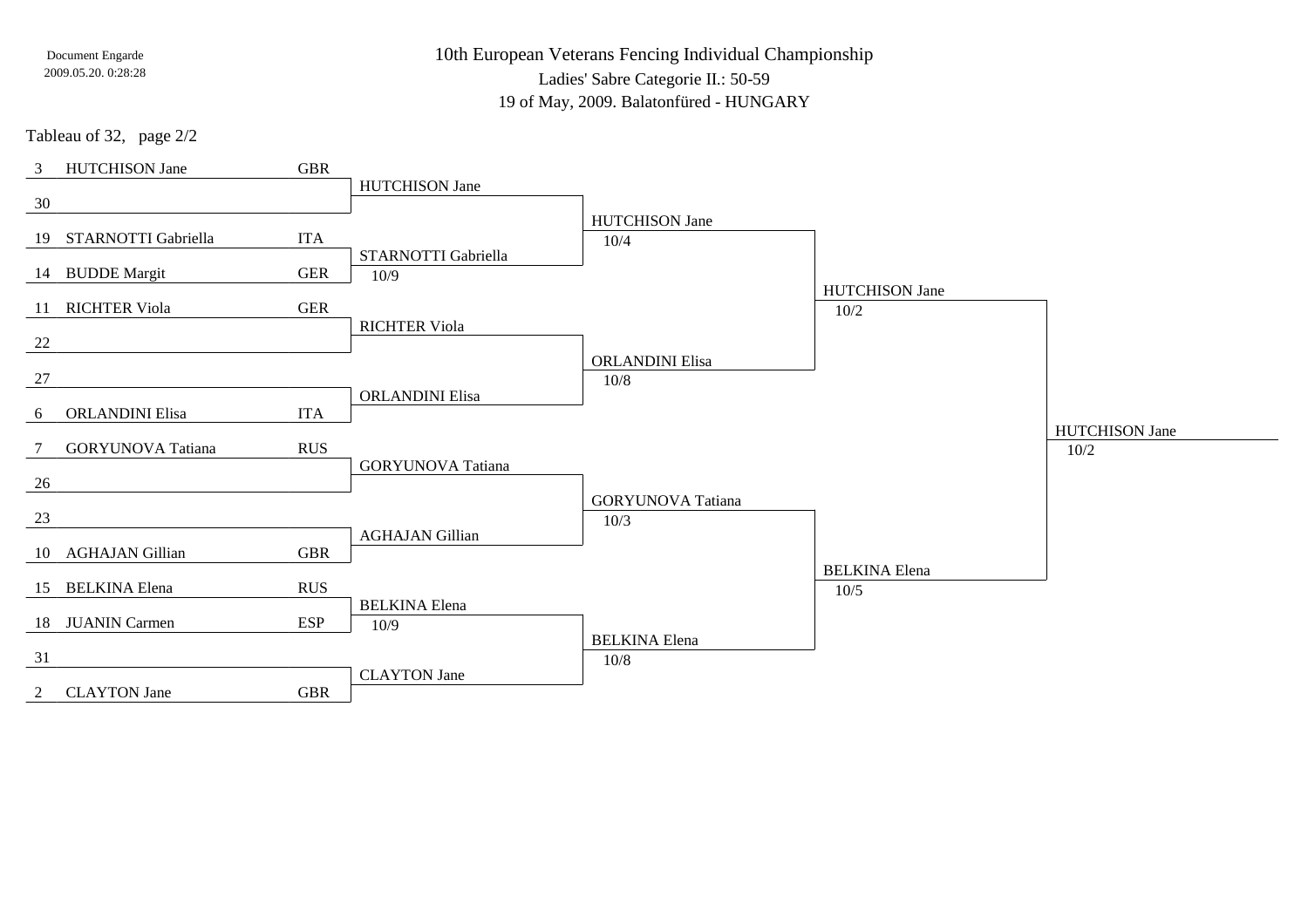10th European Veterans Fencing Individual ChampionshipLadies' Sabre Categorie II.: 50-59

19 of May, 2009. Balatonfüred - HUNGARY

#### Tableau of 16

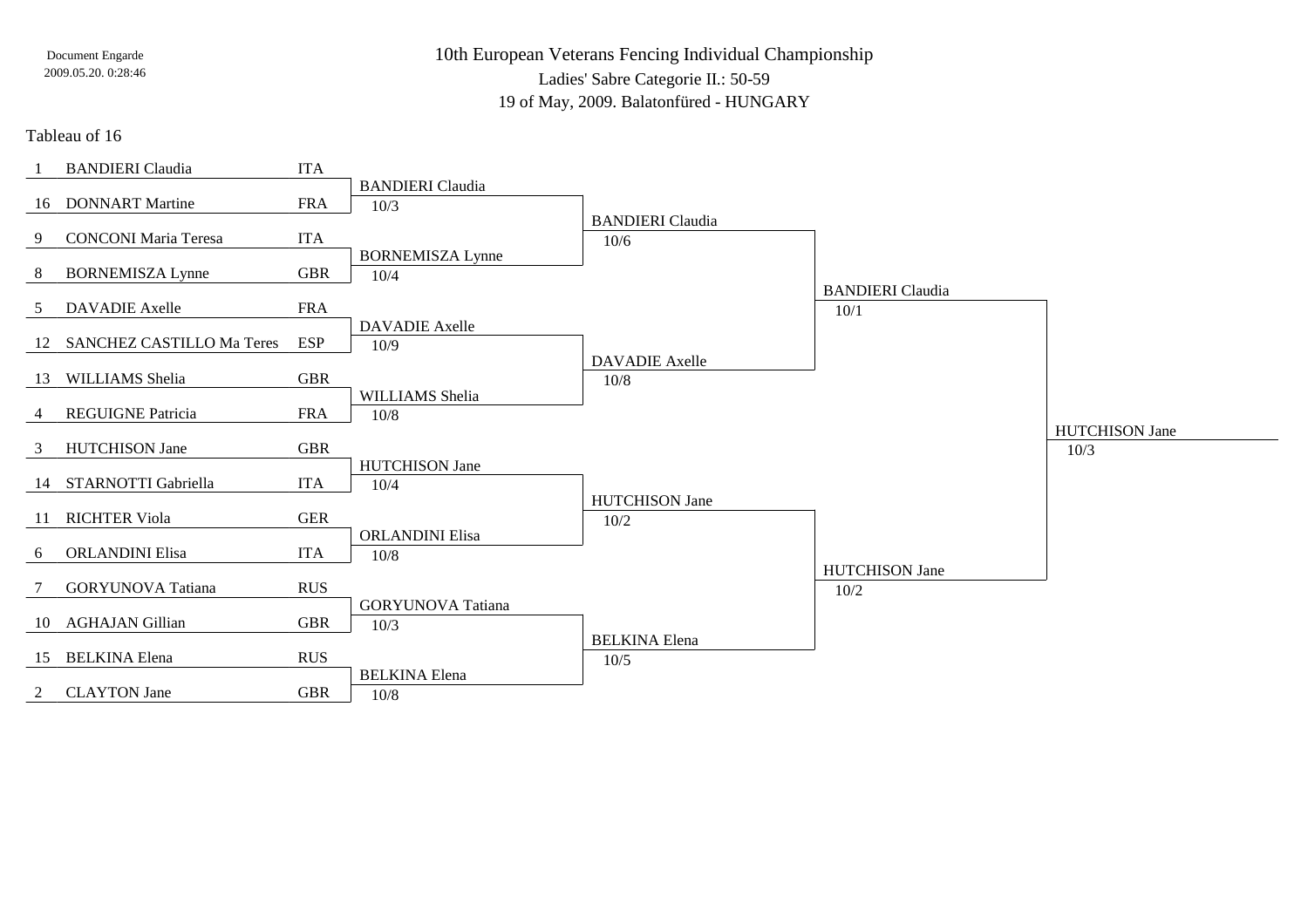Overall ranking (ordered by ranking)

|             | ranking name and first name     | country    |
|-------------|---------------------------------|------------|
|             | <b>GARDINI</b> Iris             | <b>ITA</b> |
| 2           | <b>GREUNKE Brigitte</b>         | <b>GER</b> |
| 3           | <b>EARL Silvia</b>              | <b>GBR</b> |
| 3           | <b>FRITH Vivien</b>             | <b>GBR</b> |
| $5^{\circ}$ | WEST Heidrun                    | <b>GER</b> |
| 6           | <b>SHEPHERD-FOSTER Patricia</b> | <b>GBR</b> |
|             | <b>DELON</b> Tony               | FR A       |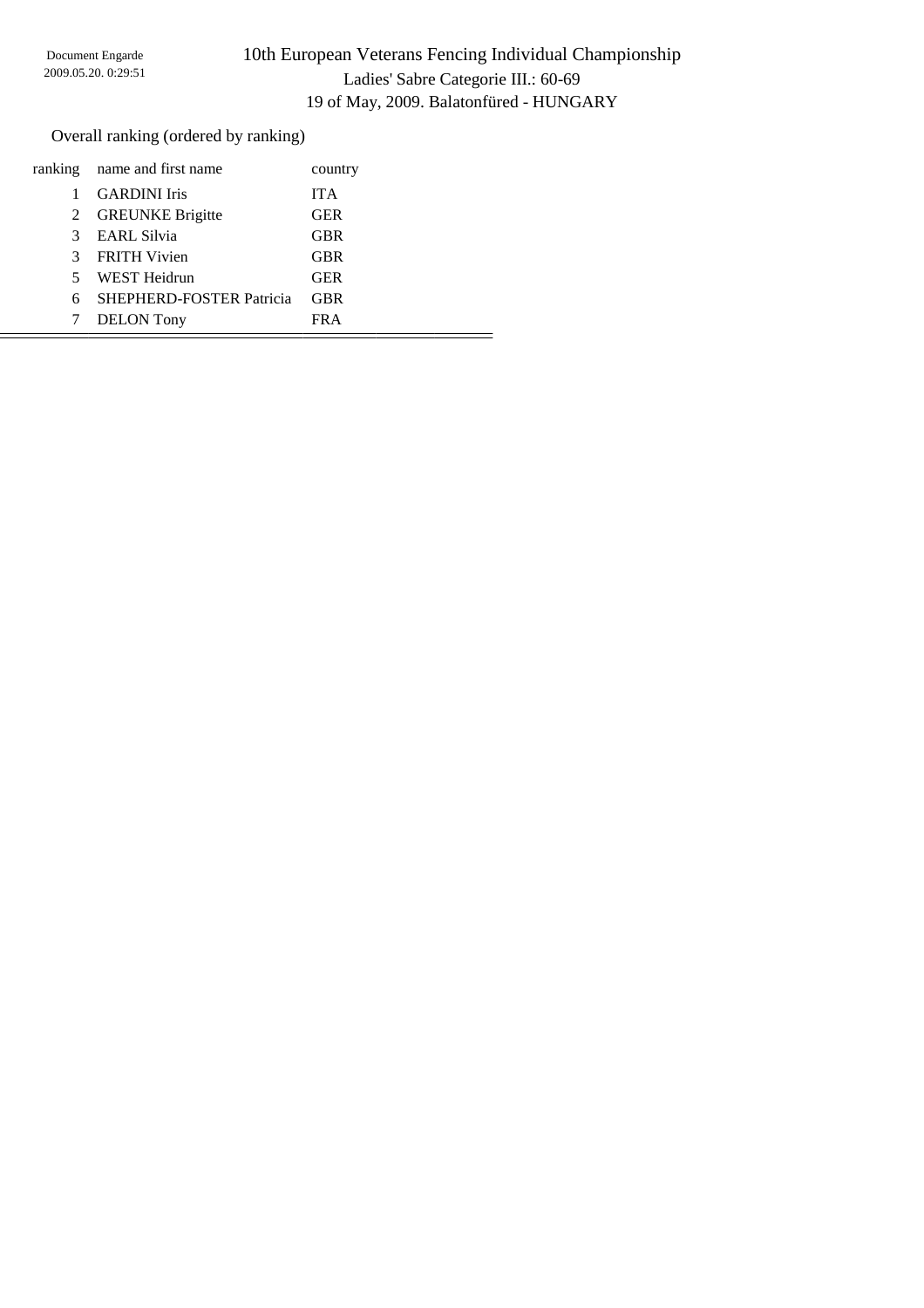### Poules, round no 1

Poule no 1 0:00

|                         |            |                |   |   |          |          |   | V/M | indicator | HS | ranking        |
|-------------------------|------------|----------------|---|---|----------|----------|---|-----|-----------|----|----------------|
| <b>EARL Silvia</b>      | <b>GBR</b> |                |   | V | V        |          |   | 4/6 |           | 26 | 3              |
| SHEPHERD-FOSTER Patrici | <b>GBR</b> | V              |   |   | ∍        |          | 2 | 1/6 | $-14$     | 15 | 6              |
| <b>FRITH Vivien</b>     | GBR        | $\overline{2}$ |   |   | V        |          | v | 5/6 | 12        | 27 |                |
| <b>GREUNKE Brigitte</b> | <b>GER</b> | 2              |   | 3 | V        |          | V | 4/6 |           | 25 | $\overline{4}$ |
| <b>WEST Heidrun</b>     | <b>GER</b> | 3              |   | ⌒ |          |          | V | 2/6 | - 1       | 21 | 5              |
| <b>GARDINI</b> Iris     | <b>ITA</b> | V              | V | ↑ | V        |          | V | 4/6 | 9         | 24 | 2              |
| <b>DELON</b> Tony       | <b>FRA</b> | ↑              |   |   | $\Omega$ | $\Omega$ |   | 1/6 | $-18$     | Q  | $\tau$         |
|                         |            |                |   |   |          |          |   |     |           |    |                |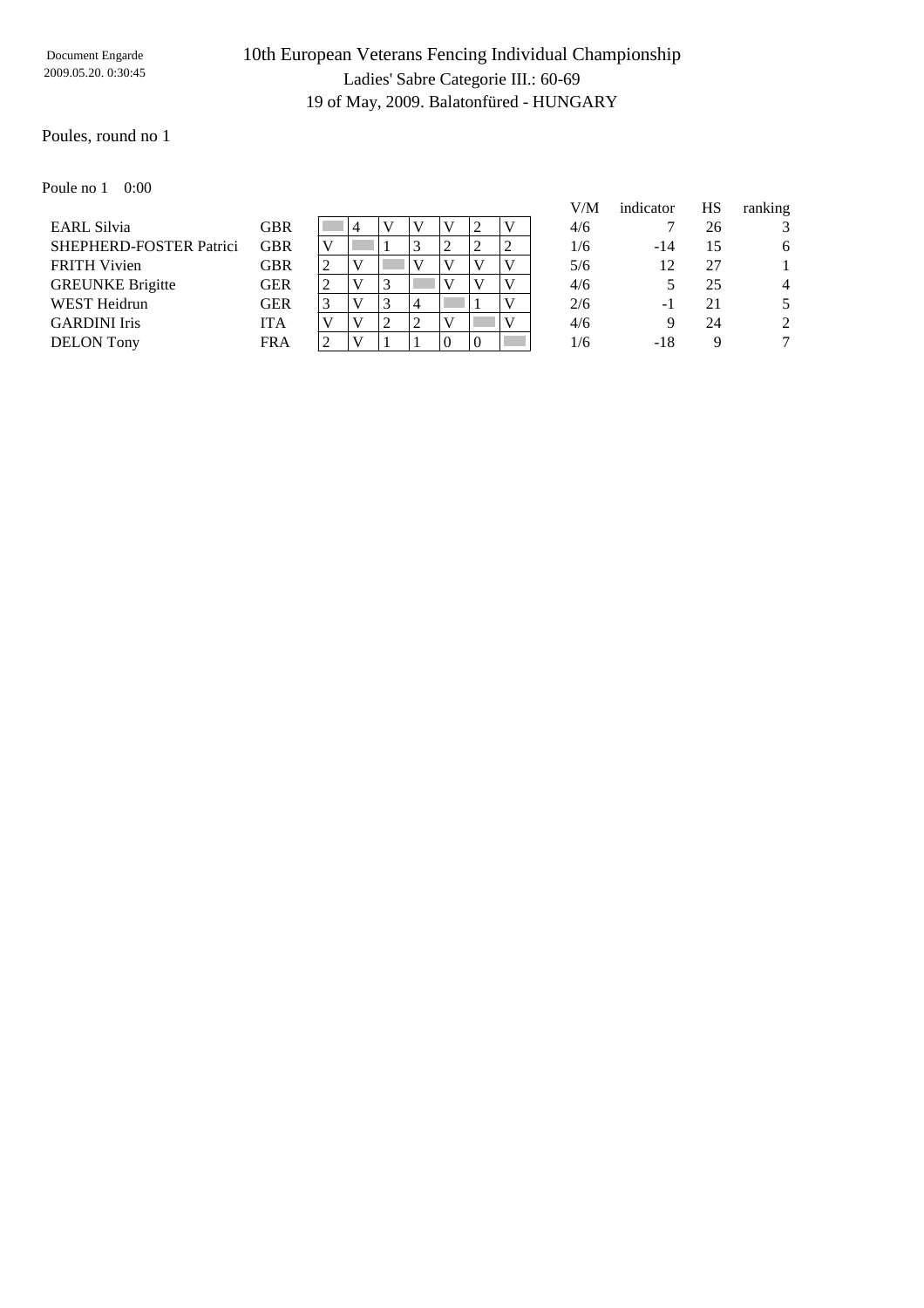### Ranking, round no 1 (ordered by ranking)

| ranking        | name and first name      | country    | V/M   | indicator | HS | group     |
|----------------|--------------------------|------------|-------|-----------|----|-----------|
|                | <b>FRITH Vivien</b>      | <b>GBR</b> | 0.833 | 12        | 27 | qualifier |
|                | <b>GARDINI</b> Iris      | <b>ITA</b> | 0.667 | 9         | 24 | qualifier |
|                | <b>EARL Silvia</b>       | <b>GBR</b> | 0.667 |           | 26 | qualifier |
| $\overline{4}$ | <b>GREUNKE Brigitte</b>  | <b>GER</b> | 0.667 | 5         | 25 | qualifier |
|                | <b>WEST Heidrun</b>      | <b>GER</b> | 0.333 | -1        | 21 | qualifier |
| 6              | SHEPHERD-FOSTER Patricia | <b>GBR</b> | 0.167 | $-14$     | 15 | qualifier |
|                | <b>DELON</b> Tony        | <b>FRA</b> | 0.167 | $-18$     | 9  | qualifier |
|                |                          |            |       |           |    |           |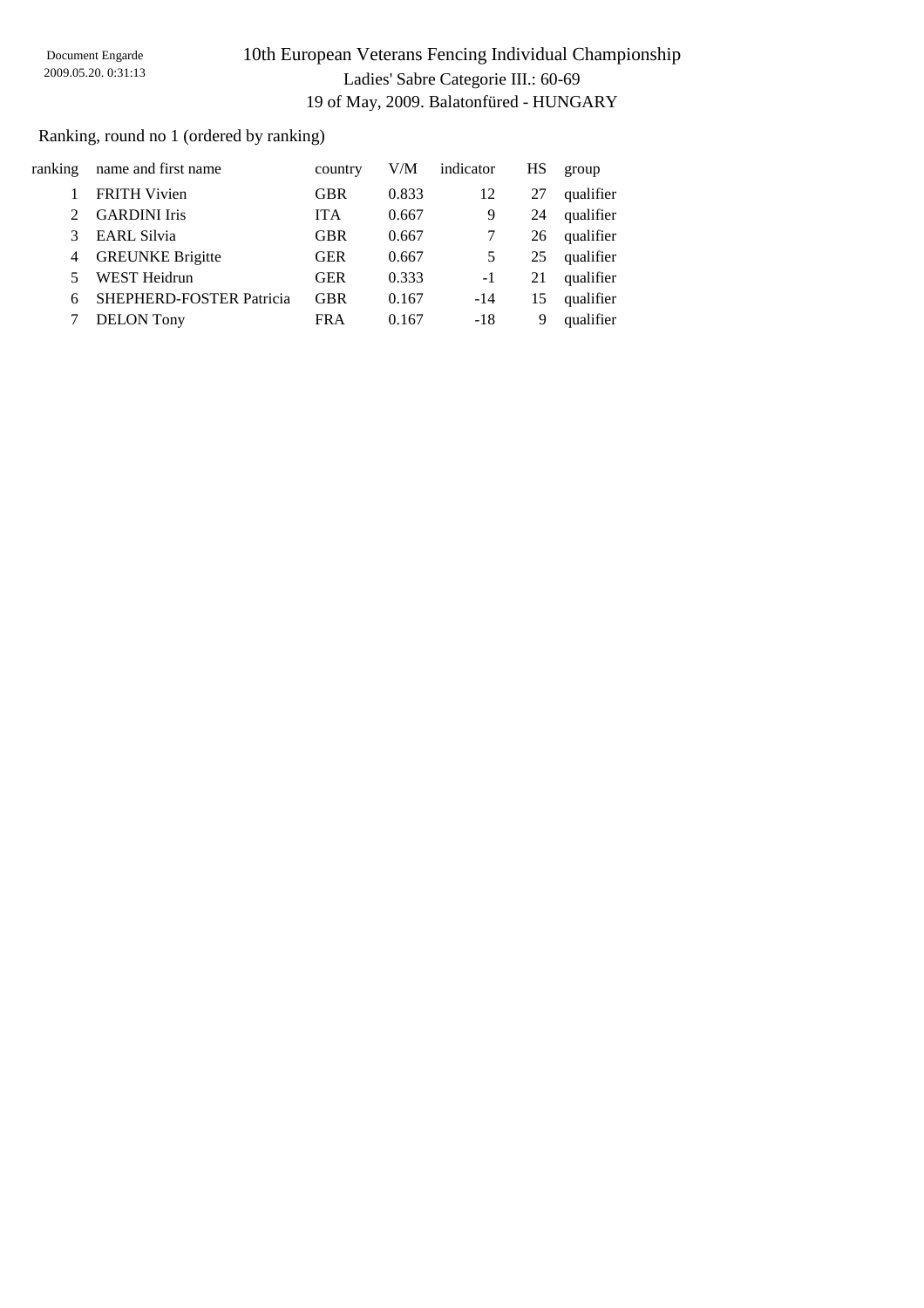| Document Engarde    |
|---------------------|
| 2009.05.20. 0:37:16 |

Negyeddöntõ

|               | <b>FRITH Vivien</b>      | <b>GBR</b> |                         |                         |                     |
|---------------|--------------------------|------------|-------------------------|-------------------------|---------------------|
|               |                          |            | <b>FRITH Vivien</b>     |                         |                     |
| 8             |                          |            |                         |                         |                     |
|               |                          |            |                         | <b>GREUNKE Brigitte</b> |                     |
| 5             | <b>WEST Heidrun</b>      | <b>GER</b> |                         | 10/3                    |                     |
|               |                          |            | <b>GREUNKE Brigitte</b> |                         |                     |
| 4             | <b>GREUNKE Brigitte</b>  | <b>GER</b> | 10/1                    |                         |                     |
|               |                          |            |                         |                         | <b>GARDINI</b> Iris |
| $\mathcal{E}$ | <b>EARL Silvia</b>       | <b>GBR</b> |                         |                         | 10/8                |
|               |                          |            | <b>EARL Silvia</b>      |                         |                     |
| 6             | SHEPHERD-FOSTER Patricia | <b>GBR</b> | 10/4                    |                         |                     |
|               |                          |            |                         | <b>GARDINI</b> Iris     |                     |
|               | <b>DELON</b> Tony        | <b>FRA</b> |                         | 10/7                    |                     |
|               |                          |            | <b>GARDINI</b> Iris     |                         |                     |
|               | <b>GARDINI</b> Iris      | <b>ITA</b> | 10/4                    |                         |                     |
|               |                          |            |                         |                         |                     |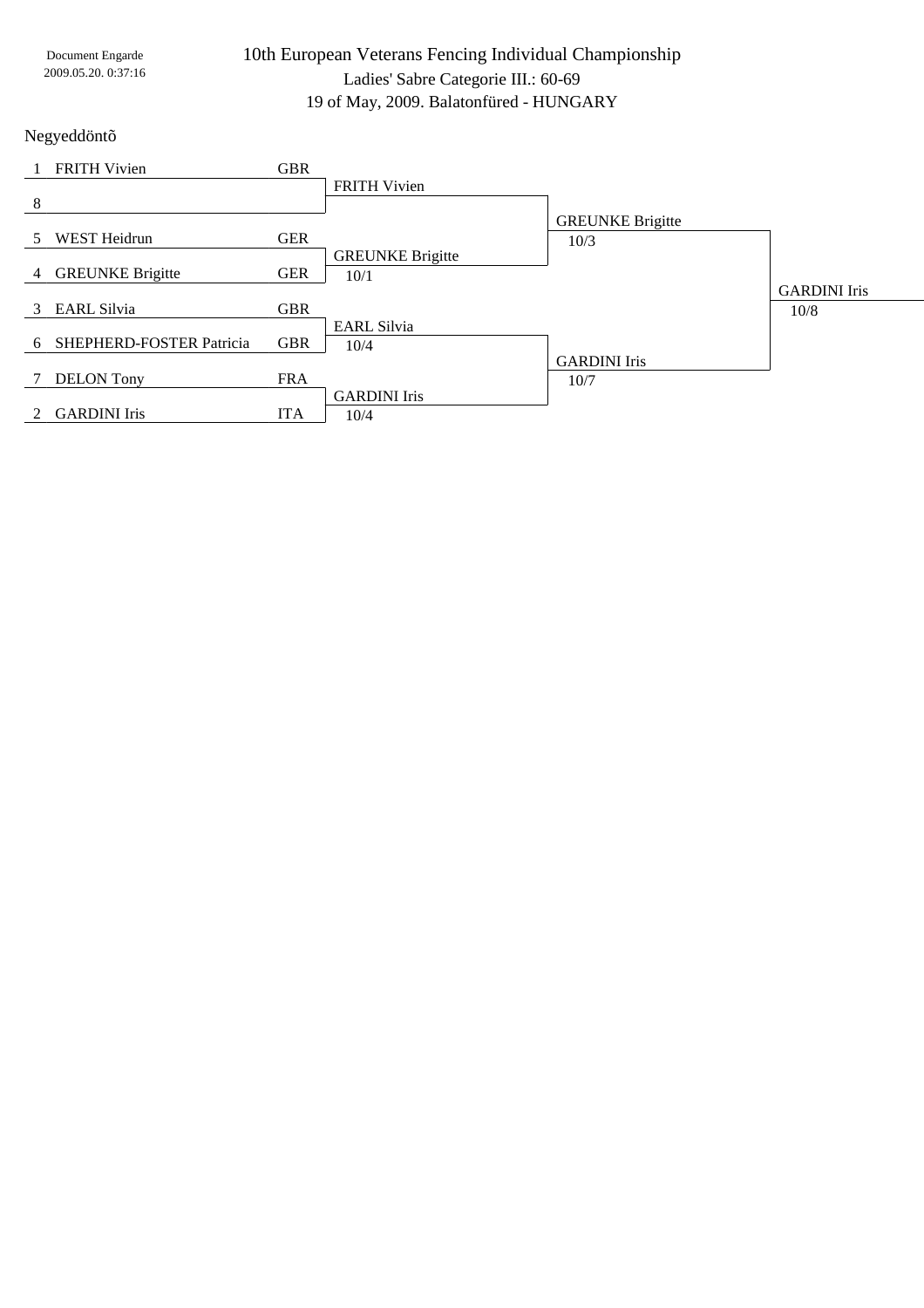Overall ranking (ordered by ranking)

|    | ranking name and first name | country    |  |
|----|-----------------------------|------------|--|
|    | <b>WENGRAF Carol</b>        | <b>GBR</b> |  |
|    | 2 TADZHIEVA Ksenia          | <b>RUS</b> |  |
| 3  | <b>ADAM Constance</b>       | <b>GBR</b> |  |
| 3  | <b>BROWN Sylvia</b>         | <b>GBR</b> |  |
| 5. | COOMBES Joan                | <b>GBR</b> |  |
|    |                             |            |  |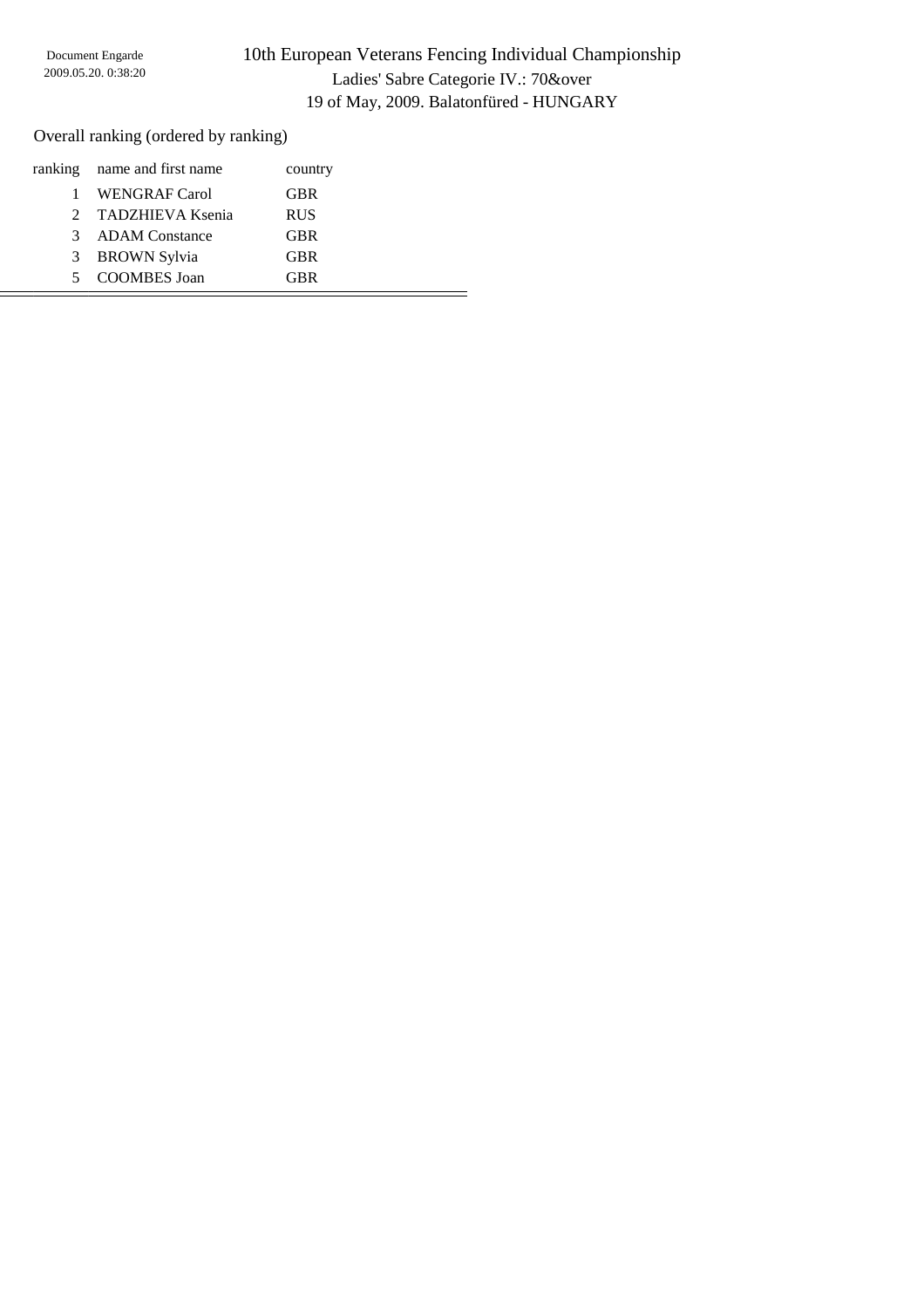## 10th European Veterans Fencing Individual Championship Ladies' Sabre Categorie IV.: 70&over 19 of May, 2009. Balatonfüred - HUNGARY

### Poules, round no 1

#### Poule no 1 0:00

|                       |            |  |  |   | V/M | indicator | HS | ranking        |
|-----------------------|------------|--|--|---|-----|-----------|----|----------------|
| <b>ADAM Constance</b> | GBR        |  |  |   | 2/4 | $-2$      |    |                |
| COOMBES Joan          | GBR        |  |  |   | 1/4 | -9        |    | 5              |
| TADZHIEVA Ksenia      | <b>RUS</b> |  |  | ∼ | 1/4 |           |    | 4              |
| BROWN Sylvia          | GBR        |  |  |   | 3/4 |           | 18 |                |
| <b>WENGRAF Carol</b>  | GBR        |  |  |   | 3/4 |           |    | $\mathfrak{D}$ |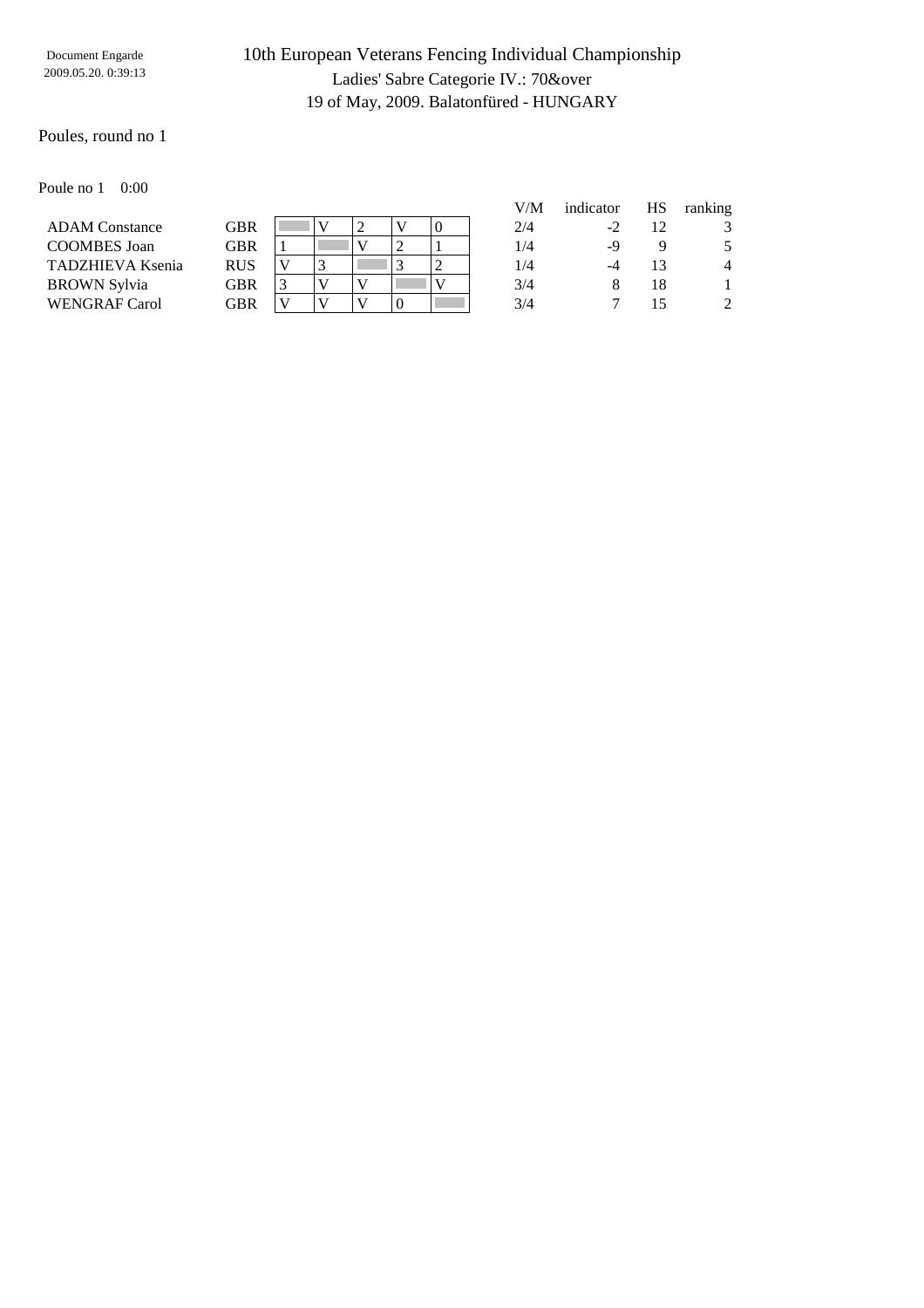Ranking, round no 1 (ordered by ranking)

|                             | ranking name and first name | country    | V/M   | indicator | HS – | group        |
|-----------------------------|-----------------------------|------------|-------|-----------|------|--------------|
|                             | 1 BROWN Sylvia              | <b>GBR</b> | 0.750 |           | 18   | qualifier    |
| $\mathcal{D}_{\mathcal{L}}$ | <b>WENGRAF Carol</b>        | <b>GBR</b> | 0.750 |           |      | 15 qualifier |
| $\mathcal{R}$               | <b>ADAM</b> Constance       | <b>GBR</b> | 0.500 | $-2$      |      | 12 qualifier |
|                             | 4 TADZHIEVA Ksenia          | <b>RUS</b> | 0.250 | $-4$      | 13   | qualifier    |
|                             | 5 COOMBES Joan              | <b>GBR</b> | 0.250 | -9        | 9    | qualifier    |